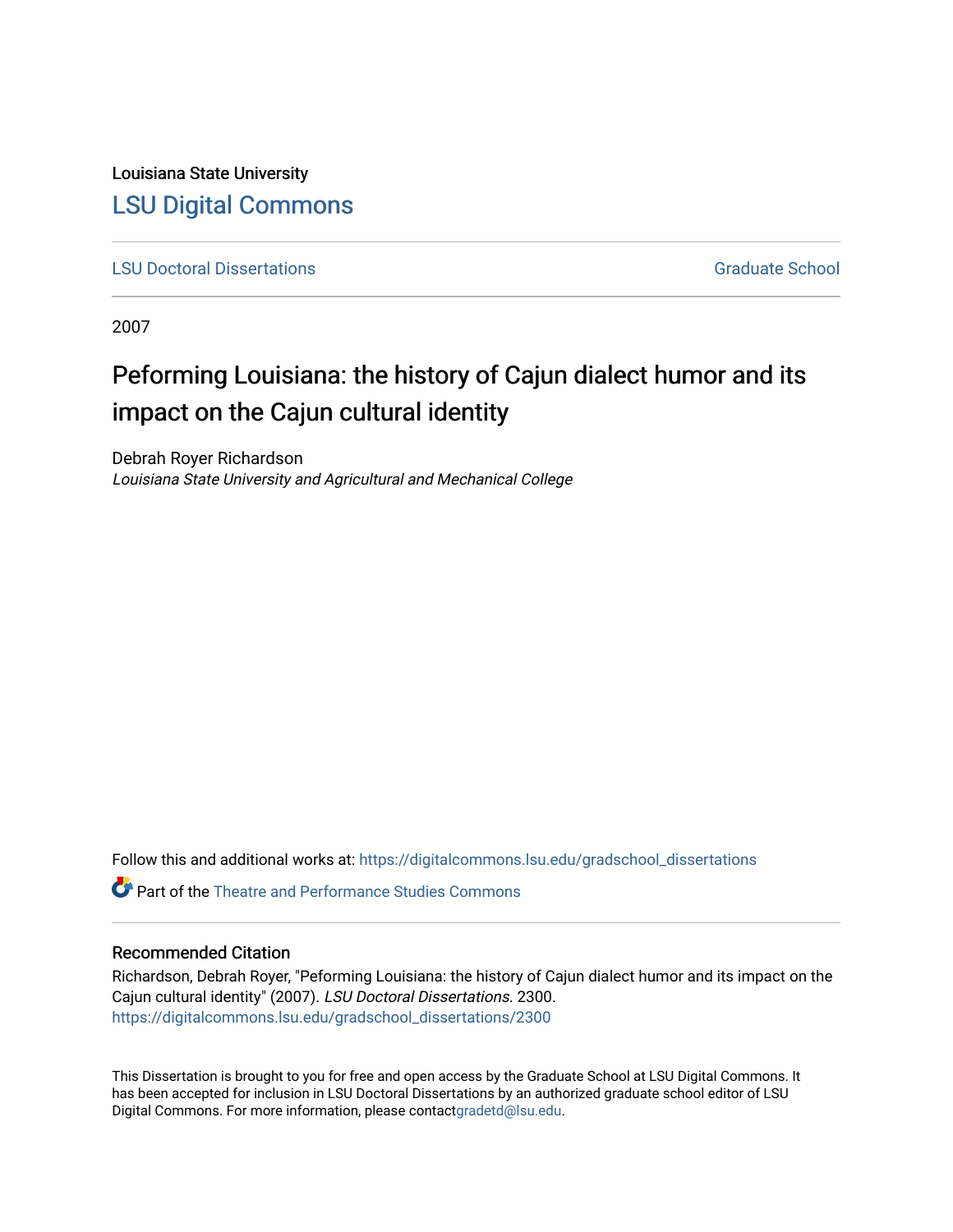### PERFORMING LOUISIANA: THE HISTORY OF CAJUN DIALECT HUMOR AND ITS IMPACT ON THE CAJUN CULTURAL IDENTITY

A Dissertation

Submitted to the Graduate Faculty of the Louisiana State University and Agricultural and Mechanical College in partial fulfillment of the requirements for the degree of Doctor of Philosophy

in

The Department of Theatre

by Debrah Royer Richardson B.A., Louisiana Tech University, 1974 M.A., Louisiana Tech University, 1993 August 2007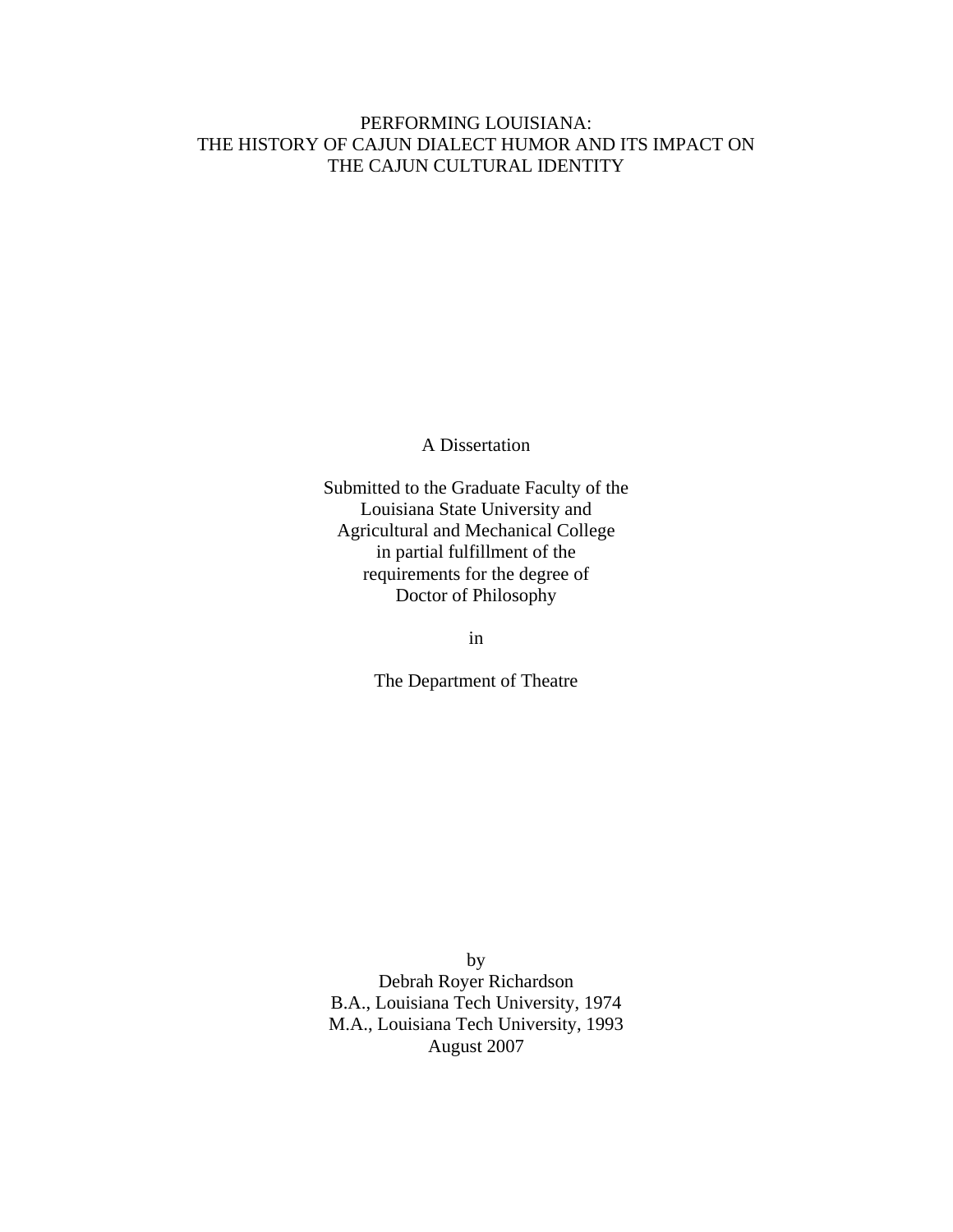© COPYRIGHT 2007 Debrah Royer Richardson All rights reserved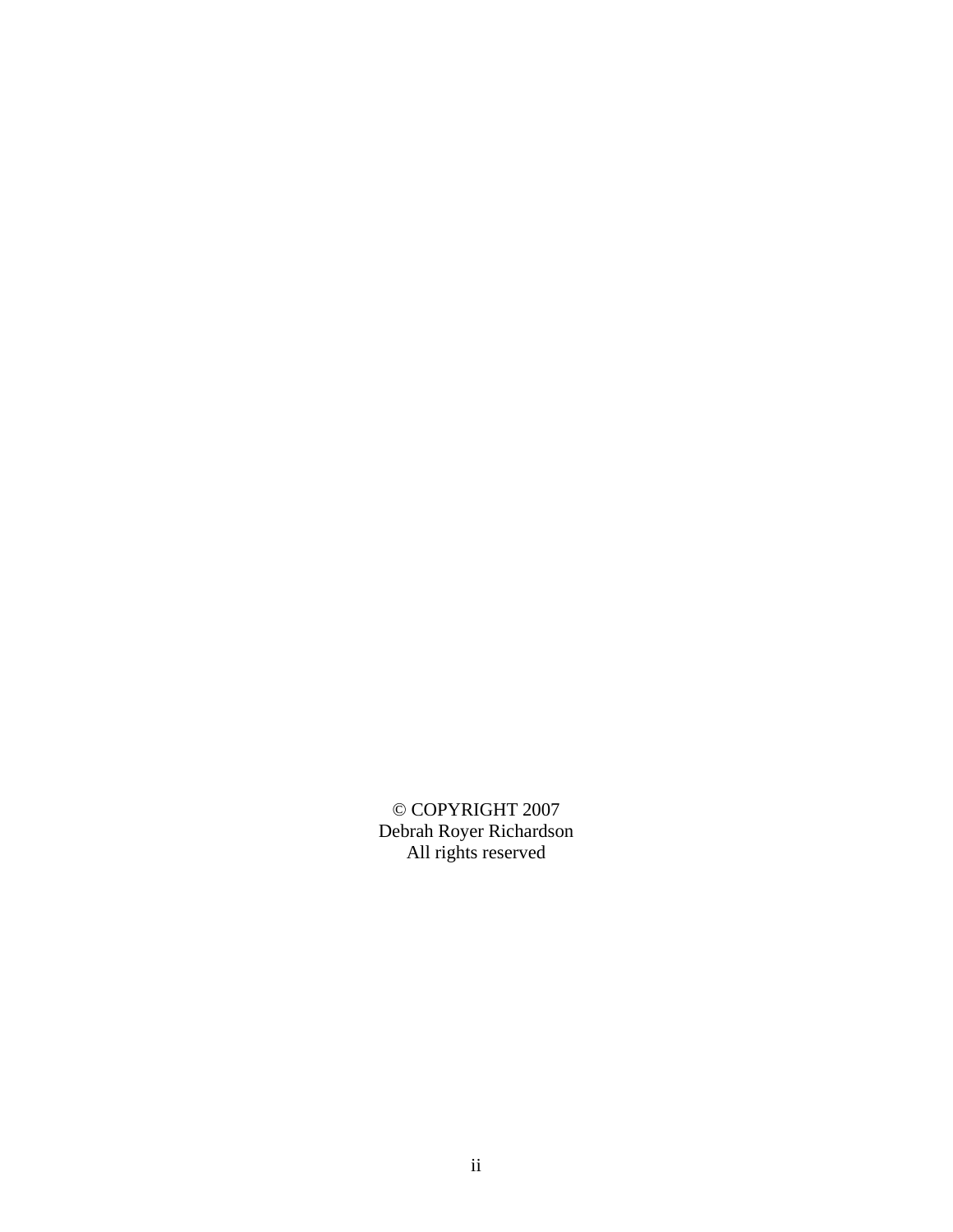For my husband and cheerleader, Bill, who supported me with his love and strength.

For my children, Rob, Megan, and Joshua, and their spouses,

Amanda, Michael, and Lauren, whose pride and belief in me kept me going.

For my beloved grandsons, Cole and Caden, so that they will know their history and find

joy and pride in their heritage.

For all the people who told me, even at my advanced age, to "go for it," especially the

Deans at McNeese State University and Louisiana Tech University, who also told me

"ABD's are a dime a dozen," and "the best dissertation is the one that's done."

For Dr. Marvin Douglass and his lovely wife, Karen, the first people to really believe that I could and should do this.

Finally, for my Tante Deuce, who started me on this journey long ago with her stories about my family and my birthright. I wish she were here to see how she influenced me to want to know more about the Cajuns.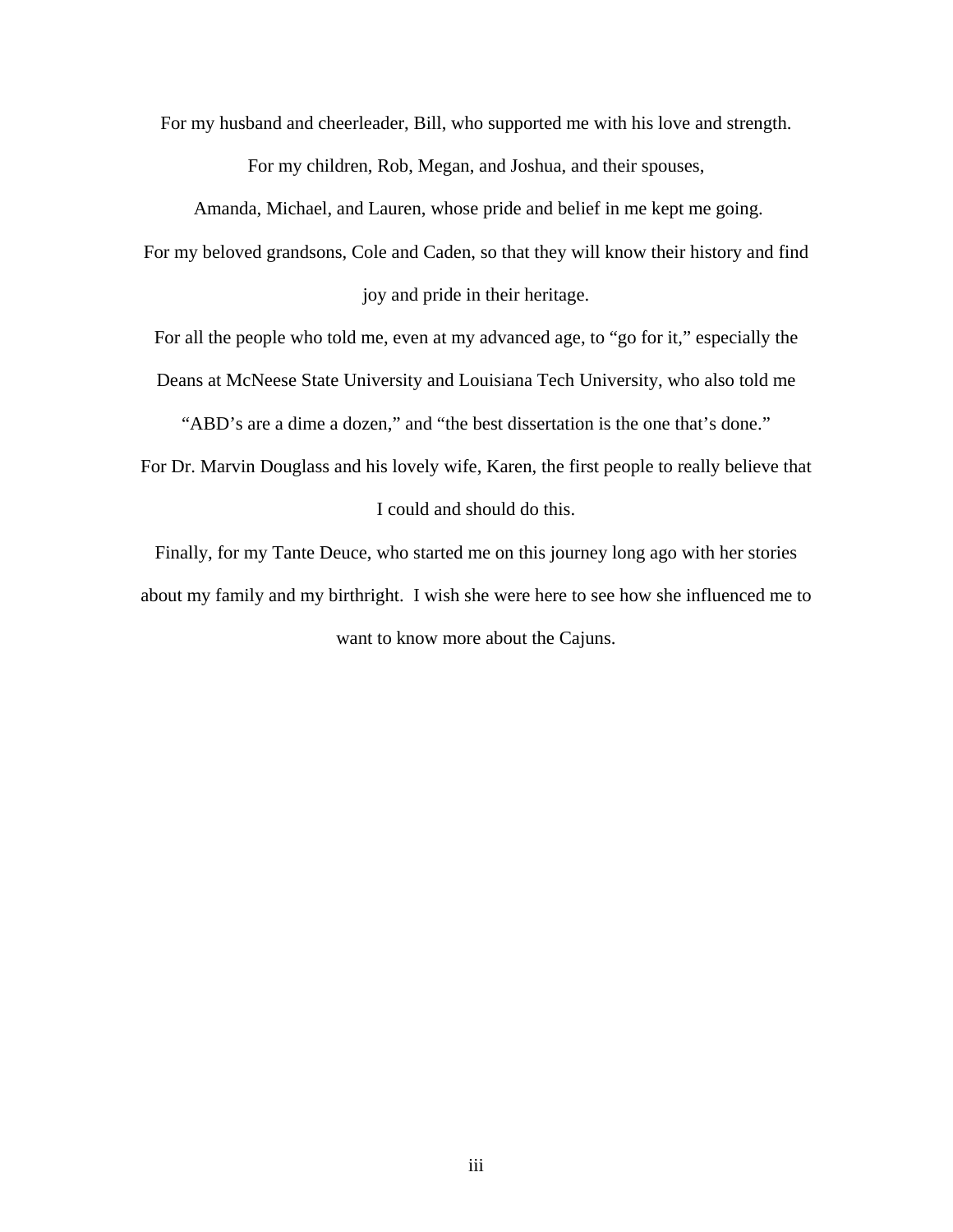### **ACKNOWLEDGEMENTS**

The journey to completion of the dissertation is a difficult and sometimes lonely one. Were it not for people who willingly gave of their time, talent and knowledge, I don't know if I could have accomplished this. I must first acknowledge the time and patience that Dr. Les Wade has dedicated to this project. As an older student, I may not have always been as quick to understand what was necessary, but Les did not give up on me as he patiently guided me through some difficult times. Dr. Carolyn Ware made herself available to help me understand the study of folklore and the challenges faced by folklorists in these changing times. Dr. Femi Euba, Dr. Gerilyn Tandberg, and Dr. Michael Tick were always available to offer leadership and a kindly ear. There were so many people within the Cajun community who stepped up to answer my questions and concerns and to share with me their vast knowledge and experiences. Dave Petitjean and Kent Gonsoulin were so gracious and helpful to me as I navigated the ins and outs of Cajun humor. I must especially mention Shane Bernard, as well as Ryan Brasseaux, Carl Brasseaux, and Barry Jean Ancelet in the areas of Cajun history.

I am certain that I could not have completed this work without the love and support of the friends who challenged me, cared for me, and stood in the gap for me: Elizabeth Cawns, Peggy Pack, Charlie Lowe, Carolyn Spears, Joe Aguillard, and Henry Robertson. I thank my Christian friends everywhere who prayed for me. I thank my children, their spouses, my sisters and my mother for their understanding when I had to turn off the phone to get some work done but, most of all, I thank my husband who loved me and believed in me enough to stay in Texas on the weekends until I was done.

iv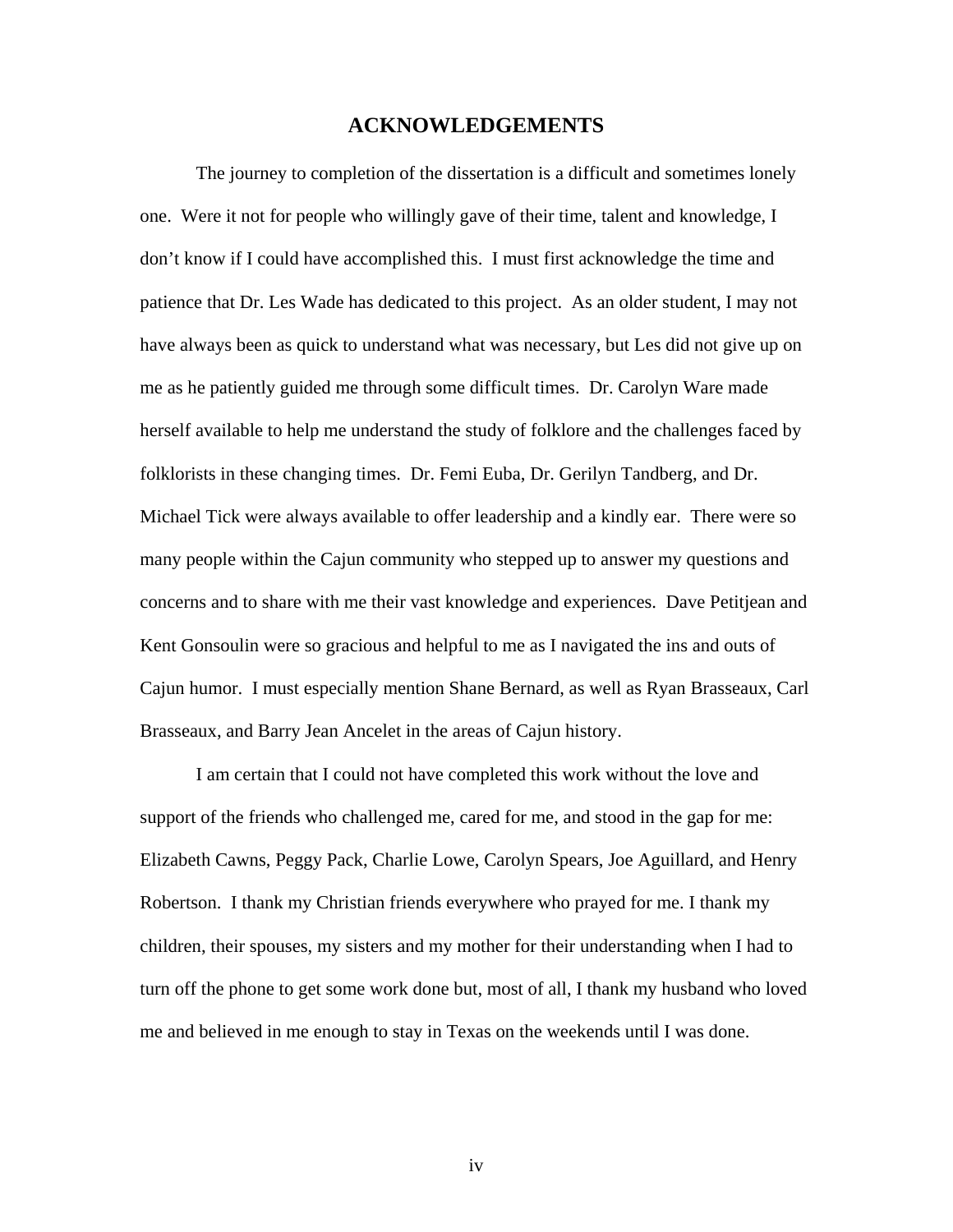## **TABLE OF CONTENTS**

| Chapter One/Introduction—The Clash of Culture(s): The Problem with Cajun Dialect     |
|--------------------------------------------------------------------------------------|
| Chapter Two—Preserving a Cultural Identity: Gatekeepers, Fence-Jumpers, and the      |
| Chapter Three—Creating a Cultural Identity: From Legacy to Myth to                   |
| Chapter Four—Performing the Cultural Identity: The History of Cajun Dialect          |
| Chapter Five—Preserving the Culture: Reclamation and Power123                        |
| Chapter Six—Performing Louisiana: The "Appropriateness" of Cajun Dialect             |
| Chapter Seven/Conclusion—Representing a Culture: The Future of Cajun Dialect<br>.203 |
|                                                                                      |
|                                                                                      |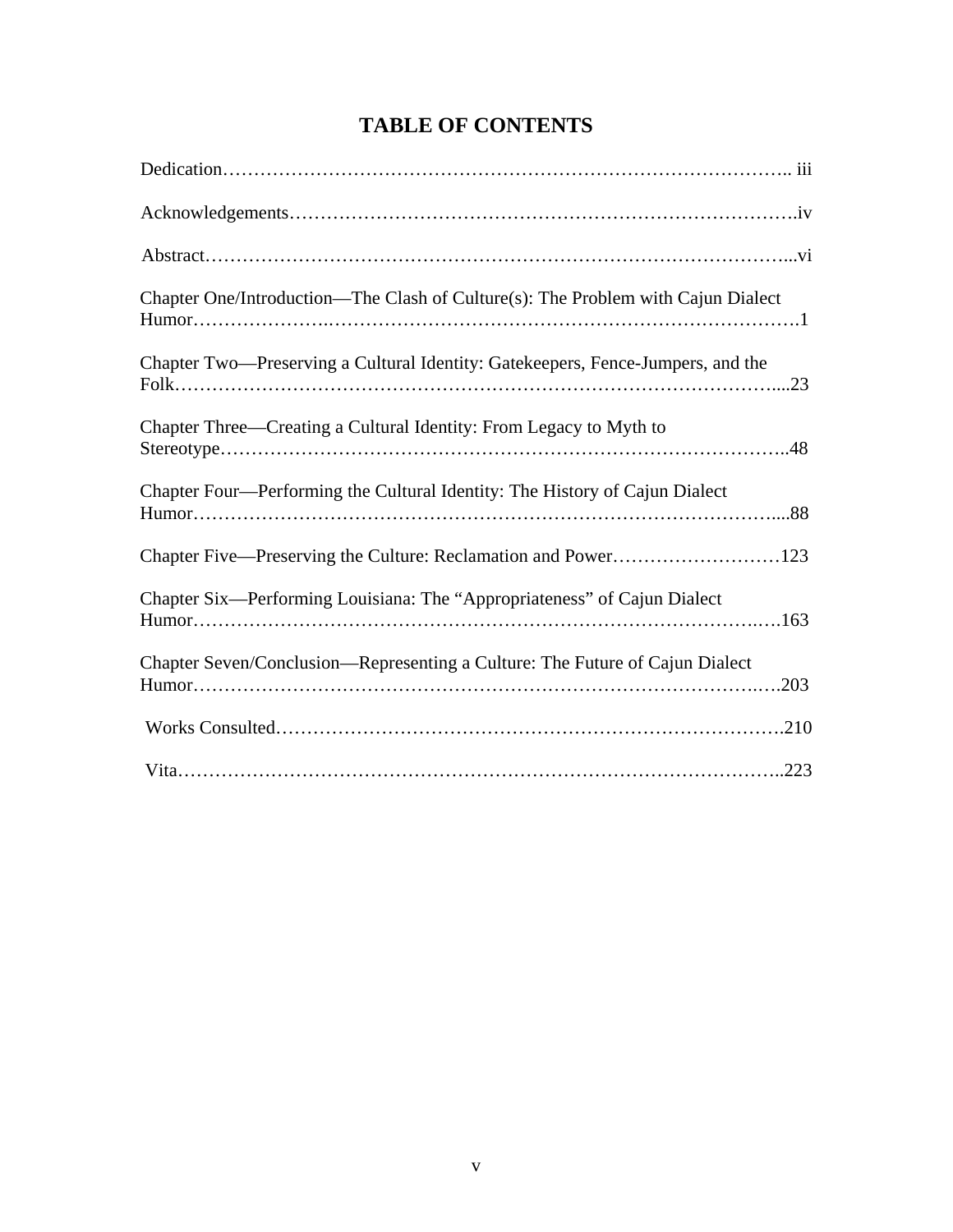### **ABSTRACT**

Cajuns, the descendants of the Acadian diaspora begun in 1755, chose to live a largely isolated existence in Louisiana until elements in the nineteenth century began concerted efforts to assimilate the Cajuns. By the beginnings of the twentieth century, the dual challenges of enforced schooling and the prohibition of spoken French affected the Cajun sense of pride.

Around the same time, outsiders (satirists from Louisiana who were not of Cajun descent) used the Cajun dialect, in publications and on the radio, to humorously skewer Louisiana politics. Over the last century, Cajun dialect humor has evolved along specific lines that have closely followed the evolution of the Cajun cultural identity. Cajun dialect humor was associated with outsiders and would remain that way until the 1960's. The process of reclamation has been a long and arduous journey, one that has prompted internal struggles leading to negotiations within the community over competing identity narratives. Even though Cajun humorists have supplanted the original satirists in performing the ethnic humor, these negotiations have often placed the practitioners of the dialect humor in the position of beggars at the gate, apologizing for stepping outside the boundaries set by self-appointed gatekeepers, and forcing them to amend their performances to fit certain acceptable guidelines.

The inside/outside duality of Cajun dialect humor led to a showdown within the community, allowing gatekeepers to set parameters on what style of humor would be tolerated and which would not. The dialect humor was divided into the "old," unacceptable style and the "new," established style. In this work, I am arguing for a return of the "old" style of humor by demonstrating its place in Cajun history. By

vi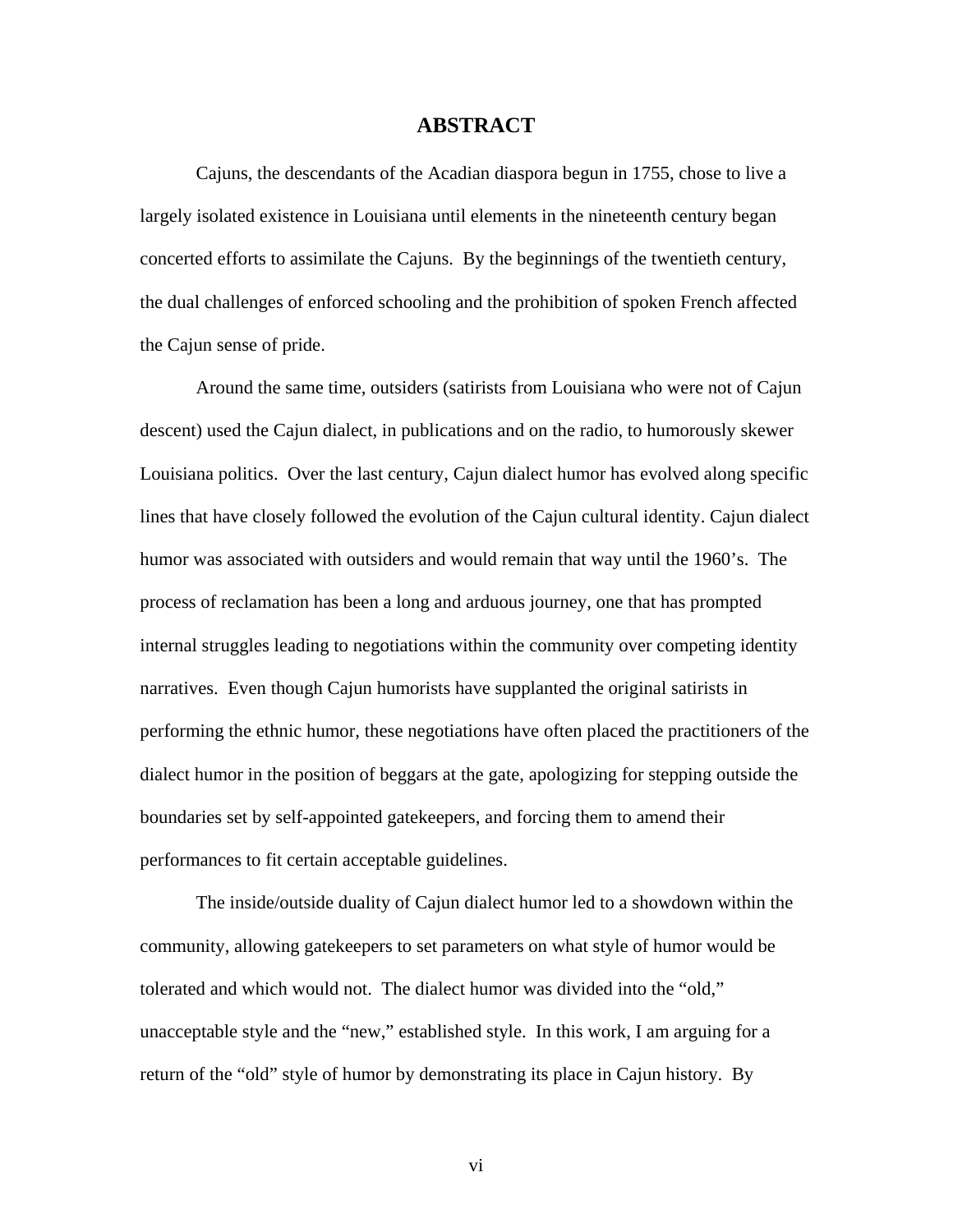restoring the "old" with the "new" style of humor, I believe this will strengthen the overall comic product and ensure the future of Cajun dialect humor.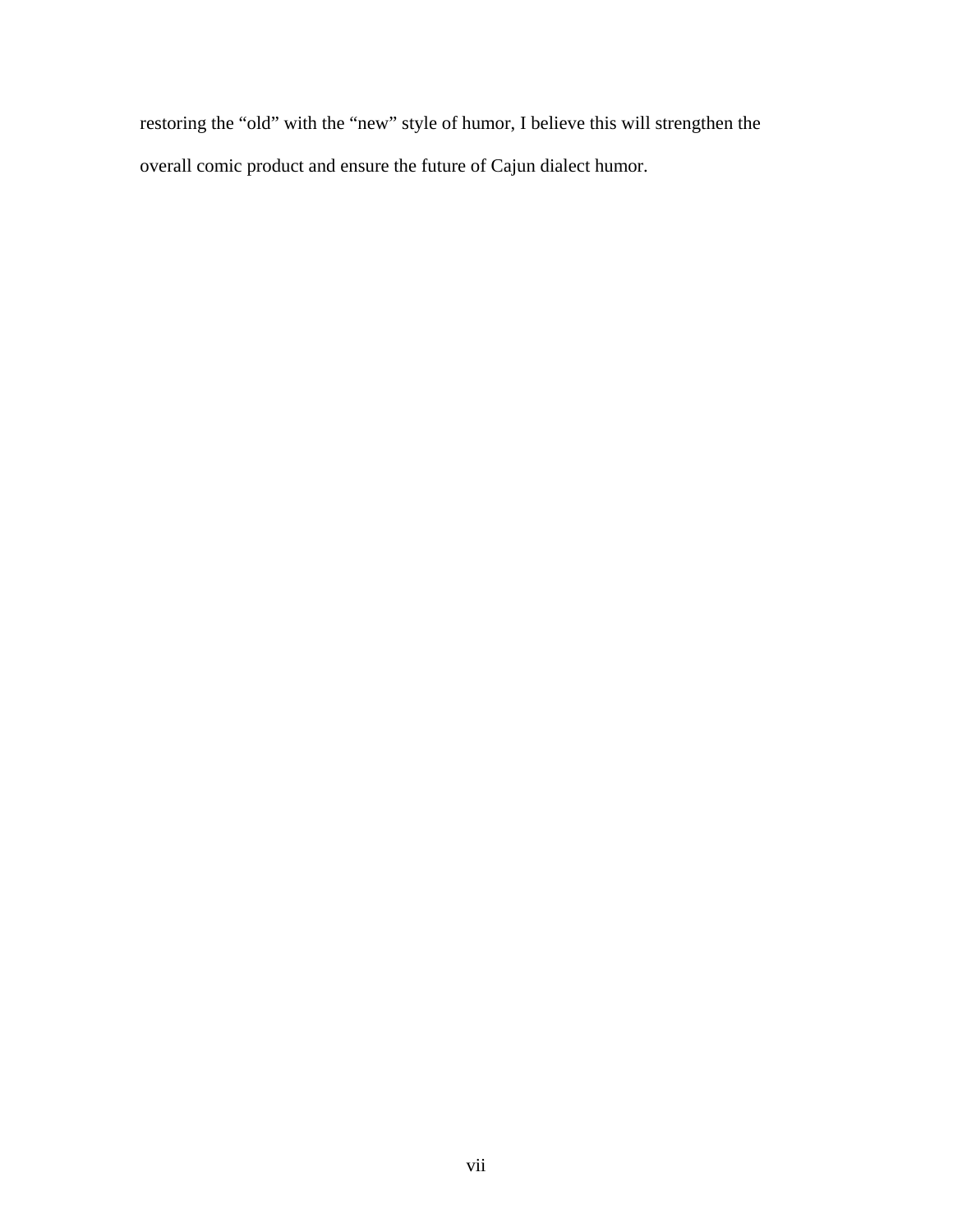### **CHAPTER ONE/INTRODUCTION—THE CLASH OF CULTURE(S): THE PROBLEM WITH CAJUN DIALECT HUMOR**

Usually the Boudreaux character in Cajun stories is supposed to be stereotypical of the funny side of the Cajun culture. (L. Boudreaux 22)

> Boudreaux was sitting in the City Bar in Maurice, La. one Saturday night, and had several beers under his belt. After a while, he looked at the guy sitting next to him, and asked him, "Hey, you wanna hear a good Aggie joke, you?"

> The big guy replied, "Let me tell you something. I'm an oilfield roughneck, I weigh 270 pounds, and I don't like Cajuns. My buddy here is a pro football player, weighs 300 pounds, and he doesn't like Cajuns either. His friend on his other side, is a professional wrestler, weighs 320 pounds, always has a chip on his shoulder, and he likes Cajuns even less than we do, and we are all Aggies. Do you really want to tell us an Aggie joke?"

> Boudreaux, all 150 pounds of Cajun attitude, told him, "Well, I guess not. After all I don't want to have to explain it three times!"<sup>1</sup>

In March 1988, the first International Cajun Joke Telling Contest was held in Opelousas, Louisiana. The organizers, the Opelousas Tourism and Activities Committee, did not inform the audience of just how momentous an occasion this was going to be. The audience, unknowingly, had been invited to witness a proverbial signing of a Declaration of War. Taking a stance in what had been an ongoing battle within the culture, the organizers formally declared that "certain kinds of Cajun humor were not considered funny, not considered amusing or acceptable to decent people, and would not be tolerated at this function." If those first contestants wanted to win, they had to use

 $\overline{a}$ 

<span id="page-8-0"></span><sup>&</sup>lt;sup>1</sup> Smiley Anders Column, The Advocate [Baton Rouge, LA] January 27, 1998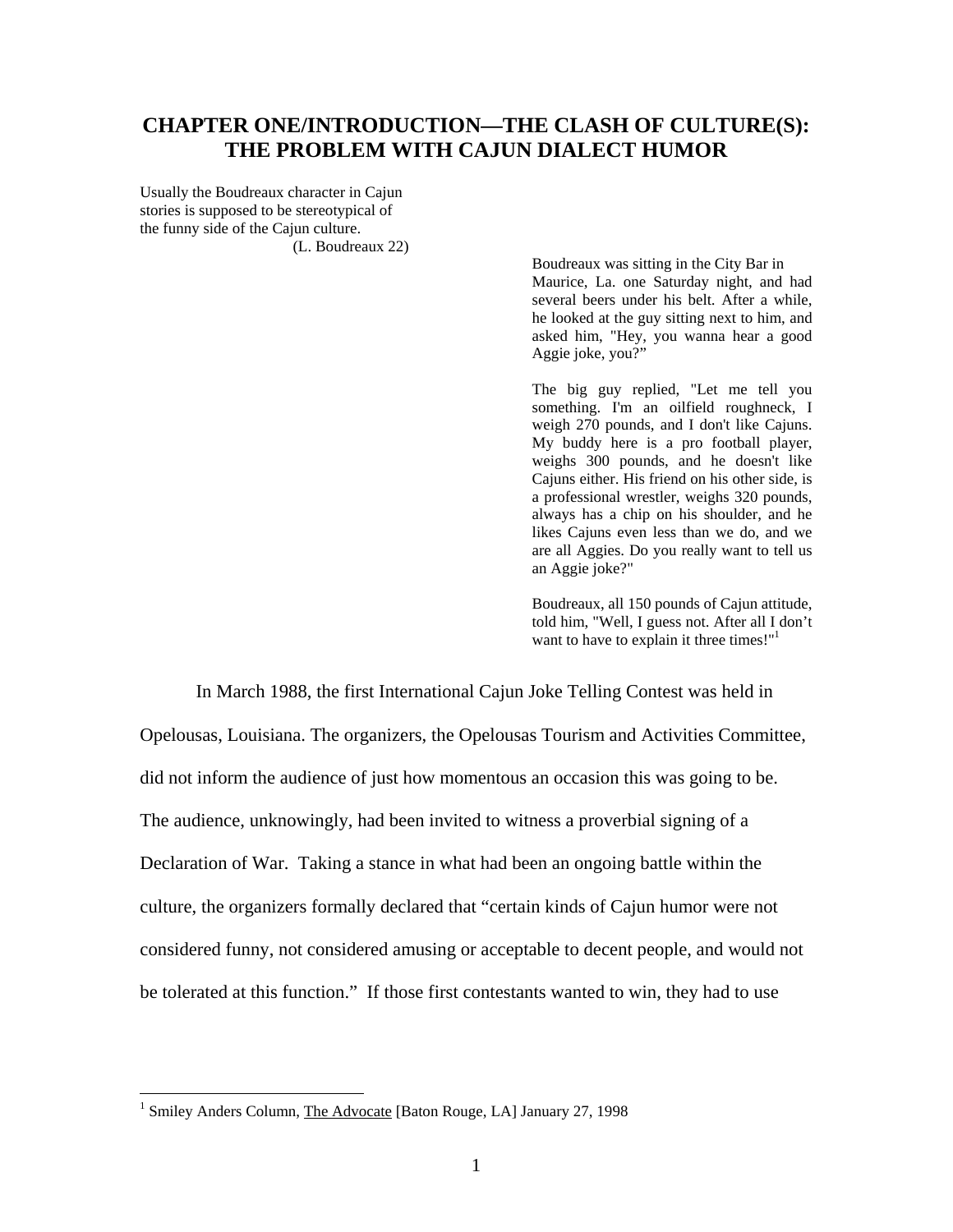humor that was clean, in good taste, and typifying the Cajuns as "happy, open, goodhearted" people (Angers *Truth* 82-83).

That night marked, in a clear and definite fashion, the division between the "old" brand of Cajun dialect humor and the "new" brand of Cajun dialect humor. Since the "old" had actually existed alongside the "new" for quite a while, the declaration that night was more "an idiom of sibling competition rather than of inheritance" (Anderson 187). No one doubted that, even without invoking their names, the "Opelousas Proclamation<sup>3[2](#page-9-0)</sup> was specifically targeting outsider Justin Wilson, the leading proponent of the "old" brand of humor, and insider Bud Fletcher, whose humor might be considered more for mature audiences and sometimes in questionable taste.

Wilson had long been the subject of much heated debate and a few measures of disgust<sup>[3](#page-9-1)</sup> within the Cajun community. It was felt by many that he had taken the "old" style of humor over the top. His Cajun characters "depended mostly upon an exaggerated Cajun accent, a silly-looking costume or a punchline that belittled the Cajun people" (Angers *Truth* 83). As the Cajuns were in the midst of reclaiming their heritage and their culture, Wilson was being put on notice that his brand of humor "was not considered funny, not considered amusing." On the other hand, Bud Fletcher, whose "Outhouse" recordings tended toward risqué jokes (Bernard *Americanization* 95), was being told that his humor was not "acceptable to decent people." This event served as a defining moment that still produces repercussions within the Cajun community.

At the time of this "defining moment," I was across the country performing Cajun dialect humor in the "old" style. Unfortunately, I missed the announcement; it would be

 $\overline{a}$ 

<span id="page-9-0"></span><sup>&</sup>lt;sup>2</sup> This is the title that I am giving the event.<br><sup>3</sup> Wilson claimed be use "belf Cojun" on his

<span id="page-9-1"></span><sup>&</sup>lt;sup>3</sup> Wilson claimed he was "half-Cajun" on his mother's side. This claim remains in dispute.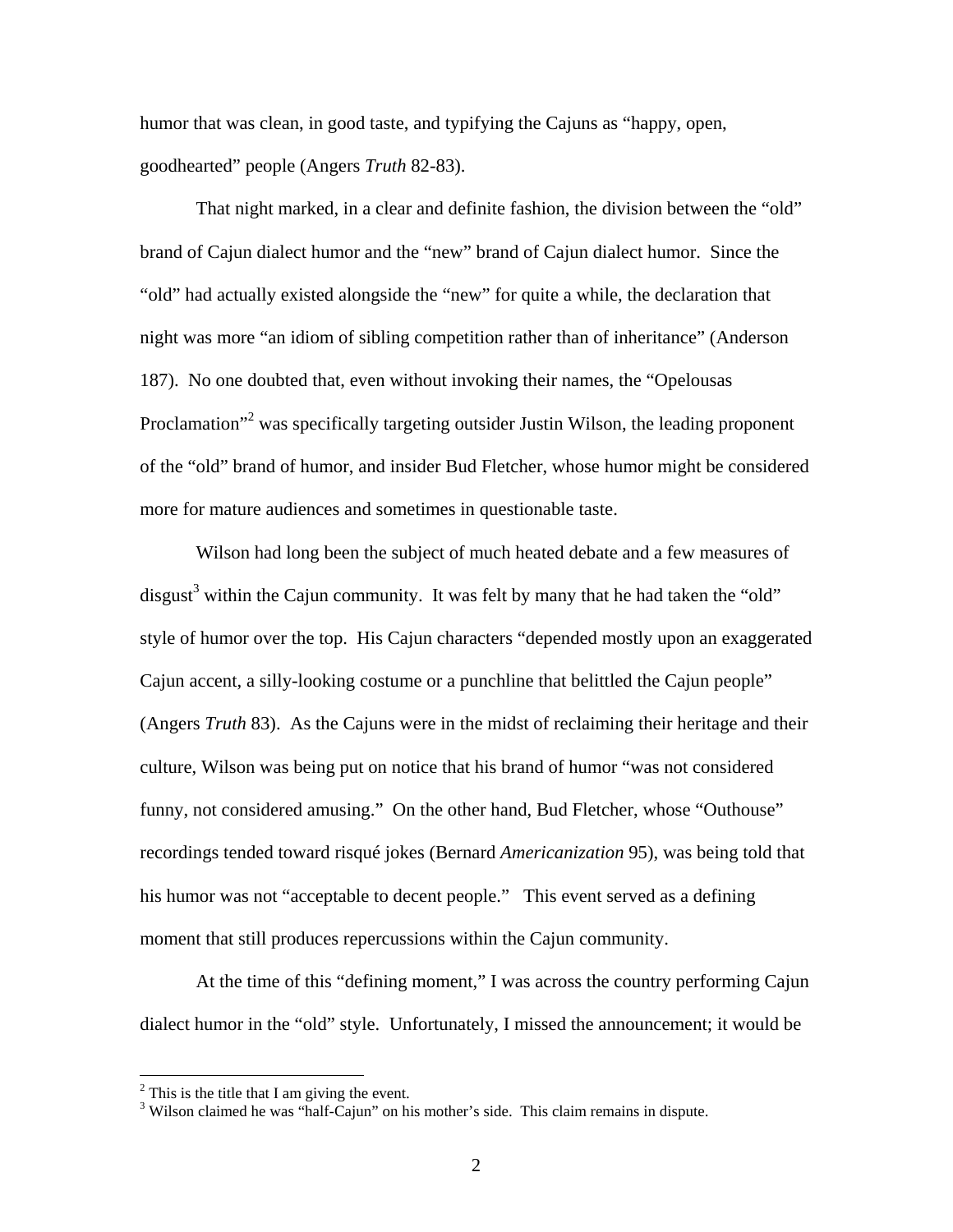a long time before I was made aware of the parameters the event organizers wished to place upon Cajun performance. In the ensuing time period of nearly fifteen years, I was blissfully ignorant of operating so far outside the guidelines of my community with my routines. My material was always "clean," so that was not the problem. The problem was the characters that I had created for my shows, many of them based on impressions of Cajun characters from my childhood. Continuing in this style puts me in conflict with the gatekeepers of the Cajun community. Therefore, I feel it is safe to say that there is a "problem" with Cajun dialect humor. I also have a concern about my place in the Cajun community and whether I can still categorize myself within the Cajun culture.

The purpose of this work is to argue for reclamation of the "old" style of Cajun dialect humor as a part of our history that needs to be remembered and restored. I will also argue for stronger inclusion of all of the dialect humor as a representation of the Cajun cultural identity. To accomplish this purpose, I will focus on three tasks: first, discovering what events led to the devaluing of the "old" brand of dialect humor; next, arguing for a restoration of the "old" style of Cajun dialect humor; and then, exploring the impact of Cajun dialect humor on the Cajun cultural identity, as a whole. To that end, this work will survey not only the history of Cajun dialect humor, but also the history of the Cajun people, and the foundations of the Cajun cultural identity. I will examine how communities work, in general, and then how the Cajun community continues to function after four hundred years of challenges.

This project is a scholarly endeavor, but it is also a personal journey for this Cajun child. The last two decades have wrought undeniable changes in the Cajun community.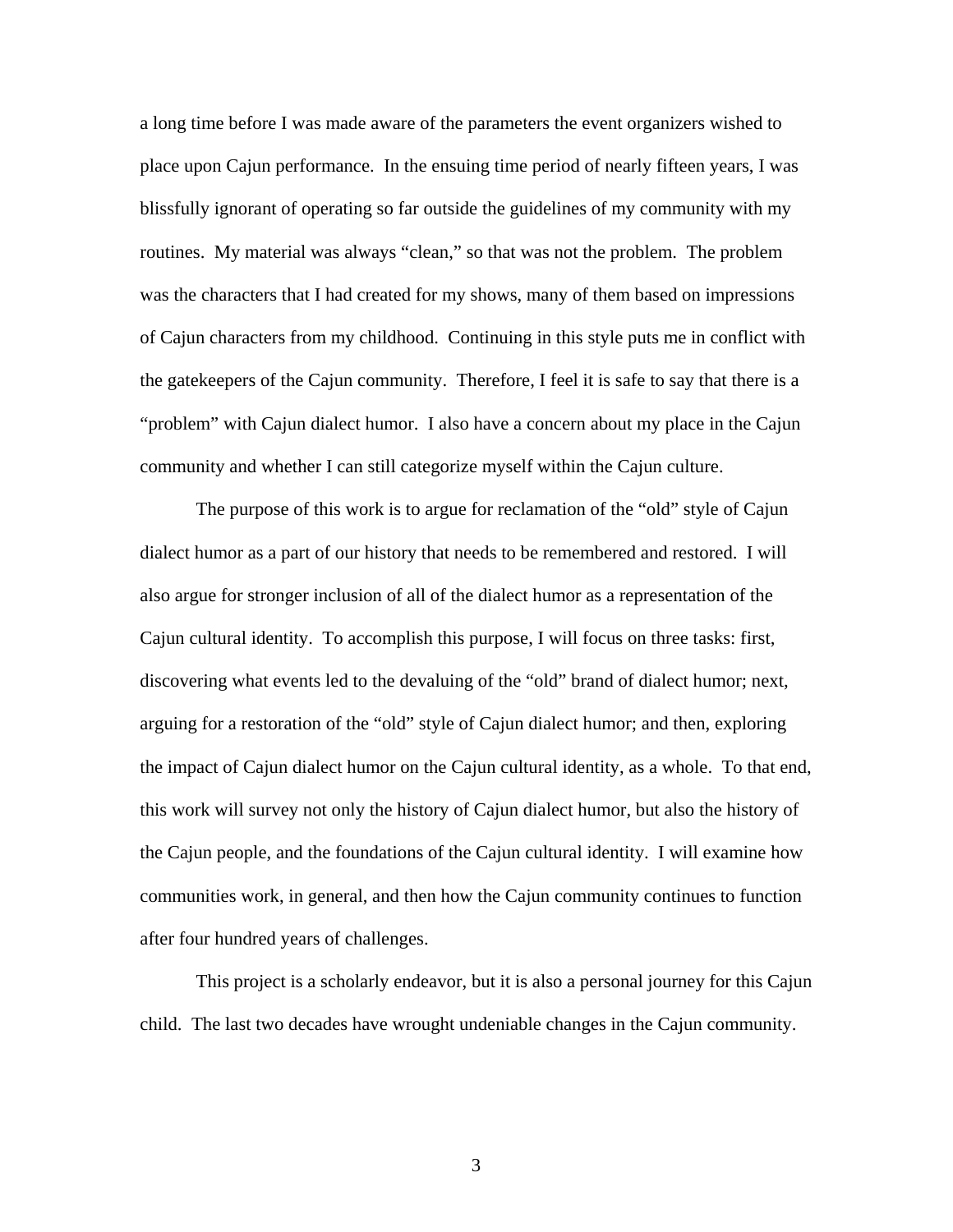These changes challenged my own sense of ethnic and cultural identity. I hope that, after the completion of the research, I may find my place within my own community.

I grew up, in some ways, a stereotypical Cajun: Catholic, poor, surrounded by a large French-speaking family, most of whom had not completed high school. I will always remember the first Cajun joke I ever heard:

> It seems that ol' Marie was listening to the radio when she asked Claude, "Mais, where is you 'yet'?" Claude shook his head, "you 'yet'?" "Mais, oui," said ol' Marie, "you 'yet.' The radio said dat dis lady was shot an' de bullet is in her 'yet.'"

While the joke plays into the struggles that many of the older generations of Cajuns experienced, I thought nothing of it. I developed quite a fondness for "ol' Marie and Claude" through the years. They were the "Boudreaux and Thibodeaux" of my childhood. Even though they were Cajuns, just like me, they belonged to the older generation of Cajuns that barely spoke English, a group that I had been able to pocket as being completely different from me. As a child, I lived below the poverty line, but I still considered myself to be different from "ol' Marie and Claude" and "those kinds of Cajuns" because I lived in a town, spoke excellent English, and attended Catholic school.

For my own sake, I needed to put a distance between the Cajuns like Marie and Claude and myself because I had already been taught, as a child, that there was nothing much to be proud of in being of Cajun descent. My generation of Cajuns had not been allowed to grow up with an unshakeable pride in our heritage. Our parents were shamed into not teaching the Cajun French dialect to us for fear we would be unable to compete in a world already encroaching on the closed society their parents had fought to preserve. I did not even hear the story of the Cajuns and how they came to be in Louisiana until I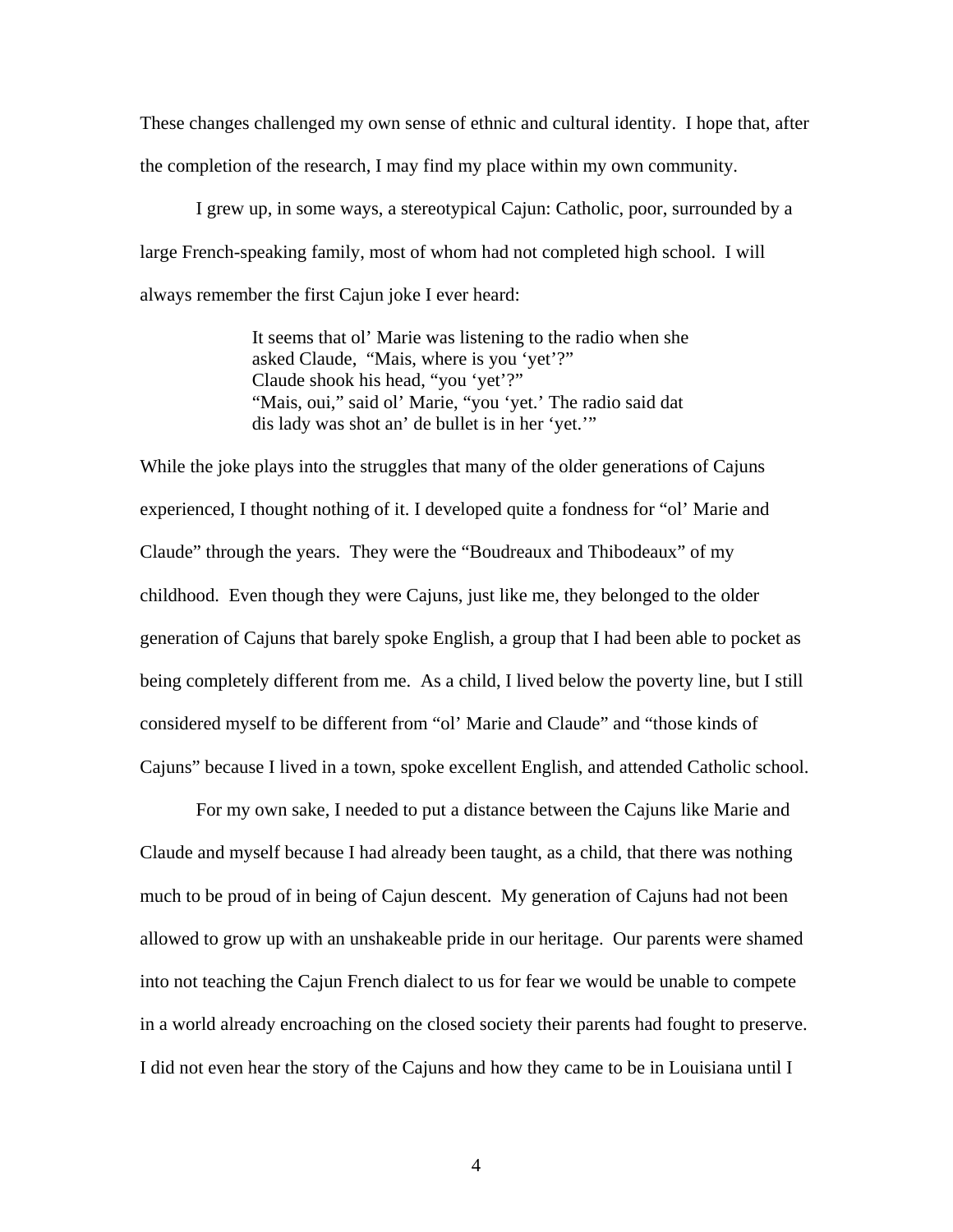was studying Louisiana history in the eighth grade, and then only through the study of Longfellow's *Evangeline*. It should be no surprise that my peers and I bought into the idea of Anglo-American supremacy in all things, giving us particular reason to feel superior to our elders. No one ever came out and said so, but I came to understand that to be Cajun was to be stupid, uneducated and dirt poor. Where was the pride in that? The Cajun language seemed to belong to "ol' Marie and Claude" and our parents, as did the old ways of our culture, and I experienced the natural disdain of a city dweller for those "unfortunate" enough to live in the country or the swamps. It was, therefore, permissible to laugh at the misadventures of "ol' Marie and Claude" because I was "different," "better," "American."

The separation of "ol' Marie and Claude" into "other" is just a part of the problem with Cajun dialect humor. There are other elements that need to be addressed. I will be dividing those elements into four specific issues in this work. Since the idea of devaluing the "old" style of humor came about after Cajun activists began a movement to reclaim the Cajun cultural identity, I will first be exploring the dynamics and issues of cultural preservation and ethnic revitalization. The question then becomes, who gets to choose what is kept and what is discarded in the quest for preservation? To answer that query, I will be looking at how communities work, how power is distributed, and what happens to those who do not fall in line with the decisions being made. The solidarity and coherence of a community are dependent upon how well the power structure functions, so I will also define the inhabitants of the communities: the gatekeepers, the fence-jumpers, and the folk.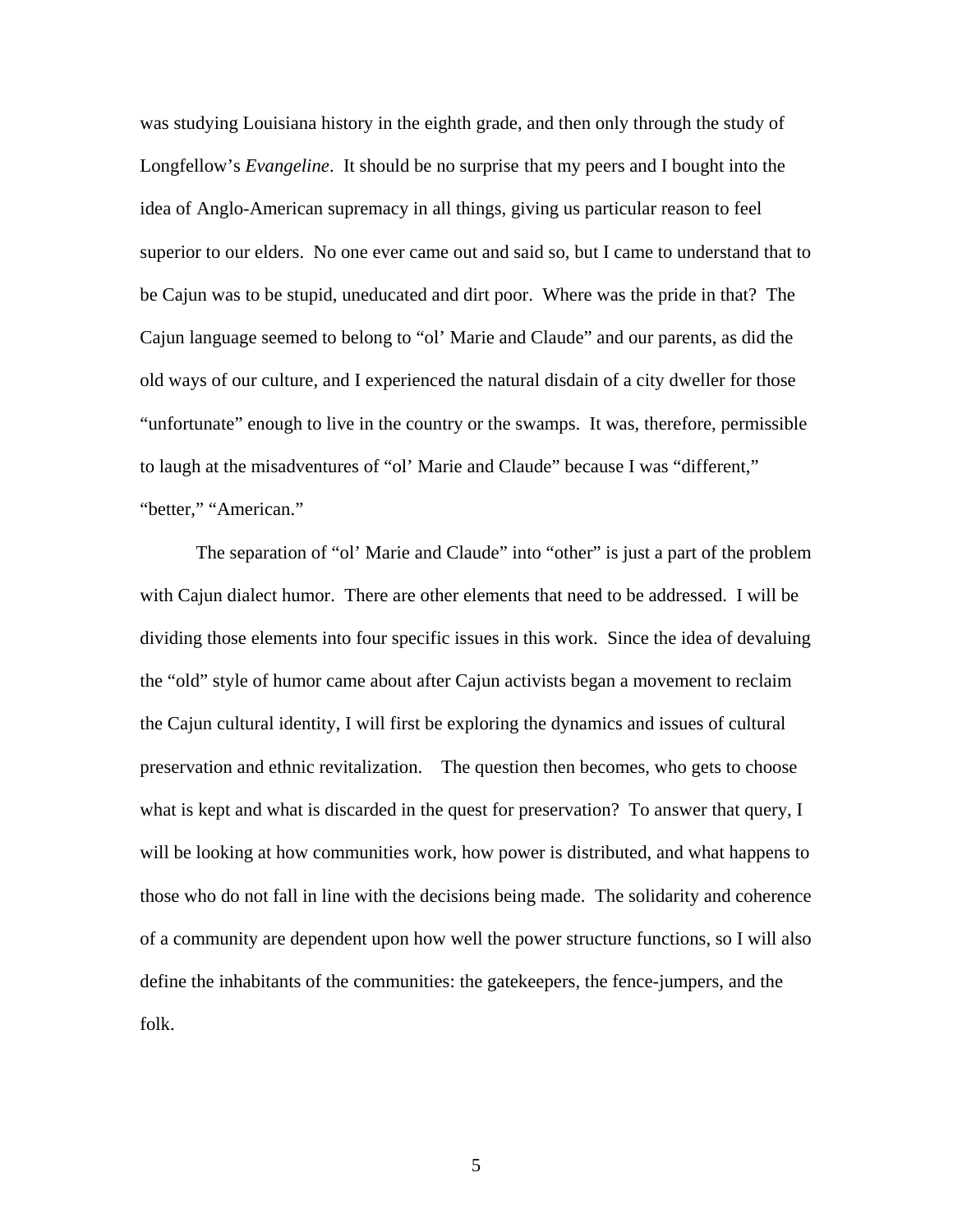Cajun musician, Dewey Balfa, a leading preservationist from the beginning of the movement, once said, "Cultural preservation doesn't mean freezing a culture or preserving it under glass. A culture is preserved one generation at a time."<sup>[4](#page-13-0)</sup> The ongoing battle for successful transmission of the Cajun culture has known some wonderful successes and some spectacular failures, especially in the attempts to pass on the Cajun French language. In a strange turn of events, attempts to transmit the French language in Louisiana became a stumbling block for the dialect humor. The Opelousas Proclamation is now the standard for Cajun dialect humor, so only one form of Cajun dialect humor, the "new" brand of humor, is being transmitted to the next generation of Cajun humorists. I will be arguing that an important part of our history has been lost in the transmission of just this one style of Cajun dialect humor.

Another problem with Cajun dialect humor within the Cajun community has to do with the fact that, almost from the beginning, the humor was a marketable commodity that was being exported outside the community. That marketable commodity comes wrapped in a particular narrative so the question arises, who selects the narrative and who benefits or loses from the choice? Is the debate over the various narratives really a question of stereotypes, community and identity, or is it a question of who benefits financially?

Who can belong to a community? What are the ties that bind? The second topic I will research concerns who can be called a Cajun. One of the unexpected problems with the reclamation movement was that Cajunism became such an attractive way of life that many outsiders continue to seek inclusion. Instead of delineating Cajuns specifically in the concept of Cajunness, the movement opened the door to a more fluid definition, one

 $\overline{a}$ 

<span id="page-13-0"></span><sup>4</sup> *The Times of Acadiana*, January 19, 2005, p. 33.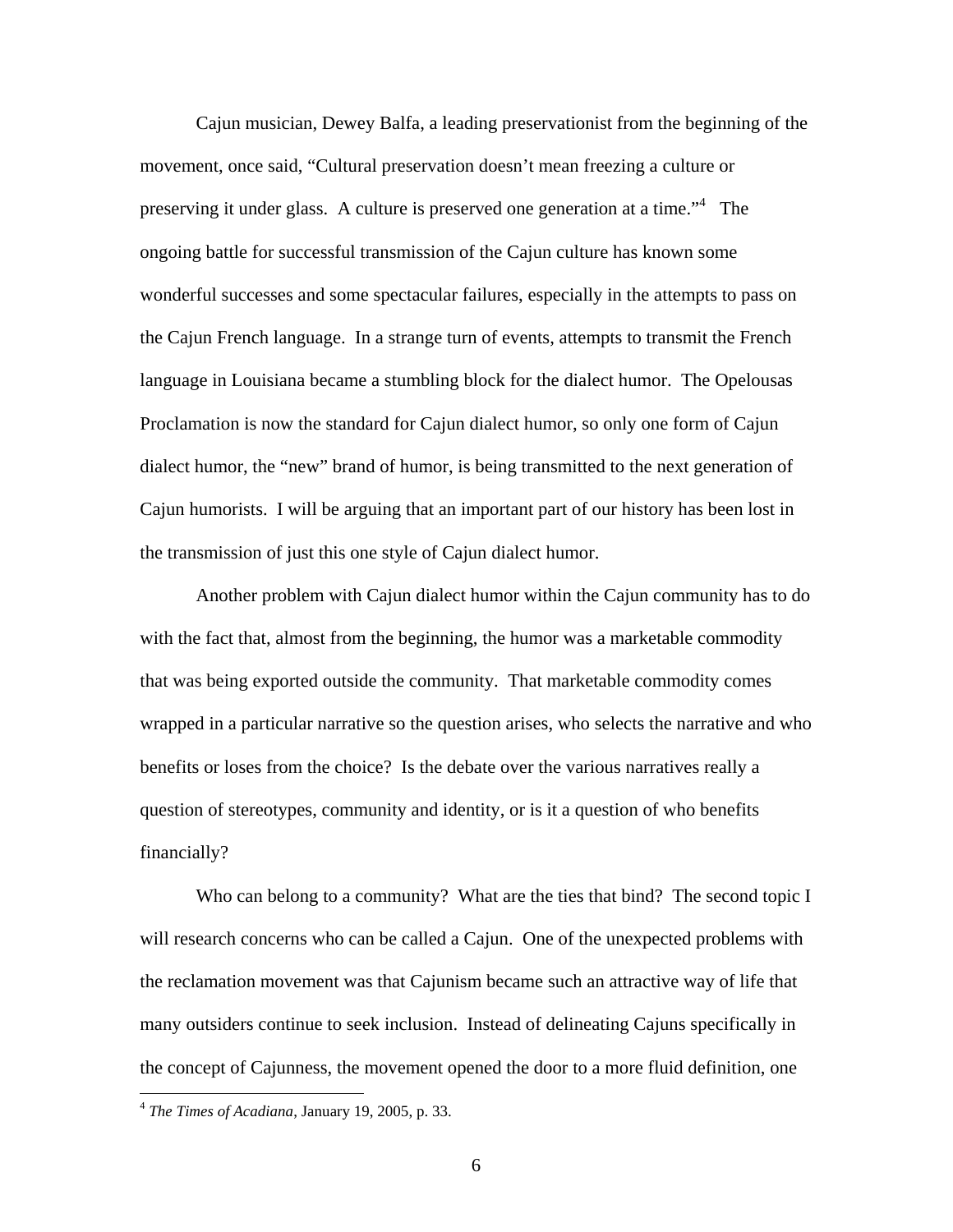that included ascribed traits as well as those of geographical proximity. Do the Cajuns have, indeed, an "imagined community" (Anderson 6) rather than an "authentic" one? The answer to that question will bear on who can self-identify as a Cajun and, therefore, who can make decisions for the community.

The third area of interest provides the bulk of the discussion of this work: how did Cajun dialect humor become a problem? How does Cajun dialect humor fit within the tenets of the Cajun cultural identity? Who has the right to make decisions about the appropriateness of certain forms of the humor? I will be answering these questions as well as investigating the various stereotypes about the Cajuns and how some of the dialect humor, which uses the stereotypes, came to be considered "demeaning."

For the fourth issue, I will make a case for the acceptance and rejuvenation of the "old" style of humor, by discussing certain theories of ethnic humor, comparing Cajun dialect humor with other forms of ethnic humor, such as Jewish humor, which shares certain traits with Cajun dialect humor.

In this study, I will also be looking at the choices and the choosers throughout the Cajun history, especially in the nineteenth century, when a rupture took place within the Acadian community. This socioeconomic divide split the group into the "Genteel Acadians" on the upper end and the "just-plain Cajuns"<sup>5</sup> on the lower end. By the twentieth century, the Genteel Acadians decided that any attempt to control the just-plain Cajuns correlated to "herding cats." The Genteel Acadians then took it upon themselves to move for legislation to force the just-plain Cajuns into assimilation and Americanization. The tensions that continue from that time involve the laidback style that many just-plain Cajuns choose to live, a way of life that often nurtures the

<u>.</u>

<span id="page-14-0"></span><sup>&</sup>lt;sup>5</sup> Folklorist Patricia K. Rickels is credited with naming the two groups this way  $(251)$ .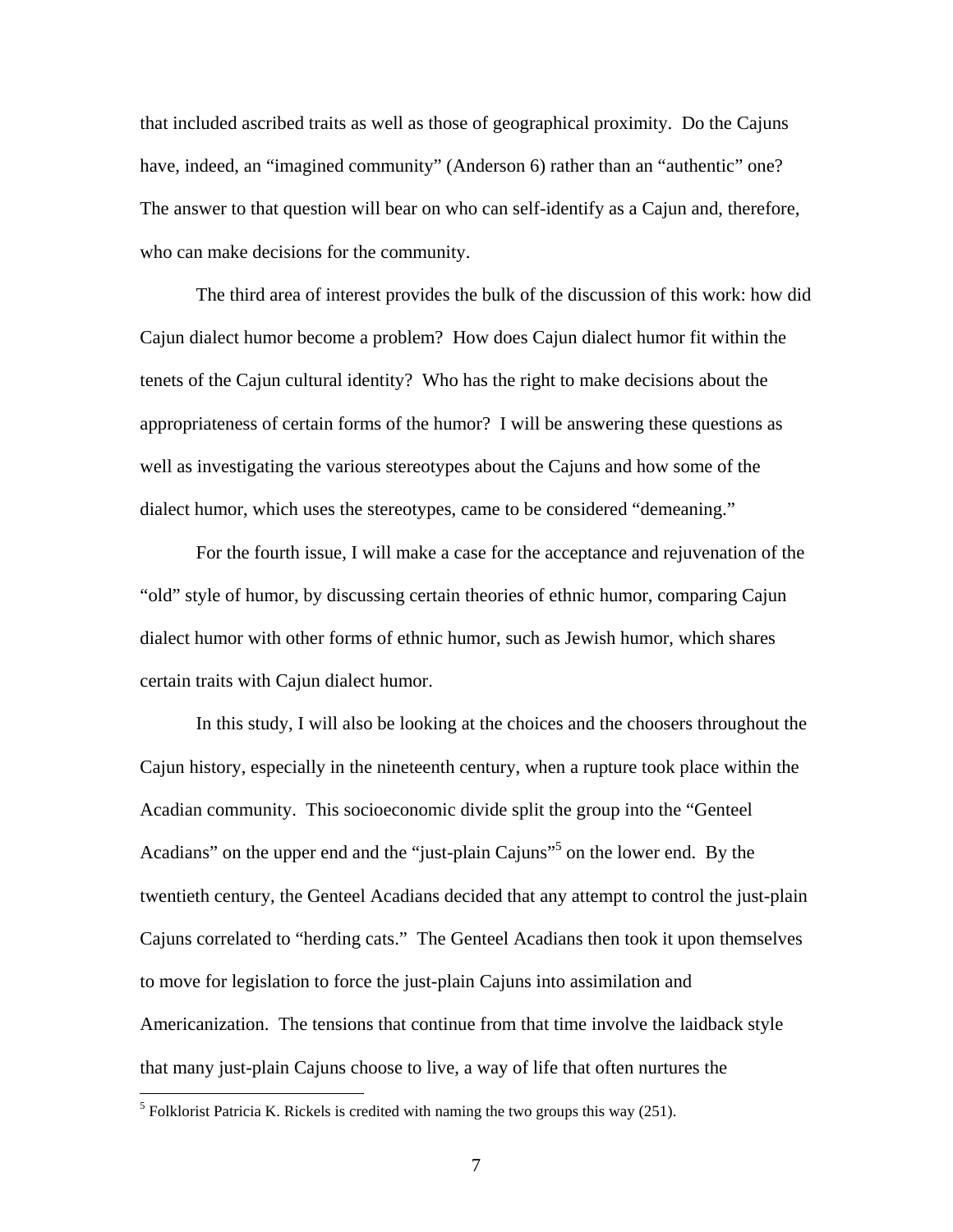stereotypes. The stereotypes are a part of the contested narratives, which then feeds the problems with Cajun dialect humor. The split is still with us, although I have heard some Cajuns say that there is no such thing as a "Genteel Acadian," just someone who is "full of themselves."

Whether you call them Genteel Acadians or cultural elites, there are still those within the Cajun community who concern themselves with perceptions of the Cajun culture. There are also activists within the community who are also concerned with those perceptions. Many of them belong to my generation of Cajuns, those who had grown up in the '50's and '60's, the same ones who went on the offensive to reclaim our disappearing heritage.

Because we had been acclimated to the American culture, my generation had not found it difficult to go away from Louisiana to follow our dreams through college educations and jobs in the wider world. It would be our time away from Louisiana, our time of "passing" as non-Cajuns, a time that would be termed "exile experiences" (Bernard *Americanization* 108), that would make us come to a realization of what we were missing back home.

Returning to Louisiana, some of the exiles organized a group to help other Cajuns regain a pride in their heritage. Although the Genteel Acadians had been unsuccessfully attempting to inspire just such a movement for decades, it would be the just-plain Cajuns who would lead the charge. Shane Bernard notes, "From this grassroots pride and empowerment movement rose a vague philosophy that might be called 'Cajunism'—the feeling that the Cajun lifestyle was the best way of life" (*Americanization* 108). The philosophy of 'Cajunism' then gave birth to a concerted effort in Louisiana, in the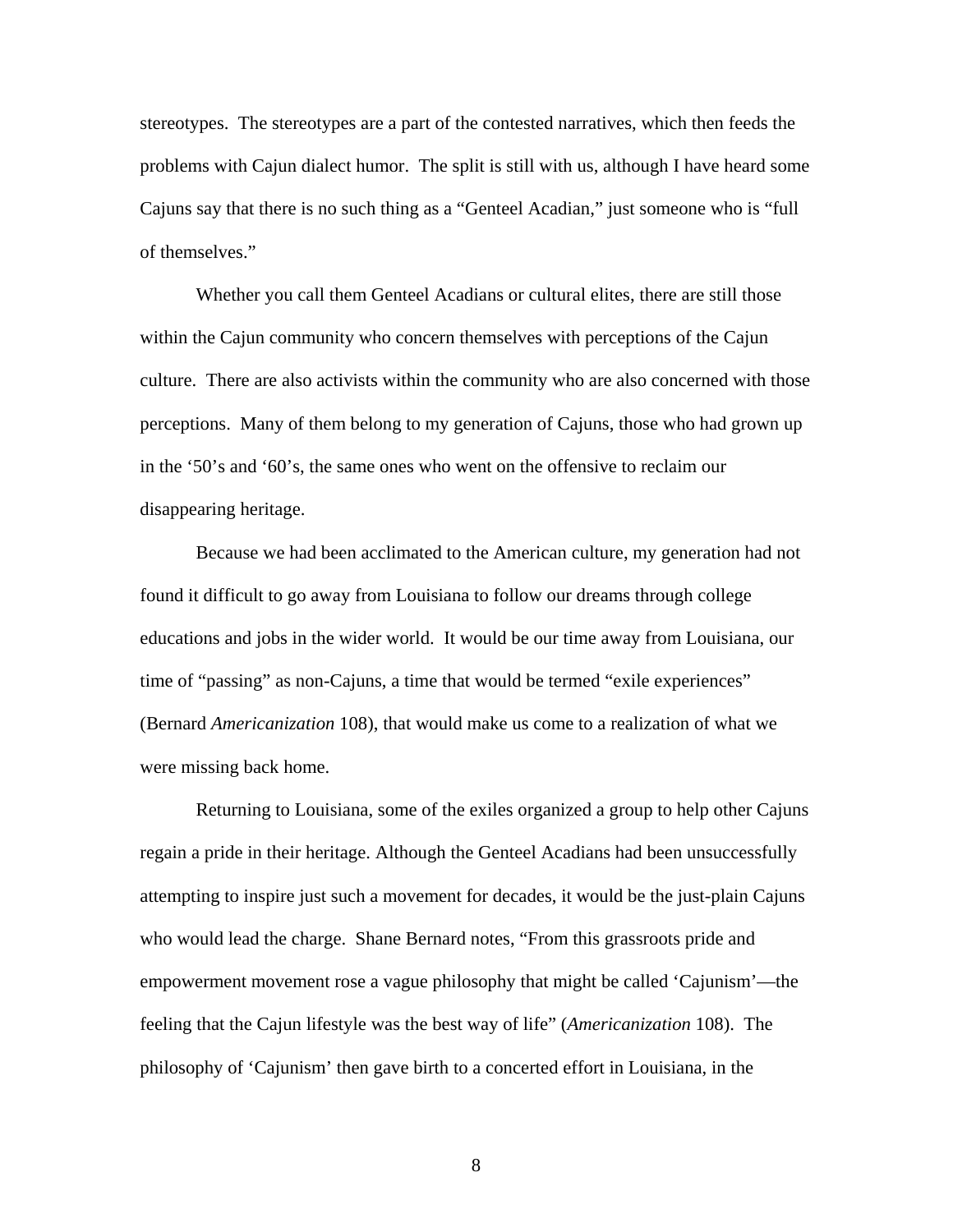1980's, to recognize, to preserve, and to promote the Cajun Culture through many different venues.

I am a seasoned performer of Cajun dialect humor in the "old" style. I am also an "insider" to the Cajun community, having been born and bred a full-blooded Cajun. At the age of twenty-one, however, I married an "American" (as my daddy called him) and moved away. I only returned to the area a decade ago, so I am a bit of an "outsider" as well. Straddling this cultural divide puts me in a unique position as both participant and observer. It also forces me to seek my own cultural identity as a Cajun because there have been some changes within the Cajun community. It is no longer enough, I've discovered, to have been *born* a Cajun, you have to *act* like one, too. There are plenty of directors (purists, gatekeepers, etc.) who want to tell you *how* to act, but the scripts are fluid, at best. To explore this issue, I will be discussing "authenticity," especially who can be considered an "authentic" Cajun. As I mentioned earlier in the chapter, I have a personal interest in the outcome of this investigation because I am trying to determine if I can still be considered an "authentic" Cajun.

Ethnographers tend to define Cajuns as French-speaking Catholics who marry endogamously (Henry *Blue Collar* 11, 126). I am descended from the Acadians who survived the Expulsion but, like the majority of my generation of Cajuns, I don't speak Cajun French. Since I lack many of the typical cultural markers, I am in a tenuous position to argue for the restoration of the "old" style of humor. However, I am also quite fond of my created persona, The Cajun Lady, and want her to be welcomed within the Cajun community. I would, especially, like to compete in the International Cajun Joke Telling Contest but, as things stand right now, I wouldn't have a prayer of winning.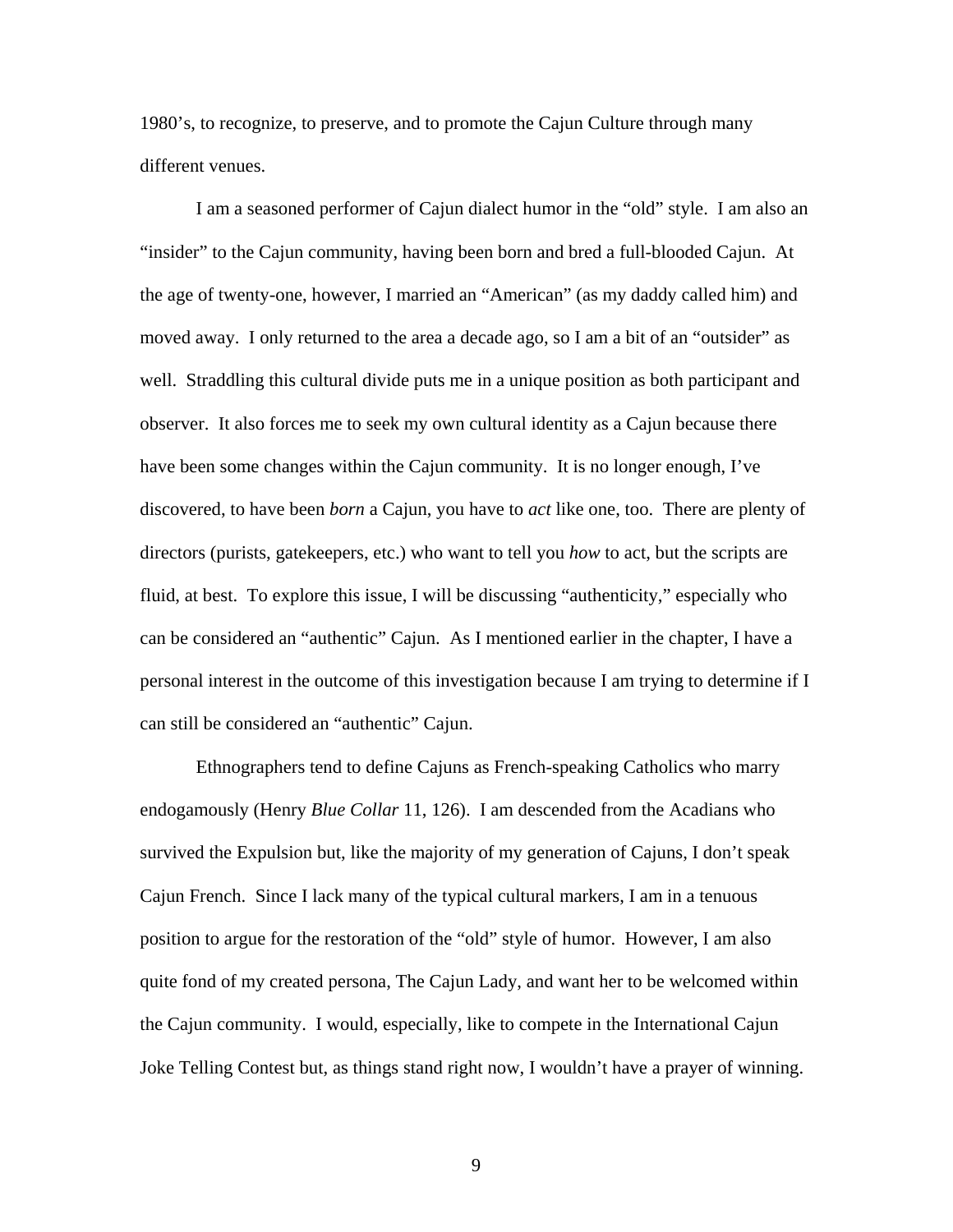The Cajun Lady would be classified as "demeaning" to the Cajun people, when I have nothing but the best intentions. Perhaps the arguments in this work will go far to restoring The Cajun Lady to the Cajun community.

Stereotypes of the Cajun people have always been a part of our history, but the more persistent images surfaced in the nineteenth century and evolved into a widespread belief that all Cajuns lived the life of:

> happy savage[s] living in a moss-draped bayou paradise, fishing and trapping for sustenance. Expressing a simple devotion to Catholic ritual and a naïve, not to say stupid, response to the modern world, he speaks an unintelligible French patois or perhaps thickly accented English to a large brood of barefoot children and spends every Saturday night at the *fais-do-do*. (Baker 95)

Even before that stereotype had taken root, the mythic elements of the *Evangeline* story comprised what most outsiders knew about the Cajun community. To add to the sense of exoticism, the first *Tarzan* film was shot in Terrebonne Parish in the early twentieth century, confirming Louisiana as an alien locale. Later films would continue the vision of Louisiana as foreign and show its people to be both strange and wonderful. They were "wonderful" because they were "strange."

In the Opelousas showdown, the gatekeepers were promoting their own stereotype of the Cajuns as "happy, open, goodhearted people," the stereotype deemed most suitable for exportation to the outside world. The Cajuns have long been a people in search of a cultural identity and have been playing at creating one. Created identity involves a measure of "forgetting" and "remembering" that "engenders the need for a narrative of 'identity'" (Anderson 205). The selection process weeds out which parts of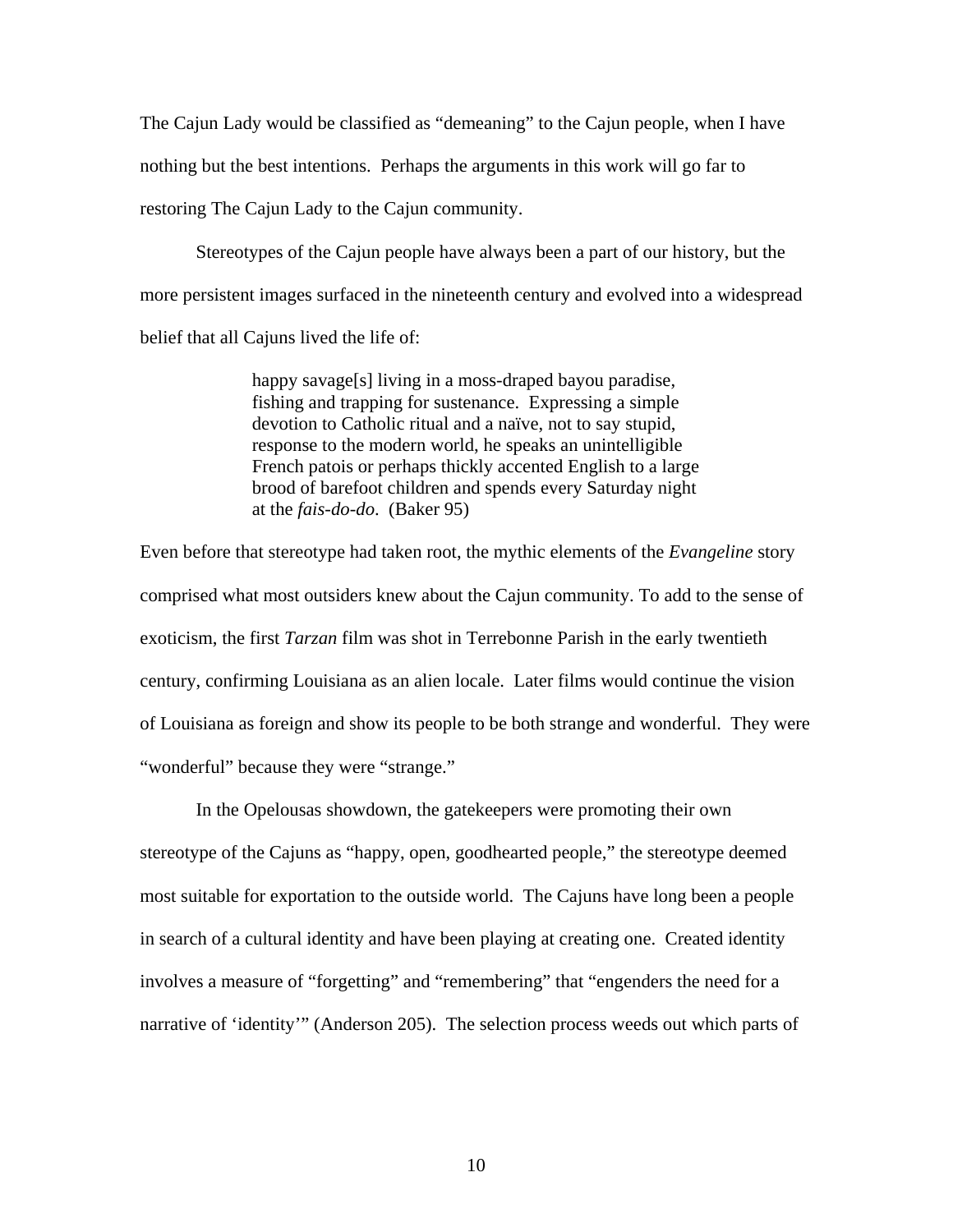history will be reclaimed (remembered) and which parts are consigned as debris (forgotten).

Within this conversation on selection, forgetting, and remembering can also be found the discussion on the "appropriateness" of Cajun dialect humor. Selected stereotypes hang on the marketability of Cajun products, the commodification of the Cajun culture, as well as in-group coherence. The question remains, therefore, just who moderates the disputes and makes the decisions for the community? To whom do I plead my case for the return to the "old" style of humor?

### **Methodology**

Because the Cajuns were, by and large, not a literate people, the method that particularly fits the study of the Cajun cultural identity is what Gallagher and Greenblatt reference as an analysis of "culture as text" (8, 13-14). The Acadian/Cajuns have left very little in the way of a "paper trail," especially their own written history. Scholars have no choice but to look at the ephemera (which, in this case, gives true meaning to the word), and to the writings of others about the Acadians/Cajuns. Because history is (re-) written by the winners, and because the Acadian/Cajuns "lost" each skirmish, the story of the Acadians/Cajuns is shrouded in myth and stereotype.

Diaspora and years of exile, followed by decades of isolation, have contributed little to the collected historical data. The "truth" of what took place and just who the Acadian/Cajuns were/are is not readily available. Since the Cajuns did not write their own history before the twentieth century, I must look to the cultural markers, the throughlines within the material written about them. As an "insider" to the Cajun culture, I will also be comparing my lifetime of observations with the comments of other insiders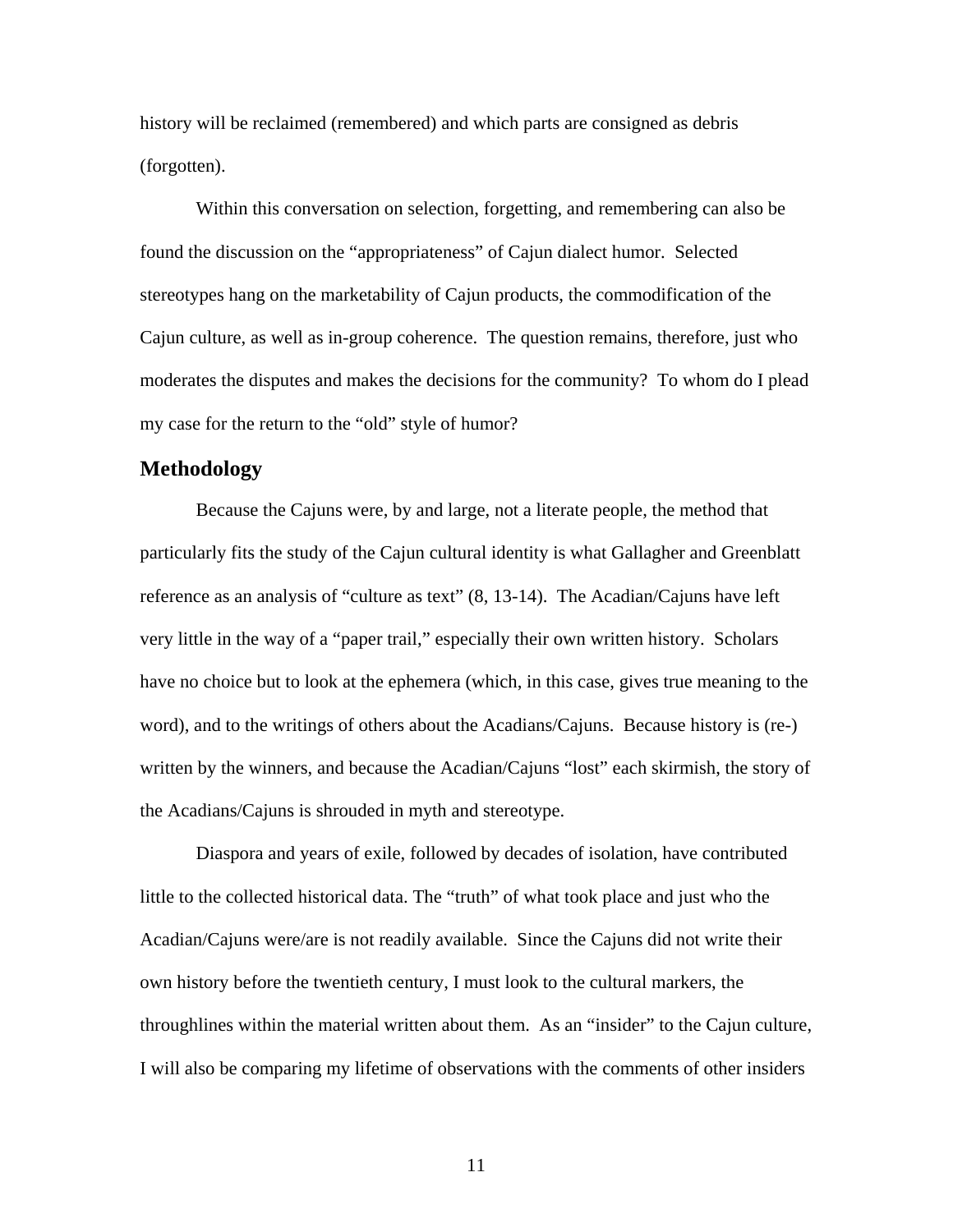and the number of outsiders who wrote about the Acadians and the Cajuns. The Cajuns have long been a favorite source of exploration by folklorists, historians, ethnographers, and the media. From this font of fascination has, unfortunately, flowed a mist of myths, stereotypes and "fakelore"<sup>[6](#page-19-0)</sup> (Dormon viii). The Cajun dialect humor and the Cajun cultural identity are bound together by the aforementioned "mist," and it will be my task as scholar to analyze the fragmented source material, the labels, the folklore, and even the fakelore to divine the formation of the Cajun cultural identity.

The theory of New Historicism will serve as the underlying model for the study of Cajun history and the creation of a cultural identity. According to John Brannigan, in his book, *New Historicism and Cultural Materialism*, New Historicists practice "a mode of critical interpretation that privileges power relations as the most important context for all kinds of texts" (8). New Historicists tend to study power, what forms that power takes within a community, and how the power structure changes from one time to another. Even though I have few "texts" to analyze, the culture will serve for examination, placing the community firmly within the historical context. This method plays into my desire to examine the power struggle between the Genteel Acadians and the just-plain Cajuns. I want to analyze how that struggle for control, which began in the nineteenth century, continues to impact the Cajun culture today.

Beyond the historical framework, and because this is a study of culture, my methodology also takes on an ethnographic bent. This approach includes personal interviews with proponents of the "new" humor, various gatekeepers and preservationists, as well as just-plain Cajuns I have met throughout my times of research. I have attended multiple performances of Cajun dialect humor, including the International Cajun Joke

<u>.</u>

<span id="page-19-0"></span> $6$  I will explain this term more fully in another chapter.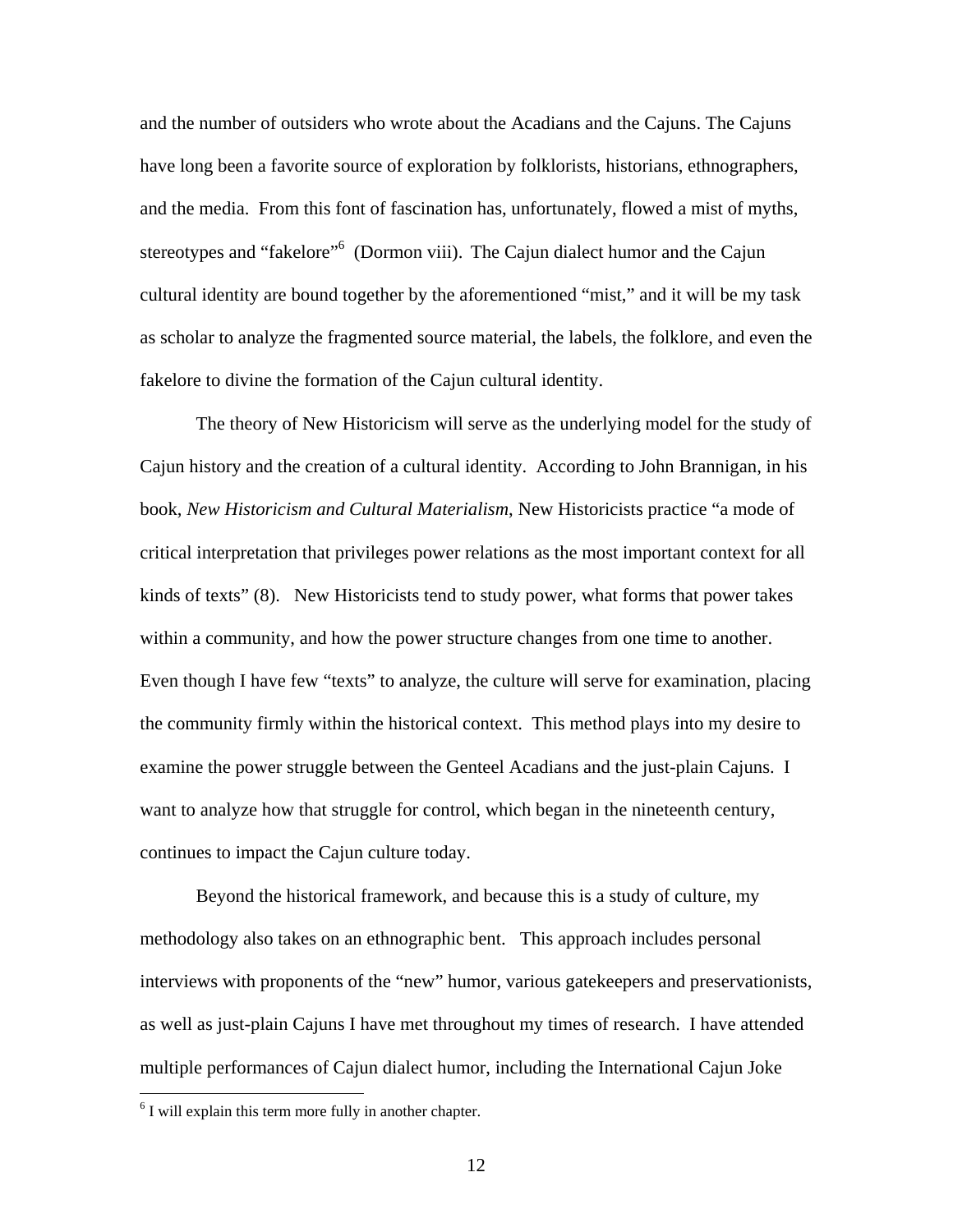Telling Contest. At each event, I took the time to interview members of the audience as well as those who were helping with the event. My time was mostly devoted, however, to interviewing the performers themselves, who could not have been more gracious with their time and their knowledge of their craft.

I have also spent time with whatever primary source material was available, keeping in mind that the majority of the material was written by the British or the French in the eighteenth century. The British and French historians found it expedient to "spin" history in such a way that the Acadians were sinners. A century later, however, after Longfellow's lyrical treatment of the same events in *Evangeline*, the Acadians became saints. The truth must lie somewhere in between.

I agree with Canadian/Acadian scholar, Naomi E.S. Griffiths, when she states:

Acadian history is an almost perfect subject of inquiry, for the Acadian community has an obvious beginning and a complex and intricate development. There were no Acadians before the middle of the seventeenth century; that is to say, until then there were no people whose community identification of themselves was "Acadian.". . . the explanation of Acadian distinctiveness does not lie in the transference of an identity already forged in Europe. (*Contexts* xvii)

One of the primary concerns of this dissertation is how the Cajun identity was formed and how that identity has managed to survive against the odds. Since ethnographers tend to study qualitative methods, this process suits my study of a mostly illiterate culture.

This work is a synthesis of the material that is available, primary and secondary sources, plus the formal and informal interviews. I believe that the Opelousas Proclamation was a "performance of power;" what it was restricting was a "performance of culture." In making this statement, I am using Erving Goffman's definition of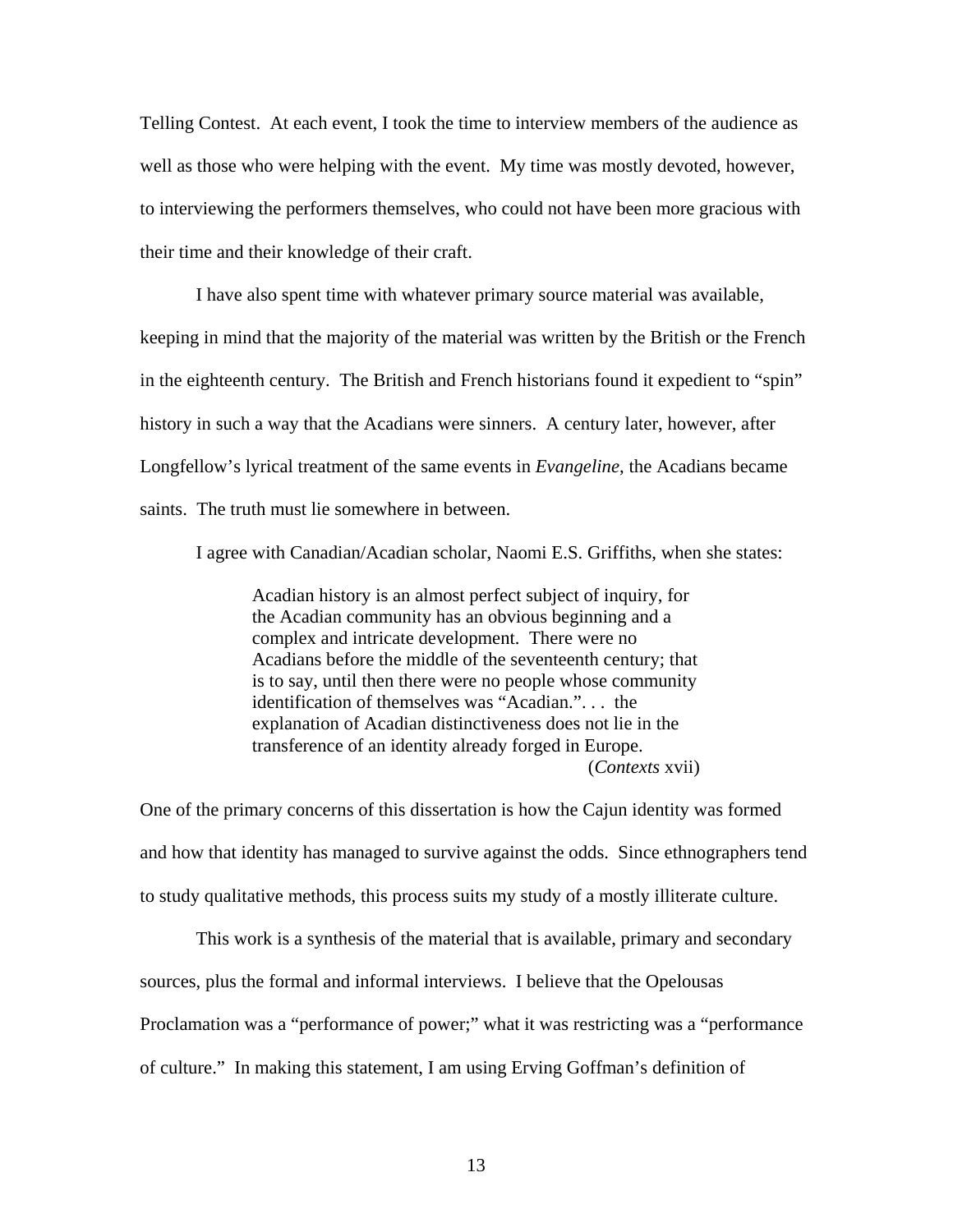performance to inform this thesis. Goffman asserts, "A 'performance' may be defined as all the activity of a given participant on a given occasion which serves to influence in any way any of the other participants" (15). The two models of New Historicism and an ethnographic approach will help me to argue that both types of Cajun dialect humor are "Performing Louisiana."

Cajun humor has not been the subject of an extensive research project before and this work certainly does not claim to be exhaustive. Barry Ancelet did an article for the *Journal of Popular Culture* in 1989 called "The Cajun Who Went to Harvard," but other than that, the study of Cajun dialect humor has been relegated to a footnote, a chapter in a book, or a few paragraphs about the Cajun people.

As a "crossover Cajun," one who is both an insider and a relative outsider, I hope that I am able to maintain the impartiality necessary to keep this work scholarly and useful to other researchers. I am attempting to view my culture, a culture that has experienced some change since I was a child, through the eyes of both an adult and a scholar, as a participant and an observer. I hope to exhibit a fair rendering of judgment when I am done. Right now, what I observe is a performance of culture. We are *acting* like the Cajuns that the world wants to see, taking on ascribed behavior. From a cultural viewpoint, we are looking at the reclamation of a cultural identity through a performance of culture. Historian Clarence Mondale cautions against the careless reclamation of a cultural identity:

> When we conserve a past, we make history. We make history because we must, to understand ourselves and our present circumstances. Because the past we conserve is necessarily problematic, we need to be self-critical and self-reflective in coming to collective decisions about what to remember and what to forget. (Hufford 16)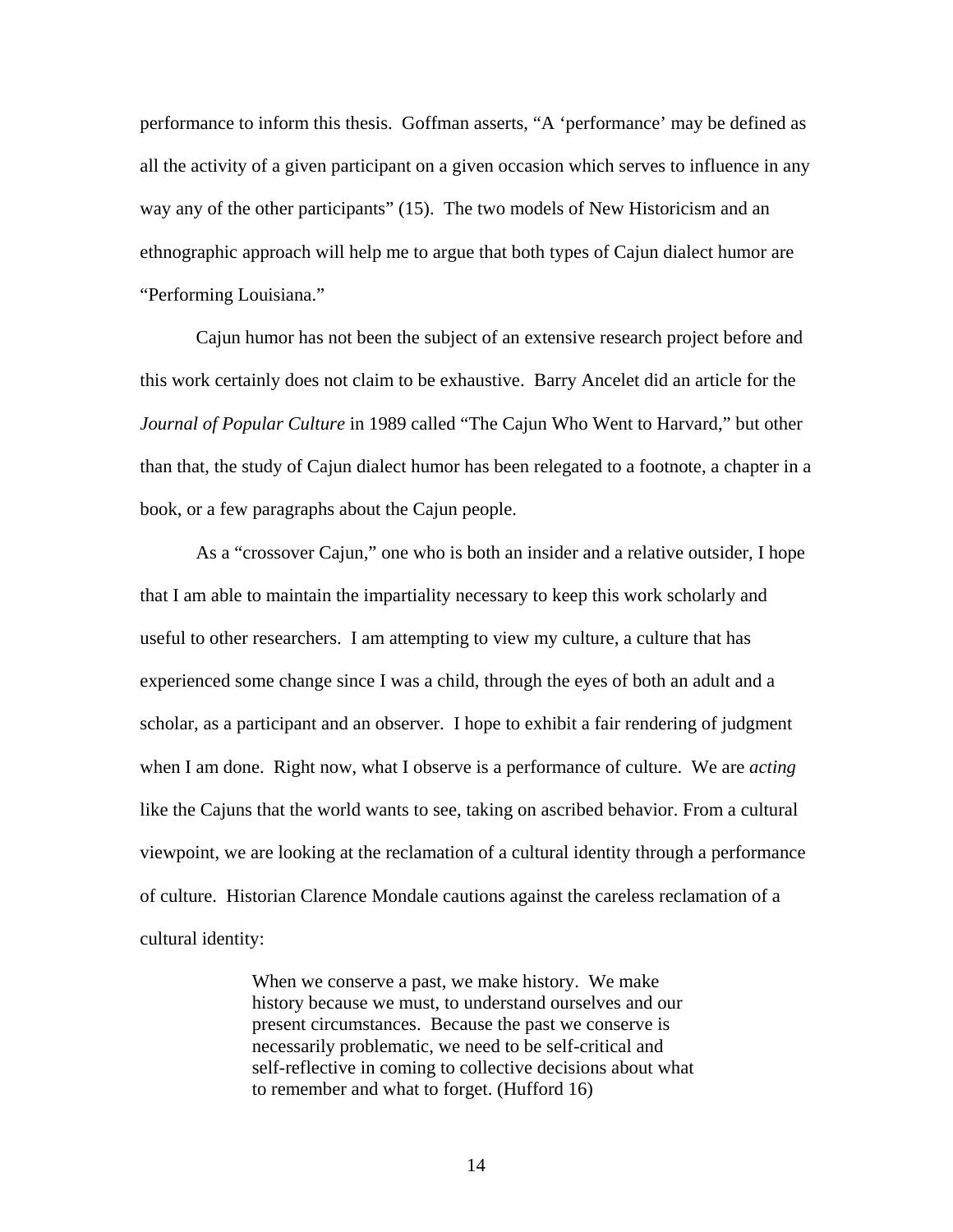As decisions are made on what to preserve in the Cajun community, I am hoping that this work will inform and restore. The culture my grandchildren will inherit is at stake.

### **Contributing Studies**

This study will be drawing from the works of other scholars in four areas: Acadian/Cajun studies/history; Ethnic studies; Cultural theory; and studies of Humor as it pertains to culture and ethnicity. Although there is little analytical work being done in the specific field of Cajun dialect humor, there are many scholars researching Cajun ethnicity and culture, and their work will be laying the foundation for my own research. Two important contributors to the field are Dr. Carl Brasseaux, the Director of the Center for Louisiana Studies, who has published many works on the history of the Acadians/Cajuns, and Dr. Barry Jean Ancelet, whose contributions to the study of Cajun music and Cajun storytellers have informed my research. Dr. Shane Bernard's work, *The Cajuns: Americanization of A People* has been particularly helpful in creating a timeline for the Preservation movement, the cultural tensions, and the battle the humor has fought for recognition. Two historical works that are foundational to my research on the history of the Acadians are *A Great and Noble Scheme* by Dr. John Mack Farragher, an exhaustive account of the events leading to the Cajun diaspora, and *Acadian Redemption* by Warren A. Perrin, an exploration of the diaspora through the experiences of my heroic ancestor, Joseph "Beausoleil" Broussard. For Acadian history studies, the scholar of note is Naomi E.S. Griffiths, whose interdisciplinary approach and archival research aided me beyond measure.

From the area of Ethnic Studies, I am using James Dormon's seminal work, *The People Called Cajuns: An Introduction to Ethnohistory*, in which Dormon expounds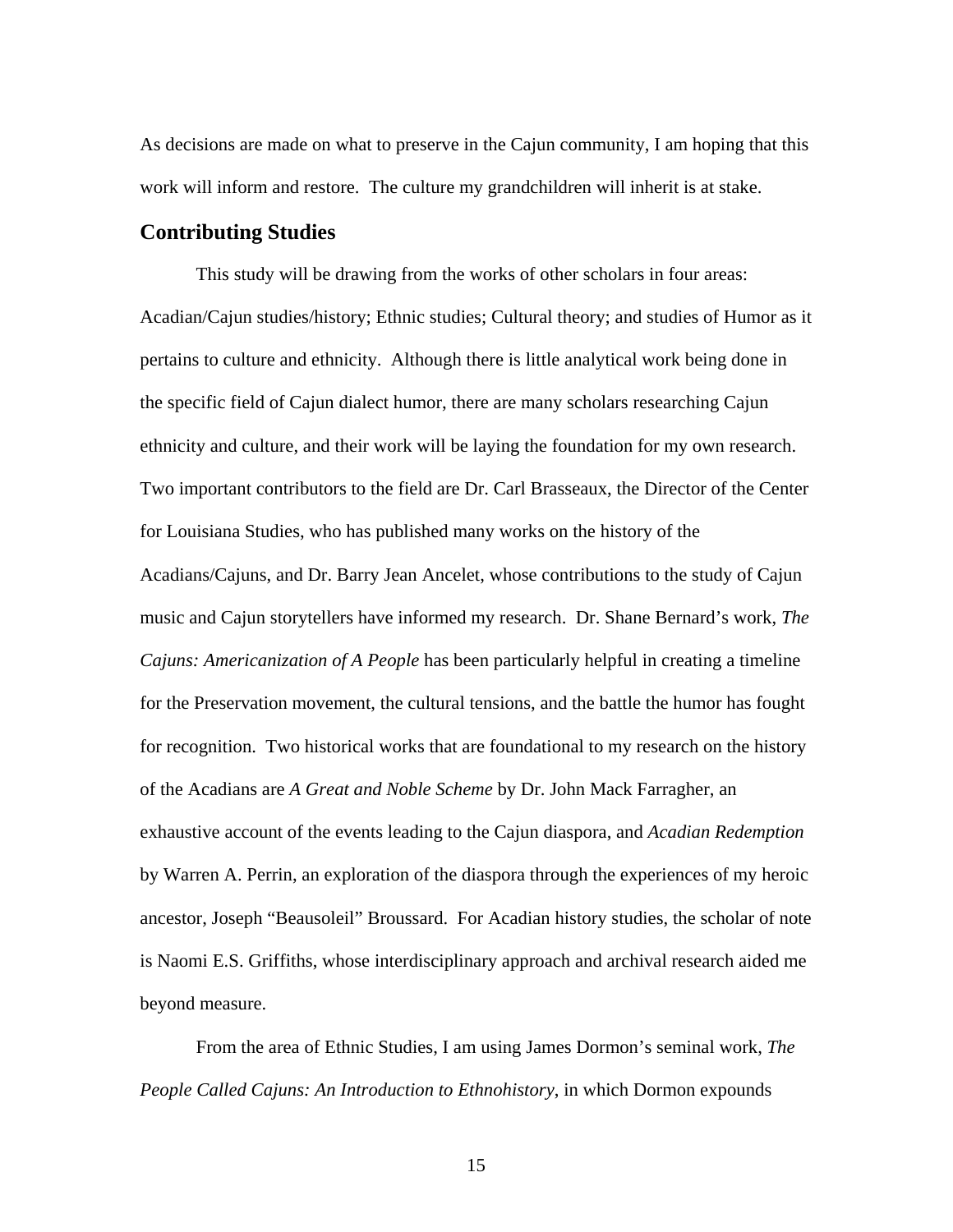upon the notion of ascription, the process whereby certain qualities are ascribed to a group of people, both by themselves and the others outside the group (ix). I am using ascription as the explanation of certain traits found among the Cajun people to avoid accusations of essentialism. I have often heard Cajuns say, "Of course, we're friendly (or hospitable or whatever), we're Cajun." They seem to be performing their lives according to the positive attributes they have ascribed to themselves, and that self-description goes to the question of what, exactly, is Cajunism.

*Blue Collar Bayou* is a scholarly ethnographic approach to the Cajuns that is both qualitative and quantitative. In the introduction, the authors, Henry and Bankston, describe what it means to be a modern Cajun, the geographic implications, and the history of the Cajuns. Their goal was to look "at what continues to make it a distinctive group of people in the eyes of its members and in the eyes of others" (3). They then go on to explore theories of ethnicity and what it means to be ethnic in contemporary America (6), explaining the paradox of Cajun ethnicity. They ask the question, "Why is there so much attachment to Cajun ethnicity and to other American ethnicities when ethnic traits seem to be declining?" The answer to this question is important to my thesis. Through scientific analysis of public records, the authors lay out the public portrayal of Acadians/Cajuns: "Cajuns' propensity for eating, dancing, drinking, playing music, and gambling is noted almost everywhere and constitutes the bulk of non-occupational activities recorded" (71). The authors succinctly analyze the outside view of Cajuns and how "Cajuns have appropriated the already-made image as a basis for their selfidentification. The ethnic revival of the 1970's gave the Cajuns an intensified interest in self-portrayal" (75).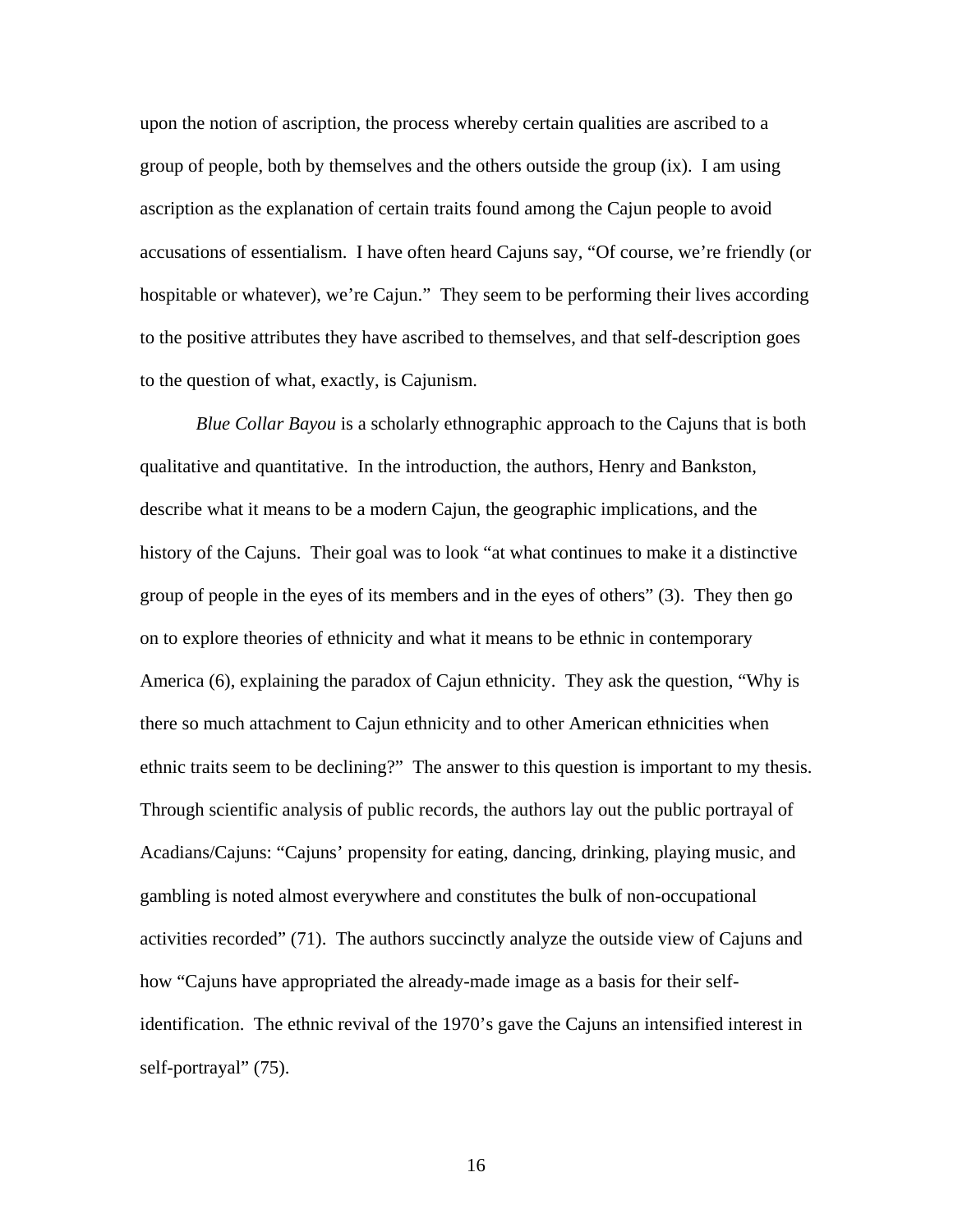To answer the questions posed earlier about gatekeepers and the boundaries of culture, I am extremely grateful to the previous work done by Fredrik Barth in *Ethnic Groups and Boundaries,* Anthony P. Cohen's *The Symbolic Construction of Community,* and to Benedict Anderson's *Imagined Communities*. Other contributing texts include *The American Kaleidoscope* by Lawrence H. Fuchs, *Strange Country* by Seamus Deane and *Postethnic America* by David Hollinger.

To study humor as it pertains to culture and ethnicity, I will be relying on the studies done by Lawrence E. Mintz, who edited *Humor in America: A Research Guide to Genres and Topics* and Joseph Boskin, whose works, *Humor and Social Change in Twentieth Century America* and *Rebellious Laughter: People's Humor in American Culture* introduced me to the idea that stereotypes could be used for good and humor as well "as a device of subversion and protest" (38). I owe a great debt to Christie Davies for his groundbreaking work in ethnic humor. His work *Ethnic Humor Around the World* showed me that Cajun ethnic humor has its own niche in that type of humor. Davies also wrote an enlightening piece called "Exploring the Thesis of the Self-Deprecating Jewish Sense of Humor" published in the text *Semites and Stereotypes: Characteristics of Jewish Humor*, which put the Cajun stereotypes into perspective for me. His more recent text, *The Mirth of Nations*, made clear the ins and outs of the arguments about self-deprecating humor. I must also thank Avner Ziv and Anat Zajdman for editing an informative set of essays called *Semites and Stereotypes,* a most useful collection. For specifics about the problem with Cajun dialect humor I looked to *New Orleans Times-Picayune* columnist, Howard Jacobs, who chronicled the public skirmish over publishing Cajun dialect humor while recording the changeover from outsiders to insiders through the years.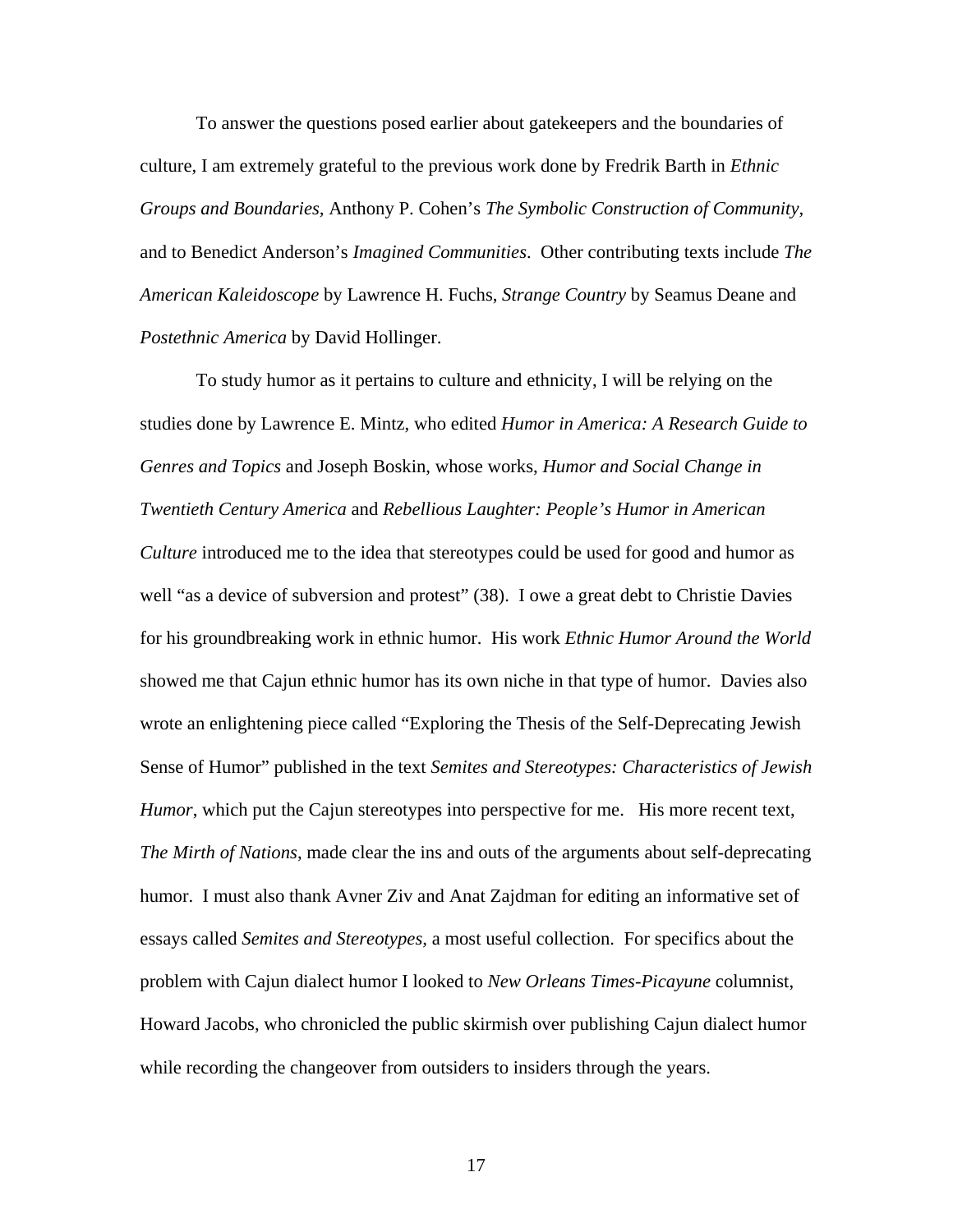While I will be building on the foundation of the studies that have gone before me, I must also be charting new territory, since analyzing Cajun humor in its historical perspective has not received the attention that it deserves. I realize that I have staked a position that might disturb some members of my community. I walk a fine line because of my involvement in Cajun dialect humor and a need to be a part of my culture. There are those who will try to argue that I am romanticizing the events and the people or that I am essentializing the Cajuns. I hope that is not true. This work represents the last five years of my life. As Sister Mary John taught us when she made us memorize *Invictus* in the ninth grade, "My head is bloody, but unbowed." I will take my stand for what I believe in, and I believe that a return to the "old" style of humor will benefit our culture.

As stated before, I am very proud of my heritage; I can only trust that I am representing my people honestly. Besides, I am not the only one who thinks the Cajuns have proven to have an amazing ability to survive through difficult odds. As observed by other historians and scholars: "the most consistent element in Cajun country may well be an uncanny ability to swim in the mainstream" (Ancelet et al xviii).

### **Chapter Overviews**

 To argue for the relevancy and legitimacy, as well as the "authenticity" of Cajun dialect humor, I have divided this work into seven chapters. The first chapter has, I hope, served the purpose of establishing the "Problem" that Cajun dialect humor faces within and without its cultural boundaries, especially as it pertains to the cultural identity. I have entitled this chapter *The Clash of Culture(s)* because I see struggles within the Cajun community about what constitutes the appropriateness of behavior, but I also see a struggle over what is represented to the outside world. Outsiders and their version of the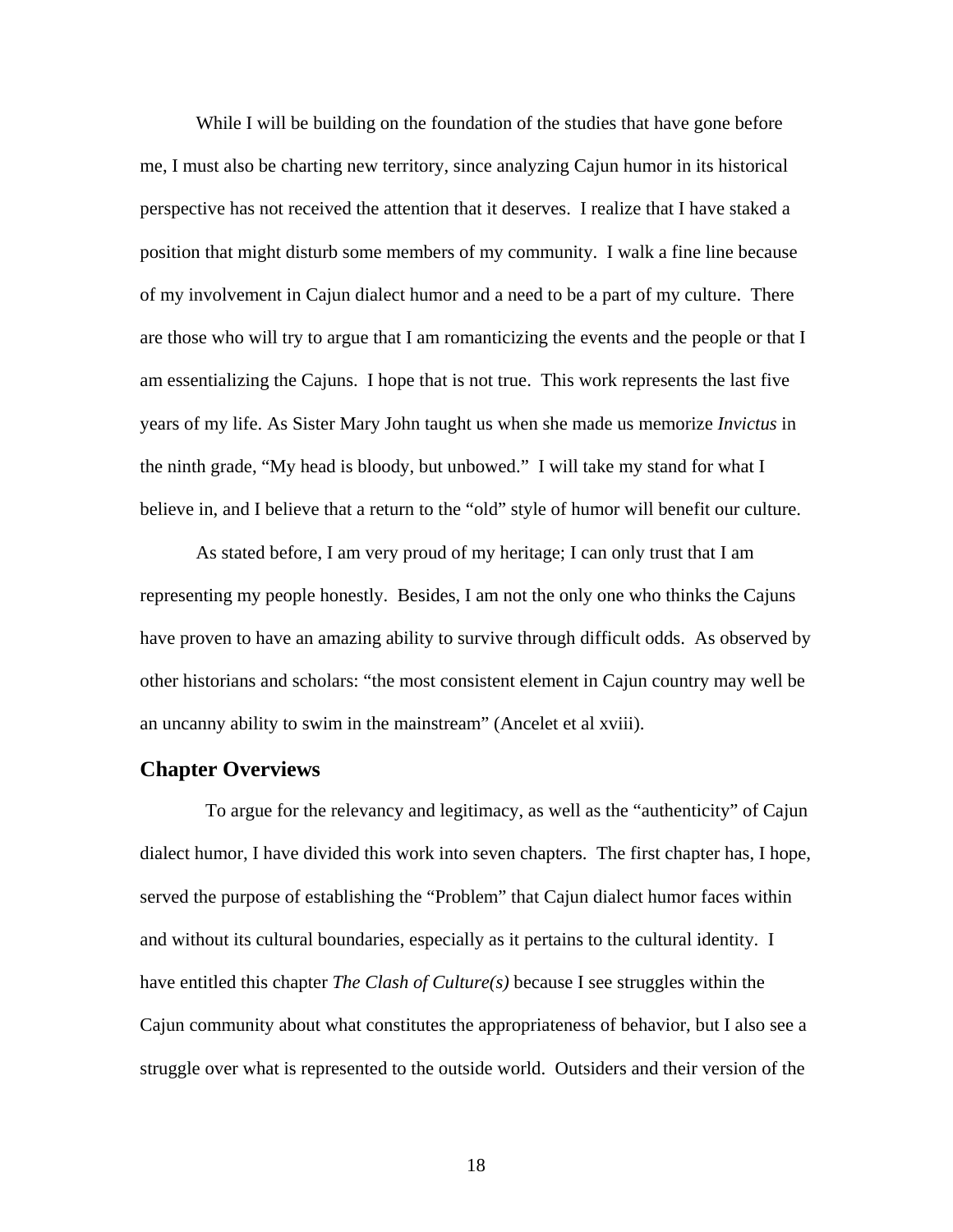Cajun community serve as the draw for tourism to Louisiana, the number two industry in the state. Since the tourists are also a factor in the decisions being made, they are, then, part of the "problem."

The second chapter *Preserving a Cultural Identity* details the work of the gatekeepers, fence-jumpers, and the folk in the preservation of a cultural identity. I will be using the African-American community, and their gatekeepers, as a comparison to those in the Cajun community. While there is a special uniqueness to each group, there are certain similarities within the two cultures. Both share the experience of diaspora and exile. Both have been marginalized, especially in the area of power. Both know what it means to occupy the lower rung of the socioeconomic ladder in America.

In the third chapter, I will explore the early history of the Acadians and how they created a cultural identity. I will explain how that identity was transformed from a legacy to a myth and then to a stereotype. I will trace the foundations of the Acadian people and how they were uprooted from their homeland. The fourth chapter will convey the history of Cajun dialect humor, where outsiders began *Performing the Cultural Identity* to annoy Louisiana politicians and to affect Louisiana politics. This resistant humor was quite successful but would lead, many decades later, to a showdown within the Cajun community.

 Chapter Five will explore the debate over the "appropriateness" of Cajun dialect humor as it was played out in the media and in the community. I will analyze the tension within the community and the lingering sense of shame that hovers over the performance of Cajun humor and some performers. The disagreement also seems to have mirrored the ethnic struggles in the rest of the country as well. To that end, I will be looking at the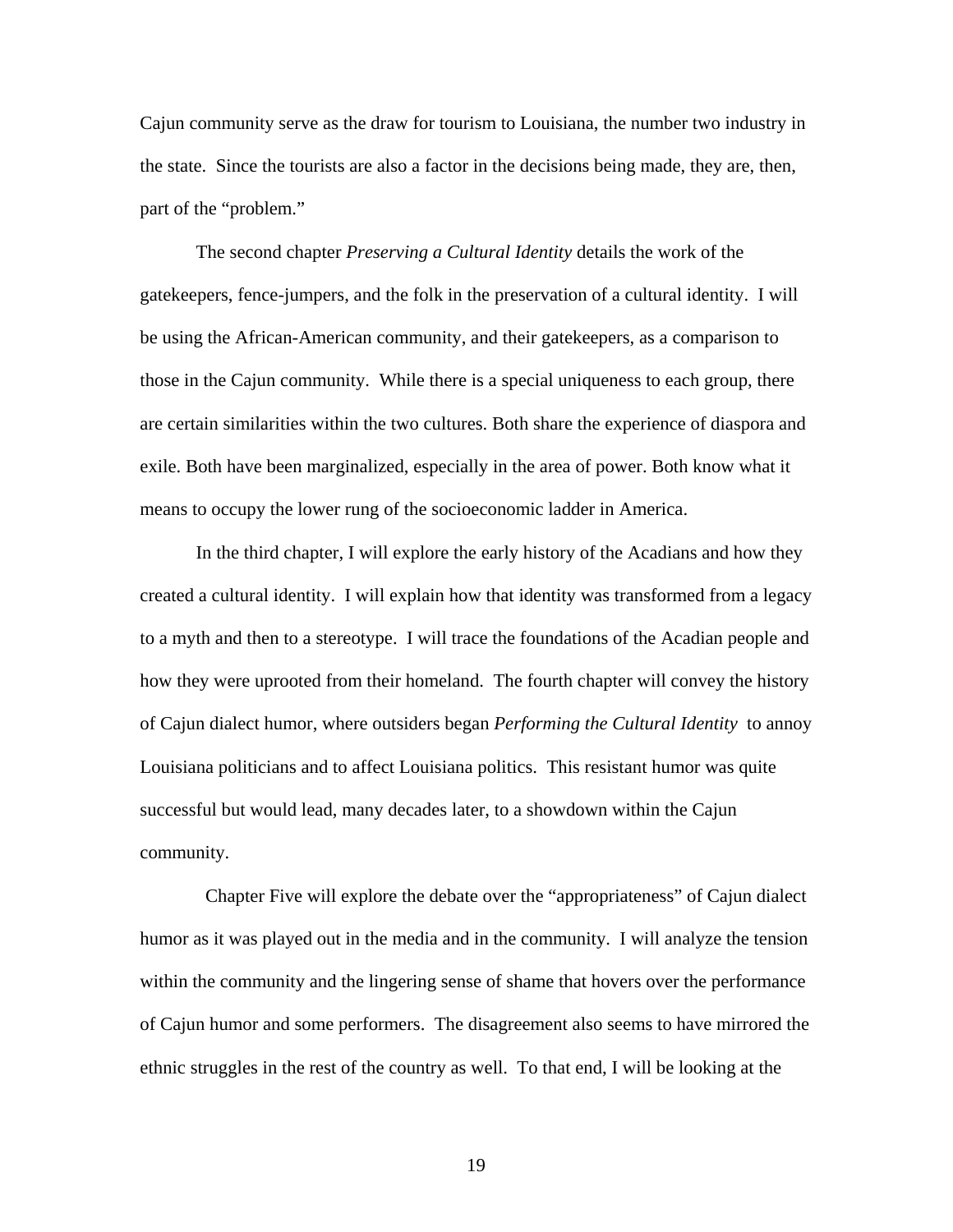social factors, such as the movement in America for Political Correctness, and how that led to the denouncing of ethnic humor, in general.

In Chapter Six, I will analyze the style of Cajun ethnic humor, and how if fits squarely within the realm of ethnic humor from around the world. There are, however, some marked differences in the style and delivery of Cajun dialect humor that set it apart. Such differences support my championing the humor as a bona fide method of reclamation. I will include an analysis of my own created persona, The Cajun Lady and how the "problem" of Cajun dialect humor affects my performance. I will explore audience reactions through previous performances and what her future may hold, arguing for a return to the fun of the "old" style of humor. The seventh chapter will serve as a conclusion, so I am entitling it *Representing a Culture: The Future of Cajun Dialect Humor.*

As stated before, this study makes no claim to be exhaustive in its three main fields: humor, culture, and Louisiana Studies, but it does merit value and significance in those spheres. If you google "Cajun humor," you will find 119,000 hits, so there is an interest in Cajun humor. However, most of the websites are concerned with *examples* of Cajun dialect humor, not with any analysis of what Cajun humor means to the culture. Amazon.com lists 17 books, collections of Cajun humor, many of which include recipes. Because of tensions between the "old" and the "new" Cajun dialect humor, Cajun humor was marginalized to the extent that it cannot stand on its own. Most collections of Cajun stories end with recipes of Cajun favorites, including the monthly internet newsletter from established Cajun humorist, Dave Petitjean.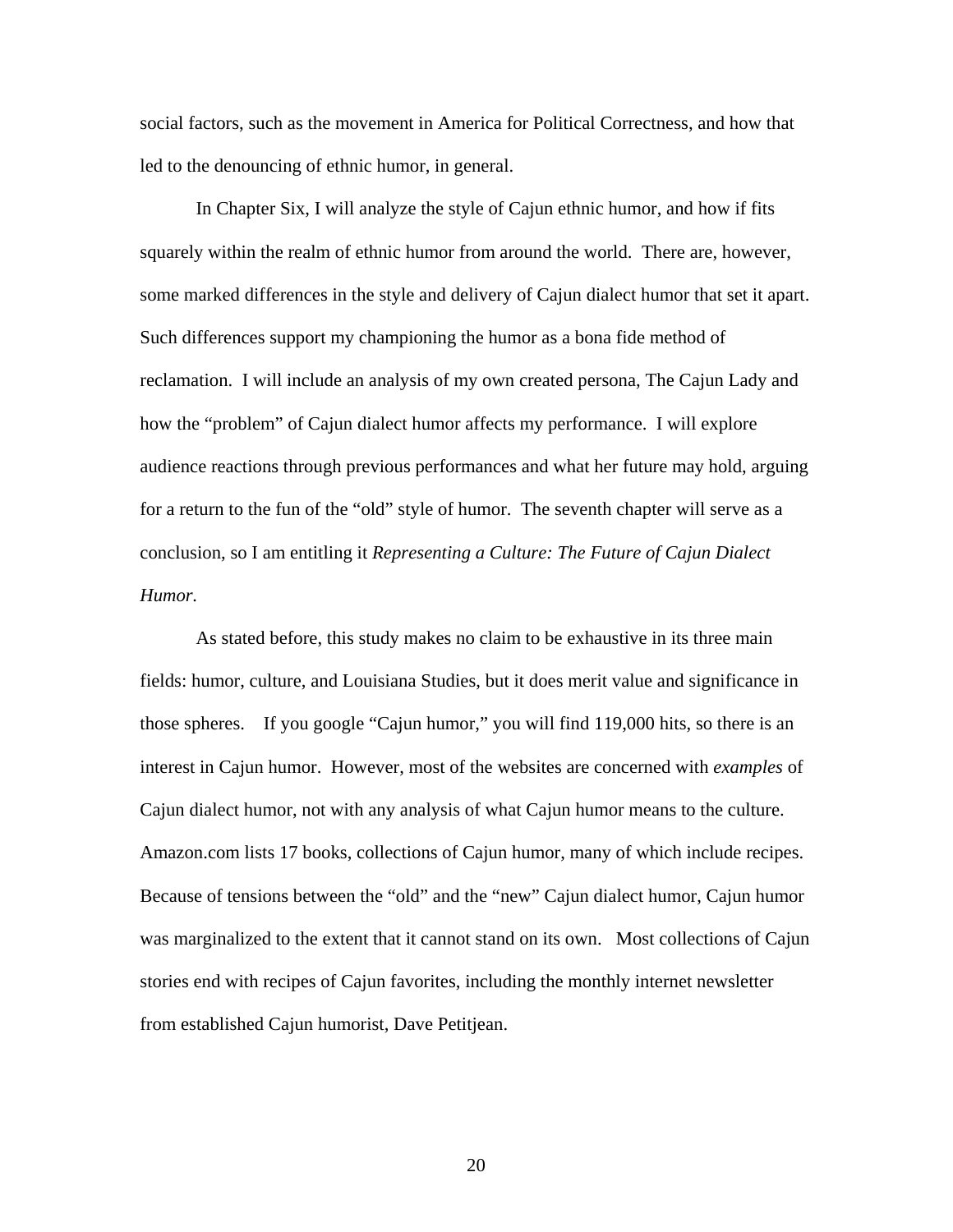In *Nous Sommes Acadiens/We Are Acadians*, Myron Tassin ends his pictorial look at Cajuns a little differently. Instead of recipes, he includes some Cajun jokes, believing that they "illustrate that a Cajun is pretty wise or a devilishly shrewd fellow when the situation presents itself" (96).

There is evidently a real need to examine the role of Cajun humor as regards the politics of culture, especially since Cajun humor plays the role of redheaded stepchild to the music and the food as expressions of the Cajun culture. Caught in a cultural and political struggle, Cajun comedians are limited in their performances by the Opelousas Proclamation. I hope to prove that the "old" of style of humor has foundations in ethnic humor and was never meant to "demean" the Cajun people. As Christie Davies points out:

> Joke tellers are social not ideological creatures and laugh at groups whom they can portray as expressing an exaggerated version of their own failings rather than groups whom they regard as completely strange and alien. (*Mirth* 15)

It is not really a matter of retrieving and reclaiming the "old" style of humor just because it is old. The old style had a merit of its own and should be preserved on that basis. The "old" style of Cajun humor paid homage to the older generations of the Cajuns and should continue to do so.

As for the other areas of this dissertation, showing how communities work will give glimpses into how the Cajun community works. Other ethnic groups may decipher how this culture continues to survive. The history portions of this work service the Cajun community and Louisiana Studies. No one has done such an overview that follows the Acadians/Cajuns from 1604 to the present. On a personal note, perhaps the journey of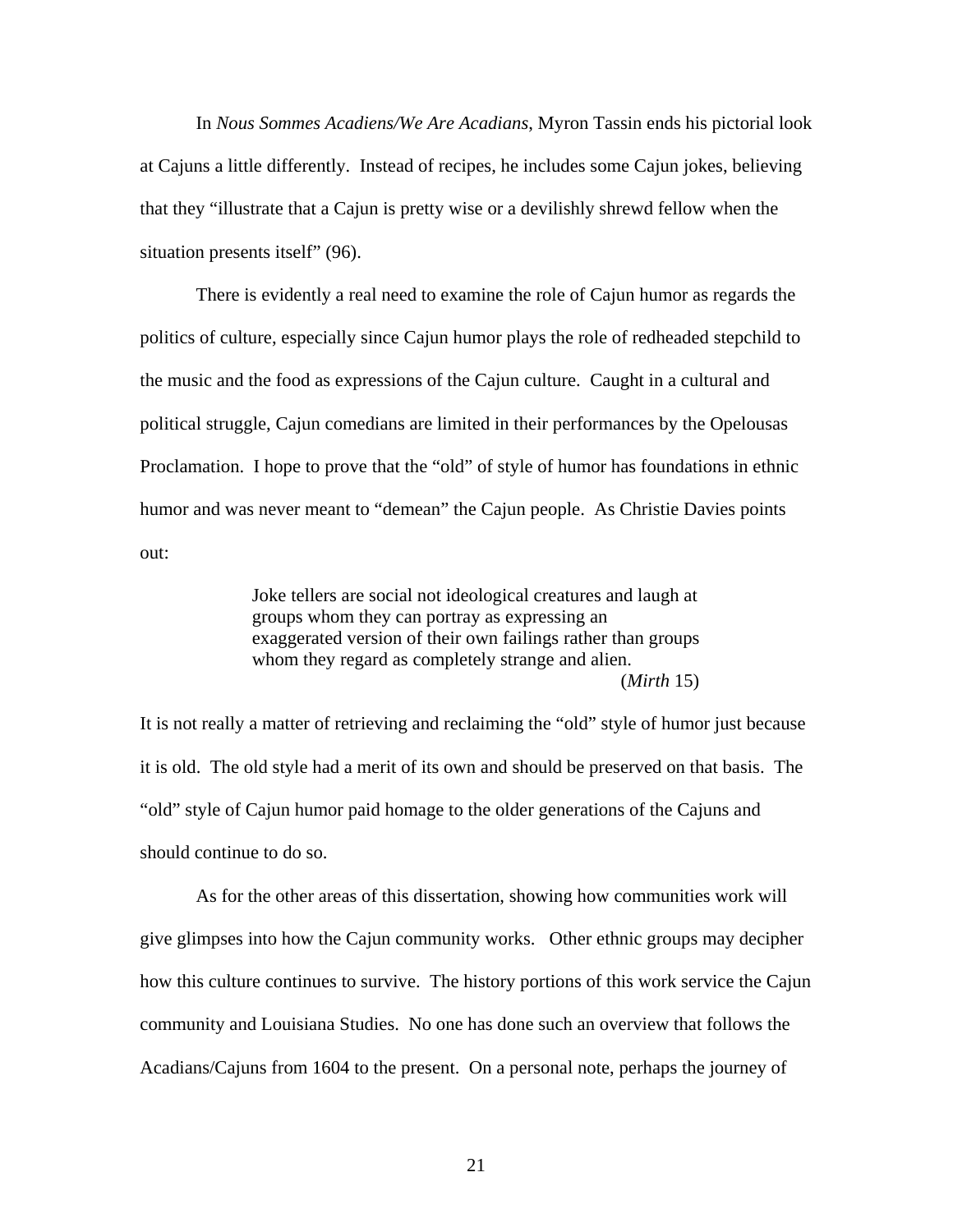one Cajun from insider to outside/insider may speak to others struggling with assimilation and a longing to return to their roots.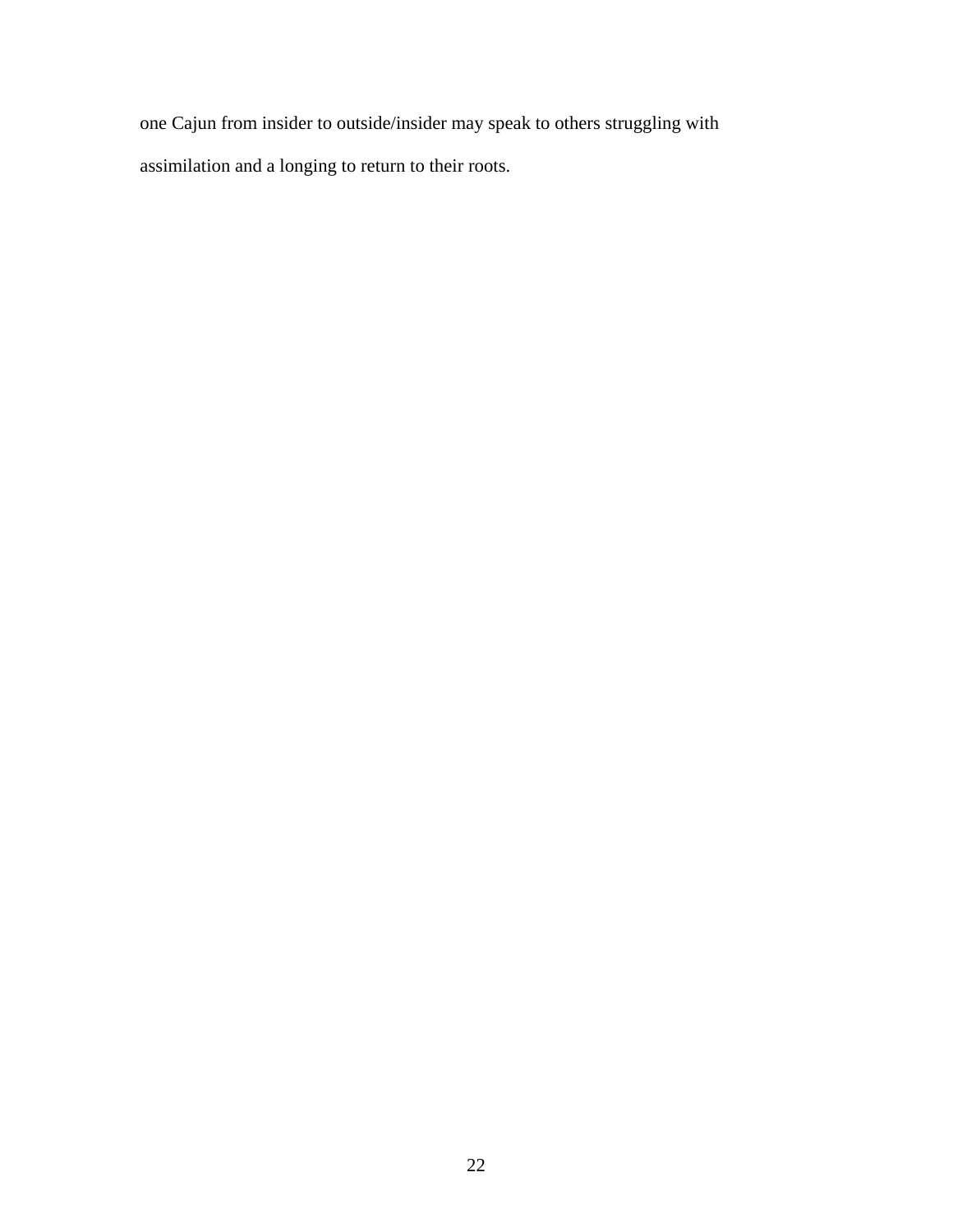### **CHAPTER TWO—PRESERVING A CULTURAL IDENTITY: GATEKEEPERS, FENCE-JUMPERS, AND THE FOLK**

The trouble wit' most Anglo-Saxon people in America is that they want aver'body to t'ink lak' they do. But if only they would come down here, see the way we live, they see our way of life is superior. Lot's of people try to change us,but six mont's after they come they're Cajuns, too. $7$ 

> **B**oudreaux was on a flight from Paris back to Cajun country. A tall, slender, gorgeous blonde woman was in the seat next to him. When she opened her laptop, he asked her, "Watchu workin' on dere, sha?"

> "It's research data obtained through a comprehensive study to determine what kind of man a woman is most attracted to," answered the beautiful blonde.

> "Chooooo! Dat's interesting," said Boudreaux. "Watchu fine out?"

> "Well," said the blonde, "our study indicates that the type of man women are most attracted to are doctors. They're intelligent, professional, save lives and do a lot of good for mankind. The next group is the Native American Indians. The study reveals that women are attracted to the richness of their skin, their dark hair and beautiful eyes. They are a very attractive people."

"Mais, dat makes a lotta sanse to me,

yeah. Doctors and Indians. But who's da tird group, beb?"

"Oddly enough," said the blonde, "It's the Cajuns."

Boudreaux's heart started pounding so that he thought it would pop out of his chest. He excitedly blurted out, "Mais, why, sha?" "Because," answered the blonde, "they are fun-loving and have such a unique and interesting culture and language. By the way, we haven't been formally introduced. My name is Mary Smith. What's yours?" Boudreaux puffed his chest out and pumped her hand, "Mais, I'm Doctor Tonto Boudreaux, yeah!" (C. Boudreaux 89-90)

 $\overline{a}$ 

<span id="page-30-0"></span><sup>7</sup> Lawrence Wright, "In Quest of the Unreconstructed Cajun," *Southern Voices*, I (1974), 34.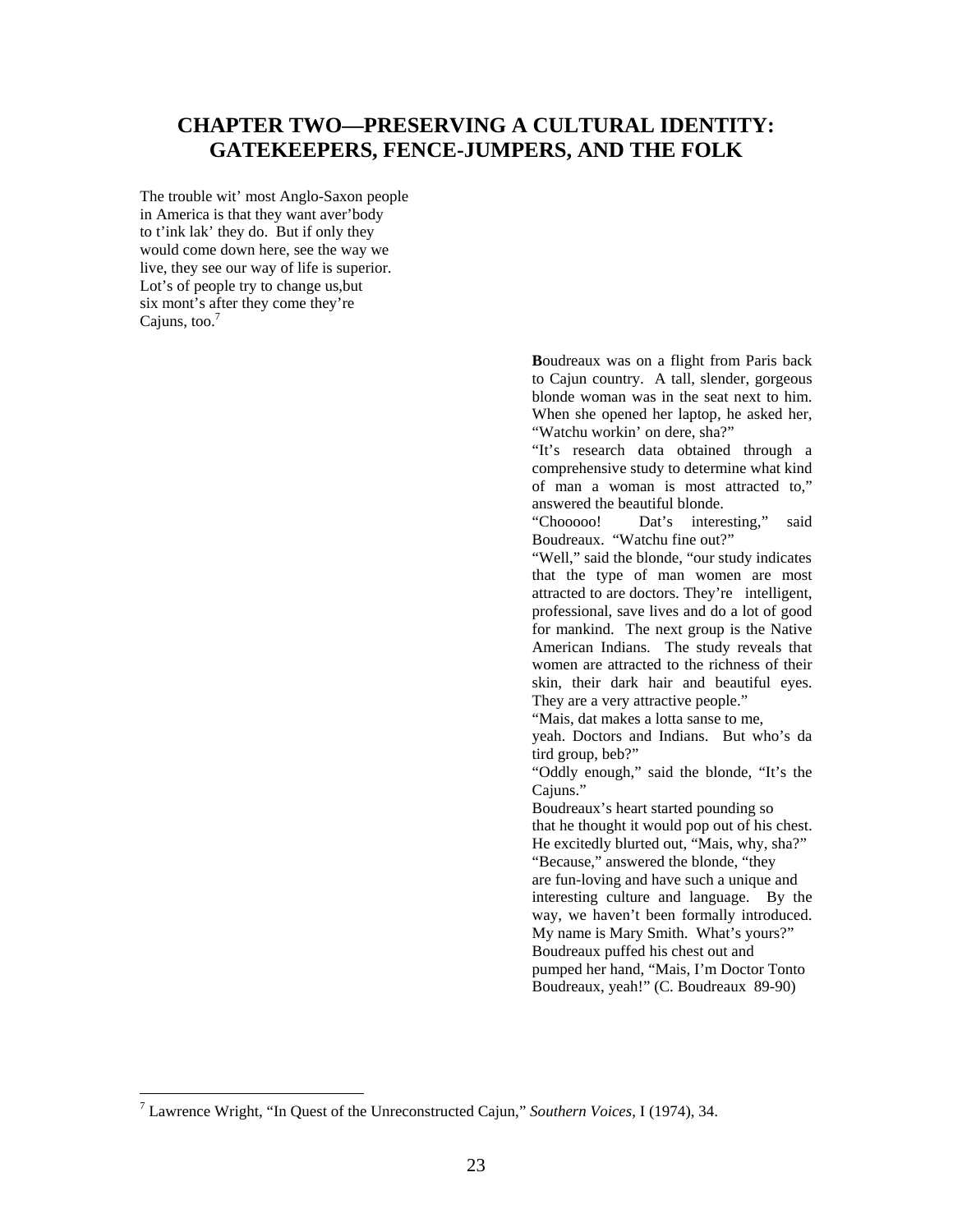Whoopi Goldberg, in a one-woman show for the Bravo channel, $\delta$  capped her performance with a joke. Goldberg prefaced the bit by quipping that the joke would offend "the Community," the same community that had given her "instructions" as to what would be appropriate. With her face puffed at the cheeks, lips pursed in disapproval, her eyes looking down her nose and shoulders hunched, Goldberg spoke of "the Community" with the same vocal resonance of a Black patriarchal elder. She repeated the term a second time in exactly the same way so that her live audience as well as the home audience would know just which "community" she was referencing. It was not the first time that Goldberg had put herself on the outs with members of her community.<sup>[9](#page-31-1)</sup> She proudly considers herself to be "truly politically incorrect,"<sup>10</sup> stating so as she took the stage to host the Presidential gala in 1993.

Suffice to say that Whoopi knows her community, knows the parameters that the gatekeepers have established; yet, she happily jumps the fence that has been erected. She has a point to prove about humor and its impact on the cultural identity of a community. After warning her audience in her more recent performance, Goldberg told the following joke:

> A little black angel was floating in heaven, trying out his wings. When he saw God, he flew over to Him and said, "Am I an angel?" To which God replied, "No, niggah, you a bat!"

The audience was neither all black nor all white, and their laughter ranged from embarrassed titters to full out guffaws. When the laughter died down, Goldberg looked at

<span id="page-31-0"></span><sup>&</sup>lt;sup>8</sup> Telecast April 14, 2007 at 11 am CST.

<span id="page-31-1"></span> $<sup>9</sup>$  In April, 1993, Goldberg and her then beau, Ted Danson, shocked many when he showed up at her Friars'</sup> Club roast in blackface. Goldberg defended Danson's actions to the dismay of many in her community. *Times* [New York], October 14, 1993.<br><sup>10</sup> *Times* [New York], November 1, 1993.

<span id="page-31-2"></span>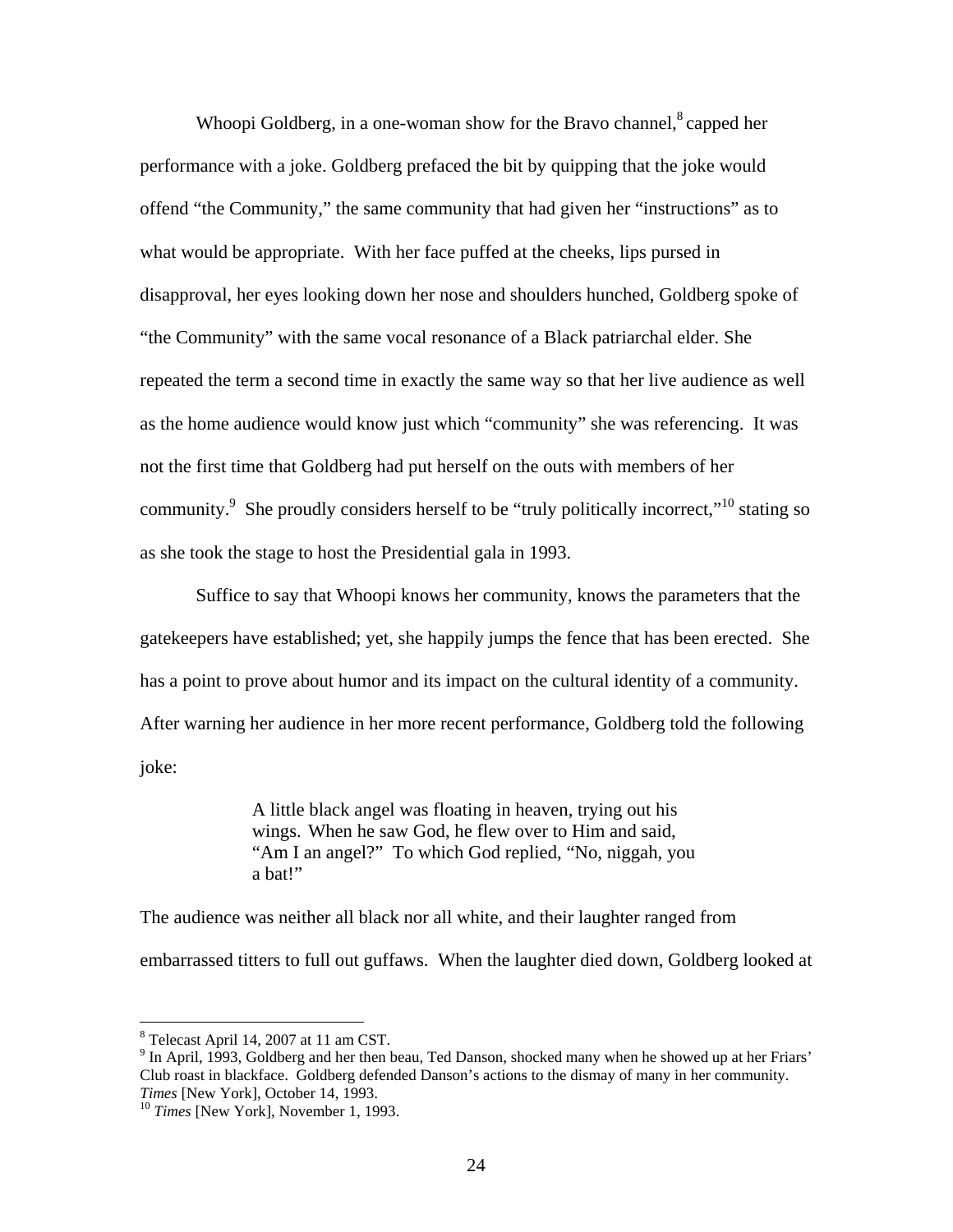her audience and asked, "Why is that funny? What makes it funny?" No one seemed to know why s/he had found it funny or why s/he had found it offensive. In a mixed audience, did blacks feel that it was their joke and therefore, they could find it funny? Did whites feel as though they were crossing cultural lines if they found the use of the "nword" humorous? Goldberg had discussed controversial topics throughout the hour of her performance. None of the other topics compared to the potentially explosive invoking of the "n-word," but her challenge proved an interesting ending to her comical schtick. Her act certainly spoke to larger questions concerning ethnic humor. What makes ethnic humor funny? Offensive? Does it depend on the audience? If the gatekeepers of a community are going to set parameters, what are the consequences for being a fence-jumper?

To be honest, I found the joke funny, not because of the content so much as the delivery of a master comedienne. Goldberg's experienced and professional delivery covers a multitude of sins, and even grants her a sort of immunity. It doesn't hurt her cause that she is a well-known fence-jumper who ignores the chastisement of her community gatekeepers in her belief that she is looking out for the folks. With her question, Goldberg braved the disfavor of the establishment and the gatekeepers. She also challenged her audience to analyze the dialect, the humor, and the boundaries of community.

In the opening chapter, I discussed the Cajun community as a key component in the trials facing Cajun dialect humor. In this chapter, I will describe the Cajun community, as I seek out definitions of community and how communities function. I will also draw some analogies between the Black community and the Cajun community. I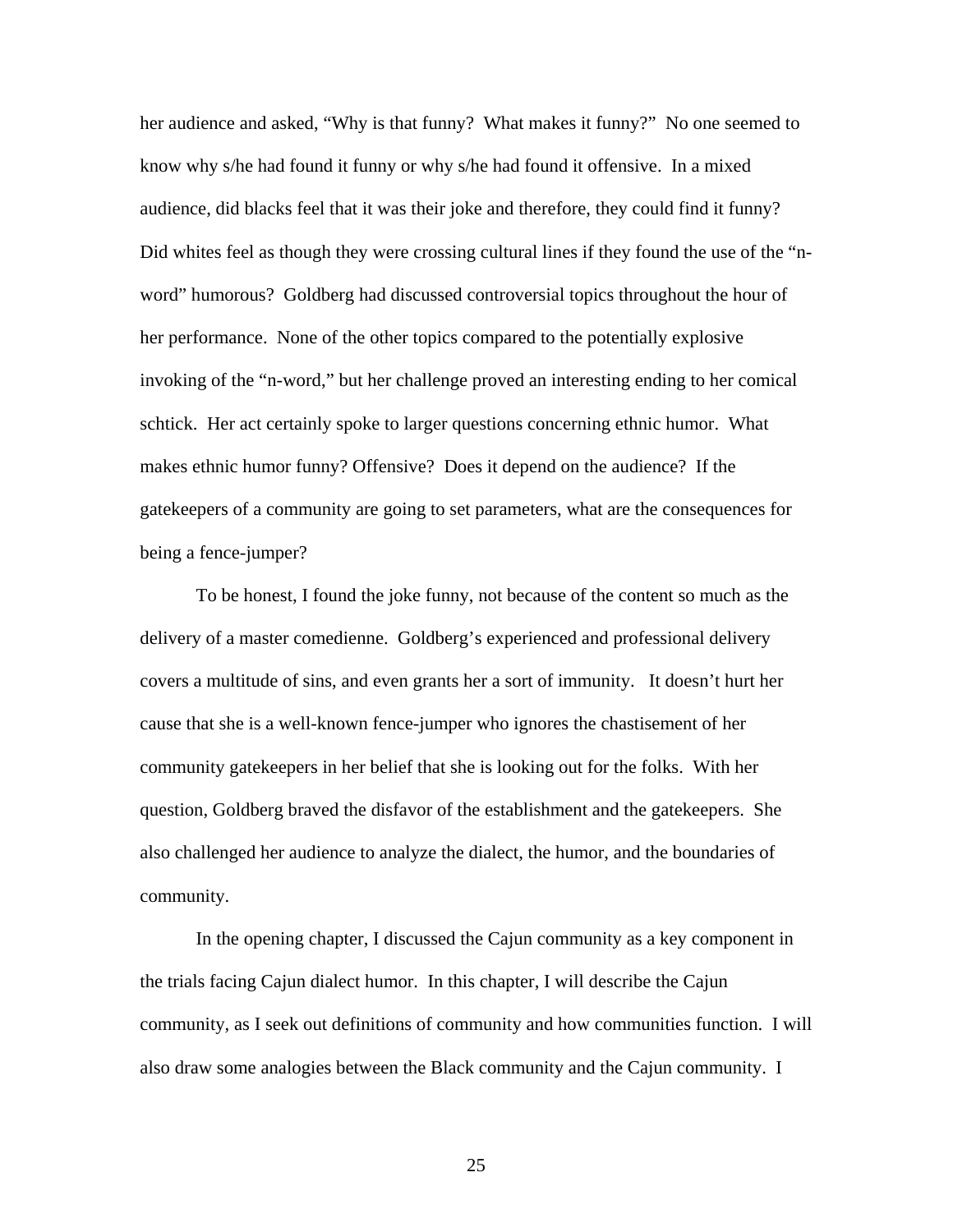will illustrate and highlight the community inhabitants: the gatekeepers, fence-jumpers, and the folk, their individual roles in the preservation of a cultural identity, and how the various forces impact the Cajun community. I will explore the power dynamics that are used to keep the folk in line with the vision of the gatekeepers. It is also important to note just what is at stake in the Cajun community. The "problem" with Cajun dialect humor is really a debate over which Cajun stereotype is the approved one to market to the world, a problem that can only be solved by the Cajun community.

To begin defining the term "community" in relation to the Cajun culture, it is important to note that all communities could be metaphorically considered to be "gated" communities. At first glance, the term "gated community" conjures up images of high concrete walls encircling a haven for the privileged, the wealthy, and the select. Within the walls, the well-manicured lawns and stylish homes, each built to the specifications well above the minimum allowance of square footage, declare the exclusion of anyone of the "wrong" social or economic standing from becoming an inhabitant. Once accepted, the tenants who have been deemed worthy enough to live in such surroundings must abide by set rules that govern the landscaping, the size of the garage and driveway, and the cleanliness of the curb. The fencing and gates allow for controlled access to the grounds, and the gatekeepers maintain the balance for the good of the community, always keeping a watchful eye for encroaching fence-jumpers or even the just-plain folk,  $\frac{11}{11}$  who can only dream of one day winning the lottery and the opportunity to live in such splendor.

<span id="page-33-0"></span> $11$  I will be using the term "folk" throughout this work to mean the people in a community who are not the gatekeepers or the fence-jumpers. There is no attempt on my part to segregate the folk into a lower socioeconomic stratum or to romanticize them as the keepers of the cultural stuff.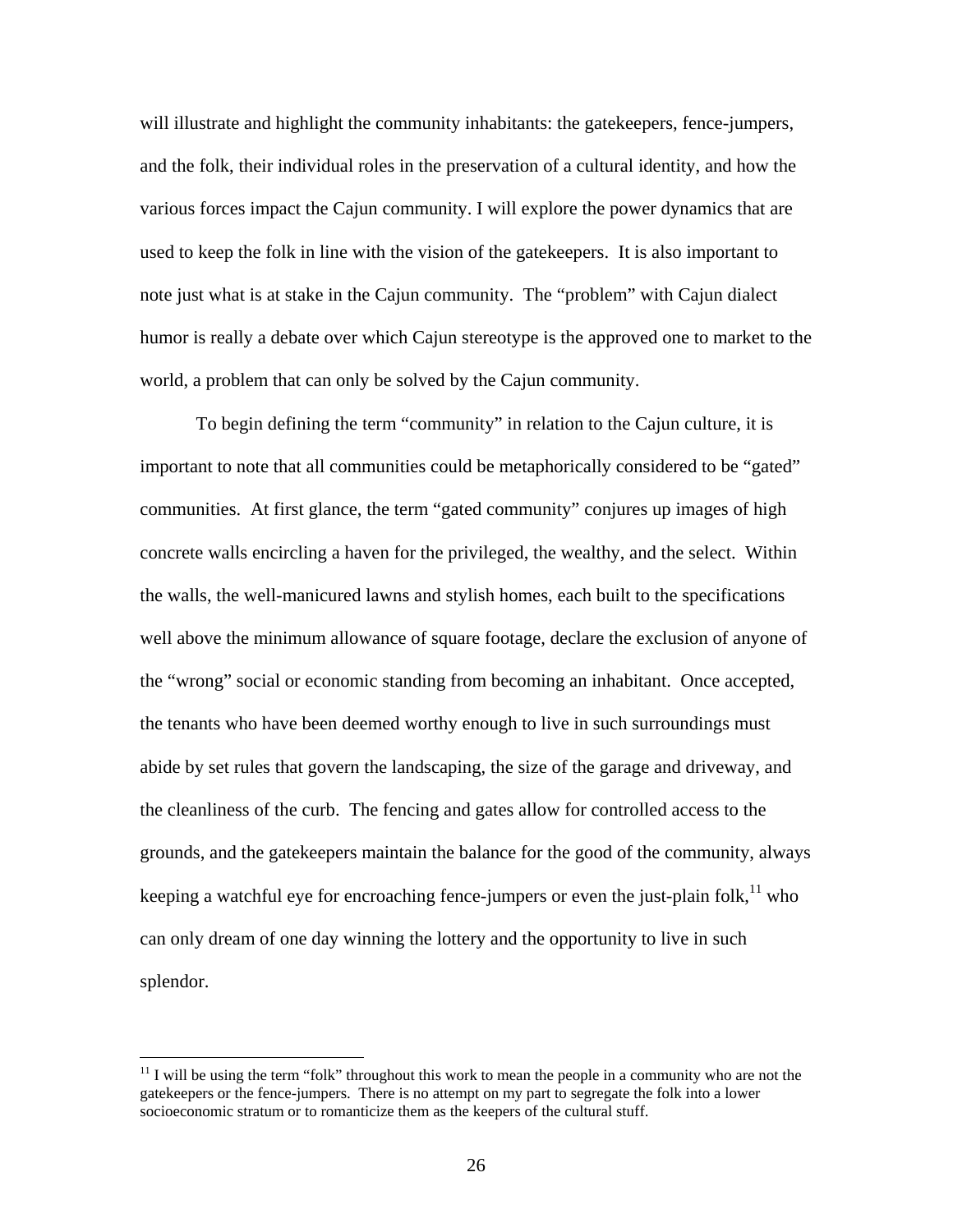Many scholars seem to think that the concept of community is difficult to define. Sociologists cannot even agree on how many forms of community there ought to be; they do, however, share with Dennis E. Poplin the belief that "today men and women the world over are supposedly engaged in a 'search for community' (i.e. a quest for unity and involvement with other human beings)" (1). Perhaps we could be satisfied with such a simplistic description if Poplin's definition didn't appear to lean more toward the ideal than the practice of community. As we will see, a good portion of Americans long for the *ideal* of community, their own Wisteria Lane (before the dialogue begins), Mayberry in all its glory, or even the bar where "everybody knows your name." The *ideal* of a community, what I will call "The Mayberry Ideal," is the place where everyone knows everyone else and what is expected of them to live in this community. Rules may be unspoken, but they exist for the betterment of the community. Everyone within the community knows the other members and, for the most part, needs are communally shared and met. In "Mayberry," outsiders are treated gently but firmly; they are often the ones who need to learn the lesson encapsulated in the denouement of the show. The lesson teaches them that their outsider perspective of sophistication cannot hold a candle the homespun wisdom of the "folk" who populate the Mayberry Ideal.

It is difficult to separate the folk in the ideal from the folk in the real due to the paternalism of many of the gatekeepers. The folk, in any real community, are those whose hearts and minds are the basis for the struggle between the gatekeepers and the fence-jumpers. The folk, the people who make up the bulk of the community, are the gatekeepers' constituency. They are the ones for whom the decision-makers make decisions.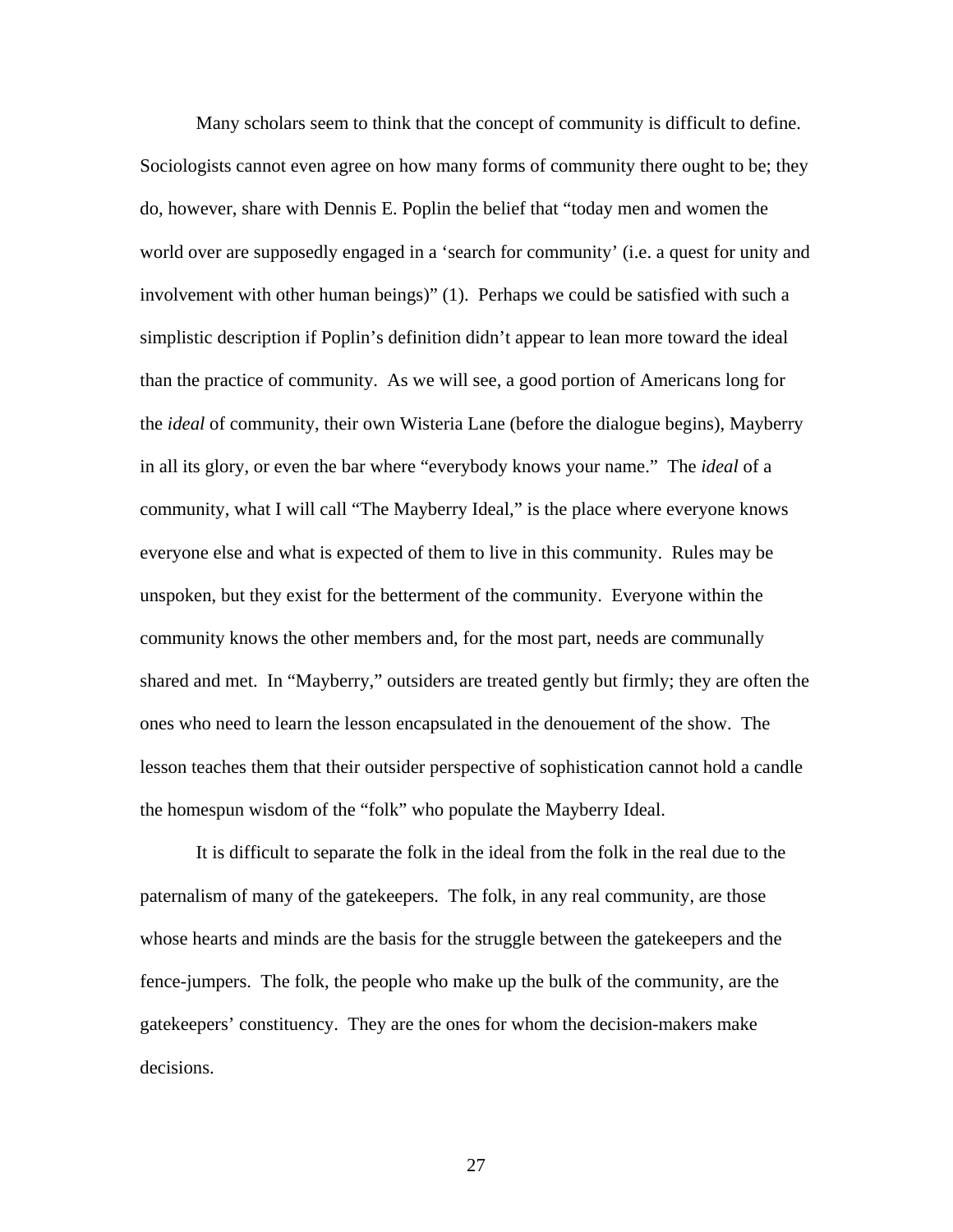From the inception of their cultural identity, the Acadians/Cajuns "saw themselves rather as 'plain folk,' without pretension or affectation by comparison with elitist values of the dominant class with whom they came into contact" (Dormon 40). Only after the socioeconomic separation in the nineteenth century did the Cajun community develop gatekeepers and fence-jumpers. In modern times, the gatekeepers are no longer restricted to the Genteel Acadian class. Gatekeepers have also risen from the academic and business sectors to direct the folk who self-identify as "just-plain Cajuns."

Without the folk, there would be no community, no boundaries and, therefore, no gatekeepers needed to protect them. In contemporary culture, the folk are the targets of study by the ethnographers, folklorists, sociologists and the literati. In their minds, the folk are "the *essential* and *unchanging solidarity* of traditional society … the epitome of simple truth, work and virtue, the antithesis of all that was overcivilized, tired, conventional, and insincere" (McKay 12). They are the *ideal* inhabitants of an *ideal* community and may be completely unaware of just how ideal they are. Ian McKay contends, "That which is unchanging, the true, solid, and possibly even providential core of a culture and society, resides within the Folk" (13). It is for this reason that the folk are the basis for such intense study, their folklore, stereotypes, songs, myths, and superstitions. The gatekeepers feel responsible for maintaining the "purity" of these outpourings, even if some of these outpourings are the recent creations of the folk for the express purpose of marketing or representing the culture.

 The idea of a community is different from the ideal in that it is the reality. The practice of community invites comparisons to a very popular personal computer game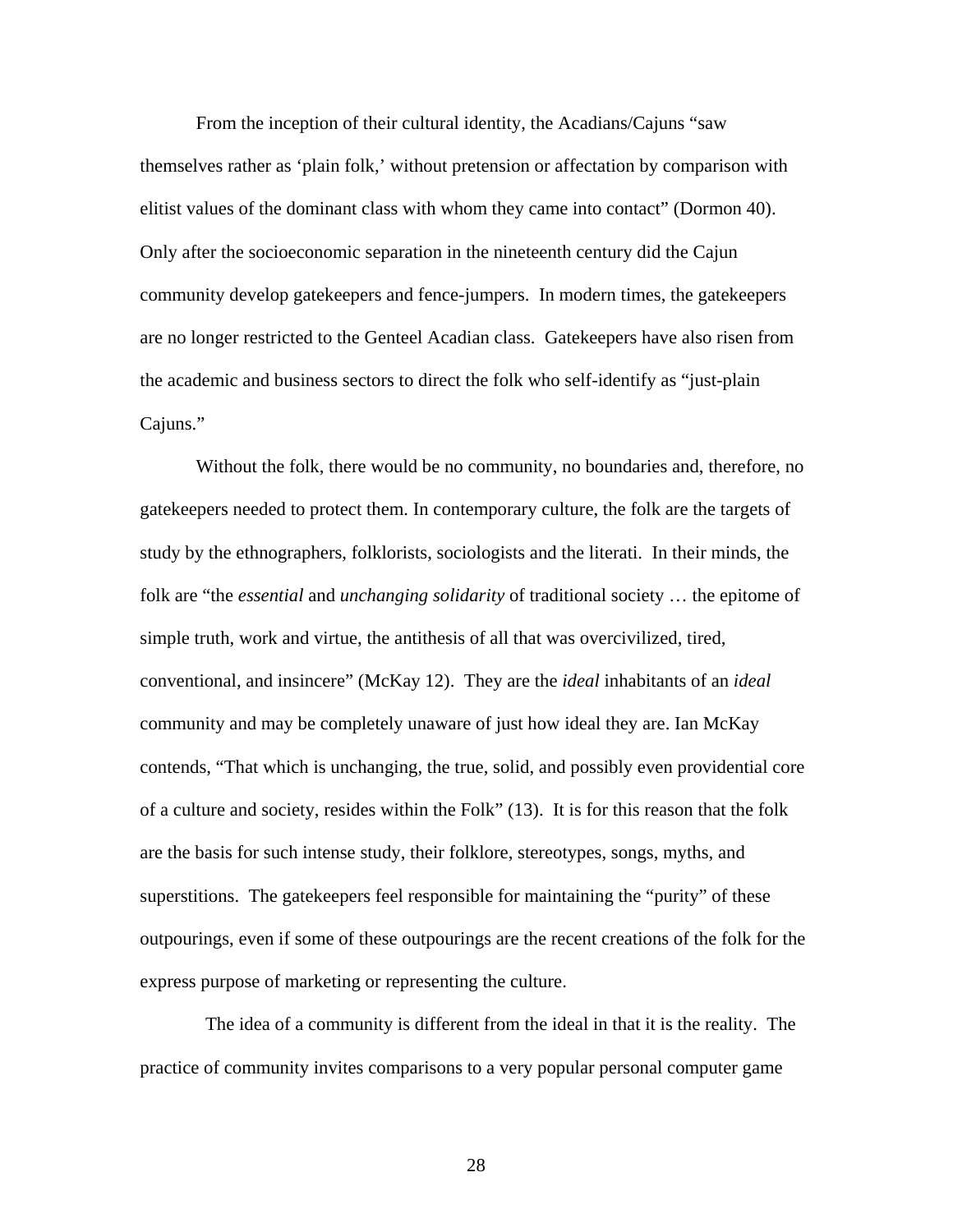introduced in the 1980's. *SimCity* is a simulation game (yes, it conforms to the idea and not the ideal) that has continued to gain popularity in all its various versions. It simulates the creation of community. In one version, the player is elected Mayor and is thereby endowed with the power to control a city through building permits, permission for people to move in or out, and a service infrastructure. The Mayor is responsible for making choices as to how his/her community functions—how many fire or police stations? How many hotels? What type of community will it be? Will the community spend its money on the homeless? (Will there be homeless?) Or will it spend its money on the arts? These choices can, as in real life, make or break the game for the Mayor.

The current website offers the opportunities for the player to "Customize lots and drop them into your city for a whole new level of control!" or to "Grab notable, realworld architecture to add to your cities!" More importantly, the gamester is assured that **"You'll never be alone once you join the SimCity 4 Community!"** That is quite a promise, but it plays to what Robert Booth Fowler refers to as the "reality of the project. Community, its nature, and its desirability are now part of the conversation of many political intellectuals in the United States; it has become the watchword of the age" (3). The players recognize that the internet has allowed them to participate fully in this "imagined" community.

An "imagined community," according to Benedict Anderson, is a community where "members of even the smallest nation will never know most of their fellowmembers, meet them, or even hear of them, yet in the minds of each lives the image of their communion" (6). Members imagine themselves to share certain traits and behaviors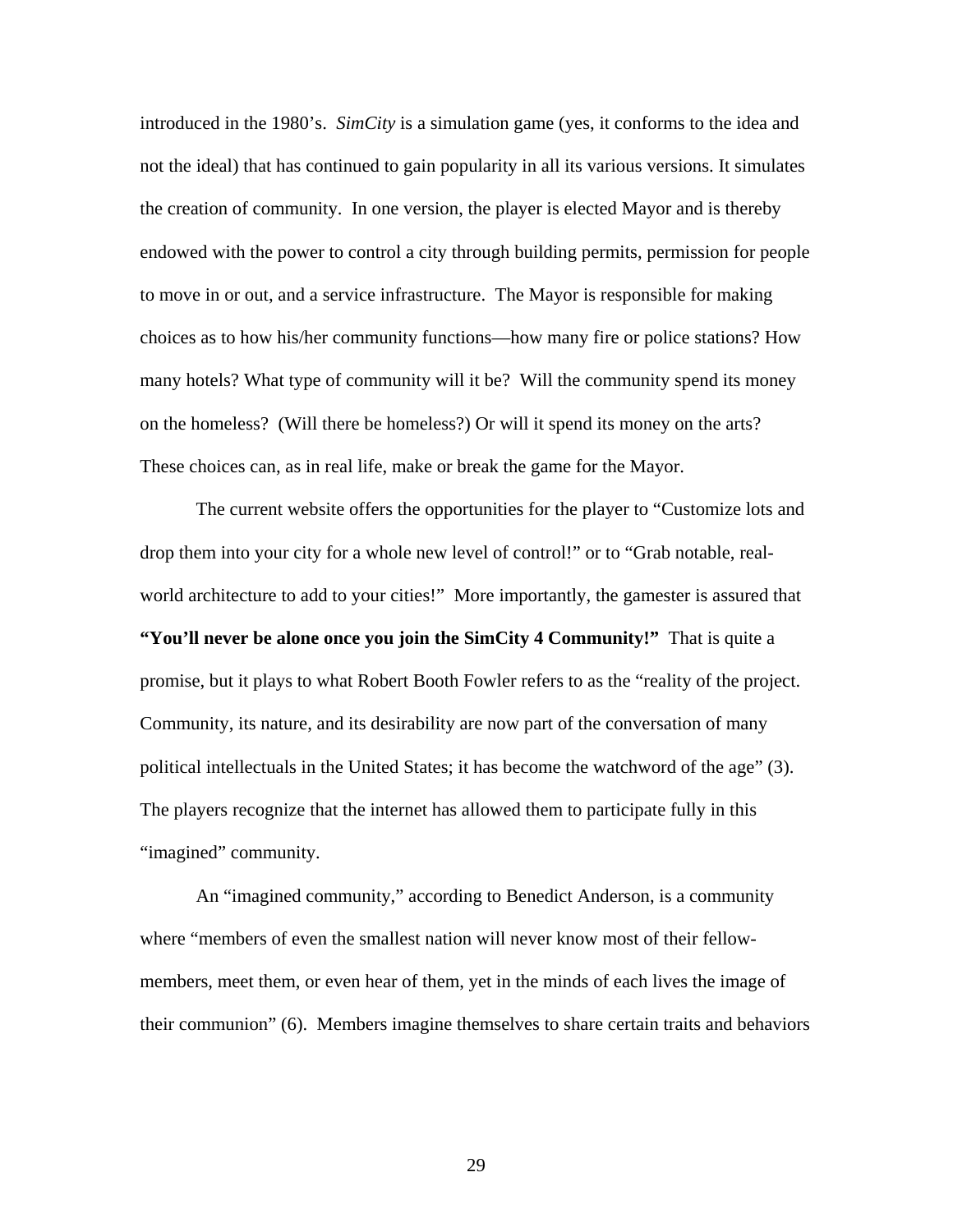and this sharing unifies them under a name, an ethnicity or a culture. Imagined or not, this definition explains the idea of community, especially for the Cajun community.

Some ethnic communities, like the Cajuns, involve a geographical component that cannot be overlooked. While the Cajuns are descendents of the Acadians from Nova Scotia, it is only those who made it to the Gulf Coast who are considered to be part of the Cajun community by those within the community. Those of Acadian descent who grew up, for example, in the Tidewater section of Virginia do not refer to themselves as "Cajuns." The term "Acadians" represents a far larger community that encompasses all descendents of the exile, now scattered to the four winds. Every five years, the *Congrés Mondial Acadien* draws tens of thousands from all over the world for the "communion" that Anderson invokes as part of an "imagined community."

There is, for both the Cajun and the Black communities, the factor of solidarity or bonding. Both Cajuns and Blacks cling to a tradition as well as an idea of what it means to be Cajun or to be black in America. The tie that binds the Cajun and the Black communities is their nomadic diaspora that contributed to a sense of outsider status in the place where they have spent hundreds of years.

While there are many definitions or classifications to choose from when one wants to discuss community, I will be using this definition: "The concept of community invariably invokes the notion of commonality, of sharing in common, being and experiencing together. This is the root concept implied in most uses of the word" (Fowler 3). For most ethnic communities, such as the Jewish community, it is characterized not so much by locale as by what Robert Nisbet has called "a high degree of personal intimacy, emotional depth, moral commitment, social cohesion, and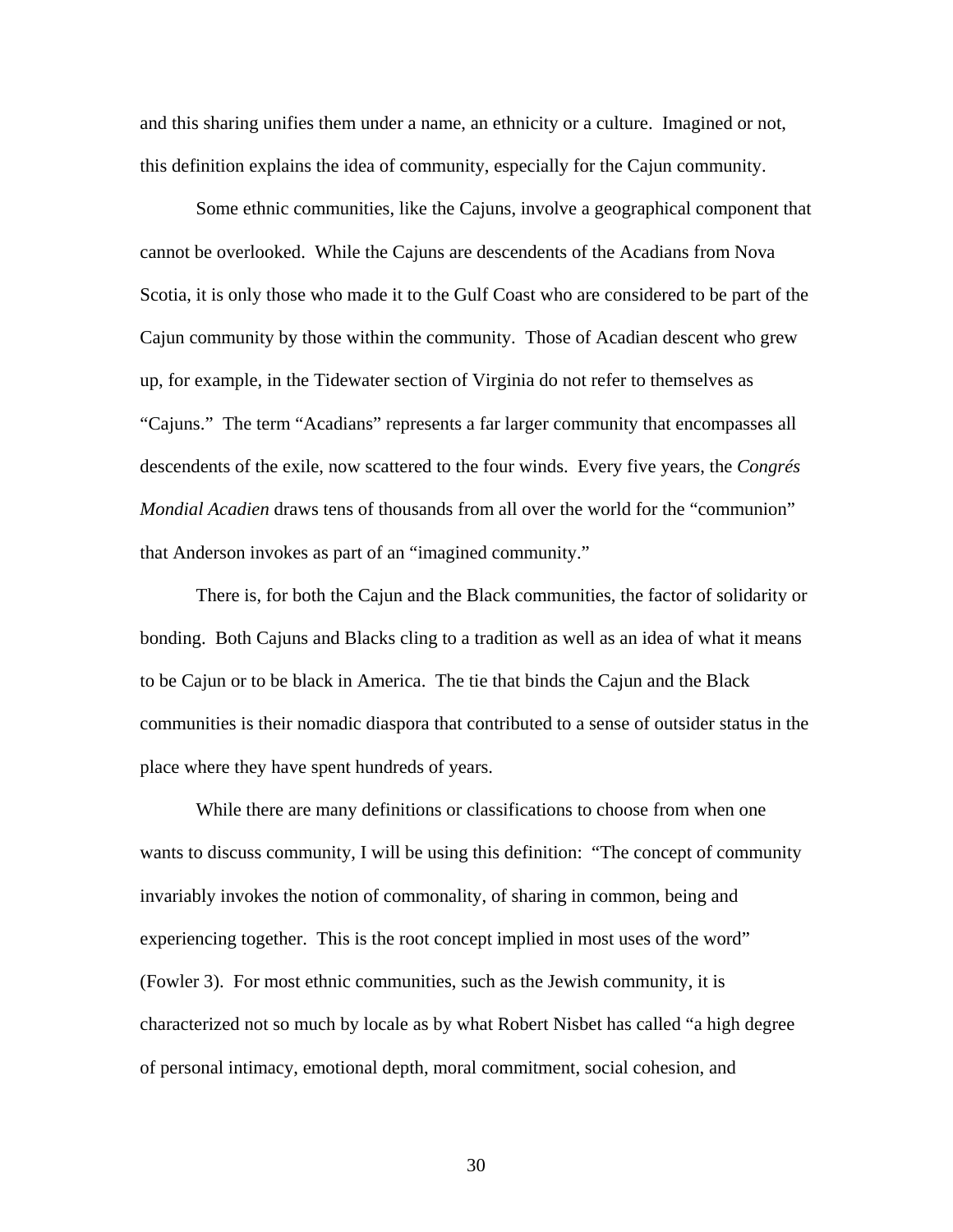continuity in time" (47). Jessie Barnard invokes the German, *Gemeinschaft*, to "refer to community in this sense. It is older than the local community, being characteristic of nomadic tribes as well as fixed agricultural settlements … dealing with some kind of unity, of co-unity, whatever the nature of the uniting bond may be" (Bernard 4). Cajuns experience *Gemeinschaft* or, "little community" (McKay 13), because the lingering effects of the diaspora and centuries of isolation unite them.

Now that I have established a working definition of community (dealing with some kind of unity, of co-unity, whatever the uniting bond may be), I wish to establish definitions of "gatekeeper" and "boundary" as they apply to communities and, especially, to the Cajun and Black communities. My reading on this specific topic has led me to the works of Anderson, Cohen and, especially, Barth. Each has contributed to my understanding of how communities function and how the boundaries of those communities operate. In addition, I will discuss the term, "fence-jumpers" as I am applying it to members of the Black and the Cajun communities. Using McKay's definition, I will reference the folk as the core group of any community.

Definitions of gatekeepers and gatekeeping are more often found in business texts and are considered to be a positive aspect of small group communication. Group Leaders are expected to "gatekeep," "to control the flow of communication: Draw the nontalkers into the discussion and tactfully cut off the monopolizers and other nonfunctional members in an attempt to give all members an equal chance to communicate" (Hamilton 233), and many gatekeepers may see themselves as this type of community leader. It is more likely that they fall under the terms that Barth uses, that of "cultural innovators" or "change agents" (33). In less industrialized ethnic groups, these are the people, mostly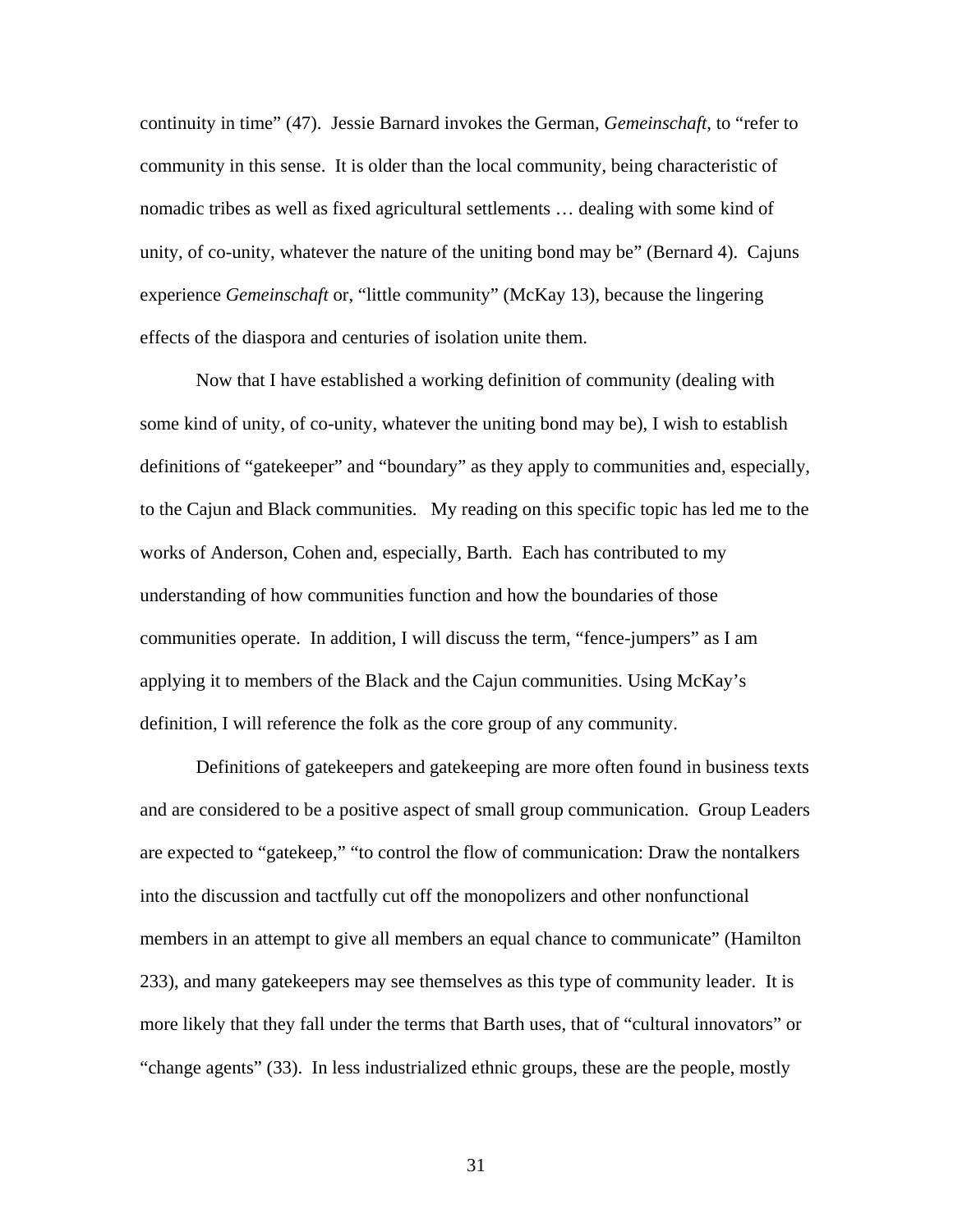the "elites,"[12 w](#page-39-0)ho have more contact with the outside world and are therefore considered to be better able to make decisions for the group. They sometimes have a foot in both camps and act as the go-betweens to decide what is best for the less industrialized group. Some of these decisions include just how much the group should participate in the outer world and how much the outer world should be allowed into their closed circle. Gatekeepers also make themselves responsible for the way the outside world looks at the community. They often feel that they must care paternalistically for the "folk."

In the real world, the folk are different from The Mayberry Ideal Folk. Real world folk are perceived by the gatekeepers as incapable of making decisions for themselves or the group. The innocence of the Ideal Folk is translated into ignorance and naiveté on the part of the real world gatekeepers; therefore, the folk need keepers, gatekeepers, to be precise. In the world of the gatekeeper, the folk are really "Other,"<sup>[13](#page-39-1)</sup> but they are *our* "Other," and only the elite of that community can look down on them. The need to protect, and the overprotection that ensues, constitute a dichotomy evident in the gatekeeper mentality.

It may be easier to imagine the gatekeepers of a community through the mental picture of a fisherman ready to cast his net as he stands ankle deep in the surf washing upon the shore. Behind him are other fishermen, involved in the equally important occupation of repairing their nets. The nets are usually rather round with holes or squares that perform an important function—they let out the excess, what the fishermen do not want to catch or keep—while the strands of the net gather what is meant to stay. Those who repair the nets do so to maintain the functionality of the net as it works as a

<span id="page-39-0"></span> $12$  Defined as a group or class of persons or a member of such a group or class, enjoying superior intellectual, social, or economic status. It is usually from this class that gatekeepers arise.

<span id="page-39-1"></span><sup>&</sup>lt;sup>13</sup> For a definition of "other" used in this sense, see Bhabha's *Location of Culture* or Said's *Orientalism*.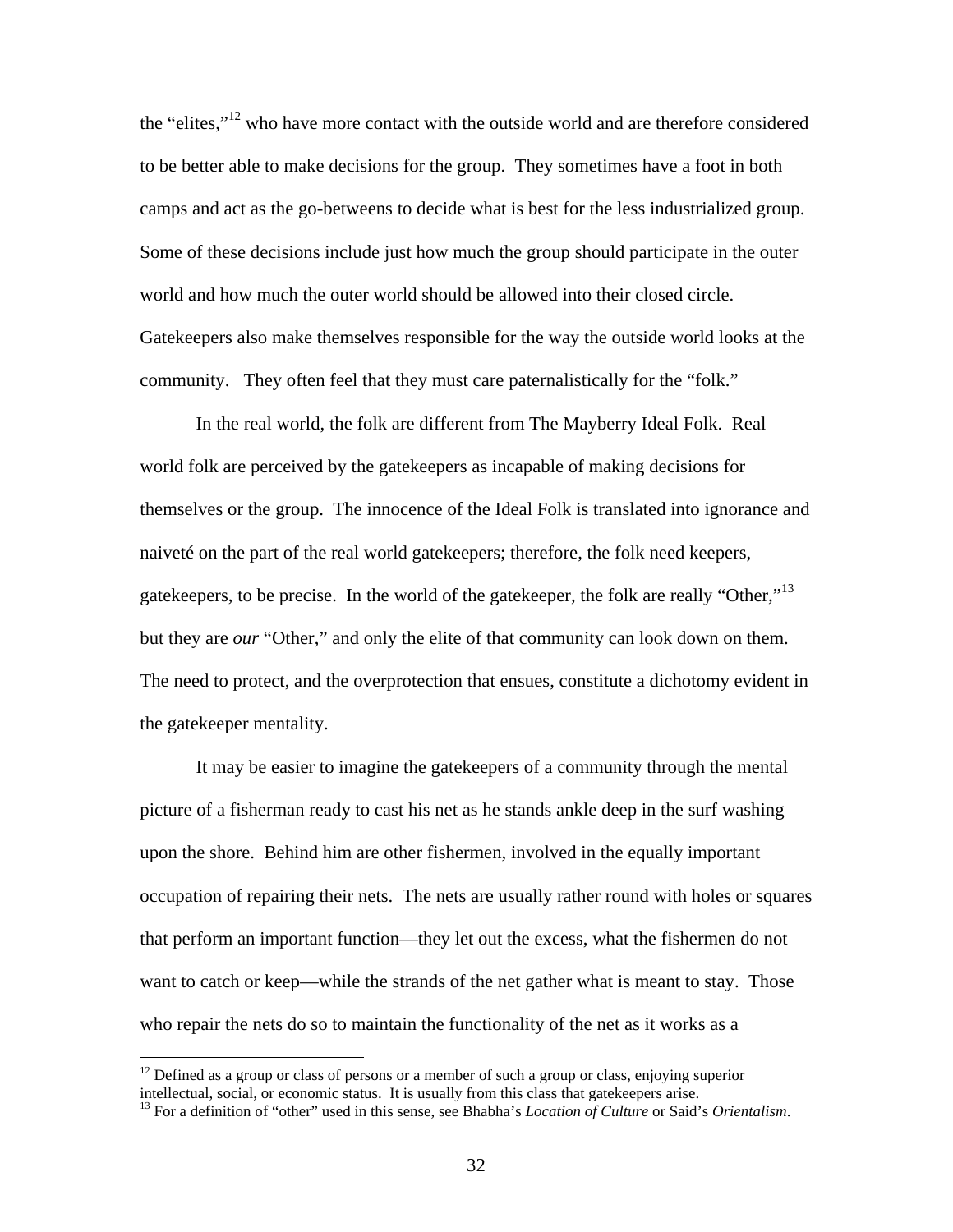metaphorical boundary—both to keep and to discard. As the fisherman casts his net, he acts as the gatekeeper, prepared to scrutinize all that is caught by the net and standing ready to toss back into the swirling ocean anything he deems not good enough for the day's harvest. It is a symbolic act, but then, according to Cohen, so are community boundaries (12) and the gatekeepers who are there to protect and defend.

These "symbolic boundaries" are what set apart each ethnic group, each community, and each nation. All of the boundaries are symbolic because the various groups, communities, and nations have agreed upon them. The lines of demarcation may appear on maps but they are only figuratively drawn in the sand (Benedict 6). Because there are no tangible walls to maintain, the figurative walls are what must be upheld and that is the focus of this part of the chapter: to comprehend and demonstrate the symbolic boundaries of community and their contrived means of maintenance, along with the people entrusted with that preservation—the gatekeepers. The boundaries must be upheld because:

> If the members of a community come to feel that they have less in common with each other than they have with the members of some other community then, clearly, the boundaries have become anomalous and the integrity of the 'community' they enclose has been severely impugned. (Cohen 20)

To keep this from happening, gatekeepers are either employed or self-employed in most communities.

And how does one rise to such a height in a community, especially one that prides itself on its egalitarianism? Cohen contends that there is always differentiation or stratification within a community. There may be informal structures of leadership, but these structures "have means of attributing status and prestige" (21). Barth refers to those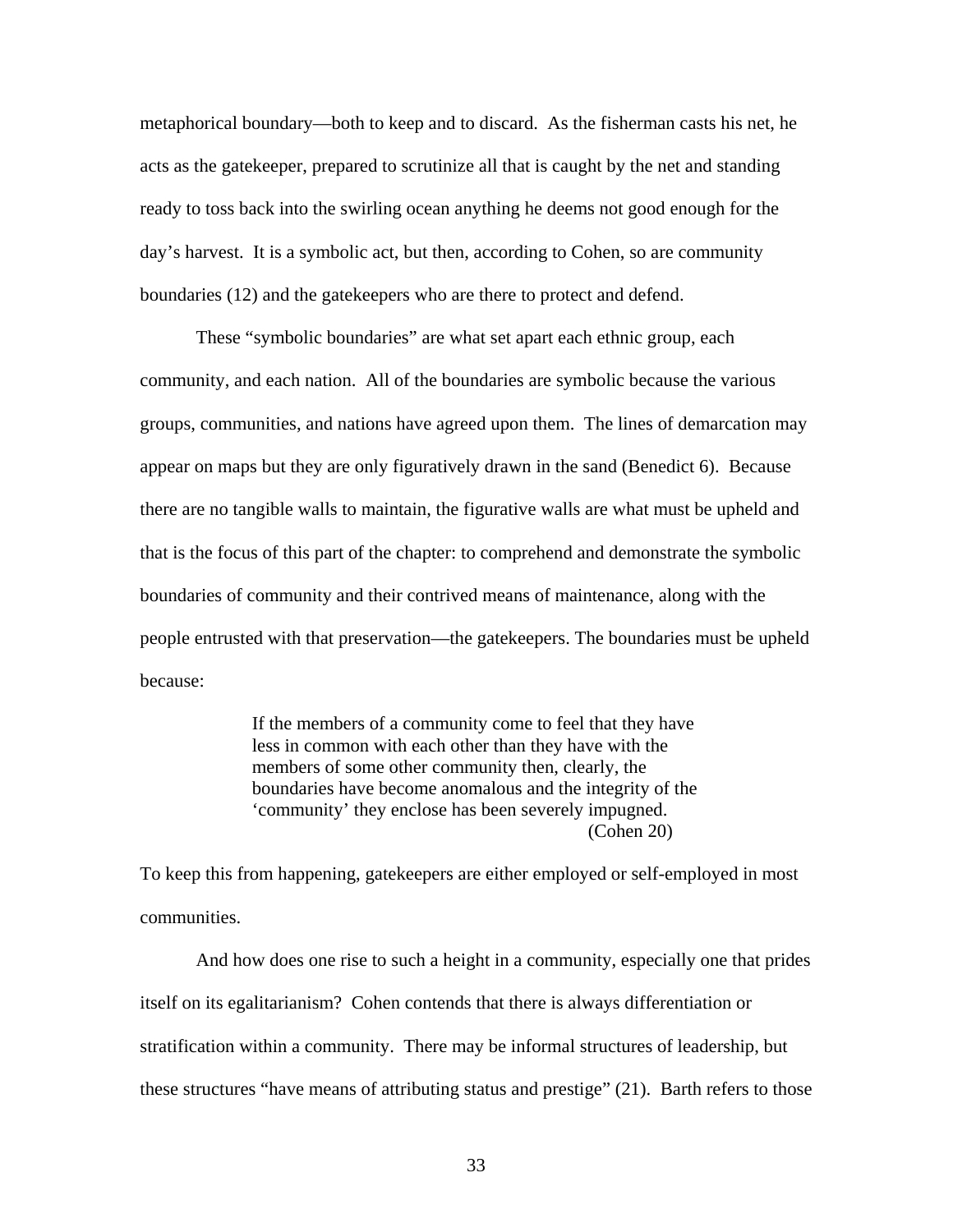who have raised themselves to the higher strata as "the elite," while Anderson references the "bilingual intelligentsia" (15). Cohen refers to this stratification as the "myth of egalitarianism"(21), the belief as was so in *Animal Farm*, that "all animals are equal" in a community but "some animals are more equal than others."

In one case study, Anderson observed that those who were at the forefront of nationalism, those who were responsible for helping to create and maintain the boundaries, were more likely to be "a coalition of lesser gentries, academics, professionals and businessmen, in which the first often provided leaders of 'standing.'" The next tier of leaders would come from "myths, poetry, newspapers, and ideological formulations, and the last, money and marketing facilities." In most situations, Anderson believes, "intellectuals and entrepreneurs predominated" (79). Obviously, education and the ability to get wealth play a part in decision-making at this level. Barth contends, "ethnic groups not infrequently become differentiated with respect to educational level and attempt to control or monopolize educational facilities" (Barth 34). That is why I believe so many gatekeepers can be found in university settings. From this power base, they are more able to codify the symbols of their group and to maintain vigilance over the printed expressions of their culture.

Protecting and codifying symbols seem to be the main functions of the gatekeepers, for how can one delimit what has not been codified? Symbols are "ideal media through which people can speak a 'common' language, behave in apparently similar ways, participate in the 'same' rituals, pray to the 'same' gods, wear similar clothes, and so forth, without subordinating themselves to a tyranny of orthodoxy. Individuality and commonality are thus reconcilable" (Cohen 21). Once these symbols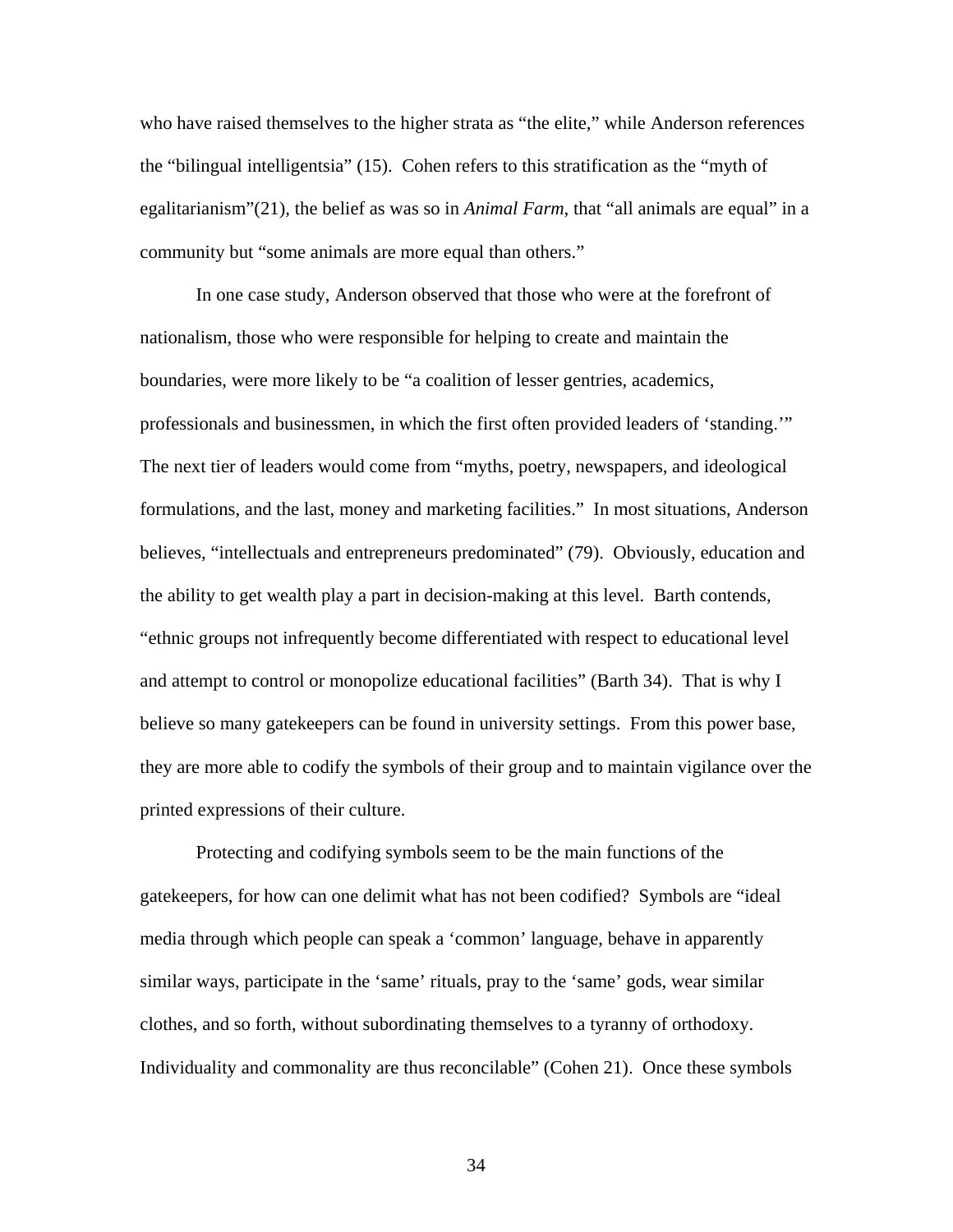have been codified then the gatekeeper knows the parameters of his job. He is to protect and defend the symbols from all enemies, both foreign and domestic; he must keep the symbols from losing their value as a frame of reference.

Membership is based on recognizing the symbols for what they mean to their particular group. Without that ascripted meaning the symbols are ambiguous and useless to the group. Once accepted, they become very "effective as boundary markers of community," even having the power to create "*communitas*, an identification among members which is so absolute as to be tantamount to the stripping away of all those social impedimenta which would otherwise divide and distinguish them" (Cohen 55).

Community boundaries begin at the point of departure from other communities. "The boundaries are *relational* rather than absolute; that is, they mark the community *in relation* to other communities" (Cohen 55). It is how members of a community are able to recognize other members of their community—through their ability to recognize those who are not. "If a group maintains its identity when members interact with others, this entails criteria for determining membership and ways of signaling membership and exclusion." What is at stake here is maintenance of the boundaries as it is the "boundary that defines the group, not the cultural stuff that it encloses" (Barth 15).

The boundaries of the Cajun community include several cultural markers, what Barth defines as the "cultural stuff." The method for self-identification and self-inclusion recognizes the actions and behavior of Cajuns, even before blood relationships. People are always surprised to find that I am a Cajun. Except for dark hair, I have none of the obvious markers that proclaim me to be what I am by blood. My most egregious failure,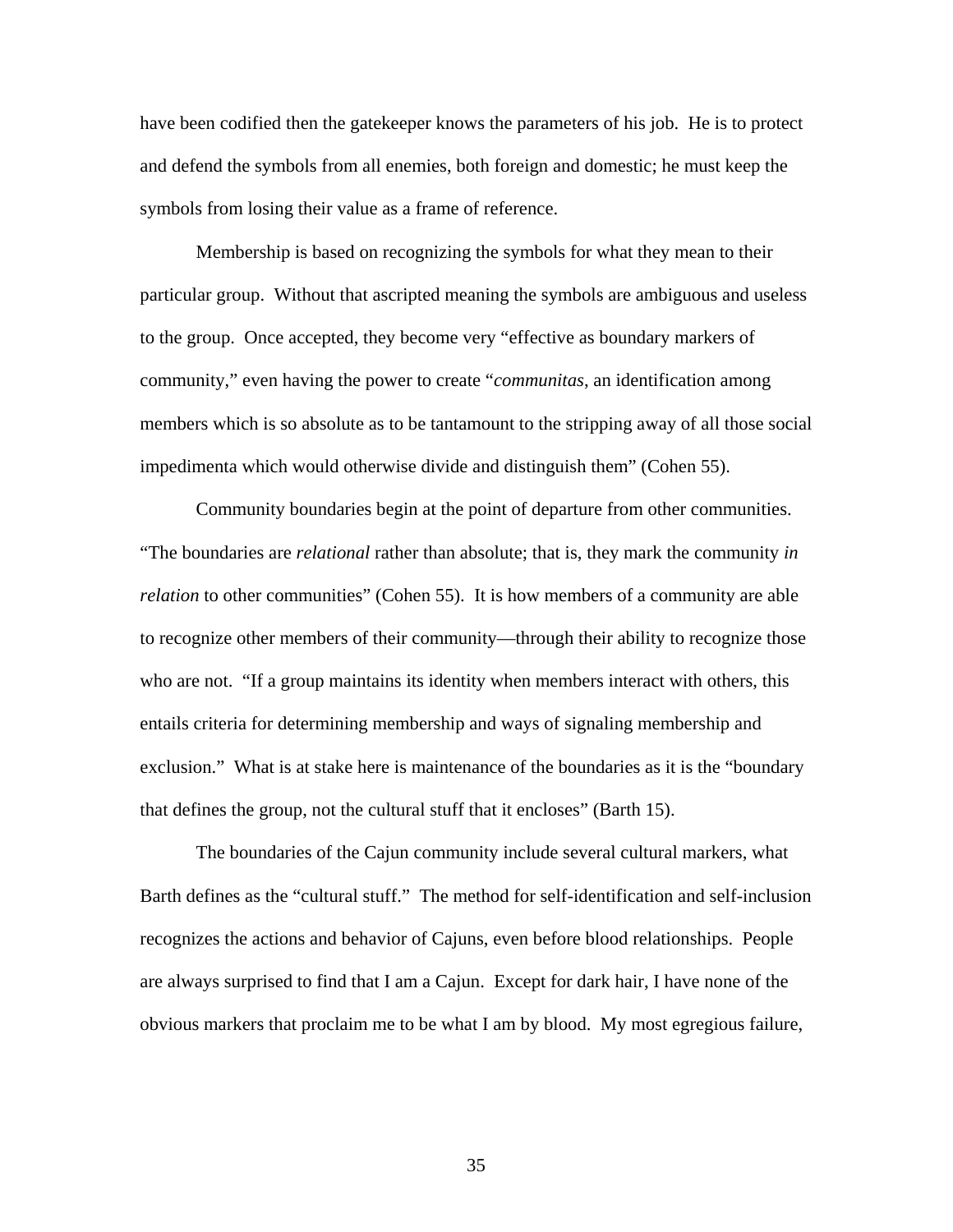however, falls from my refusal to sacrifice The Cajun Lady to political and cultural expediency. I am a fence-jumper.

There are sanctions within each community for fence-jumpers, and it is the gatekeepers who often oversee these sanctions. As the Catholic Church has understood for centuries, the most powerful sanction is excommunication, to be denied a place at the table. Barth reminds us, "if a person is dependent for his security on the voluntary and spontaneous support of his own community, self-identification as a member of this community needs to be explicitly expressed and confirmed; and any behavior which is deviant from the standard may be interpreted as a weakening of the identity, and thereby of the bases of security" (36-37). In the Cajun community, these sanctions are exhibited through lack of support for the fence-jumper. The Cajun community is, after all, a small community. The gatekeepers are cognizant of movement within and without the group. An elite group polices the boundaries and scrutinizes the aspiring products of group members. Gatekeeper approval or disapproval, like that of New York theatre critics, often presages the success or failure of any effort or expression of the Cajun culture. Fence-jumpers and their work are simply marginalized until they are brought back into the fold.

Self-identity is the hallmark of membership in any group. Rather than lose the coveted membership in the group, the errant member is more likely to curb his behavior to return from deviance to the norm. There may be mavericks (fence-jumpers) in any group, but the limits of their rebellion will be based on their need to belong to their group. As Cohen tells us, those boundaries usually begin with the symbols, "in which people not only mark a boundary between their community and others, but also reverse or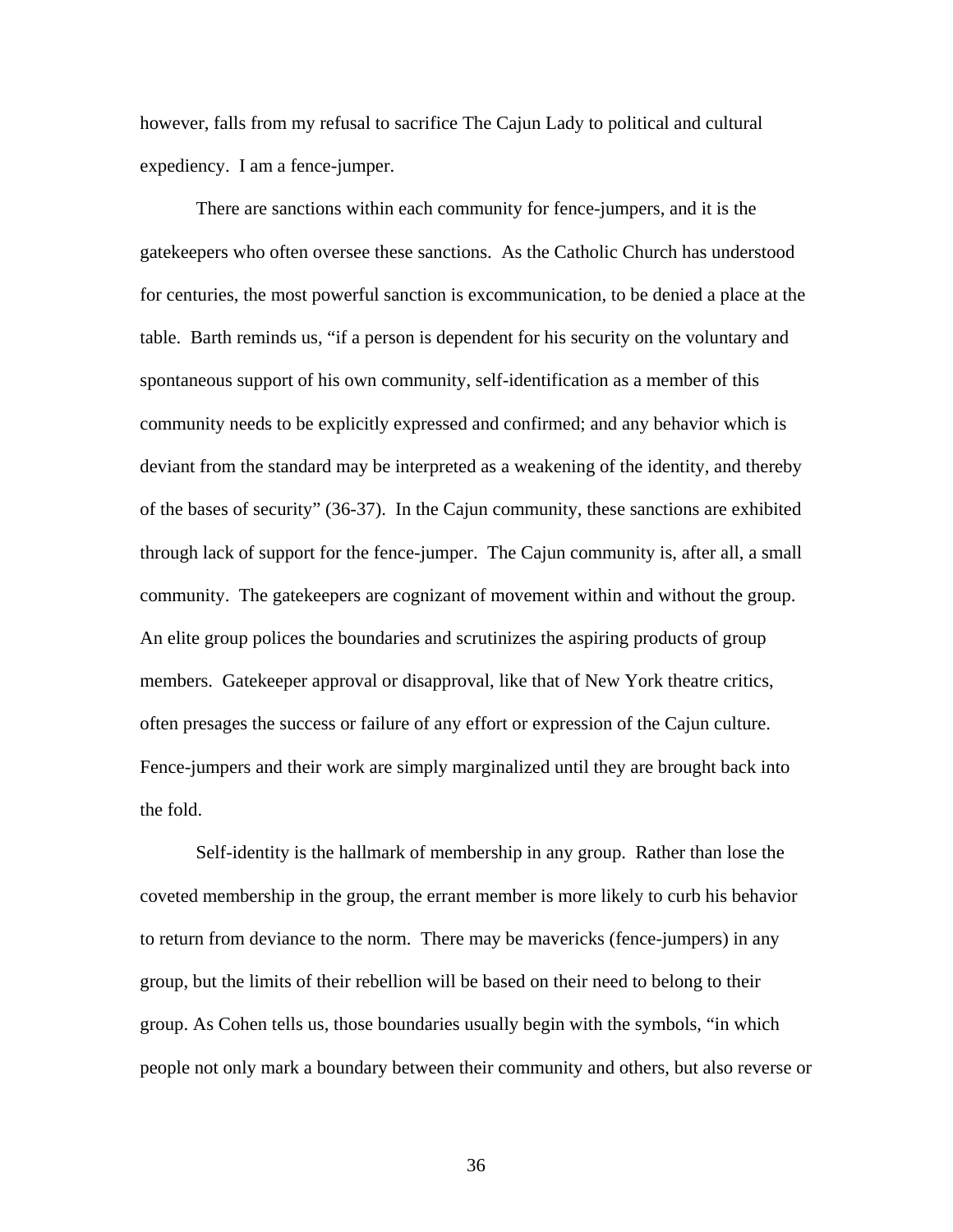invert the norms of behavior and values, which 'normally' mark their own boundaries" (Cohen 58). When Cajuns host thousands of outsiders at each festival across south Louisiana, they do lay out the welcome mat. Cajuns are glad to have people come to share the fun and leave their tourist dollars behind. Tourists are happy to come eat, drink and be merry and *laissez les bon temps rouler,* for a time. When Sunday comes and the last truck is loaded, the outsiders are expected to surrender their temporary Cajun identity and go home. Once the party is over, members of the Cajun community have no difficulty in distinguishing those who are members of the culture and those who are not. Cohen explains:

> People become aware of their culture when they stand at its boundaries: when they encounter other cultures, or when they become aware of other ways of doing things, or merely of contradictions to their own culture. The norm is the boundary: its reversal, a symbolic means of recognizing and stating it. Such awareness is a necessary precondition for the valuing of culture and community. The process of evaluation is accomplished through the use of symbolic devices … and is a precondition for its maintenance. It rests upon the contrivance of symbolic boundaries. (Cohen 69)

How does one know when one has stepped outside the boundaries of their community if the boundaries are symbolic instead of tangible? It is because the members of the communities themselves have delimited the lines of demarcation. To live in a community or ethnic group, one should be aware of the boundaries and how they are maintained. You may not always be aware of the gatekeepers until you try to step outside those boundaries.

Fence-Jumpers, dissenters within any community, are handled with swift justice. For example, the leaders of the Black community, especially gatekeepers Jesse Jackson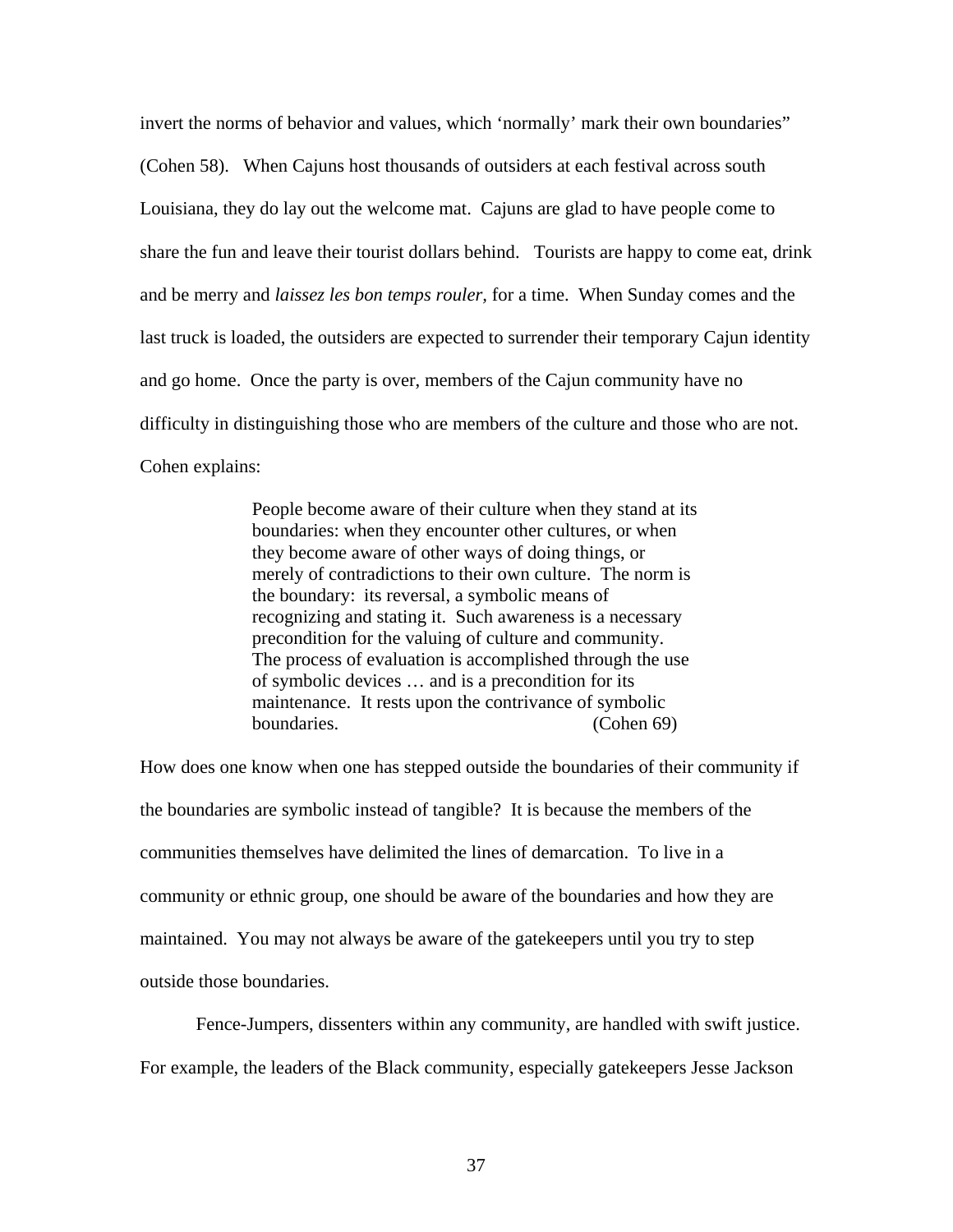and Al Sharpton have instituted strict parameters for blackness and inclusion in the black community. Condoleeza Rice<sup>14</sup> and Colin Powell<sup>15</sup> are not considered "black enough" because of their support for the Iraq war. Their stellar accomplishments as the first black National Security Advisor and the first black Secretary of State continue to be glossed over within the Black community. Biracial presidential candidate, Barack Obama, also struggles with accusations that he is not "black enough." The question of his racial "authenticity" may affect support for his candidacy.<sup>16</sup>

Not all gatekeepers have a Napoleonic complex; however, there is a sense of artificiality to the idea of policing community boundaries, especially given that the lines between what is acceptable and what is not are often very thin and so many of the traditions that are being protected are recent, yet accepted, inventions (Hobsbawn 1). Through these inventions, the gatekeepers preserve their power base and the need for them to be spokespersons for the community.

Bill Cosby is a spokesperson for his race, a self-appointed gatekeeper. Cosby's admonitions often compete with the efforts of other gatekeepers. Due to disagreements with Cosby's message, the other gatekeepers have cast him in the role of fence-jumper, doing their best to weaken the messenger. As soon as he begins his discussion of personal responsibility, women come out of the woodwork to accuse him of various and sundry things. Whether or not he is guilty of their accusations is not as germane as the timing of the accusations. He has wandered from the prescribed path and must be brought back to heel. Even his highly successful television show in the '80's came under fire for not showing the "reality" of American life for American blacks. Cosby was

<span id="page-45-0"></span><sup>&</sup>lt;sup>14</sup> Erin Aubrey Kaplan. "Condoleeza Rice and the New Black Paradigm." <u>LA Weekly</u>. January 27, 2005.<br><sup>15</sup> "Belafonte won't back down from Powell Slave Reference." CNN.com/US. October 16, 2002.<br><sup>16</sup> Ta-Nahisi Paul Coates,

<span id="page-45-1"></span>

<span id="page-45-2"></span>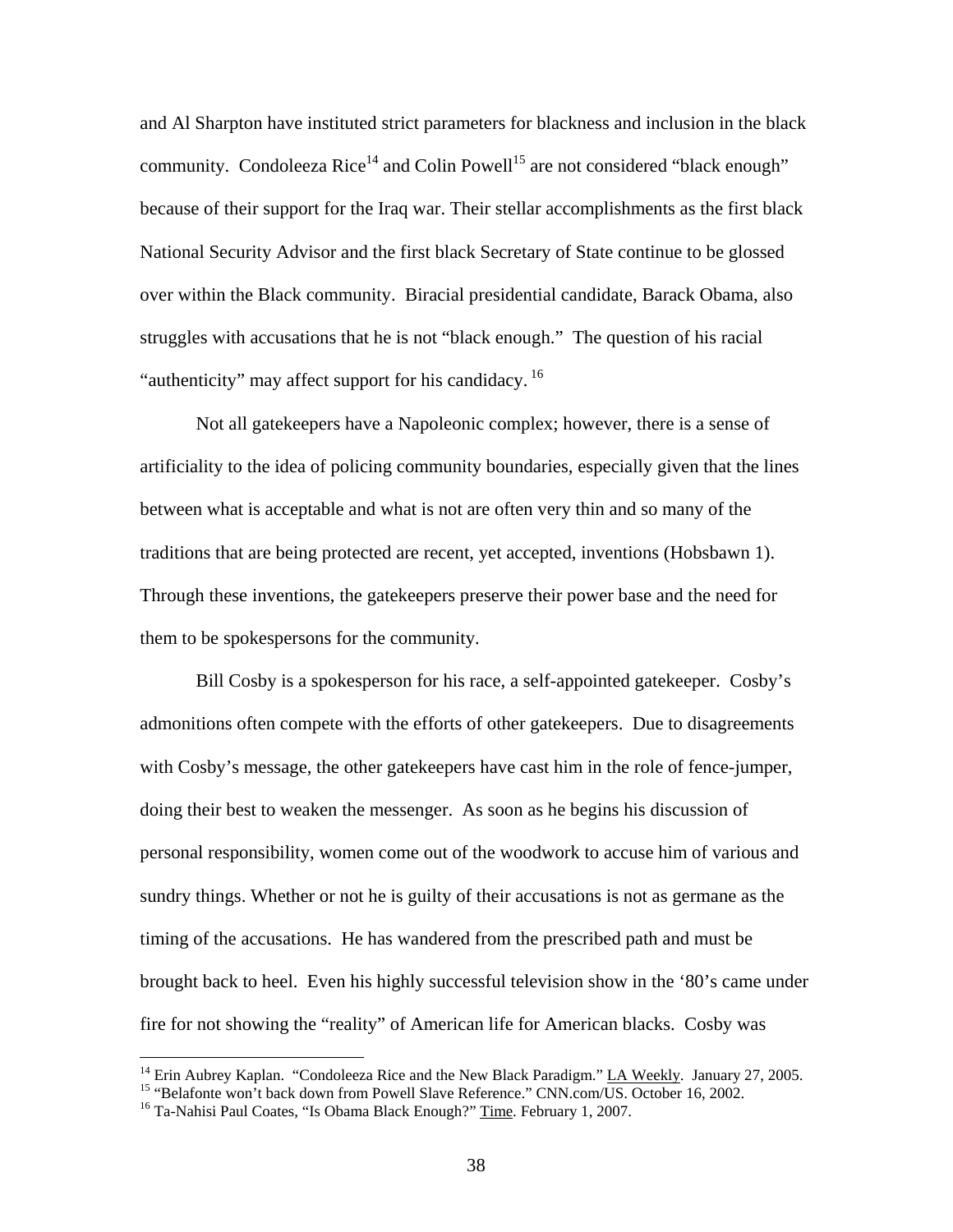criticized for putting forth the idea of a successful pediatrician married to a successful attorney raising their children to be contributors to society and positive role models for the black community.

Cosby is especially not allowed to voice opinions on foul-mouthed black comedians or rap music. Rap music has long been a lightning rod for controversy in the Black community. There are those who laud the music for bringing the community together and giving the supporters an identity. The identity comes complete with clothing, music, movement, and a way of talking that is so distinctive (and hip) that even white folks mimic it. Like the sororities and fraternities, there is an attraction to a community in which the members are called "brothers" and "sisters." The gatekeepers defend rap music as freedom of expression and freedom of speech, calling it "honesty," while defying the detractors who point out that the vast majority of the music is denigrating to women and calls for violence against white people, especially policemen.

Just like in Cajun comedy, black comedians can be fence-jumpers, too. Black comedians can receive the same umbrella of support as the rappers, so long as they keep to the established parameters. Chris Rock, Corey Holcomb, and Bernie Mack have strayed from the accepted script, incurring the wrath of the gatekeepers through their humor. In a 2004 *USA Today* article, writer Yolanda Young reports that these comedians are "part of a growing trend of black comedians chiding the pathologies that plague segments of the African-American community."<sup>17</sup> For example, Corey Holcomb— NBC's *Last Comic Standing* contestant and self-described ghetto Dr. Phil—frequently mocks the commonality of illegitimacy and multiple partners with quips such as, "I have

<span id="page-46-0"></span><sup>&</sup>lt;sup>17</sup> Yolanda Young, "Comedians Chide Blacks to Change," USA Today 22 July 2004, 6 Sept. 2005 <http://www.usatoday.com/news/opinion/editorials/2004-07-22-young\_x.htm>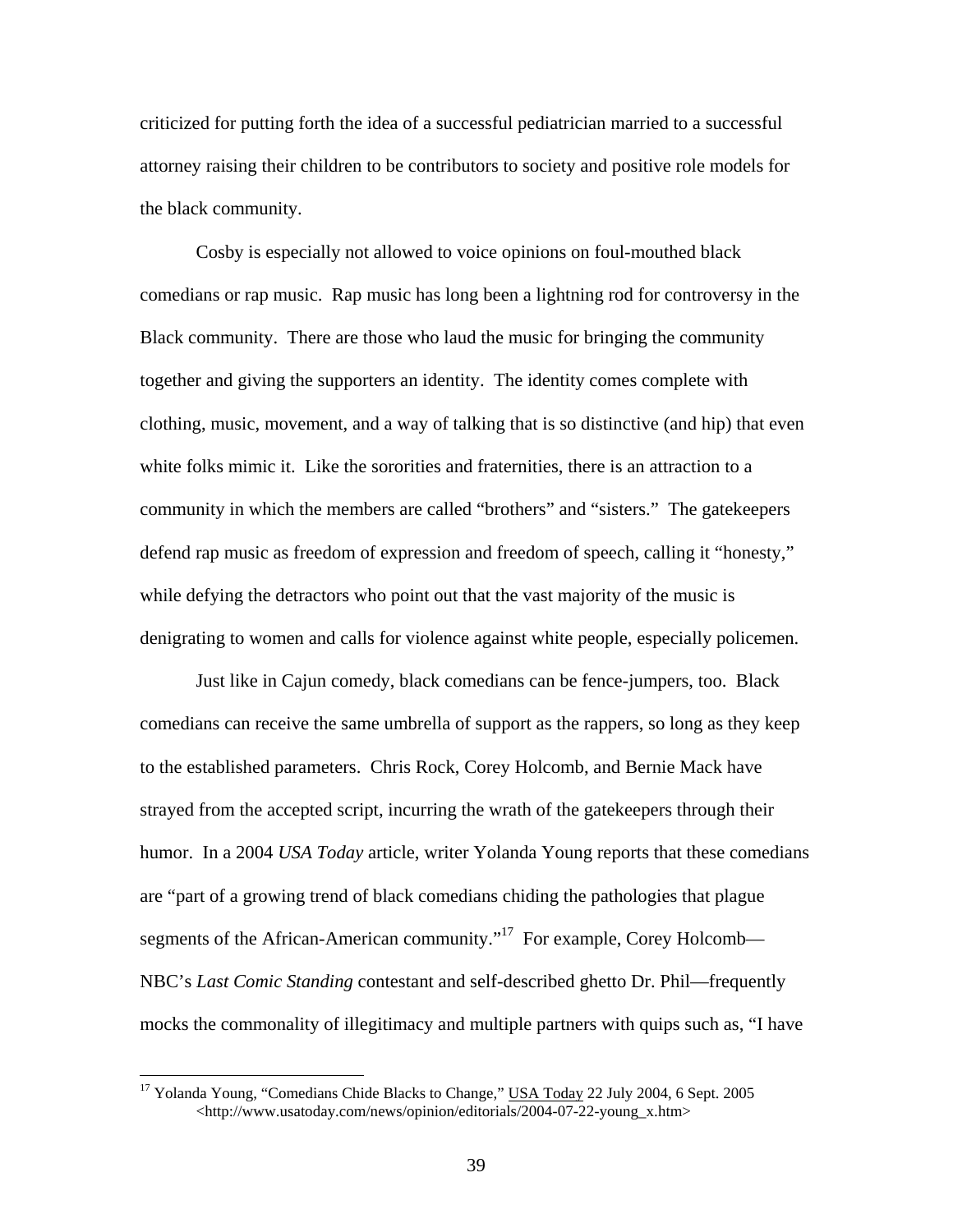two six-year-olds and they ain't twins." Stand-up comedian and HBO host Chris Rock uses the punchline: "I love black people, but I hate n------", those whom he describes as lazy, unscrupulous, or proud of themselves for staying out of jail.

Rather than staunchly defending *their* freedom of expression, the gatekeepers want to punish these comedians for being fence-jumpers and stepping outside the lines in presenting their version of the community narrative to the world. The comedians are taking flack for their honesty and being admonished as critics (unnamed in Young's article) "have called these rants oversimplified and insensitive characterizations of the poor." The gatekeepers, on the other hand, empower the rappers to the full extent of their first amendment rights. Just like in the Cajun community, gatekeepers make decisions about the community's methods of expression based on what the gatekeepers consider to be appropriate.

The interesting thing about fence-jumpers is that they actually see themselves as gatekeepers similar to the analogy of the fishermen I gave earlier in the chapter. They do not see themselves as attempting to leave the community. Instead, they see themselves as protecting the community, standing in the gap for the folk while keeping communication open with the outside world. Cosby bravely tries to break the hold that the other gatekeepers have on the folk in the hope that the folk will take responsibility for themselves and no longer succumb to the lure of "protection" by the Black leadership. It is an internal struggle of titanic proportions.

Beyond the struggles and power plays, the main concerns within both the Black and Cajun communities have to do with assimilation of the folk into American society.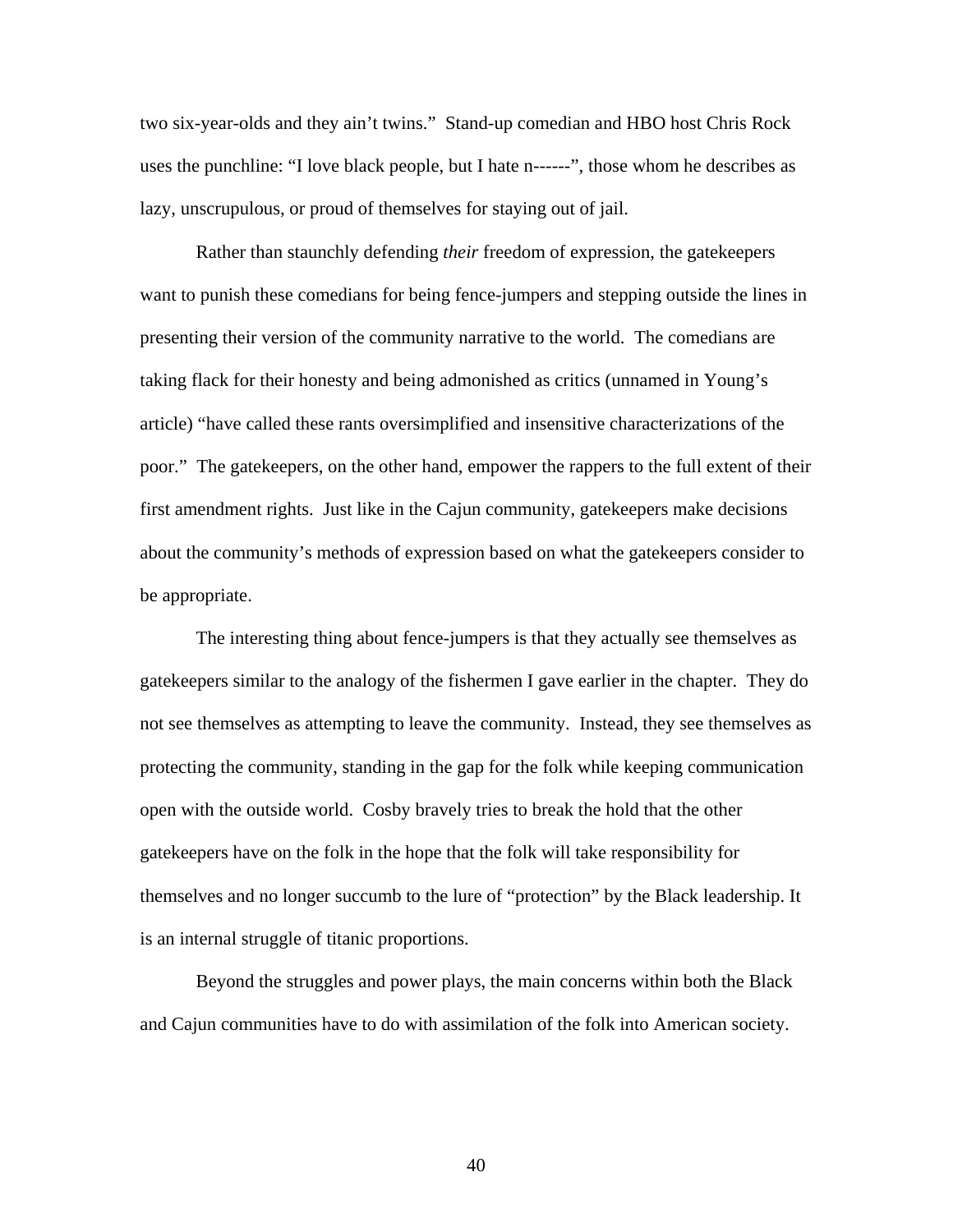Psychiatrist, Dr. Alvin Poussaint, in a PBS interview, agreed with some of Cosby's points, stating that he sees:

> a lot of black youth now are anti-education and antiintellectualism, [and] feel that getting an education is being white, is acting white. We never had that in previous generations, this is something new. I think this is very, very disconcerting that black youth are culturally adapting such postures when the high school dropout rate is so high, when they're going to jail at increasing rates, it's in fact really very high, and in jail about 70 percent of inmates have not graduated from high school. So Cosby's plea around educating, parents really tending to their children, reading to them, teaching them how to speak Standard English is well taken and very important.<sup>18</sup>

The Black community exhibits a divide, much as the Cajuns did in the nineteenth century. The divide manifests itself through differing values—an aspiration for assimilation for the upper and middle class Blacks and a desire to celebrate the Black culture for the "folk." This rift exemplifies "the conflict … between the nation's strictly nonethnic ideology and its extensively ethnic history" (Hollings 136). The debate over assimilation continues to negotiate with the roots of culture, even in this "postethnic" country.

Because the Cajun culture did not experience socioeconomic schism until the nineteenth century, Carl Brasseaux posits that the first gatekeepers in the Cajun community were actually the folk (*Acadian* 20-21). In the mid-nineteenth century, the Genteel Acadians attempted to appropriate the keys to the community gates. These Genteel Acadians almost succeeded in altering the entire community before control was wrested away and returned to the folk.

<span id="page-48-0"></span><sup>18</sup> Online NewsHour. "Tough Talk." *A NewsHour with Jim Leher*. PBS, July 15, 2004.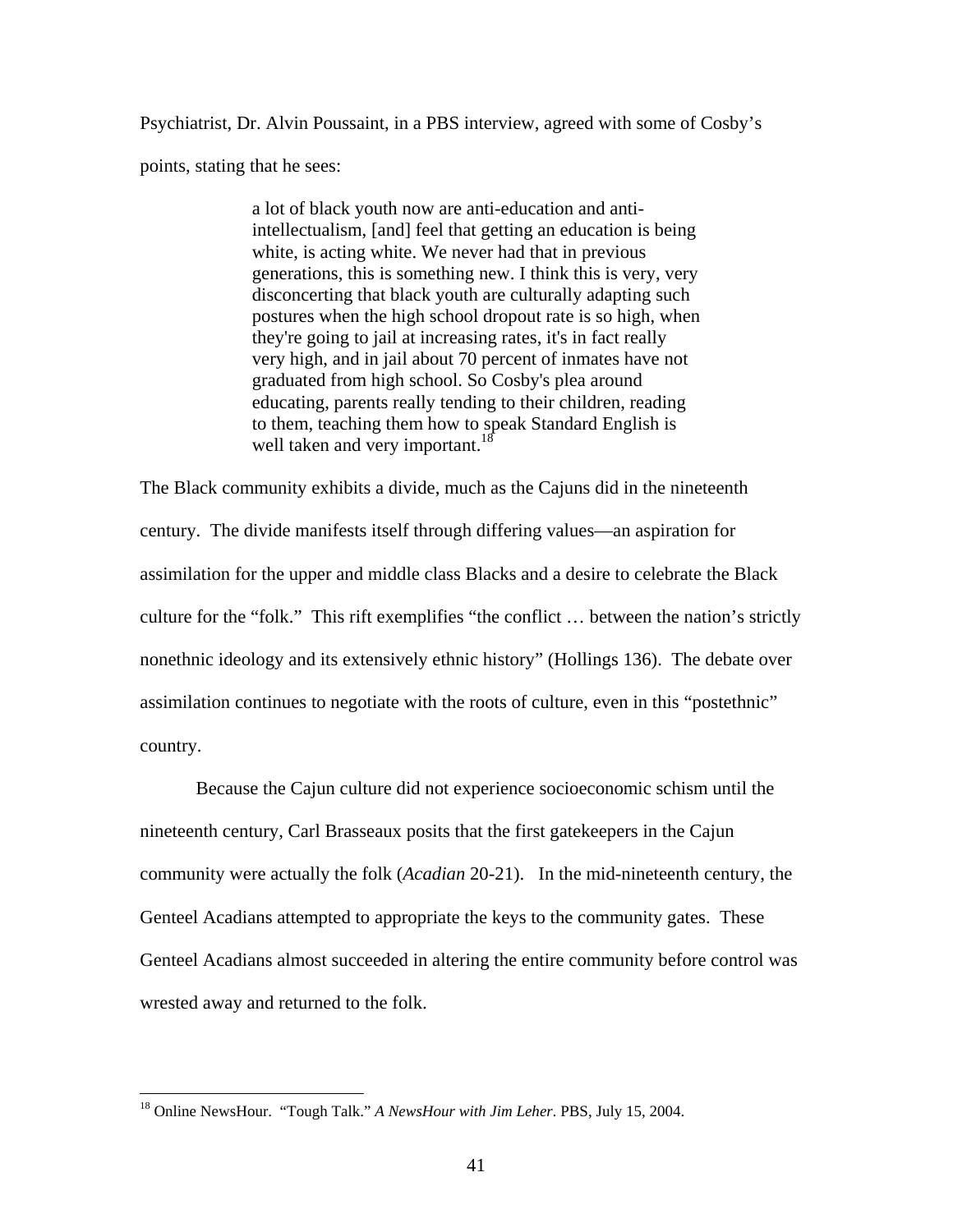The Genteel Acadian Mouton family led the Acadian gatekeepers in the nineteenth century. Patriarch Jean Mouton, in the avant-garde for Americanization, delivered a son to Georgetown University and a grandson to West Point, thus laying the foundation for the Mouton dynasty in Louisiana politics (Brasseaux *Acadian* 96). A tour of the Alexandre Mouton house in Lafayette leaves no doubt of the level of assimilation into the Anglo-American culture and the attempts by the Genteel Acadians to drag the just-plain Cajuns with them.

More recently, CODOFIL<sup>19</sup> founder and self-elected gatekeeper James Domengeaux led the Genteel Acadians in the efforts to bring the Continental French culture to Louisiana in place of the Cajun culture. Domengeaux's tenure as gatekeeper was not an unqualified success. The problem with the Genteel Acadians' attempt at cultural revival in the 1970's mirrored the problems of a century before:

> Unlike other such efforts, the Cajun movement began at the top, not at the bottom, i.e., the original generative force was not among the working-class advocates of 'white ethnic power,' but rather among the representatives of an elite body of French-speakers of South Louisiana who determined that they must take action to preserve the spoken French language of the area lest it be forever lost. Few if any of them seem to have realized the greater potential of their quest; indeed, most of them would have never admitted to a Cajun ethnic status at all, though many admitted to an *Acadian* heritage of the Genteel Acadian/Longfellow's *Evangeline* sort. (Dormon 81)

Indeed, the original driving force behind the movement was not even a Cajun at all. Dr. Raymond Rodgers, a Canadian by birth, was a political science professor at the University of Southwestern Louisiana. It was Rodgers who approached Domengeaux, a former Congressman, and together they began their efforts to revitalize bilingualism in

<span id="page-49-0"></span><sup>&</sup>lt;sup>19</sup> Council for the Development of French in Louisiana. Subsequent chapters will go into more detail on this organization and its effect on the Cajun Cultural Identity.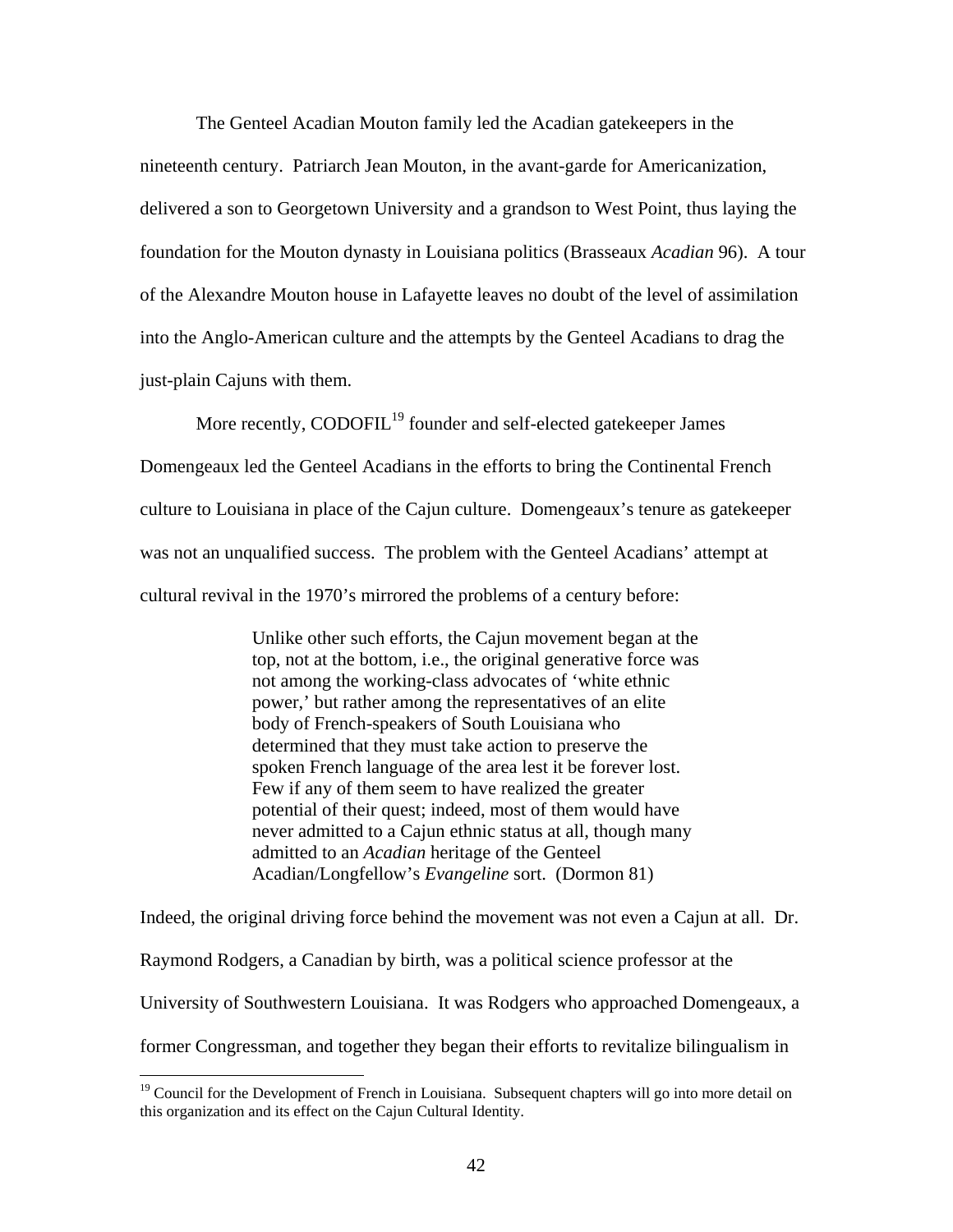the state of Louisiana (Dormon 81-82). Unfortunately for the Cajun culture, Domengeaux had differing cultural symbols that he wanted codified. He brought in Francophone teachers from around the world who denounced the Cajun French, substituting International French for the native language of Acadiana (Bernard *Americanization* 93). As his Genteel Acadian ancestors had done before him, Domengeaux sought to bring the just-plain Cajuns into line with his vision of French Louisiana, with the emphasis on *French*. Ignoring the Acadian history, Domengeaux wanted Louisiana to reflect the elegance of France and the continental French cultural values, anything that would erase the stigma attached to the Cajuns.

It is difficult to find much that is negative written about Domengeaux and his efforts, as though there is a "Cajun Code of Silence" which protects Domengeaux from criticism. Instead, he is often praised for doing "much to rehabilitate the Cajuns' selfimage" (Brasseaux *French* 79) through the creation of CODOFIL. Anecdotal evidence counters the accolades heaped on Domengeaux's endeavors. While the elite have praise for his efforts, most of the just-plain Cajuns are not fans. If Domengeaux had anything to do with the rehabilitation of the Cajuns' self-image, it was through a reversal of his influence. The resurgence of Cajun ethnic pride had more to do with the Cajuns' reaction to Domengeaux' trumpeting of the ascendancy of the Creole/French pride than with Domengeaux's actual efforts. The just-plain Cajuns enacted their own revival when they began to look at what Cajun culture had to offer them as a whole. The folk were the "blue-collar groups that had traditionally been the main cultural guardians" (Brasseaux *French* 79). It is from this group that Cajun music, food, and humor have taken a stand and found their way out of the community to nonmembers beyond Louisiana.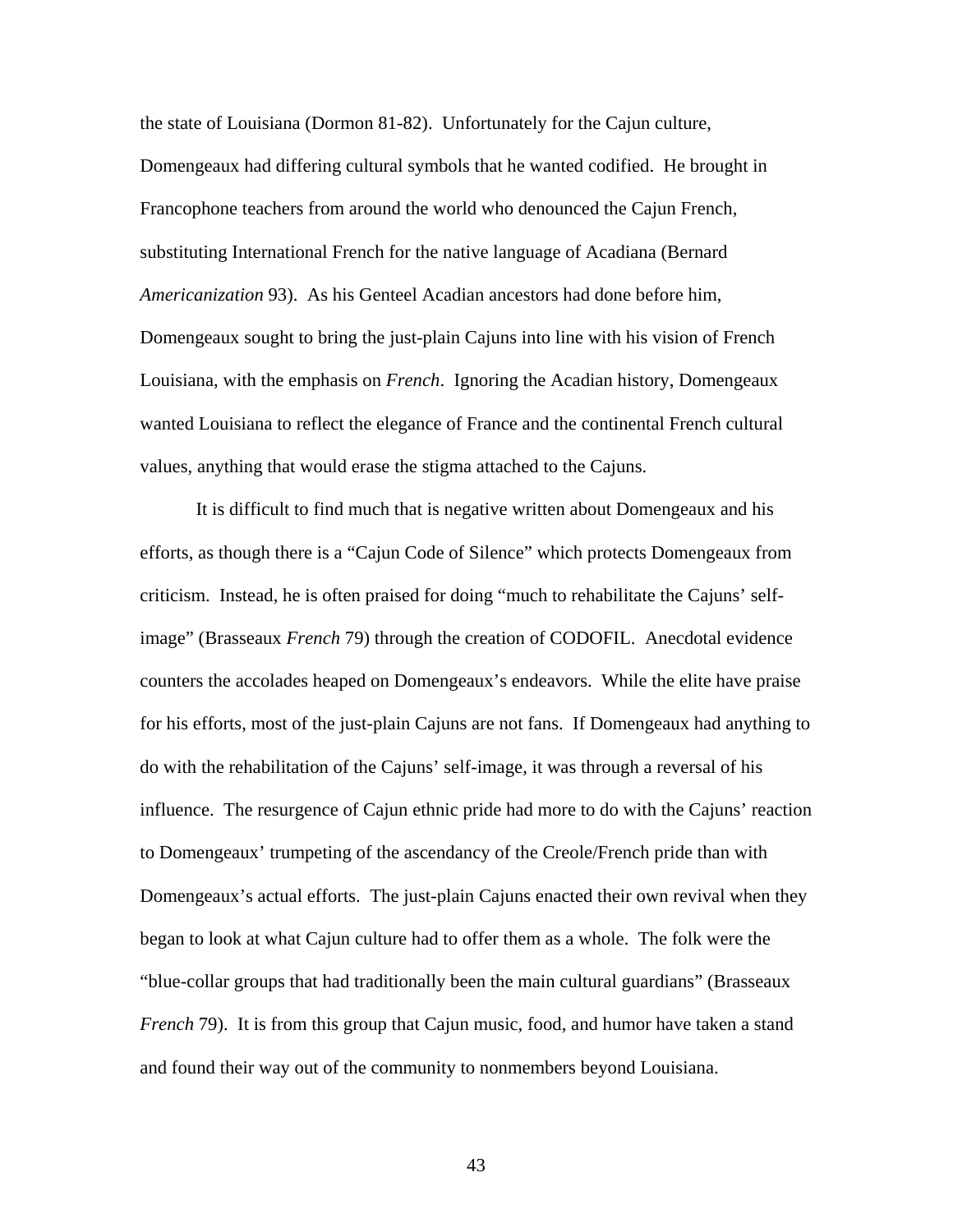Many Cajun gatekeepers are now more likely to be found in university settings. In researching this work, I have met a handful of the present gatekeepers of the Cajun community. Barry Jean Ancelet, who may be considered a founding father (or at least a favored son) of the preservation movement for the Cajun community, is a "reluctant" gatekeeper. When I asked him if he considers himself a gatekeeper, he quickly answered, "I wouldn't dare!"[20](#page-51-0) Ancelet believes that the Cajun community is too egalitarian to suffer gatekeepers. Outsiders, however, have no such qualms. Journalists, scholars, ethnographers, and other researchers coming to Louisiana to study Cajuns usually begin their trip by interviewing Ancelet and Carl Brasseaux. Both men willingly make themselves available to any and all who are trying to find the "truth" about Cajuns. As Cajun activists, both labor to assure that it is the truth, or at least the accepted narrative, that is being disseminated. That makes them gatekeepers whether they accept the term or not.

 Brasseaux is definitely the man to see if you are studying the history of the Cajuns. From his position as director of the Center for Cultural and Eco-Tourism at the University of Louisiana at Lafayette, Brasseaux stands as a leading expert in Cajun/Creole studies and has published thirty-three volumes of research in the field. A direct descendant of exiled Acadians, Brasseaux is dedicated to researching the true history of the Acadians/Cajuns and telling that story to the world. Brasseaux does not seek power for himself or for a political purpose; his interests lie solely with seeking and disseminating the truth as his research finds it to be.

Ancelet has spent considerable time in the field amassing stories of Cajun folklore in the original dialect and researching Cajun music. Ancelet aids in organizing festivals

<u>.</u>

<span id="page-51-0"></span> $20$  Personal interview, February 14, 2006.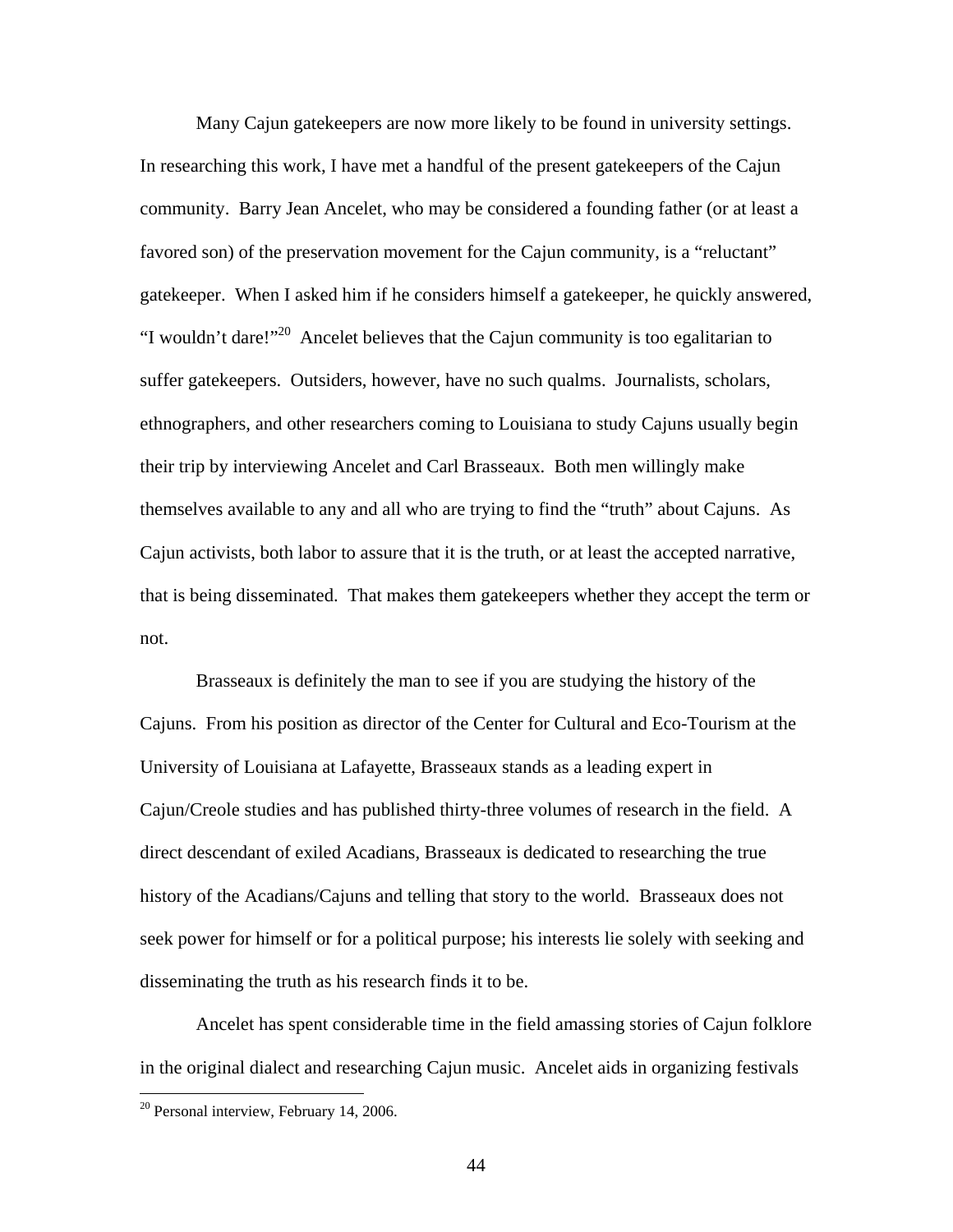to bring people to this part of Louisiana so that they can get a "true" taste of the Cajun culture. Ancelet is an advocate for preservation and a tireless worker for the cause. I am not certain that he is as reluctant a gatekeeper as he perceives himself to be. When I asked Dr. Ancelet about Cajun humor, he was quick to correct any misapprehension I had about the difference between Cajun humor and Cajun dialect jokes. In his mind, Cajun humor is more likely to be in French, have more elements of storytelling, and come from inside the community. He sets very high standards for inclusion, standards that I will explore more fully in Chapter Five of this work. I will also be defining "authentic," as it pertains to culture, in a later chapter.

Throughout this chapter, I have been seeking to understand my culture and my place in it. Envisioning the fisherman with his net is easy to do. To catalogue the contents of the net is not so simple. Our roots are deep and our identity is distinctive, distinctive enough to survive two attempts at ethnic cleansing—one physical and the other spiritual. Hollywood has attempted to box us in with their renditions of swamp dwellers that parallel the wild man of Borneo, but the stereotype that surfaces again and again is of a people who are friendly, family-oriented, good cooks, good musicians, good Catholics, people who are fiercely independent and self-reliant. Just how much truth there is in this stereotype is anybody's guess, but it is certainly the reflection of the way that Cajuns have chosen to live their lives. Cajuns, by and large, accept the stereotype set by the Opelousas Proclamation. They are embodying the very stereotype that says the very best about them by being "happy, open, good-hearted people." This is a good, workable definition of "ascription," taking on selected cultural markers. In a later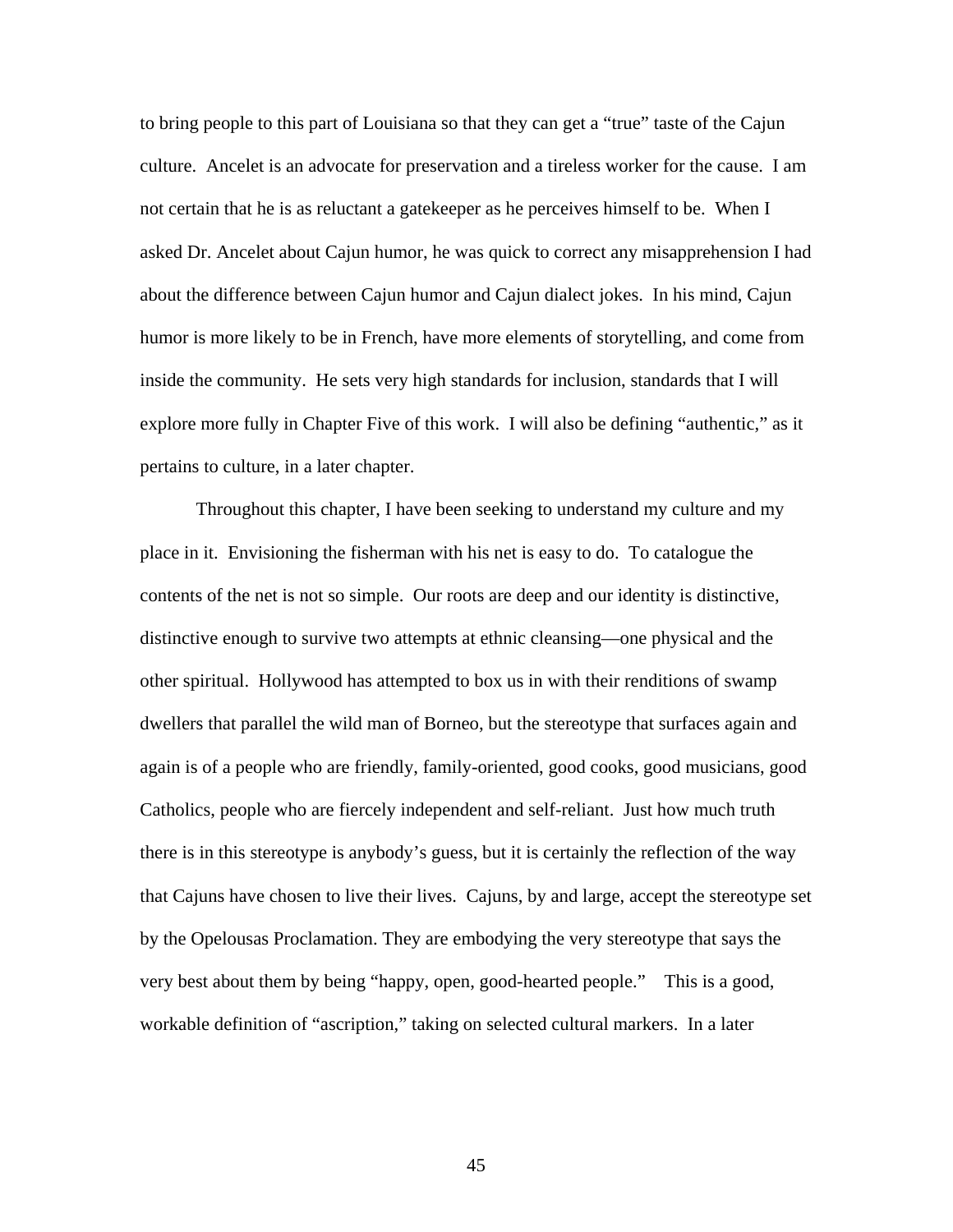chapter, I will explore how "Boudreaux and Thibodeaux" supposedly conflict with this particular description.

There are those within the community who believe that Cajuns have become completely Americanized because they have shopped at "Wal-Mart, K-Mart, and Winn-Dixie; bought Coca-Cola, Pop Tarts and Campbell's soup with Visas or MasterCards; and drove to suburban homes in SUV's or minivans made in Detroit, Korea, Japan, or Germany" (Bernard *Americanization* 145). I believe that some scholars have mistaken urbanization for Americanization or, perhaps, the process of Americanization is not yet complete. Adaptability has always been a major strength of the Cajuns, so urbanization is just one more example of their flexibility. If Cajuns were completely Americanized, you would no longer see those SUV's and minivans parked in countless numbers in a relative's front yard for a family celebration at Christmas, Easter, Mother's Day, or Tante Vi's birthday. Family, food, and fellowship still exemplify the heart of the Cajun culture. As far back as the nineteenth century, Brasseaux notes:

> Acadian community spirit was … undergirded by frequent nocturnal visits, or *veillées*. In these visits, which were usually held in the idle winter months after the evening meal, hosts and visitors divide[d] into groups by sex and age. … Though the conversation was inevitably dominated by males, the usual topic of conversation was not politics or agriculture but folktales. (*Acadian* 30-31)

Storytelling and gossip still dominate Cajun events, and the assembly still encompasses family, food and fellowship. When Cajuns no longer congregate in multigenerational gatherings, this loss of intergenerational bonding will truly be the death of the Cajun culture.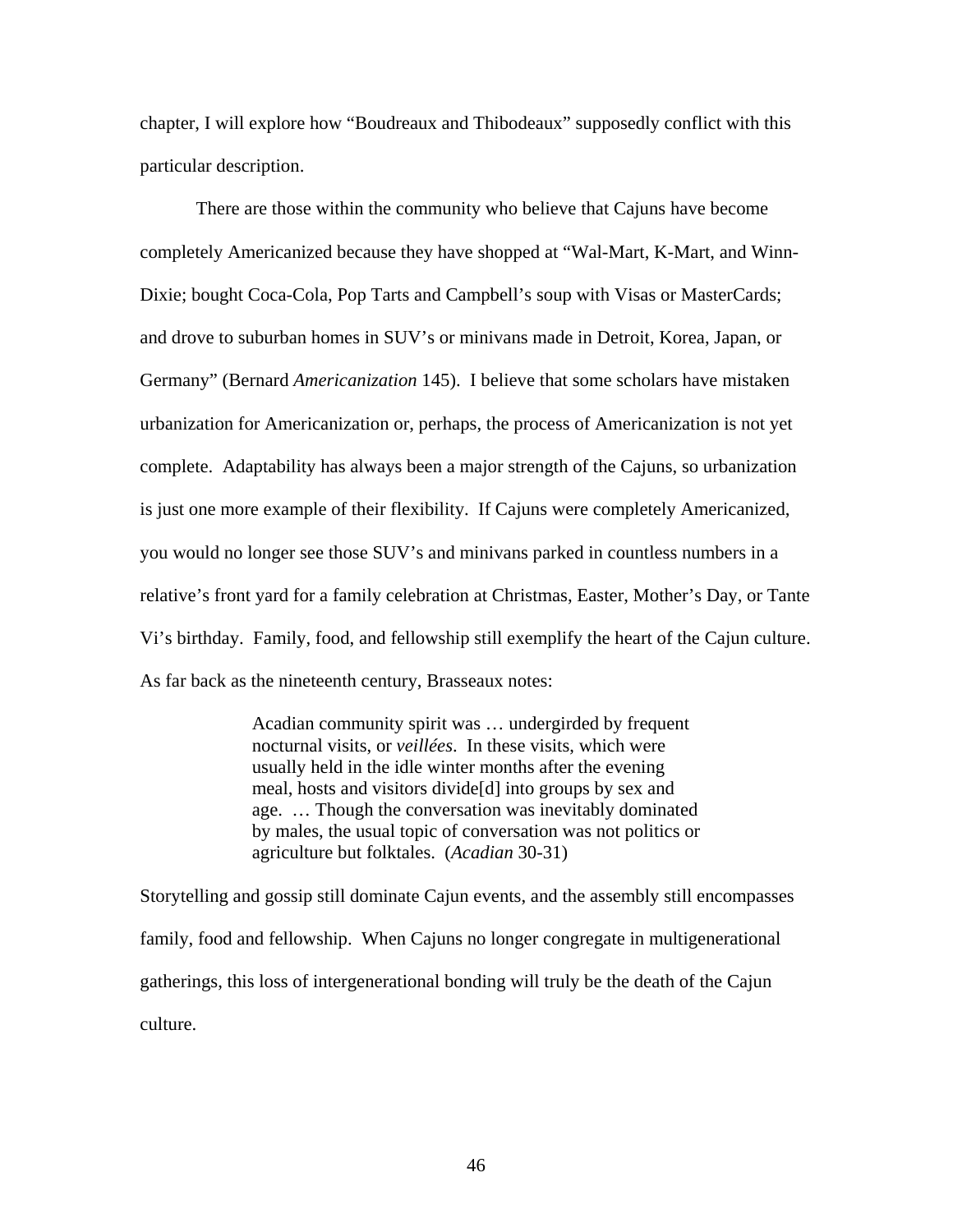In this chapter, I have defined community and its inhabitants, the gatekeepers, the fence-jumpers and the folk. I have discussed the roles that each are expected to play to make the community function. Right now, there is dissension within the Cajun community over some of our cultural markers. Because we are not united in claiming ownership of all of our cultural markers, outsiders like Adam Sandler have appropriated some of those elements. Sandler took the "old" style of humor several steps over the top in his film, *The Water Boy*. I believe he was immune to criticism because the audience had nothing "authentic" for comparison. I doubt that Sandler's usual SNL audience remembers Justin Wilson, and the current Cajun humorists are not national and international stars. Arguably, a united front in Cajun dialect humor would release the tension over performance styles, and that support could produce a star outside of our community. Once the outside world knows how Cajun dialect humor is *supposed* to be done, the audiences will be less likely to settle for a wannabe or, at least, be able to recognize the imposter as a fake.

In the next few chapters, I will be charting the history of the Cajun people and how our community came to be divided. Knowledge of the story of the Cajun people will also help to explain why some Cajuns have tried to erase the memory of the "old" style of humor. I will be using the same information to argue for its restoration.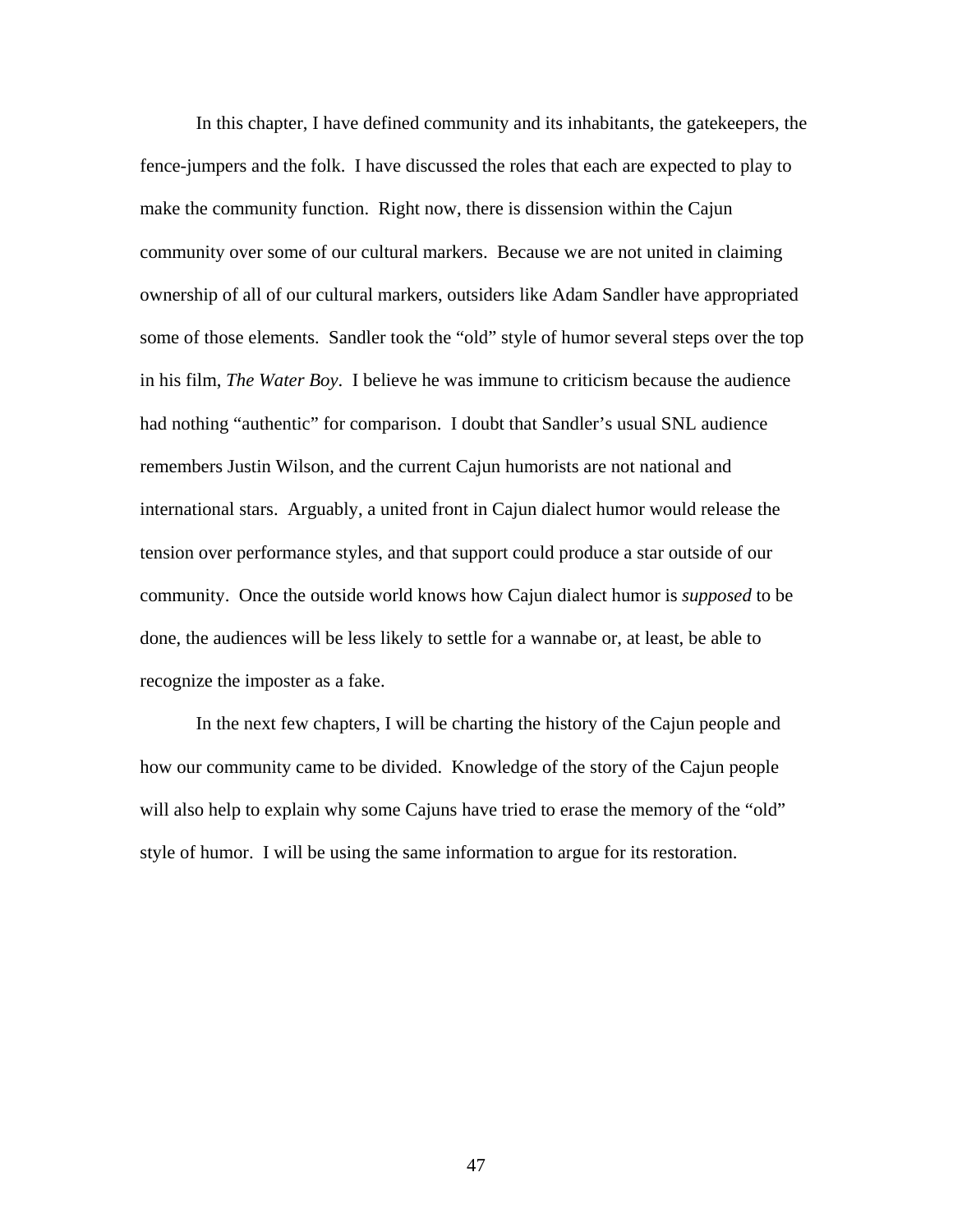## **CHAPTER THREE—CREATING A CULTURAL IDENTITY: FROM LEGACY TO MYTH TO STEREOTYPE**

The great enemy of truth is very often not the lie—deliberate, contrived and dishonest—but the myth—persistent, persuasive and unrealistic. John F. Kennedy (1917-63)

Facts are stubborn things. John Adams (1735-1826)

> A man in New York City decided to write a book about churches around the country. He started in San Francisco, working east from there. Going to a very large church, he spotted a golden telephone on the vestibule wall and was intrigued with a sign that read "\$10,000 a minute." Seeking out the pastor he asked about the phone and the sign. The pastor answered that this golden phone was, in fact, a direct line to Heaven and if he paid the price, he could talk directly to God. The man thanked the pastor and continued on his way.

> As he continued to visit churches in Seattle, Salt Lake, Denver, Chicago, Milwaukee, and around the United States, he found more phones, with the same sign, and the same answer from each pastor. Finally, he arrived in lovely Breaux Bridge, Louisiana. Upon entering St. Peter's Catholic Church on Broussard Ave., he saw the usual golden telephone. But THIS time, the sign read "Calls: 25 cents." Fascinated, he asked to talk to the priest. "Father Boudreaux, I have been in cities all across the country and in each church I have found this golden telephone and have been told it is a direct line to Heaven and that you could talk to God, but in the other churches the cost was \$10,000 a minute. Your sign reads 25 cents a call. Why?"

Father Boudreaux smiling, replied, "Sha, you in Louisiana now...dat's a local call.["21](#page-55-0)

The summer of 2004 will be remembered for many things—America was at war, a war on terror waged in the country of Iraq and, at home, a culture war carried out with particular prejudice in states now colored red and blue. Just as destructive, multiple

<span id="page-55-0"></span> $21$  Smiley Anders Column, The Advocate [Baton Rouge], January 27, 1998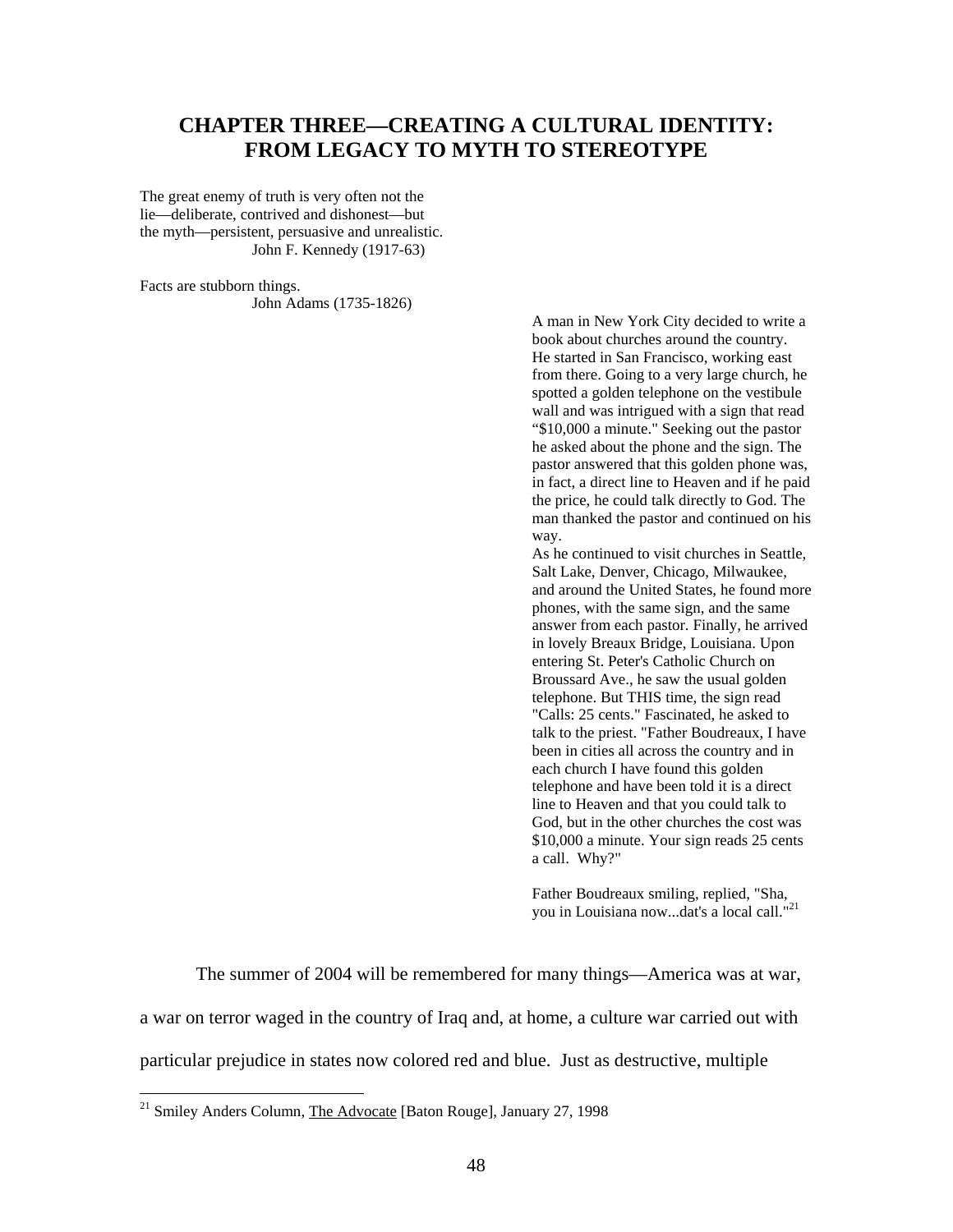hurricanes marched across the state of Florida. On the international front, the Olympics returned home to Athens. With so many important events clouding the horizon, it would have been easy to miss another homecoming taking place in the Canadian province of Nova Scotia. Once "scattered to the four winds,"[22](#page-56-0) thousands upon thousands of the descendents of the Acadians now gathered to attend the *Congrés Mondial Acadien* in Grand Pré, "coming home to a place" that many of them "had never been before," $^{23}$  a place that had witnessed the expulsion and devastation of their ancestors, a place that had long been denied them. $^{24}$  And they came, most of them coming from the U.S. state of Louisiana, to meet "cousins" and to participate in family "reunions." As they stood beneath the four hundred year old willow trees that had been planted by their ancestors and marveled at the amazing dyke system, many chests filled with pride and awe at their heritage. It was, after all, what they had come for—what they had paid for—a chance to seek, to conserve, and to celebrate their cultural identity.

The purpose of this chapter is to ascertain the foundations of the Cajun cultural identity, and to trace the development of the identity as it survived mounted attacks from both the inside and the outside. Our ancestors left us a great legacy, a legacy that was turned first into a myth and then into stereotypes. These centuries-old events led to struggles over favored stereotypes, the fight for a dominant cultural narrative, and even a battle for control of the dialect humor.

<span id="page-56-0"></span> $^{22}$  The Two Voices Alfred, Lord Tennyson, stanza 11.

<span id="page-56-2"></span>

<span id="page-56-1"></span><sup>&</sup>lt;sup>23</sup> "Rocky Mountain High," sung by John Denver<br><sup>24</sup> The original order exiling the Acadians from Nova Scotia was signed in 1755 and, according to Warren Perrin, had never been officially rescinded. "Cajun tourists were technically defying a centuries-old military edict and were subject to prosecution" (124), until Elizabeth II signed an official apology to the Acadians and their descendents on December 9, 2003.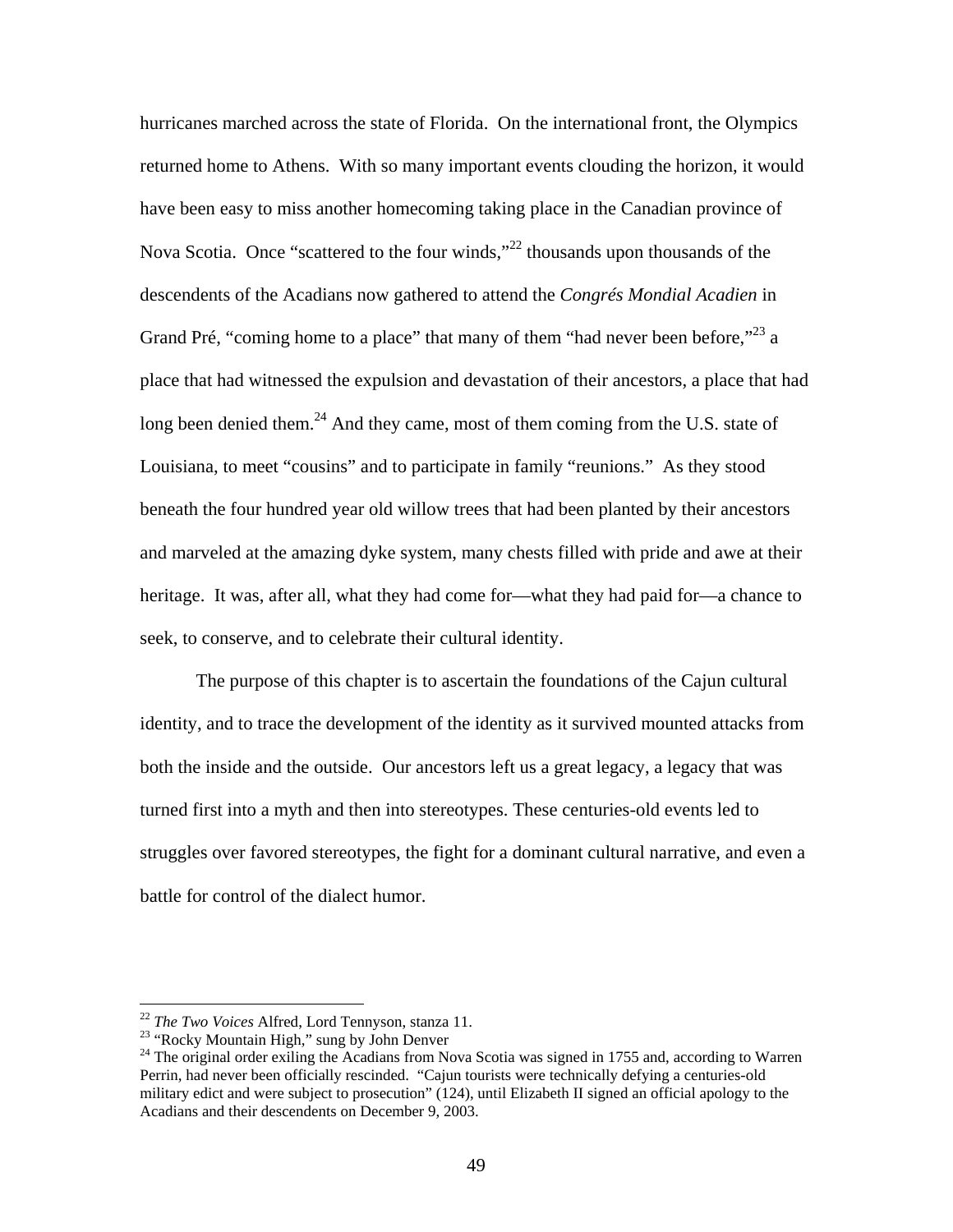Most people assume that the Acadian/Cajun cultural identity began in the nineteenth century when the term "Cajun" first appeared as the more common term. The assumption arises because of the overwhelming emphasis placed on the Exile and its aftermath. In this chapter, I will demonstrate that the formations of the Cajun cultural identity can be traced to the early seventeenth century, and that a name change did not change the people or their cultural values. To fully explore this proposal, it is important to know the ancestors of those Cajuns, the Acadians, and their story. The two are entwined, since the Acadian identity is very much the root of the Cajun identity. Although four hundred years and a continent separate the original Acadians and their descendants, the similarities still resonate and factor very much into the question of just who can be called a Cajun, who can make claims to community, and who can, therefore, make decisions about the identity and the Cajun dialect humor.

In order to prove that the Cajun cultural identity was well established before the Expulsion, I will explore the history of the Acadian/Cajun identity from its inception to its nineteenth century challenges. I will begin by giving a short history of the Acadians insofar as it supports the argument for the beginnings of the cultural identity. There is not enough room in this work to give the entire history, nor is there any reason to do so since there are some recent studies that detail the subject, most notably works by John Mack Faragher, Carl Brasseaux, and Naomi E.S. Griffiths.

In the second part of the chapter, I will relate the change from "Acadian" to "Cajun," how a poem became an origin myth and the foundation for stereotyping a people, and then how that stereotyping negatively impacted the morale of the Cajuns,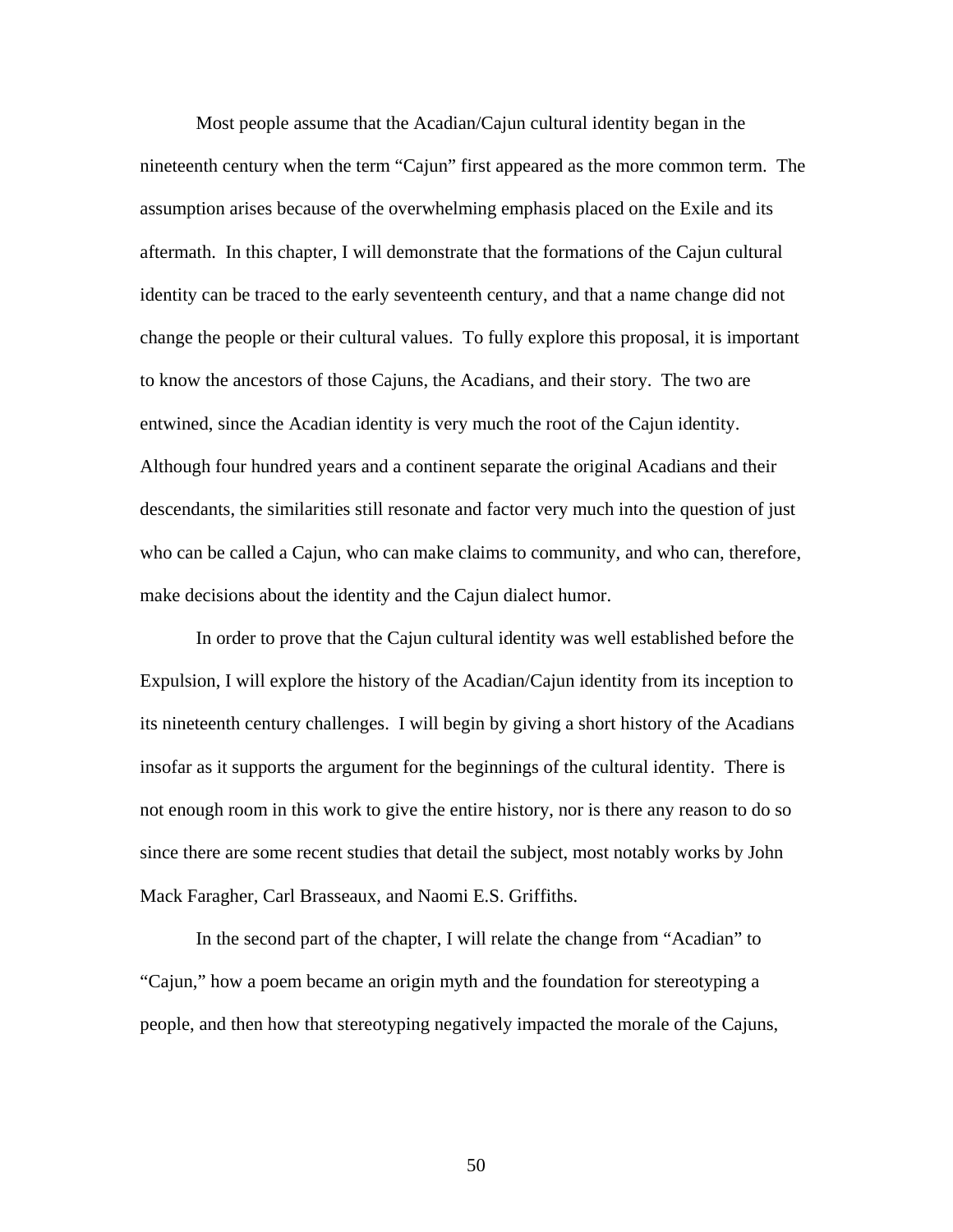leaving them no choice but to labor to find themselves again in a world that is all too ready to claim that the Cajun culture is "dead."<sup>[25](#page-58-0)</sup>

When I began this scholarly journey to seek my cultural heritage. I also began to share my findings with other Cajuns and was surprised at the ignorance of the rich heritage of our community. Despite the number of books that have been published on the subject,<sup>26</sup> it seems that the majority of Cajuns have no idea of our very special history, other than the fact that "we were kicked out of Canada." The more I research the more I recognize just how much our ancestors sacrificed to retain our cultural identity and how important it is to relay that sense of identity to the members of the community. Knowing the depth of our cultural heritage would help us to attain the power necessary to own our cultural markers. Our community cannot hold on to its cultural identity if only the cultural elite retain the knowledge of the foundations for that identity.

There are still too many Cajuns who grew up without an unshakeable pride in their heritage, who actually refuse to be called "Cajuns" or "Acadians,"<sup>27</sup> even though they are fully descended from the first settlers of L'Acadie. I trust this work can help other Cajuns to accept the importance of our ancestors and our ancestry. Once I understood the strength, grace, and courage required to guard our inheritance for four centuries, I also understood that it was outsiders who created the myths and stereotypes that have lingered to this day. Outsiders who never understood just who the Acadians/ Cajuns were, or what cultural values we hold dear, found it too easy to be dismissive of

<span id="page-58-0"></span> $^{25}$  Dr. Barry Jean Ancelet is often quoted as saying, "Just when they pronounce the Cajun culture is dead, the corpse sits up in the coffin."<br><sup>26</sup> The books on Acadian/Cajun history tend to be scholarly rather than of mass appeal.

<span id="page-58-1"></span>

<span id="page-58-2"></span> $27$  These observations are based on recent private interviews with people of Acadian descent, some who speak French, who tell me that their preference is to dispense with the terms "Cajun" or "Acadian" because of the negative feelings still attached to those terms, feelings they have carried since childhood.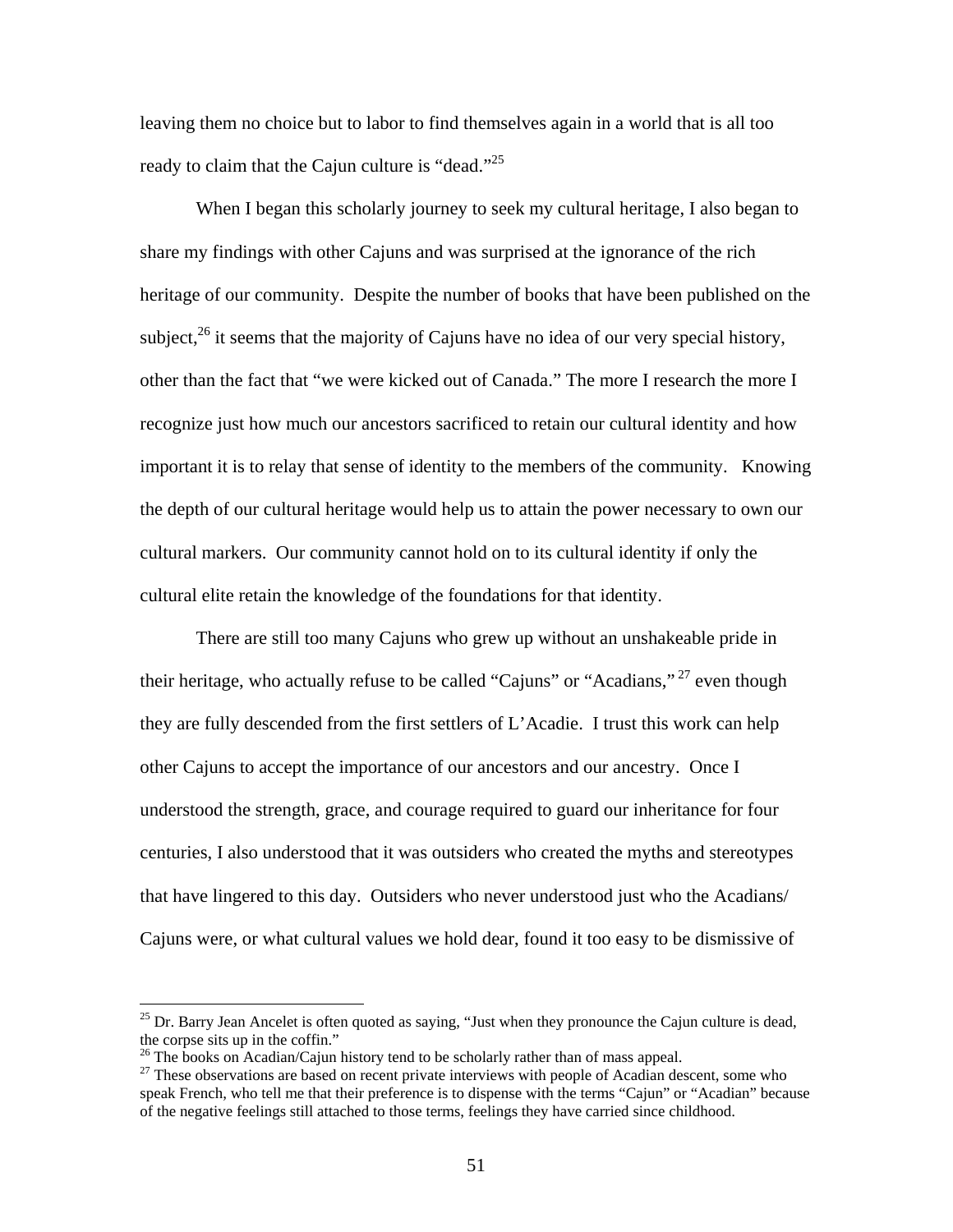the Cajun people. This is the reason our gatekeepers are so selective about what is being kept and what is being discarded. The myths about the Cajuns began even before the exile of the Acadian people. The clouded history of the Cajun people is why it is so important to analyze those myths and stereotypes and their impact on the cultural identity. To do so, I must first establish the foundations of the Cajun cultural identity.

Many historians have narrowed the story of the Acadians/Cajuns to that fateful summer and fall when lives were turned upside down and decades of diaspora began. As Thomas Fiehrer states, "After biological and social reproduction, migration is undoubtedly the most characteristic fact of human existence. Migration is the motor of social change and the leaven of culture. It is the wild card of politics and the handmaiden of history" (1). There is no denial that the exile years were central to the continued recognition of the Acadians as a separate people, nor can it be denied that the attempted ethnic cleansing of the Acadian people and their culture had long lasting ramifications on both Nova Scotia and Louisiana. July 28, 1755 was, therefore, a pivotal date in the Acadian Odyssey[.28](#page-59-0) The forced migration of the Acadians is not, however, the beginning of their history, nor is it the complete story of these people.

Acadian history really began in 1604—before Quebec, Jamestown, or the *Mayflower*—when France sent adventurers to settle what would become the first permanent European settlement north of Florida in North America (Jobb 2). Over the next few years, through friendship and intermarriage with the local Mi'Kmaq Indians and despite repeated incursions from the British and counterclaims from the Scots and the

<span id="page-59-0"></span> $2<sup>28</sup>$  This is the date the official decision was made to deport the Acadians from the colony of Nova Scotia (Ross 61, Perrin 97).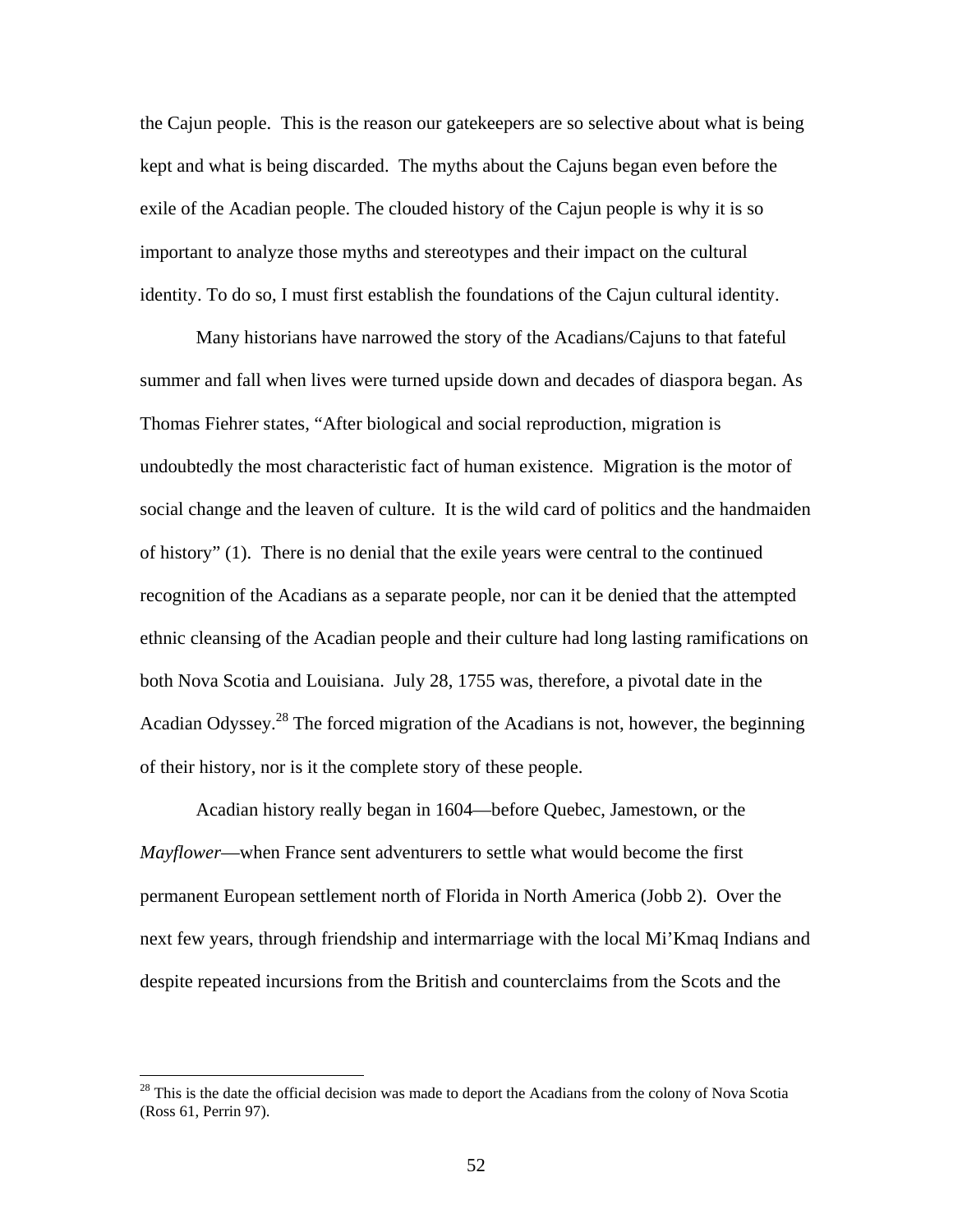French, the settlers looked away from their mother countries to embrace their new home, L'Acadie.

There is some debate about the origination of the name "L'Acadie." There are those who believe that Verrazano named it "Arcadie" after a popular Italian poem that spoke of a paradise called "Arcadia" (Henry *Blue Collar* 33). Over the years, the "r" was somehow lost. His 1524 letter to the French government actually speaks of a land "which we have called 'Arcadie' because of the beauty of its trees." Champlain referred to the region as Arcadia in 1604, but the original French land grant named the area as "la Cadie, Canada," supporting the idea that the term originated from an Indian word, "akade," or "quoddy," which means a place where fish, birds, fur-bearing animals and forests of valuable trees abound (Winzerling 3-4). After visiting Nova Scotia and seeing the names of towns like Shubenacadie, Tracadie-Sheila, Musquodoboit, and even Passamaquoddy in Maine, I, at first, tended to agree with Champlain. After some consideration, I think that the origin of the name does not need to be an either or. *Both* may be right. The Souriquois<sup>29</sup> Indians called the area "Cadie" or "Kaddy" when Verrazano arrived. He might have then been reminded of the poem due to the similarity to the word and called the place "Arcadie."

Either way, the area of Arcadie or la Cadie impressed its original visitors with its sylvan lushness and the fertile ground was called L'Acadie. The name, L'Acadie, remained until 1621 when James I, so certain of his supremacy and eventual success in attaining control of the region, gave the area to Sir William Alexander, Earl of Stirling, who called it Nova Scotia, "New Scotland" (Herbin 23). Between 1628 and 1763, the

<span id="page-60-0"></span> $^{29}$  This is the name originally given to the Indians by the French. They were not known as the Mi'Kmaq until the  $17<sup>th</sup>$  and  $18<sup>th</sup>$  centuries. (Herbin 15).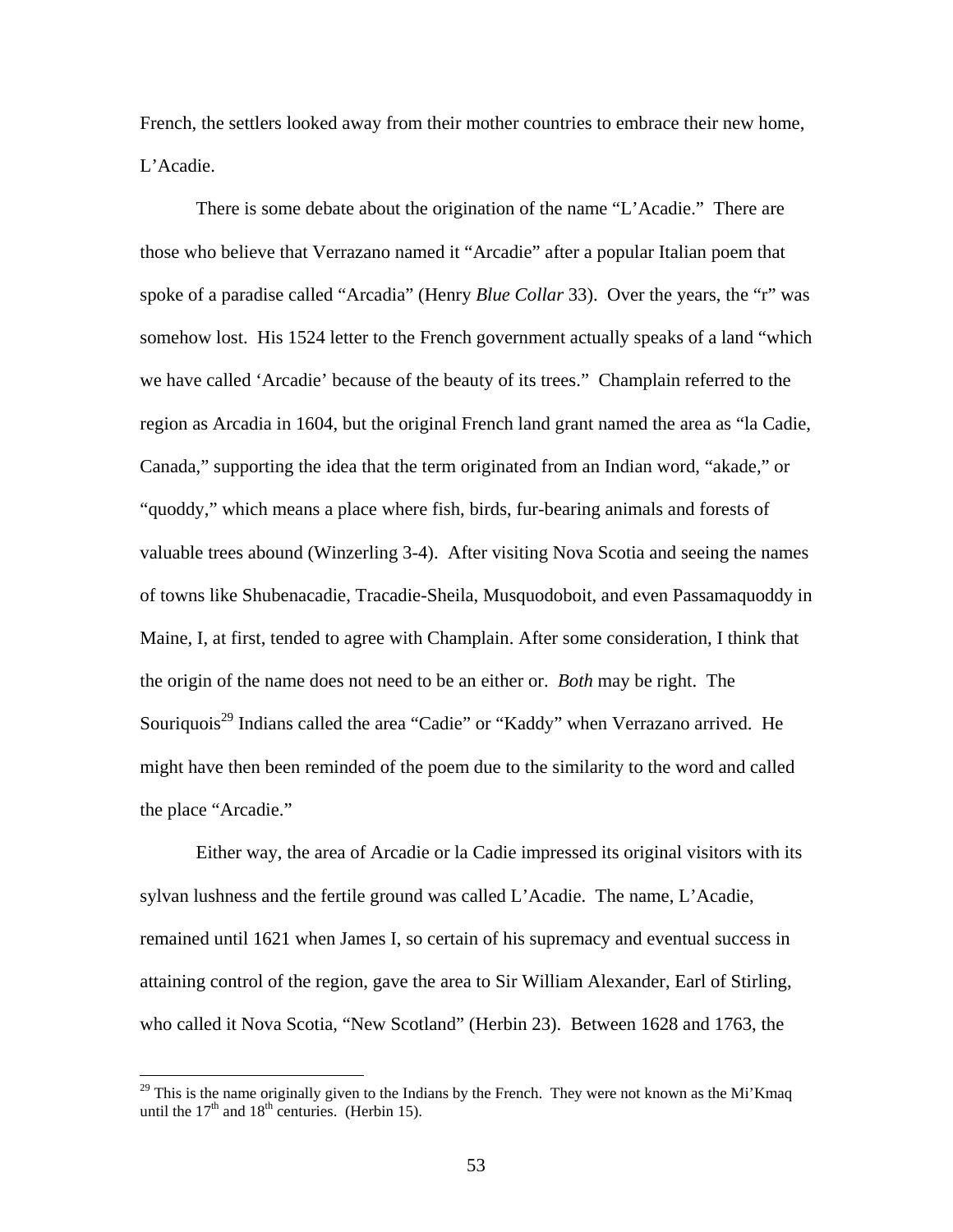land was referred to as "Acadia or Nova Scotia" in just about all international treaties (Griffiths *Contexts* xix). The original European settlers, who fully intended to stay there, called it "Acadia" and came to be known as "Acadians," the first such group to be given a New World name (Doucet 1).

Based on Longfellow's *Evangeline*, journalists assume that the Acadians were all French Catholics who had originally emigrated from Normandy. Brasseaux writes that at least 55% of them came from "the *Centre-Ouest* provinces" (*Founding* 30), and James H. Dormon categorizes them as "largely of peasant French stock" (Conrad 233). Griffiths reminds us that the Acadians were not just Catholic peasants; the Acadians were also made up of Basque fishermen as well as "bad-tempered Scottish farmers with a tendency to tell government officials to mind their own business and Irish sailors with an eye for pretty women" (*The Acadians* xi). According to Oscar Winzerling, the original group of 150 colonists in 1604 was comprised of "convicts, laborers, some Huguenot ministers and Catholic priests, and some nobles such as Samuel Champlain and Jean de Poutrincourt" (4). Since European women were not among the first arrivals to Acadia, <sup>30</sup> the original families were interracial in nature. The colonists developed strong and lasting relationships with "the people of this land."<sup>31</sup>

Although some of the European customs remained, it was the combination of the different ethnic groups with the environment and the Mi'Kmaq that "produced a distinct society. Local conditions produced particular problems which were solved by distinctly

<span id="page-61-0"></span><sup>&</sup>lt;sup>30</sup> The colonists landing in 1632 had a few women but the bulk of French families did not begin to arrive until 1636. These were given the title of the true "First Families of Acadia" (Stacey 39). Shortly after their arrival, the first child of French parents was born in Acadia. (Faragher 44)<br><sup>31</sup> The "people of this land" are the Mi'Kmaq Indians, members of the Algonquin tribe. Their name is

<span id="page-61-1"></span>sometimes spelled "Micmac," "Mi'kmaq," or "Mikmaq," or even transliterated as "Micmaw." I will use the spelling as found within the body of each quote.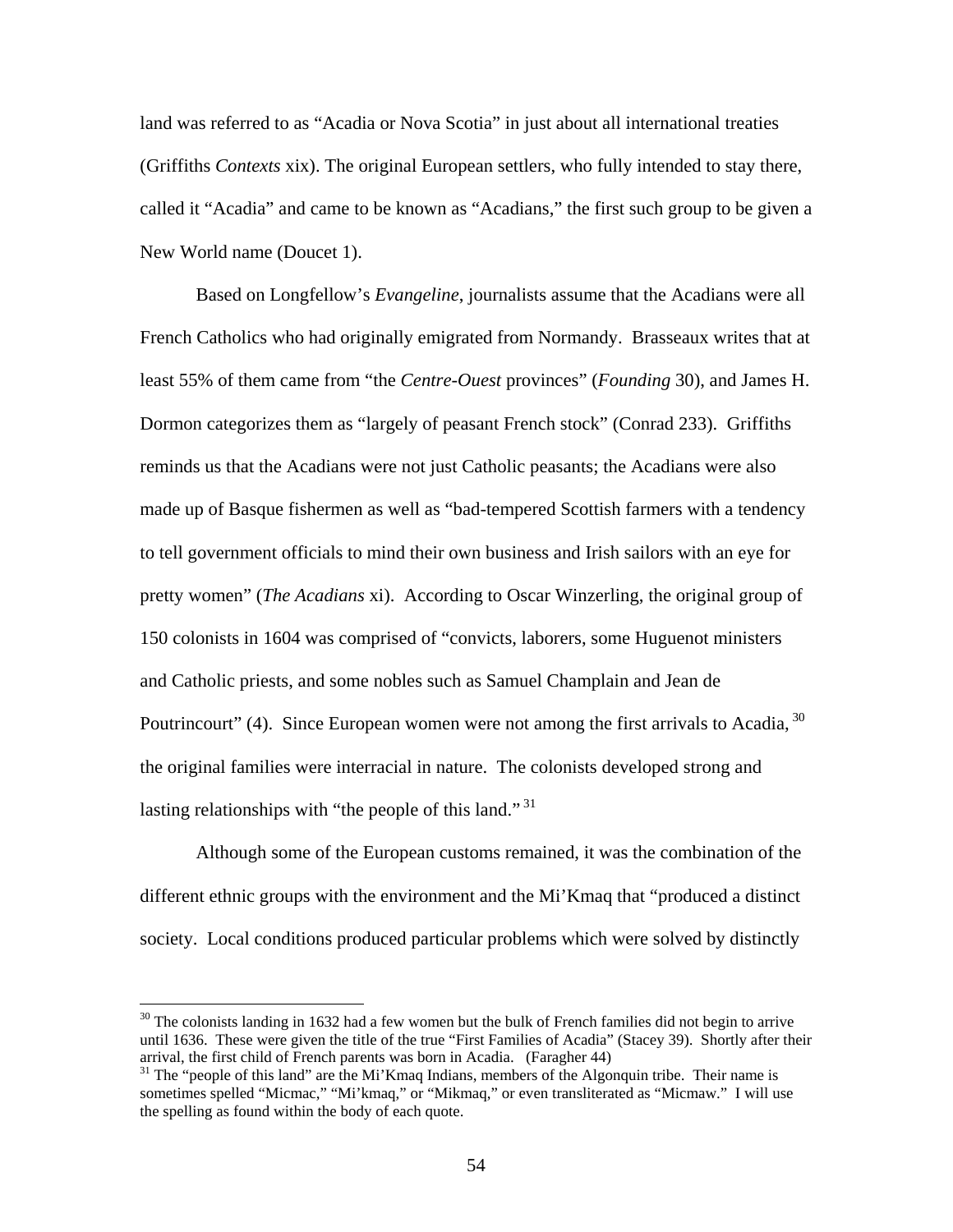Acadian methods" (Griffiths *Contexts* 63). For example, grievances of any kind were more likely to be settled amongst themselves without bothering the courts. If they did "bother the courts," it was done more as a form of amusement rather than malice (Brebner 41), or it concerned the land (Brasseaux *Founding* 8). Arthur G. Doughty notes,

> On the whole, they were a strong, healthy, virtuous people, sincerely attached to their religion and their traditions. The most notable singularity of their race was stubbornness, although they could be led by kindness where they could not be driven by force. Though inclined to litigation, they were not unwilling to arbitrate their differences. … The term 'Mister' was unknown among them. (14)

The Acadians had created such a tight, egalitarian community that settling grievances could become an event that involved everyone. While the Acadian home was paternalistically presided over by the father, the women offered their wisdom to help settle disputes (Perrin 9-12), and it was the women who took responsibility for handing down the culture and cultural mores, a trait that continued into the twentieth century (Brasseaux *Acadian* 42).

By the time of the Expulsion, the Acadians had become their own people with

unshakeable ties to the land. John Mack Faragher explains:

The inhabitants had come from a variety of backgrounds— Catholic but also Huguenot, French but also Mikmaq, English, Irish, even Spanish. Their culture was a combination of old and new. Their families were patriarchal and extended, and although some were better off than others, their society essentially egalitarian. They were peripheral to the main currents of the Atlantic, but deeply connected to it through trade and commerce. They identified weakly with the distant mother country, but enjoyed close and amicable attachments to the native people. They had ceased to think of themselves as colonists and begun to develop a *perspective indigène*.  $(69-70)$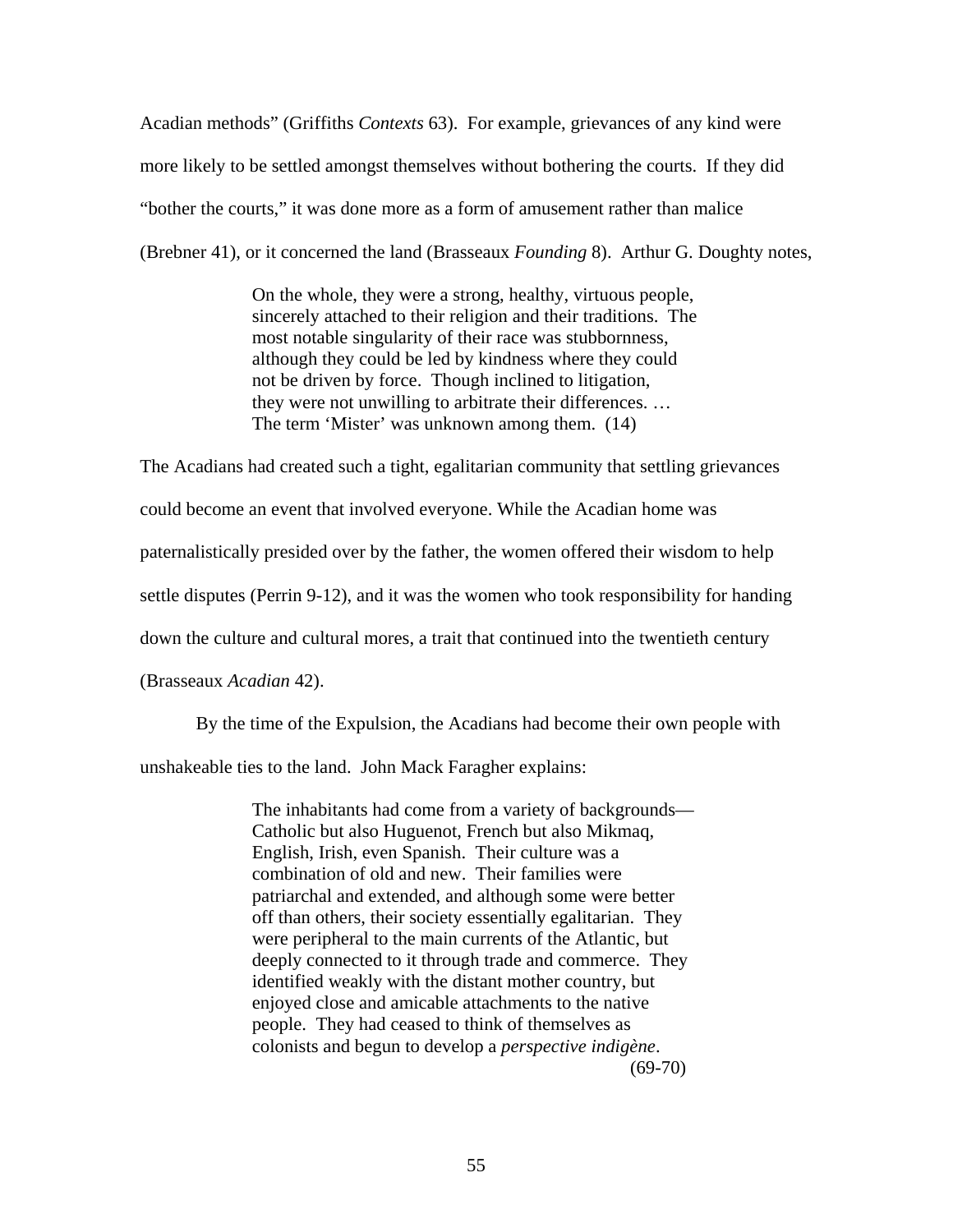In developing a *perspective indigène,* the settlers who had come from a "by no means homogeneous" background (Griffiths *Contexts* xvii) now characterized themselves as Acadians, an identity that owed less to where they had come from and more to their ability to adapt to the new land, the disparate groups of Europeans each bringing their particular strengths to create a distinctive Acadian lifestyle. Besides their extended kinship system, distinctive language and speech patterns, the early Acadians had "a more uniform socioeconomic background; and a far greater degree of social equality. When coupled with a common North American identity, these characteristics set them apart from their neighbors and provided the elements of social cohesion necessary to forge a nationalistic identity" (Brasseaux *Founding* 3), the foundations of a cultural identity. This coming together created a strong people, strong enough to withstand what was yet to come.

France tended to forget this province due to its own political problems at the time, so the independent-minded Acadians took responsibility for their survival, pioneering a New World lifestyle unlike any other New World communities (Daigle 110,114). Rather than building towns and then gathering people to live there, the Acadians grouped their farms into communities of their extended families. The Acadians were, much like their descendents, predominantly endogamous (Henry *Blue Collar* 126), tending to marry within and among the original families, thus creating extended families throughout the settlements, leading the Acadians to see themselves as one people and solidifying the foundation of a cultural identity. "The family formed the basic social unit in Acadia. The cohesiveness of the Acadian family was particularly important, not only because of the isolation and vulnerability of the colony, but also because the marshland farming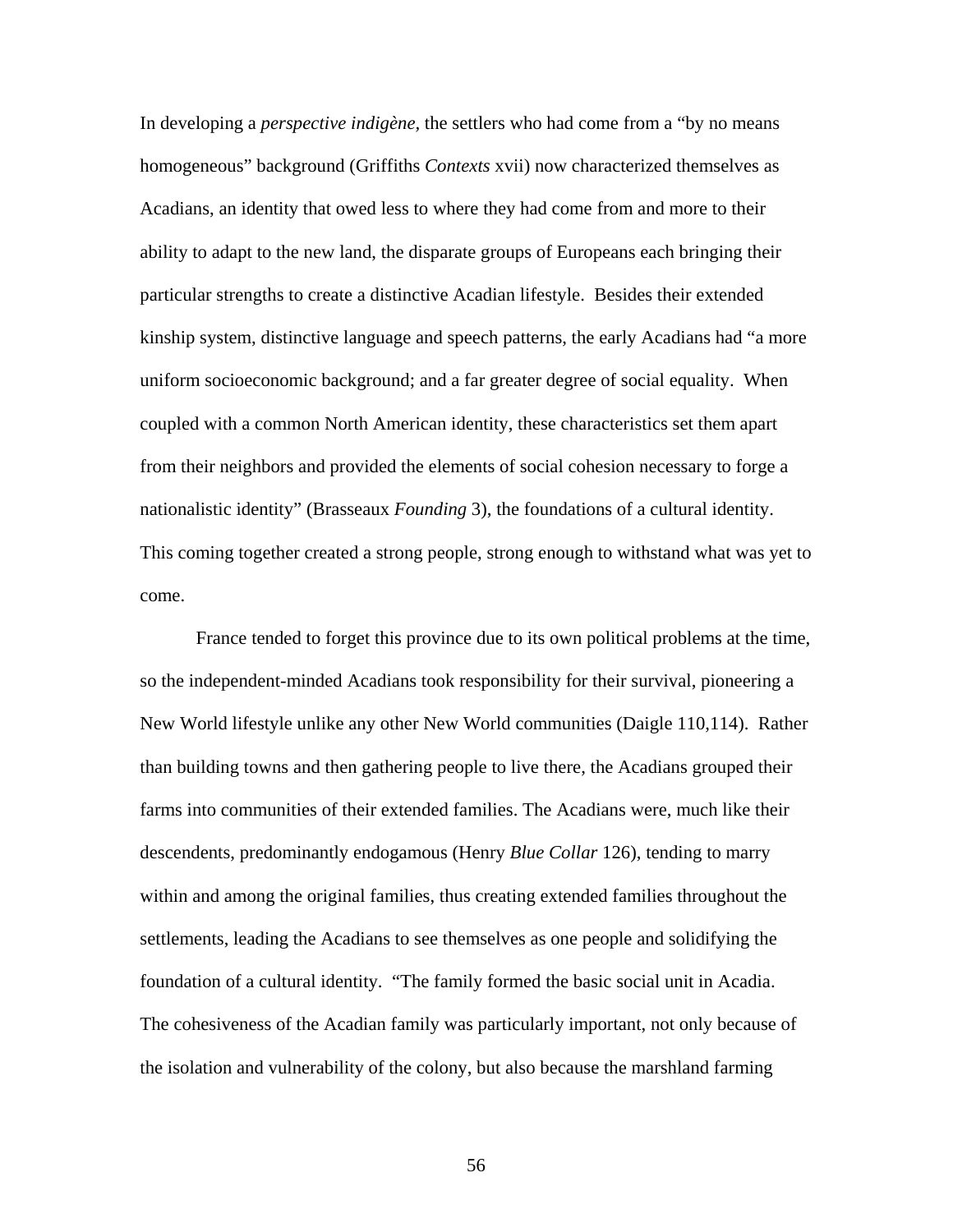depended entirely on co-operative labor" (Ross 36-37). Dormon explains, "their family structures tended toward extended kinship, featuring multi-generational residential units and a close working relationship among several parts of these units for convenience and security through teamwork" (11).

Noted Acadian genealogist, Bona Arsenault, gives further examples of how the Acadian family lifestyle helped to form the cultural identity:

> The settlers' rustic cabins dotted the slopes between the sea and the forest and parents with their sons-in-law and daughters banded together and worked as teams. Married sons of the same family often lived in their father's house or nearby and respected the father's authority. This was the source of the deeply rooted virtues of the Acadian hospitality. Their deference to and respect for parents as well as their almost religious veneration towards the ancestors was without parallel. These virtues are still to be found today in most descendents of these early settlers. (54)

The much-vaunted Cajun hospitality, a trait that many Cajuns use for self-description, can be traced to the communal lifestyle established by their ancestors. My own family was trained to the notion that someone showing up at your home unexpectedly at dinnertime should not be considered an inconvenience, but an opportunity to visit. Hadn't prepared enough food? Cook another pot of rice or add a potato to the soup, just do whatever is necessary to accommodate the numbers. I was taught that this is what you do because you are a Cajun. The unexpected visitors are usually members of your extended family who will reciprocate when your children show up at their door. The concept of calling before you arrive is practically unknown and would make you "uppity" if you expected what, in other societies, would be considered a courtesy. After some four hundred years and despite Americanization, $32$  this particular Acadian to Cajun trait may

<u>.</u>

<span id="page-64-0"></span><sup>32</sup> See Shane Bernard's book, *The Cajuns: Americanization of a People*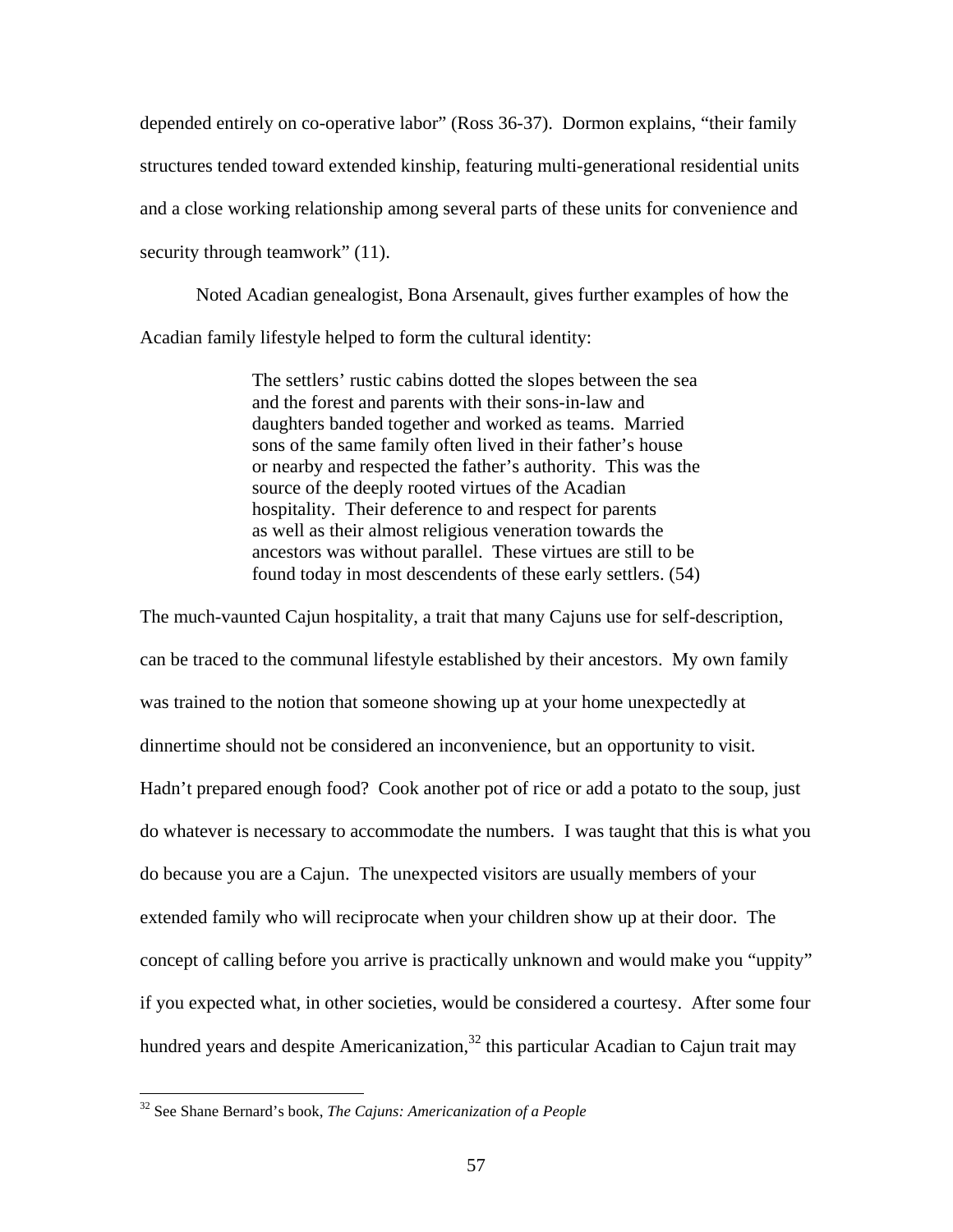be completely self-ascribed, $33$  but it is also completely recognizable in its original form. These traits support my contention that the Cajun lifestyle is grounded in the Acadian cultural traits.

Despite their devotion to the extended family, the Acadians of L'Acadie were not a completely closed community (Daigle 110), as some have tried to name them, so they were able to build onto their population through exogamous relationships as well. "Since approximately 25 to 30 percent of recorded Acadian marriages involved a partner from elsewhere, the increase of the Acadian population between 1710 and 1748 was not only the healthy expansion of a self-generating population. It also owed something to the attraction and assimilation of outsiders" (Griffiths *Context* 47). Attraction and assimilation are other traits that have been handed down to their Cajun descendents, qualities that remain very much a part of the identity. These traits are part of the reason that the Cajun people have continued to thrive 250 years after the Exile. Family continues to be the core of the Cajun life, and as a continuing contribution to the Cajun identity.

Because many of the settlers were semi-illiterate and listed in the census as *laboureurs*, some historians and journalists, especially after the publication of *Evangeline*, have tended to discount the Acadians as unskilled peasants. Had these investigators looked further, they would have discovered tailors, weavers, masons, and gunsmiths as well as yeomen farmers and fishermen (Ross 29), not to mention those who were able to create the elaborate dyke/*aboiteaux*[34](#page-65-1) system.

<span id="page-65-0"></span><sup>&</sup>lt;sup>33</sup> According to James Dormon, "Ascripted" traits within an ethnic group are the ethnic traits that distinguish the group and how they see themselves. This is the "cultural stuff" (Barth) that marks the boundaries. "Self-ascription is the basis of ethnic identity and therefore plays the key role in creating an

<span id="page-65-1"></span> $34$  Wooden sluices that kept the saltwater from incursion in the fields.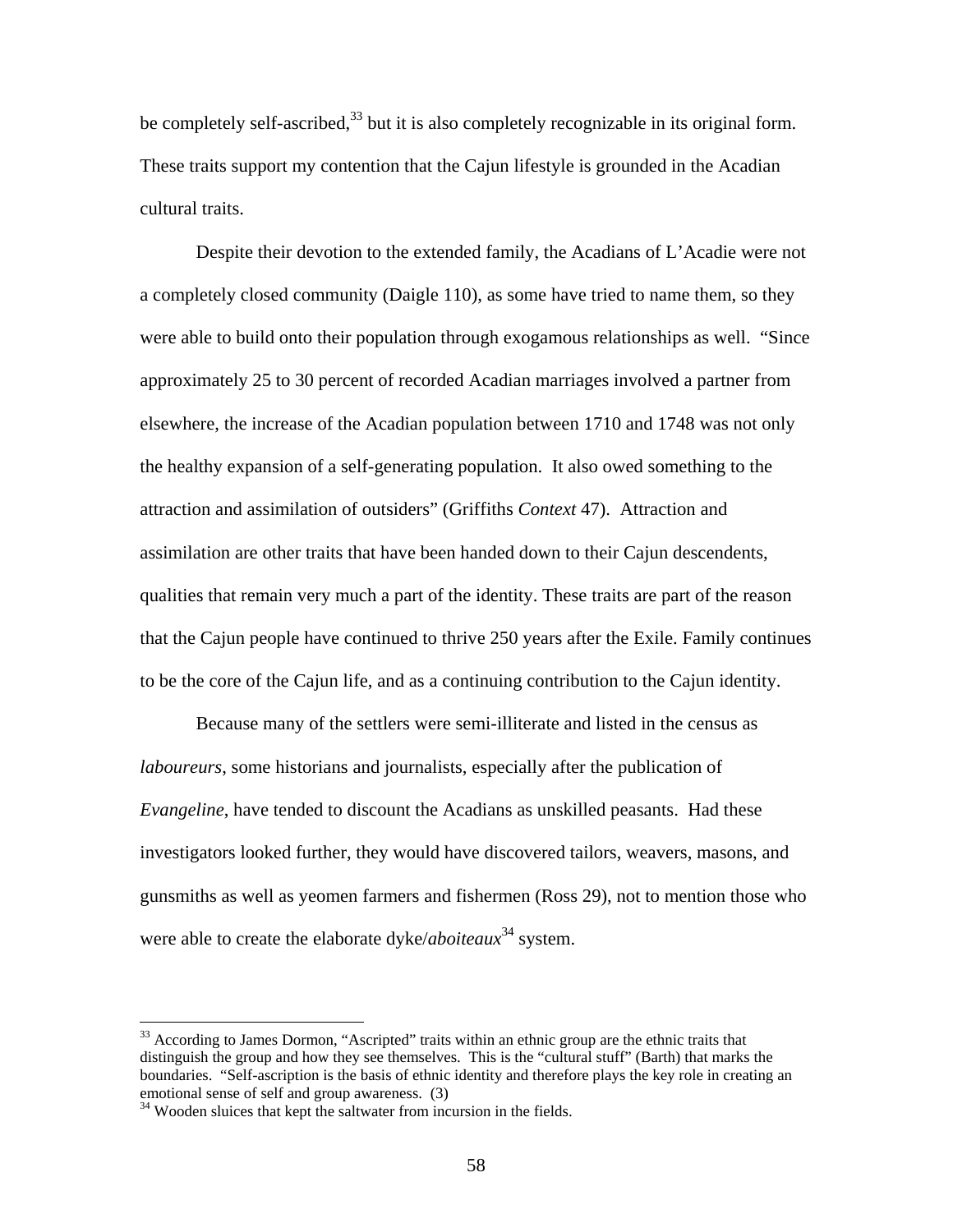The creation of the dyke system<sup>35</sup> alone should have been enough to convince the detractors that while the Acadians preferred a simple life, they were not simple people. Simple people would have been unable to tame the world's highest tides in the Bay of Fundy through such a technologically advanced system.<sup>36</sup> This system allowed them to develop settlements based on the reclamation of salt marshes, the only North American colonists to do so (Ross 35). Having wrested this land from the sea, they were rewarded with some of the most fertile fields on the continent (Rushton 31, Daigle 110).

Survival was the name of the game and, while the Acadians tended to be communal and neighborly (the building, care, and maintenance of the dykes could be considered to be everyone's responsibility), there were still economic levels within the community. The Acadians left behind medieval feudalism in Europe and quickly embraced the New World concept of land ownership by people of their social stratum. Commitment to the land forged a republican,  $37$  yet communal society that included the Mi'Kmaq, a cultural trait that shared very little with any of their other neighbors.

> While an Acadian identity was still in the making at the close of the 1680's, one can already see many of the characteristics that were to be important later. In these early years of struggle, the community developed attitudes towards external authority, whether secular or religious; to the possession and development of land, to the Micmac and Malecite peoples; and to the larger colonial settlements of New France and New England. … The emerging Acadian identity was created from the daily rhythm of activity and the changing relationships between the migrant and the new world. (Griffiths *Contexts* 4)

<span id="page-66-1"></span><span id="page-66-0"></span> $35$  It is estimated that they were able to reclaim land equal in size to the island of Manhattan. (Rushton 35) <sup>36</sup> The system was so advanced that, after the expulsion, the Yankee farmers could not maintain it themselves and had to rely on the Acadian prisoners to restore them and then teach them what to do. (Faragher 428)

<span id="page-66-2"></span> $37$  They sent representatives to represent the community whenever there was a need to interact with the government. (Ross 59)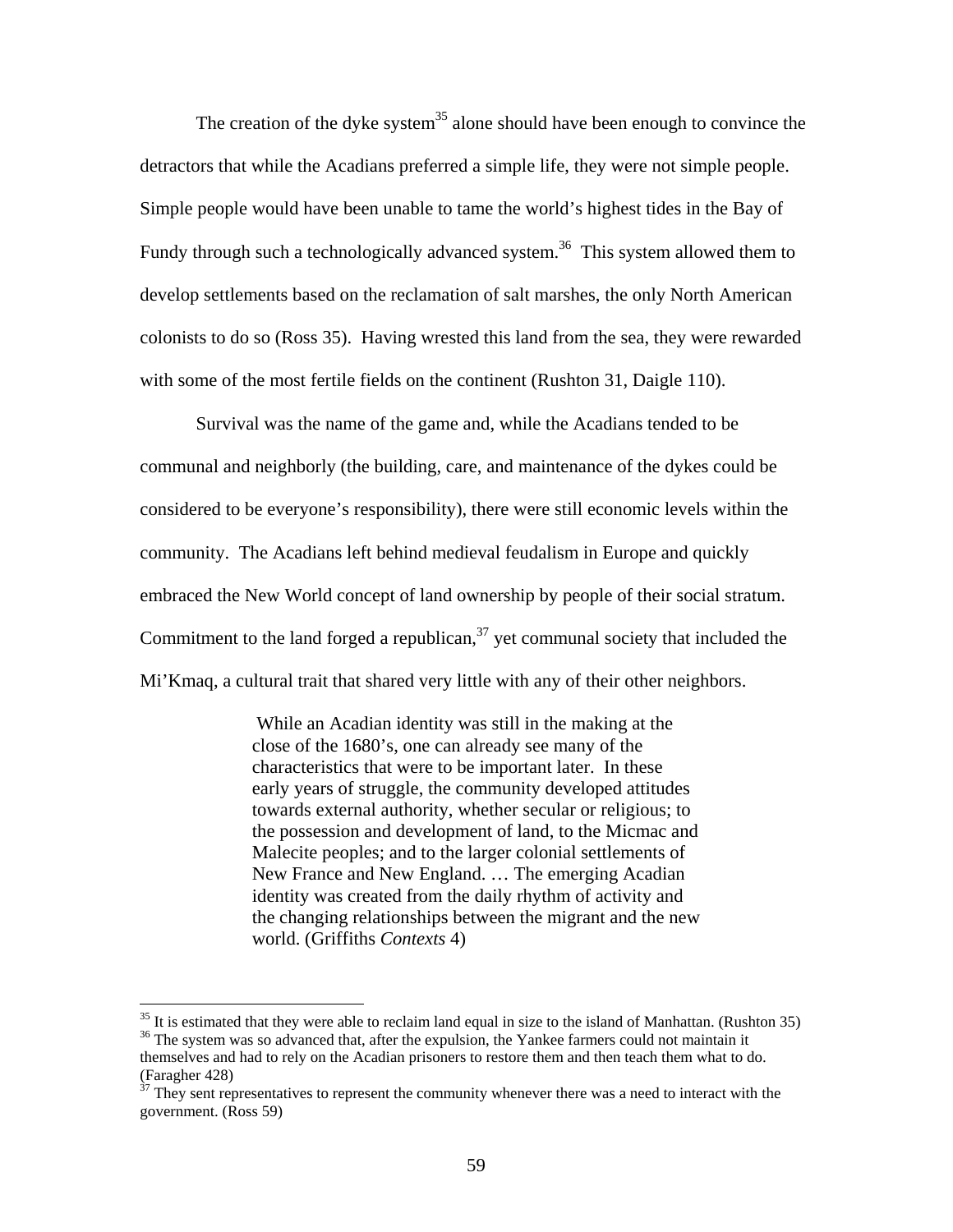The Acadian "attitude" to the Mi'Kmaq created a collective relationship with the natives that was unparalleled in North America, even to the point of calling the Mi'Kmaq "the people of this land" rather than "savages" (Faragher 39, Ross 15), as the other indigenous people were called across the continent. Instead of attempting to force the Mi'Kmaq to accept the ways of the Europeans, the Acadians were willing to accept the Mi'Kmaq way of life (Faragher 37). The Acadians respected the natives, an attitude that was unlike that of the Puritans who sought to convert the so-called "savages" and possess their land (Faragher 47), not necessarily in that order.

Without this "attitude," the Acadians might have been incapable of surviving the often-inhospitable wilderness in those difficult first few decades. Not only were they able to survive, they were able to thrive. Because they were able to create their own land near the shore, they had no need or desire to spread beyond into the sacred hunting grounds of the Mi'Kmaq, thus cementing the relationship that continued to be mutually beneficial (Arcenaux 6). From the Mi'Kmaq, the Acadians learned area farming techniques and the lore of local medicinal plants (Griffiths *Contexts* 25). In return, the Mi'Kmaq were open to learning about Catholicism, and more than a few converted to the Acadian style of that religion,  $38$  which probably then allowed for greater ease of intermarriage (Faragher 37-38).

With such peace and camaraderie between the newcomers and the Mi'Kmaq, as well as the ability to draw their families around them on their own land, Acadia could have been the Arcadia for which it was supposedly named. The Acadians were contented in their lifestyle, leading the last French governor of Acadia to remark, "The more I

<span id="page-67-0"></span><sup>&</sup>lt;sup>38</sup> As with other influences in their lives, the early Acadians molded Catholicism to fit their needs instead of the other way around.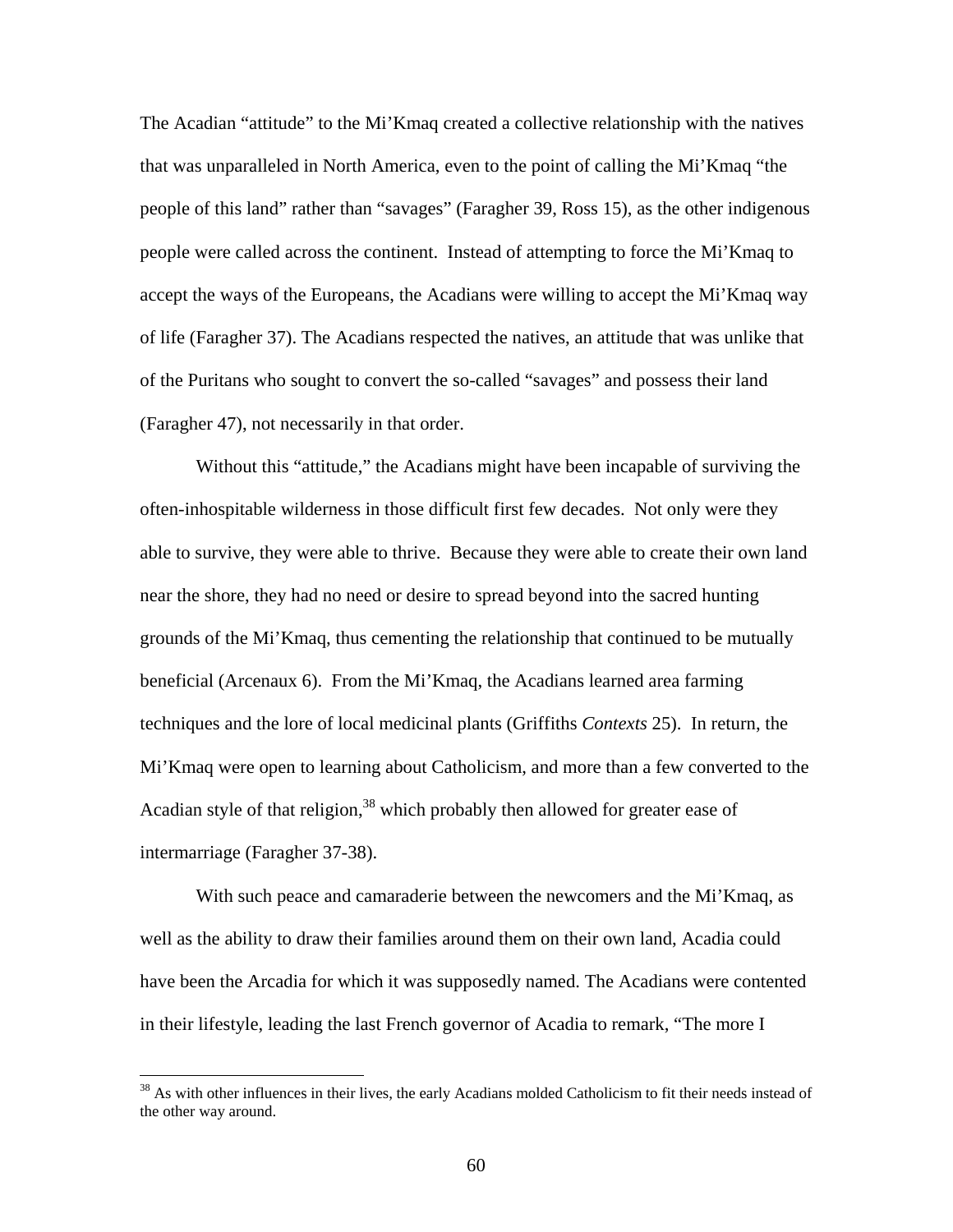consider these people, the more I believe they are the happiest people in the world" (Stacey 51). Unfortunately, Acadia was situated in a contentious location on the North American continent. "Ownership" went back and forth between France and England, as the two superpowers continued to wage war with each other over these "borderlands."<sup>39</sup>

The Acadians distanced themselves from the hostilities, maintaining their neutrality as well as their independent streak, and chose instead to build forts and supply the soldiers of *both* sides. In the over 150 years since the Acadians had settled the new land, they had forged for themselves a solid and unshakeable identity that would take them and their descendants through the Expulsion of 1755 and beyond. "By the dawn of the eighteenth century, the Acadians were no longer French settlers in the New World. … They were North Americans who spoke French, not Frenchmen living in North America.<sup>40</sup> ... They had evolved into a distinct people, an immense extended family that was hardworking, independent-minded, sometimes boisterous, and ever wary of authority" (Jobb 58).

This unshakeable, and separate, identity led to distrust of and from the British. It also led to the denial of help from the French when the British decided to destroy the Acadian culture and seize their homes and property. "The Acadians considered themselves Acadians, the French considered them unreliable allies, and the English, unsatisfactory citizens" (Griffiths *Acadians* 37).

Even though the Acadians were officially British subjects by this time, the British referred to them as the "French Neutrals," thus giving some rationale to those who were

<span id="page-68-1"></span><span id="page-68-0"></span> $39$  Acadia changed hands nine times before the Deportation (Doucet 2), a helpful dress rehearsal for life in Louisiana where ten flags flew over the state, three flags in three days in the early nineteenth century. <sup>40</sup> An important concept to remember when considering why the Acadians refused to remain in France after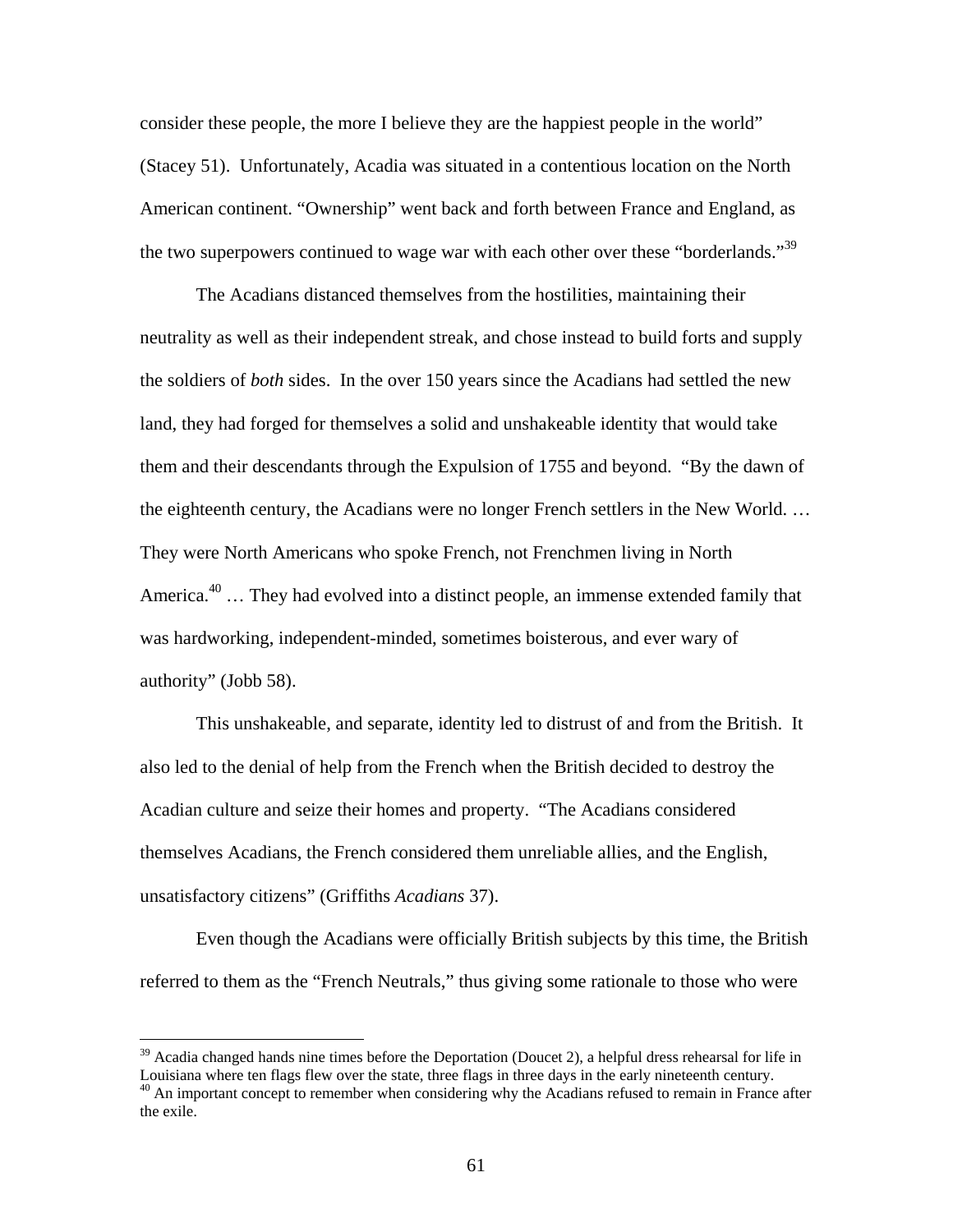suspicious of just where Acadian loyalties would lie in the world war<sup>41</sup> about to be waged. The British military leaders and the Anglo-Americans of New England were already suspicious of the Acadian lifestyle, a way of living that did not seem "right" to them. The Acadians created a lifestyle of self-sufficiency that differed from that of their Yankee neighbors in New England, as well as the French in New France. The British, the French, and the Yankees judged the Acadians as "an indolent people, some variation of Tennyson's lotus eaters" (Griffiths *Contexts* 56), a stereotype of the Acadians/Cajuns that has lasted to this day. Their Anglo-American neighbors were angered that the Acadians worked hard enough to care for their own community but not hard enough to have more to trade to the Yankees who were battling starvation at this time (Rushton 35).

Despite the aspersions being cast about them, the Acadians worked very hard, though their method was one of cooperation and mutual aid. The community reached out to make certain that the widows' farms were also cared for and that anyone willing to work did not go hungry. The Acadians had an active trading system with the New Englanders who purchased the Acadian surpluses (Arceneaux 15-16); however, once their basic needs were met, the Acadians saw no reason to expend unnecessary energy in the fields when they could be spending time with family and friends. As stated before, family was the building block of their community, and they saw no reason to look beyond that for "luxuries." They did not feel a need for "imported possessions more elaborate than a few iron pots, bottles of liquor, and bolts of red English cloth with which to supplement the wool and flax garments they wove for themselves," so they "never went on to develop a proto-capitalist economy with its surpluses, money, government, banks,

<span id="page-69-0"></span><sup>&</sup>lt;sup>41</sup> The French and Indian War (the part that was fought on the North American continent) began two years before the Seven Years War (the part that was fought on the European continent) and involved all of the Superpowers, thus it could be considered to be a world at war.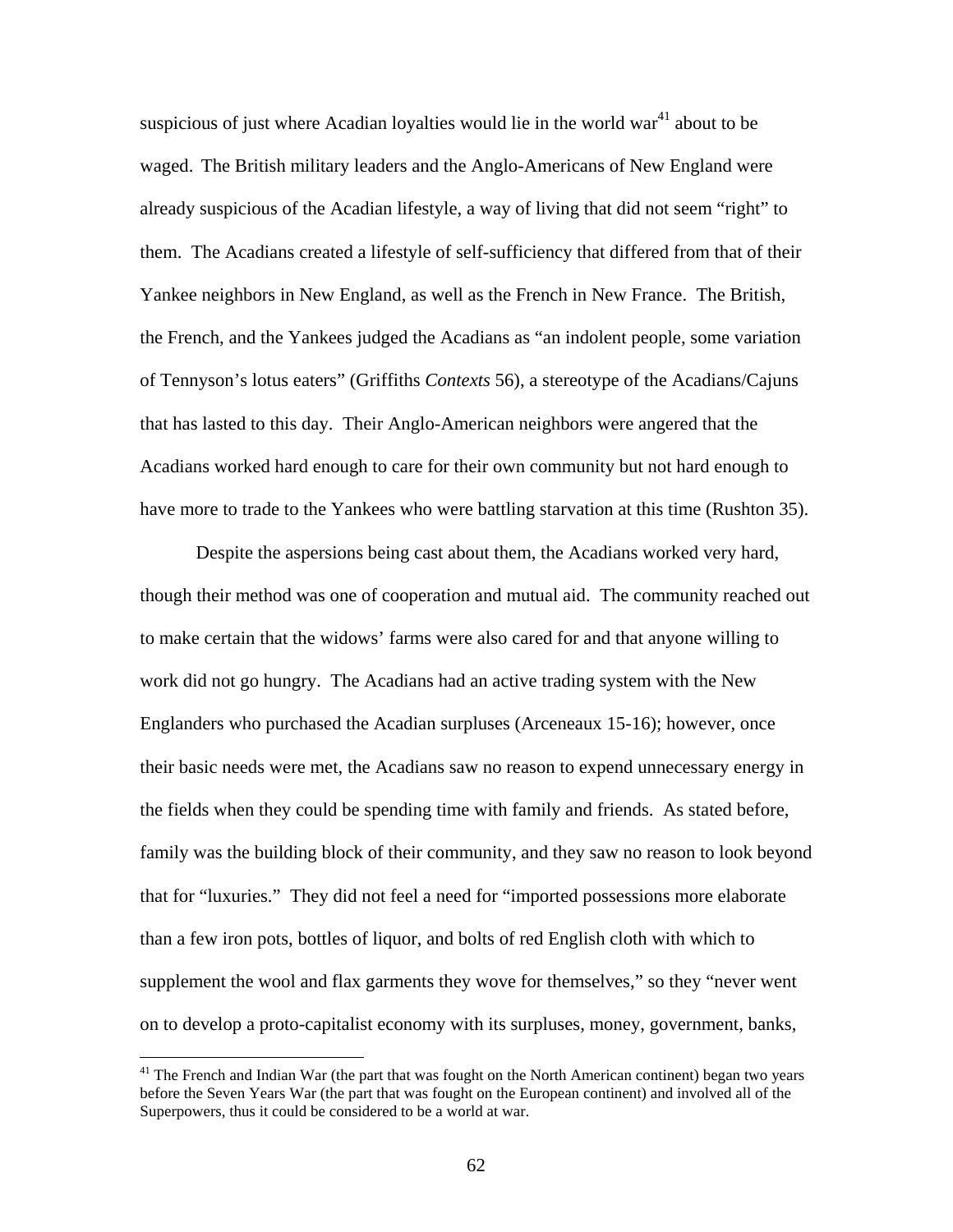and soldiers" (Rushton 35). This more insular style of living fit perfectly with their desire to remain neutral in their contested borderlands. The Acadians had thought their neutrality would save them, and it was, instead, used against them. It was no match for the greed of those who had less ability to adapt to the land and its people.

On July 28, 1755, Chief Justice Belcher published a brief explaining why he thought the Acadians should be forcibly removed from their lands. To sum, he thought they were "too contrary" and that they would "hamper the progress of establishment of English settlers" (Arsenault 122-123, D. Le Blanc 140-141). Concerned by the Acadians' neutrality, as well as their friendship with the Mi'Kmaq, not to mention a hunger for their lush farmland, the British created a plan to solve the problem of the "neutral French." Calling the proposal a "great and noble scheme," the British prepared a strategy to eradicate the Acadian culture. Faragher believes the events "bear a striking similarity to more recent episodes of ethnic cleansing" (xix).

John Winslow, the Anglo-American officer charged with overseeing the Expulsion (Hansen 27), wrote in his journal [Italics mine]:

> We are now hatching the *noble and great project* of banishing the French neutrals (Acadians) from this province; they have ever been our secret Enemies, and have encouraged our Indians to cut our throats. If we can accomplish this Expulsion, it will have been *one of the greatest deeds* the English in America have ever achieved; for among other considerations, the part of the country which they occupy is *one of the best soils in the world*, and, in that event, we might place some good farmers on their homesteads.<sup>42</sup> (Arsenault 123, D. Le Blanc 151)

<span id="page-70-0"></span><sup>42</sup> From *Winslow's Journal*, Massachusetts Historical Society. A version of this part of the journal, which calls it "A great and noble Schme" appeared in letter form in the Pennsylvania Gazette on September 4, 1755. (Faragher)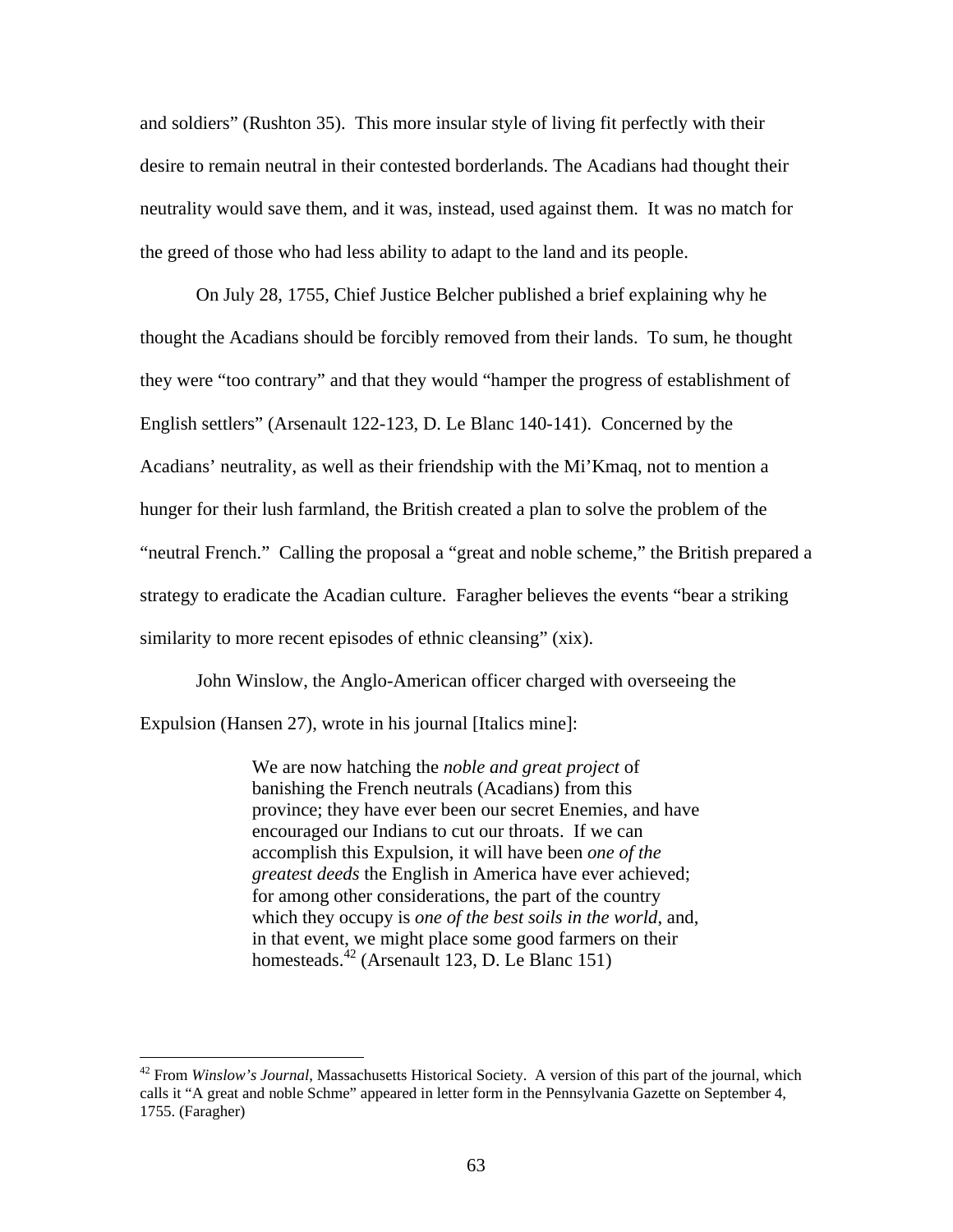This declaration condemns the British with every word. While trumpeting the military rationale for the expulsion, their main justification shows covetousness for "one of the best soils in the world." They did indeed "place some good farmers," bringing in the starving farmers from Massachusetts to take the farmland.

 Historians have found no evidence to support the accusations against the Acadians. While the Mi'Kmaq fought with the French to rid Nova Scotia of the British during the French and Indian War, there is no evidence that the Acadians encouraged the Mi'Kmaq "to cut [their] throats." There is, however, ample evidence that the British used every opportunity to raid and burn Acadian homesteads. When these repeated incursions failed to get the Acadians to obligingly remove themselves from the land, the British resorted to a campaign to vilify the Acadians. The Acadians, as targeted by the British, began to assume an unwarranted position as bogeymen.

In the buildup to the French and Indian War, the British of Nova Scotia sought any excuse to prove to their government that the Acadians deserved to be completely evacuated from the province, going so far as to blame the Acadians for raids and atrocities that were completely the responsibility of the French and Indians (Winzerling 9-10). The rhetoric was powerful enough to dehumanize and demonize the Acadians. After all, the Anglo-Americans had already convinced themselves that the Acadians were ignorant, selfish, and lazy. Now the Acadians were considered a threat to the well-being and welfare of the settlers of New England and completely undeserving of the fertile land they had created $43$  or the lifestyle that did not imitate the denizens of New England or New France. Those denizens thought it was only fitting that the Acadians be stripped of

<span id="page-71-0"></span> $43$  The Acadians created a large portion of the land they cultivated by reclaiming the acreage from the sea through a series of dykes.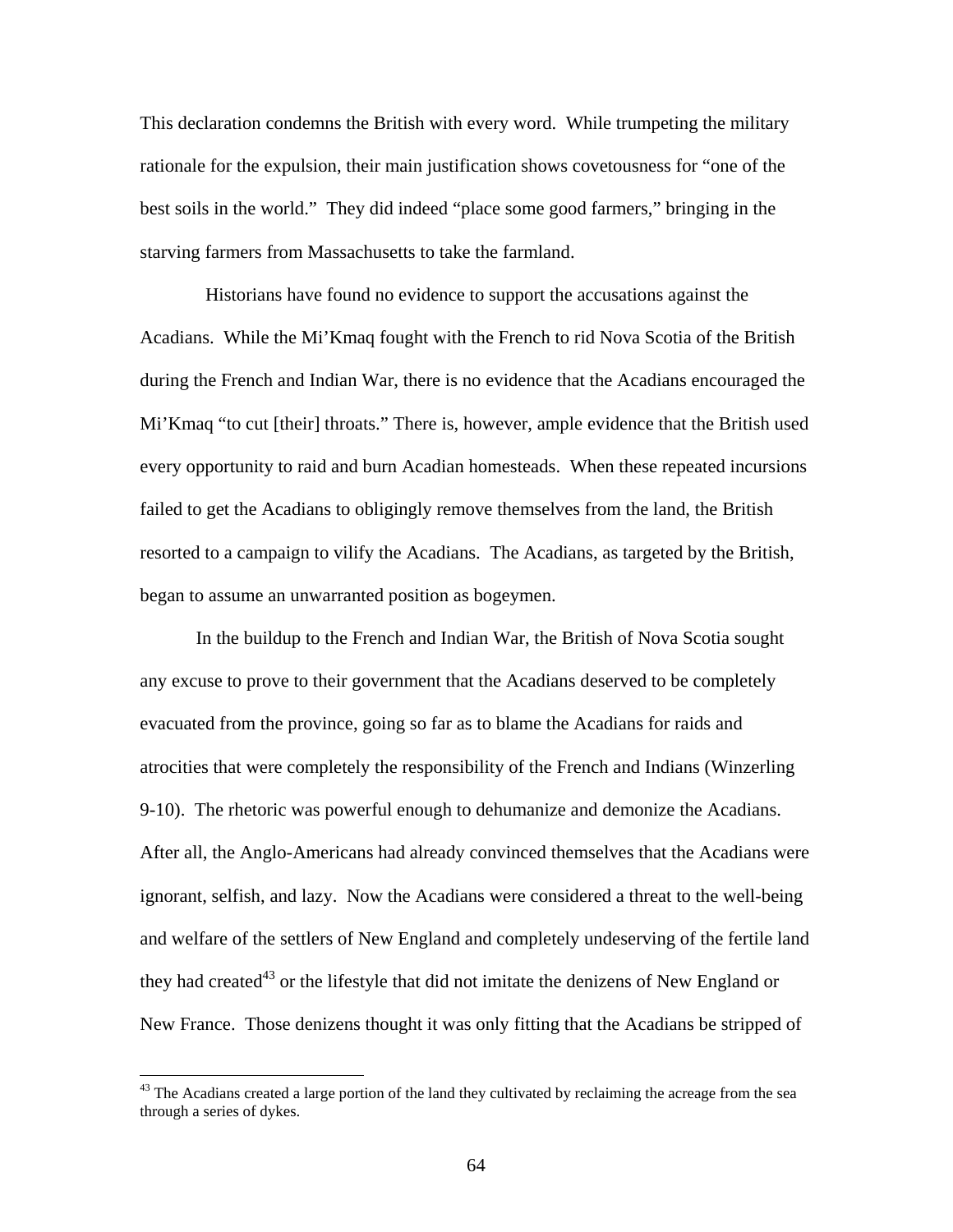their homes, their property, and be blended into the other colonies so that their way of life would vanish.

This particular episode of ethnic cleansing is not often taught in schools, as students are no longer required to read Longfellow's romanticized homage, *Evangeline*. The story of the Acadian exile is, for the most part, lost in the hallowed halls of history. Canadian children are taught that the "real history of Canada began in Quebec" (Doucet 9), and American children are taught about Jamestown and the *Mayflower*. No mention is made of the *Jonas*, the ship that carried the first Acadian colonists to the North American shore (Farragher 1), or the relationship formed between the Acadians and the Mi'Kmaq. History has ever been the story of the "winners." With the loss of their homeland, the "losers" would remain so in the eyes of the world and many of their descendents, even into modern times. The exile is pivotal in Cajun history; the loss of the community's power began here, at this time.

The "Expulsion," as the British named it, was whitewashed in the history books as "The Deportation," a term that connotes that the Acadians had been in L'Acadie illegally and deserved to be deported. To the Acadians, the "Expulsion" was termed "*Le Grand Derangement,*" a "Great Disturbance" that separated families (Doughty 138-139), some never to find each other again (Winzerling 17). The exile, spanning some five decades, resulted in the deaths of thousands through disease, exposure, and starvation, not to mention the losses when two less than seaworthy ships carrying exiles sank (Griffiths *Contexts* 93).

The Acadians were herded onto crowded ships destined for English colonies along the Eastern seaboard or France. Groups of the exiles continually tried to make their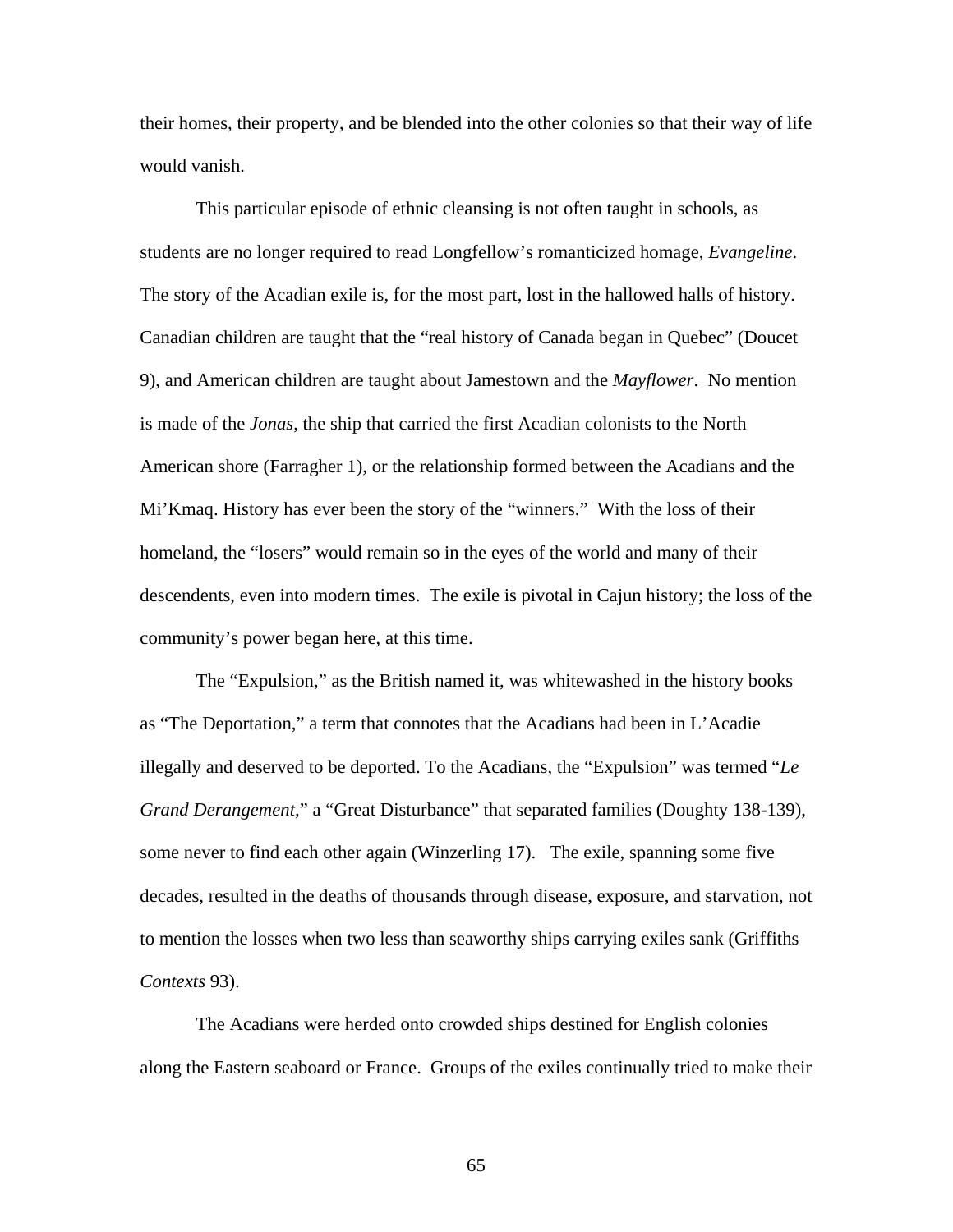way back to L'Acadie, only to be re-captured and shipped somewhere else by the British. Their homes were burned to prevent the population from returning (Daigle 113). In an ironic turn of events, given the previous accusations against the Acadians, British troops under the command of Colonel Monckton descended on Sainte-Anne des Pays-Bas "killing and scalping scores of Acadians, including women and children" (Faragher 405). Many of the escapees were hunted down like criminals for nearly a decade. Those who were found were arrested, and then deported or thrown into prison for the extent of the war. The Acadians were spread across three continents and a host of countries, and it would take decades for them to gather in such strength again.

The "great and noble Scheme" was successful in removing the Acadians from their property, but it failed in its original intent. Nova Scotia's lieutenant governor, Charles Lawrence, sought to completely eradicate the Acadians' culture and their existence as a separate people. He did not seek their deaths; he simply wanted them gone and unable to return to the land he controlled. He hoped to expel the Acadians and to divide them "among other British colonial societies in North America where it would be impossible for them to organize themselves as a distinct and separate community. They were to be assimilated within the context of each separate colony … and become undifferentiated from the distinct group" (Griffiths *Contexts* 64). Lawrence thought to turn them into what they had heretofore not been in the opinion of the British—good citizens.

Griffiths posits three reasons why the Expulsion worked against the perfidious purpose of the British lieutenant governor of Nova Scotia and why the Acadian identity still remains strong and distinctive to this day. First, long before the events of the exile,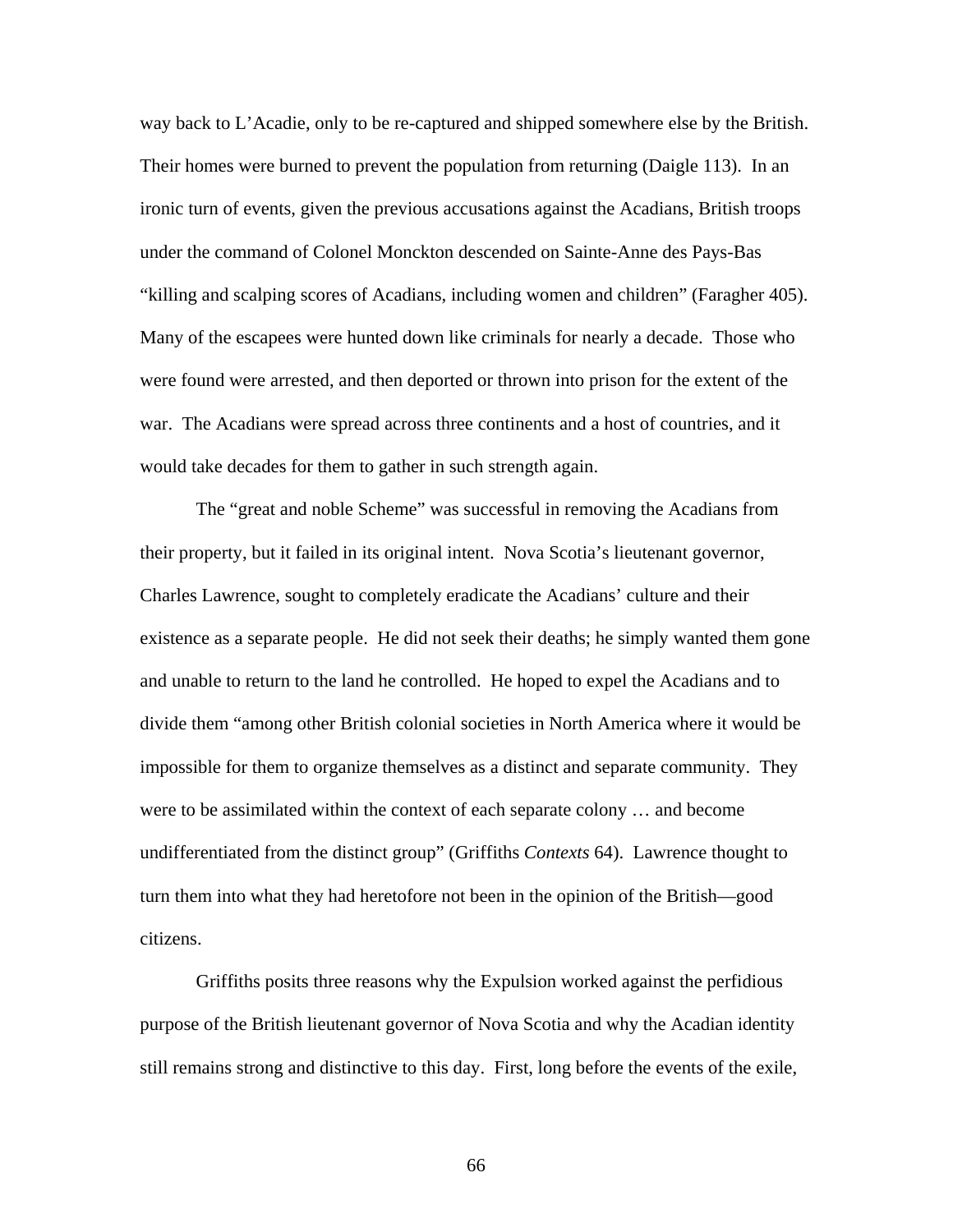the Acadians had come to see themselves as a distinct group; outsiders also recognized them as a separate people (*Contexts* 75). When they first arrived in France, Santo Domingo, Liverpool, Maryland, Georgia, South Carolina, Boston, or even a decade later in Louisiana, the groups, no matter how big or how small, announced themselves as "Acadians," and that is how they were referenced in governmental correspondence.

Secondly, when they arrived in the places where they were supposed to be "assimilated" and "undifferentiated," none of the colonial leaders knew what to do with the Acadians. Unfortunately for the British, the receiving colonies were unprepared for the unexpected arrival of so many exiles. Although they were, in actuality, subjects of the British crown and, therefore, entitled to all the rights and privileges of the citizens of any British colonies, it was easier for the colonial governments to disregard those rights. In refusing the Acadians the status of citizenship, those governments would not have to be responsible for the care and feeding of the exiles (Faragher 373-374). The first exiles sent to Connecticut were treated as welcome guests, but the rest were treated as servants, slaves, or as prisoners of war, just like in the other colonies.

Thirdly, Griffiths believes that the Acadians shared an "interpretation of the deportation and its aftermath. By the end of the eighteenth century, a shared Acadian belief had evolved about why the deportation had occurred and what it had meant for the Acadian community" (*Contexts* 97). They saw themselves as innocent people who had committed no crime deserving of what had been done to them. What had been done to them was unspeakable. As if the horrors they had experienced in their homeland were not enough, the Acadians had even more nightmares to follow. No matter where they were sent, upwards of 50% of them perished in one form or another. The survivors had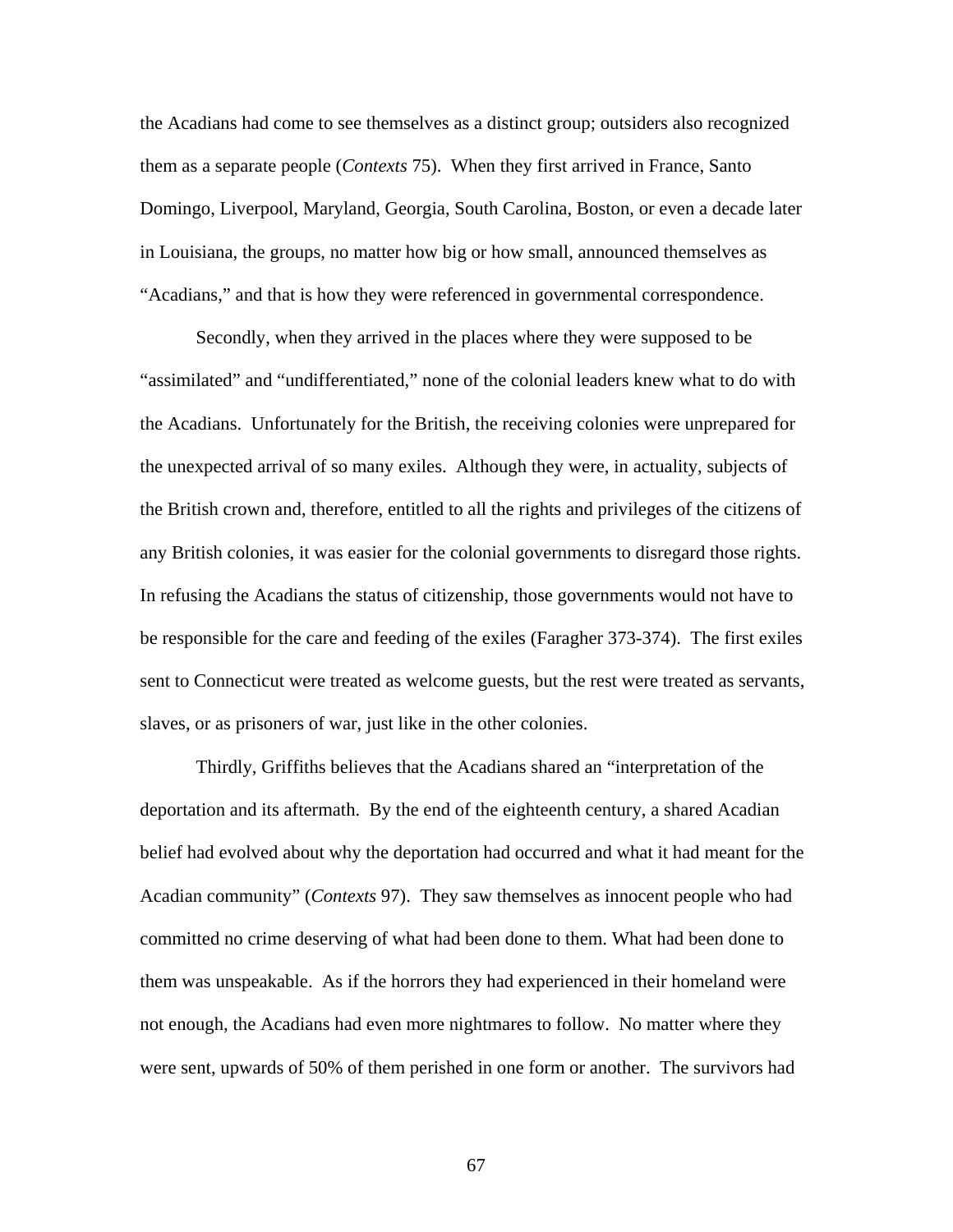to watch their parents, sisters, brothers, and children die from starvation, exposure, and disease. Since they had been allowed to take little with them when they were expelled, some were reduced to begging from door-to-door (Faragher 375).

After being confined to their ships, under guard for several months, the Acadians sent to Pennsylvania succumbed to various diseases, including an outbreak of smallpox. Only then were they allowed to disembark, but they were still isolated and supplies were slow in reaching them. A Quaker who visited them remarked "they were without shirts and socks and were sadly in need of bed-clothing" (Doughty 144). The Pennsylvania government reinstated a law allowing officials to take the Acadian children away from their parents so that the children would learn English and also a trade (Jobb 151-152).

 In Georgia, the Acadians were treated as indentured servants and forced to work as plantation hands as their children began to be kidnapped and sold into slavery (D. Le Blanc 332-333). In Massachusetts, Acadian children were taken from their families and distributed as foster children among British families (Arsenault 152) until the Acadians petitioned the government for their return. Nothing the Acadians had faced to this point could compare with the horrendous loss of their children. "Although the practice of putting children out to service was common among colonial Britons, it was rare among Acadians" (Faragher 378).

The colony of Virginia refused to take the Acadian exiles at all, so the Acadians were sent to England as prisoners of war<sup>44</sup> (Ross 64). Virginia Governor Dinwiddle "saw the Acadians as 'bigotted Papists, lazy and contentious'" (B. Le Blanc 47). To the

<span id="page-75-0"></span><sup>&</sup>lt;sup>44</sup> At war's end, the survivors of this particular group made their way to France where they gathered with others such as the 800 who had been kept in prison in Nova Scotia until the end of the war when they, too, were shipped off to France (Braud iii). By 1785, they emigrated to Louisiana, where, presumably, their wanderings finally came to an end.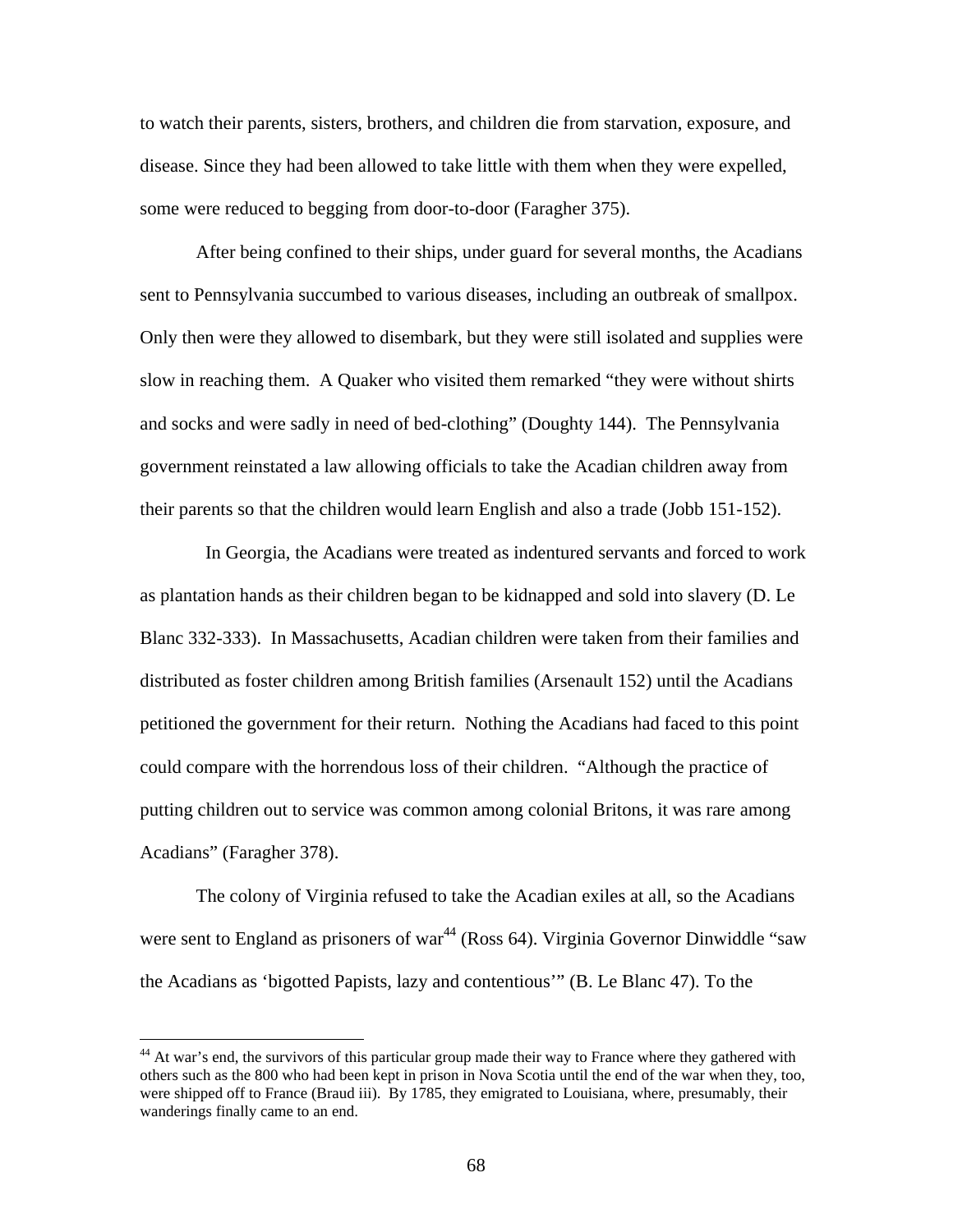colonial British, the "bigotted" [sic] Acadians had committed the dual sins of dedication to Catholicism and lack of obeisance to King George. This shared narrative and sense of corporate injustice tended to unify the Acadians throughout their travails.

I believe a fourth reason for the continuation of the cultural identity underscores the three posed by Griffiths. The concept of family remained preeminent in the lives of the Acadians. In Massachusetts, the Acadians spent much of their time crisscrossing the colony and beyond, looking for relatives. They were so desperate to find family members and therefore, so active in their travel, they offended their hosts, and legislation was passed limiting their movements.<sup>45</sup> This governmental attempt to corral the Acadians met with little success and had no effect on the exiles' determination to find family members.

The original dispersal was, by no means, the end of their wandering. Robert G. Le Blanc estimates that it took approximately fifty years until the last of the Acadian exiles finally found a home and settled (122). For all of the exiles, no matter where they resided, living conditions were appalling and many were gathering themselves and their families to wander once again in search of a home, a new Acadia. Ultimately they made their way, by land or by sea, either back to Nova Scotia (where they found no welcome and restricted access to any land<sup>46</sup>) or to the new "Promised Land"—Louisiana, a place that was now controlled by the Spanish, though it still contained French-speaking people (D. Le Blanc 315).

<span id="page-76-0"></span><sup>45</sup> For stories based on primary sources on this topic, read Faragher's A *Great and Noble Scheme*, Chapters 13 & 14.

<span id="page-76-1"></span><sup>&</sup>lt;sup>46</sup> They could not return unless they agreed to settle in groups of no more than ten and to sign an anti-Catholic oath (Perrin 33), nor were they allowed to buy back their old farms or even to resettle near them. (Doucet 83) "Like the Mi'kmaq, they had been put safely away on reservations." (Doucet 110)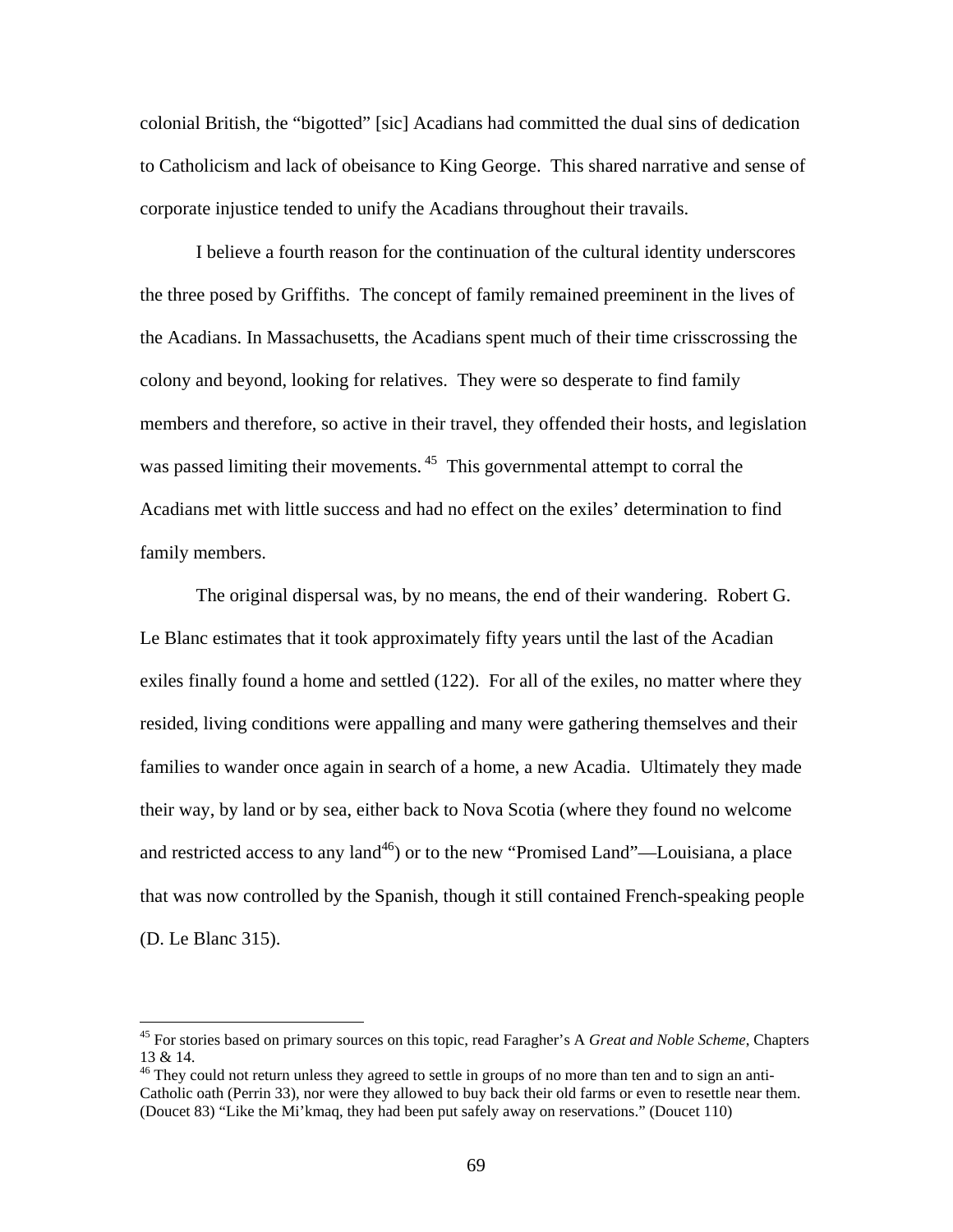But why Louisiana when the exiles had been offered places in Santo Domingo or France? Many had been willing to leave the domination of the British colonies to go to France, but France was not willing to support the exiles' desertion from the umbrella of the British government. More importantly, those Acadians already in France were coming to the realization that there would be no land there for them to call their own. After generations of owning their own land, a return to feudal France was abhorrent to them.

By removing the Acadians from L'Acadie, the British had not just destroyed a settlement of people; they had separated families—parents from children, brothers from sisters, as well as the extended relatives—and a people from their land. The desire to recreate Acadia somewhere else was, I believe, twofold in nature: first, it expressed the need to reunite and reconstruct their family units, and secondly, it articulated their desire to reclaim the land. Their New World independent attitudes made them quite different from the local populations in France (B. Le Blanc 49), so France was not a viable alternative. To survive in France, the Acadians would have ultimately been forced to assimilate into French culture, something the Acadians could not bring themselves to do. To survive in Santo Domingo would have required a capital infusion in the indigo and sugar plantations, something the indigent Acadians could not hope to achieve (Brasseaux *Quest[47](#page-77-0)* 10). Louisiana had vast unsettled areas where they could reunite their families and recreate their farms and family-dominated villages.

Property ownership was a huge part of the cultural identity of the Acadians; their love of the land proved second only to their fidelity to family. Cajun writer and Preservationist, Revon Reed, contends that it was land, first, and family, second:

<u>.</u>

<span id="page-77-0"></span><sup>&</sup>lt;sup>47</sup> Each of the citations from Brasseaux's *Quest* is taken from primary source correspondence.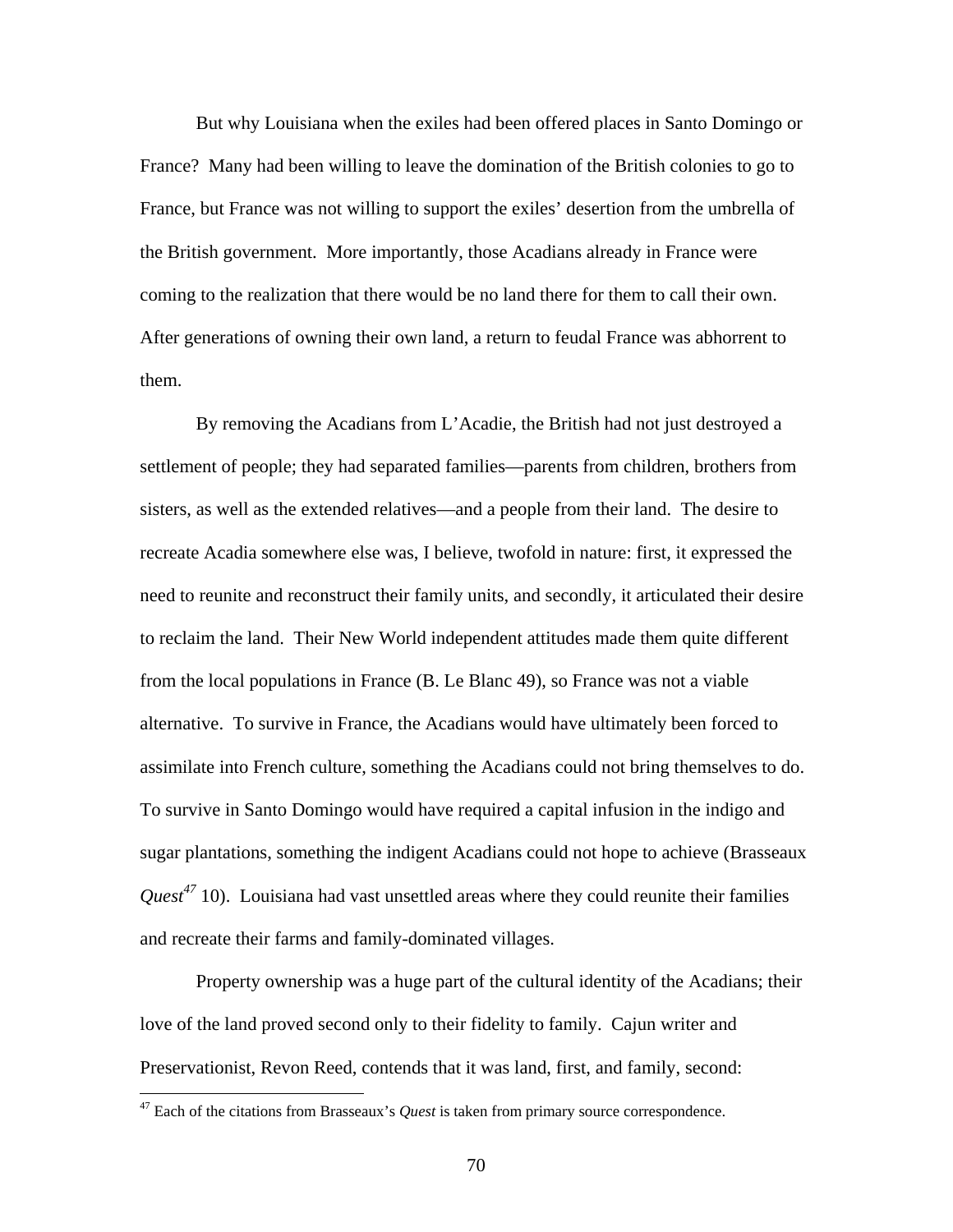Après sa terre, l'amour du Cajun est à sa famille. Pour mieux nous comprendre, il faut savoir que la vie du Cajun tourne autour de ses relations personnelles et intimes dan sa famille-même: du mari à sa femme; des parents aux enfants; de grand et grand-grand-parents aux parents; de nénainne à parrain; de tante à oncle; du premier jusqu'au dernier cousin! (Reed 28)

I may disagree on the order, but I do agree that the Cajun loves two things—his family and his land, loves common to both Acadians and Cajuns. Many Cajuns, in my experience, still tend to live in family compounds. "Acadian demography has always rested on numerous families related to each other by intermarriage: not only was each village formed of allied families, but links of kinship also united different settlements" (Braud 14).

When the Acadian Diaspora, begun in such sorrow in 1755, came to a conclusion in Louisiana, I doubt that many of the exiles considered that they had arrived in "heaven," as the joke at the beginning of the chapter denotes. I also doubt they found the inhospitable area to be Longfellow's "Eden of Louisiana." The overwhelming heat, saturated humidity, the mosquitoes, oversized roaches, and the diseases associated with heat, mosquitoes and roaches were waiting to welcome the exiles. Arriving "in misery and in great need" (Brasseaux *Quest* 78), they were nevertheless determined to establish *Nouvelle Acadie.* The call of the land and family was so strong that they defied the Spanish Governor's wish to send them to the royal fort of Saint Louis de Natchez.

The correspondence of the time shows the Acadian leaders using their wiles and finding excuses to convince the Governor to allow them to settle with their relatives and friends at Cabanocey<sup>48</sup> (J.K. Voorhies 85). The Acadians told Governor Ulloa that,

<span id="page-78-0"></span><sup>&</sup>lt;sup>48</sup> This was the first "Acadian Coast" in Louisiana. The word comes from the Chetimachas word "Cabahannoces" which means, "place where the ducks roost." This area became St. James Parish.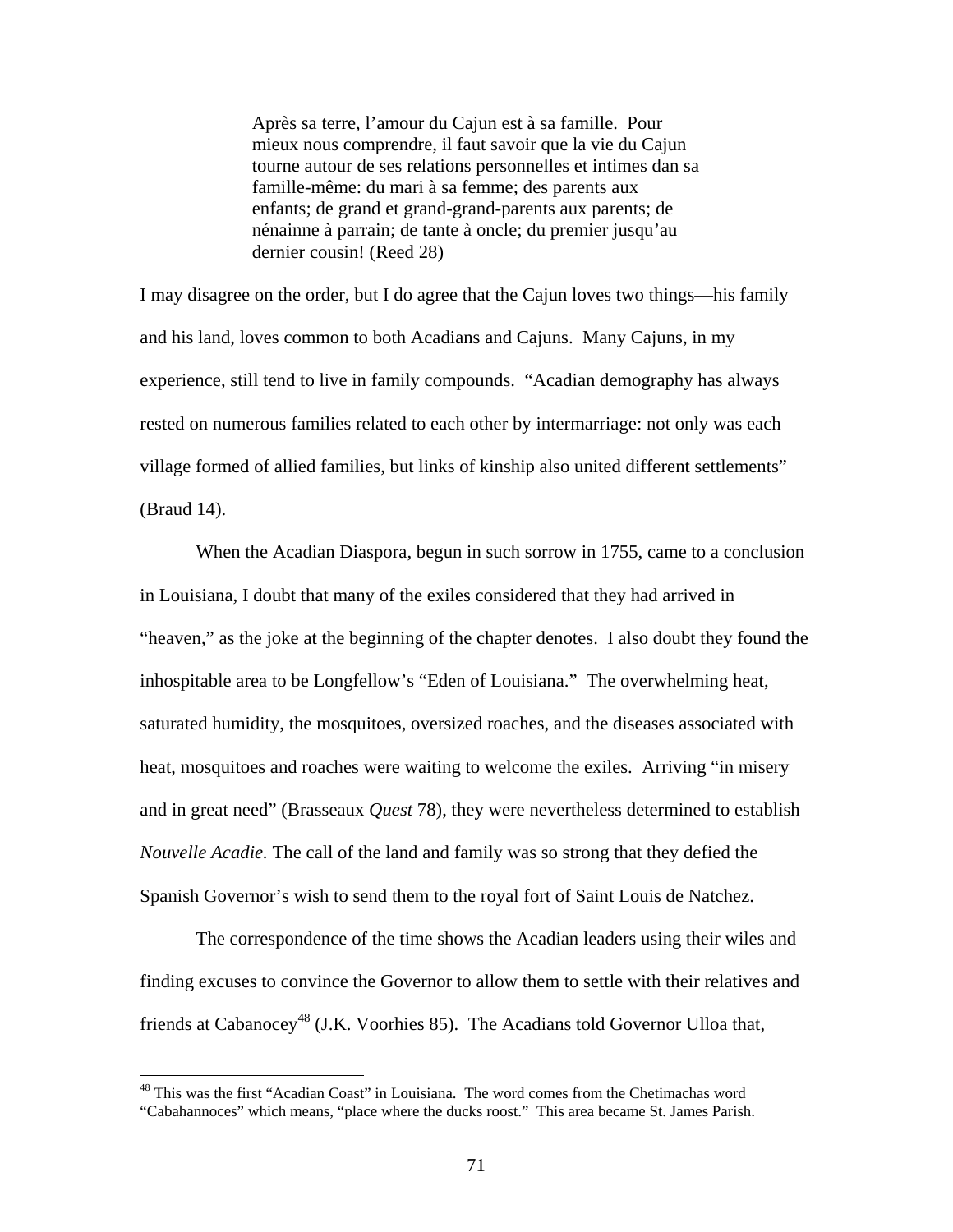although the land at Natchez was suitable, it was "too isolated" and that they were afraid of being "exposed to Indian harassment" (Brasseaux *Quest* 116). Although the Spanish government answered each of the Acadians' concerns, the Acadians were adamant or, as observed by Ulloa and his Aide, Piernas, "obstinate," "rebellious," "ungrateful" and "pestering and begging as is their nature" (Brasseaux *Quest* 114-123).

It is not at all surprising that the Acadians would stand strong for what they wanted. Some of the first Acadians to arrive in Louisiana in 1765 were the ones who had defied the exile orders and remained in Nova Scotia until they knew there was no chance at all to regain their land. At war's end and upon release from prison, Joseph "Beausoleil" Broussard led a group of exiles that hired ships, made their way to Santo Domingo and then on to Louisiana. This group was "tough; they had fought for their rights, they had kept their families together, and they migrated as families. … They were a very determined people, not lethargic and certainly not complacent" (Arceneaux 339- 340).

Determination (what some had referred to as "stubbornness") was at the core of the Acadians' search for a new home, and this allowed the exiles to be forward looking. "Rather than falling into bitterness and despair, the exiled Acadians took stock of their new reality. … The collective memory and oral traditions offered a source of tools that would guarantee the group's survival" (Daigle 114).

This determination and adaptability, combined with the wariness of authority that had set them apart from their Anglo-American neighbors in L'Acadie, served them well in Louisiana, allowing them to settle the swamps, marsh, and prairie lands, the areas of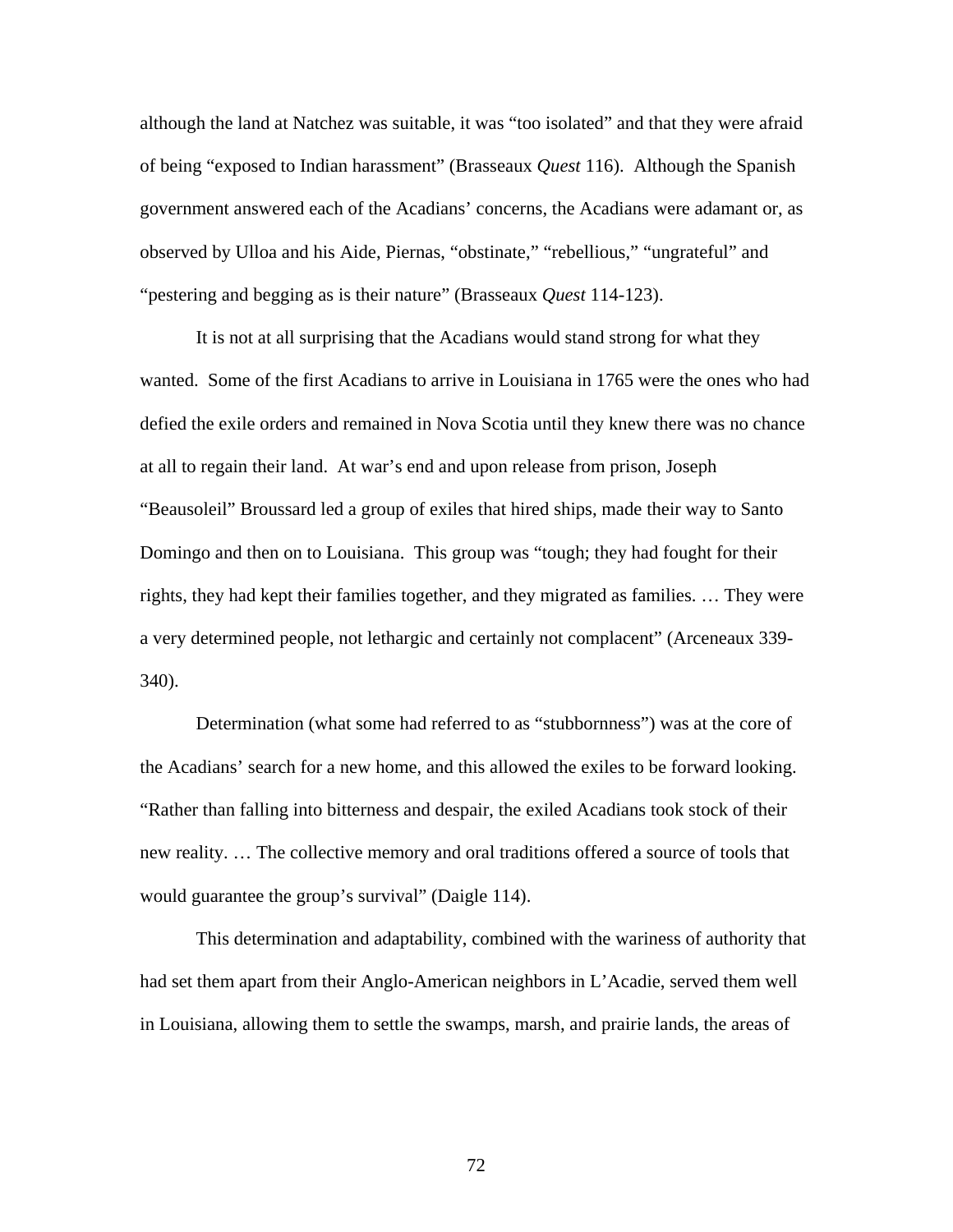Louisiana that were less appealing to the Creoles<sup>49</sup> of New Orleans. Purposely choosing the more isolated areas, the exiles were able to continue the development of their unique culture (Arceneaux 338, R.G. Le Blanc 123). The Acadian identity had been forged on the frontier, founded in familial response to hardship, deprivation, and the need to defend their families against the outside world. These foundational traits fashioned the aspects of identity carried from L'Acadie and were transmitted to their descendents.

Again, there is no reason to give a detailed history of the Acadian/Cajun experiences here since Carl Brasseaux has more than ably covered the information in his books, *The Founding of New Acadia* and *Acadian to Cajun: Transformation of a People, 1803-1877.* Suffice to say that the Acadians, for the most part, revisited their style of living in the new land and reproduced their "different" lifestyle, re-opening themselves to the same types of criticism and stereotyping from the surrounding Anglo-Americans and French Creoles who did not understand the Acadians' "lack of ambition." Once again, their lifestyle was misunderstood simply because many of them did not desire to live beyond their needs.

> In predispersal Acadia and in the early years of settlement in Louisiana, the Acadians were not materialistic in the modern sense. They aspired only to a comfortable existence, and though they consistently produced small agricultural surpluses for sale to acquire commodities they could not themselves produce, they did not labor to produce cash surpluses for the sake of possessing specific material goods, particularly the trappings of high social status. Thus, though significant economic differences existed among individuals, the poorest predispersal Acadian

<u>.</u>

<span id="page-80-0"></span><sup>&</sup>lt;sup>49</sup> The original definition of "Creole" was anyone of French or Spanish descent born on the North American continent, therefore, according to this definition, all Cajuns are Creoles but not all Creoles are Cajuns. The Creoles of New Orleans were the upper class. The men of this class took mistresses from the quadroons through a regularized, recognized method and their offspring began to take on the name of "Creole" as well, which explains how the modern term has come to denote black people of French descent, especially in Louisiana. For this work, I will be using the original definition unless so designated in later chapters.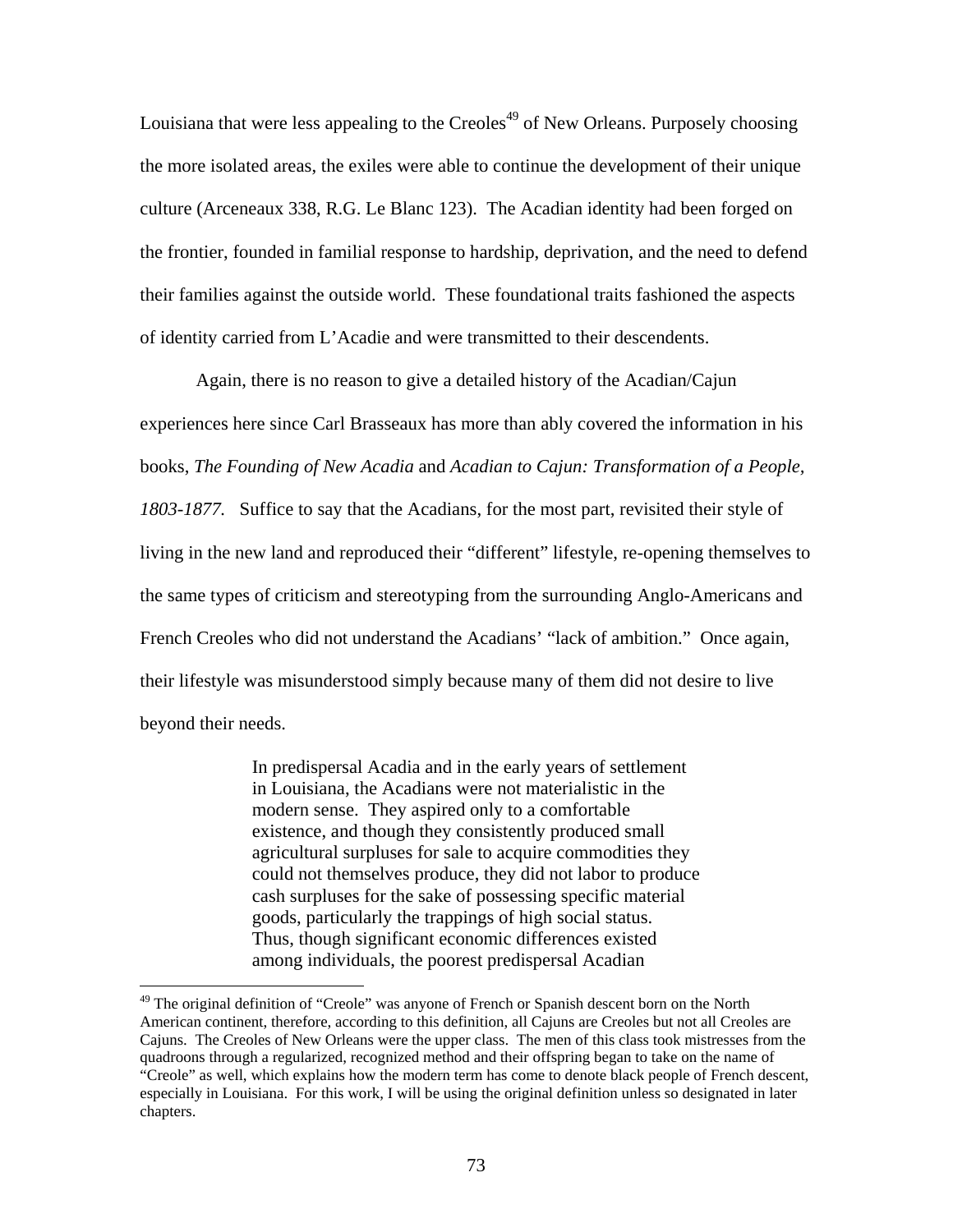considered himself no less worthy than his wealthiest neighbor. (Brasseaux, *Acadian*, 3-4)

The line, "considered himself no less worthy than his wealthiest neighbor" is as true today of Cajuns as it ever was. It is generally acknowledged within the community that "you can tell a Cajun from a mile off—but you can't tell him a damn thing up close." It is also generally acknowledged that anyone trying to be "bigger than his britches" will be cut down to size. Cajuns have little patience with those, especially those within the group, who are pretentious, who think that their money, education, etc. makes them better than anyone else. This is one of the major sources of tension within our community. It is also the reason Barry Ancelet refuses the appropriate title of "gatekeeper."

This egalitarian attitude has been present from the beginning, but it went underground for a while (about a century and a half) when the Antebellum Acadian society turned into a stratified community, with gentlemen farmers on top and yeomen farmers (and the rest of the community) on the other end. Perhaps the stratification began as early as 1811, when Louisiana became the first state in the United States to have an English-only law.  $50$  The upwardly mobile, or Genteel, Acadians, trying to keep up with the Creole Aristocracy (Brasseaux *Founding* 192-193), accepted the English language and the Anglo-American ways. With that upward mobility came a further separation within the Acadian community, between those who owned slaves and those who did not (Arceneaux 304).

These Genteel slave owner/assimilationists began to look down on their less affluent Acadian neighbors and, for the first time, a major division of "us" and "them" appeared within what had once been a fairly egalitarian group. The Genteel Acadians

<span id="page-81-0"></span> $50$  There would not be another state to require that English be the "official" language for over a century when Nebraska did so in 1920. Jim Bradshaw, The Advertiser (Lafayette), May 28, 2006, 1C.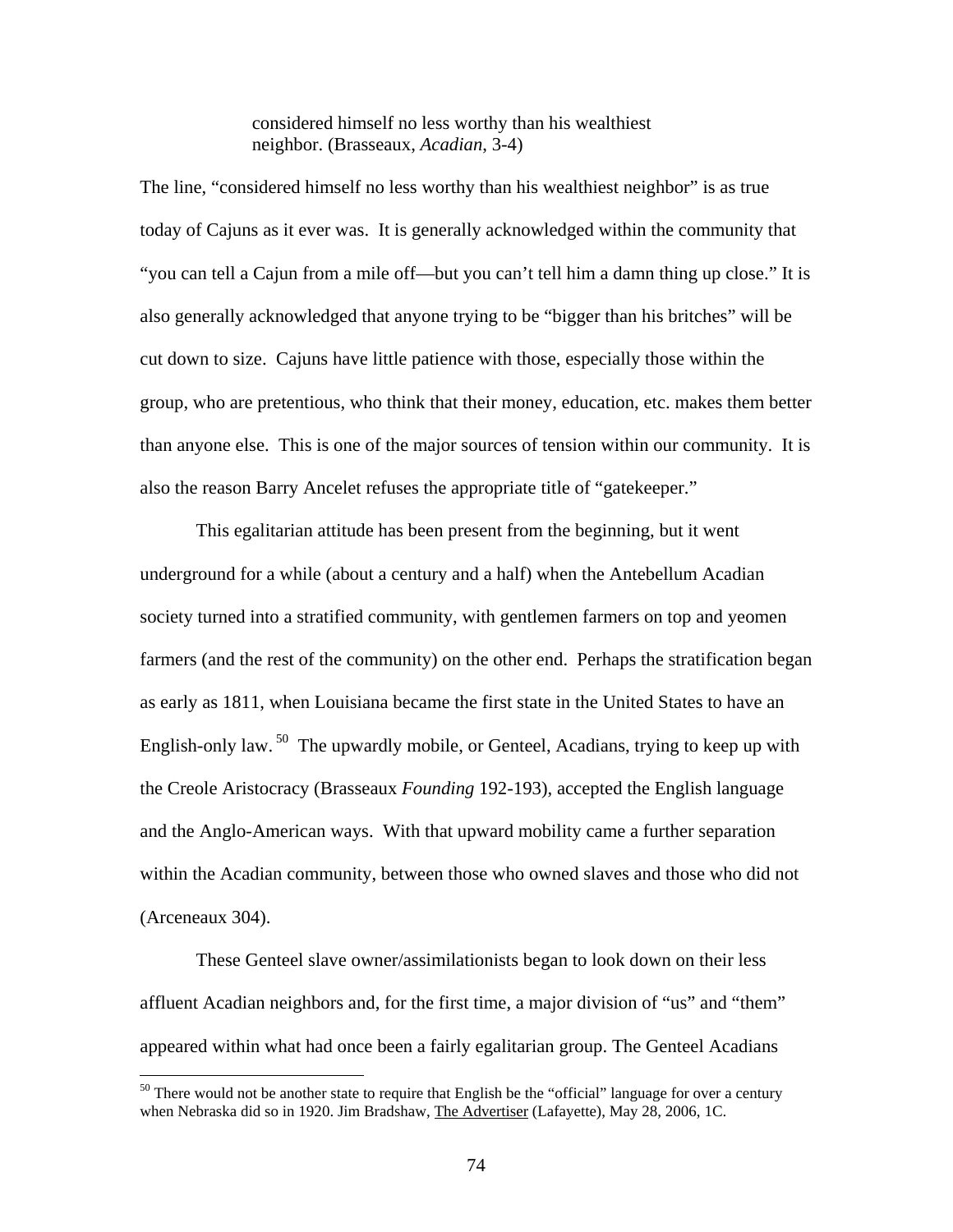indulged in a kind of Morlock versus Eloi partitioning of the community, going so far as to join the short-lived American Party, opponents of immigration and all things foreign. Also called the "Know-Nothing" party, the American party was nativist and anti-foreign. It had evolved in the 1840's and 1850's as a reaction to a new influx of Irish and German immigrants and managed to get a toehold in New Orleans politics for a short while.<sup>51</sup>

As Brasseaux comments, "The cultural apostasy of the Acadian nativists, manifested in their support of the American party, belied their changing cultural and linguistic orientation and presaged the wholesale postbellum migration of the Acadian gentry into the Anglo-American mainstream" (*Acadian* 99). With the purchase of their slaves, the Genteel Acadians sold their birthright and turned their back on the identity that had carried them through the Expulsion. The abandoned lower-class Acadians were left "as the sole heirs to their ethnic identity [and] they became an object of national and regional derision" (*Acadian* 99). Though the American Party did not last long, its legacy was far-reaching. Suspicion of anyone or anything "foreign" dominated the landscape of the latter half of nineteenth century America, especially among Southerners who felt they could only accept immigrants if those immigrants confined themselves to the agricultural areas that needed their influx of labor (Shanabruch 507, 510).

By the end of the Civil War, the Acadians had become dirt-poor subsistence farmers or hunters and trappers in a state where almost everyone was now dirt poor (Jobb 209-210). The Genteel Acadians were much fewer in number, and the stratification was reduced to the "culturally steadfast masses. … Acadians came to be almost universally

<span id="page-82-0"></span><sup>&</sup>lt;sup>51</sup> According to Louisiana historian Alcée Fortier, the "Know-Nothing" Party (another name for the American Party) lost support in Louisiana when it was discovered that the party intended to proscribe Catholics and Catholicism. (254-255)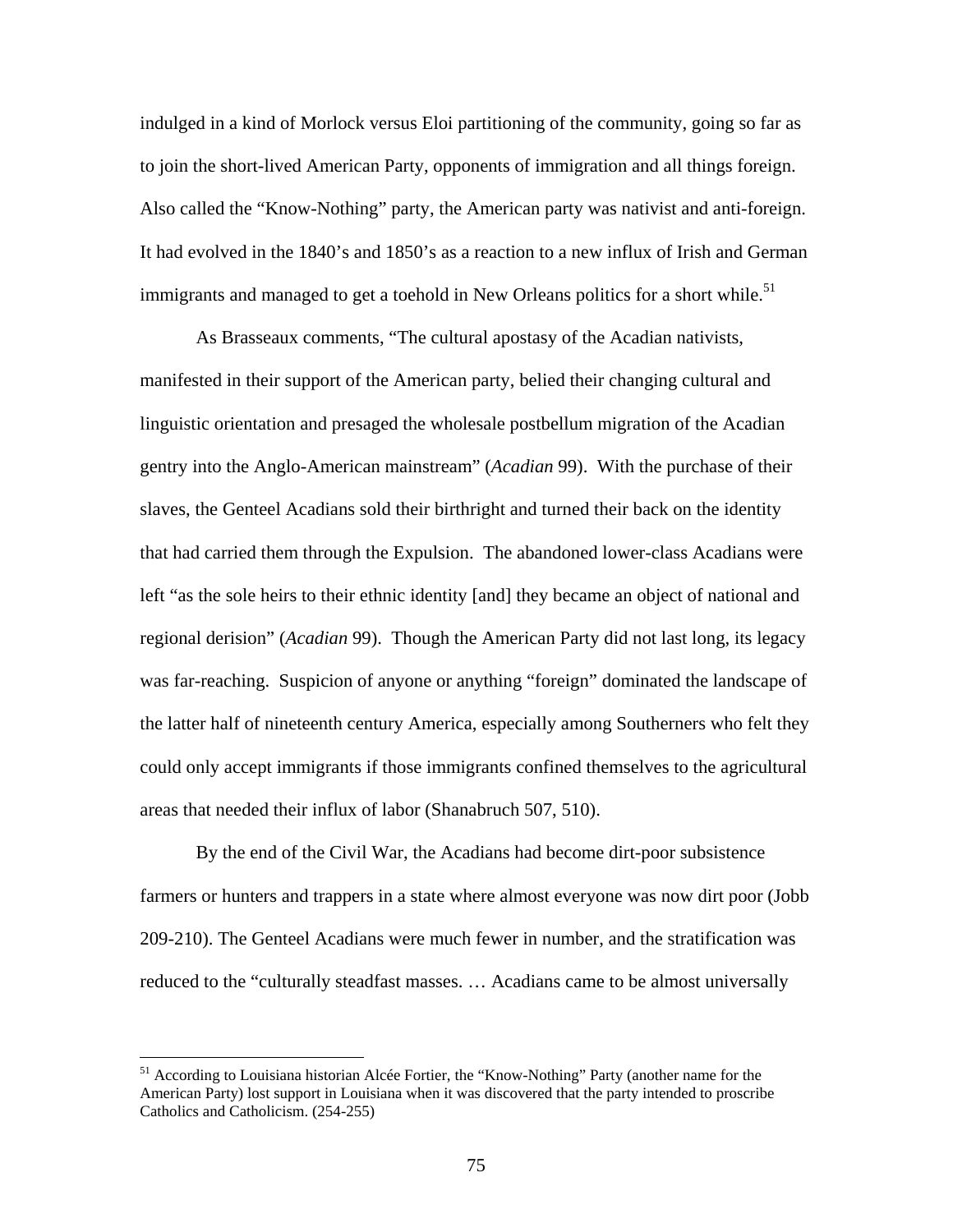regarded by outsiders as a poor and ignorant people, a distortion that has persisted to the present" (Brasseaux *Acadian* 88).

The Acadians once again had multiple societal strikes against them: first, they were poor Southerners (the losers), which meant they were automatically depraved in the eyes of the conquering Yankees, who were once again the dominant society. Secondly, they were Catholic, an anathema to the Protestants of the north; thirdly, they spoke a kind of archaic French, not the French that refined people who had spent their Grand Tour on the Continent would speak; and lastly, they were content to live within their means and did not strive for luxuries beyond their basic needs. Outsiders judged the Acadians to be lazy, and all of the preceding attributes as ones they would associate with a lower socioeconomic level.

It was also around this time that the name "Acadian" was abbreviated to "Cajun," a fitting term for a poor, ignorant, lazy, un-American denizen of the swamps of Louisiana. Although the name was not at first a derogatory term, it evolved to be just that. The "Land of *Evangeline*," the home of the Cajuns, came to be seen as a backwater, the quaint language and customs of its people devolving into a permanent stereotype.

Historians, especially those from Louisiana, tend to hold Longfellow at fault for confirming the negative stereotyping of the Acadians in his romanticized homage, *Evangeline,* and sending the myth around the world. Published in 1847, the epic poem was vastly popular, not only nationally, but internationally as well. Longfellow's broadly drawn Acadians were the only representatives, either in the literary world or the real one, outside of Nova Scotia or Louisiana, so the *Evangeline* saga was the only characterization of the Acadians and their plight (Brasseaux *Search* 7). The poem, written nearly a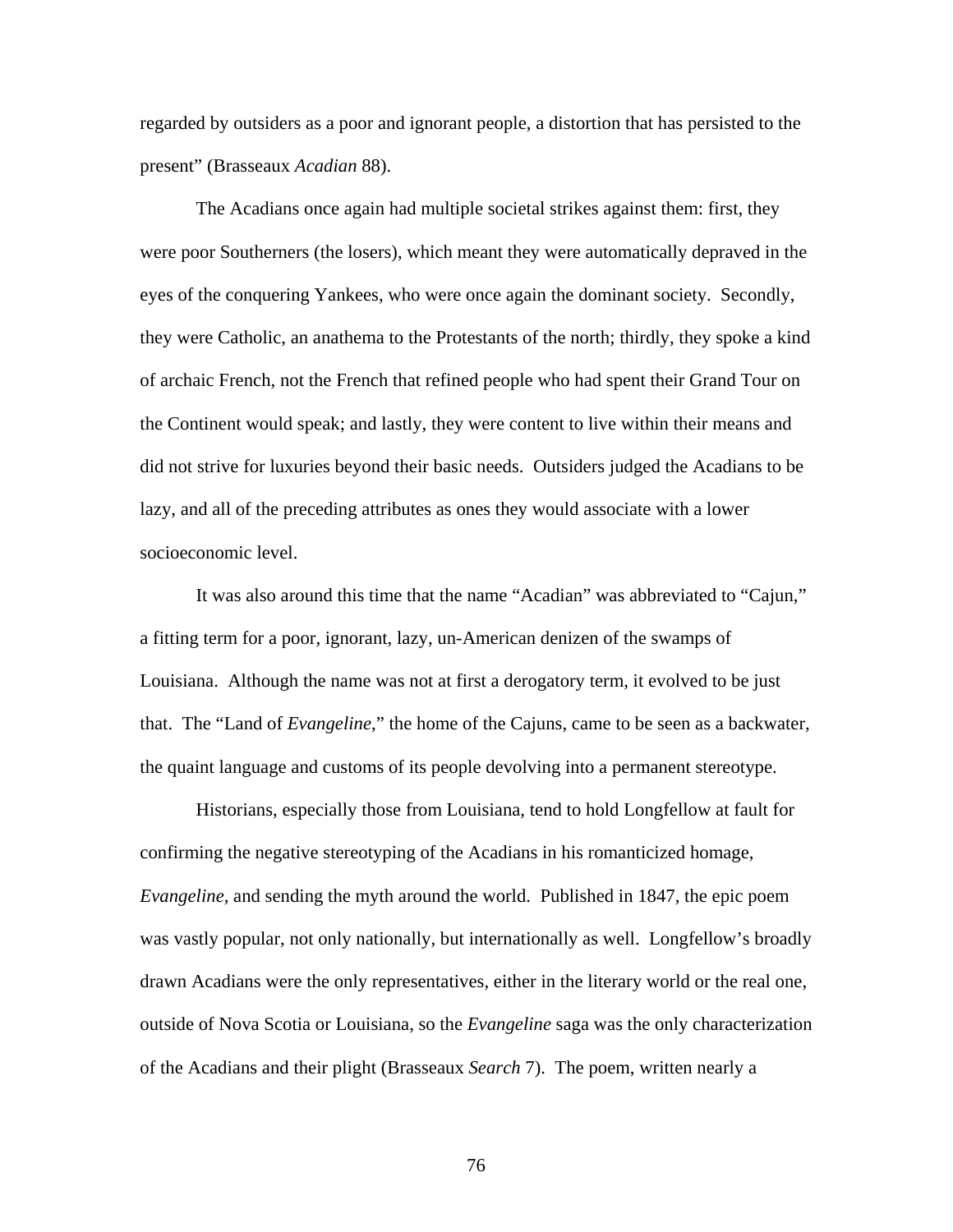century after the original diaspora, rallied its readers to pity and righteous indignation on behalf of the hapless yet "simple" Acadians, who had, according to the poem, been living an idyllic pastoral life, an extension of Adam and Eve in the Garden, frolicking all the day long until the evil snake evicted them from paradise.  $52$ 

The story behind the writing of *Evangeline* begins a few years before Henry Wadsworth Longfellow wrote the poem. Nathaniel Hawthorne brought dinner guest H.L. Conolly, a Maine clergyman, to Longfellow's home. Conolly had heard the story of a young Acadian girl and her missing bridegroom from a parishioner<sup>53</sup> and had shared it with Hawthorne half a decade before, but Hawthorne did not feel the story was for him. Longfellow had wanted to write an epic and now he had a story that moved him, a story, as he writes in the opening paragraphs, of "the beauty and strength of woman's devotion."

Using Conolly's account as an outline, Longfellow's *Evangeline* tells the story of an ill-fated Acadian girl, "that maiden of seventeen summers," who was sent into exile within days of her betrothal and fated to search for her fiancé, Gabriel, for untold decades, only to find him on his deathbed. Unfortunately, Longfellow knew but little of Louisiana, or Grand Pré, as it turns out, and doing his research in the Harvard University Library did not help him as much as he believed it did. The information there was sketchy at best and hopelessly flawed at worst. He depended far too much on the work of authors like Haliburton and Abbé Guillaume Raynal, who had determined that the Acadians had been simple peasants (Brasseaux *Search* 11), what might be termed one-

<span id="page-84-0"></span><sup>52</sup> For a complete rendering of this story and its aftermath, read Brasseaux's scholarly work, *In Search of Evangeline*.<br><sup>53</sup> The parishioner was the wife of George Mordaunt Haliburton, nephew of the well-known historian,

<span id="page-84-1"></span>Thomas Chandler Haliburton. (B. Le Blanc 53)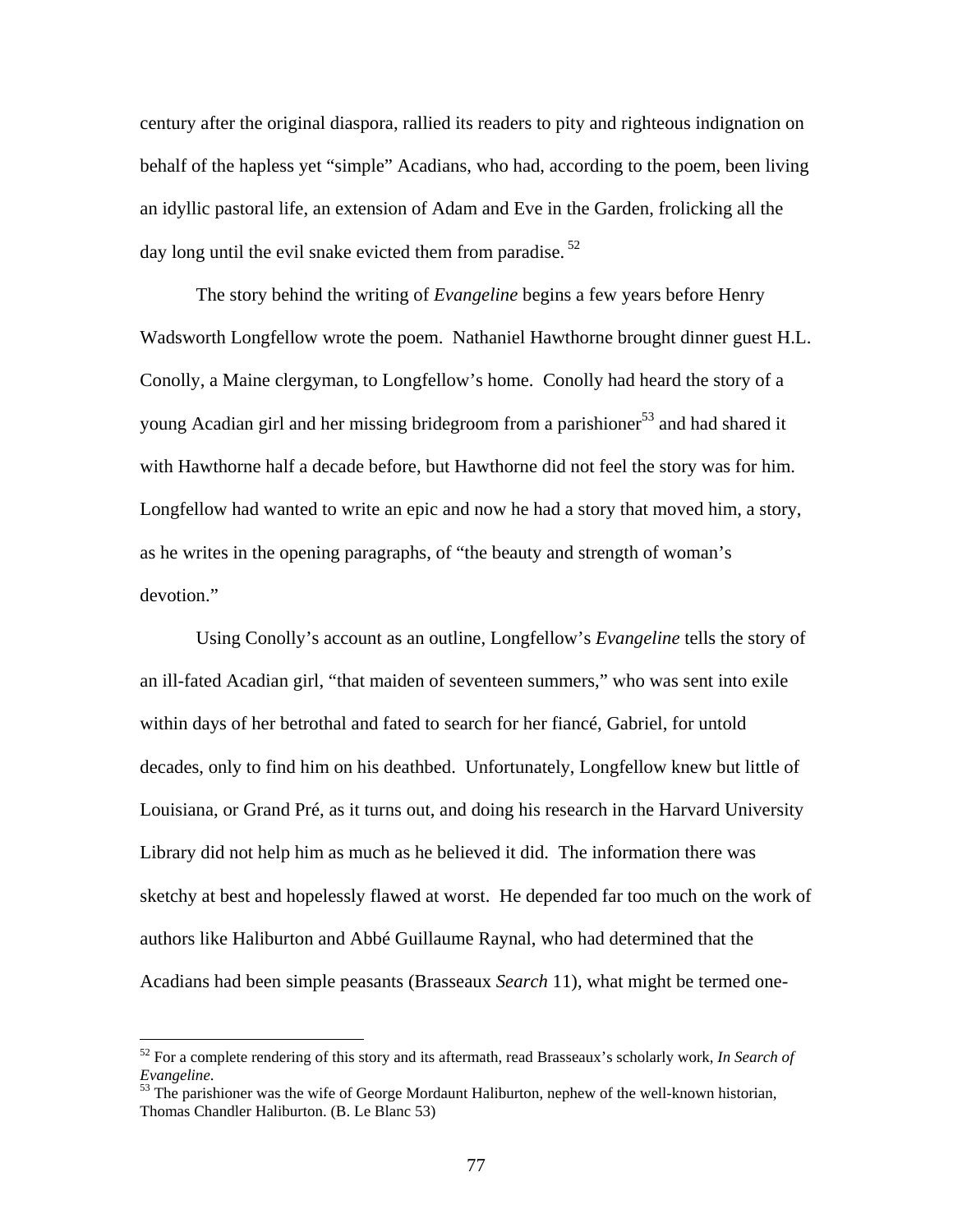dimensional characters. Longfellow was a writer of literature and not a historian, and it was not the last time that he amended history to fit his literary ambition.<sup>[54](#page-85-0)</sup>

It is obvious from the very first line, "This is the forest primeval," that Longfellow had never been to Grand Pré, because there is no "forest primeval." That area of Nova Scotia is just what the name suggests, a big meadow or prairie, and the ocean does not boom within its "rocky caverns" because it is not an area of rocky caverns. Longfellow may have been envisioning the rocky coasts of New England, but not that section of New Scotland. The poem is full of such inconsistencies. The original story claimed that the Expulsion had taken place on what was to be the wedding day of the young couple; Longfellow chose to begin the poem right after the betrothal. In setting the background for the idyllic little village, Longfellow has the priest strolling solemnly down the street, with the villagers showing him reverent obeisance and "words of affectionate welcome." There was no priest in Grand Pré that year; therefore, he could neither stroll down the lane, nor could he have led dear Evangeline on her journey.

Another scene that could not have taken place is the tender scene on the beach, where Evangeline bids a tearful farewell to her love, watching while Gabriel and his father are placed upon a transport that will separate Evangeline and her love for the rest of their lives. While the scene works for the passionate epic, the men had already been aboard the transports for some time before the women embarked (Herbin 151-161).

Although there is no historical evidence that any of the exiles traveled this way, Evangeline seeks her Gabriel throughout their lifetime, always one step behind him, from Nova Scotia down the Mississippi to Louisiana, through the Ozarks and up into Pennsylvania, where the story ends with Evangeline becoming a nun and spending her

<span id="page-85-0"></span><sup>&</sup>lt;sup>54</sup> See "Paul Revere's Ride" by Longfellow (1863).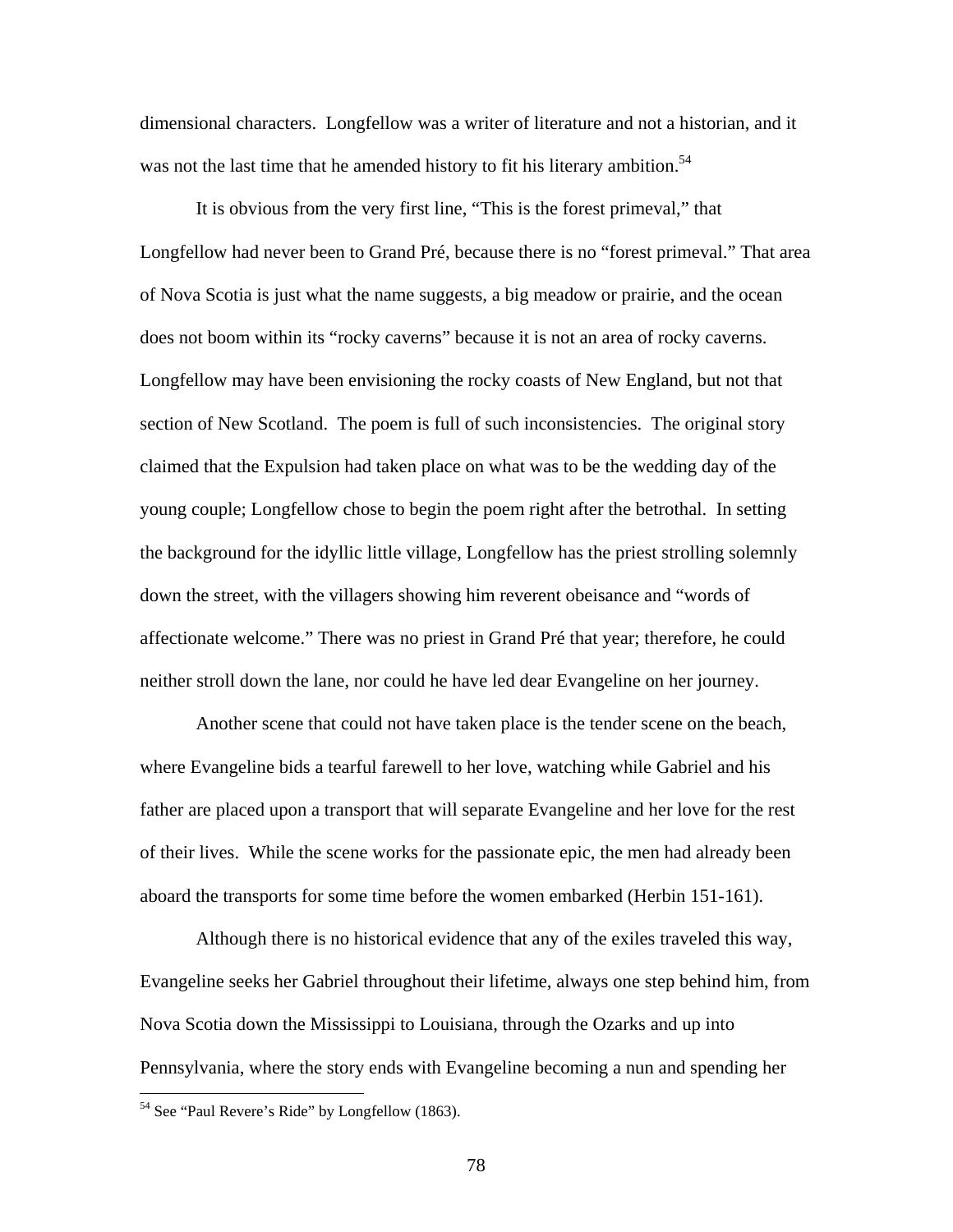days nursing plague victims until the day she finds Gabriel dying on one of the pallets. In the romantic ending, Longfellow emphasizes their "exile without end" by describing their lonely, unmarked graves:

> Still stands the forest primeval; but afar away from its shadow, Side by side, in their nameless graves, the lovers are sleeping. Under the humble walls of the little Catholic churchyard, In the heart of the city, they lie, unknown and unnoticed.

They were reunited in death as they could not be in life, but, alas, they remained unheralded and unmourned.

The story fired the imagination of the American public as well as Canadian historians who began to research the exile for the first time, "primarily to justify the deportation and subsequent extermination of their 'French Neutral' forefathers" (Brasseaux *Search* 13). The Nova Scotian government commissioned Thomas B. Akins to research the archives to find "those documents which possess the greatest historical value" (ii). In the 1869 preface to his collection, Akins admits that he "carefully selected all documents in possession of the government of this province that could in any way throw light on the history and conduct of the French inhabitants of Nova Scotia, from their first coming under British rule, until their final removal from the country" (ii). I am not certain that he was aware that he was admitting to a one-sided re-creation of history by "throwing light on the *conduct* of the *French* inhabitants" [Italics mine]. By carefully selecting the documents, Akins was able to create a carefully constructed archive that vindicated the actions of the British and once again placed the blame squarely on the shoulders of the Acadians. The one-sided historical documents did not go to waste, however, as they would later influence the Cajun morale, convincing them that their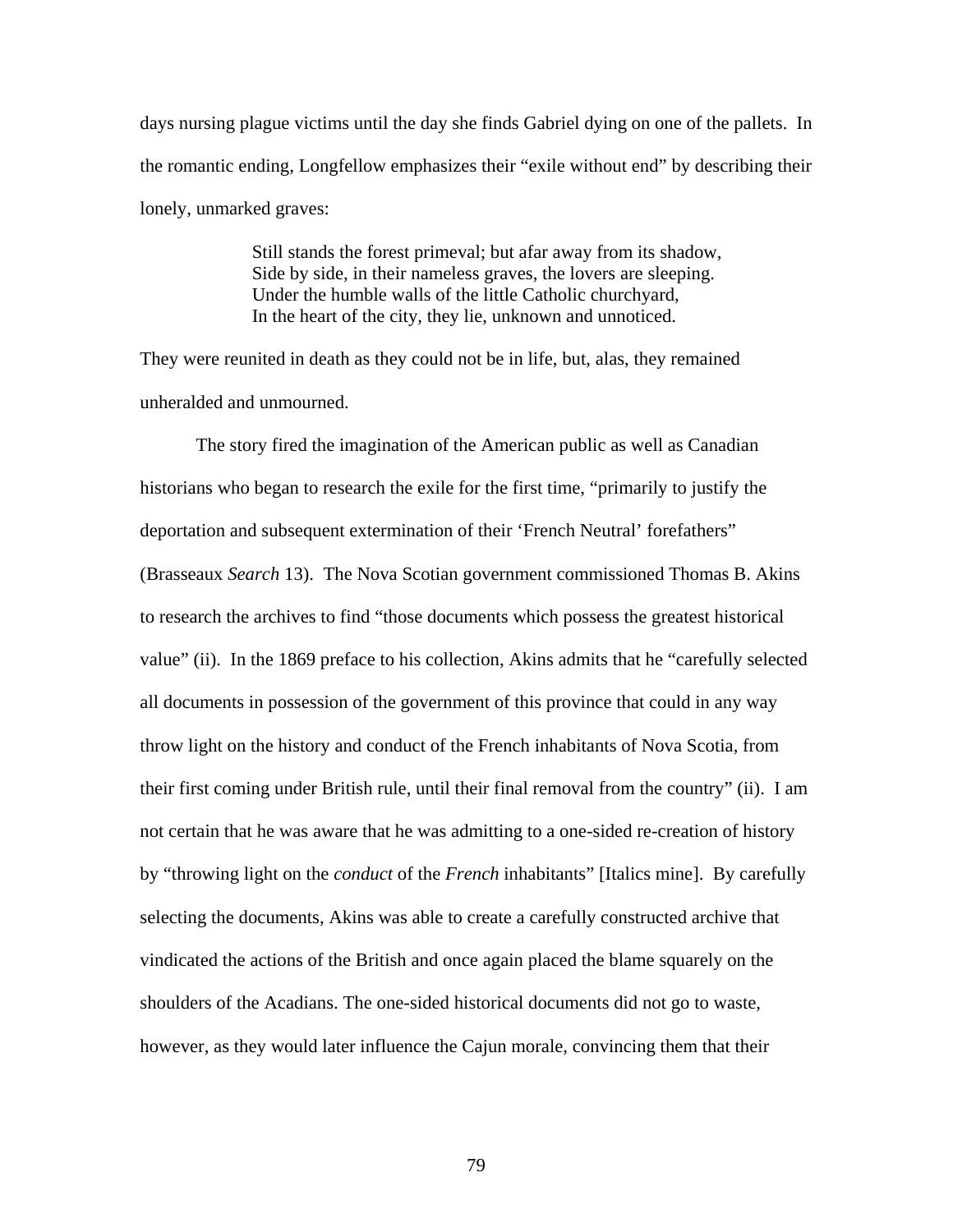ancestors had deserved to be deported from their property, setting the stage for them to seek something good about themselves and their ancestors.

Prior to the Cajun revitalization movement, the Cajuns had believed the stereotypes as they had been labeled, for nearly a century. To add to the further deterioration of the Cajun sense of self-worth, the name "Cajun" came to be a blanket term for anyone in south Louisiana who lived below the poverty line, especially those who were "the shrimp fishermen, the muskrat trappers, the moss pickers, the oystermen" (Dorson *Buying* 230). It no longer mattered to outsiders whether people were descended from the Acadians or not. If you were poor, from Louisiana and spoke a type of patois, then you were a "Cajun."

In small pockets today, among the middle generation, you will still find those who do not want to be labeled as "Acadians," or "Cajuns," and especially not as "Coonasses," because the pejorative aspects of these terms still linger in their psyche. Seeking something to cling to in order to regain their self-worth as a community, the Acadians in Canada and the Cajuns in Louisiana looked to the plight of *Evangeline* for salvation.

Despite the accumulation of albeit one-sided historical documents to prove otherwise, *Evangeline* became a form of "Fakelore,"[55 a](#page-87-0)s more and more people began to accept the poem as "the authentic account of the exile" (Brasseaux *Search* 14). "Gentle Evangeline" who was "the pride of the village" entered the pantheon of American literature, launching operas, films, songs, stories, novels, and paintings and, some would say, an entire tourist industry (B. Le Blanc 78). If you go to Grand Pré today, you will see her statue. "Like the Evangeline of fiction, the Evangeline statue at the Grand-Pré

<span id="page-87-0"></span><sup>&</sup>lt;sup>55</sup> Richard Dorson coined the term "fakelore" to mean "a synthetic product claiming to be authentic oral tradition but actually tailored for mass edification." (5)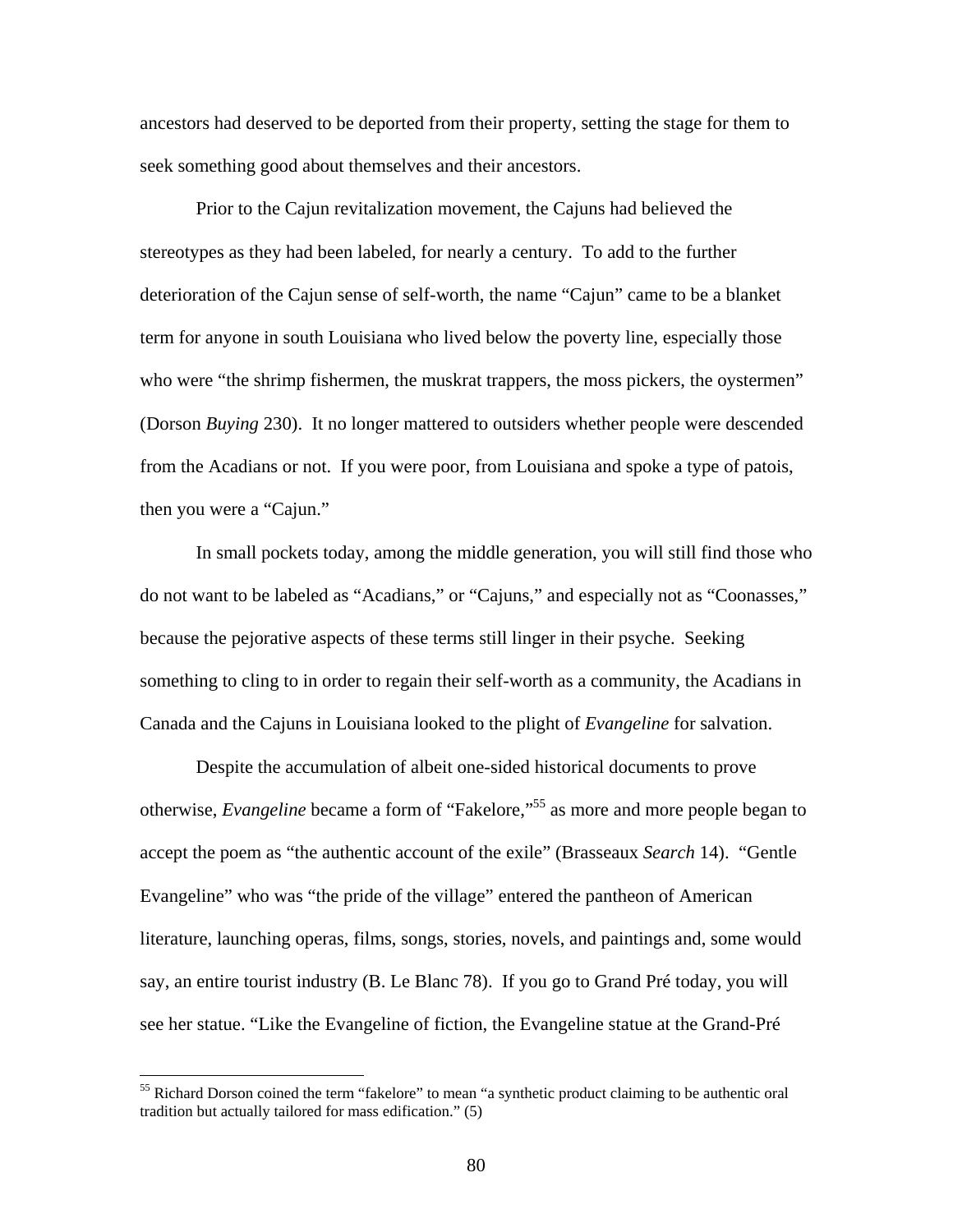National Historic Site stands on a pedestal. She is portrayed in blackened bronze in a flowing dress, frozen in mid-step as she gazes wistfully into the distance in search of her lost Gabriel and her lost homeland" (Jobb 20).

While the Acadians maintained a strong oral tradition, most of the stories of the Expulsion had disappeared by the end of the nineteenth century, coinciding with the everdwindling sense of ethnic pride (Brasseaux *Search* 18). Seeking to build upon the popularity of the heroine and the poem, Genteel Acadian Judge Felix Voorhies created a further myth of Evangeline by claiming that the story was true. He had it from his very own grandmother! Voorhies wanted to help restore a sense of Acadian pride,<sup>56</sup> so he wrote a novella of the Exile, claiming that the story had been handed down to him from his grandmother, who had known the original "Evangeline."

Calling his text, *Acadian Reminiscences: The True Story of Evangeline*, the Judge told a touching story that paralleled Longfellow's tale to some degree. The "real" Evangeline, he said, was named Emmeline LaBiche, and Gabriel was really Louis Arcenaux. Emmeline had been orphaned as a child, so the story goes, and was adopted by Voorhies' grandmother. When she turned sixteen, Emmeline became engaged to Louis, but just before their wedding day, "the barbarous scattering of our colony took place" (82). In true heroic fashion, Louis resists the British soldiers and is wounded. He is then carried onto a ship while Emmeline observes, then faints. After coming to, Emmeline begins the search to be reunited with her lost love. Through her trials, Emmeline is saddened but "sweet tempered," earning the name "Evangeline, or God's little angel" (84). Voorhies' story ends in Louisiana on the shores of the Bayou Teche where Emmeline and Louis are finally reunited. He is not dying, as in Longfellow's story; he

<u>.</u>

<span id="page-88-0"></span> $<sup>56</sup>$  I will explain more about what was happening in the community in 1907 in another chapter.</sup>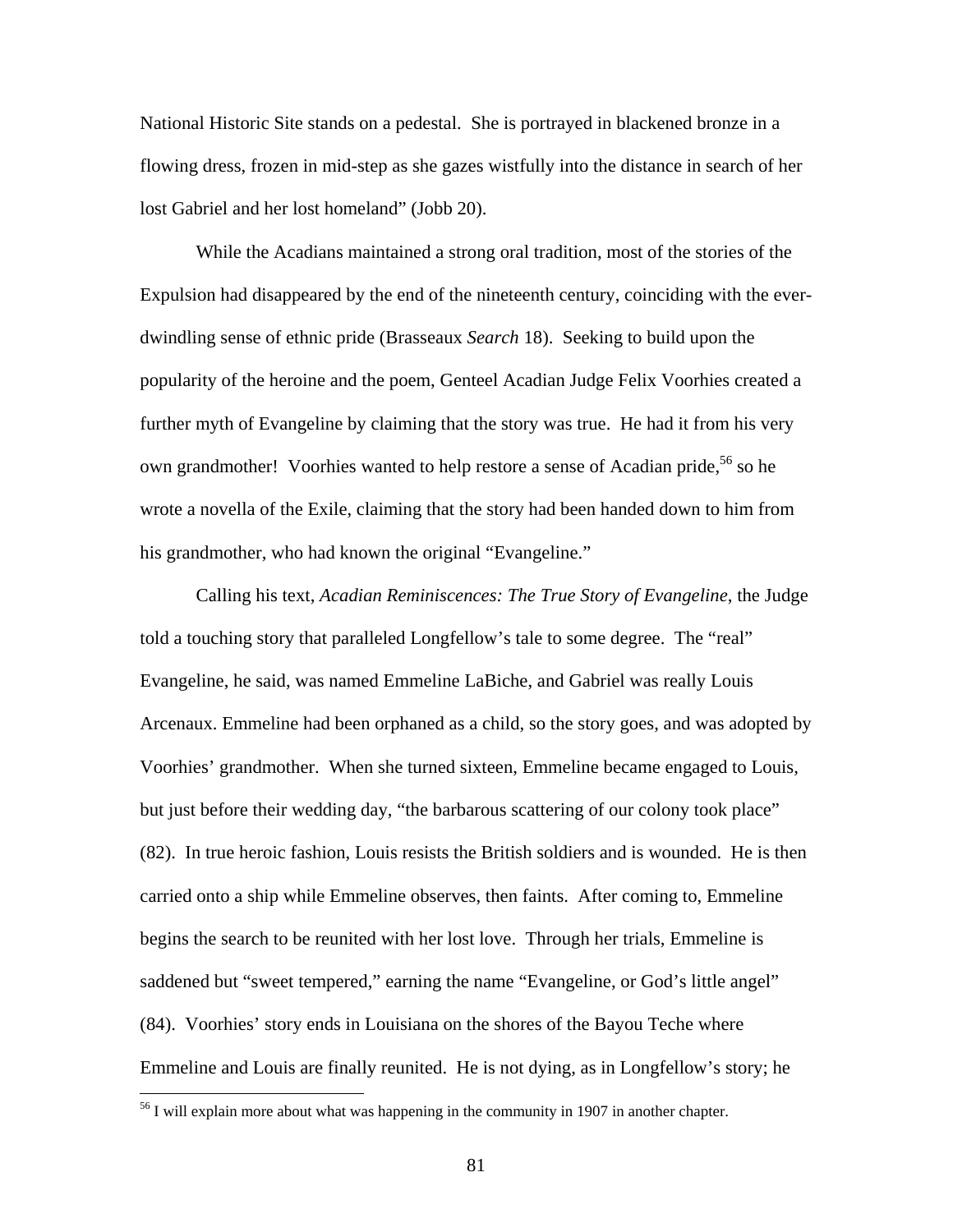had given up hope of ever seeing Emmeline again and has married. Upon hearing the tragic news, "God's little angel" loses her mind, never to regain it. She lives the rest of her life like Ophelia, strolling by the bayou, plucking flowers, singing songs of old L'Acadie, believing herself still sixteen years old, and awaiting her wedding day. After quietly expiring in the arms of her adoptive mother, Emmeline is buried under the very oak tree where she had once again seen Louis and discovered that he no longer belonged to her.

The story was published in 1907 and, like most fakelore, grew its own legs. Voorhies' use of the wise grandmother imparting cultural truths was a powerful method of awakening cultural pride, and his story grew to supplant *Evangeline* as the "true account of the exile," especially among the embattled Cajuns seeking another weapon for their arsenal in the war for their ethnicity and the salvaging of their culture. "The enthusiastic public response to Voorhies' story resulted in part from the south Louisianians' desire to identify the heroine more closely with the region" (Brasseaux *Search* 19).

Few scholars took on the claims of Judge Voorhies effectively until Brasseaux did so in 1988. Brasseaux believes that Voorhies' story was "clearly intended to be fiction" (*Search* 18) but if that was so, the intention fell short. In the introduction to the 1977 reprint, Voorhies' grandson, Felix Birney Voorhies, gives no hint that he believes anything other than the "facts" of his grandfather's story:

> The author was best able to present this story as it was handed down to him by word of mouth by his grandmother who adopted Evangeline when orphaned at an early age. The writer repeats the story in a simple narrative manner characteristic of the Acadians. (10-11)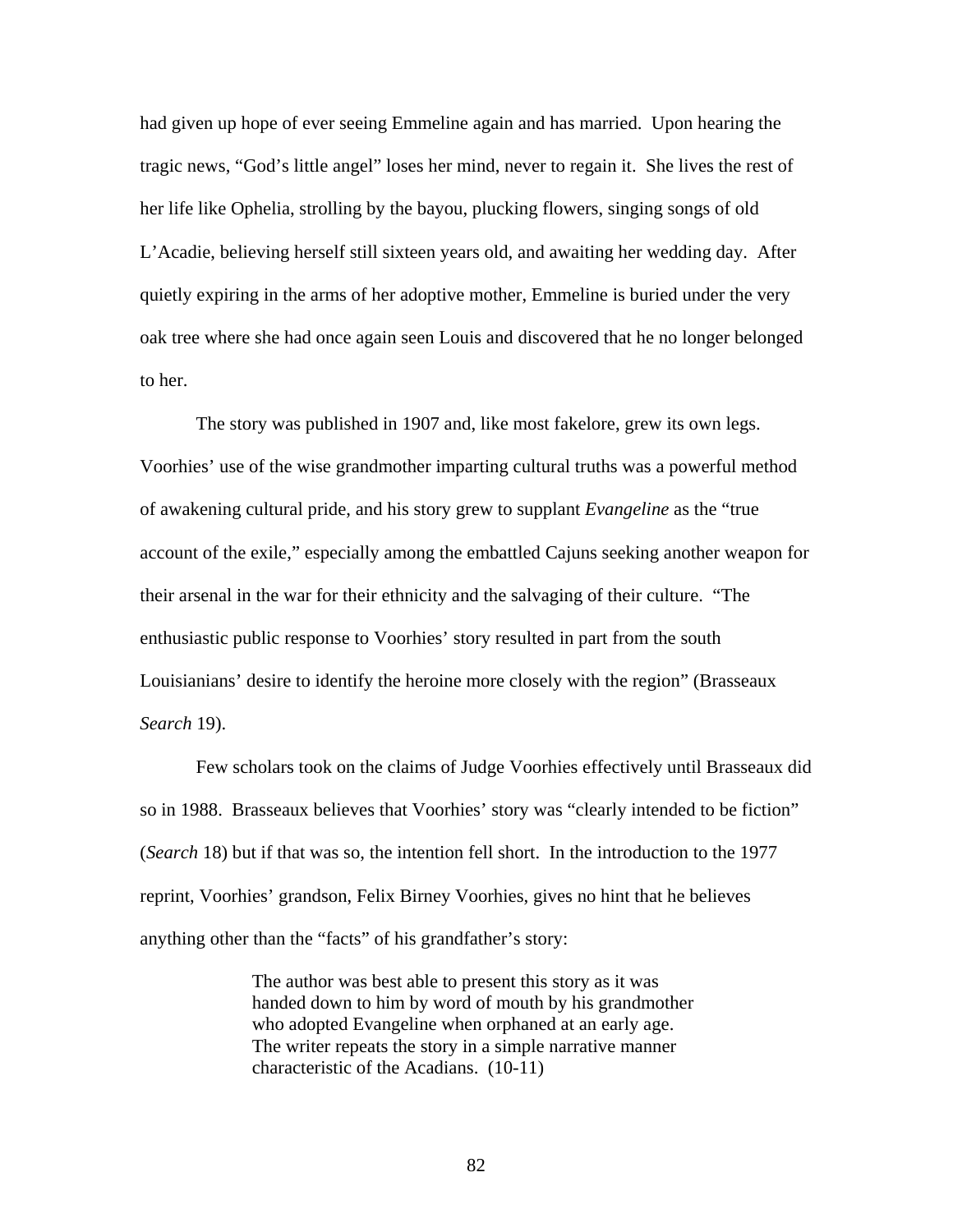Seventy years after the first printing, the story was still treated as though it were factual. Folklorist Patricia K. Rickels even recommends that folklorists could get much from Chapter Two where the grandmother "Depicts Acadian Manners and Customs" as the chapter title says (220).

The cultural indoctrination has been wildly successful. It was only when I read Brasseaux' book that I, a community insider, discovered that not only had there never been an Emmeline, but that there is no grave beneath the "Evangeline Oak" on the shores of the Bayou Teche in St. Martinville. There is no "secret grave away from the tourist areas where she is 'really' buried." Despite the publication of Brasseaux' book eighteen years ago, it would still be difficult to find many Cajuns who are aware of the truth about Emmeline. Area tourist bureaus have done such a great job of perpetuating the sad tale of Emmeline and her less than faithful Louis that most Cajuns will still defend the myth as the complete truth and the vindication of our ancestors' travails.

Such faith in the fakelore of Emmeline LaBiche exemplifies the Cajun need for myths and legends within the culture. Dr. Barry Jean Ancelet believes that *Evangeline* "stole our history" because she alone became the symbol of the Acadians/Cajuns, leaving no room for the real stories of courage. The story co-opted the opportunity to create a myth from within the community (*Evangeline's Quest*). Even the myth that was created from within our community was based on *Evangeline* instead of on true stories of the Expulsion. "Beausoleil" Broussard was a true hero of the common man, the type that films are written about as star turns for actors like Charlton Heston or Bruce Willis. It is strange that no one created myths and legends about "Beausoleil" Broussard, or that there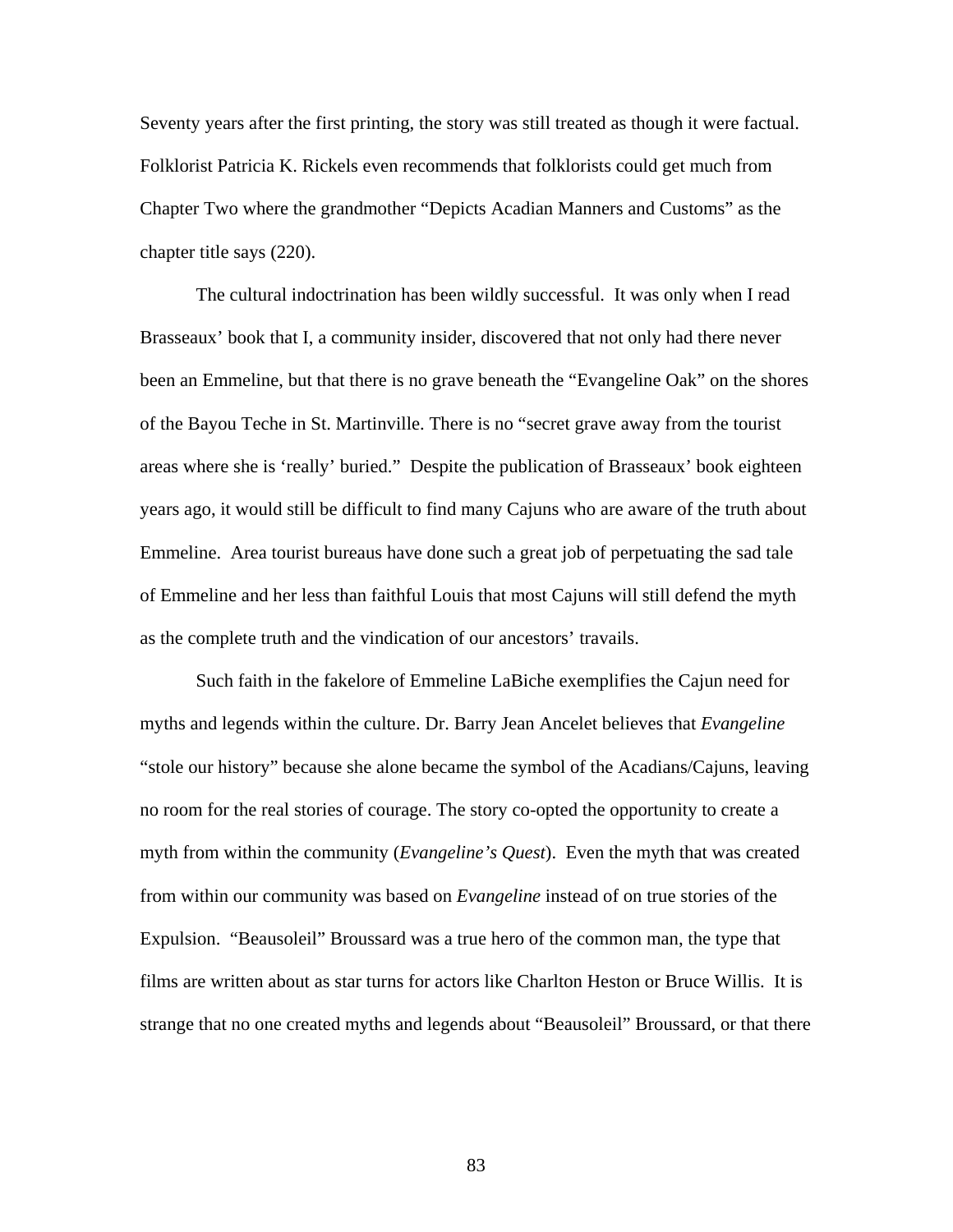had even been available information about him outside of academia or St. Martinville<sup>57</sup> until the publication of Warren Perrin's book.

My *Tante* Deuce,<sup>58</sup> who handed down most of the family history that I know, never mentioned her most illustrious ancestor to me at all. If she had known anything exciting to say about the Broussards in Louisiana, she would have shared it with me. I believe Tante Deuce may not have even known the exploits of the great "Beausoleil" Broussard because, by the time *Tante* Deuce was born at the end of the nineteenth century, the Expulsion had become the Deportation in the minds of most of the Cajuns. The older generations failed to transmit the exile stories to their children and grandchildren. The story of *Le Grand Derangement* was relegated to the attic as though it were a dark secret from the past, something to be hidden, an object of shame that grew out of a lingering stigma that, somehow, the Acadians had deserved to be banished from their homeland.

For generations, the topic was taboo, as the Cajuns, dismissed as white trash, their culture denigrated and ridiculed, embraced the legends of Evangeline and Emmeline as a method of reclaiming their self-esteem (Jobb 209, 211). The story of Evangeline was the sunshine part of the story, something to be held up with pride, because she was someone who had been accepted by the outside world as a bona fide representative of the heart of the Acadian/Cajun people. It would be many decades before you would see signs advertising any products carrying the names "Acadian" or "Cajun," but "Evangeline"

<span id="page-91-0"></span> $57$  The town of St. Martinville, near Lafayette, houses the Acadian museum and many genealogical records as well as a statue of "Beausoleil Broussard."

<span id="page-91-1"></span><sup>&</sup>lt;sup>58</sup> She was born Anaice Broussard, the youngest daughter of my great-grandfather, Mozard Pierre Broussard. She was called "Deuce" as an endearment because she was the youngest.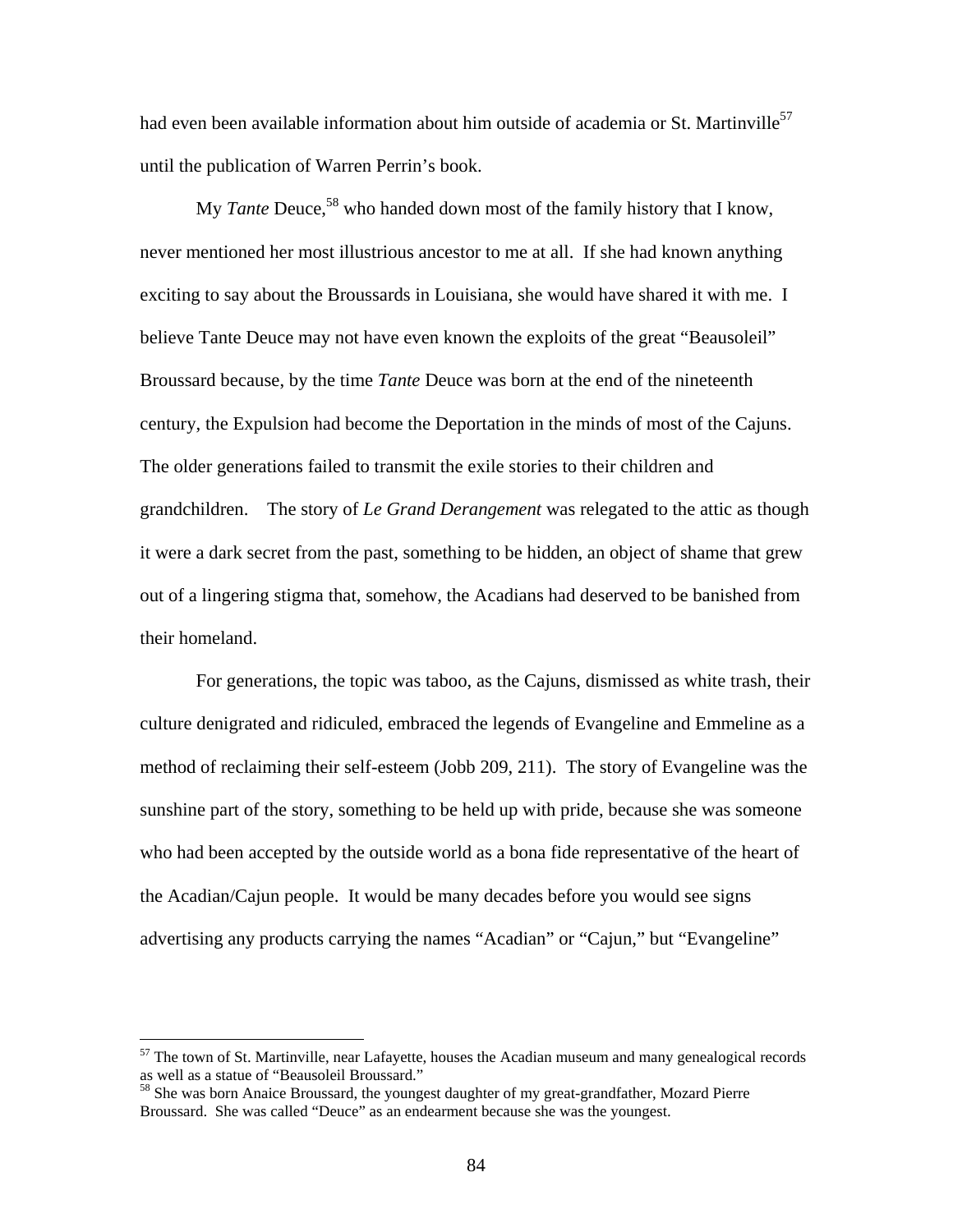became the symbol of our people and was seen on everything from farm implements to white bread (*Evangeline's Quest*).

There are those, however, who, far from thinking of the poem as a negative stereotype, consider *Evangeline* responsible for the Acadian Renaissance, for drawing all Acadians to a type of Acadian Nationalism, whether they were the Acadians of Louisiana or the Maritime Acadians from Canada. Indeed, anthropologist Kasuko Ohta has likened the story of Evangeline and her Gabriel to an origin myth, concluding that the poem, coming at just the right time for the Acadians to reclaim their identity, became a vivid image that helped spur the Acadian Nationalism movement, the basis for the Acadian Renaissance (*Evangeline's Quest*). While *Evangeline* did prove a bonanza to the tourist bureaus of both areas, the poem's pastoral images created a stereotype that would trouble the Acadians/Cajuns for decades.

With renewed interest in the two places both claiming to be "The Land of Evangeline," journalists sought out the "simple" descendents of the "simple" Acadians and "found" them. On his 1859 tour of Nova Scotia, author Frederick S. Cozzens saw the heroine as "the unsceptered Queen of this little realm" (25). Having read the poem and the same sources that Longfellow had used,<sup>59</sup> he also spoke of the Acadians as he had expected to find them: "the simple Acadian peasant," "ignorant of the great events of the world; a mere offshoot of rural Normandy,"<sup>60</sup> "credulous, pure-minded, patient of injuries" (265). Cozzens was just one of many who embellished the stereotype with their preconceived notions of what they would find in both Nova Scotia and Louisiana.

<span id="page-92-0"></span><sup>59</sup> He proudly cited Judge Haliburton's *History of Nova Scotia* and Mrs. Kate Williams' version of *Evangeline* in the Preface.<br><sup>60</sup> Here is another place that Longfellow got it wrong. The Acadians had not come from Normandy as

<span id="page-92-1"></span>Haliburton had once thought. The poem confirmed the incorrect history and set it for at least a century.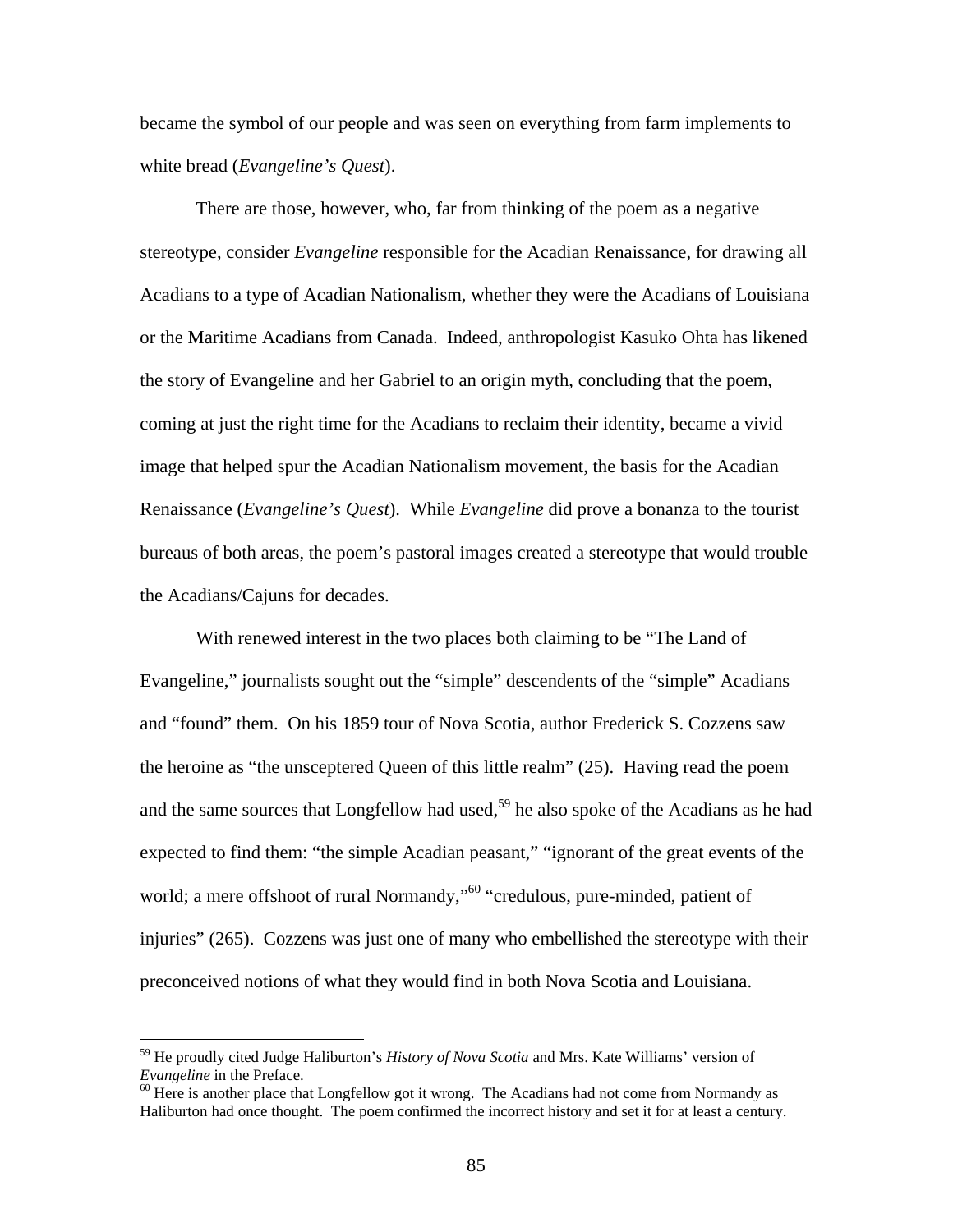Unfortunately, Louisiana would suffer more in the biased comparison between Canada and the southern United States. The difference between the impressions of Louisiana and Nova Scotia had to do with geography and the post-bellum arrogance of the American press corp. In Nova Scotia, the Acadians were perceived to be simple bucolic hostages to an earlier, more nostalgic time. The Louisiana Acadians, on the other hand, bore the full brunt of disdain. The journalists judged the Acadians of Louisiana too different from the mainstream to warrant a closer look.

The post-Civil War South began to draw Northern correspondents who were sent to see how the conquered people were faring. The next step in stereotyping the Acadians in a publication came in 1866, when A.R. Waud, an internationally famous lithographer, called the Louisiana Acadians "primitive people," "good representatives of white trash, behind the age in everything," and even "Acadian niggers"<sup>61</sup> ("Harpers Weekly" 670). Like most of the outsiders who came to Louisiana, Waud came seeking the "Eden of Louisiana" and found the land to be beautiful, but its inhabitants less so. He concurred with the judgments that had gone before him and found the people to be poor, lazy, Catholic, inbred, rebellious and without ambition. Through his words and pictures, he sent "a clear message of cultural and moral depravity to Victorian America" (Brasseaux *Acadian* 102).

In 1873, a journalist described Cajuns as "the least intelligent" of south Louisiana natives, while the author of an 1887 Harper's article quoted a local as calling them a "no good" lot who "don't know more'n a dead alligator" (qtd in Bernard *Americanization* xvii). Cajuns were considered the lowest of the low, and, despite the efforts of the Genteel Acadians to find other explanations for the term, there are those who believe that

<span id="page-93-0"></span> $<sup>61</sup>$  A pejorative term used by Louisiana blacks against other blacks that were considered to be inferior.</sup>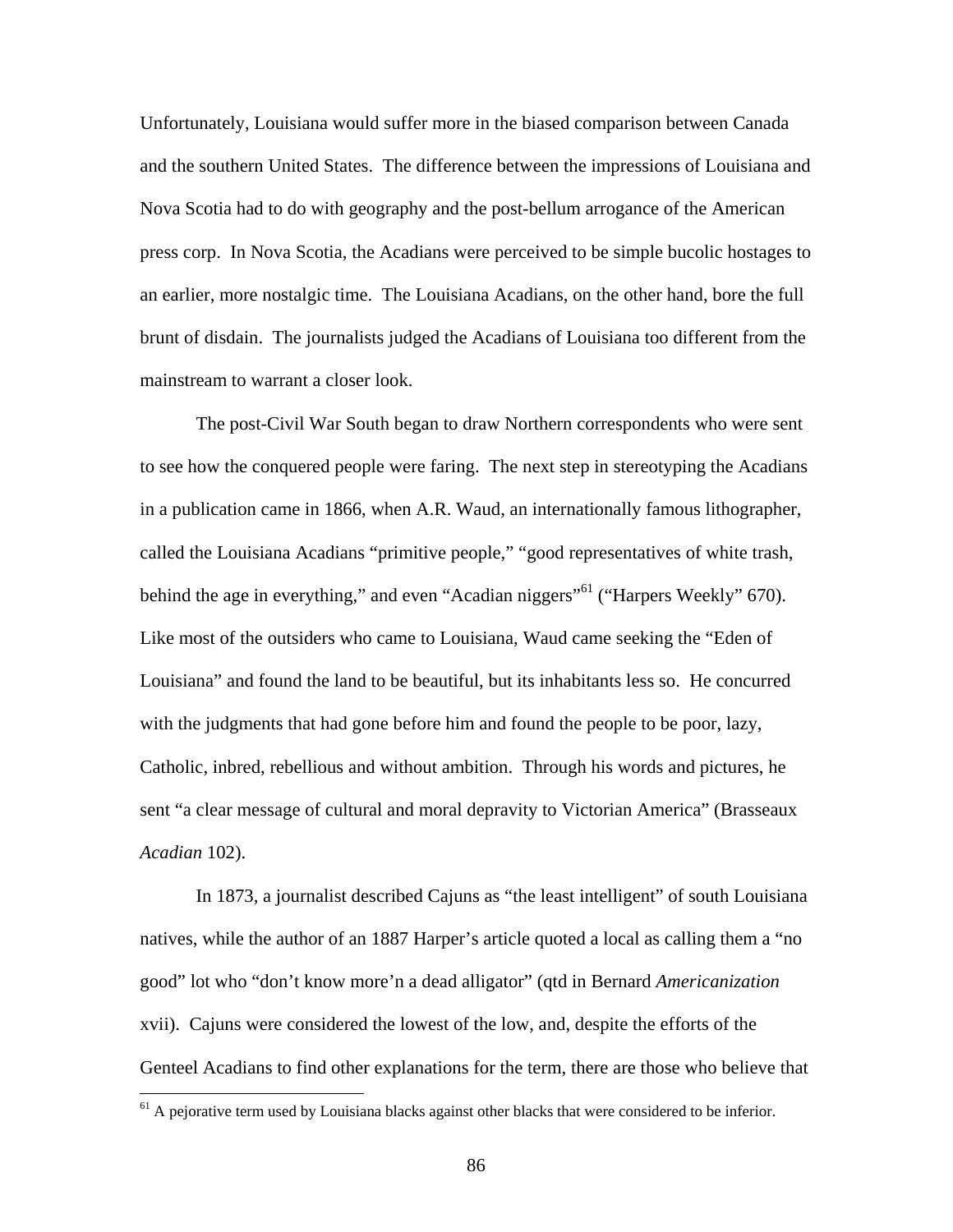the less than graceful term "Coonass" stems from the perception that Cajuns were hung on a lower socioeconomic rung than even the poorest Blacks, who were pejoratively termed "Coons."

The Cajuns, the descendents of a proud people who had endured untold hardship to establish a new homeland, entered the twentieth century as targets of scorn, contempt and derision from within and without their community. It would be the latter part of the twentieth century before the Cajun descendents of the original exile would rise up to reclaim their identity, igniting an internal struggle over who could make decisions about the community and how the community could self-identify.

Despite the internal battles, it is not hard to understand why the Cajuns have engendered so much interest in scholars, journalists and tourists:

> Establishing an ethnic identity and maintaining it for two centuries in the place of origin and its vicinity is, without doubt, a noteworthy achievement. But when an ethnic population experiences an exodus from the homeland, preservation of identity becomes increasingly difficult. (Woods 271)

I am an heir to a great legacy, a descendant of courageous people who braved the odds to survive. Their deeds are the stuff of myths and legends, or at least one myth that became legendary. Once the outside world pockets an ethnic group in a certain way, it is difficult for the ethnic group to rise above the world's version. That's how marginalized people become a stereotype. It's especially difficult to rise above the self-ascripted versions. In the following chapters, I will continue to chronicle the rise of the stereotypes, and to trace the impact of a community at war with itself, especially over methods of expression.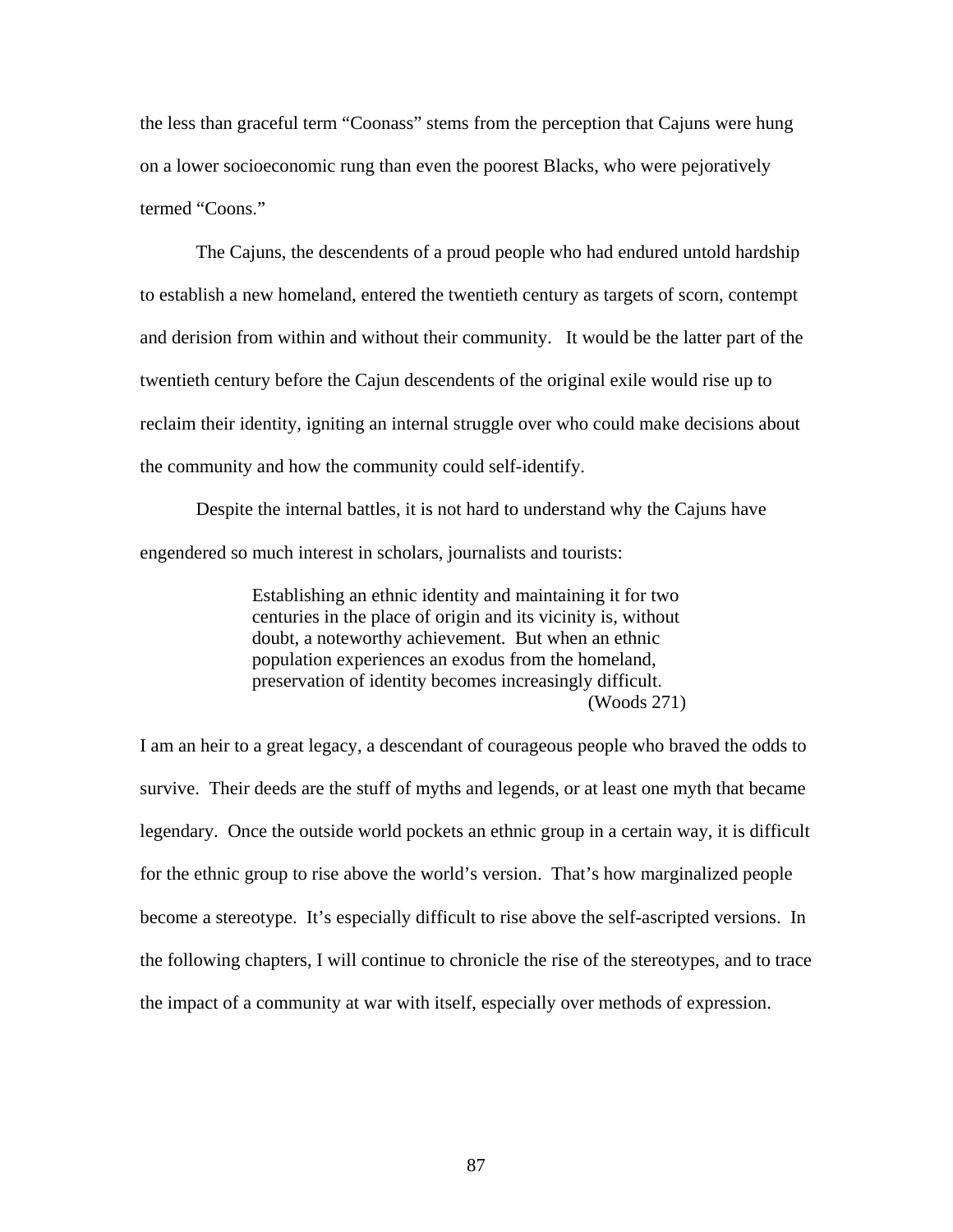## **CHAPTER FOUR—PERFORMING THE CULTURAL IDENTITY: THE HISTORY OF CAJUN DIALECT HUMOR**

Full-fledged ethnicity is characterized by at least two qualities—a long tradition and a strong tendency toward self-perpetuation. (Woods 6)

> Boudreaux worked hard for his candidate in the Justice of the Peace election. He was very surprised to find himself later brought into court. "Mais, how come ya arrest me?" inquired Boudreux. "You are charged with voting seven times," the judge said sternly. "Charged?" exclaimed Boudreaux. "Ah t'ought ah wuz getting' paid, me!"

(C. Boudreaux 98)

It is my premise in this work that, despite its opponents, both the "old" and the "new" styles of Cajun dialect humor deserve a place as a viable export and representation of the Cajun cultural identity. To support the rationale behind my premise, it is important to establish the foundations of dialect humor in Louisiana, its past impact on cultural identities, and its continuing impact on the Cajun cultural identity today. In the first chapter, I laid out the differences between the two types of Cajun dialect humor and how one style gained supremacy within the Cajun community. To be clear, I am defining Cajun dialect humor as humor that is performed about Cajuns (Henry *Blue Colla*r 171), using a Cajun/English patois. The other form of Cajun humor involves jokes and stories that are usually told in Cajun French by francophone speakers in Louisiana. That style of humor is excluded from my discussion of the dialect humor, mostly because there is very little controversy there. The controversy surrounds the Cajun dialect humor, now divided into the "old" style and the "new" style. The "old" brand refers to the style used by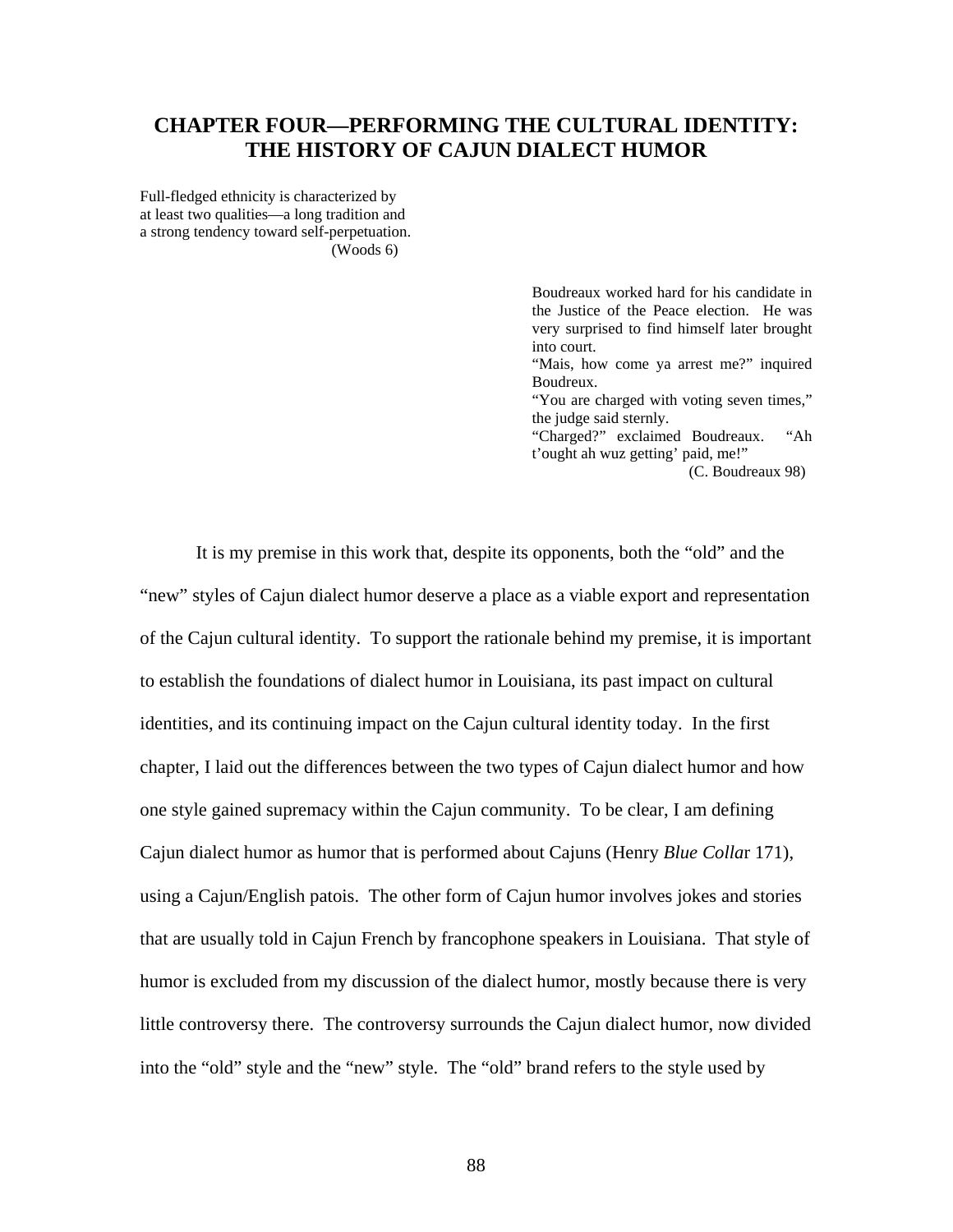Justin Wilson and others, and included costumes, exaggerated accents, and an emphasis on malapropisms. The "new" brand is the privileged style of the current crop of Cajun humorists, humor that can only show the Cajuns as "happy, good-hearted people." The "old" style was mostly associated with outsiders and a few insiders. The "new" style is almost exclusively the purview of insiders.

 In this chapter, I will trace the history of Louisiana's dialect humor from its beginnings as "local color" literature in the late nineteenth century to its use as political humor from 1889 to 1957. The dialect humor later experienced an unexpected turn when it became the center of a storm of controversy, in the 1970's and '80's, becoming the victim of Political Correctness. Standing against that movement as it affected Cajun dialect humor, my purpose as a fence-jumper myself is twofold: to encourage the gatekeepers and the folk in the Cajun community to reassess the "old" style of humor and, secondly, to remove the overall taint that lingers on all of the Cajun dialect humor.

For over a century, Louisiana's dialect humor has generated a culture war within the Cajun community. The contenders include upper-crust Creoles, Genteel Acadians, and the just-plain Cajuns, along with a plethora of "Cajun wannabes." In the previous chapter, I discussed the upper-crust Creoles as being the aristocracy of Louisiana, especially New Orleans. The Genteel Acadians were those in the Cajun community who aspired to be like the upper-crust Creoles. The just-plain Cajuns were the "folk" in the Cajun community and, ultimately, the arbiters of all things Cajun, despite what the gatekeepers thought. I consider Cajun "wannabes" to be people who want to be Cajuns, but cannot claim blood or marriage ties.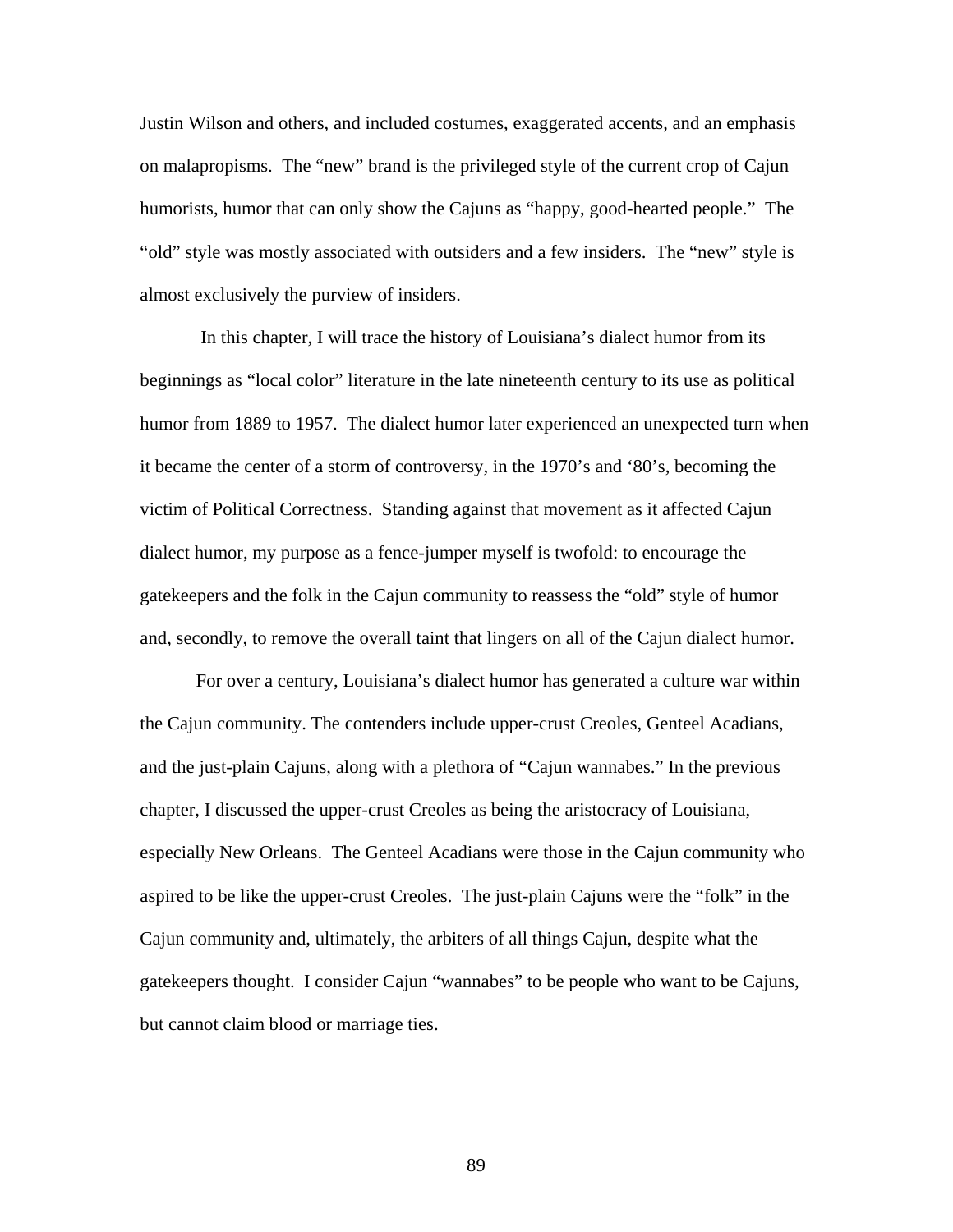All of the aforementioned have proven to be the characters (one might even call them combatants) in the ongoing drama surrounding the discussion of Cajun dialect humor. The ultimate prize is the power inherent in the control of a cultural identity and the political sway that accompanies that authority. In Louisiana, politics are a dynamic, ubiquitous force, and gatekeepers are often empowered politically to make decisions in an array of areas, even concerning the performance of humor. Throughout this chapter, I will discuss the formation of what led to dialect humor in Louisiana and how, even as the Cajuns reclaimed their humor in the latter half of the twentieth century, the proliferation of that humor became "another contested outcome" (Henry *Blue Collar* 171).

 In an article sketching the history of Cajun dialect humor, *New Orleans Times-Picayune* editor Howard Jacobs referenced John McLoughlin, as "the first dialectician on record."<sup>62</sup> McLoughlin began writing a series of faux letters to a nonexistent cousin in 1889, for the purpose of influencing the political climate of New Orleans. The letters were first published in *New Orleans Times-Democrat*. Given the topic of Jacobs' article, I am guessing that Jacobs was suggesting that McLoughlin was the first to put the Cajun dialect on record. My research shows that Jacobs was wrong in his assertion, especially since McLoughlin's dialectical efforts seem to have been more Creole than Cajun. Also, McLoughlin was not in any way the first to record the different dialects. That is not to say that McLoughlin did not play an important role in the history of Cajun dialect humor. His work laid the foundation for Walter Coquille, who would impersonate Cajun characters for political satire. While Jacobs considered McLoughlin the first to use Cajun dialect humor in print, McLoughlin did not tell jokes. He used humorous characters and

<span id="page-97-0"></span><sup>62</sup> Jacobs, Howard. "Cajun Humor: Laughing all the Way to the Punchline." *The Times-Picayune* [New Orleans] June 26, 1975.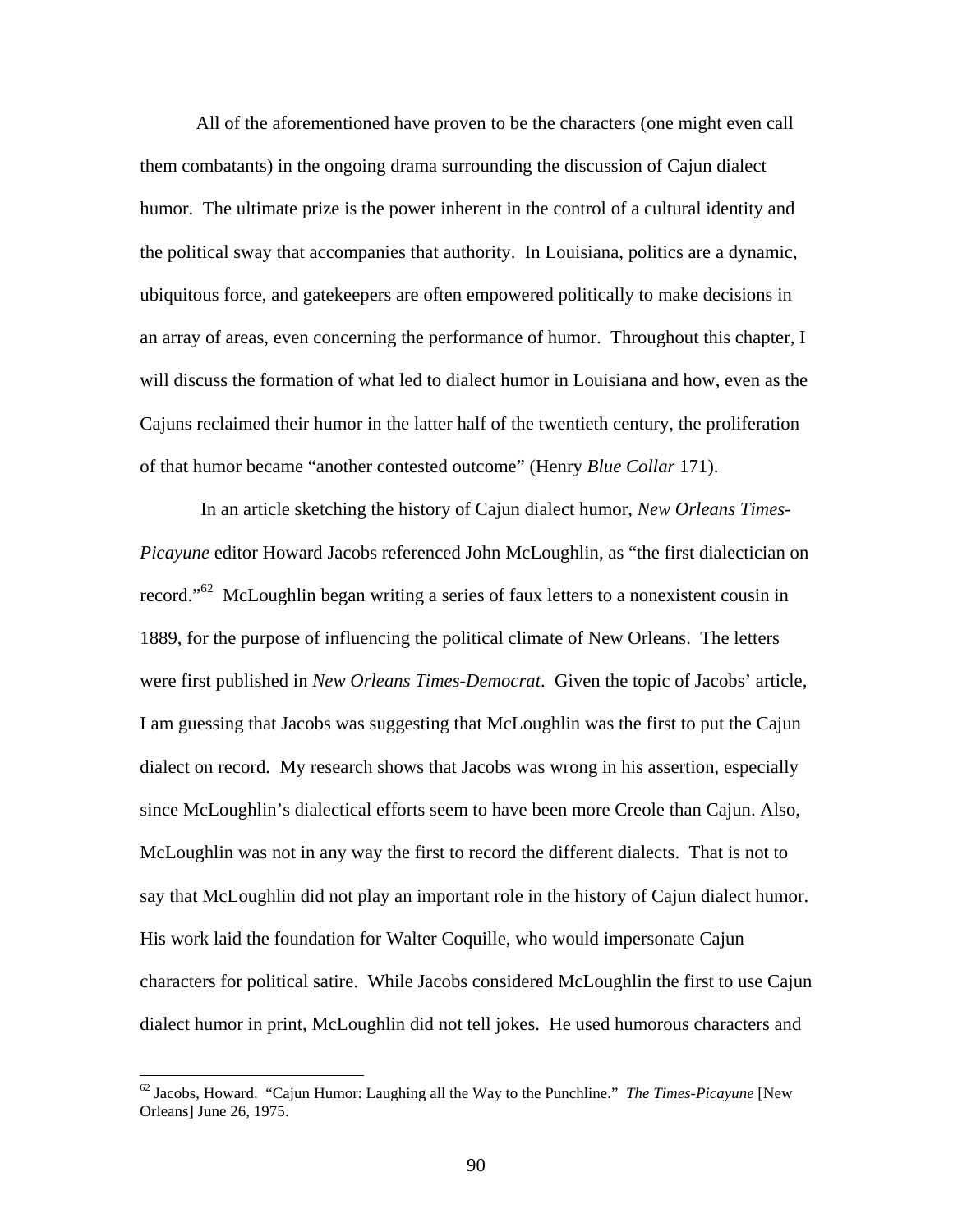dialect for political purposes. His work indicated more of an evolution from the work of "local color" artists.

To tell the whole story of the Cajun dialect humor, I need to start at the beginning, and McLoughlin does not represent the actual beginning. I believe that dialect humor in Louisiana had its foundations in the literary "local color" movement that followed the Civil War, a movement that was spurred by a growing hunger for the exotic by readers in New England. The victorious Yankees now controlled the South through carpetbag rule and could afford to be generous to their defeated foes. Also, now that the war was over, northerners were happy to put off the malaise and weariness of war. Through reading popular travel books, they were now drawn to the exotic locales to the south and west of them and wanted to know more about the strange places and the equally alien inhabitants (A. Turner 23). As feature correspondents headed south to survey the post-war recovery, the stories they sent north were more likely to be sympathetic to the Southerners (Rubin 15) (and, as stated previously, more likely to be derogatory to the Cajuns). The Yankees viewed the Southerners, once former enemies, now as defeated victims. Since slavery was no longer the divisive issue, people of conscience everywhere could satisfy their curiosity about the South and especially that most exotic city of all, New Orleans.

For the most part, the upper-crust Creoles of New Orleans were pleased with the romantic and mythic stories and novels being written about them. These stories helped the Creoles in Louisiana maintain their vision of themselves as the gracious, genteel society of decidedly *white* aristocrats (Jackson 22). Just as Longfellow had romanticized the Acadians in *Evangeline*, these authors contributed to the myth of the upper-crust Creoles, continuing to idealize their provincial lives. For the Creoles in New Orleans, it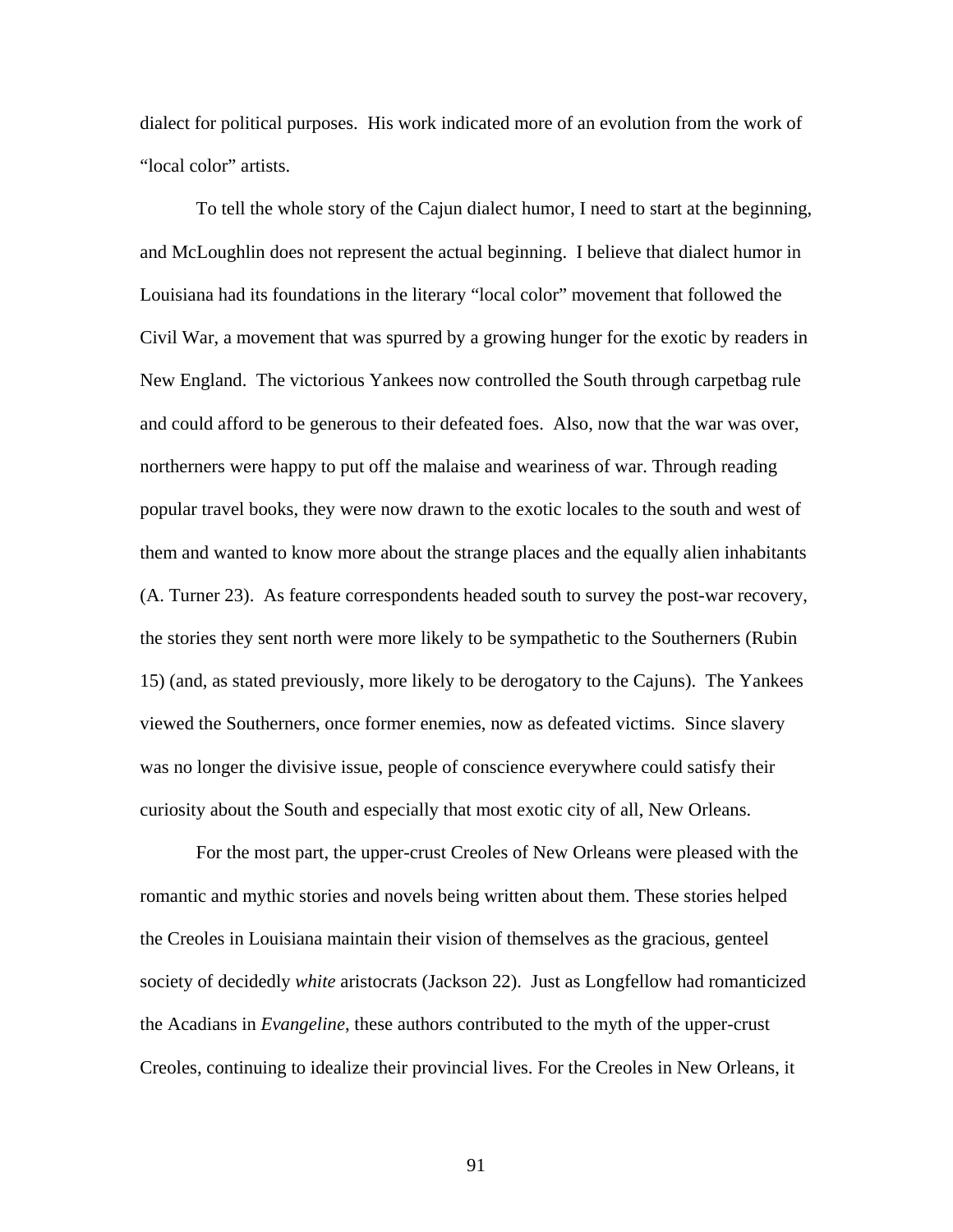was as though the Civil War had never touched them, and they could continue to play out their antebellum status as the landed gentry in complete control of their kingdom, a myth that would be perpetuated by Southern writers like Kate Chopin and others.<sup>63</sup>

Chopin, a French-Creole insider, had been raised on her aristocratic French greatgrandmother's tales of the Creole elite of St. Louis and the settlement at Natchitoches, Louisiana (Seyersted 13). She later married a Louisiana Creole and lived out her greatgrandmother's stories among the "proud, graceful, and aristocratic, hot-blooded and irrational in matters of love and honor" Creoles of New Orleans (Seyersted 75-76).

Defining the term "Creole" to readers outside the community has always been difficult for Louisiana writers, mostly because the word became a contested and, therefore, a loaded term. The origination of the term means "home grown" and stood for those of French or Spanish descent who had been born in the Western hemisphere. Defined this way, Creoles lived everywhere from Martinique to Canada and would include the Cajuns. The aristocratic francophones of Louisiana used the term to refer only to themselves and meant it to include those who "had only the purest French and Spanish blood in their veins" (A. Turner 3). Free People of Color, however, were also francophone, though often descended on the wrong side of the blanket from the aristocratic Creoles. These FPC also referred to themselves as Creoles, and that is how the term began to be used by their descendents in Louisiana today.

Writing about nineteenth-century New Orleans, Chopin and local colorist George Washington Cable had decidedly differing views of just who the Creoles were. Chopin captured Louisiana as she saw it, and created Creole characters that were distinctively

<span id="page-99-0"></span><sup>63</sup> Wilson, Charles Reagan, and William Ferris, eds. *Encyclopedia of Southern Culture*. Chapel Hill, N.C.: University of North Carolina Press, 1989. Internet accessed June 2, 2007.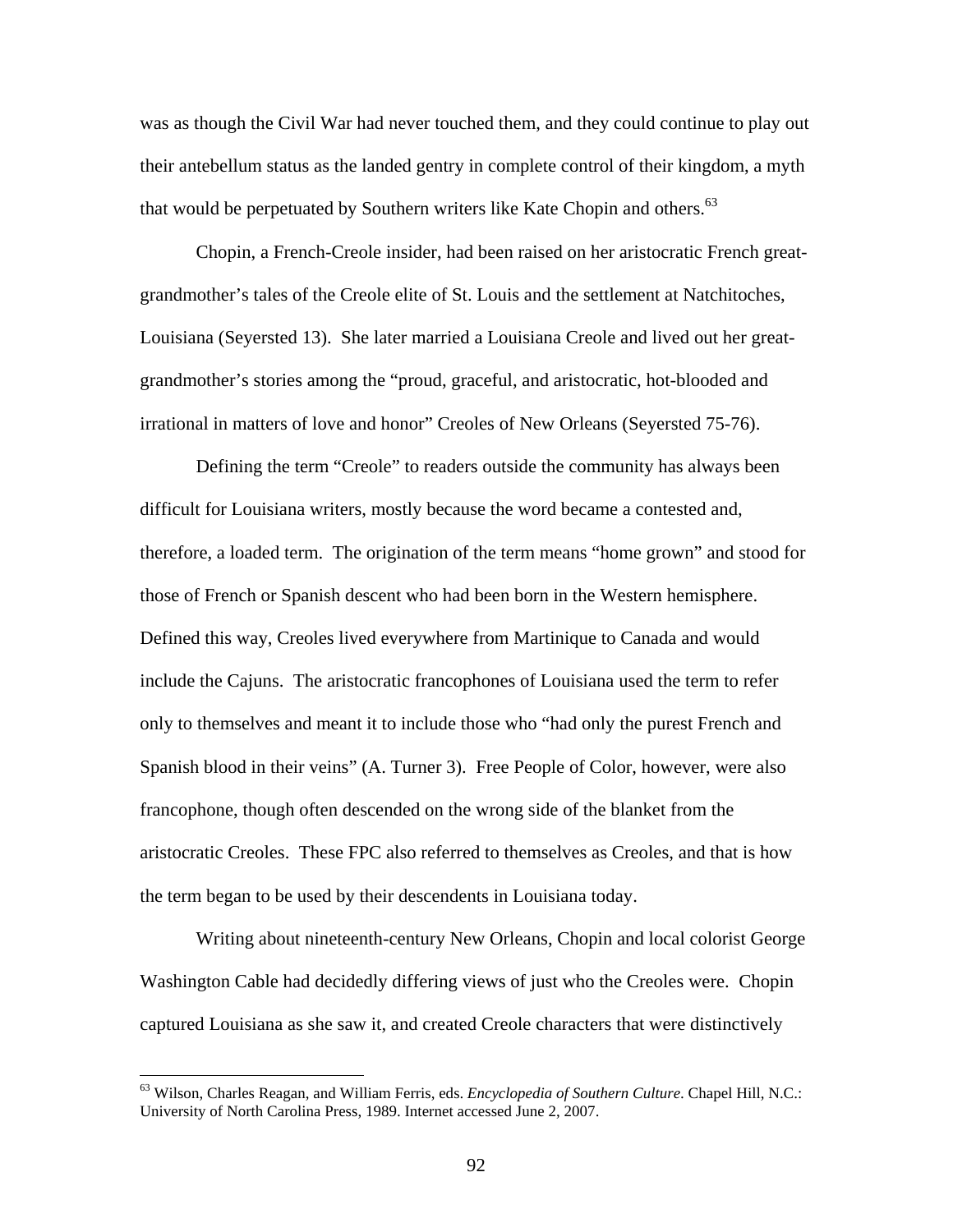different from her Cajun characters. The Cajuns were "simple, honest, and God-fearing;" they were also good-natured, lazy, the "same French peasants their ancestors were when they left the old country" (Seyersted 76). Chopin used the Cajun dialect in her stories, just as Cable did. The main difference between her treatment of the Cajuns and that of Cable's is that Chopin's Cajuns employed the same stereotypes that would later breed the characters Boudreaux and Thibodeaux.

In contrast, her Negro [sic] characters were completely aware of the gap between the Cajuns and the Creoles and exactly where they fit, with the Creoles above them on the social ladder and the Cajuns somewhere below. Chopin's stories were popular because they sanctified the Creole preeminence in social and cultural affairs, thus allowing the Creoles to feel that all was still right with their world.

Even more popular were the stories contained in the *Great South* series, written by Edward King for Charles Scribner and Company between 1873 and 1874. Although King usually avoided stories about economics and politics, he did write in support of investors taking an active role in the rebuilding of New Orleans, claiming that the city could recover completely if removed from the stranglehold of the carpetbaggers (Rubin 15-16). The Creoles were delighted to support King's pleas since that would have returned their city to its antebellum glory (and their control).

King's observations of the Negro population were especially derogatory. While the white Creole was sympathetically portrayed as a victim of the war, his elegant lifestyle, hopes and dreams destroyed by the loss of his slaves (King 32), the Negroes were shown to be incapable of handling their new-found freedom.

> But the negroes, taken as a whole, seem somewhat shuffling and disorganized; and apart from the statuesque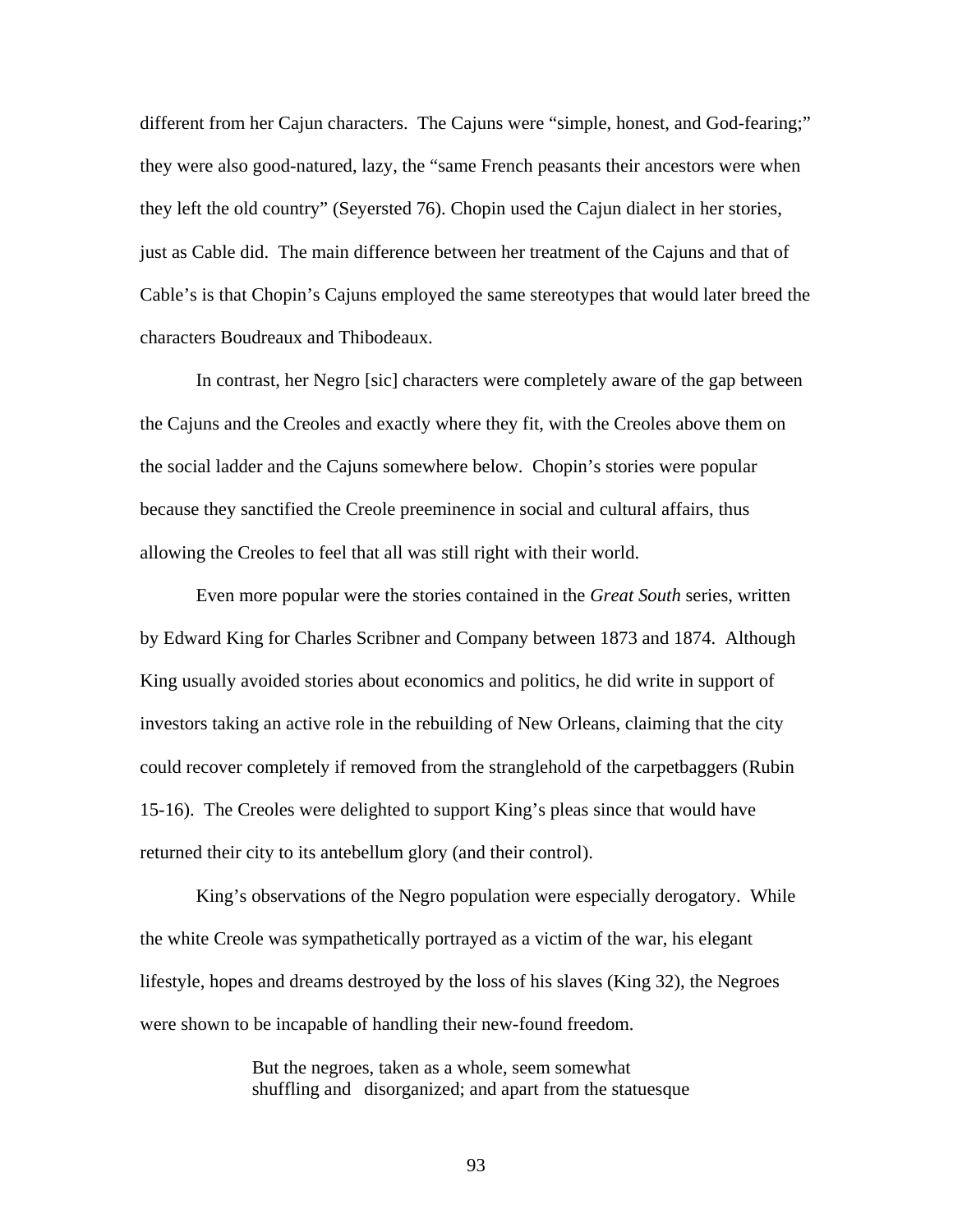old house and body servants, who appear to have caught some dignity from their masters, they are by no means inviting. They gather in groups at the street corners just at nightfall, and while they chatter like monkeys, even about politics, they gesticulate violently … as a rule, the negro of the French quarter is thickheaded, light-hearted, improvident, and not too conscientious.

## (King 35)

King had a romanticized vision of the South, especially of Louisiana. His purpose is clear in the preceding paragraph—to demonstrate in the vilest way possible how he felt about Negroes and their freedom. While the carpetbag government tried to give the Negro some equality, King was doing his best to recreate the pre-war social strata of New Orleans. Through these stories, King tried to demonstrate what Southerners had always contended, that the freed Negroes could not govern themselves, the Creoles deserved a return to their authority and privilege, and "that the Carpetbag governments were corrupt and remained in power only through force" (Rubin 17).

By sending these observations to northern readers who had the power to change the status quo, the *Great South* series may have "helped pave the way for the final abandonment of Reconstruction" (Rubin 17). There was one slight problem with the social hierarchy that King was supporting. He did not understand that, while the Genteel Acadians had ascribed to equal status with the Creoles, even the Negroes of the time knew that the Cajuns belonged on a lower social rung than the blacks. King had been caught up in the romanticism that surrounded the literary Acadians and transferred that to the Cajuns.

His writings on the Cajuns show that King had obviously studied Longfellow's *Evangeline* before visiting the prairies to find the Acadians. There he saw only an "earthly paradise," "the grand estates," and "superb forests." His only reference to the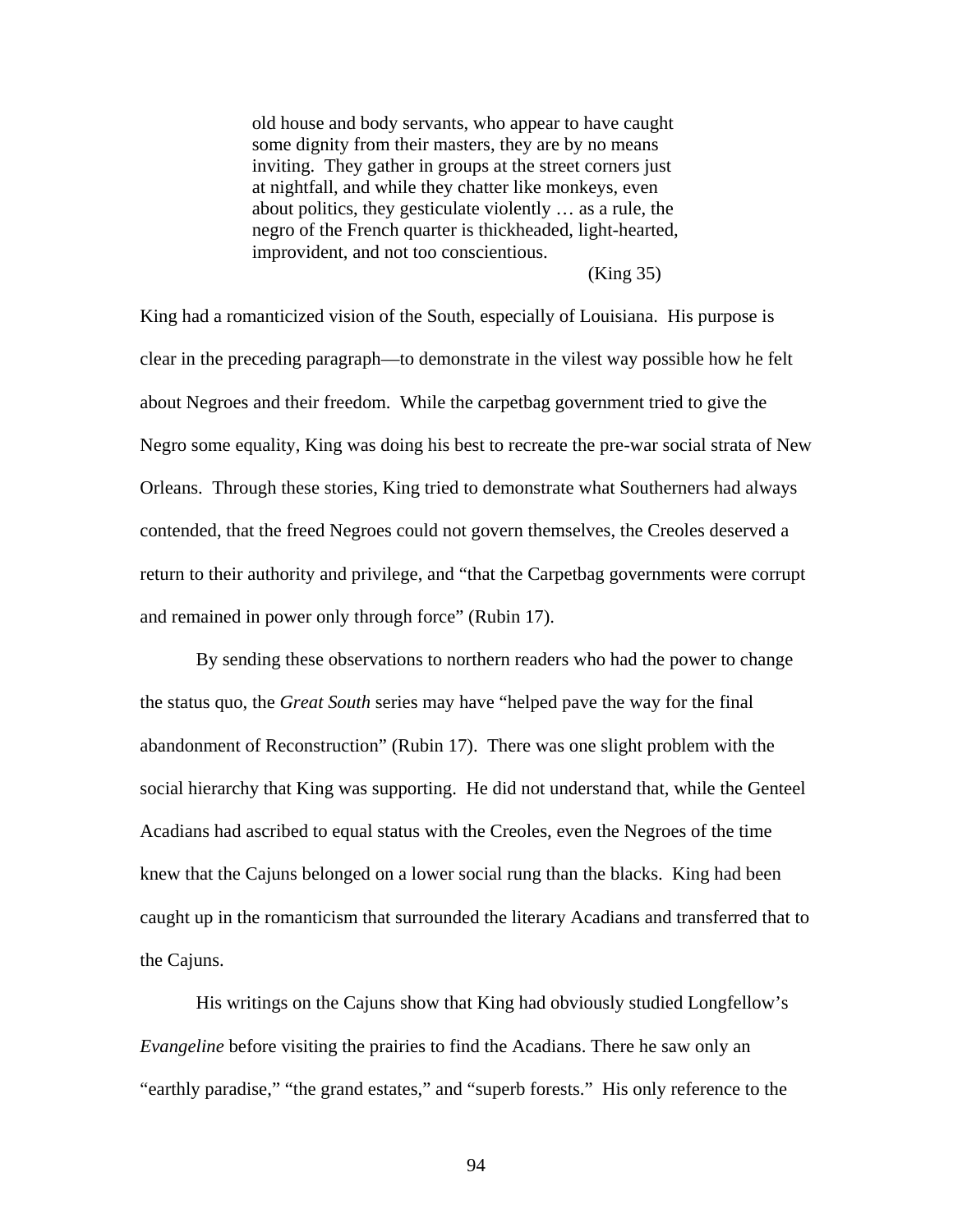usual discussion of the "isolated" Acadians is the one sentence that states, "There are Frenchmen and Frenchwomen among them who are as remote from any active participation in the politics of the state or the country at large, as if they lived in France" (King 85). For both Chopin and King, it was as if the Acadians had never created a separate identity from their French roots. Chopin saw them as the gentle Norman peasants of Longfellow's myth, and King saw them as extensions of the aristocratic Creoles. Just as he paid obeisance to the upper-crust Creoles of Louisiana, King honored the Genteel Acadians. To be aligned with their idols, the upper-crust Creoles, was the Genteel Acadian's apex of aspirations (Brasseaux *Acadian* 92). For both the Creoles and the Acadians, King continued to expand upon the myth of their nobility, and they accepted his words with all the *noblesse oblige* at their disposal.

The Creoles did not, however, welcome all the literary expressions of their culture. The elite Creoles had been horrified in 1879, when the author and editor of the *Daily Picayune*, Mrs. Eliza Jane Nicholson, began to write a "Society Bee" under the assumed name, Pearl Rivers, for the express purpose of reporting on the social activities of the New Orleans elite. Despite their initial resentment at this unprecedented intrusion into their private lives, it was not long before the elite were not only devouring the gossip column, but were desperately vying to be mentioned (Jackson 16). They began to see the column as one more reflection of their cachet, an instrument to flaunt before those who sought to wrest the city from the Creoles' rule and a way to hold onto their identity.

The Creoles were barely hanging on to their cultural identity when they began to feel that homegrown "heretic," George Washington Cable, was attacking them. A native son of New Orleans, Cable was born in 1844 to parents of Anglo-Saxon and German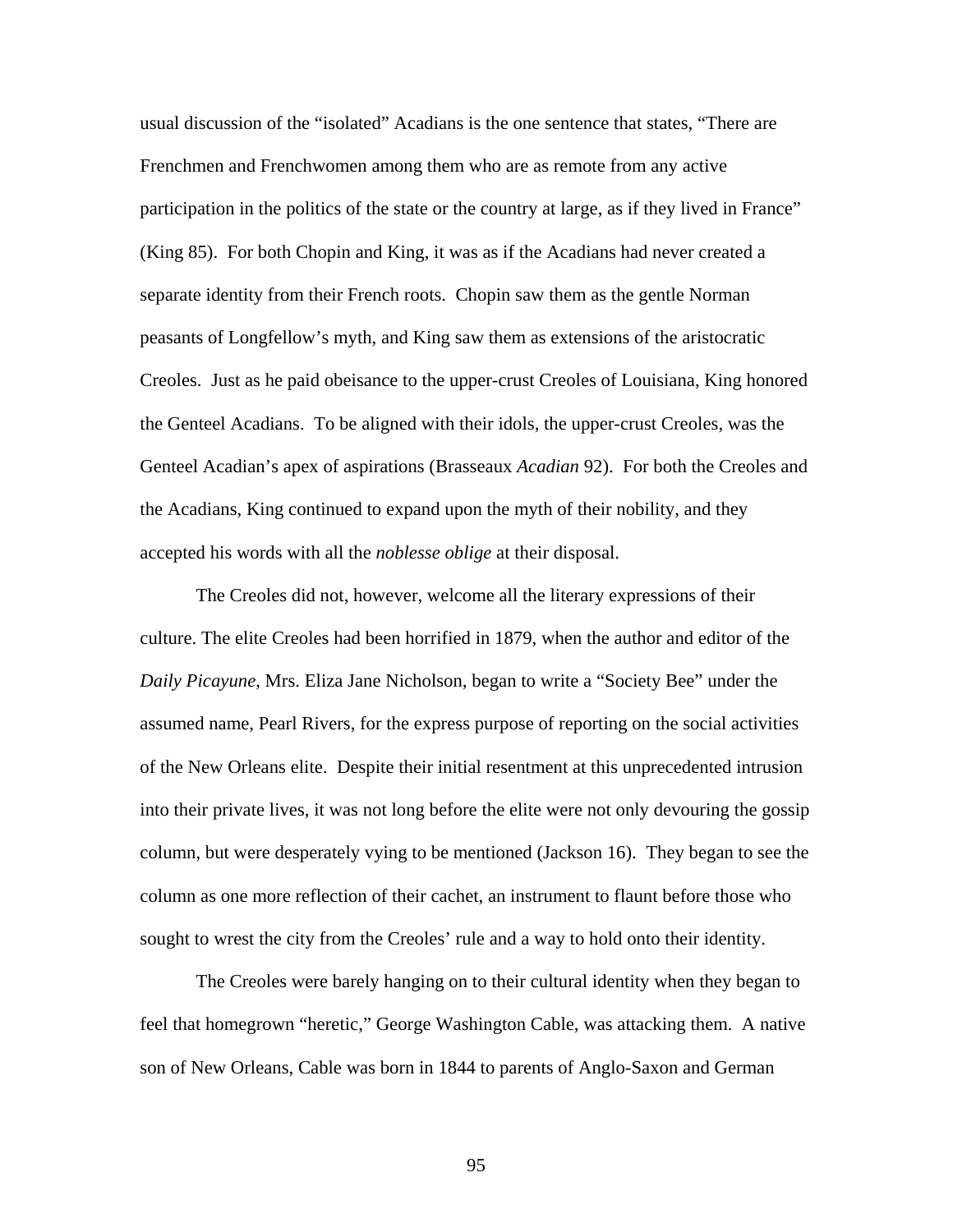descent. The Cables had moved to New Orleans from Virginia before their fifth child, George W. was born (Rubin 23). The Panic of 1837 had taken everything George, Sr. had, so he moved his family further south. Within a few years, he had recouped his losses, becoming a successful businessman, and thus accepted by the American society in New Orleans.

It was a happy childhood; George and his siblings spent their days fishing in the lakes and canals and running tame through the markets or along the river levee, watching and listening to the slaves as they worked on the docks (Rubin 25). It would be these experiences that would allow Cable to capture the essences of Louisiana life. To Cable, that life included all of the people who had helped create his childhood memories, whether they were slave or laborer; the sights and sounds of America's most European city contributing considerably to who he was. Thus, it is Cable who should be considered "one of the pioneers of the dialect tale" (Vedder 266).

Cable began to write at the height of the "local color" movement. Cable fit well into the movement since the topics of race, caste, and class were Cable's main interests as well. In the style of writers like Bret Harte and Joel Chandler Harris, the school of "local color" was a form of realistic fiction that held to the literary Genteel Tradition, conveying only the positive and the uplifting through "romantic plot structure and quaint descriptions of an idealized provincial life" (Rubin 45). Cable differed from his fellow colorists in that he refused to be bound by the rules of the Genteel Tradition, preferring the authentic to the quaint.

Discovered and sponsored by Edward King, Cable first wrote Creole vignettes to be published in *Scribner's Monthly*, beginning in 1873. The vignettes were immensely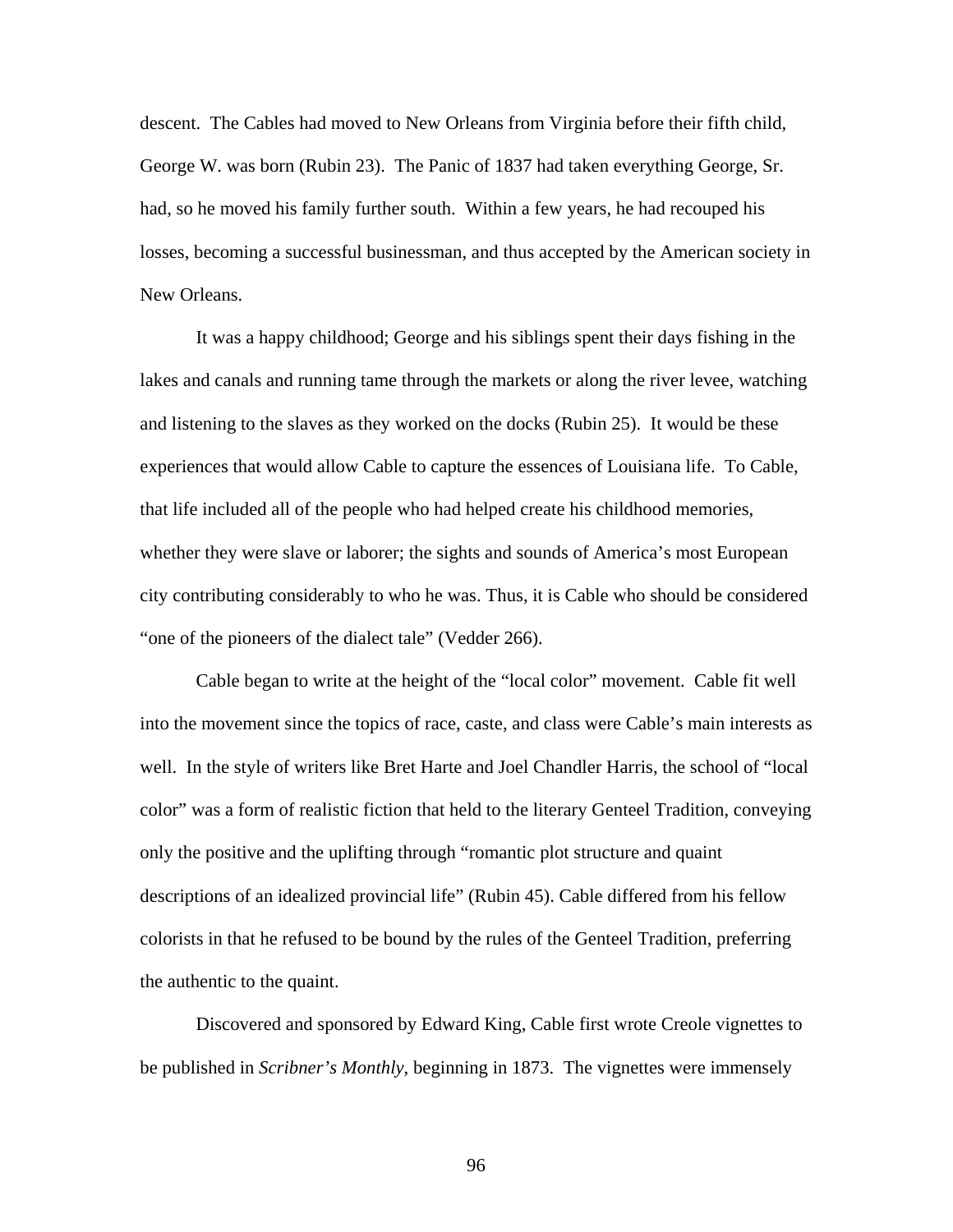popular with the readers, including many in New Orleans, who were thrilled to have a light shining once again on their lovely city. Unfortunately, not all found the light to be a positive one. Supported by many upper-crust Creoles, the French Daily newspaper, *L'Abeille, The Bee*, claimed Cable "had distorted their character and had maligned their ancestors in Louisiana history" (A. Turner 7). These Creoles felt that, with every stroke of his pen, Cable was tearing at the very fabric of their society.

Their resentment lay squarely in the fact that Cable's characters were "mythbreakers," and Cable, a non-Creole who read and spoke French (A. Turner 6), was considered a heretic because he did not support the local talking points. Instead of reflecting the myth of gentility that the Creoles had so carefully nurtured, Cable's realistic Creole characters encompassed the original definition of "Creole," meaning *all* those who could claim French or Spanish blood and had been born in the Americas, including, to the absolute horror of the upper-crust Creoles, the Cajuns. "Many of his characters were poor, illiterate, and spoke a delightfully broken English (which, though authentic, was resented by the Creoles)" (Jackson 14-15). To be lumped into an indiscriminate heap with poor blacks and Cajuns was the ultimate insult to the Creole elite. The Creoles were particularly concerned with how outsiders would come to perceive their society as reflected in these stories and believed that Cable had knowingly "destroyed the Louisiana of Chateaubriand and Longfellow" (A. Turner 39).

Cable would also be at odds with the northern editors, the arbiters of the movement, since the local color movement celebrated "the quaint, the nostalgic, pleasing aspects of regional life—the exotic, the beautiful—and not for its ugly, unattractive aspects, which were equally real" (Rubin 17). The prevailing taste for local color stories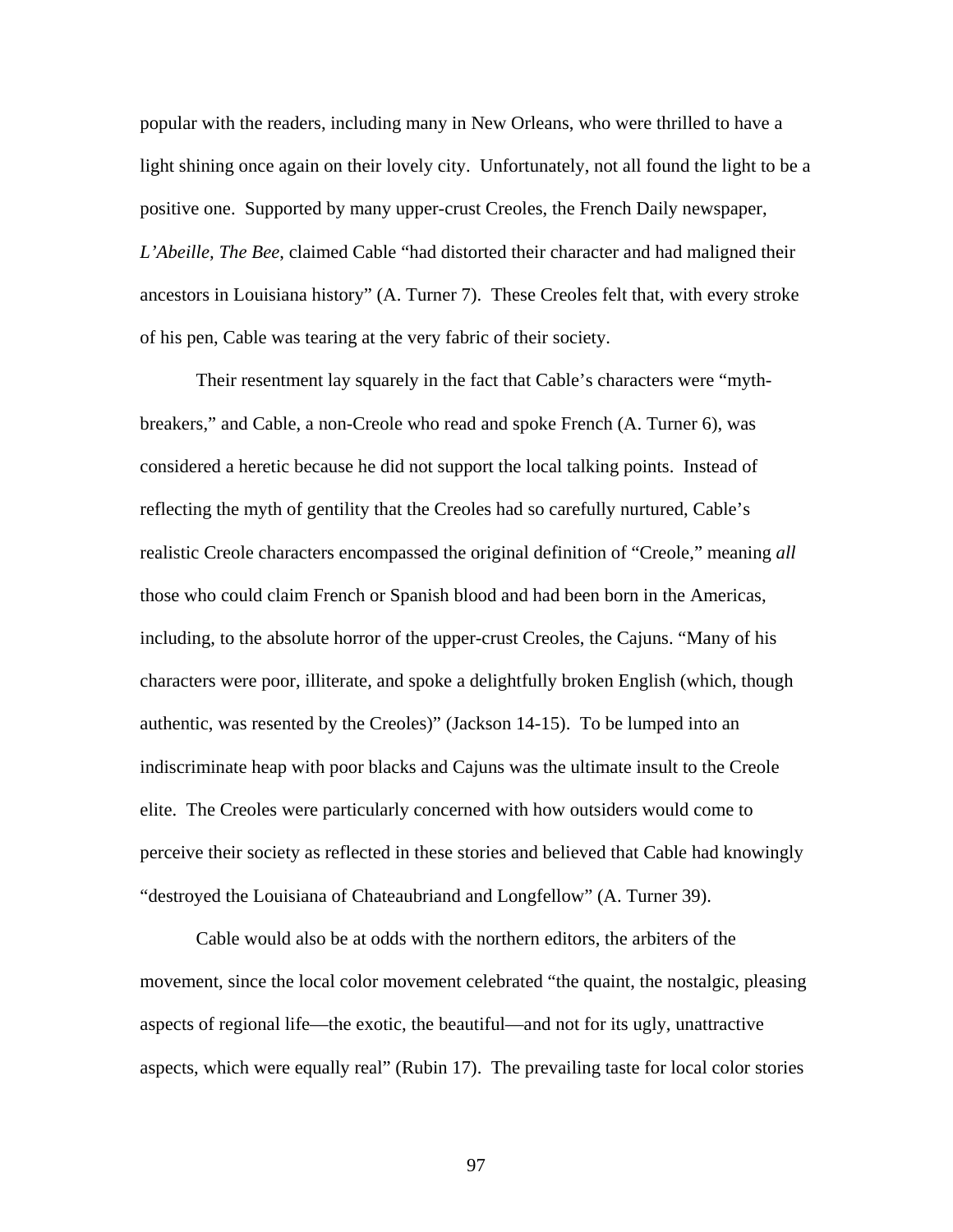was also a taste for sectional reconciliation, returning the Negro to his antebellum place in the world—unseen and unheard, a position fully supported by King's *Great South* series.

As a young man, Cable had joined the Confederate army, fighting unrepentantly to retain slavery. His early stories reflected his vision of Creole life in all its glory and none of its detractions. As Cable matured, so did his vision of his surroundings; Cable realized he could no longer be only an observer of how social inequities continued to affect his neighbors. Cable felt he must use his talent to tell the whole story, and he began to find himself at odds with his fellow citizens as he argued for civil rights for the Negro.

Cable stepped even further beyond his community's acceptance by indulging in "tasteless" topics that heretofore had been considered unsavory for public consumption. Of particular interest to Cable was the ongoing legacy of the half-caste products of miscegenation and its effect on the lives of those children. Miscegenation was a double standard and a double-edged sword. While it was permissible for the Creole males to have mixed-blood mistresses, the issue of those relationships could not marry outside of the black race, if their social position would even allow them marriage.

Cable hoped his stories would hold up a mirror to the hidden lives of the uppercrust Creoles. By exposing these practices to the outside world, Cable hoped to put an end to the "shadow" lives to which these children were condemned. In this piece from one of his most popular stories, Cable reveals the old Creole family secret of mixed relationships. The story is that much more evocative because Cable chronicles the mother's perspective. The narrative creates compassion in the heart of the reader for this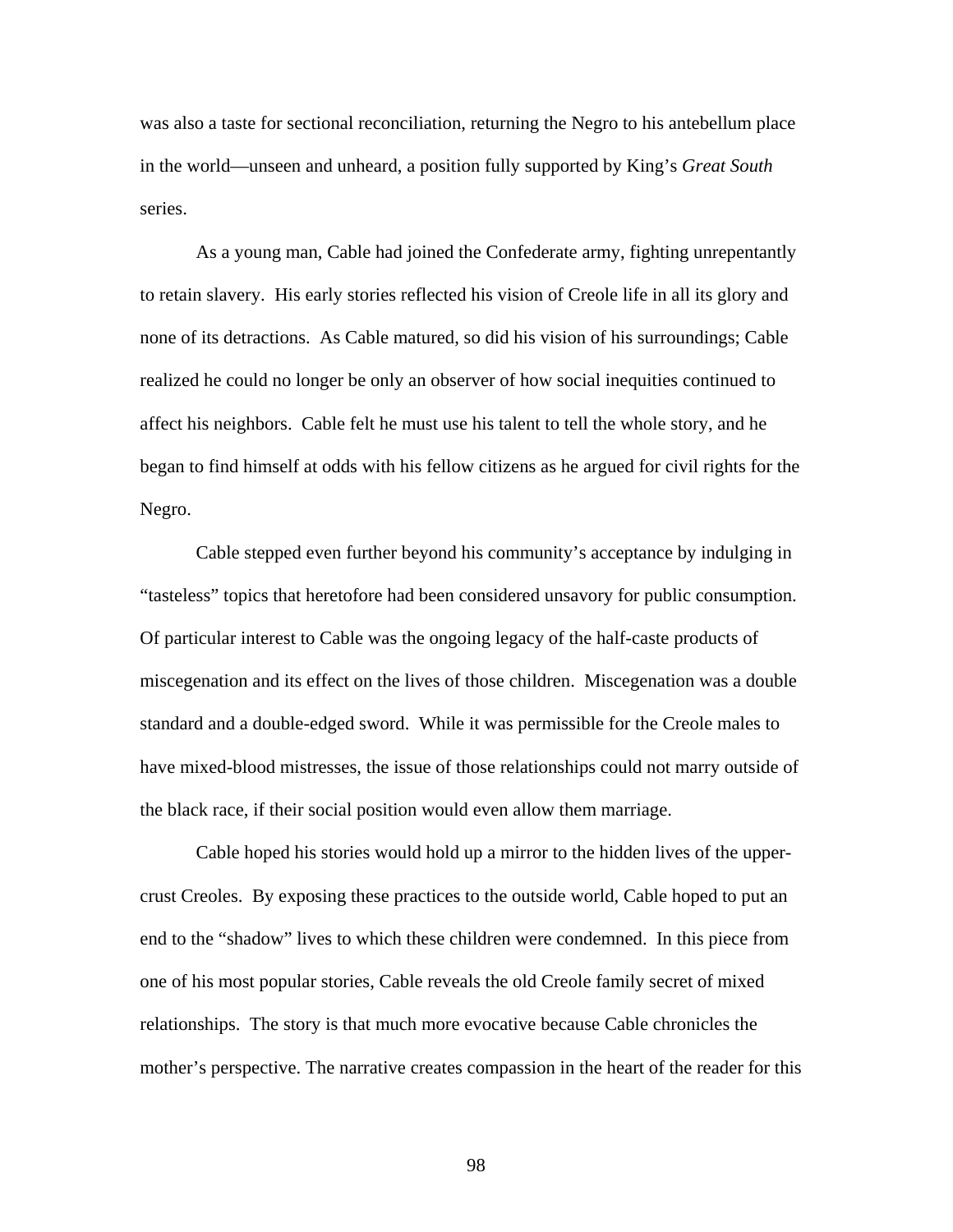mother who only wants the best for her child and is willing to sacrifice whatever is

necessary. Cable writes:

Père Jerome was confounded. He turned again, and, with his hands at his back and his eyes cast down, slowly paced the floor. "He is a good man," he said, by and by, as if he thought aloud. At length he halted before the woman. "Madame Delphine---" The distressed glance with which she had been following his steps was lifted to his eyes. "Suppose dad should be true w'at doze peop' say 'bout Ursin." "*Qui ci ça?"* (What is that?) asked the quadroone [sic], stopping her fan. "Some peop' say Ursin is crezzie." "Ah, Père Jerome!" She leaped to her feet as if he had smitten her, and, putting his words away with an outstretched arm and wide-open palm, suddenly lifted hands and eyes to heaven, and cried: "I wizh to God—*I wizh to God*—the whole worl' was crezzie dad same way!" She sank, trembling, into her chair. "Oh, no, no," she continued, shaking her head, "'tis not Miché Vignevielle w'at's crezzie." Her eyes lighted with sudden fierceness. "'Tis dad *law!* Dad *law* is crezzie! Dad law is a fool!" (*Creole* 232)

The law that Madame Delphine condemned was the law that she had broken by

betrothing her young, beautiful, light-skinned octoroon daughter to a white man.

Madame Delphine argues that the law is wrong and should not pertain to her daughter,

who is "seven parts white" (Cable *Creole* 233). To guarantee her daughter a good

marriage to the man she loves (a white man), Madame Delphine concocts a story denying

that Olive is her daughter, claiming she is the daughter of two whites of untainted blood.

Not even Olive knows that Madame Delphine is sacrificing their relationship to secure a

future for her daughter. Madame Delphine confesses her crime to Père Jerome just prior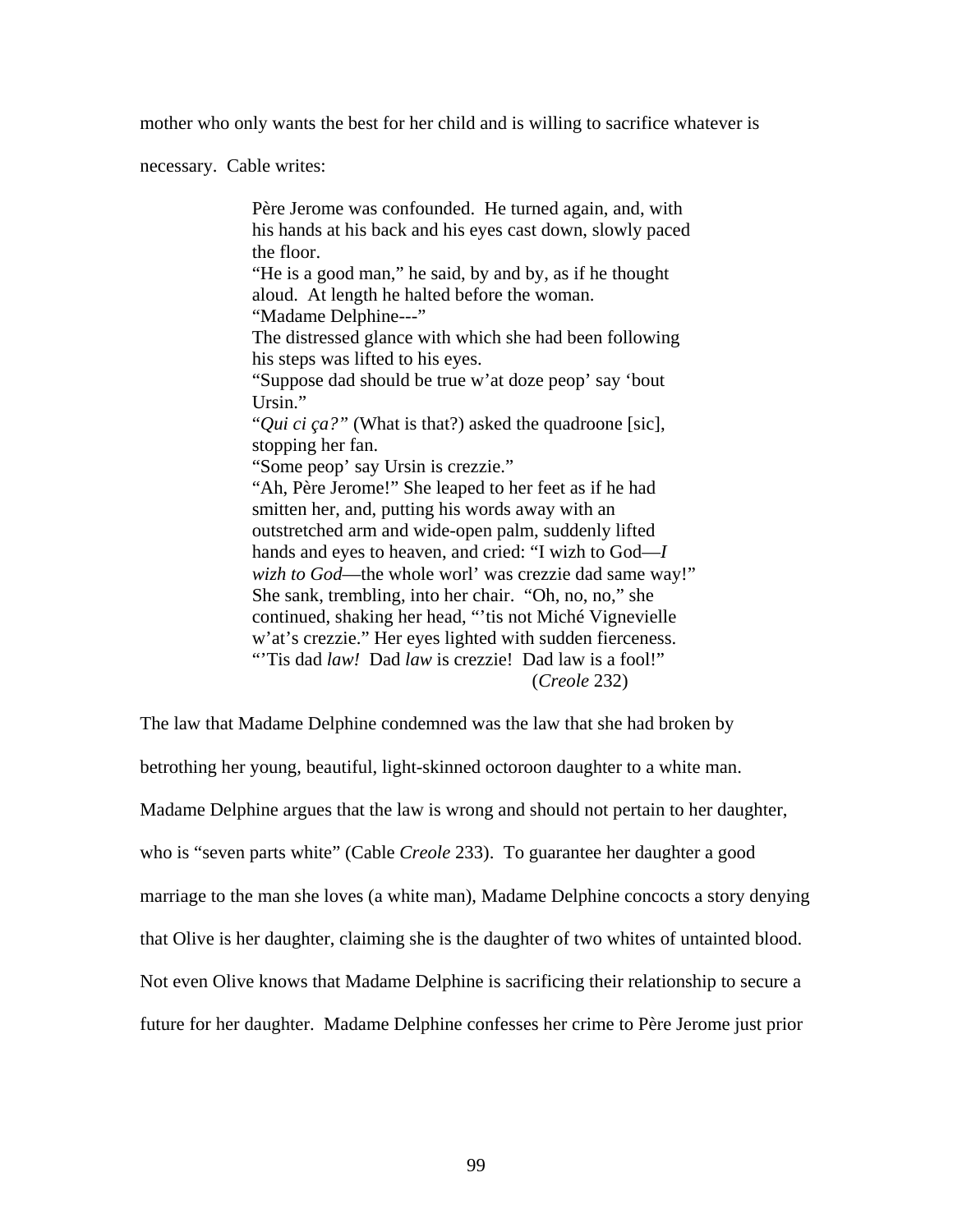to dying from a broken heart, knowing that he is bound by the privilege of the confessional and must take the truth to his grave.

The story, besides placing a sympathetic face on a human problem, <sup>64</sup> is full of references to the Creole rules of society. One such rule is that the Creole women were not allowed to sit with the quadroon in the park: "The two ladies rose up; somebody had to stand; the two races could not both sit down at once—at least not in that public manner" (Cable *Creole* 241). These rules were not discussed in polite society; they were simply understood. It is no wonder that the Creoles were not fond of Cable's depiction of their genteel life, since it exposed the ruthlessness of the caste system that ruled Louisiana. Post-bellum Creoles had been unable to hold on to their wealth, but they were doing what they could to hold on to their social status.

Cable also spent time traveling through the prairies of Louisiana in search of the Cajuns, and his portrayal of them is probably the closest of all writers to the reality of the times. In his travel notebook, Cable wrote that he recognized their speech as "an ancient French patois," but that they had progressed to using two languages: "in law and trade, English; in the sanctuary and at home, French" (155). As part of his pre-journey research, he wrote, "These are the children of those famed Nova Scotian exiles whose banishment from their homes by British arms in 1755 has so often been celebrated in romance," and "they largely outnumber that haughtier Louisianian who endeavors to withhold as well from him as from the 'American' the proud appellation of Creole" (Cable *Creoles* 3-4). It must not have pleased the upper-crust Creoles to be called "haughty" or to be reminded

<span id="page-107-0"></span><sup>&</sup>lt;sup>64</sup> The law against miscegenation was a racial problem, but Cable was showing that this is a mother trying to protect her child, regardless of race. He was giving the effects of the law a human face.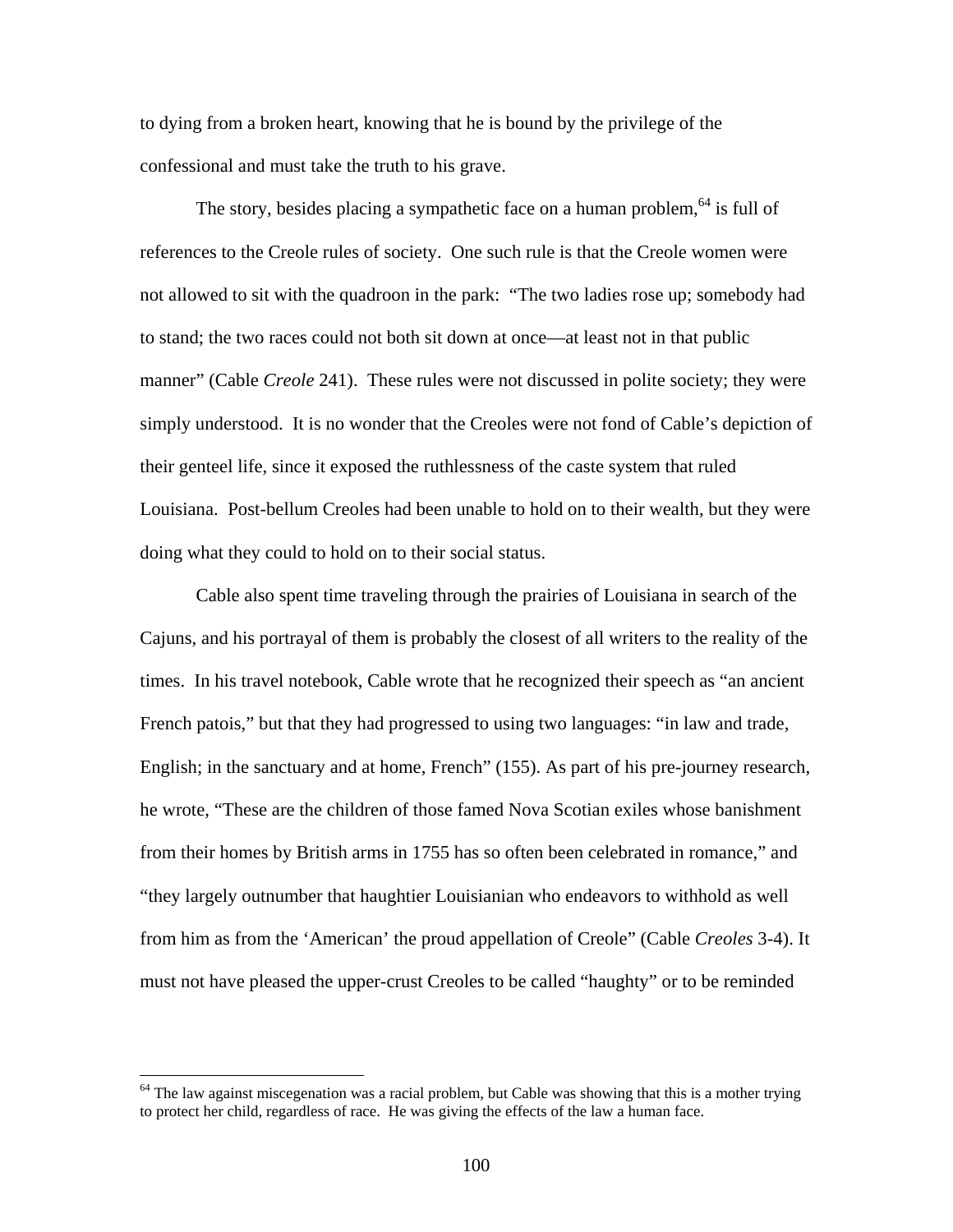that they continued to be outnumbered by Cajuns, Americans and any number of immigrants.

Cable seems to have liked the Cajuns as a people. In his short story, "Carancro" [sic], Cable has a Cajun family take in a destitute Creole woman and her son. The woman dies soon after, and the child is raised among the sprawling Cajun family in the home of Sosthène and *la vielle*. <sup>65</sup> The story reflects Cable's observations of the Cajuns on the prairies, how their homes were open to anyone in need,<sup>66</sup> and their families were often extended through their generosity, a holdover from their days in L'Acadie. Calling the child, "my little Creole," Sosthène laughingly explains why the boy will more likely grow up to be a lover and not a fighter:

> "Aw, naw!"—he shook his head amusedly—"he dawn't like hoss. Go to put him on hoss, he kick like a frog. Yass, squeal wuss'n a pig. But still, sem time, you know, he ain't no coward; git mad in a minute; fight like little ole ram. Dawn't ondstand dat little fellah; he love flower' like he was a gal." (Cable *Creoles* 252)

It is easy to see that Cable had a keen ear, because he had quite a handle on the Cajun dialect as well as the Creole dialect. The dialects were sometimes a problem for his northern readers, so Cable began to scale back the use of dialect by inserting particular phrases to suggest the dialect, rather than entire conversations, as he had done before.

The use of dialect was not his only "mistake" as far as the Creoles were concerned. Rather than tapping into the Creole's longstanding disdain for the Cajuns, Cable instead celebrated the cultural tendencies that allowed them to be Good Samaritans to even the Creoles. Add to that his sympathetic pieces favoring the Negro Creoles, and

<span id="page-108-1"></span><span id="page-108-0"></span>

<sup>&</sup>lt;sup>65</sup> "old woman," a term of endearment for his wife  $\frac{66}{100}$  As mentioned in the previous chapter, this was a trait that was carried from L'Acadie. Hospitality remains a strong Cajun cultural marker.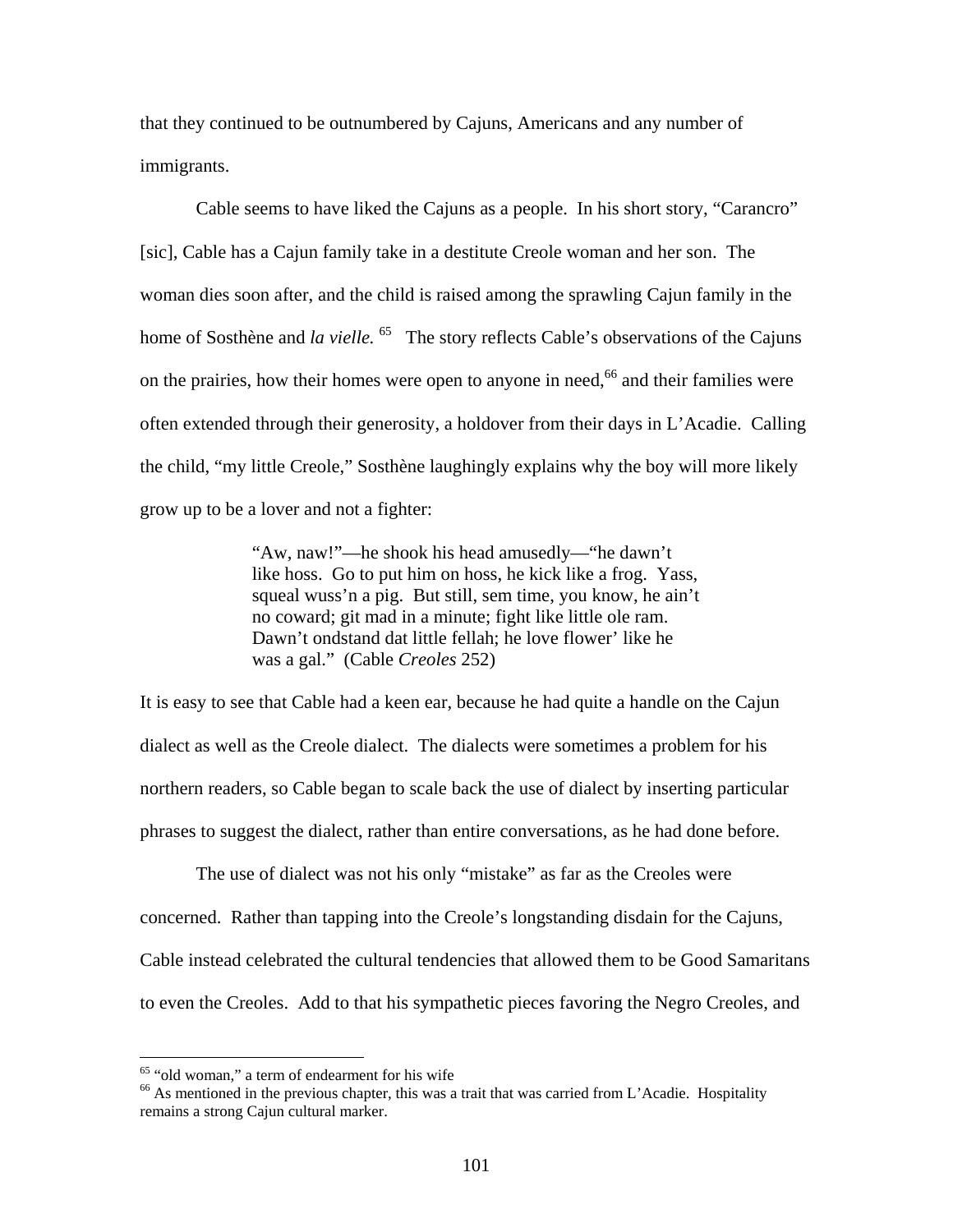the fashion for Cable's art slowly ebbed in Louisiana. Though he had been favorably compared to Mark Twain, he never achieved the popularity or the notoriety of Twain (Rubin 19). The upper-crust Creoles simply regarded Cable "as a traitor to his race, his State, and his party" (Vedder 262), and so he moved north to find a more favorable climate for his works and for himself. Writing in 1894 about the way Cable had been treated in his hometown, Henry C. Vedder surmised, "The feeling against Mr. Cable will pass away. … The South will yet come to a better mind, and will see in Mr. Cable one of her most gifted sons" (273). Vedder was right, but it would be the 1950's before Arlin Turner re-introduced Cable to a waiting Southern world. It is certainly possible that Cable's reputation in New Orleans had been so besmirched that, even a century later, Howard Jacobs skipped over Cable's contributions to literature to showcase a more favored son, John J. McLoughlin.

Since the late 1830's, New Orleans had been a "divided" city, with the Creoles firmly entrenched in the French Quarter and the Americans upriver in the Garden District. By the 1880's, the Americans were trying to extend their authority into the heretofore Creole-controlled part of the city (Jackson 14). The upstart Americans, intent on "modernizing" the city, would have been wiser to remember that they were dealing with a very old, very established culture where things were handled differently. Having already suffered through the carpetbaggers during Reconstruction, the Creoles were not prepared to turn over control of their section of the city to the next set of the powerhungry. Resentment ran high against the high-handed dealings of so-called reformers, as the battle for mayor raged between the reform groups and several old-fashioned political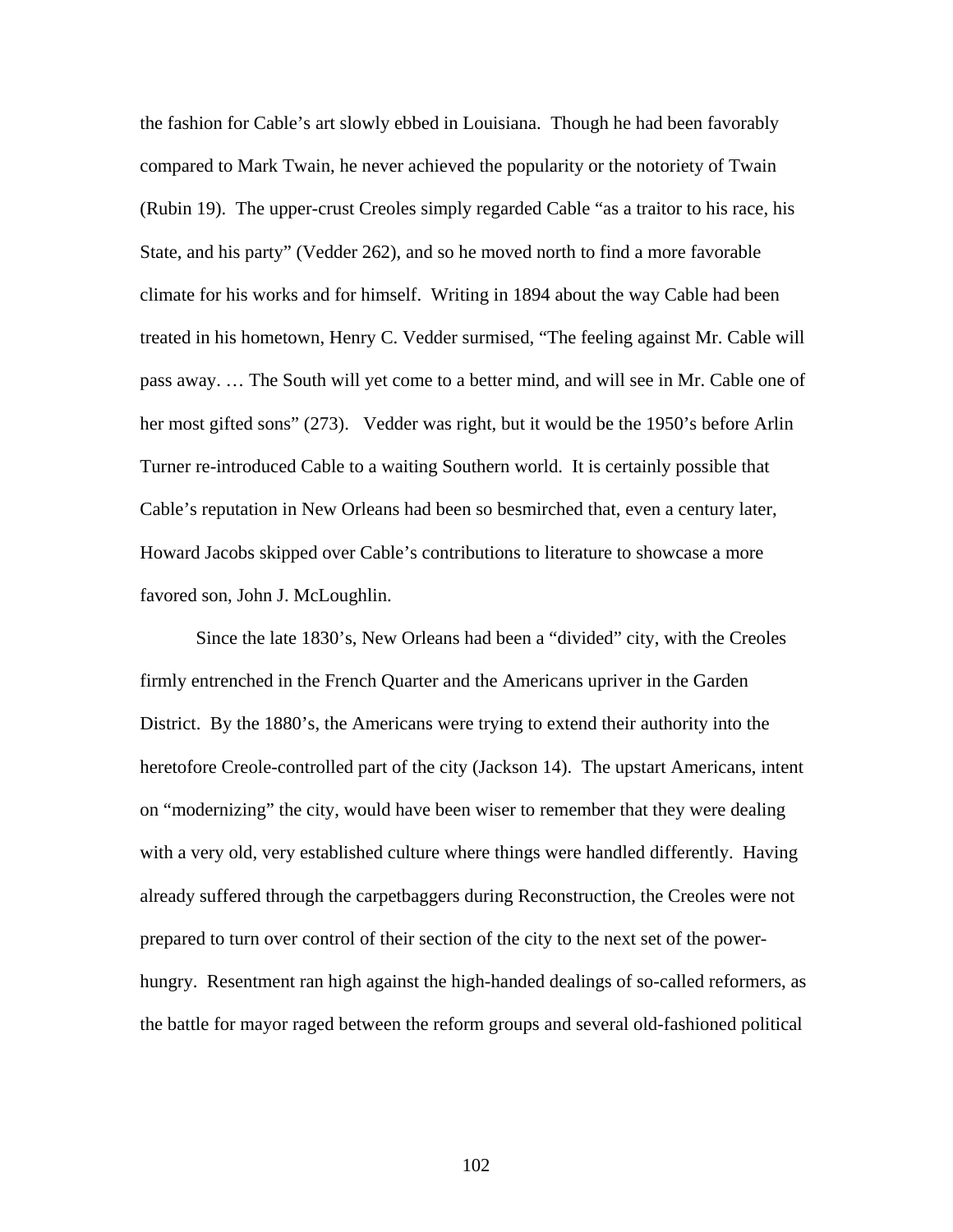machines, especially one called "The Ring,"<sup>67</sup> each with their own interests to protect. None of the agendas turned out to work in the best interests of the city, as New Orleans maintained its status as a "thoroughly debt-ridden" metropolis (Jackson 28-54), for which there seemed to be no solution. "By the end of the 1880's the budget was in such a state of chaos from mismanagement that the municipal government was almost paralyzed" (Jackson 48).

John J. McLoughlin, an Anglo-American attorney and well-respected, upstanding member of New Orleans society, wanted to speak against what he perceived to be political wrongs happening in his beloved city. McLoughlin did not want to appear as though he were attacking the people of New Orleans, so he needed another way to get his point across. Like Cable, McLoughlin found the Creole/Cajun struggle with bilingualism to be quite charming and a bit disarming as well, so he created a working-class francophone persona named 'Jack Lafaience,' a satirist in the classic tradition, to be his mouthpiece. There seems to be a question whether the character was supposed to be Creole or Cajun. McLoughlin himself referred to the character as Creole, but the dialect would be that of a lower-class Creole rather than an upper-crust one. Whether the character was Creole or Cajun, he was definitely "other" from both McLoughlin and his intended audience, who were most likely the upper-crust Creoles and the American businessmen of New Orleans.

Howard Jacobs believed Lafaience's dialect to be Cajun. In his column, "Remoulade" for the *Times-Picayune*, Jacobs recognized that the "essays of the period reflected the beliefs, customs and prejudices of the early settlers of New Orleans. But the

<span id="page-110-0"></span> $67$  The Ring was the machine led by working class whites, including immigrants and was at the forefront for finding jobs for those immigrants as well as supporting gambling and attracting black votes (Hair 12).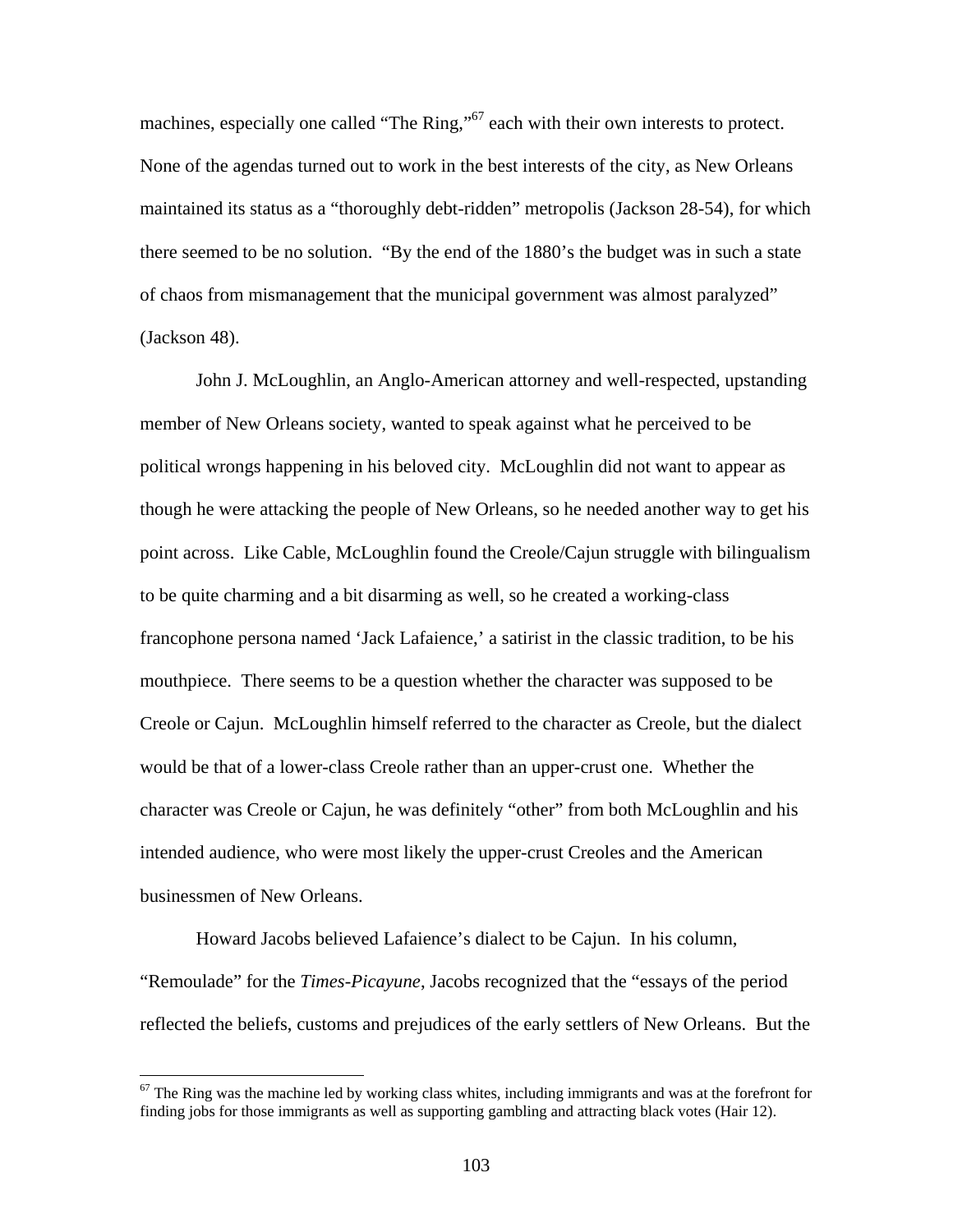dialect is distinctly and unmistakably Cajun."[68](#page-111-0) Even McLoughlin's son mentioned how his "late father used to give talks and write articles in Cajun dialect."<sup>69</sup> I have to disagree with both Jacobs and McLoughlin the younger. Although Jacobs lived in New Orleans, he was neither Cajun nor Creole. The dialect is definitely francophone, but it is not necessarily "distinctly and unmistakably Cajun." In my experience, surrounded by the Cajun dialect, I have never heard anyone put an "h" sound in front of each vowel the way that the Creoles do, nor is "never" usually pronounced "nevair." By reading the letters out loud, I found the rhythm is laid out and the rhythm, to my ear, is French Creole, not Cajun. McLoughlin may have thought he was doing a Cajun accent after all, but a comparison of the written dialect with that of Cable's, his contemporary, or with that of Walter Coquille who followed, reveals both Cable and Coquille as more Cajun, and McLoughlin as more Creole. Although Lafaience's dialect was probably Creole and not Cajun, it is still important to look at McLoughlin's contributions to political satire and Cajun dialect humor, since his work definitely laid the foundation for the Cajun satirists that would follow him.

Using this nom-de-plum, McLoughlin had "Lafaience" write letters to a nonexistent cousin, *Mon cher Sylvestre*, using the Creole dialect to disarmingly discuss the civic problems of the day through anecdotes, a host of created characters, and a cozy combination of homespun sass and wisdom. Writing in the *New Orleans Times-Democrat*, the forerunner to today's *Times-Picayune,* Lafaience railed at the 1889 tax hikes proposed by the "bêtes Americains":

> Sylvestre, yo'can see th' h'objec' of that tax—those nouveau riche w'at leev h'on that Saint Charles Avenue.

<span id="page-111-0"></span> $68$  Times-Picayune, February 24, 1961<br> $69$  Times-Picayune, August 31, 1962.

<span id="page-111-1"></span>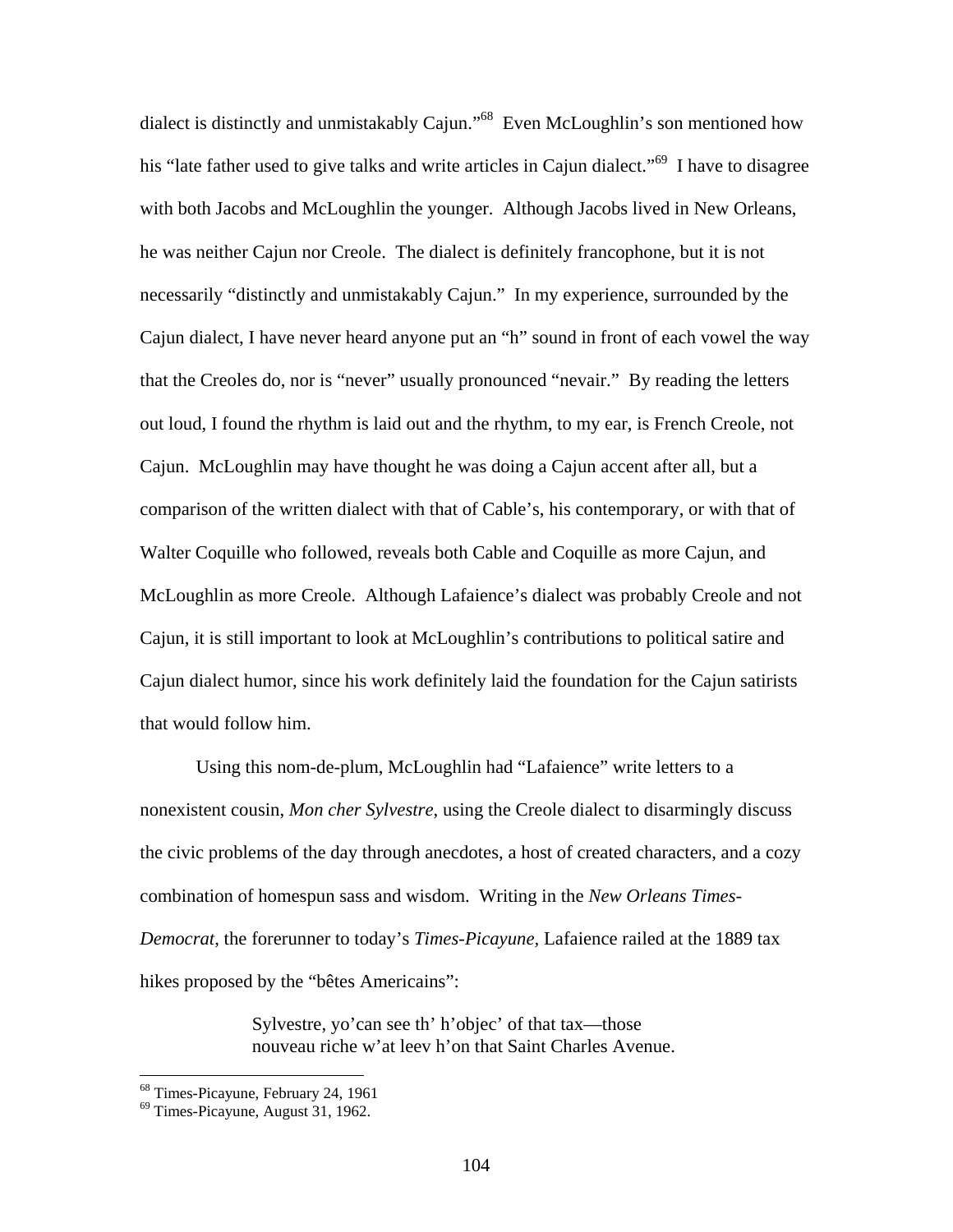They want asphalt, an' gravel, an' gotter wid cover h'on ev'ry strit. They want to kill th' crawfeesh! Ah, I see theh design, me. An' w'en Jack Lafaience see, he see well, yes. An' w'en those optown Yankee try fo' kill th' crawfeesh, Jack Lafaience will be theh, yes, to protect th' emblem of ou' country, it. $70$ 

The letters were immensely popular. They succeeded as the powerful and influential vehicle that McLoughlin had conceived them to be. Through Lafaience, McLoughlin helped to defeat "the drainage tax in 1889, ... elected the 'regular' ticket in 1892; his demand for the removal of Henry Clay [a statue] from Canal Street was eventually recognized, and it was his impassioned appeal that influenced the Constitutional Convention to adopt the grandfather clause in 1898" (McLoughlin 15-16). McLoughlin also argued in favor of the Louisiana Lottery system, while Cable published newspaper articles against it (A. Turner 9). Lafaience's arguments sound very modern since his rationale for the lottery echoes the same rhetoric we hear today. The lottery was expected to fund Charity Hospital and teacher salaries even back then (McLoughlin 34-37). It is especially interesting that Lafaience took on a certain Irish Judge McGloin in the matter of the lottery, since McGloin was McLoughlin's father-in-law (McLoughlin 154).

Addressing the Round Table Club in 1912, McLoughlin summed up the successes of his character:

> Therefore, it is with arrows tipped with good-humored satire, that my hero fights his civic battles, and the first one sped long ago … Jack, with his license, on such occasions good naturedly tickled the public rib, and a chuckle taught the popular idol the lesson that was to be learned … Jack Lafaience, though he has sped his shafts right and left, amidst friends and opponents, has had very few foes. (McLoughlin 14-19)

<span id="page-112-0"></span><sup>70</sup> *Times-Democrat* [New Orleans, LA] May 28, 1889.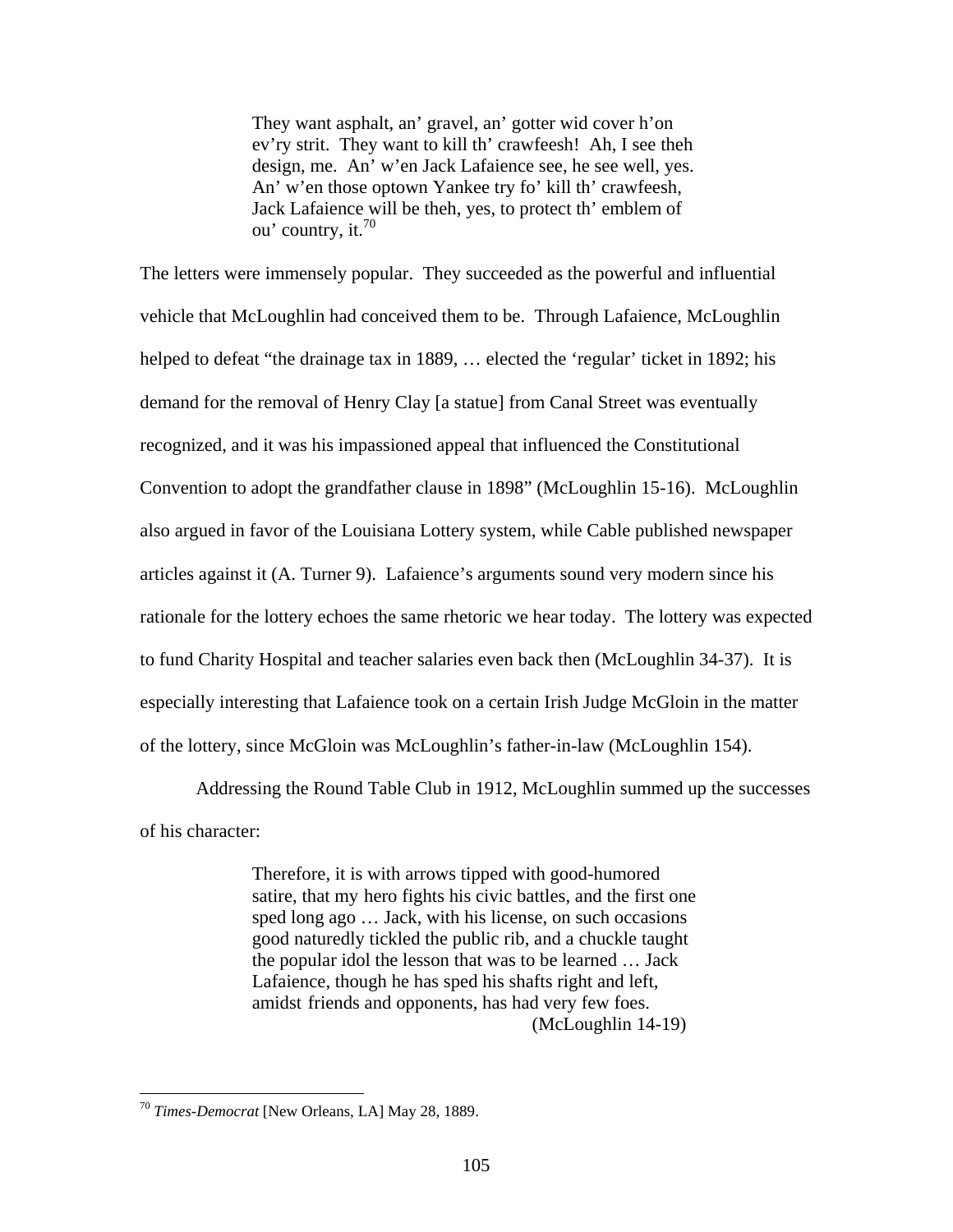As Jack Lafaience, McLoughlin had a "license," a freedom to speak his mind that he would not have enjoyed otherwise, and he used that license to "prick the bubble commonly called 'big-head' on the part of men in high positions" (McLaughlin 15). This freedom to tilt at the politicos must have held quite an attractive allure because a few decades later Walter Coquille would do the same thing, using the medium of radio instead of newsprint.

As with many others who would follow him, McLoughlin was quick to reassure his listeners that his Creole characters did not represent all Creoles. Instead, he believed that his Jack Lafaience was:

> a type, an amusing specimen with wit and philosophy corresponding, I might say, to well-known characters borrowed from the dear Emerald Isle. This is a type of one small class among a people who are as refined and cultured as those of any community in the world. (McLoughlin 18)

McLoughlin was Irish-American and could have used the Irish dialect just as easily, but McLoughlin's audience was always meant to be the upper-crust Creoles or the "bêtes Americains," and not the swamp Irish or the Germans. By appropriating the "charming" Creole dialect, he could reach his target audience, and it is obvious that McLoughlin knew his audience. There had been some immigrant problems in the city of New Orleans just prior to this time, and a strong nativist bent was still lingering (Higham 87-91). The lower-class Creoles and the Cajuns may have been "other," but they belonged to Louisiana in a way that the Irish or the Germans did not.

Most political interests in the last decade of the nineteenth century and beyond concerned an ongoing power struggle for control of New Orleans. The participants were the Americans in the Garden District and the Creoles in the French Quarter. Since the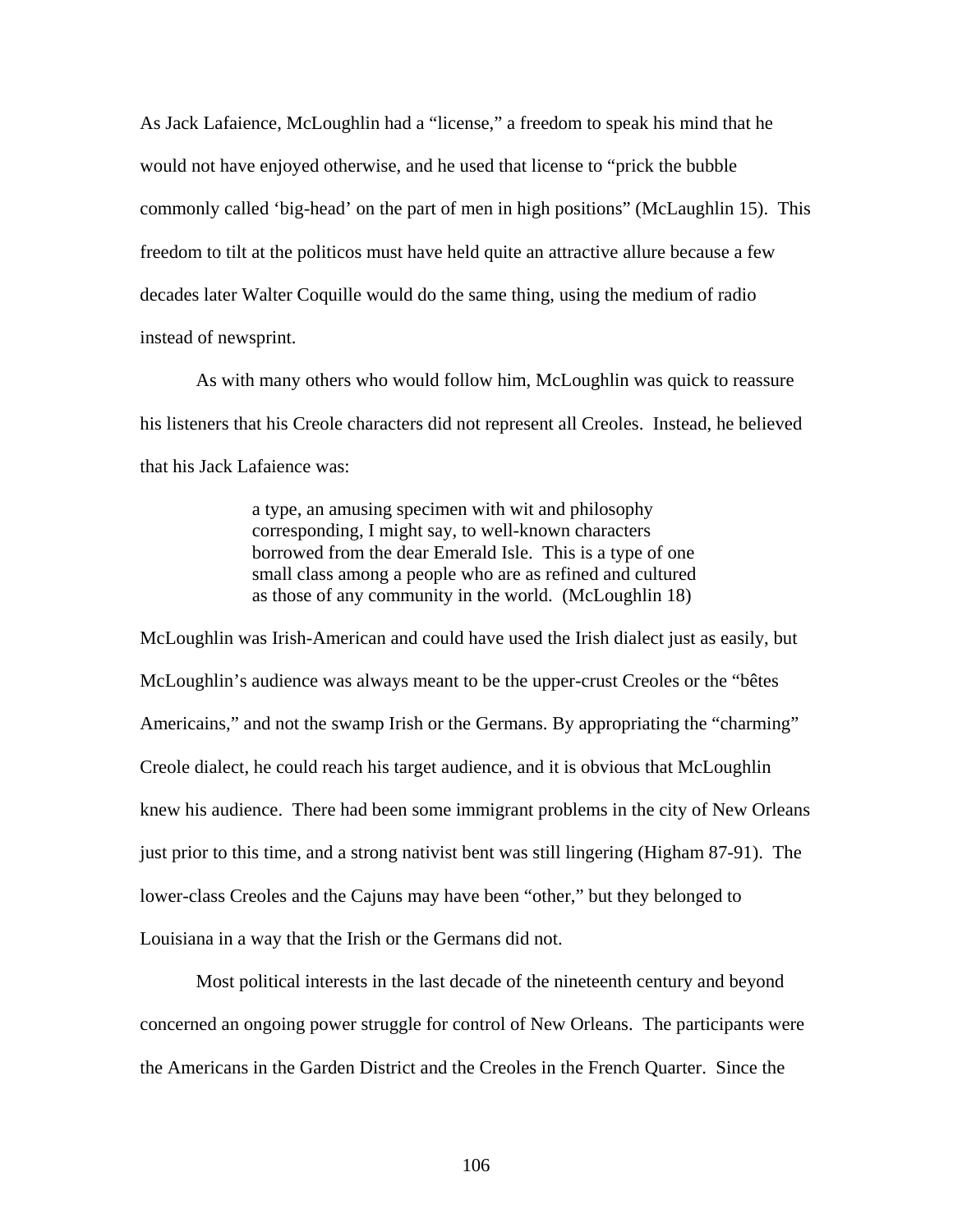battle lines were drawn pretty much down Canal Street, McLoughlin was wise to attempt to swing the votes that mattered. As mentioned before, it was a worthy attempt because McLoughlin was able to influence several votes during Lafaience's tenure as sage to the city. The letters were first published in 1889 in the New Orleans *Times-Democrat* and became a regular feature until McLoughlin's death in 1921, by which time the paper had evolved into the *Times-Picayune*.

By the late 1920's, the dialect humor took on an even bigger target—Huey P. Long, governor of Louisiana and, some would say, dictator in his own right. Radio, a favorite medium for Long's agenda and self-promotions, answered back with the appearance of a Cajun character named "Boudreaux," who was built solidly on the legacy of Jack Lafaience. Lafaience had spoken the dialect as most working-class citizens would have spoken, but Lafaience did not misspeak his words. Coquille, on the other hand, mimicked the colorful Cajun patois and added over-the-top malapropisms. For example, Coquille once signed an autograph for a fan "wit' deep 'infection.'"

Coquille was an outsider to the Cajun community, but he was the initiator of what would later be called the "old" style of Cajun dialect humor. Coquille created his character as a spoils politician so that he could satirize Louisiana politics with the same verve as McLoughlin. Because he was on the radio instead of the newspaper, Coquille must have felt that his character needed to be even more outrageous than Lafaience had been.

According to his November 23, 1957 *Times-Picayune* obituary, Walter Coquille started out as a typewriter salesman and rose to the position of manager. It was at this time that Coquille began playing with the Cajun dialect, honing his characterization of his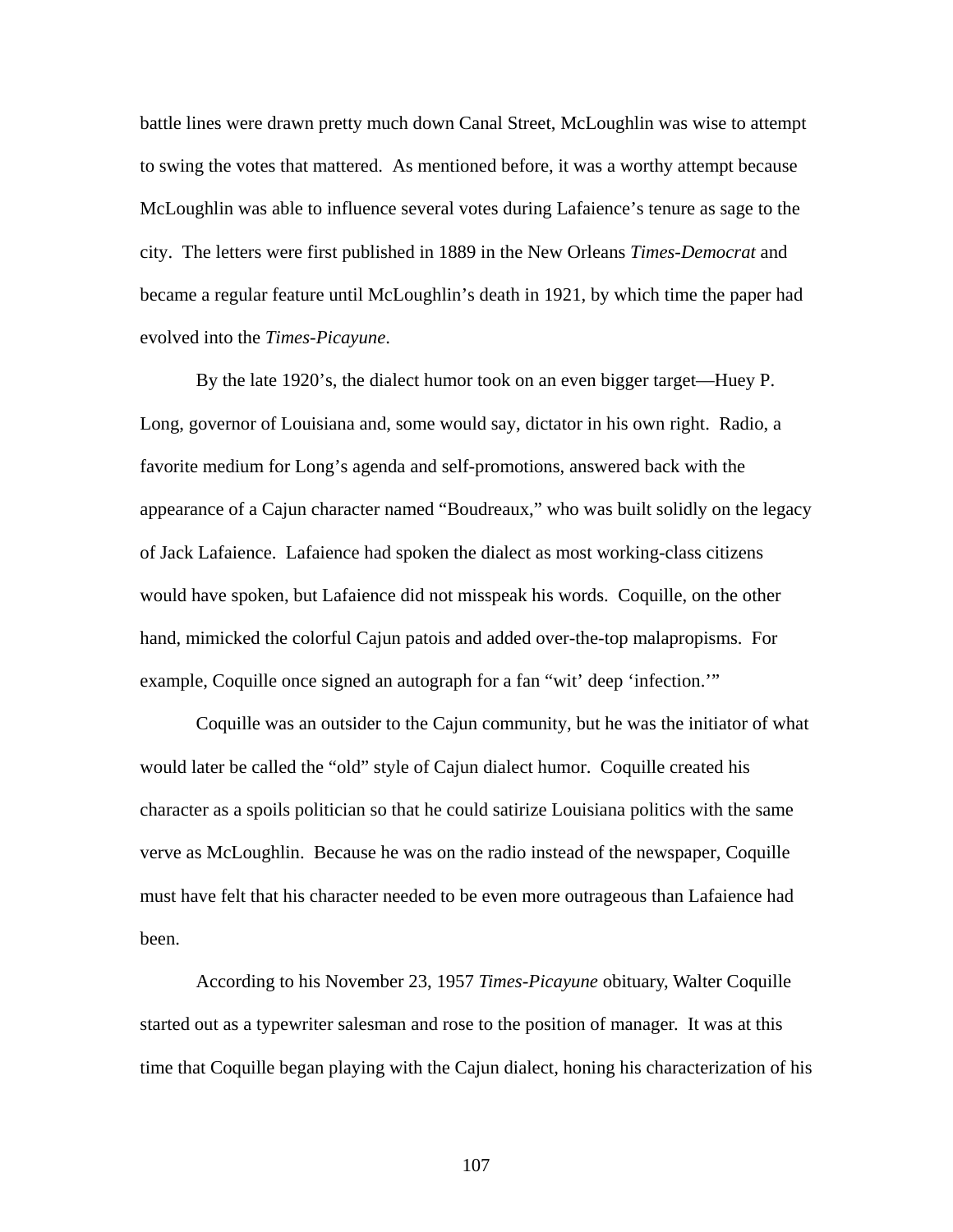created persona, Telesfore Boudreaux, "de maire of Bayou Pom Pom fo' de tent' conservitave time" (Coquille *Speaks* 22). Like Garrison Keillor, who fashioned a community called Lake Wobegone many decades later, Coquille created the bayou settlement of Pom Pom, complete with a full set of characters that lived their lives in the little town that "could not be found on any map" and had soon graduated to radio, becoming "perhaps the region's most popular Great-Depression era program" in Louisiana (Brasseaux "Justin Wilson" 523). Culled from the imagination of Walter Coquille, *Maire* Boudreaux ruled his little acre of the world as a comic version of a Huey P. Long-style politician.

Through the patois-rich voice of Telesfore Boudreaux, Coquille commented on the absurdities of life, love and politics. "Whether he talks of national affairs or of local, you find the thoughts of Telesfore Boudreaux are the thoughts of the Man in the Street. And always you find them linked with laughter" (Frost 9). Boudreaux was a "Cajan" [sic], a "*sage homme*" (wise man), who spoke in the patois found around Bayou Lafourche and whose wise observations of the local and political scene made people laugh while he made them think. "There is laughter in him. There is sanity. There is a searchlight quality that penetrates the fog of pomposity with which the self-anointed Great Ones surround themselves, and we see them through the rifts in that fog, and we laugh" (Meigs 5).

For both McLoughlin and Coquille, it was the perceived pomposity and bigheadedness of politicians that drew them to do what they did. The chance to use "the foolish things of the world to confound the wise" was just too good to pass up. Mayor Boudreaux's credo included the statement, "Me, I believe in outpromising any an' all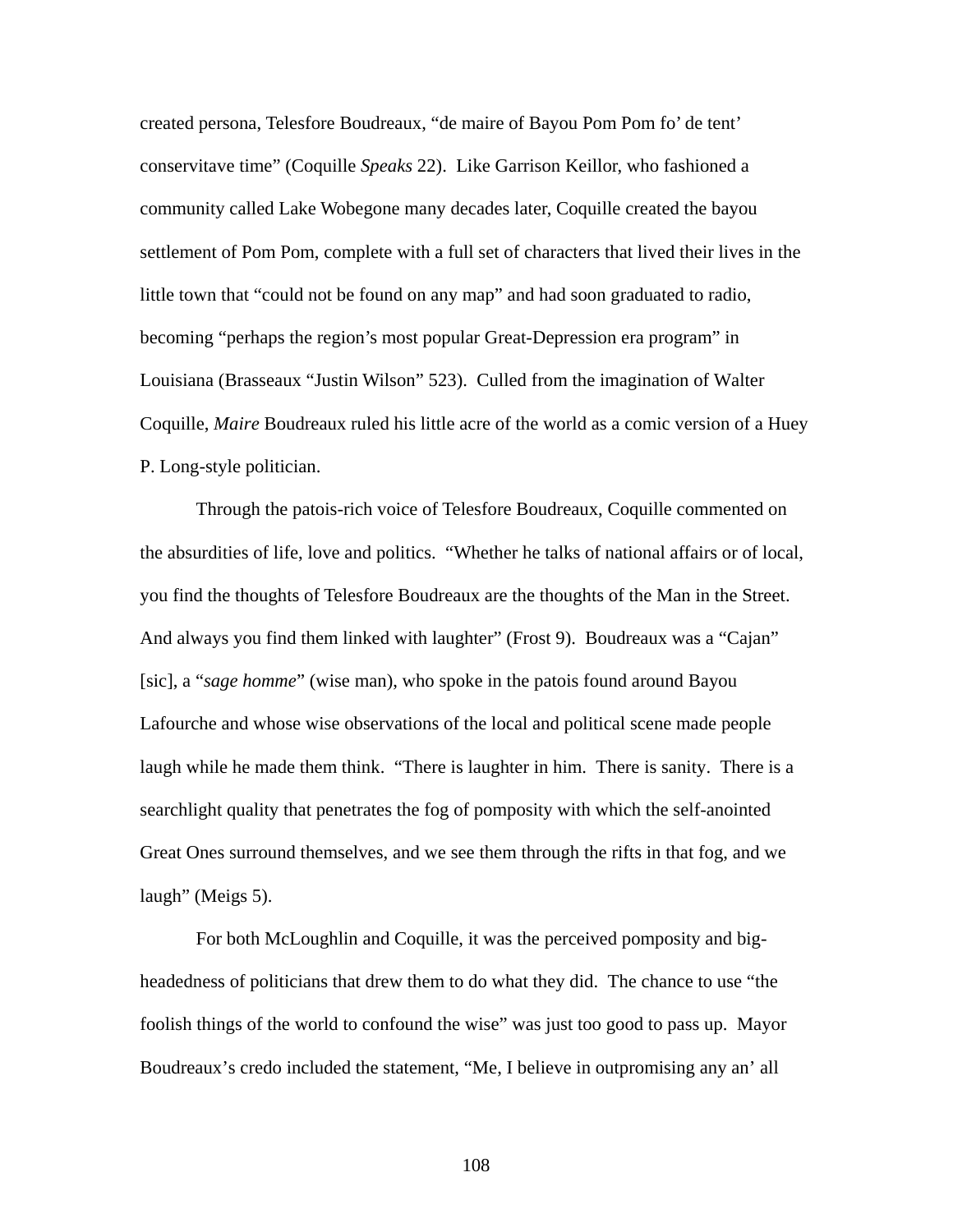politicians" (Coquille *Speaks* 6), a direct slap at Long's political assurances. In the foreword to Coquille's second collection of tales, Roark Bradford explains:

> The main thing I like about the Mayor of Pom Pom is that he never spoils a good story for the sake of statistics. Most politicians bore you to death quoting the record on what they have done or what the opposition hasn't done. But not that M'sieu Boudreaux. No. He just sits and talks and talks and talks. And when you wake up the next morning, you have a feeling that here, at last is a man who hasn't promised to do a single thing for you, but who will, probably do what every other politician promises to do and never does: Lower taxes and increase the appropriations. (Bradford 7)

Coquille played the crooked politician with great gusto, and if some Louisiana politicians were made uncomfortable by seeing themselves reflected through Coquille's witty observations, then so be it. Huey P. Long liked to say he was a "fan," but it seems he had no choice but to turn the humor back on Coquille. To have seriously threatened the radio show would have caused his supporters to look perhaps a little too closely at what ol' Kingfish was doing. It also might have further enraged the anti-Long bloc of capital legislators, most of whom came from New Orleans, Coquille's hometown. New Orleans had never backed Long in any of his endeavors (Hair 167), and challenging Coquille would not have done anything to bring support into Long's coffers. Long needed all the support he could get since he had national aspirations, his eyes squarely on the prize of becoming president of the United States.

On the other hand, Long was just like the New Orleans elite when it came to having their names mentioned in the media—they were willing to overlook the negative when their egos were being stroked just through being mentioned (Jeansonne 59). Long did comment, however, "The Mayor of Bayou Pom Pom is the only guy who ever defied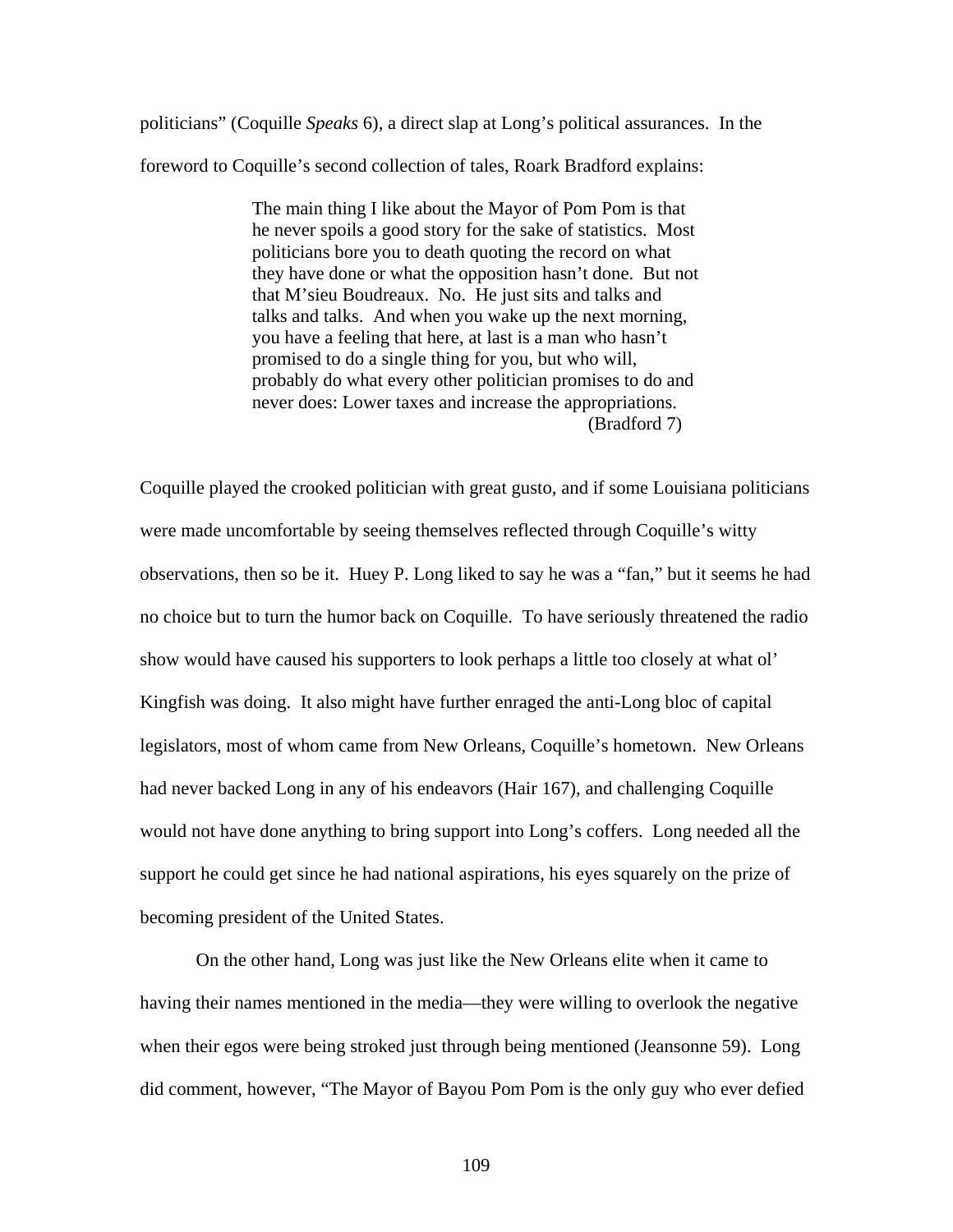me and got away with it. If I ever find that little crawfish village of Pom Pom, I'm going to impeach the Mayor!" Retorted His Honor disdainfully, "Me, I not only defy you to impeach me, Huey, I go so further as defy you to find Pom Pom on the map!" (Coquille *Speaks* 1).

Mayor Boudreaux had the ubiquitous (for Louisiana) ability to "re-elec'" himself. His explanation for his success? He was a "preservationist," working hard to protect the emblem of the state, the brave crawfish. He had to protect the crawfish because:

> "I vote me dose crawfish. How can I lose an election wit' eighteen million crawfish backing me up? I never voted a dead crawfish in ma life. An' dass more den you can say about some politician wat vote tomb stones." (Coquille *Speaks* 45)

Voting "tombstones" was a time-honored Louisiana technique for winning elections.

Long's politics of winning at any price (White ix) gave Coquille ample fodder for his broadcasts. Perhaps a truer explanation for Coquille's success concerns the time period as much as his target. Even though Long was loved by the Cajun people (Hair 93), that did not keep the people from enjoying the radio show, much like those of us who enjoy Saturday Night Live whenever the show does political satire. No one does political satire quite like SNL, and I think that Coquille was offering much of the same entertainment for his time.

The fictitious Mayor of the fictitious Bayou Pom Pom pompously ruled his little corner of the world just like Long ruled Louisiana, especially in the matter of the public dole. Both dipped happily into the public funds while ensuring that their many relatives had a place on the payroll (Jeansonne 58). Long once told a friend, "I want power so that I can do all the things I want to do" (Jeansonne 64), and Long would do whatever it took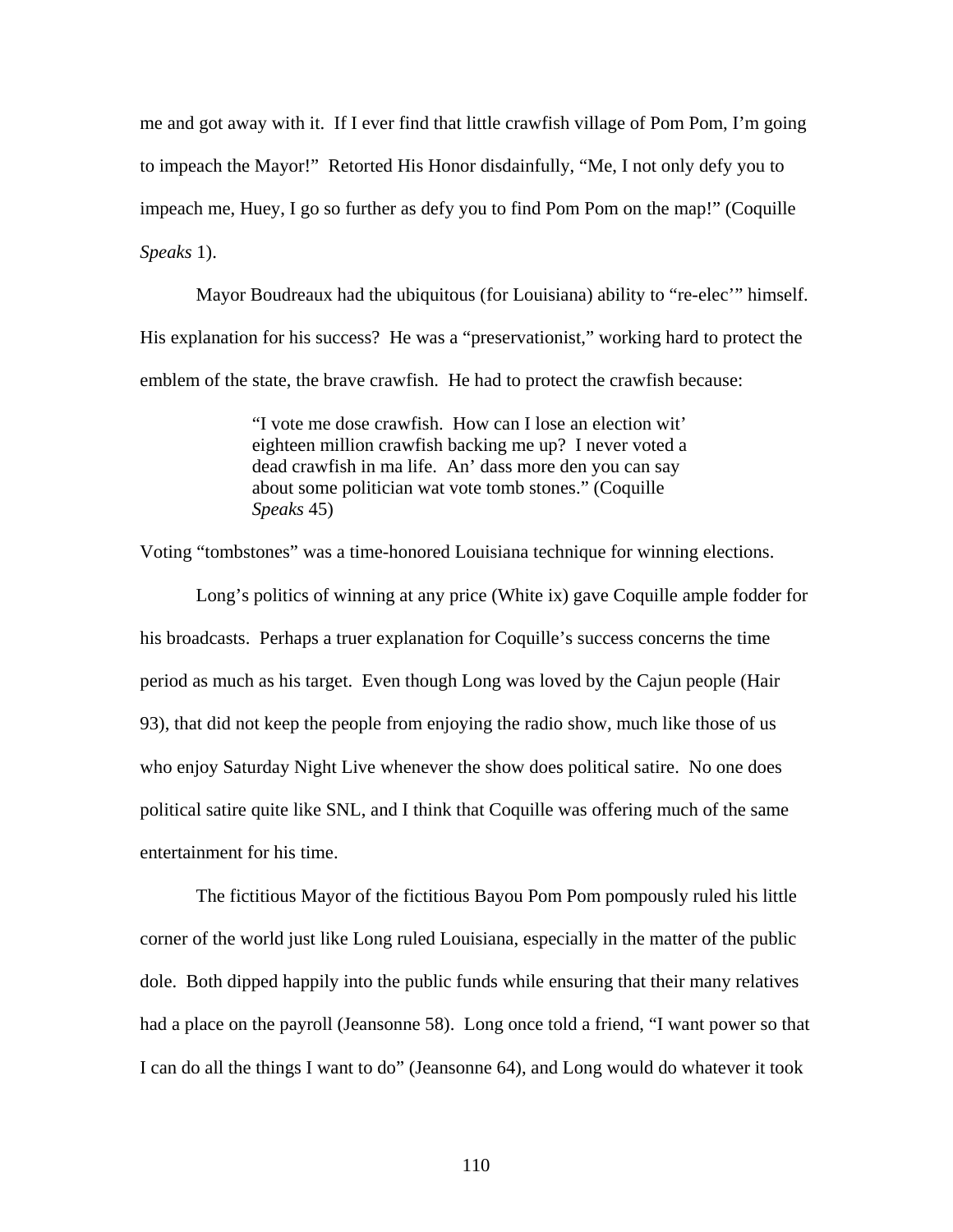to solidify his power base, even going so far as to hire a cartoonist to maliciously denigrate his enemies, a quite effective propaganda campaign since the majority of Long's constituents could not read newspaper articles, but could chuckle at the cartoons (Jeansonne 86). In response, Coquille used the power of radio to caricature Louisiana's Napoleon<sup>71</sup> in all his glory. Coquille's tour-de-force efforts lasted for about thirty-five years until his death in 1957, twenty-two years after the death of his "favorite" politician, Huey P. Long. Long's death did not impinge upon Coquille's performances, however, since there was no dearth of Louisiana politicians for *Maire* Boudreaux to challenge.

Coquille had been the reigning dialect humorist in his day and was so popular that I cannot find anyone who spoke out against Coquille's performances or his books, which not only preserved some of the performances, but also included illustrations that today would be considered not only politically incorrect, but just plain wrong. The books' illustrations included black characters straight from the minstrel stage with very round, very black faces and artificially enlarged lips. Coquille seems to have gotten a pass from all of the various cultures in Louisiana; one possible reason could have to do with how the upper-crust in Louisiana felt about Huey P. Long. Being a part of the anti-Long bloc in Louisiana gifted Coquille with a lifetime of immunity.

Not only was Coquille given a pass about his humor and his illustrations, but also I have found no one anywhere questioning his roots. Coquille was a prominent citizen of New Orleans, did not claim to be a Cajun, is never referred to as a "Cajun," nor does anyone question his right to do Cajun jokes. Even though Coquille died before the Cajun ethnic revitalization process, I have read no negative analysis of his characterizations.

<span id="page-118-0"></span> $71$  Long preferred to read biographies of powerful men like Napoleon, Julius Caesar and Frederick the Great and learned about revenge and hatred from *The Count of Monte Cristo*. (Jeansonne 12)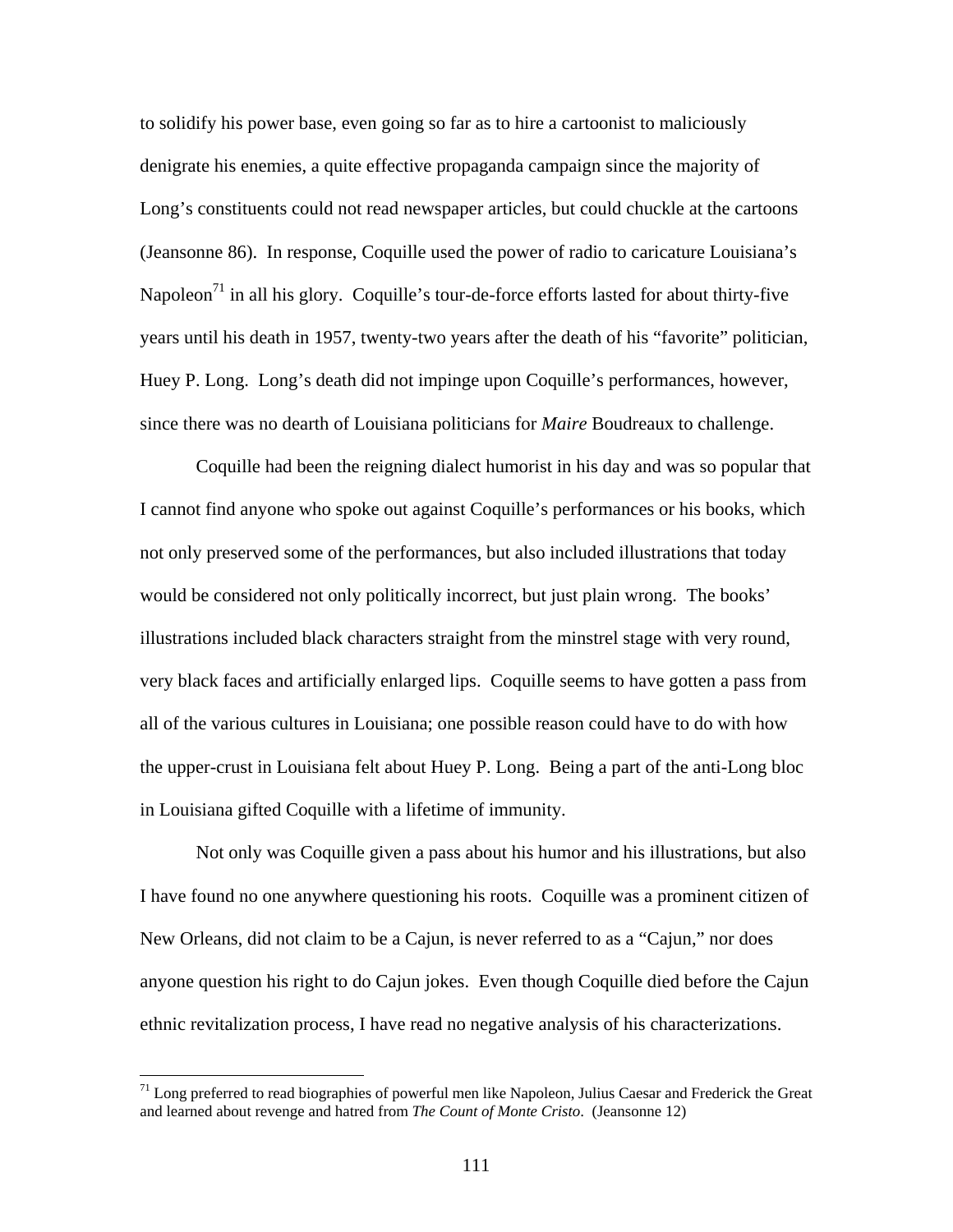This surprises me because his characters exhibited the stereotypical Cajun that the gatekeepers have tried to suppress. Coquille wore a costume and spoke with an exaggerated accent that was not his own, and yet the activists honor him as the grandfather of all Cajun humorists.

As a matter of fact, his popularity remained so high that in his latter years a female comedienne began to appear in the created persona of "Mrs. Telesford Boudreaux." Mrs. Alta Lee Kennedy, the wife of a prominent Lafayette lawyer, and one of the few Cajun comediennes, became a professional party crasher as part of her act. Wearing a dress, black gloves, and a hat with a net, "Mrs. Telesford Boudreaux" looked like she could have been the Mayor's wife from a little Cajun town. The only problem with Mrs. Kennedy's character was that she never asked Coquille's permission to borrow his character's name, although she had made one slight letter change by calling herself "Mrs. Telesford Boudreaux" instead of "Mrs. Telesfore Boudreaux." When asked by others how he felt, Coquille, by this time in his twilight years, simply muttered a "goodnatured protest<sup> $22$ </sup> and certainly never took legal action to have her stopped.

Up to this point, there had been few Cajun dialect humorists who were actually of Cajun descent, for the simple fact that most of those who could claim to be descendants of L'Acadie were still telling their jokes in French. The dialect jokes, as I have been describing them, were strictly performed in the English/French patois. That is why Cajun dialect humor was the purview of outsiders for such a long time. The moment was coming, however, for "real" Cajun humorists to take the stage.

After Coquille's death in 1957, Cajun dialect jokes continued to appear in the newspapers, more often than not an individual joke rather than as part of a character's

<u>.</u>

<span id="page-119-0"></span><sup>72 &</sup>quot;Bayou Pom Pom 'Mayor' is Dead." *Times-Picayune* [New Orleans], November 23, 1957.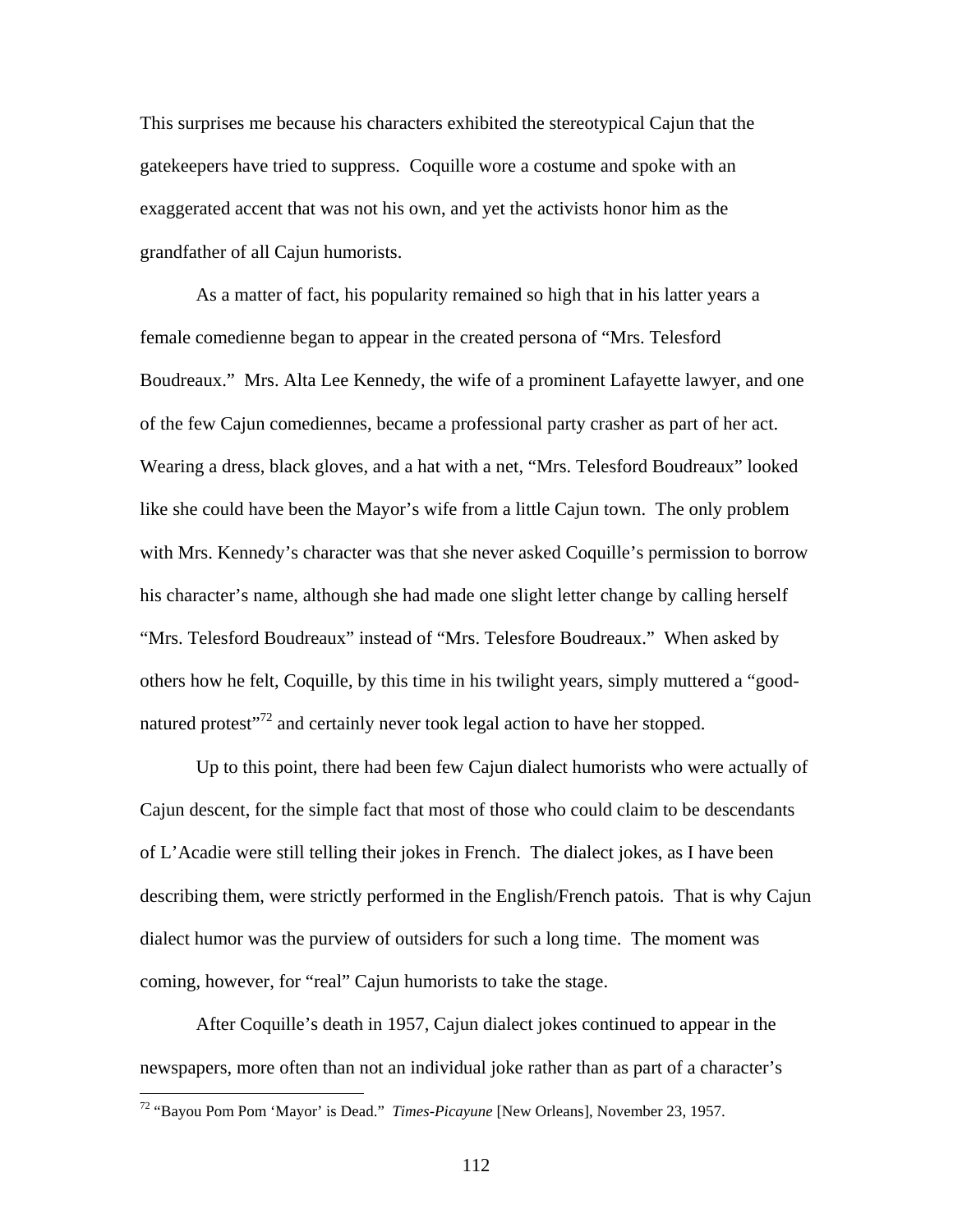spiel. That did not mean that there were no Cajun storytellers at large. Maud O'Bryan, Want Ad reporter for the *Times-Picayune,* posted this announcement in her February 14, 1961 column, "Up and Down the Street," entitled "Cajun Storytellers Still Calling Up":

> Ever since Bill Randle of Cleveland, Ohio advertised Jan. 13 to interview Cajun storytellers, Cajun accents have assailed the receiver on Up and Down the Street's phone. The latest: F. W. Adams (no Cajun) who called longdistance from Long Beach, Miss., to spout "Cajun" at us. "I've been writing French dialect stories for 55 years," Adams announced. "I use six Cajun assumed names such as Jean-Baptiste and Louis Composte. If Bill Randle would like to read my Cajun yarns, he's welcome." (Mail 'em to Bill Randle in Cleveland).

Adams must not have had enterprising relatives to publish his work after his death,  $^{73}$  and I don't know if he ever did "mail 'em to Bill Randle in Cleveland," but I have never had the opportunity to read any stories about characters named "Jean-Baptiste" nor "Louis Composte." It is, however, interesting that this style of Cajun dialect humor remained a completely regional event, remained predominantly the domain of non-Cajuns and continued to center around New Orleans for nearly a decade.

In the mid-1960's, Hilda Kilmer duBois, wrote a weekly column called *Toujours Tee-Père* for the *Daily Advertiser* [Lafayette LA]. Just like McLoughlin, duBois' character, "Tee-Père" wrote "letters" detailing experiences with politicians. Unlike McLoughlin, the "letters" definitely used the Cajun dialect. In one such story, a politician who spoke only English was making a speech to a group of French-speaking Cajuns about the need for bridges. "Tee-Père" was acting as interpreter and after the politician spoke for several minutes, delivering a "not so funny joke," Tee-Père's interpretation was much shorter. The politician asked Tee-Père how he was able to get

<span id="page-120-0"></span> $73$  McLoughlin's work was published by his wife and distributed by his son after his death and Coquille's works continued to be distributed by his daughter.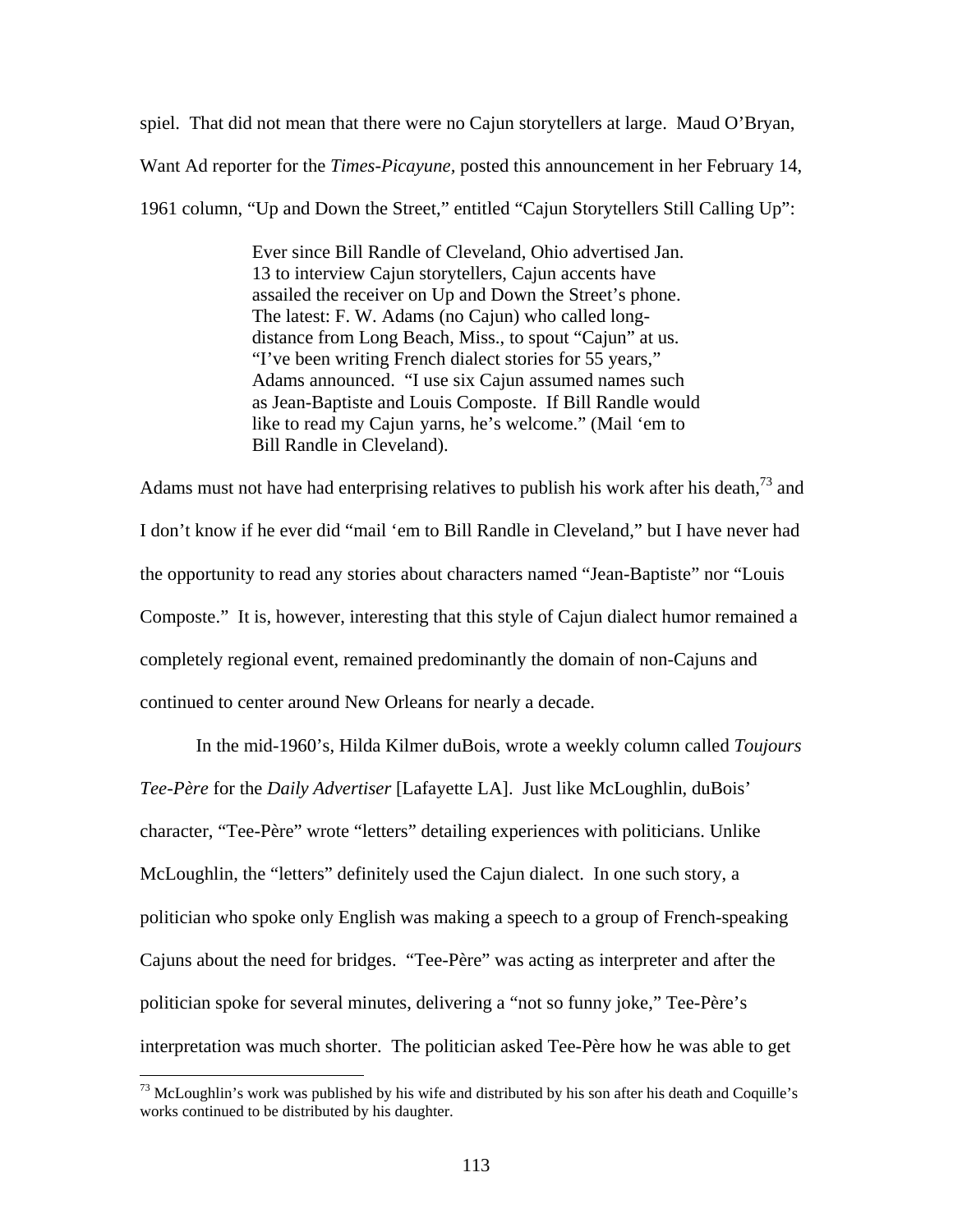all that the politician had said into such a short interpretation. Tee-Père answered, "Ah non, M'sieu. That joke, she was not so too pretty good for the Cajuns, so I just told them that you have told a very funny story and if they want them bridges, they better laugh, by  $damm!$ <sup>74</sup> (I am especially curious to know how a female columnist was able to get away with using an expletive, even one as mild as "damn," in a family newspaper in 1966. Is it because it was part of a dialect story?)

Others were publishing Cajun jokes in the newspapers in a seeming random fashion, as though they had a few inches of space, and a joke would fit quite nicely. It was also around this time that Cajuns were sharing their own jokes in English, and most of the Cajuns doing this seem to have been traveling salesmen of one form or another. As they would go on their routes, they would pick up jokes and spread them, much like the troubadours of old who brought gossip and tales of daring-do to whatever castles were on their route. Sooner or later, one of those jokes would make it to the newspaper.

Howard Jacobs credits Breaux Bridge oil products salesman, Julian Broussard, with this story of one of his elderly cousins, Anse Broussard, who told his spouse:

> "Us we got to pass ourselves from dis vicinity, yeah. Too many Broussards to suit my copercity, me." So they embarked on an automobile trip to the Pacific Northwest. Reaching Colorado, they paused at a service station for gas. To their astonishment, just across the highway was a plant, BROUSSARD'S FACTORY. "Les pass ourselves back home r'at now," said Papa Broussard disgustedly. "Dis mus' be de place dey make dem doggone Broussard, I tole you dat."<sup>[75](#page-121-1)</sup>

<span id="page-121-0"></span><sup>&</sup>lt;sup>74</sup> Kilmer duBois, Hilda. "Toujours Tee-Père." Daily Advertiser [Lafayette, LA], September 11, 1966.<br><sup>75</sup> "Broussard Clan was Impossible to Elude." *Times-Picayune* [New Orleans], May 9, 1962.

<span id="page-121-1"></span>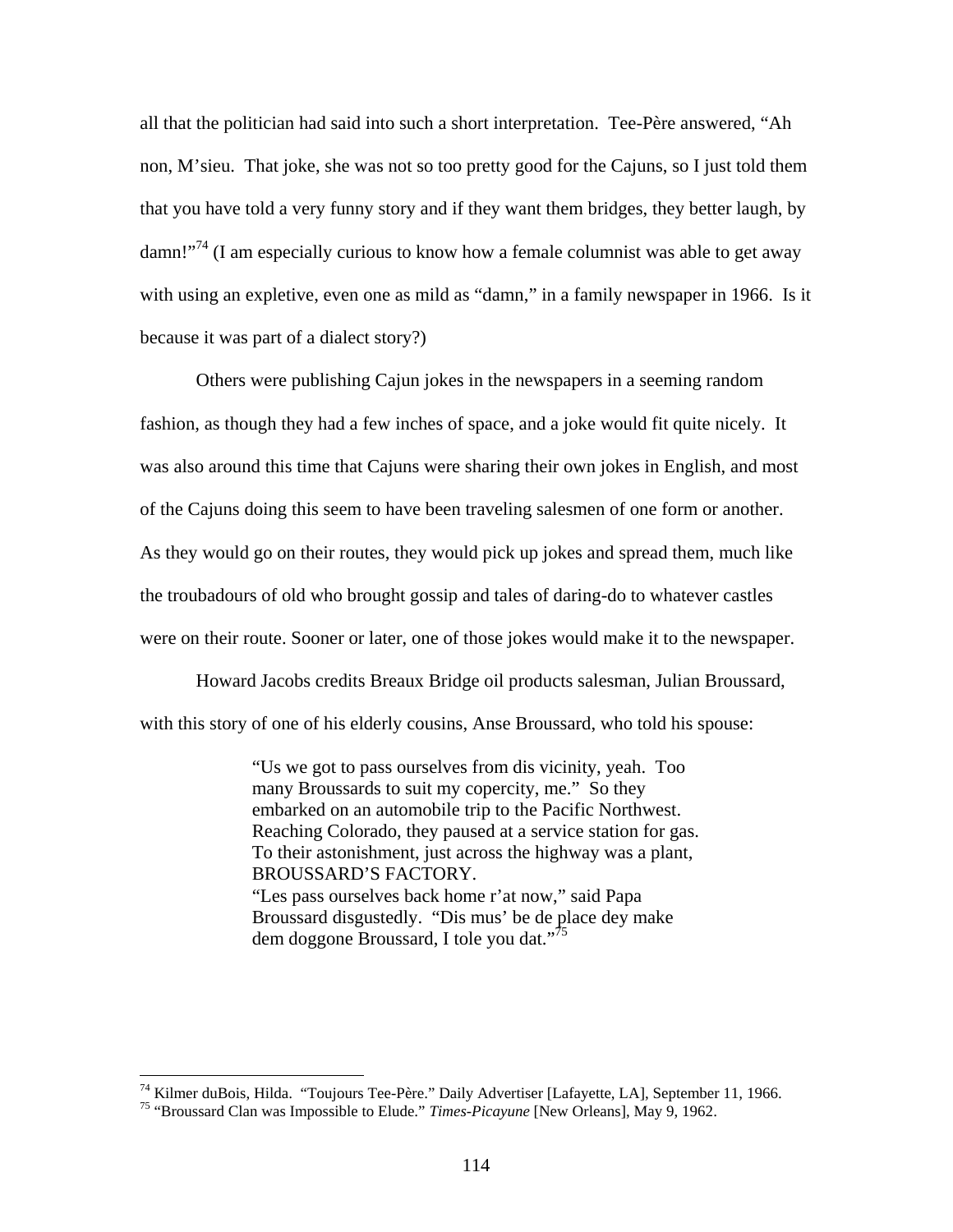Newspaper editors, salesmen, and many others kept the dialect humor afloat, but there was still a void to be filled after the loss of Coquille's character, and there would be many vying for the crown (Brasseaux "Justin Wilson" 523).

Two of the most successful aspirants were Bud Fletcher and Justin Wilson, the latter of which would unexpectedly become a lightning rod for controversy (Henry *Blue Collar* 171). The Cajun community was quicker to embrace Fletcher because he had been born in the small Cajun city of Jennings and really knew his way around the dialect. $76$  For example:

> Cajun talespinner Bud Fletcher tells of the Teche country dwellers who brought deyseff's to New Or-le-anh to make one dem how-you-call cruise in de crib-e-yonh. One dem fallow cas' an eye on all dat water what dey got dere an' pass a remark: "Cot dog, dass de mos' water I aver saw, me." Dat odder fallow look out on de ocean and he say like dis: "I 'ope to tole you. And dass jus' de top of it, it."<sup>[77](#page-122-1)</sup>

Fletcher differed from Wilson in that his humor was more likely to center on the comic situations and the innocent Cajun's reaction to it. His humor was created with the accent, but not the malapropisms. It makes sense that his accent would be more genuine since he had grown up as a half-Cajun (on his mother's side) in a Cajun town. Wilson, on the other hand, had come late to the dialect and was also much more of a showman than Fletcher.

Fletcher was an oilman by trade who created a persona named "Cyprienne Robespierre," who used a Cajun dialect for his performances. Paying homage to Coquille by calling himself the "Mayor of Barricade" (after the road signs "Barricade ahead"), Fletcher billed himself as "a kind of Will Rogers whose humor is about such on-

<span id="page-122-0"></span><sup>76 &</sup>quot;Robespierre to Appear Here Saturday For Ray Tire Co." *Daily Iberian* [New Iberia, LA, January, 25, 1962.

<span id="page-122-1"></span><sup>77 &</sup>quot;Prodigal Doubloon Outlay for Float 17." *Times-Picayune* [New Orleans], February 21, 1968.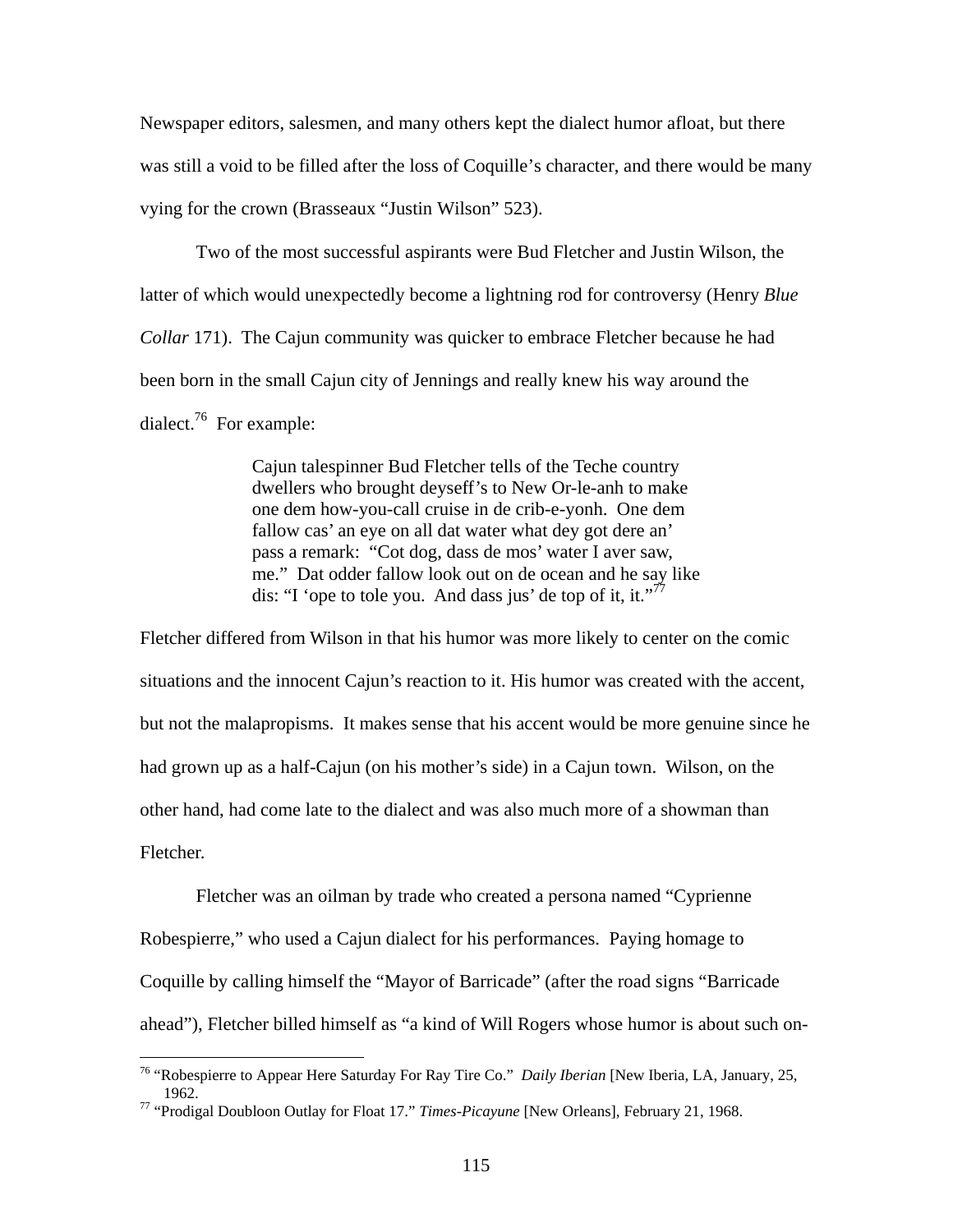beat subjects as children, relatives, job seekers and a blend of Gallic Americana with a touch of seasoning peculiar to the bayou country of South Louisiana."<sup>78</sup> While the joke above is innocuous, many people considered most of Fletcher's humor to be "too risqué" for the public at large, a feature that limited his audience (Bernard *Americanization* 95). His so-called risqué humor would be appropriate for the "Family Channel" in today's society but, in the early 1960's, there was a clearly marked line between what was appropriate in "mixed" company and what was not. Fletcher often appeared at banquets, store openings, conventions (where his audiences would be predominantly male), and other places where he could tell his stories. Fletcher was popular enough to sell over 90,000 copies of his comedy LP, "The Tall Tales of Cyprienne Robespierre."<sup>79</sup>

A. J. Smith, a noted Cajun humorist from Lake Charles, was a Bud Fletcher fan from way back. According to Smith, "He was the most authentic to the actual Cajun humor. His delivery didn't sound forced or faked. He didn't make a stereotype of the Cajuns" (Angers *Cajun Humor* 22). This is a very interesting comment because an analysis of Fletcher's comedy does not reveal him immune from the main complaint leveled against the old style of Cajun dialect humor. In Trent Anger's opinion, this type of humor was making fun of illiteracy, and was "not a laughing matter. It's not funny in any language, in any age, anywhere, under any conditions" (*Truth* 84). Angers does concede that the humor has some basis in truth, that the Cajuns historically had struggled with the English language. Many Cajuns had been "unschooled and illiterate … a few

<u>.</u>

<span id="page-123-0"></span><sup>78 &</sup>quot;Robespierre to Appear Here Saturday for Ray Tire Co." *Daily Iberian* [New Iberia, LA], January 25, 1962.

<span id="page-123-1"></span><sup>79 &</sup>quot;Jamais de la Vie! C'est Cyprienne Robespierre Qui Viens au Village." *Abbeville Meridional* [Abbeville, LA], April 12, 1962.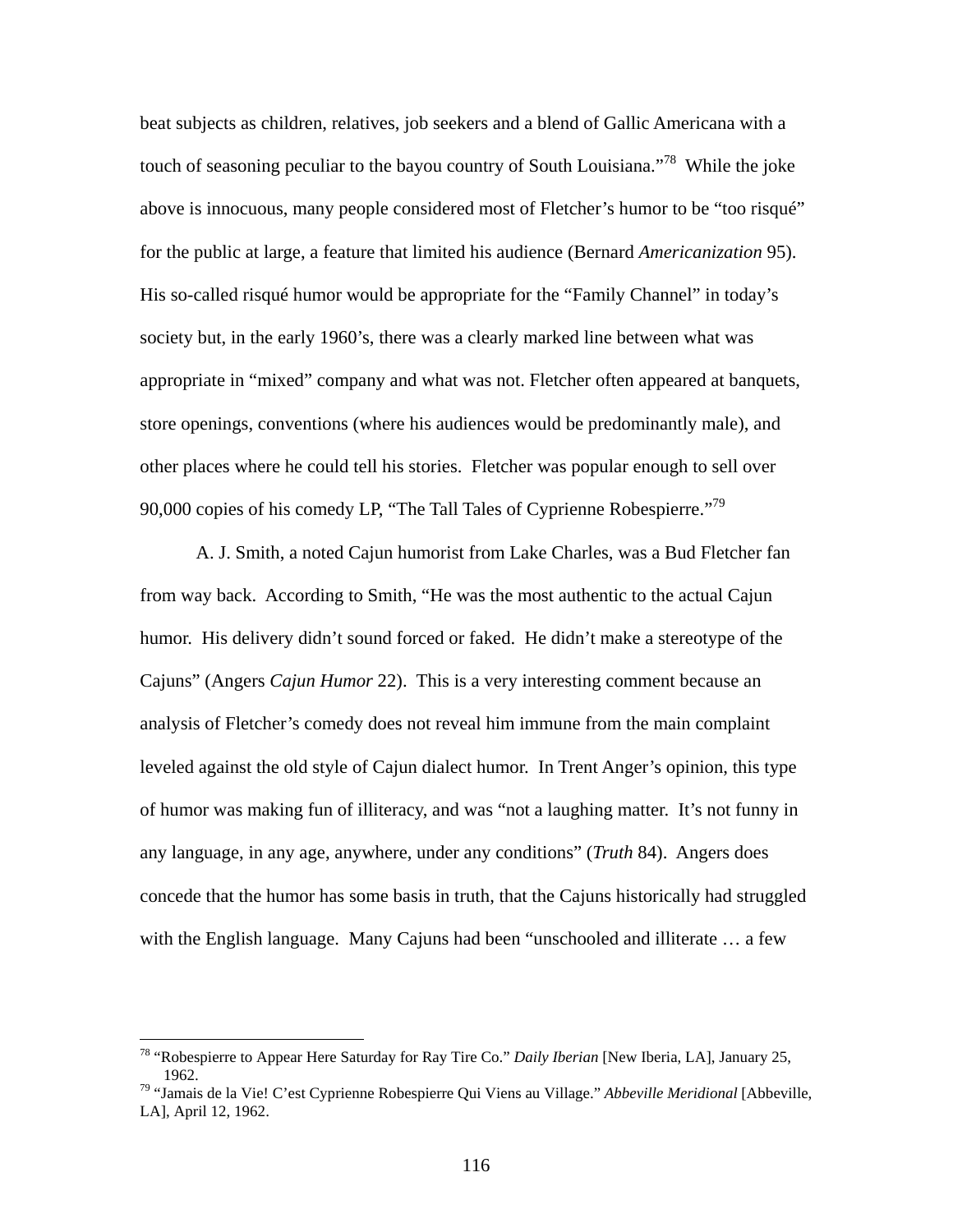generations ago," but that is not true anymore. "So, the old jokes painting the Cajuns as illiterate are not only in bad taste, but also out of date and inaccurate" (*Truth* 84).

While Smith's comment serves as a show of support for Bud Fletcher, it is also a reflection of the rampant prejudice among many within the Cajun community against the upstart Justin Wilson. As far back as the late 1960's, I remember hearing my mother say of Wilson that she couldn't "stand him." She knew he was not a Cajun and thought his exaggerations were making fun of her, of all of us. She put her money where her mouth was, too. She owned at least a couple of Bud Fletcher's albums (I was, of course, not allowed to listen to them), and none of Justin Wilson's albums.

To ameliorate some of the criticism erupting in the Cajun community, Wilson announced to the world that he was a Cajun, or at least half-Cajun (on his mother's side, like Fletcher). He called himself a "half-bleed," and it was from this moment that the master storyteller began to weave the myth of his heritage. His beginnings were shrouded in mystery, and the artist used sleight-of-hand to keep it that way, causing multiple rumors to abound.

Not since *Evangeline* or "Emmaline LaBiche" had there been a character of such mythic proportions until the advent of Justin Wilson, who became the best known and most popular Cajun humorist, even to this day. Mention Cajun humor to just about anyone, and Wilson's name will be the first on their lips, "I gar-on-tee."<sup>80</sup> Try to tell those same people that Wilson was not really a Cajun, and they will look at you as though you have questioned the pope's religion.

Even Wilson's birthplace became part of the mystery. The Cajun cultural elite rose up to deny he was a Cajun and to further deny he was from Louisiana. People soon

<span id="page-124-0"></span><sup>80</sup> This was Wilson's most memorable catchphrase, along with "How ya'll are?"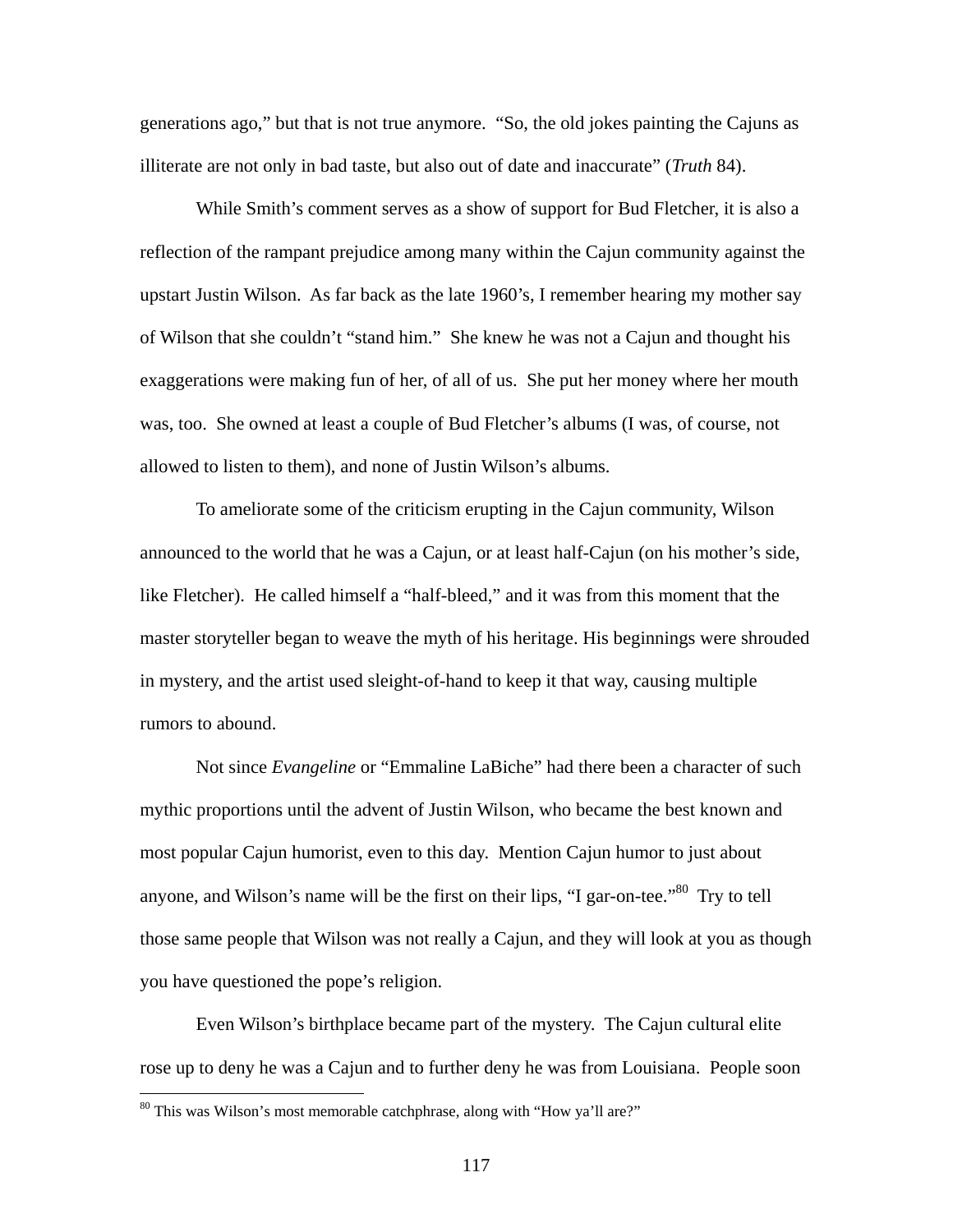"heard" he had "really been born in Texas." "No," said others, sagely, "Mississippi." In *Justin Wilson's Cajun Humor*, editor Howard Jacobs lists Amite, Louisiana as Wilson's birthplace, but Wilson told Shane Bernard that he had been born in Roseland, Louisiana. Wilson also told Bernard that he was "part Cajun and proud of it," and that he had learned to speak French from his mother and a neighbor when he was growing up (Bernard 95). The Brasseaux's research, however, reveals that Wilson's mother, "Olivett Toadvin was of French-immigrant ancestry, not of Acadian/Cajun descent … Nor was she French-speaking, according to the 1910 census of Louisiana" ("Justin Wilson" 524).

Wilson's avowal that he was a Cajun throughout numerous interviews and a lifetime of work begs the question, "Who can be a Cajun?" There is ample quantitative evidence to demonstrate that the descendants of the Acadians of L'Acadie abound. Very few of them speak Cajun French anymore, and fewer of them are even Catholic, but they can still trace their bloodlines back to pre-dispersal Nova Scotia.

On the other hand, there is ample qualitative evidence of people in Louisiana who are living the Cajun lifestyle, indulging in "some ethnic particularism [that contributes] to isolating Cajuns from a perceived and desirable mainstream" (Henry *Blue Collar* 171). If these people wish to self-identify as Cajuns, like Wilson did, do we allow them full status as a Cajun? The more I research, the more I meet the people who have chosen to live in south Louisiana, the more I am convinced that there are many like Justin Wilson, people who long to belong to a community with such "ascribed traits as the consumption of alcohol, caffeine, and fatty food, [and] a relaxed lifestyle" (Henry *Blue Collar* 171).

In his book, *The American Kaleidoscope*, Lawrence Fuchs explains that ethnic groups in America reconfigure identities all the time. Adaptation strengthens the group's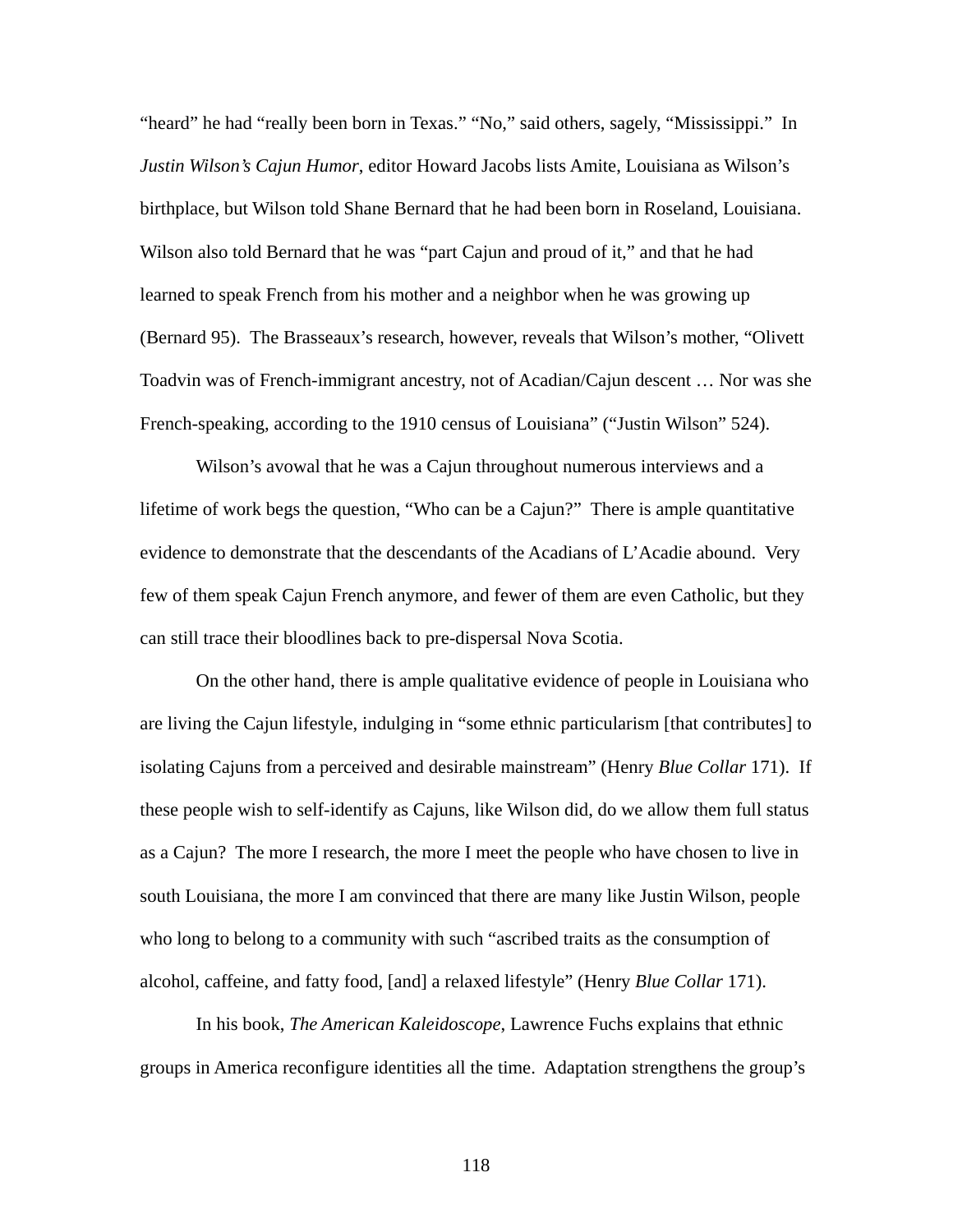ability to survive; however, the group must strongly self-identify to accomplish the reconfiguration. It is not difficult to reconfigure identity since self-identification is built from within the context of each community (331-333). Cajuns have the ability to restrict membership within the community to only those who carry the blood of the exiles, or to admit anyone who ascribes to the approved traits. Wilson should have been admitted "by the back door" because he self-identified as a Cajun, and because he was a "happy, openhearted" person.

From his youth, Wilson had enjoyed telling stories and longed to work professionally as a humorist. His early efforts were not promising, however, until a fateful meeting with Will Rogers in 1935. Rogers saw something special in Wilson and encouraged him to follow his dreams. Wilson took that advice and his future career as a yarn-spinner was launched (Wilson and Jacobs 10, Fontenot 266). First he had to get a "real" job. Through his father's contacts with the state government, and despite his inability to complete his degree at LSU, Wilson was able to secure a position as a safety engineer. This "real" job would take him deep into Cajun country where he would meet the delightful people and learn the rhythms of the language. Using these experiences and borrowing from Coquille's "Boudreaux," Wilson crafted his humorous, homespun yarns and the persona that would secure his position as a Cajun humorist and chef.

 Never forgetting that he owed his first job to the largesse of the Long machine (Fontenot 265), Wilson disregarded the political bent of McLoughlin and Coquille, and centered his performance on the stereotypical Cajun to create his exaggerated characters. Wearing red suspenders and a belt, a string tie and a Panama hat, Wilson strutted his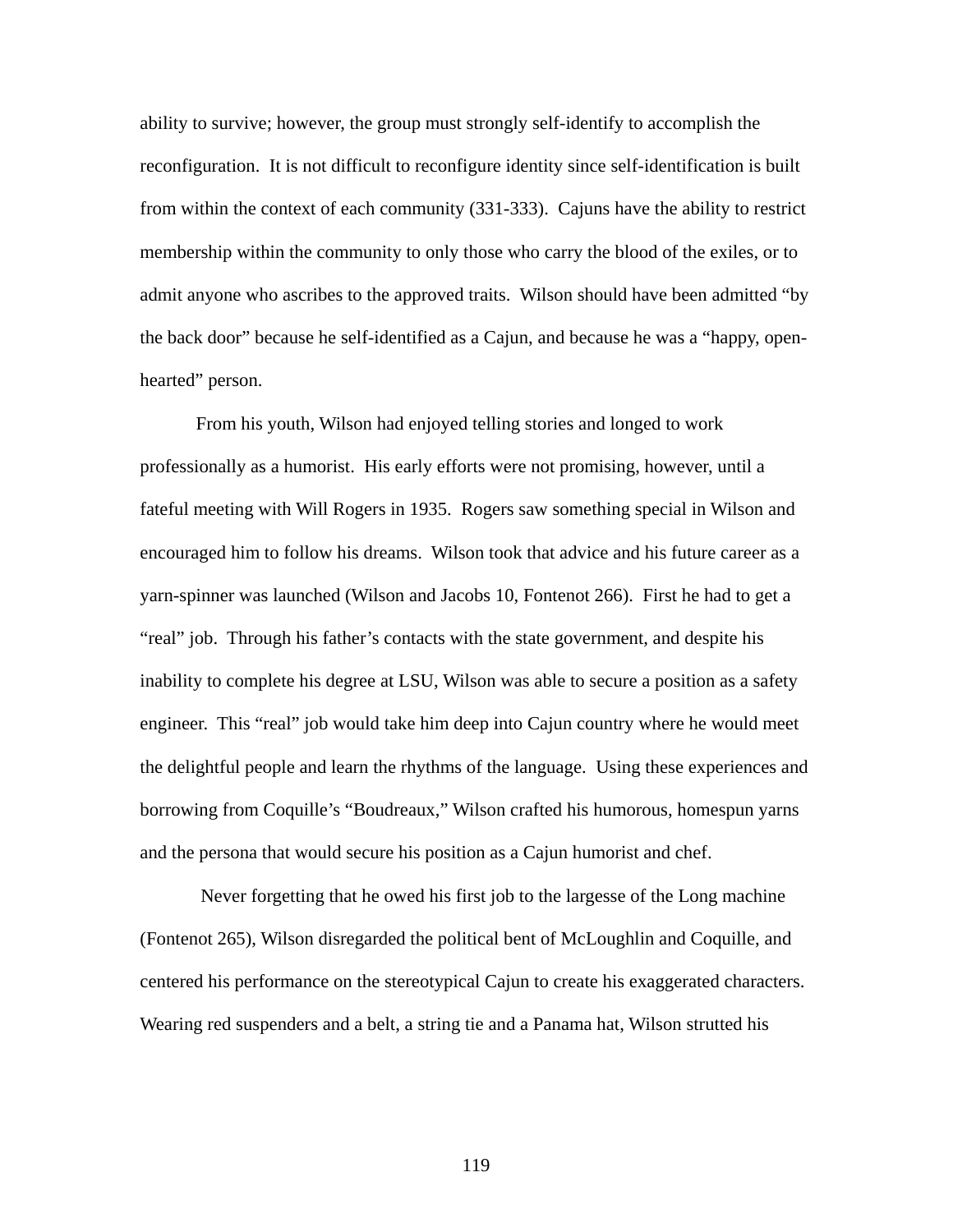uneducated, less than bright, but often canny, alcohol and fun-loving Cajuns for the world

to see:

Dey got two fallow in Rayne in de Golden Peasant Cocktail Loonge. Dass on Highway 90, how-you-call de Old Spaniel Trail. Well, dey got so dronk dey can't clam down from dem Stool, an' dass bad, you year? Finally dey unclam' deyse'ves and got down on dey han's an' knees an' walk out. On de odder side of de Old Spaniel Trail is de Sodden Pacific Railroad track, an' dem fallow start walkin' on de track. "You know," one say, "Dass de longess' set of stairs Anywhere in de worl', I ga-ron-tee." "I don't mine de stairs som much," de secon' one say, "but dem low han'rail is givin' me de devil." (Wilson and Jacobs 32)

In addition to the general mangling of words, Wilson incorporated a vocabulary of malapropisms that are still used by young Cajun comedians to this day. His characters would "park paralyze to de curb" or shoot a "twice barrel Caribbean," while the police "petroleum" car would blow its "syringe." These terms had first been recorded by Baton Rouge native, J.B. Kling, in 1961 but came to be associated with Wilson's act instead.

As a chef of the Cajun cuisine, a television star, author, recording artist, and as a humorist in the Cajun style, Wilson has been the only Cajun humorist to become nationally and then internationally known (Brasseaux "Justin Wilson" 524). Wilson became the master of being in the right place at the right time, always one step ahead of the marketplace. His ability to market himself is why he was so successful. Some might have called him an opportunist; he certainly recognized opportunity when it came his way.

McLoughlin and Coquille had been encouraged to publish their popular tales in book form, and in his book of letters, McLoughlin included other speeches he had given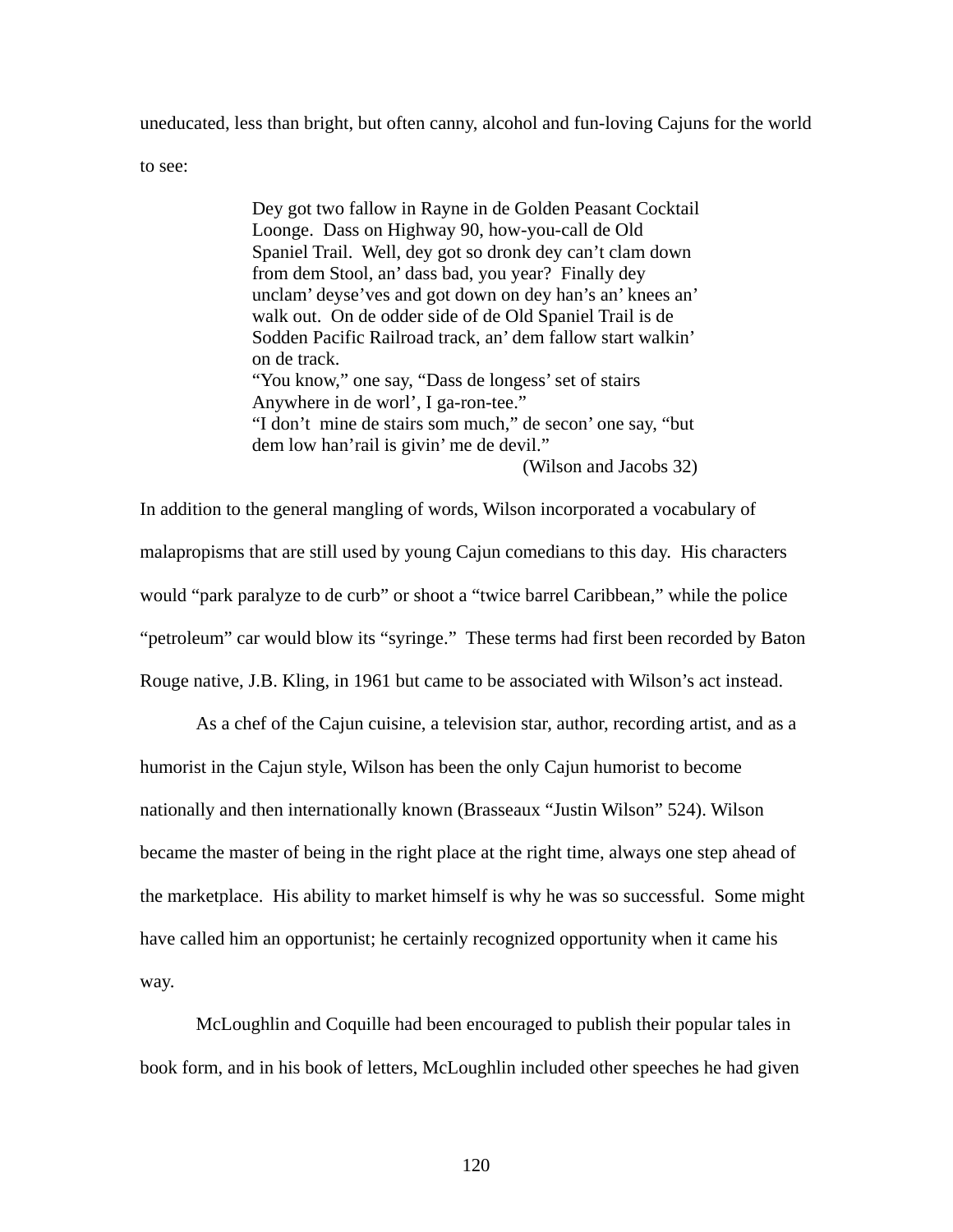as himself as well. When Coquille first published his "Boudreaux" stories, he included New Orleans recipes as bonus material. When Wilson began publishing in 1965, he first produced a cookbook of Cajun recipes, not his stories. Wilson told people that he had learned to cook at a young age in order to avoid working out in the field (Brasseaux "Justin Wilson" 524). It would be this early skill that would help him cross the great divide that arose between him and the activists during the resurgence of ethnic pride in America. A happy chef was evidently less threatening to the cultural identity than a Cajun humorist who wasn't really a Cajun. Perhaps Wilson thought it would be easier for the Cajuns to accept him as a Cajun if he were a good cook.

It may be difficult to discern completely whether Wilson was an opportunist in the negative sense or simply an entrepreneur with his finger to the wind. According to the father and son historians, Carl and Ryan Brasseaux, Wilson rode the crest of the "burgeoning Cajun cultural renaissance." He continued his success by creating a Cajun cooking show for PBS in the 1970's, giving him a wide platform for selling his comedy albums and cookbooks, bringing him national and international notoriety (524).

By the 1990's, the cooking show had helped accomplish Wilson's goal—even the majority of the Cajuns were finding him, if not a "treasure," at least innocuous. It was not just the show, however, that made the difference. Times had changed. As a group, the Cajun community was celebrating its ability to embrace those who wanted to celebrate with them, reminding themselves that there were three ways to be accepted: by the blood, by the ring, and by the back door. This held true for all except Justin Wilson, who had done all he could to gain entrance. He took on the outer appearances of a Cajun, an appetite as big as all outdoors, a love for life and people, and he could cook, too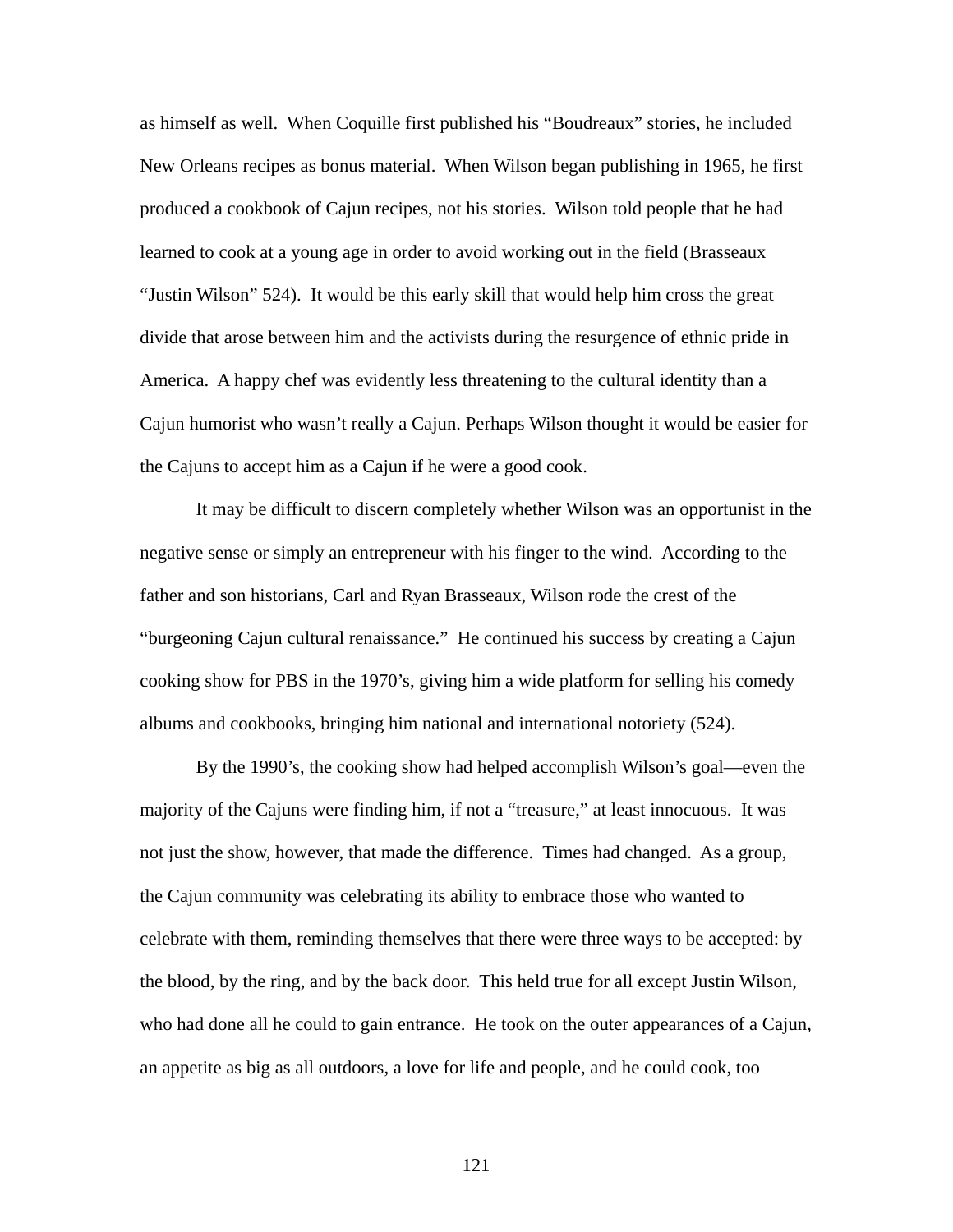(Jacobs "Introduction" *Justin Wilson* 5-7), but it was never enough. To outsiders, Wilson was the insider of all insiders of the Cajun community. How surprised those outsiders would be to find how Wilson "was reviled by the Cajun cultural elite" (Fontenor 265). Because of his fame, he came to represent the Cajun community to the outside world. I'm not certain anything can be done to change that. I'm not certain that I want to change that. Wilson provided a great service to our community. To destroy his legacy would accomplish little except to challenge our self-identification as "big-hearted" people.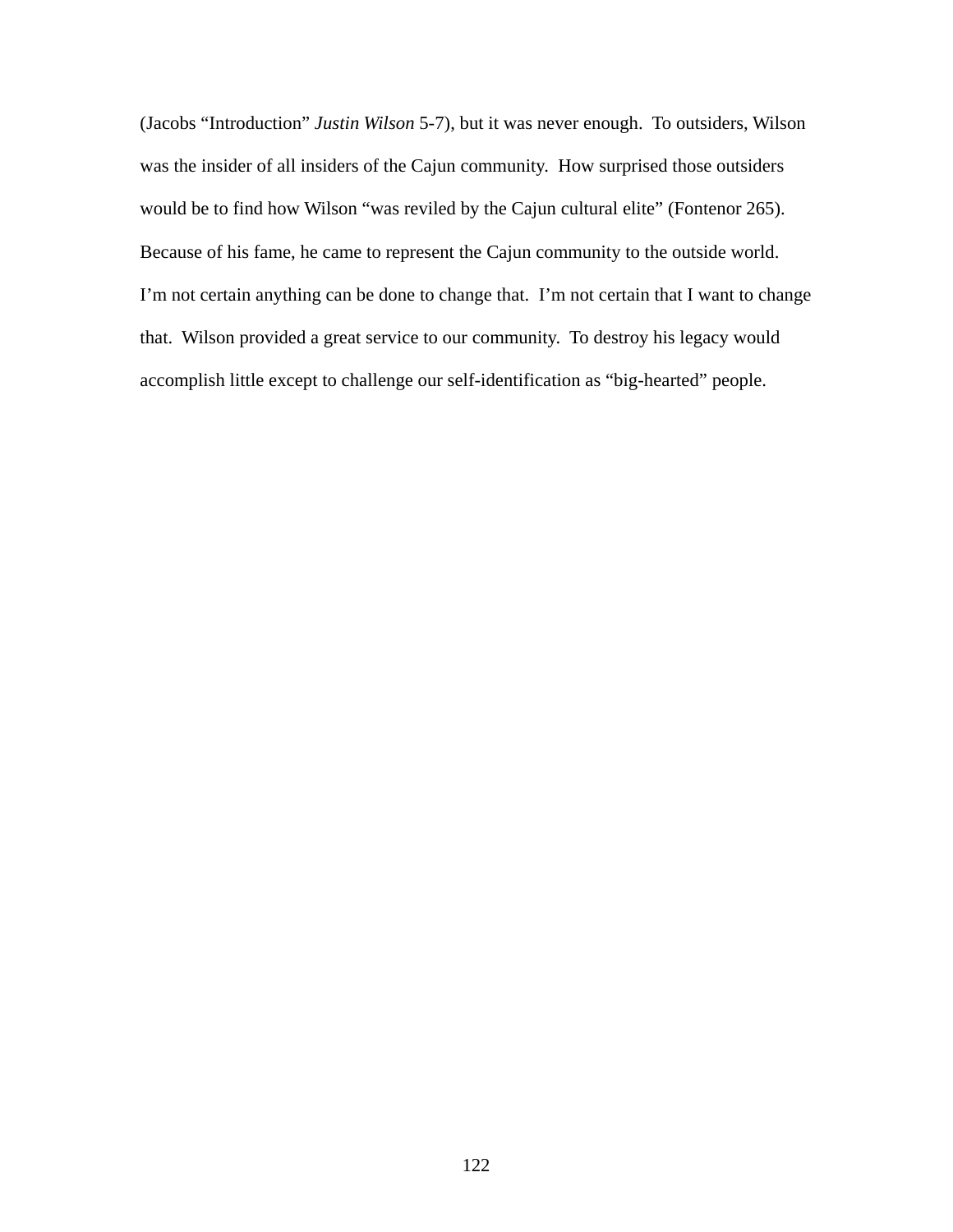## **CHAPTER FIVE—PRESERVING THE CULTURE: RECLAMATION AND POWER**

The Black Power movement, for example, arises from the struggle of an ethnic group for selfconsciousness and self-identity. (Woods 3)

> Boudreaux, Shawee, Cowan and T-Brud were playing a round of golf with a \$200 wager on the match. Boudreaux had a 10 foot putt on the  $18<sup>th</sup>$  green to win the money. He eyed the break from every angle and was meticulous in setting up to stroke the ball. As he was settling in his stance for the putt, a funeral procession started to pass. Boudreaux put down his putter, took off his cap, placed it over his chest and waited for the procession to pass. After the last vehicle was out of sight, Boudreaux picked up his putter and resumed his putting stance. Seeing this, Shawee said in amazement, "Mais, sha, dat wuz da mos' touching ting ah naver did see befo', me. Wit da match on da line, ah can't bleave you stopped playing ta pay you respects! Wat a decent ting ta do, Boudreaux!" "Yabbut, Clotilde was a good woman, yeah," replied Boudreaux. "We wuz yeah," replied Boudreaux. married fo' 25 years, us!"

> > (C.Boudreaux 127)

The Acadians brought their culture and their identity to Louisiana after they were exiled from their homeland in Nova Scotia. Over two hundred forty years have passed since their arrival in Louisiana, and their descendants, the Cajuns, are in the process of reclaiming that culture and that identity. The process of reclamation is difficult and involves an interesting cast of characters, especially in the area of Cajun dialect humor. In this chapter, I will be continuing the saga of Justin Wilson, an "outside insider" to the Cajun community and a proponent of the "old" style of Cajun humor, in order to argue for a revival of the "old" style of humor.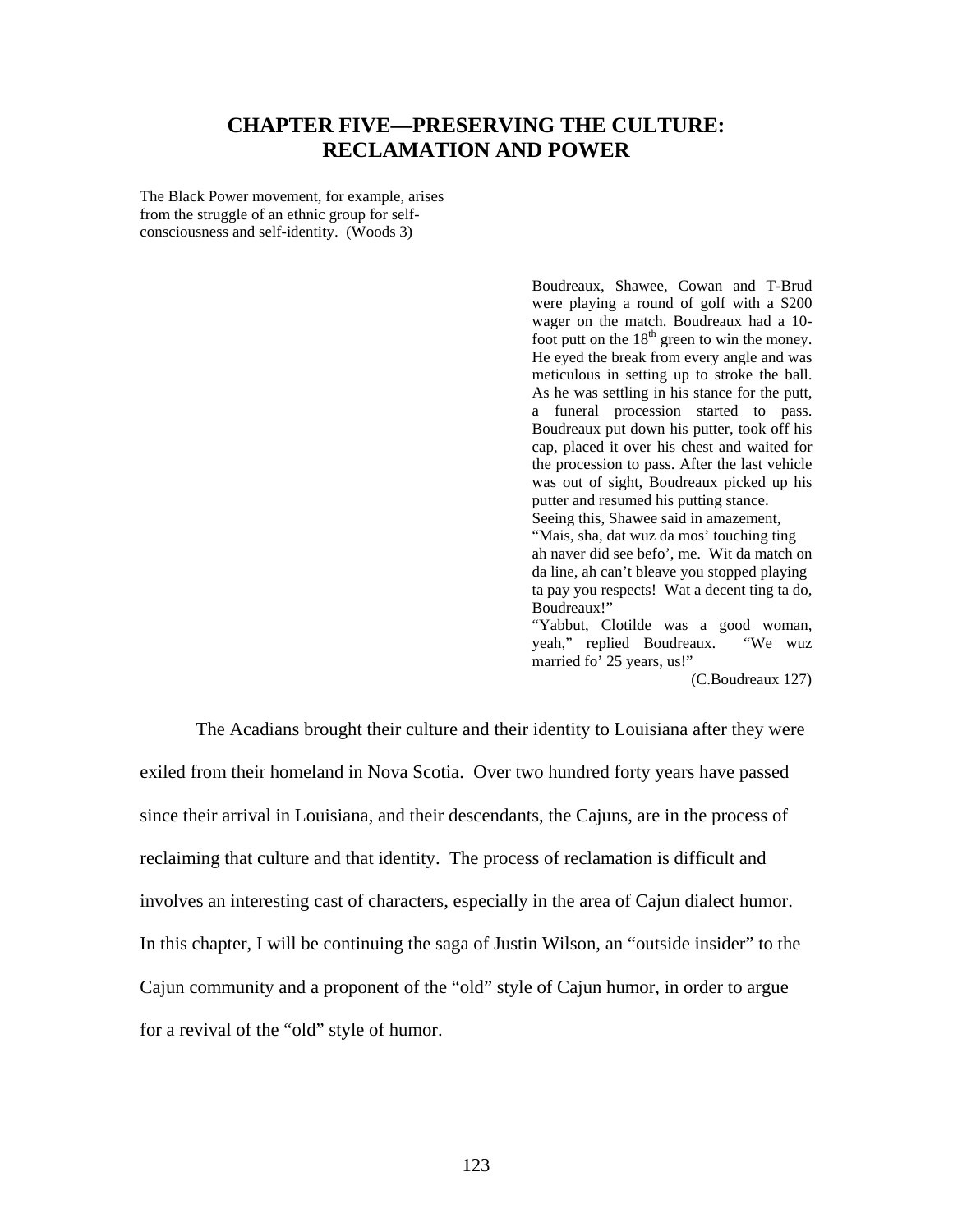Wilson was not the only practitioner of Cajun humor in the '60's and '70's, but he attained both national and international acclaim due to his cooking show broadcast on PBS. The "old" style of Cajun dialect humor, then, became the style best known outside of the community. It is not surprising that outsiders were responsible for the dispensing of Cajun dialect humor to the outside world since it was outsiders who initiated Cajun dialect humor as a genre in the first place. Insider Cajun humorists were usually telling their jokes in French, so they had no need to use the macaronic patois that came to be associated with Cajun dialect humor. As mentioned in a previous chapter, it was customary in the Cajun community to fill the long winter nights with folktales and jokes. Cajun raconteurs populate the Cajun community in greater than average numbers, having the chance to practice their skills and to learn from others in the multigenerational gatherings.

Beginning around 1960, Cajun humorists, descendants of the Acadians, began to tell their jokes in English. Even in the matter of the insider humor, a division emerged between those who chose to use the "old" style of humor and those who wanted to use what would come to be called the "new" style of humor. It may be confusing to someone outside the Cajun community, but the "new" style of humor was really not that new. The humorists in the "new" style were employing the simplistic form they used when they were telling the jokes in French. This simpler form engages the style of storytelling; the art is all in the delivery, as it would have been on those long, winter nights, just translated into English now. The "new" style of humor belonged to humorists like Dave Petitjean and A. J. Smith. The "old" style of humor had spawned humorists like Justin Wilson, Ralph Begnaud, and John Plauché.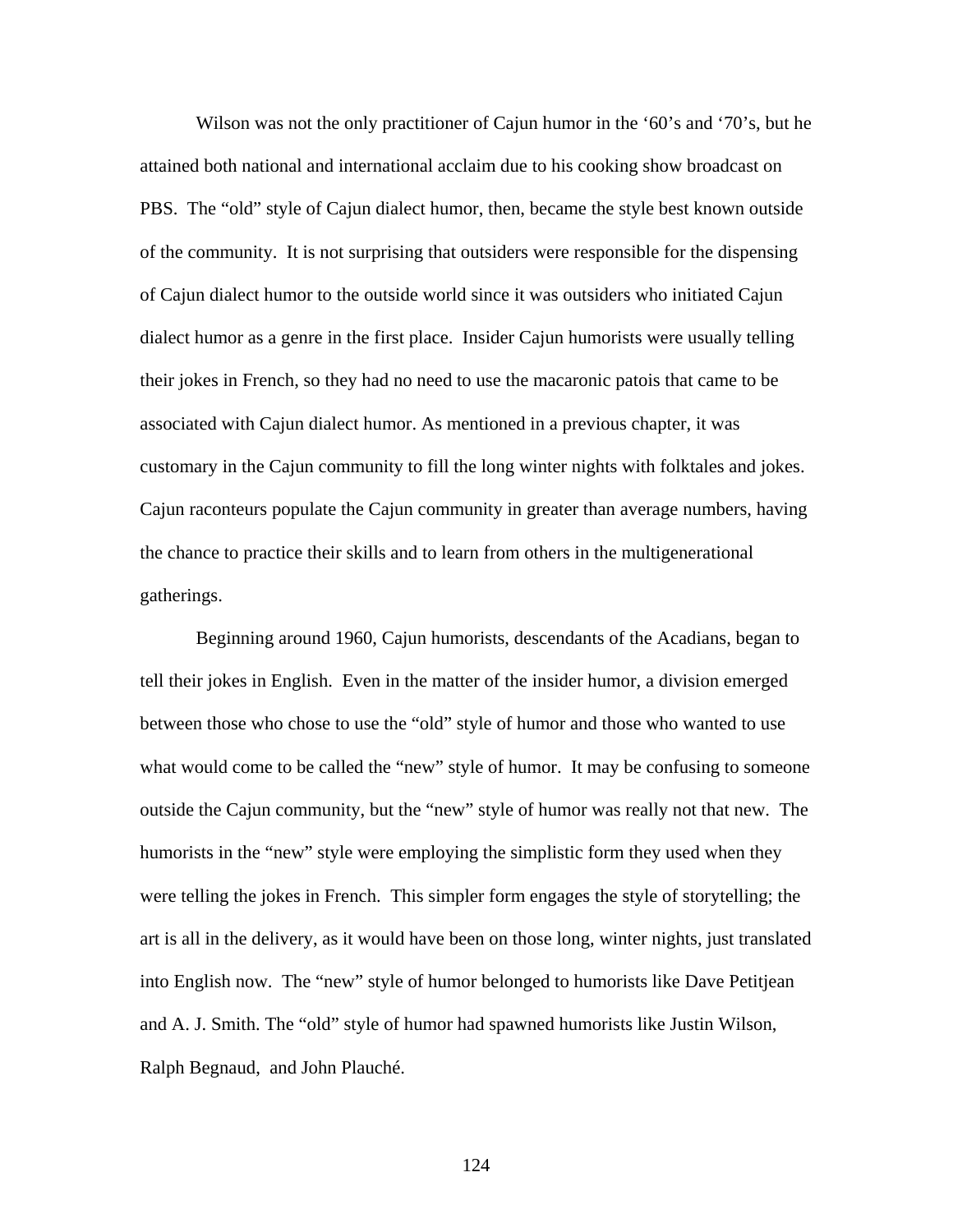The "old" style of humor was more farcical, relying on costumes, exaggerated accents, props, and other dramatic techniques. Critics of the "old" style find these dramatic devices to be demeaning, but I think of the classic comics like Red Skelton (playing Clem Kadiddlehopper), Milton Berle (in a dress), and Minnie Pearl (with the price tag hanging from her hat).

A close analysis of both the "old" and the "new" brands of Cajun dialect humor finds very little real difference between them, just more politics. The "problem" with the "old" style of Cajun dialect humor has less to do with its classic comic roots and much more to do with the Cajun cultural identity and perceived attacks on the Cajun people. Insiders Ralph Begnaud and John Plauché used the "old" style, so the Opelousas Proclamation could have simply said, "Don't be like Justin Wilson or Bud Fletcher."

My continuing aim in this work is to reclaim the "old" style of Cajun dialect humor, re-join it with the "new" style of humor and establish Cajun dialect humor as the third prong of the Cajun cultural identity. The food, the music, and the humor make for a solid expression of the Cajun cultural identity and can serve together as exports to the outside world. The food and the music are two commodities that are already easily recognizable as Cajun products. The humor should become the third.

Tourism $81$  is the second largest business in the state of Louisiana. The double blow of hurricanes Katrina and Rita were just as destructive to the business of tourism as they were to the physical infrastructure of the state itself. Cultural Tourism is a very large part of the tourism business. Cajun food and music are already doing their part to

<span id="page-132-0"></span><sup>&</sup>lt;sup>81</sup> Tourism was the leading business before the hurricanes; Oil and gas now have that honor. Rebuilding New Orleans and other hard-hit areas should bring back tourism as the number one business.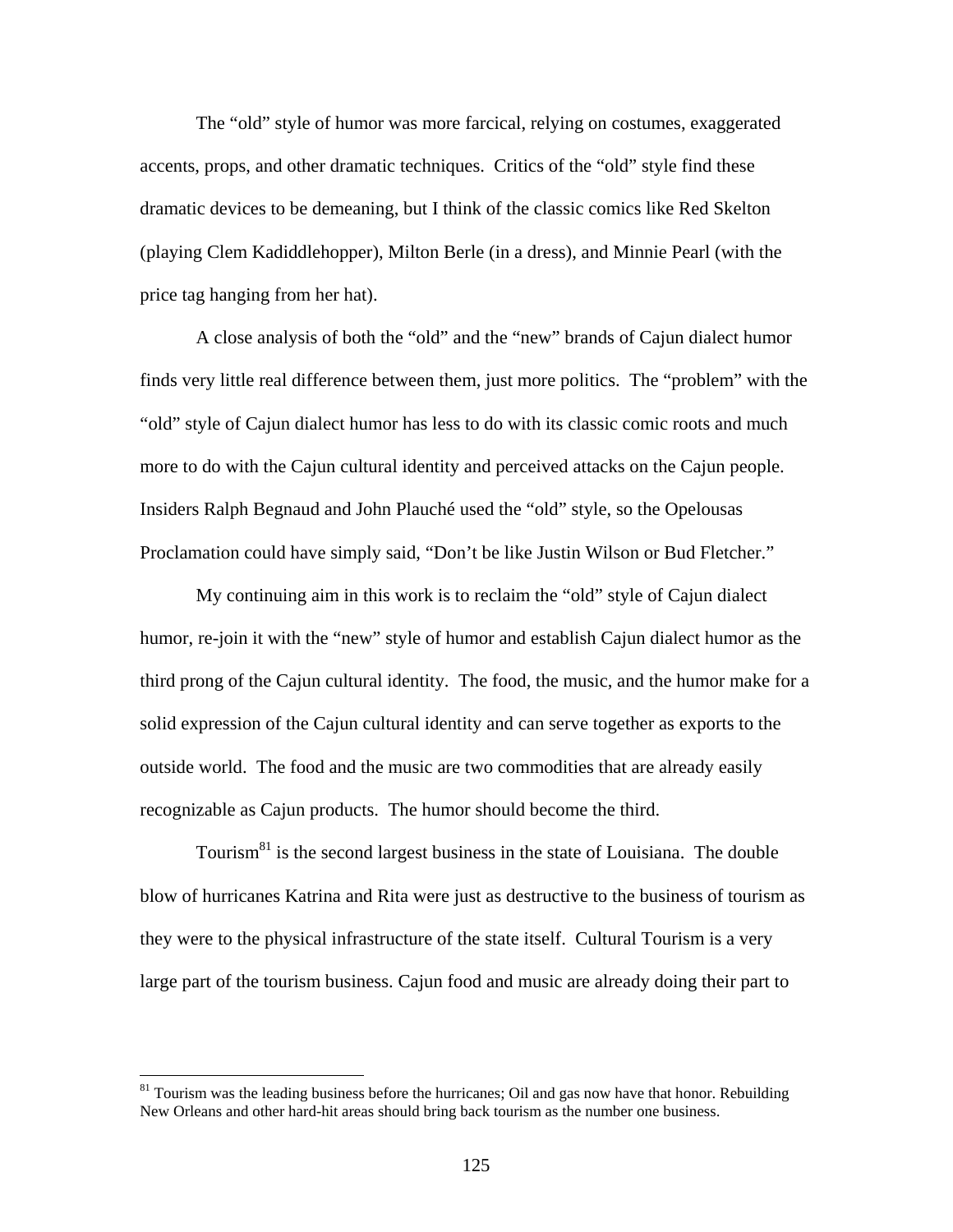entice people back to the state. While the Cajun dialect humor plays a small part now,  $82 \text{ I}$ think that more can be done to strengthen humor's contribution to Cultural Tourism.

In this chapter, I will argue for the "old" style of humor by narrating the historical events that led to the devaluing of the "old" style of humor and how that prejudice has tainted all of the Cajun dialect humor. I believe that both styles of humor should come together to create a product that is a viable export, a recognizable and respected commodity that did not die with Justin Wilson. This goal is not an easy one to accomplish since Cajun dialect humor, more than the music or the food, is ensnared in the lingering negative feelings about the Cajun cultural identity. Although the major battle against the use of the dialect humor was waged in 1974, Cajun dialect humor has never really lost the "taint," and some performers feel a sense of defensiveness that hangs on from 1974, when elitists from CODOFIL went on the offensive against Cajun dialect humor. It has been my objective to demonstrate the events that led to the Opelousas showdown discussed in the first chapter. To accomplish this goal, it has been important to illuminate the historical foundations of the humor and to explain how the humor lost its importance as a cultural marker.

In the previous chapter, I related the history of Cajun dialect humor from its humble beginnings in the stories of George Washington Cable to its use as political satire in New Orleans and the state of Louisiana, first in newsprint and then on the radio. The main practitioners of the political humor, John J. McLoughlin and Walter Coquille, enjoyed successful careers that each spanned three decades, skewering politicians and politics in Louisiana. McLoughlin began in 1889 and continued until his death in 1921.

<span id="page-133-0"></span> $82$  A handful of Cajun dialect comedians perform at conventions and meetings. Source: Kent Gonsoulin, telephone interview, May 27, 2007.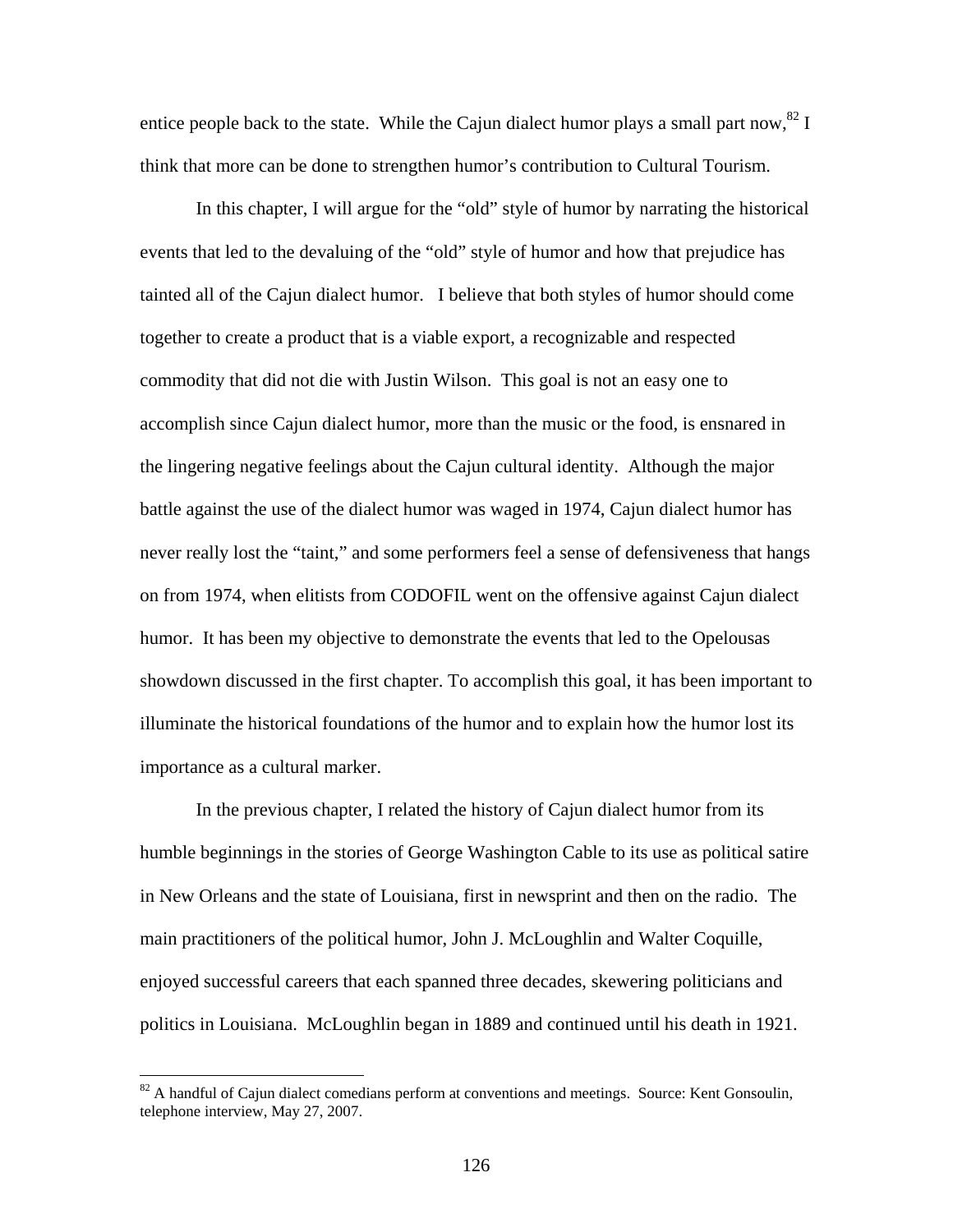Coquille began sometime in the 1920's, and his death in 1957 left a vacancy that was happily filled by a handful of aspiring comedians (Brasseaux "Wilson" 523). Justin Wilson stepped in as the "heir-apparent" and never relinquished the title. Since neither McLoughlin nor Coquille had been Cajun, their comical heirs did not feel that being Cajun was a requirement for filling the position. Unfortunately for those comics who were to follow, times had changed, and the Cajun cultural elites were more sensitive about just who could represent them outside of the community. Commencing in 1974 in the *Times-Picayune* and continuing for several weeks, a battle was waged over the Cajun cultural identity, its representatives and its representations. The purveyors of Cajun dialect humor soon became an early casualty, with most of the slings and arrows zinging toward Justin Wilson. I will detail this skirmish later in the chapter.

In the ongoing struggle for control of the Cajun cultural identity, Wilson was not actually the problem, although his fame and over-the-top performances made him the likeliest target. The reaction to Wilson was really a symptom, and it was unfortunate that he made his appearance at that particular moment in Cajun history. Had Wilson been better known in the first half of the twentieth century, like Walter Coquille, or if he had been born in the second half of the twentieth century, like the current crop of Cajun humorists, he would most likely have been spared the frontal attacks. Columnist Jim Bradshaw, a longtime writer for *The Advertiser* [Lafayette, LA] explained:

> Wilson came to real popularity during the 1960's and 1970's, just as "things Cajun" especially our food and music began to get national notice, and Cajuns began to get a renewed Cajun Pride. That was two-edged for Wilson. On the one hand, people who never noticed such things began to wince, if not take offense, at his caricature. And, on the other hand, we kind of threw up our hands as EVERYTHING Cajun was being overblown and imitated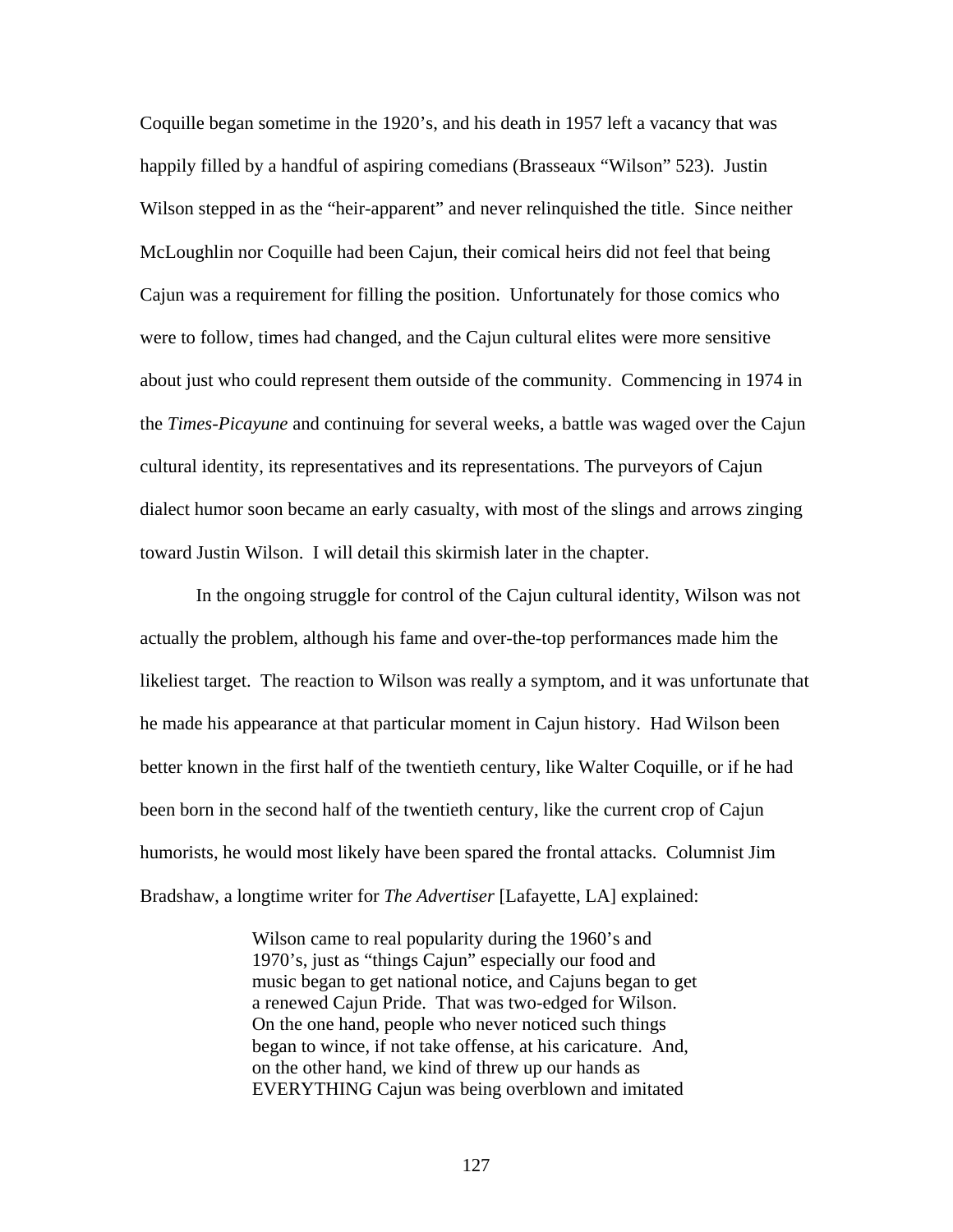by outsiders so much so that Cajuns felt overwhelmed and helpless to do anything about it … The Cajun fad was hot and everybody tried to jump on the bandwagon.<sup>[83](#page-135-0)</sup>

Bradshaw relates that up to that point, "people who never noticed such things began to wince." Only as Cajuns became more self-aware did some begin to realize that Wilson's exaggeration was "offensive" to them. Wilson was probably caught by surprise by the negative publicity. After all, he was merely riding the coattails of the well-loved Walter Coquille and the lesser known, J.B. Kling, comedians whose work was foundational to Wilson's schtick.

Despite opposition within the Cajun community, Wilson rode that bandwagon to national and international prominence. Wilson has been dead since September 2001, yet his name is still the one most associated with Cajun dialect humor. Even though there are some quite talented Cajun performers of the dialect humor, no one has, as yet, been able to surpass Wilson's renown. The advent of television and Wilson's fusion of dialect humor with Cajun cooking had given him an invaluable platform (Brasseaux "Wilson" 524), as well as a "safety net" for the humor.

In this chapter, I will explain the timely events that led to Wilson becoming the poster boy for Political Incorrectness, the factors and the factions involved, and how those events have set the stage for continuing tensions, more subtle yet still noticeable within the Cajun community. I will explore the debate over the "appropriateness" of Cajun dialect humor, as it was played out in the media and in the community, analyzing the tension within the community and the lingering sense of shame that hovers over the performance of Cajun humor. As I have mentioned before, the devaluing of the "old"

<span id="page-135-0"></span><sup>83</sup> Email interview, April 12, 2007.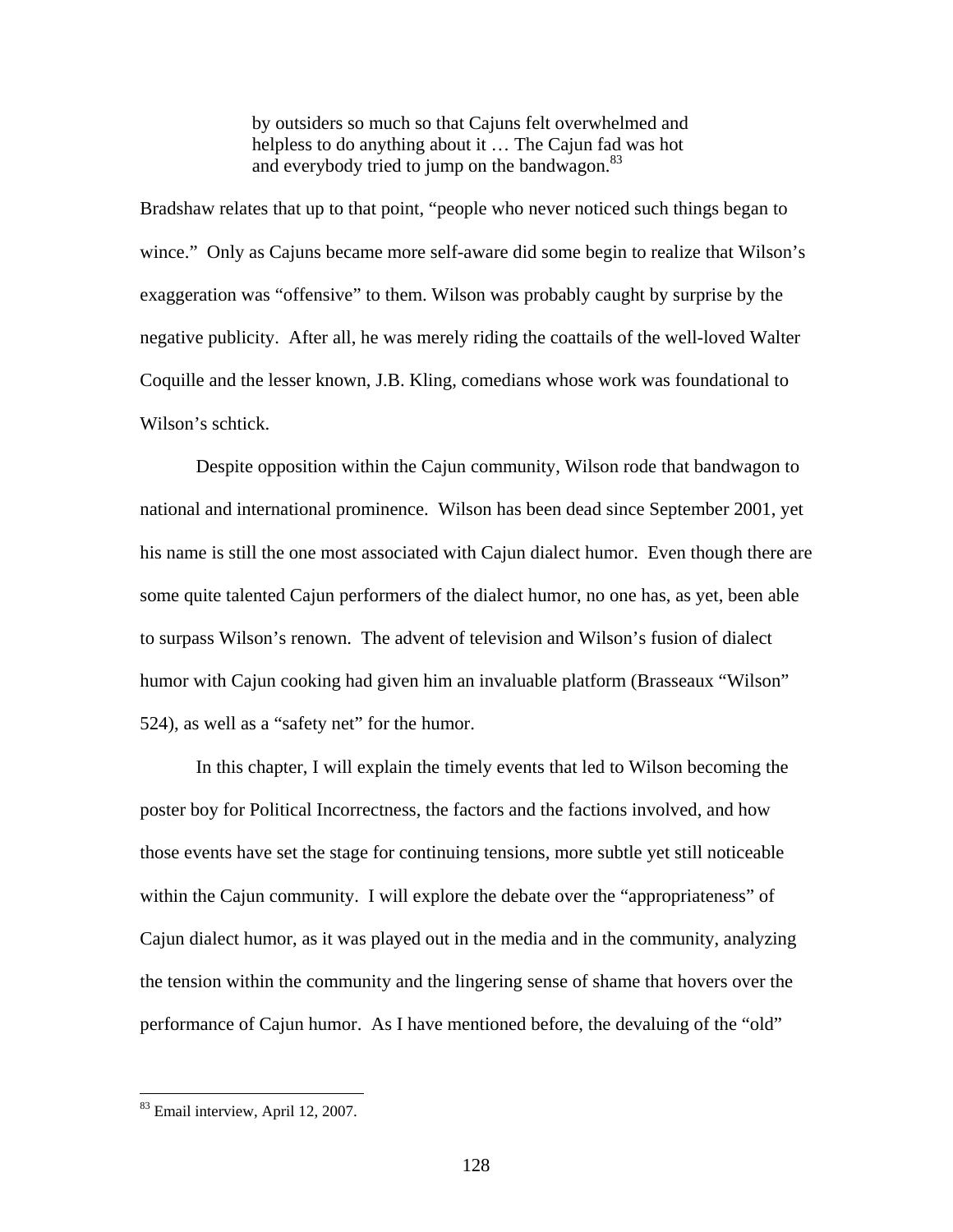style of Cajun dialect humor came down to the politics of power, insiders versus outsiders. It also has become a matter of insiders versus insiders.

The struggle within the Cajun community mirrored events in the rest of the country as ethnic groups were revisiting their own particularities. Sociologist Harold R. Isaacs suggested the trend be called, "retribalization" and noted the early 1970's in America as "the chronological point at which the contrast between an older speciesconsciousness and a newer ethnic-consciousness can be seen most vividly (Hollings 57). Centering on ethnicity allowed ethnic groups to move from the margins to a liminal space they created for themselves. The term, "ethnic" lost its implications of "outsider" and instead came to stand "for situatedness within virtually any bounded community regardless of its relation to other communities" (Hollings 64).

As discussed in Chapter Three, the late 1960's and early '70's saw the return of the middle generation of Cajuns who had gone away to school or to work and had their "exile experiences." It was this group of exiles who ignited the ethnic revitalization in Louisiana, representing a coming together of the "newer ethnic-consciousness."

As the Preservation Movement began to grow in the 1970's, cultural elitists made decisions about what to preserve. The music was a natural choice since it was very much a part of the culture, even the music played on accordions, an instrument which did not come from *L'Acadie*. Most Cajuns my age grew up attending *fais-do-do's* and dancing to the music, the little girls standing atop their father's feet and sons being taught by the *memères* and various *tantes*. *Fais-do-do* means to "put to sleep" and reflects the fact that babysitters were practically unknown. The children would attend the dances right along with the rest of the family, and the little ones would be put to sleep in a corner so that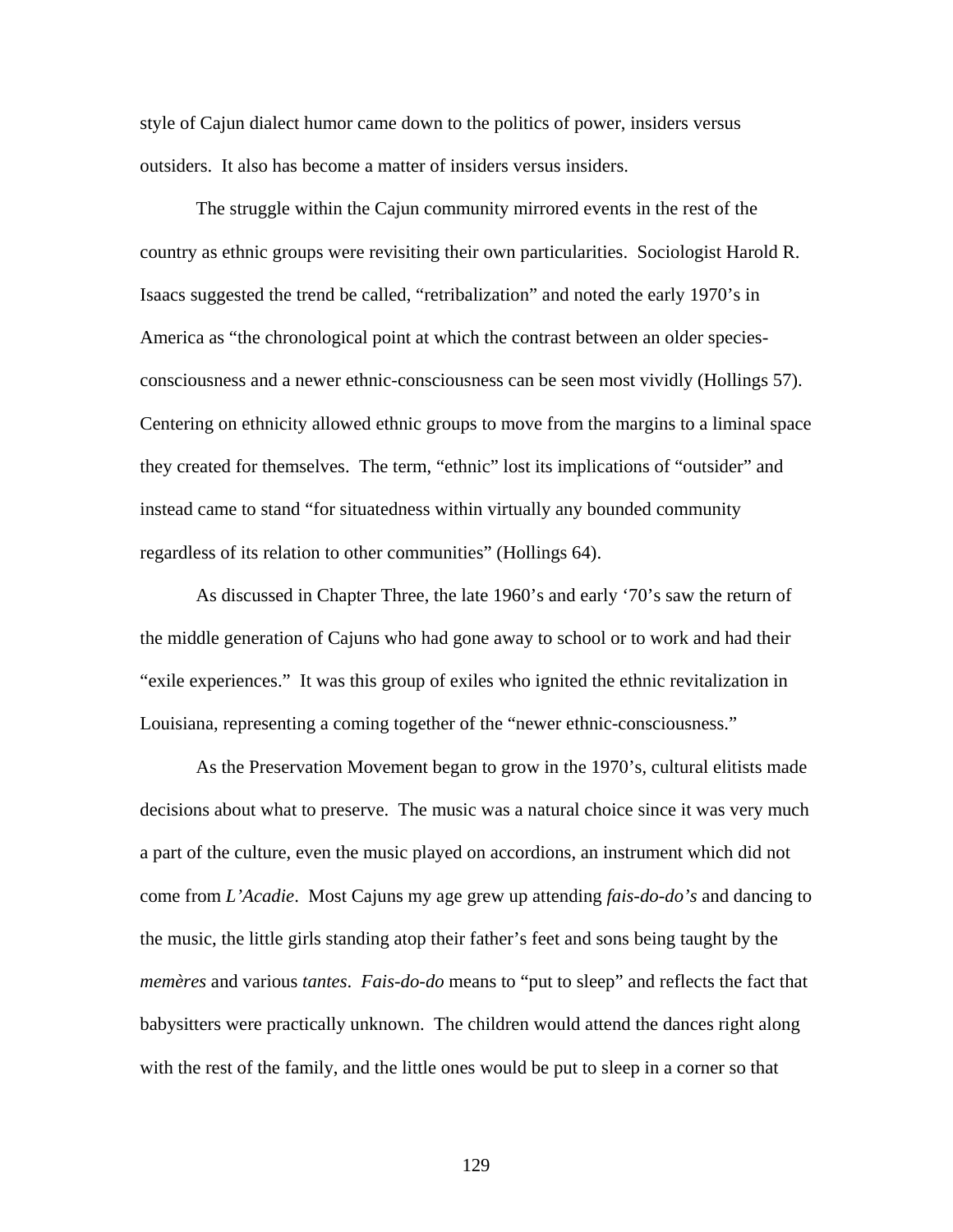everyone else could dance and have a good time. Pre-dispersal Acadians had a musical repertoire consisting of medieval French ballads and drinking songs, usually sung a cappella. They brought no musical instruments with them when they were exiled; they brought the songs and adapted them to the new instruments they found in their new home (Bernard *Swamp Pop* 40)

Although some of the songs were brought from L'Acadie and are certainly worthy of preservation, this stipulation does not rule out Cajun dialect humor. Like other elements of the culture, the accordion came to Louisiana with other settlers (in this case, the Germans) and was absorbed into the Cajun way. The style of Cajun music that stands as a cultural marker has grown to international popularity. This is a relatively recent style, having only emerged at the beginning of the twentieth century. As more and younger Cajun musicians have come on board, the music has evolved. What makes this style of music truly Cajun is how the musicians adapt to the new, more contemporary styles, while improvising with the old ones that they learned as young musicians. Thus, the art form is ever in a state of flux and evolving with the different musicians (Ancelet "Cajun Music" 285) who continue to create truly unique sounds.

That may yet be the strength of Cajun music, just as it has been the strength of the Cajun people, the ability to adapt and yet retain the originality and uniqueness of the culture. Today's popular Cajun music shares the same timeline with the Cajun dialect humor. The main difference between the music and the humor is the agencies that pushed them to the public forefront. The music enjoyed a bottom to top rise within the Cajun community. The dialect humor began with outside agents who were then supported by the Genteel Acadians. The "old" style of humor continues to be associated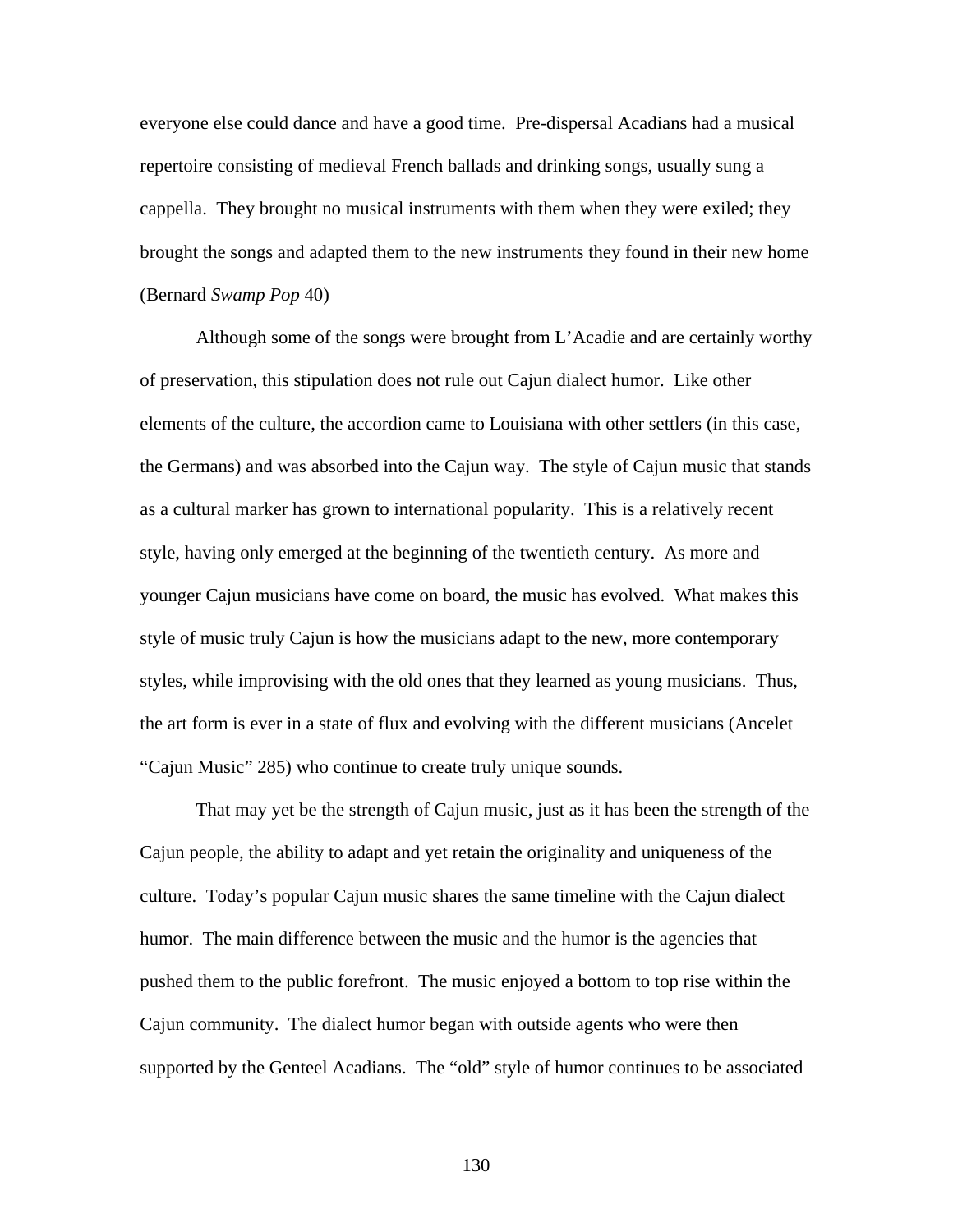with outsiders, while the "new" style is now associated with the insiders. The most successful movements within the Cajun community have been those that began with the folk, many of whom remain unaware of the inside/outside dynamic as it pertains to Cajun dialect humor.

While the music was blazing the trail for the resurgence of Cajun pride, the food began to make its impact a few years later. Visitors to the state of Louisiana had always enjoyed Cajun food, but the ethnocentrism of the previous decade led to a further awareness of ethnic foods and other ethnicities in the next decade. American Scholar and U.S Senator, Daniel Patrick Moynihan declared, "The year 1980 marked a coming of age for the United States' ethnic heritage. For the first time, the U.S. Census asked people about their ethnic background" (10). This new emphasis on ethnicity led to all ethnic foods becoming more popular as ethnic restaurants ventured from the big cities to the American countryside and the now more adventurous palates of the folk. The food, as an ambassador from the Cajun culture, grew to popularity in the 1980's when Paul Prudhomme, a Cajun Chef from Opelousas created an instant classic he called "Blackened Redfish" (Smith 44), and a phenomenon was born. (This was not a typical Cajun dish, and many have joked that when anything had been "blackened" in the past, it was fed to the dogs.)

Yuppies in New York and California were drawn to this new cuisine. These young, urban professionals were suddenly blackening everything and calling it Cajun. Faux Cajun seasonings, spicy hot, began to grace grocery store shelves. Prudhomme wannabes set up shop all over the country, and Americans were soon feasting on mock Cajun cuisine. Corporate America hoped to benefit from the trend, and soon even Cajuns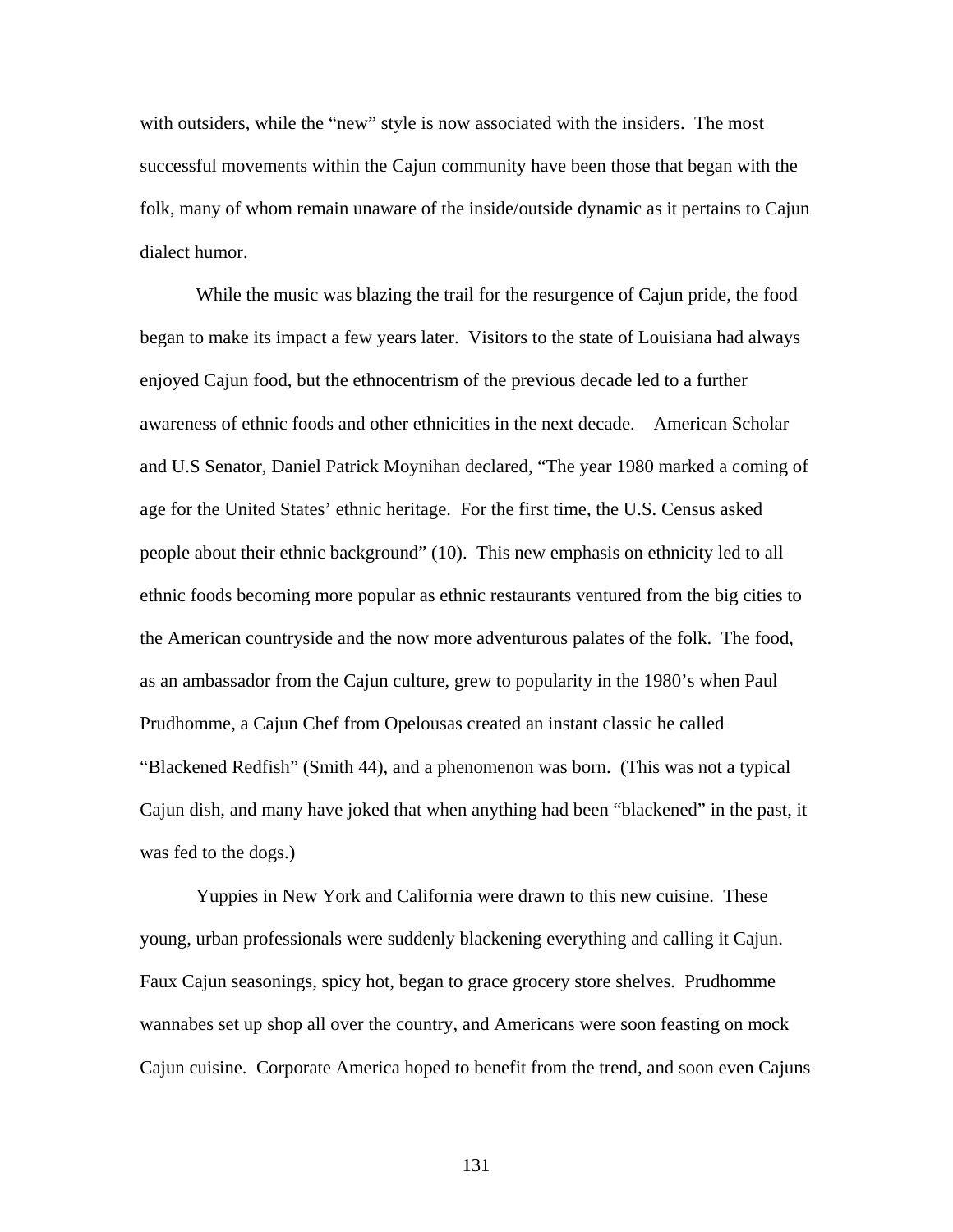were being introduced to "Cajun Spice Potato Chips" (Bienvenu 30). The chips were perhaps the most egregious imitation of all since they were unnecessarily spicy and bore no resemblance whatsoever to the handmade chips our grandmothers had made for us. Not only was our food being co-opted by outsiders, but also a new stereotype was formed in the belief that all Cajun food is spicy, like Popeye's Fried Chicken.

Despite the imitators, Cajun cuisine is very much a part of our culture and an example of adaptation. Louisiana's terrain and food sources were vastly different from the Maritimes so the Acadians, as always, had adapted, borrowing seasonings like cayenne and sassafras from the Blacks, gumbo and red beans and rice from the Creoles, and the list goes on as they "borrowed" from anyone else who had something tasty to offer. Cajun cooking, like the Cajun dialect, has never been necessarily the same across the state. Through his PBS cooking show, Justin Wilson did more to standardize Cajun cooking than just about anyone else. The selling of cookbooks has done the rest.

Both the music and the food came from mongrelized beginnings only to be tempered by the Cajuns and others into a recognizable and acceptable style. The historical parallels between the music, food, and dialect humor is unmistakable. All three of these elements deserve attention within and without the Cajun community.

Although humor is such a part of the Cajun lifestyle, it is not surprising that Cajun dialect humor, like the Cajun stereotypes, was initiated by outsiders and only adopted publicly by the Cajuns themselves after the Cajun cultural revival of the 1960's. Since Cajuns were more likely to tell their jokes in French, it would have been a natural expectation that outsiders would not understand their humor; it is understandable that they kept it amongst themselves for generations. Take, for instance, the story of the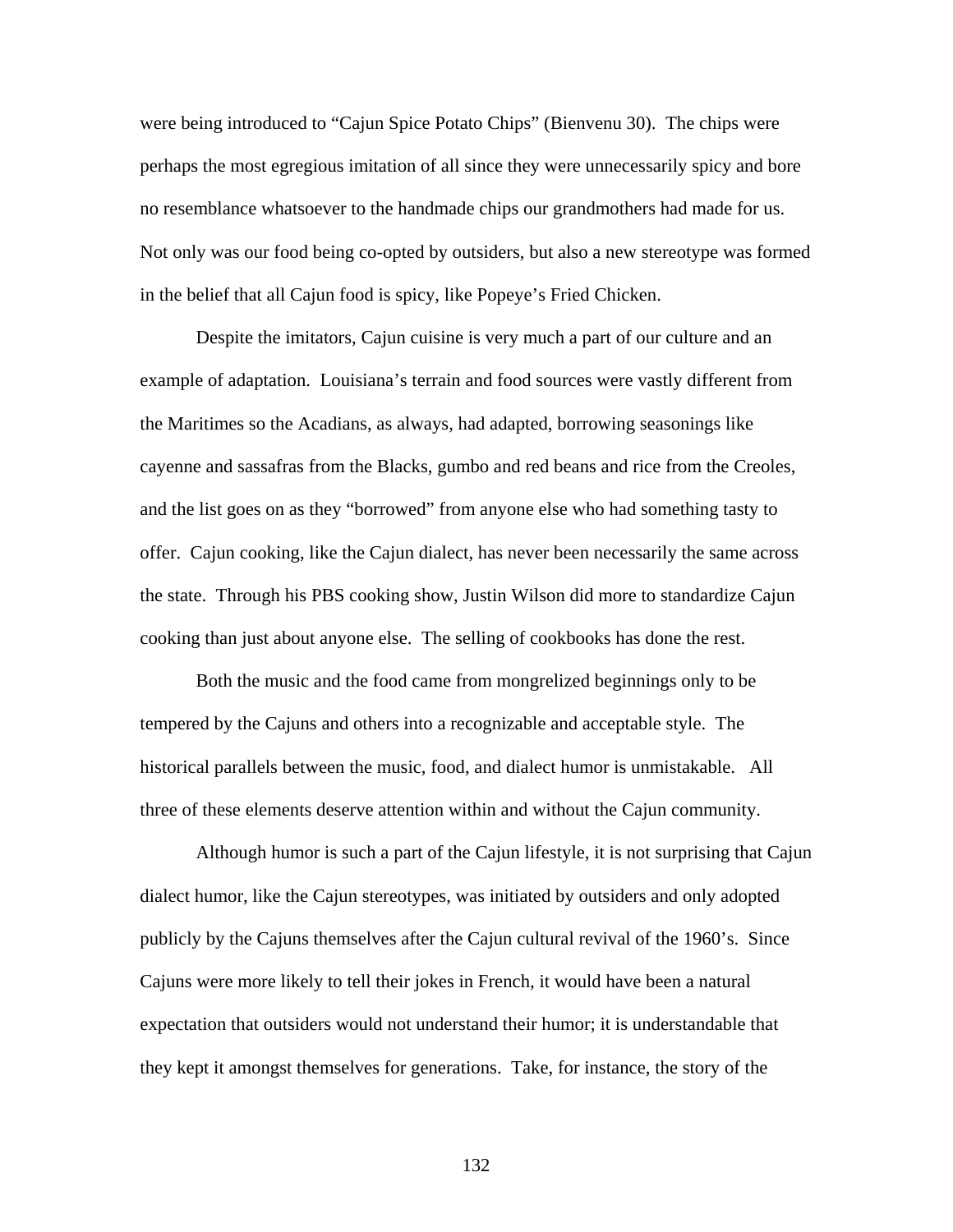young bride who wished to please her young groom by cooking his favorite food. It all ended sadly when she misunderstood her mother-in-law's instructions. His favorite food was *poisson* (fish), not the *poison* (poison) she served him! To make the joke funny in English would require an explanation, and a joke that is explained definitely loses something in the translation.

While it is difficult to make that joke funny in English, such was not the case with all of the jokes. As more of the Cajuns became bilingual, so did their humor (Ancelet *Harvard* 103). Even in English, Cajun humor is still just as likely to be derived from word misunderstandings and malapropisms. This is a sore point for those opponents who see that as demeaning to the Cajuns. No one seems to remember that the Cajuns became bilingual, a trait that is to be cherished and not demeaned. Besides, dialect humor in Louisiana was not initiated for the purpose of debasing the Cajuns or the Creoles; its original purpose, instead, was to humorously roast politicians and to inaugurate political action against outsiders.

While the music and the food are exotic enough to be recognized as exclusively Cajun, the only thing exotic about the "new" Cajun dialect humor is the dialect, which some find to be demeaning. Some comics naturally speak with a "Cajun accent," but some of us have lost our accents through education, so we must replicate an "authentic" Cajun accent. The judgment over "authenticity" is more in the ear of the beholder and could cause a problem if the performer's accent is perceived as exaggerated.

The actual "problem" with the dialect humor, as far as the Genteel Acadians and some academics are concerned, is that it does not fit with the narrative of the children of *Evangeline*. In truth, there is little in the Cajun cultural identity that does fit with the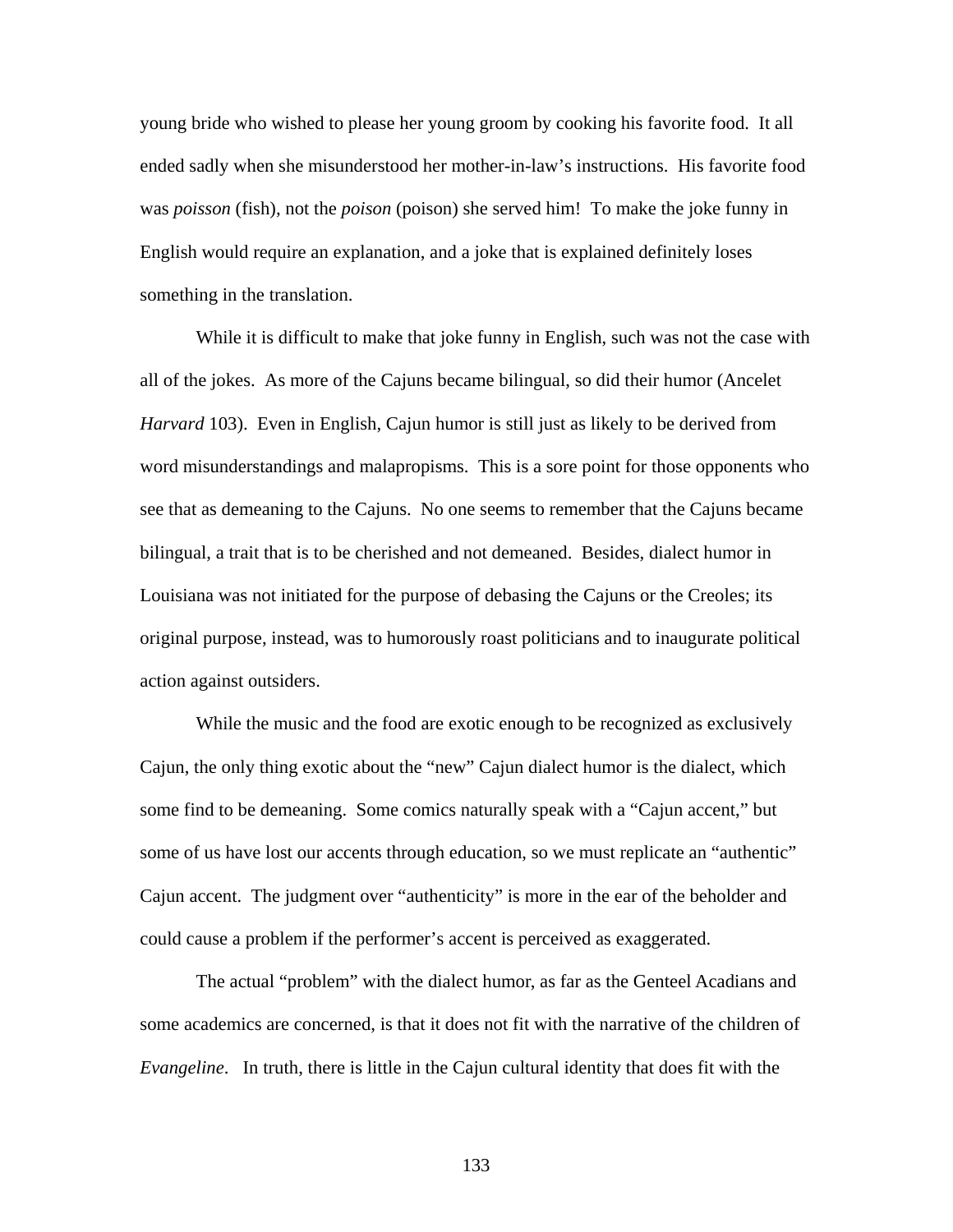poem. If I have analyzed the information correctly, Genteel Acadians believe that the children of *Evangeline* should walk blithely through life as though through a sylvan glade with naught on their minds except the next time they go to church or school. They can certainly not be the hard living, hard drinking denizens of the swamp. And certainly not as one journalist described them:

> Cajuns I think of as missionaries, come to this planet to teach us that fun is of the nature of ultimate substance itself, an ontological act of being. In other words, it goes with the turf. You exist, therefore you eat spicy food and drink saucy beverages. You live, therefore you sing, you dance, you laugh, you love. (qtd in Angers *Truth* 97-98)

Cajun dialect humor tends to play with this particular cultural image quite a bit. It is understandable that the elite of the Cajun community would prefer not to be humiliated by the stereotypes associated with the just-plain Cajuns. This disconnect has its roots in the nineteenth century. It also has bearing on the discussion of Cajun dialect humor.

When visiting the prairie Cajuns in the latter part of the nineteenth century, George Washington Cable filled his notebook with his observations. Cable wrote in his notebook that the Acadians had a "painful susceptibility to ridicule" (152). Perhaps that is why, just prior to the Civil War, the Genteel Acadians committed what Brasseaux has called "cultural apostasy" (*Acadian* 99) by going underground and divesting themselves of any association with the poorer elements of their culture. The Genteel Acadians, those who owned slaves and had, therefore, the ability to gain wealth, predominantly led the split because they had aspirations to make themselves over in the image of the uppercrust Creoles of New Orleans. A people who had heretofore been unashamedly egalitarian were now divided into Genteel Acadians and just-plain Cajuns. Aided and abetted by the Genteel Acadians in the late nineteenth century, there were those in the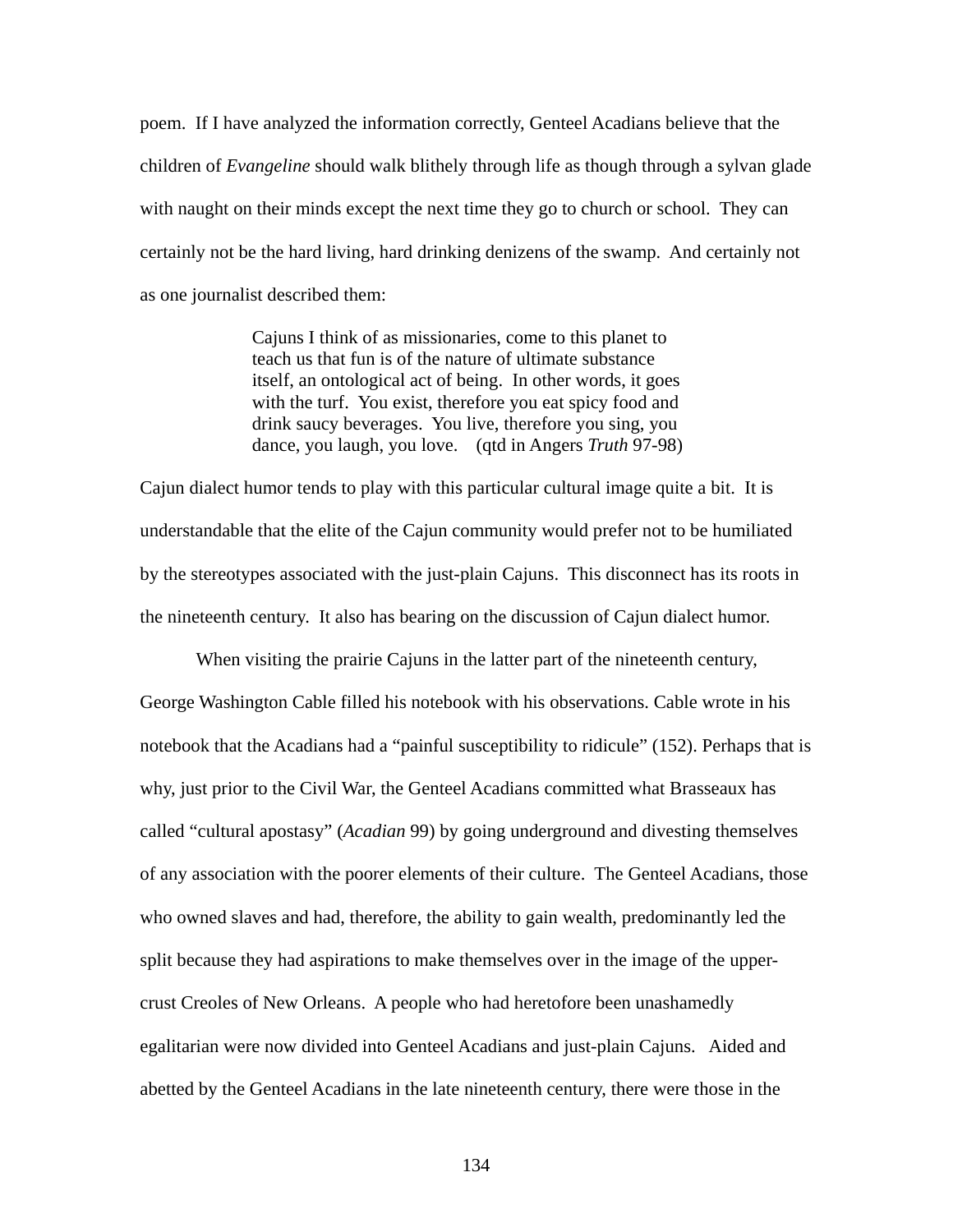outside world who created negative stereotypes about the just-plain Cajuns, branding them as ill bred, feral, and ignorant,  $84$  thus lumping them with the Indians and the Negroes.

Being mingled with the Indians and the Negroes was not such a comedown for the egalitarian Cajuns as one might think. As discussed in Chapter Three, the Acadians of L'Acadie had a longstanding, mutual relationship with the Mi'kmaq Indians. Their descendants would have seen nothing wrong in working with people of other races, especially those who were on their economic and social level. As a result, the Cajuns often traded with the slaves of the neighboring plantations, offering goods for services and treating them as equals. This exercise infuriated at least one plantation owner who thought the Cajuns were a bad influence because they exhibited the wrong kind of work ethic. The Cajuns only worked hard enough to get by and never as hard as a slave was forced to work. With the Cajuns as role models, the slaves could see that freedom and survival were not mutually exclusive (Olmstead 280-281).

After the Civil War took away the right to own slaves, the Genteel Acadians recognized their need to re-align themselves and their children with the Anglo-Americans, those who now had access to wealth and power (Brasseaux *Acadian* 4-5, 97- 98; Dormon 30). This realignment caused an ever-widening schism in the Cajun community. The Civil War had reduced the Genteel Acadians to genteel poverty, and it was becoming more difficult to distinguish them from their poorer brethren. It was also at this time that the melting pot of Louisiana began to churn, and more and more francophone citizens were being lumped under the generic title of "Cajun." In other

<span id="page-142-0"></span><sup>&</sup>lt;sup>84</sup> In his article for *Harper's Weekly*, dated October 20, 1866, A. R. Waud called them "primitive," "grossly ignorant," and noted that "to live without effort is their apparent aim in life, and they are satisfied with very little." (670)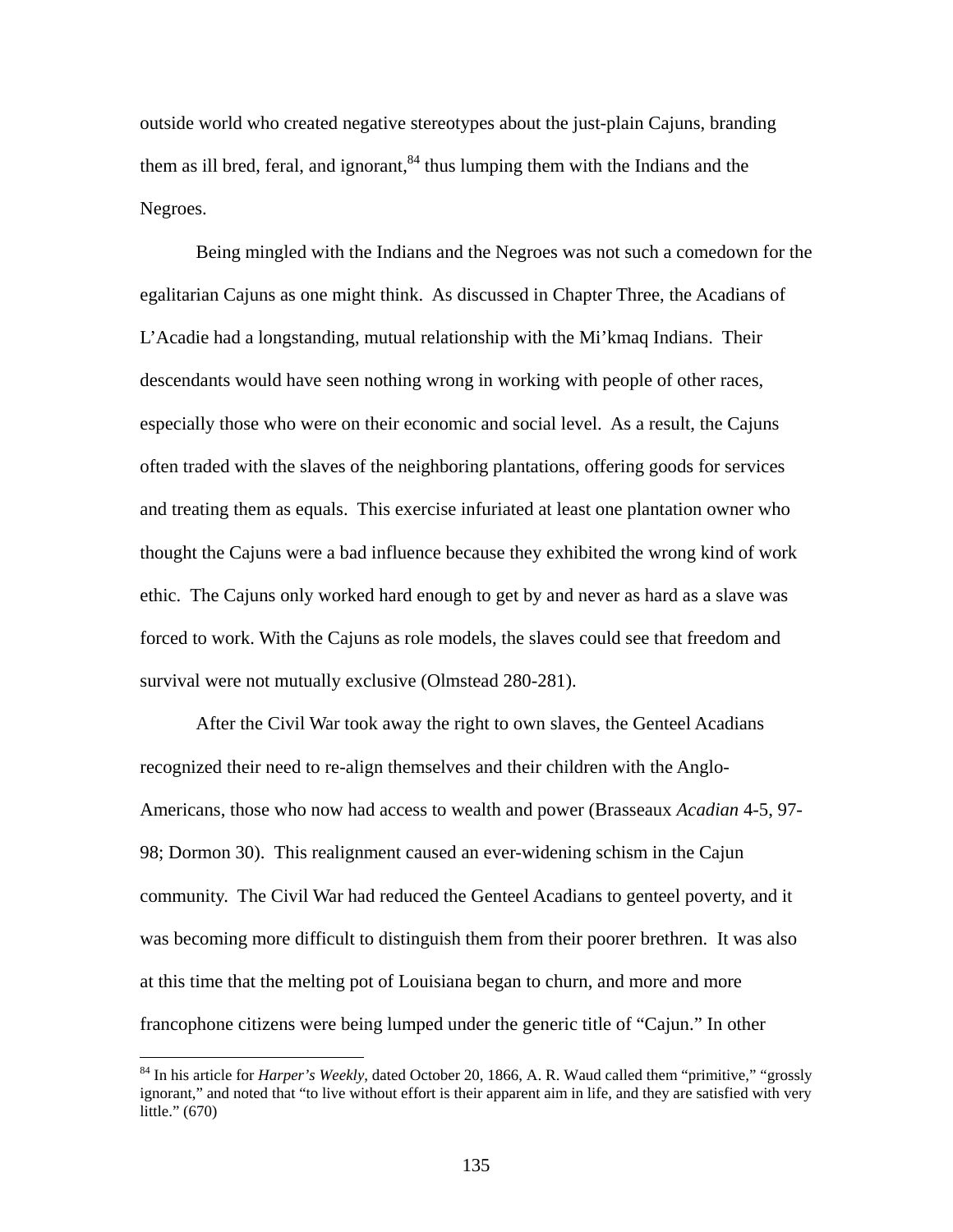words, if you spoke French, lived in south Louisiana and were impoverished, you were now considered a Cajun. The title was more socioeconomic than ethnic in the latter part of the nineteenth century (Henry *Blue Collar* 40, Brasseaux *Acadian* 105).

Nearing the turn of the twentieth century, the descendants of the 1755 exile were divided into two groups. The Genteel Acadians were on their way to regaining some of the power they had lost after the Civil War, but the just-plain Cajuns remained in an economic downturn. The rift became a chasm as the smaller educated class and the larger underclass separated because of economic and cultural differences (Brasseaux *Acadian* 150). The Civil War had so devastated the area that the just-plain Cajuns had no opportunities to improve themselves. They were condemned to hire themselves out as sharecroppers or to subsist on the bounty of the swamps and the bayous. This economic decline would persist through the Great Depression and just beyond World War II (Bienvenu 28). As a result, the just-plain Cajuns would live the stereotypes that had been spread about them. Outsiders would continue to seek out the children of *Evangeline* and to be disappointed in what they found.

Alcée Fortier, a distinguished Creole academic, took a journey through Cajun country in 1890 because he had "thought of the Acadians and their dialect as an interesting subject to study" based on the "genius of Longfellow" (Fortier 282). Fortier displayed his prejudice in seeking the Acadians and not the Cajuns by invoking Evangeline's noble children. How surprised he must have been to find them to be "as a rule, lacking in ambition. They are laborious, but they appear to be satisfied if, by cultivating their patch of ground with their sons, they manage to live with a little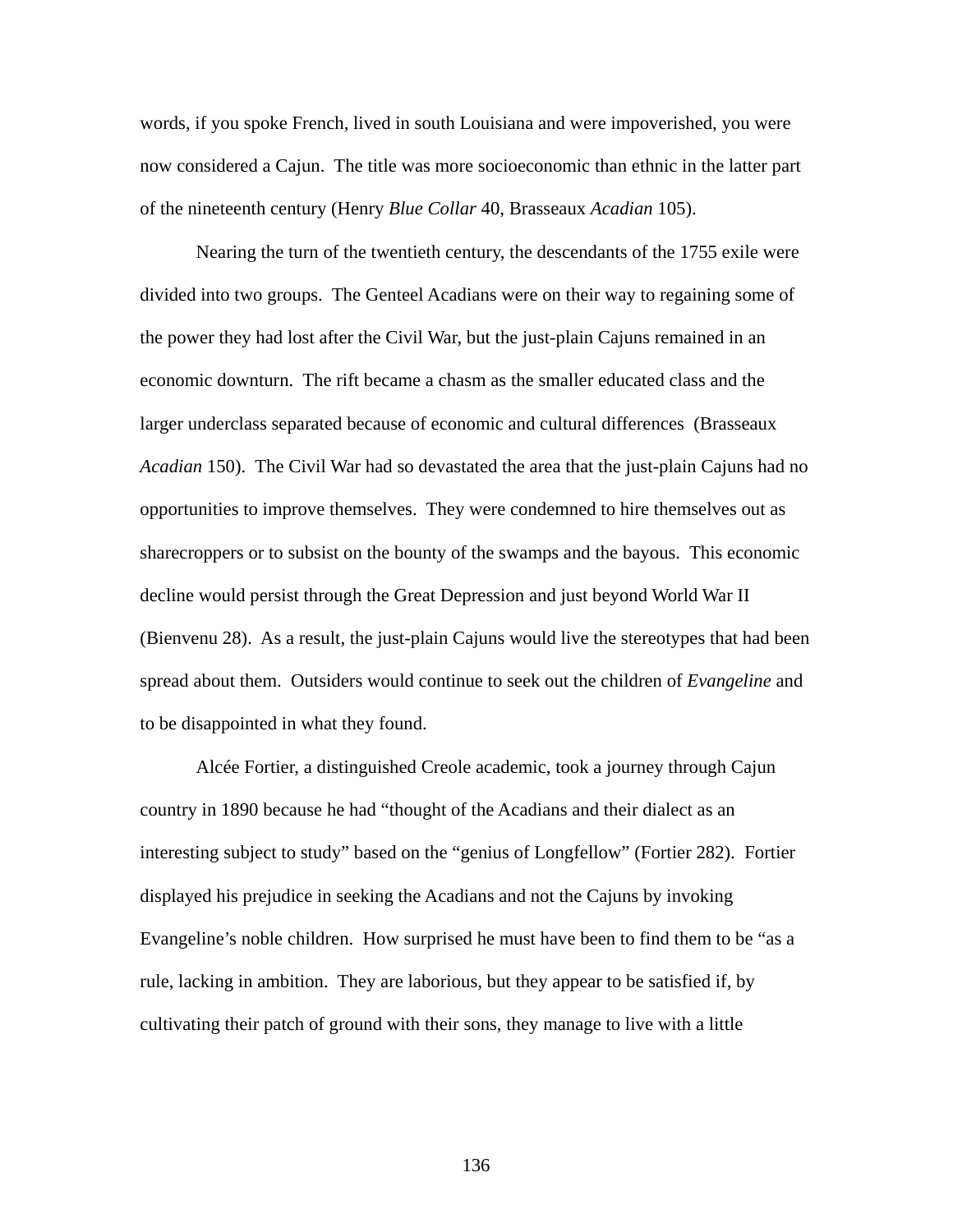comfort" (Fortier 288). Fortier was merely confirming what Olmstead had observed nearly forty years before.

It was the Genteel Acadians who sought wealth and power; the just-plain Cajuns' culture was that of contentment with what they had. Fortier also noted:

> The greatest defect of the Acadians is the little interest they take in education; a great many are completely illiterate. As the public school system progresses, education will spread gradually among them, and being an intelligent race they will produce many men like Alexandre Mouton.<sup>85</sup> Education will, of course, destroy their dialect, so that the work of studying their *peculiar customs and language* must not be long delayed. (Fortier 288) [Italics mine]

Fortier's prophetic words would be proven correct, of course, but education did not "spread gradually among them." Fortier further urged that "all Louisianians take heart the cause of education and make a crusade against ignorance in our country parishes!" (291), and it was not long before the Genteel Acadians and others were rallying to his cry. Enforced attendance at public schools began the decimation of the Cajun language, and forbidding the speaking of Cajun French on school grounds continued the destruction.

The Genteel Acadians wanted the Cajuns to become fully Americanized and thought the best way to expedite Cajun acculturation into the American mainstream was through education. In a one-two punch, the Louisiana state government began to unravel all that the Cajuns had struggled to preserve. First, the Louisiana Compulsory Education Act of 1916 mandated public schooling for all children. Then, the Louisiana constitution of 1921 changed the previous law that had allowed schools to offer bilingual education (Dormon 70). Cajuns were forced to send their children to Anglo-American schools with

 $\overline{a}$ 

<span id="page-144-0"></span><sup>&</sup>lt;sup>85</sup> Alexandre Mouton was governor of Louisiana from 1843 to 1846 and founder of a Genteel Acadian dynasty, including a Senator and a West Point graduate.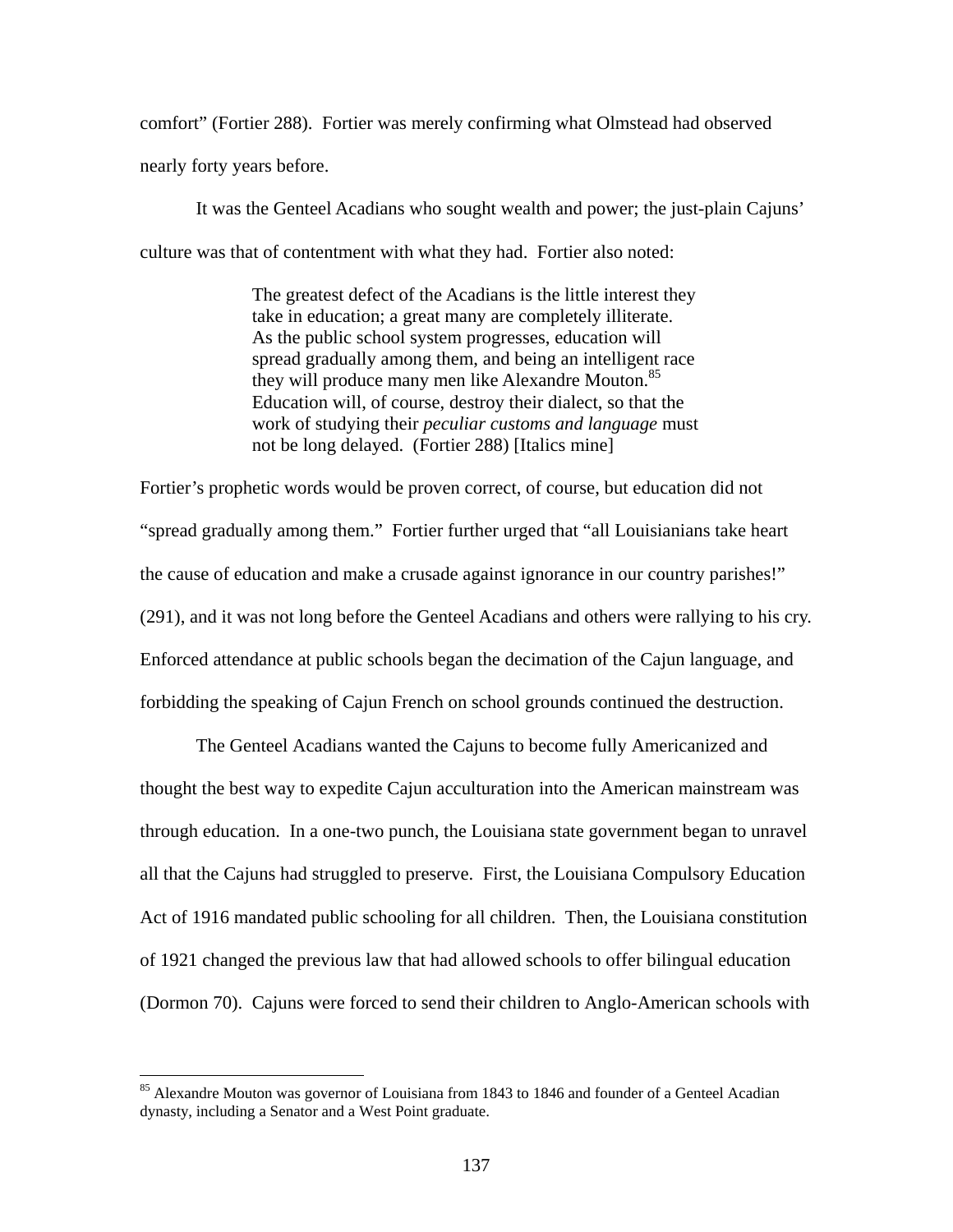predominantly Genteel Acadian teachers who subscribed to Roosevelt's dictum<sup>86</sup> about assimilation, so Cajun French was proscribed, even on the playground. Severe punishments accompanied the slightest infraction<sup>87</sup> (Hallowell 75, Jobb 226). As a consequence, Cajun children and their parents began to conclude, "French monolingualism was now … a certain sign of class inferiority" (Dormon 70), and Cajuns found themselves apologizing for not speaking the "good" French.<sup>88</sup>

The sense that there was something "wrong" with speaking Cajun French would affect the generations to come. The shame that infected the Cajun children would, in turn, keep them from teaching their children to speak French. It was the second major attempt to erase the Acadian culture, only this time the Anglos were aided by some of the Acadians themselves, setting them on the path to what some would call complete Americanization.

By the early twentieth century, the Genteel Acadians, the same ones who had attempted to have nothing to do with the Cajuns, were now endeavoring to repair the rift between themselves and the just-plain Cajuns. This attempt at gathering the "family" did not stem from any fraternal loyalties, but rather from the sense that the negative stereotypes associated with the Cajuns were impinging upon the reputations of the Genteel Acadians. They paternalistically thought the only way to curb the negativity was to rewrite the stereotypes in order to make the just-plain Cajuns more acceptable to both themselves and the outside world.

 $\overline{a}$ 

<span id="page-145-0"></span><sup>&</sup>lt;sup>86</sup> Roosevelt vigorously campaigned against the idea that a citizen could be an American and something else, charging that there was only room in this country for one flag and one language and that if any man "tries to keep segregated with men of his own origin and separated from the rest of America, then he isn't

<span id="page-145-1"></span>doing his part as an American." (Auchincloss 750-751)<br><sup>87</sup> My aunt, Lou Ella Cormier Istre, remembers being smacked on the hand with a ruler for any lapses.<br>Further interviews with older Cajun relatives and acquaintances

<span id="page-145-2"></span><sup>&</sup>lt;sup>88</sup> My mother still subscribes to the belief that her fluent Cajun French is inferior to the Parisian French and is always surprised when she finds she is able to converse with nonCajuns in French.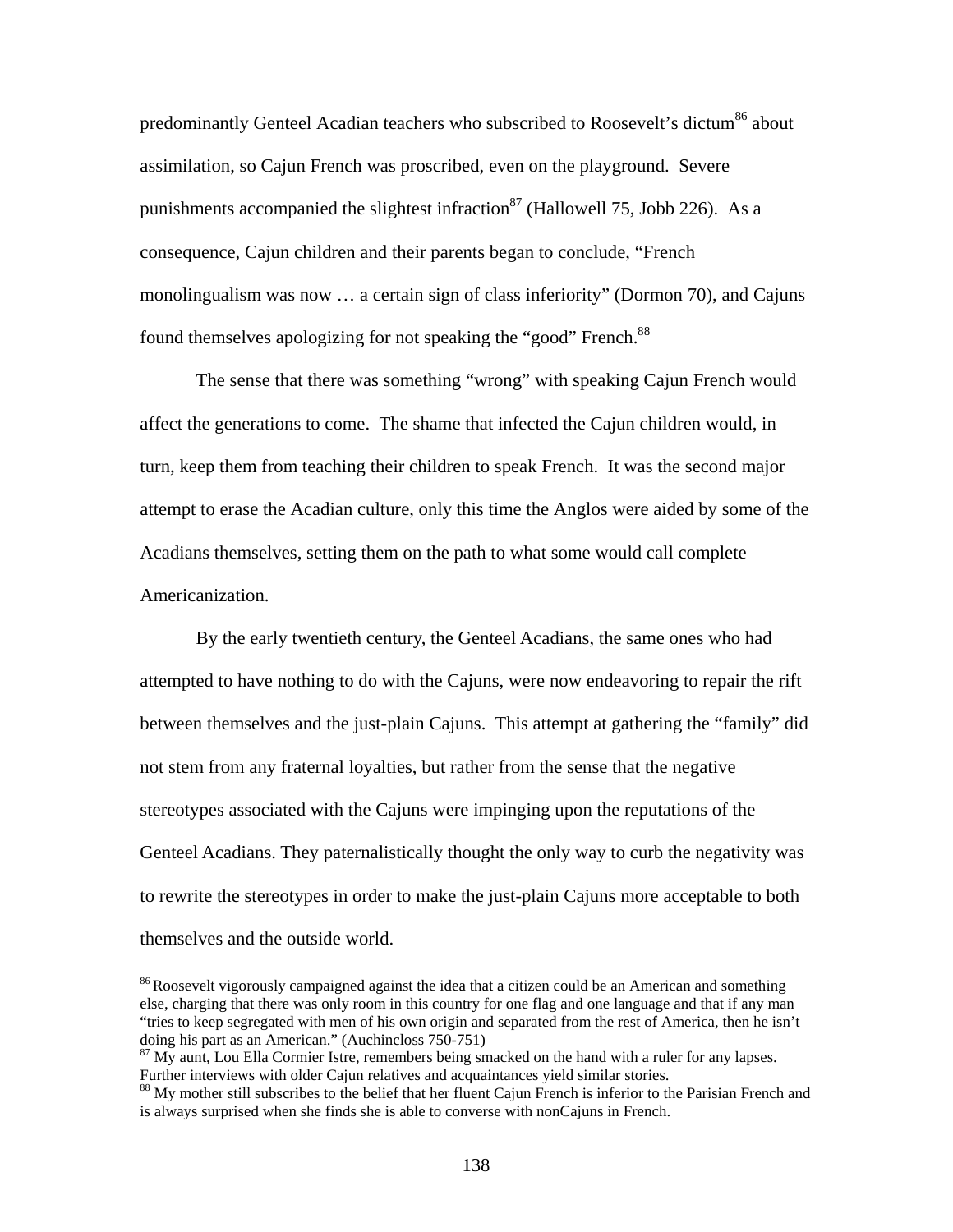Most of the attempts to rewrite the stereotypes had to do with resurrecting the *Evangeline* myth, as the Genteel Acadians found in their heroine an opposing emblem to the stereotypes that had been so prevalent. Sanctifying *Evangeline* as the "true" story of the Cajuns would, they thought, make them more suitable to the Anglo-American society.

Unfortunately, the just-plain Cajuns could not or would not embrace the *Evangeline* story as their history because they knew it for the Anglo-American myth that it was. To remedy the situation, Judge Felix Voorhies, a Genteel Acadian and direct descendant of the diaspora, took the myth one step further by creating *the* "True" version of the poem, one that he hoped would truly draw the two sides together as well as further affirming the Acadians in their own eyes and the opinion of the Anglo-Americans.

Voorhies hoped to remind the Cajuns of their roots and their history, thus engendering a sense of pride in them. The story, of course, was not completely true. As mentioned in a previous chapter, Voorhies supposedly based the story on the reminiscences of his grandmother as he sat at her knee. Carl Brasseaux exposes this as a falsehood, since Voorhies' grandmother had passed away before he was born. The book was first published in 1907 and Voorhies had supposedly sat at the knee of a woman who had been fully-grown in 1755. If anyone had done the math at that time, they could only have come to one conclusion. Voorhies could not possibly have been writing firsthand information from someone who was an adult at the time of the Expulsion. Voorhies was an esteemed Judge, a Genteel Acadian, so he must have had some rationale for trying to construct another version of an accepted myth.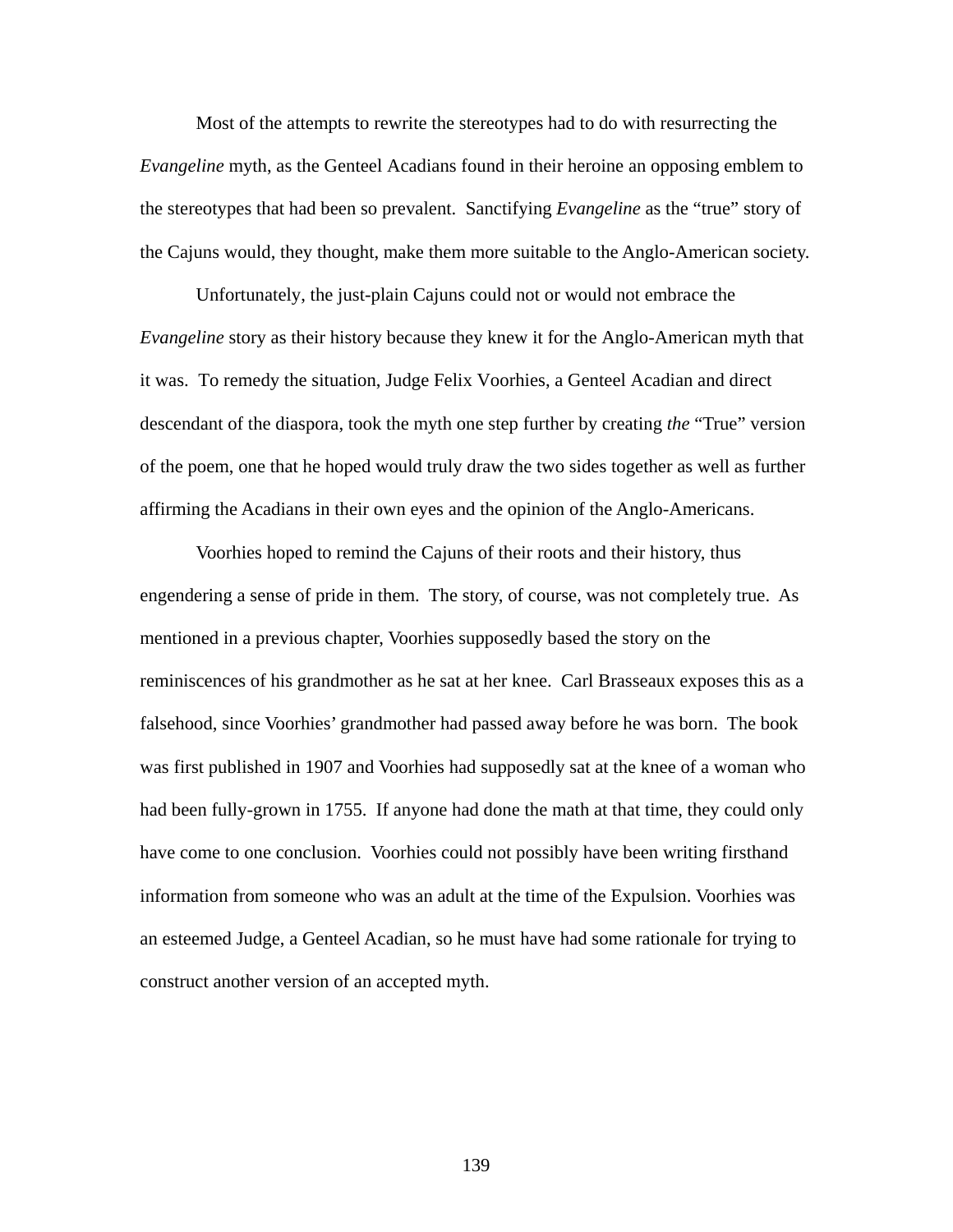A perusal of family letters and other ephemera from the Voorhies family<sup>89</sup> reveals that scholars, especially from Canada, were showing continuing interest in the *Evangeline* story, interest that was ramped up the moment the "true" story was published by Voorhies in his book, *Acadian Reminiscences*. Many different people wrote to Voorhies, hoping to confirm various details of the route that his Evangeline, "Emmeline LaBiche," supposedly took in search of her Gabriel, "Louis Arcenaux." One Canadian from Montreal, Edmond Montet wrote on February 10, 1918 that he had brought the book to the attention of his historical society after having found the story mentioned in the *Woman's Magazine* of January 1917. He wanted to know if it was true that Evangeline was not a fictional character, and was she really called "Emmaline LaBiche?" The collection does not have a copy of Voorhies' March 5, 1918 response to Montet, but it does have Montet's return letter of April 19, 1918 in which Montet asks, *"la tombeau d'Emmeline existe-t-il en Louisiane?"* I wish I had Voorhies' response to that question: "Does the tomb (grave) of Emmeline exist in Louisiana?" Voorhies obviously maintained his heroine's validity, and thus a second, more powerful myth of the Acadians was born, one that even Cajuns could believe in.

Never in any of the correspondence does Voorhies even hint that there is no truth to the story. Voorhies was a crusader, a man with a mission. He was striving with all his might to bring the Cajuns back to a position of pride and acceptance. He was proud of the book's success, stating, "when that book of mine has been extensively read, received with flattering appreciation in the literary world, so much so that three editions of the work have been exhausted and a new edition may issue shortly."<sup>[90](#page-147-1)</sup>

 $\overline{a}$ 

<span id="page-147-1"></span><span id="page-147-0"></span>

<sup>&</sup>lt;sup>89</sup> Voorhies Family Collection, Louisiana Room, Dupre Library University of Louisiana at Lafayette.<br><sup>90</sup> Personal letter to W.C.Soulsby, Cleveland, Ohio. No date. Found in Felix Voorhies collection. UL.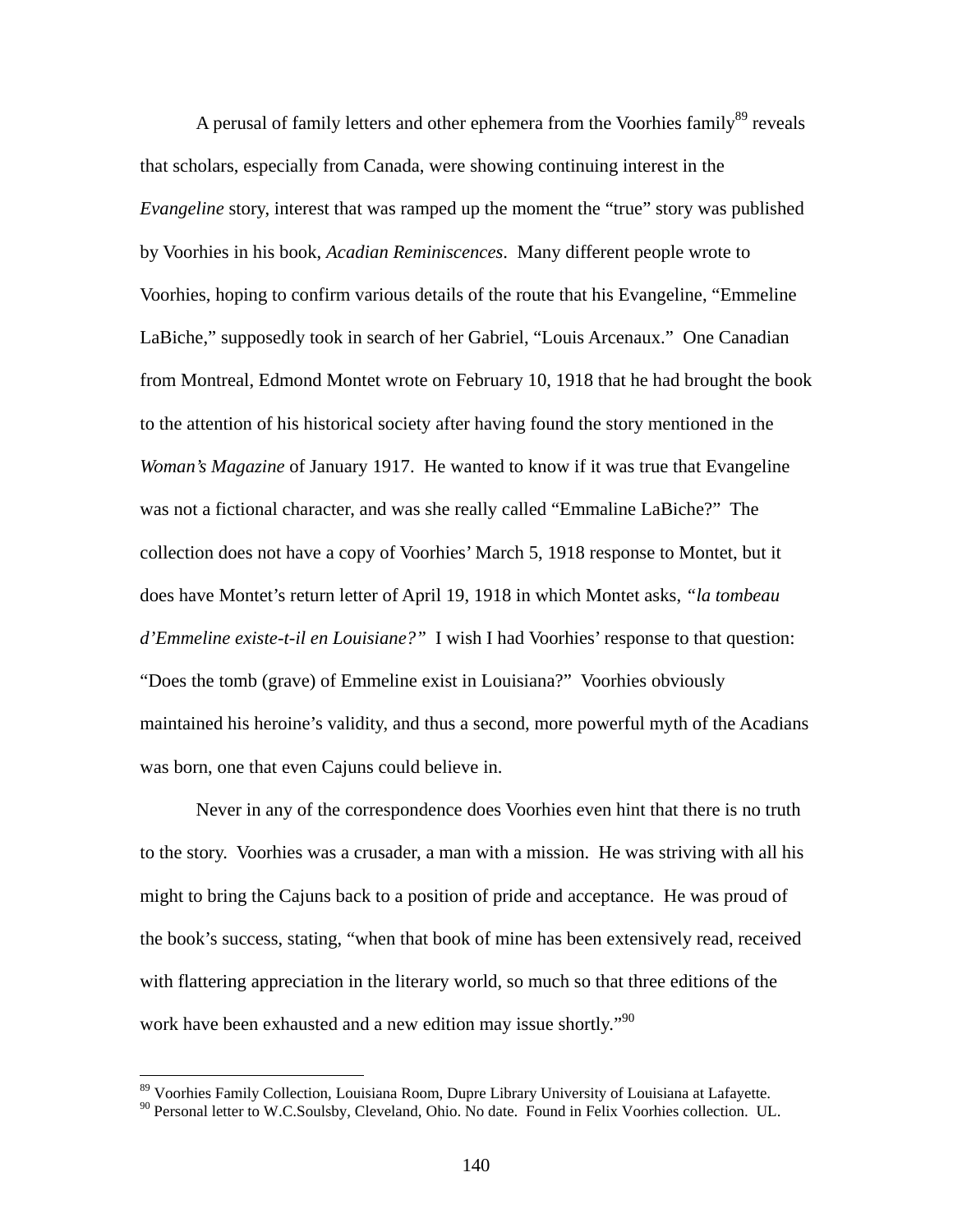Alas, Genteel Acadian efforts to revitalize the Cajun culture and to promote pride in the just-plain Cajuns were doomed to failure. The Genteel Acadians did not understand the need for a bottom to top, grassroots movement. State Senator Dudley "Coozan Dud" LeBlanc was another Genteel Acadian who sought to help the Cajuns gain a pride in their heritage. LeBlanc is probably better know for taking on Huey P. Long (and losing) and for the creation and selling of "Hadacol," a patent medicine that owed most of its popularity among its constituents to the ethyl alcohol which comprised twelve percent of the ingredients (Clay 155).

Many Cajuns may not realize the extent of LeBlanc's devotion to the cause for Cajun pride. LeBlanc spent time researching his family tree, going back eleven generations to René LeBlanc, a character in Longfellow's *Evangeline* (Clay 8). LeBlanc then published a book meant to engender the pride he felt in his heritage in other Cajuns. Cobbling together some oral history with a healthy dose of outrage, LeBlanc released the self-published book, *The True Story of the Acadians* in 1937. The book did not accomplish LeBlanc's goal at the time of its first publishing. The Cajuns were not ready for ethnic revival just yet, but LeBlanc kept trying to get the Cajuns to be proud of who they were and where they came from.

LeBlanc promoted connections between the Acadians of Louisiana and the Acadians of Nova Scotia. As early as 1930, LeBlanc had taken a group of "Evangelines" to Grand Pré, and the following year two "Gabriels" escorted Canadian "Evangelines" to Louisiana (B. Le Blanc 66). This cultural exchange was based mostly on the romantic ideals of separated relatives being united after nearly two centuries. The cultural exchange opened up relationships with Acadian cousins in Canada and was repeated in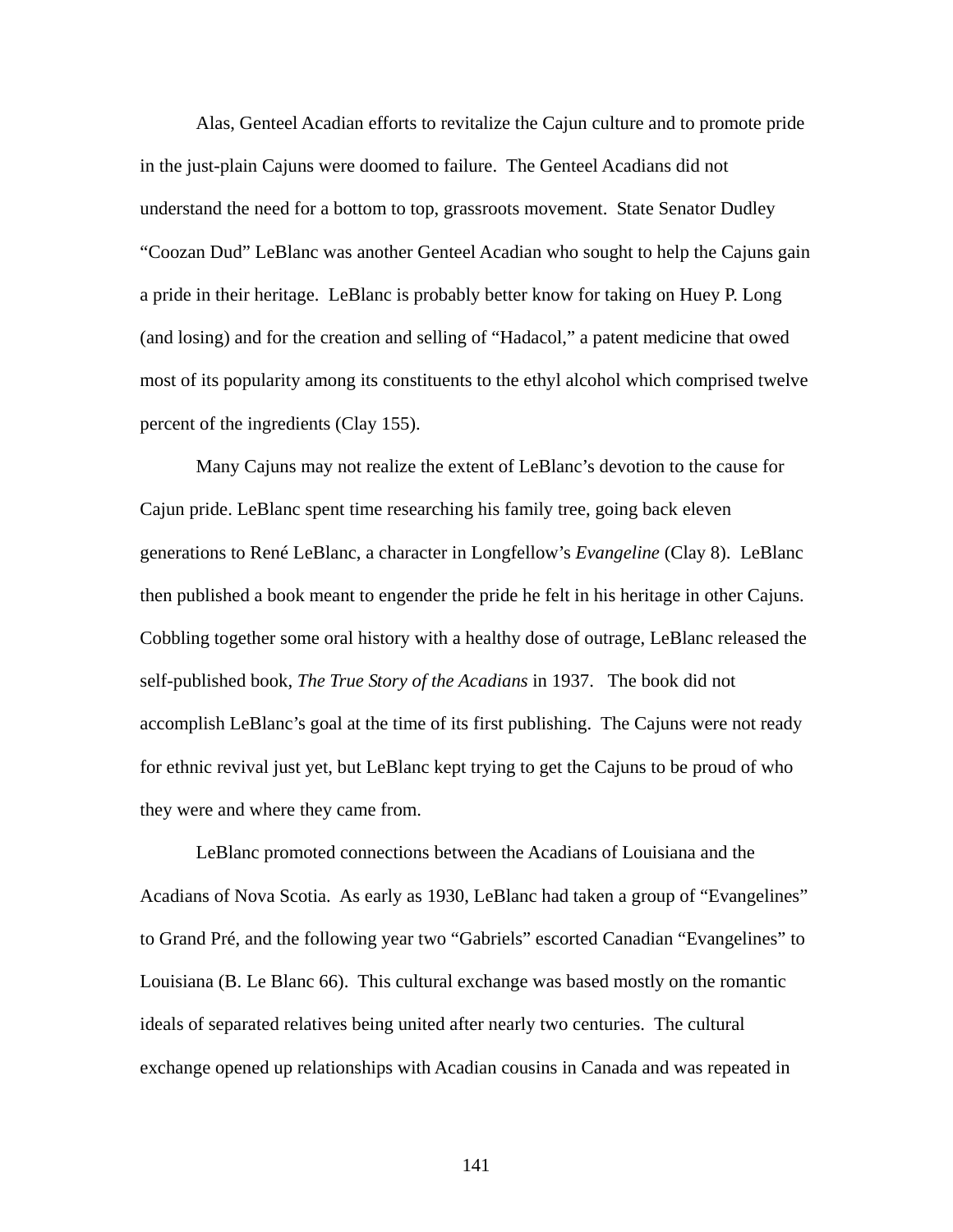1936, 1946, and 1963 (B. Le Blanc 66). The exchange would also lay the foundation for tourist extravaganzas as Acadians and Acadiana became a thriving marketing tool in both areas. At least in this regard, LeBlanc was successful. By the end of the 1950's, tourism would become the ranking business in the state of Louisiana, bringing in an estimated \$290 million per year and leading to a commercialization of the Cajun culture (Bernard 48).

The year 1955 marked two hundred years since the deportation and diaspora of the Acadians. Genteel Acadians organized a committee to celebrate the Bicentennial of the Expulsion and called the event the Acadian Bicentennial Celebration, or ABC. To ensure that the celebrations would remain "genteel," its organizers set into place two policies that reflected the Genteel Acadians' obsession with Anglo-American values. The first policy predetermined their preference for the term "Acadian," as opposed to the corrupted version, "Cajun." The second policy fixed their preference for the term "migration," fearing that referencing the thirty-year attempt at decimating a culture as an "expulsion" might offend or embarrass their Anglo-American or Canadian friends (Bernard *Americanization* 50-51). In support of this effort to re-label the expulsion, Ed Willis, a Louisiana Representative, sent a letter that was read into the ABC minutes on January 19, 1954, suggesting that the group should "celebrate the landing, not the exile."  $91$  Celebrating the landing would have reflected badly on no one and put to bed any ill feeling that might have lingered among the Cajuns over the loss of their ancestral homeland, not to mention the families that were decimated.

These organizers, led by Dean Thomas Arceneaux of the Southwest Louisiana Institute (later to become USL and then ULL), and a Genteel Acadian, took pride in their

 $\overline{a}$ 

<span id="page-149-0"></span><sup>&</sup>lt;sup>91</sup> Meeting minutes, Acadian Bicentennial Committee Collection. Louisiana Room, Dupre Library, ULL.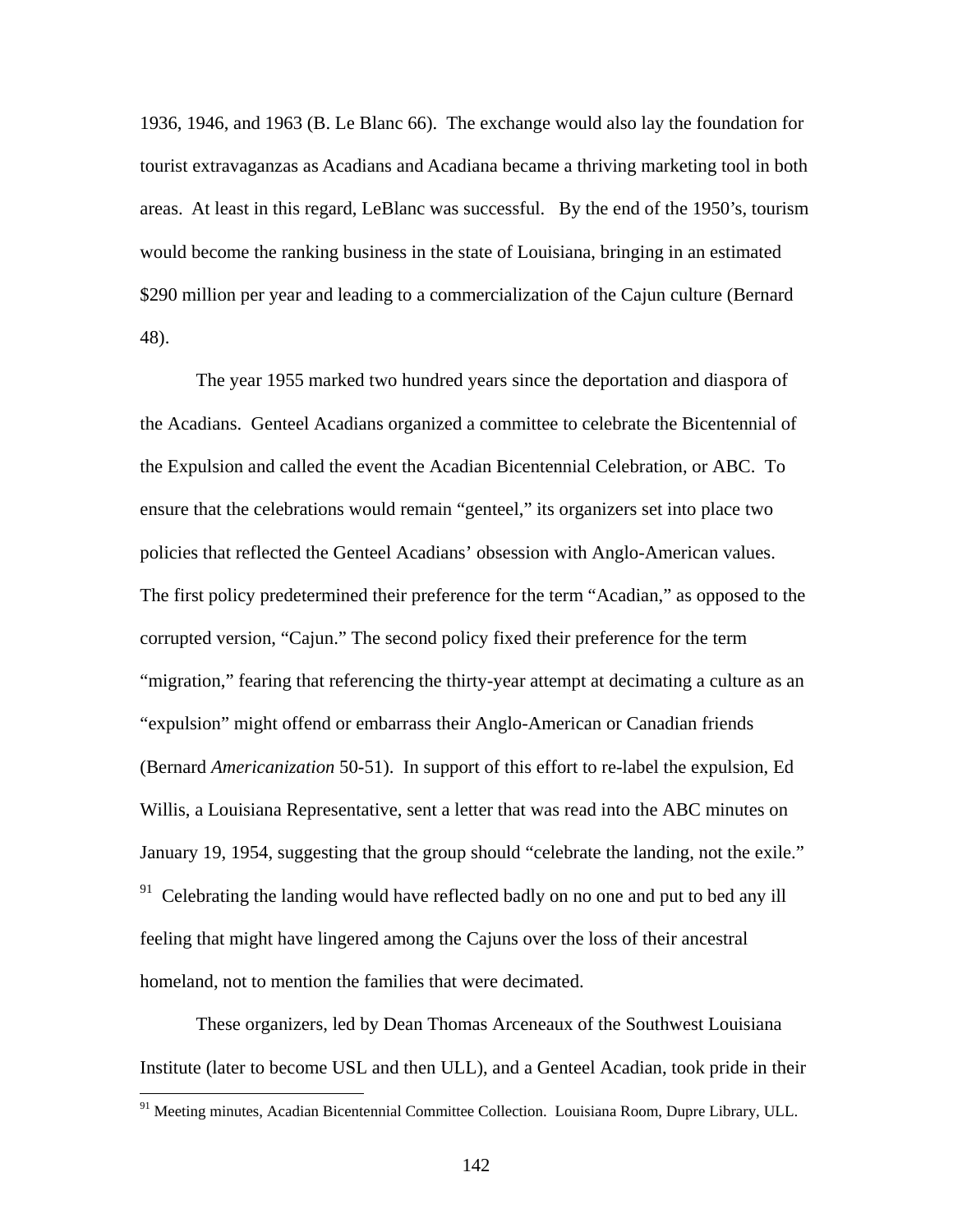accomplishments, believing they had re-introduced Acadian pride to the Cajun population. It was, however, another top-to-bottom attempt that never really reached the just-plain Cajuns. As stated before, power movement from above instead of below remained an ongoing problem within the preservation movement (Dormon 81). Those leading the movement were the elites who claimed Acadian ancestry and refused to be called "Cajun." By denying their Cajun background, they weakened their chances of drawing the community together.

The Cajuns at this point were still internalizing the negative values attached to their culture and their language. *Evangeline* meant little to them, and it would be difficult to convince them to preserve a language that had literally been "beaten" out of them, a language they had been afraid to pass on to their children. It would take the ethnic movement happening in the rest of America, outside of the Cajun community, to finally get the attention of the just-plain Cajuns. They would at last begin to think of preserving and celebrating their heritage, but it would be their Louisiana heritage they would want to celebrate, more than the myth of *Evangeline* or even the days of *L'Acadie*.

The late 1960's saw the rise of the "Black Power/Black is Beautiful" movement in America. The success of this movement led to a resurgence of ethnic pride in many other areas as well. Observing the ethnic movement in the rest of the country, the Genteel Acadians believed their time had come. The Genteel Acadians had worked so hard for so long to inspire exactly this type of movement in the Cajun community and saw the national ethnic revival I discussed in the beginning of the chapter as a timely opportunity to try again.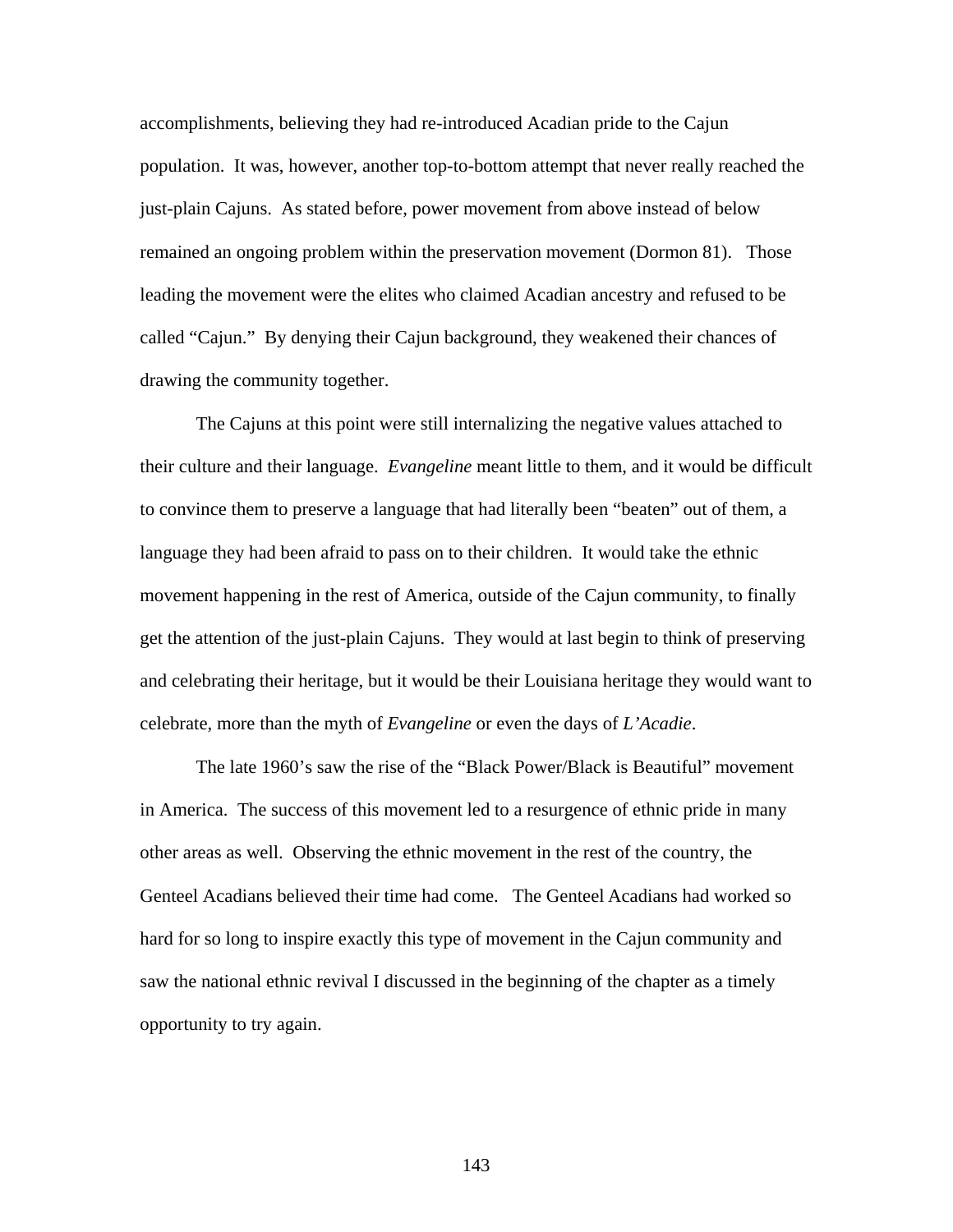At the same time that the Genteel Acadians were about to launch another top to bottom effort, the middle generation exiles returned. These young Cajuns, mostly academics and musicians, organized a group to help the Cajuns regain pride in their heritage. For a while it remained a mostly local effort, but the movement began to gain momentum, especially by the late 1970's. Thanks in large part to Alex Haley's book *Roots*, many Americans became interested in genealogy and began to trace their ancestors. Just like the rest of America, Cajuns were glued to their television sets in January 1977 to follow the stories of Kunta Kinte, Kizzy and Chicken George. It was not difficult for the Cajuns to draw parallels between that diaspora and their own. The Cajuns, just like millions of Americans that year, were inspired to trace their own ancestry. Even those who had little knowledge of what had been left behind in *L'Acadie* were moved by Haley's story of a family and their desire to remain a family at all cost. Intergenerational family units, just like those found in Haley's story, continue to be foundational to the Cajun cultural identity.

From this impetus and the efforts of the preservationists, the Cajun cultural identity reformed. Cajuns were now young, hip, and American. While they had mostly missed out on the "Age of Aquarius," they were jumping wholeheartedly into the new "Age of Ethnicity" (Bernard *Americanization* 87). Some went so far as to be "more-Cajun-than-thou" (Bernard *Swamp Pop* 110). This attitude, first suggested by musician Benny Graeff, front man of the group Rufus Jagneaux, referred to the Cajun cultural elites who tried to control the parameters of "Cajunness."

Meanwhile, the 1970's saw the election of the first Cajun governor of Louisiana. There had been Acadian governors in the 1800's, but this was the first Cajun elected in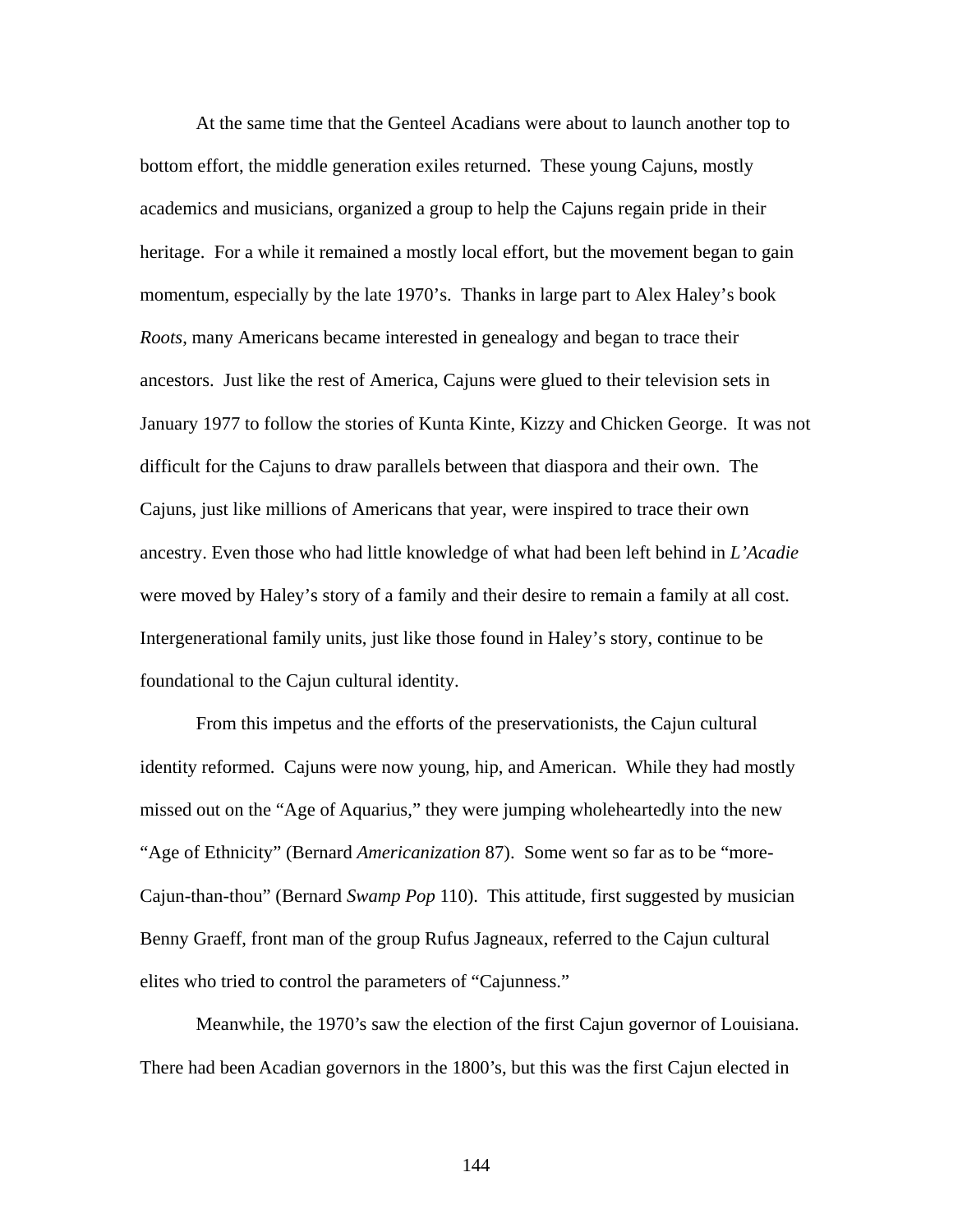the twentieth century. Edwin Edwards, as governor, was good for the Cajuns, encouraging them to speak French at home and to be proud of who they were. Gumbo was served as a state dish, and crawfish boils were held on the Capitol grounds. Cajuns began to embrace the heretofore-pejorative term "coonass" and proudly put it on their license plates. At the local high school football games, we even learned a new cheer, "ungawa, ungawa, we got that coonass powah!" This type of rowdiness confirms that the movement was led by the just-plain Cajuns, because the Genteel Acadians would have been appalled by such a display, and probably were.

Happily leading the rowdies, Edwin Edwards pretended to be proud to be a French-speaking Cajun, knowing that his rallying cry, "Cajun Power" would help him to get elected, and it did. Only to his closest confidantes did Edwards show his true contempt for his background (Vidrine 73), a contempt that had been bred on the public school grounds when he had been one of the children that had been punished for speaking French. Spurred by his childhood experiences—and quite possibly the fact that the Cajuns were the largest minority-voting bloc in Louisiana at that time (Vidrine 69), Edwards threw his full support behind the CODOFIL movement to try to bring back the speaking of French to the younger generations. The Council for the Development of French in Louisiana, or CODOFIL, was signed into law by Governor John J. McKeithen and chaired by Jimmy Domengeaux, and thus was born the second "great and noble scheme" launched to obliterate the Cajun culture. $92$ 

Of course, that is not how CODOFIL was sold to the people and government of Louisiana. The original charter gives as its purpose the preservation of French "as it is

<span id="page-152-0"></span> $92$  There will be many who will dispute my assertion, but analysis of the fruits of the organization can leave me with no other conclusion.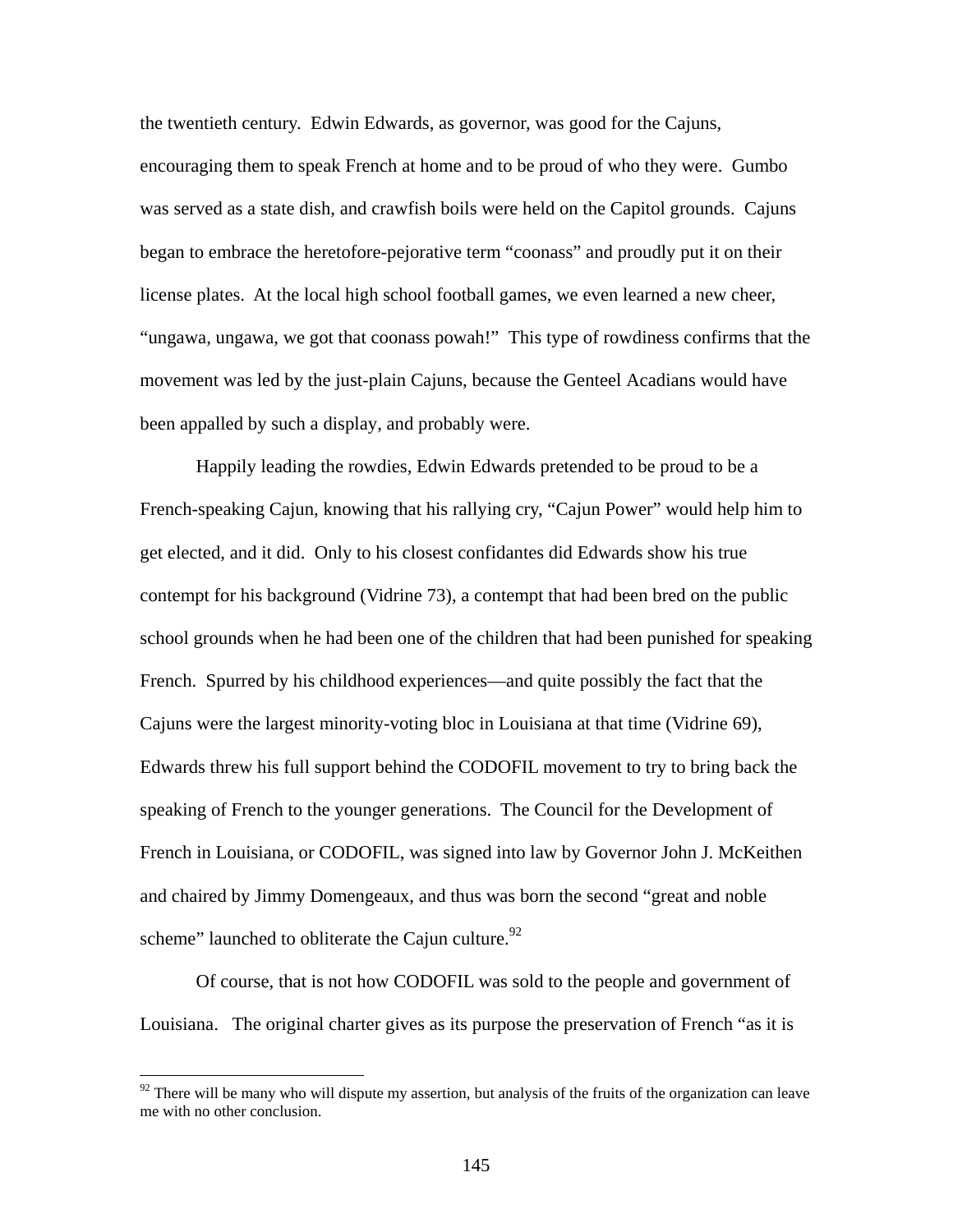spoken in Louisiana." The charter ignited hope in the hearts of some. In his February 17, 1970 column, "Comment ça va," published in the Eunice, Louisiana newspaper, columnist Matt Vernon bemoaned, "But gradually we are losing much of what is so charming about our section." Vernon was speaking to the ever-growing concern among the older generations that creeping Americanization was taking hold of Cajun Country. Vernon pronounced his support of CODOFIL because he believed, like so many others, that we were "perhaps one generation away from complete disappearance if something isn't done to popularize this ancient tongue." I wonder how he would have felt if he had realized that under Domengeaux, CODOFIL had no intention of protecting that "ancient tongue?"

Destroying the Cajun culture had, of course, not been the intent of activist Raymond Rodgers. Rodgers was a Canadian who had come to Louisiana as a professor at USL, the University of Southwestern Louisiana in Lafayette (now the University of Louisiana at Lafayette). Rodgers realized just what was being lost by not preserving the Cajun language and energetically sought to do something about it. Attempts by other groups in previous decades had not met with much success. Rodgers met with Domengeaux, a Genteel Acadian, attorney and U.S. Congressman and convinced him to support the effort to preserve "the linguistic base of the ethnic subculture" (Dormon 82). The two worked together to get backing from the state legislature, and CODOFIL was born in 1968. Rodgers' contract at USL was not renewed so he returned to Canada, leaving Domengeaux in line for sole chairmanship of the Council.

In this position, Domengeaux set himself up as gatekeeper to maintain control over the inflow and outflow of cultural icons, and it was not long before Cajuns were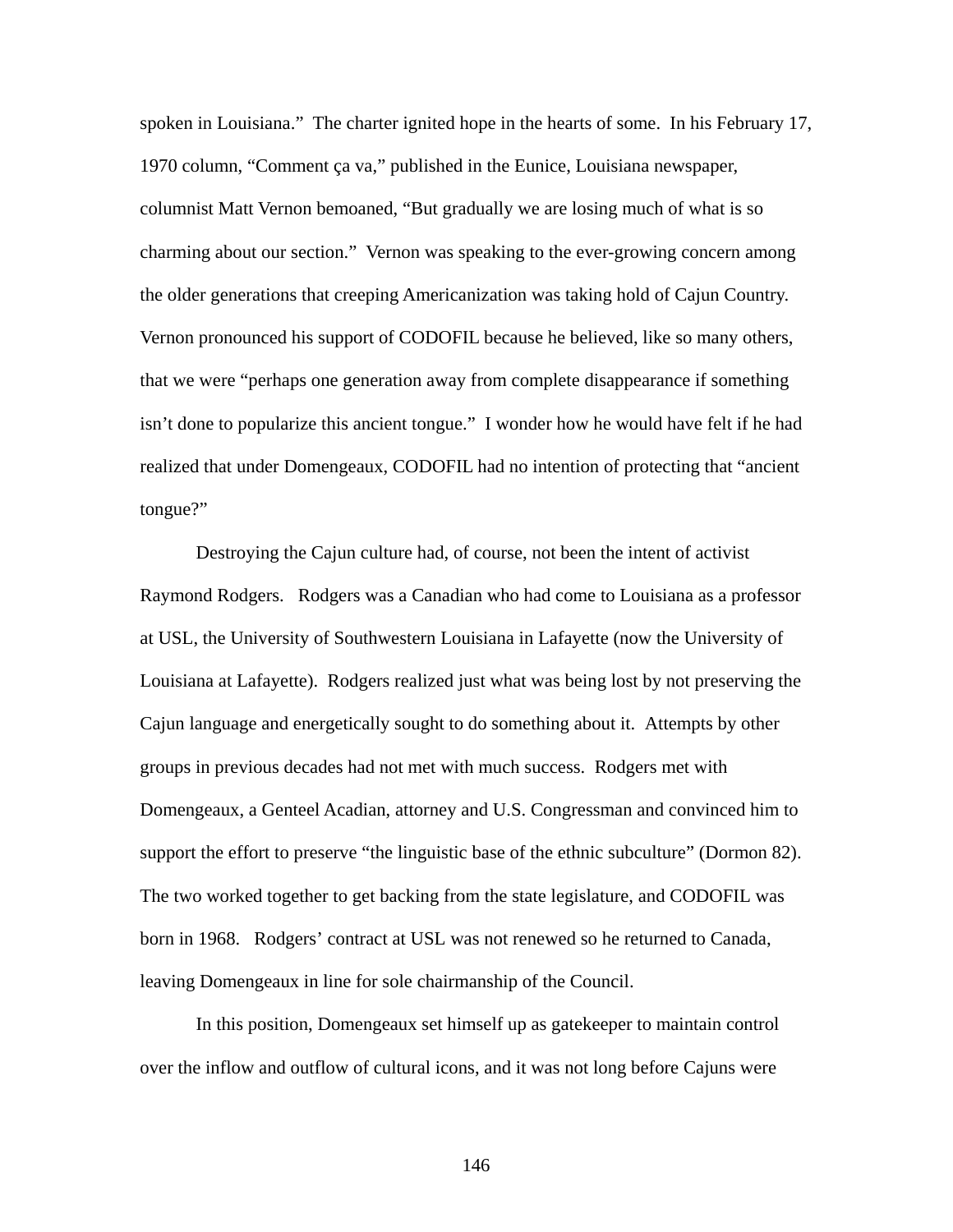realizing that Domengeaux fully intended to replace the Cajun culture with the more "refined" French culture he envisioned for Louisiana. James Dormon contends that revitalizing the Cajun ethnic identity "was never the goal of the organization." The original goal, according to Dormon, was to "create contacts with other French-speaking peoples of the world" (84). The advertised goal of the organization and the true goal of the organizers diverged from the very beginning. The end result was that elitists created an elite organization to exhibit the natural superiority of the International community rather than finding and preserving the very best of the Cajun/Acadian culture. Dormon further explained: "Domengeaux and the local French-speaking elitists in charge of the program [CODOFIL] were patently uncomfortable with the Cajun folk tradition, preferring to associate themselves with the tradition of the white Creoles and the Genteel Acadians" (85).

Rodgers wished to help preserve Louisiana's ethnic subculture, and there is no doubt from his speeches and letters that the subculture he sought to preserve was the Cajun culture. Despite his good intentions, Rodgers was still an outsider to the community and as such had failed to understand the social politics involved in the salvation of a culture, especially one that had witnessed the Genteel Acadian struggle for dominance in the last century, a struggle that had engendered mostly apathy in the justplain Cajuns. Domengeaux showed his disdain for the Cajuns and even for his mongrelized Acadian roots. He used his authority and the organization that was supposed to be the channel for preservation to bring back the original French, bypassing any and all of the legacy of *L'Acadie*.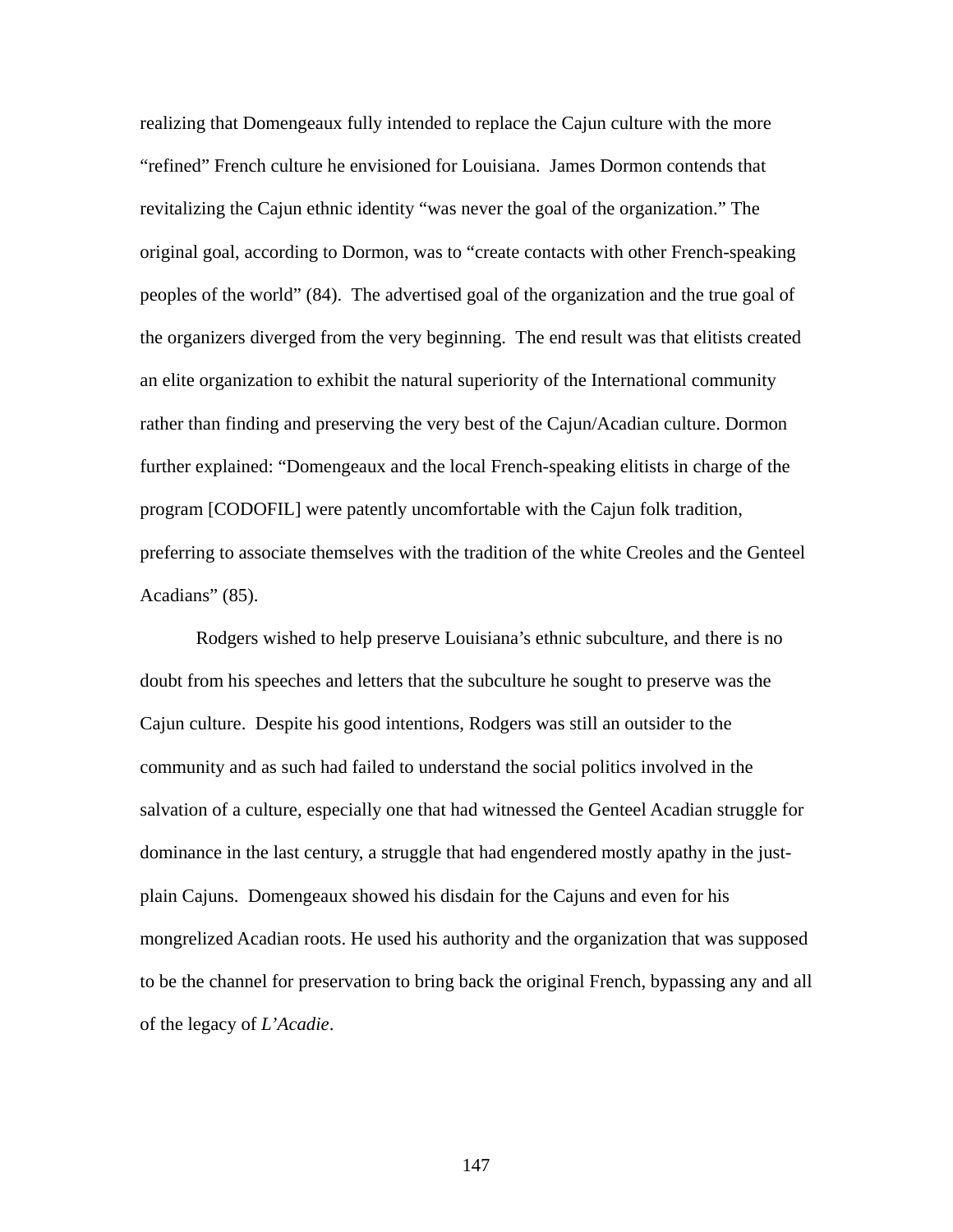James "Jimmy" Domengeaux, even years after his death, remains a polarizing figure in Cajun history. There seems to be no intermediate opinion about Domengeaux. Most people cast him as a saint or a sinner, a hero or a villain. Shane Bernard refers to him as "an elite," an "upper class preservationist" (73). Carl Brasseaux explains that the Domengeaux family began as the scions of "Gallicized German Creole families" who were married exogenously to Acadian women and the children were thus reared as Acadians (*Acadian* 39). Ancelet recognized that Domengeaux promoted himself as a gatekeeper to the community by "keeping a tight rein on the early Louisiana French movement" ("Problem" 347).

To the French, Domengeaux was a hero; not only did the French government make him a Commander of the Order of the Legion of Honor of the French Republic in 1988, they also named a street after him to honor him for maintaining international relations between France and her original colony,  $93$  almost as though the Louisiana Purchase had never taken place. Domengeaux held numerous honorary degrees, and USL created an Eminent Scholar Chair in Foreign Languages in his name.<sup>94</sup> On the other hand, most of the Cajuns (and some nonCajuns) I've interviewed (who have asked not to be identified) did not see Domengeaux as anything other than a "bigot," an "elitist," and "pretentious." It is not difficult to understand their reactions based on Domengeaux's actions.

Just as the Acadian Bicentennial group had set policies in 1955 that favored the Acadians over the Cajuns, Domengeaux moved quickly to implement policies that would, at first, continue to diminish the Cajuns' pride in their language and themselves. Since

 $\overline{a}$ 

<span id="page-155-0"></span> $93$  Beverly Corbell. "French street to be named for CODOFIL founder." The Advertiser [Lafayette, LA], December 10, 2003.

<span id="page-155-1"></span><sup>&</sup>lt;sup>94</sup> Encyclopedia of Cajun Culture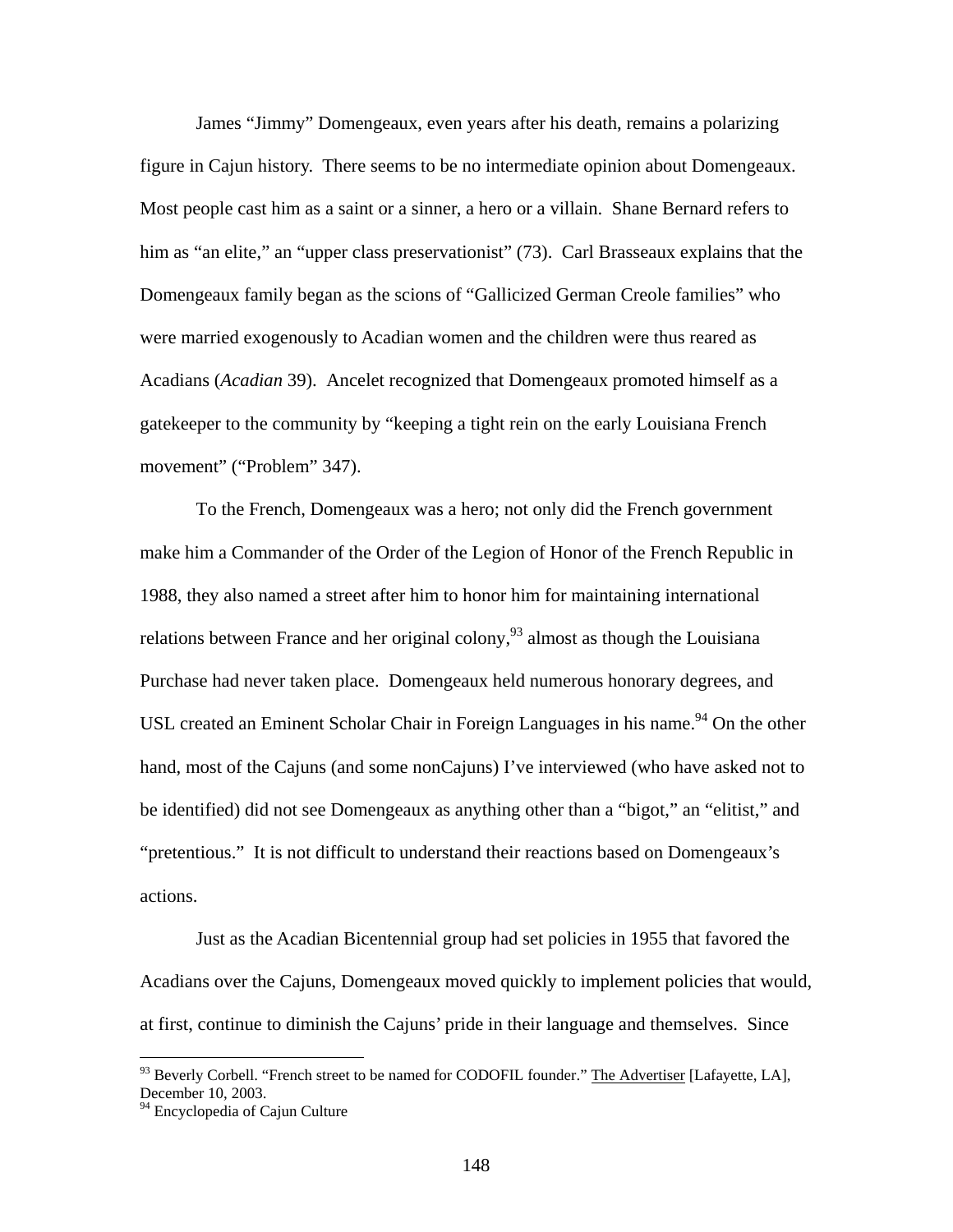the Cajun dialect was a spoken, not written language, Domengeaux convinced his supporters that only the "good" French should be taught, arguing, "Do you teach *joual* in Quebec? Do we teach hillbilly English in America" (Henry *Blue Collar* 177)?

In what would come to be called "Standard French imperialism" by some young Cajun activists (Henry *Blue Collar* 177), CODOFIL moved into the schools in Louisiana and hired French-speaking teachers from Canada, Belgium, and France, thus ensuring that the French taught in the schools would not be Cajun French, but rather what the Cajuns refer to as "Parisian French." It is the French that is spoken internationally, but not the language that was carried from Nova Scotia to Louisiana and therefore, not the language that is spoken in the home by their grandparents. Cajun French is the French that was spoken in the seventeenth century in France and should have been preserved just on that basis, if for no other reason.

Domengeaux had further argued that French should be taught in the primary and secondary schools so that the students could have a lifelong exposure to the language. Others argued that it would be more effective to begin in the universities, to "develop a corps of native Louisiana teachers" (Ancelet "Problem" 346). Time has shown that those others were correct. By not beginning in the universities, the movement has never been able to generate enough native, French-speaking teachers, but that was not Chairman Domengeaux's only mistake. Instead of centering the first efforts in the Acadian parishes, with French-speaking parents and grandparents to help with homework, the program was implemented across the state and resources were therefore diluted, thus limiting the program to the elementary schools. I was a junior in high school when CODOFIL was signed into law and a freshman in college when implementation began.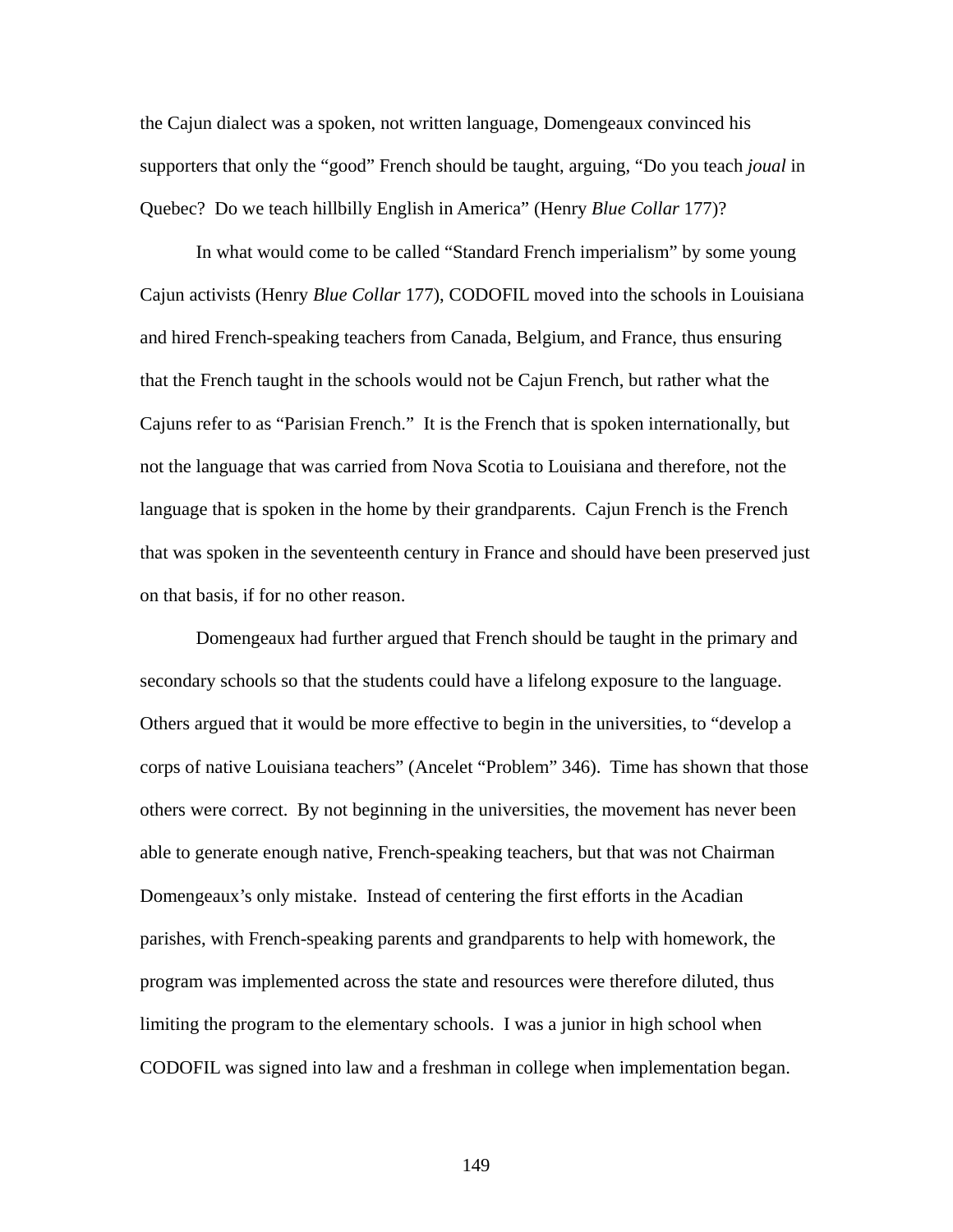By starting in the elementary schools, the program bypassed a large part of the generation that had already suffered the loss of their language, the middle generation that has worked the hardest for revitalization of their ethnicity.

I was still in Louisiana attending college when the first outside teachers arrived to begin teaching in the schools. I remember that much was made of the arrival of the outside French teachers. I particularly remember the pictures of them as they stepped from the plane onto the tarmac at the airport, being hailed as saviors. "Real" French people were arriving to teach "real" French to the Cajun children and to save the culture. What must the French-speaking Cajuns have been feeling to see such a display? I believe this blatant disregard for the genuine Cajun culture is why "despite its relative success on legal and political fronts, CODOFIL consistently found itself frustrated in its attempts to generate grassroots support among the Cajuns" (Ancelet "Problem" 346).

Even worse, many of the CODOFIL teachers showed their contempt for the rough-spoken Cajun French, further denying the students the chance to reclaim their heritage through the language. All of the "French Immersion" schools in Louisiana today teach International French. For the first three decades of the project, Cajun Frenchspeaking grandparents were not invited to come for conversation or to help with pronunciation, at least not officially, so the ban on speaking Cajun French on public school property was essentially still in effect. In recent years, there have been efforts to change the attitude towards Cajun French, but many fear that it is too little, too late. The program has never generated enough native speakers that teach, so outside teachers are still being brought into the school system. Personal interviews with student teachers currently in the immersion schools have revealed evidence that the prejudice of the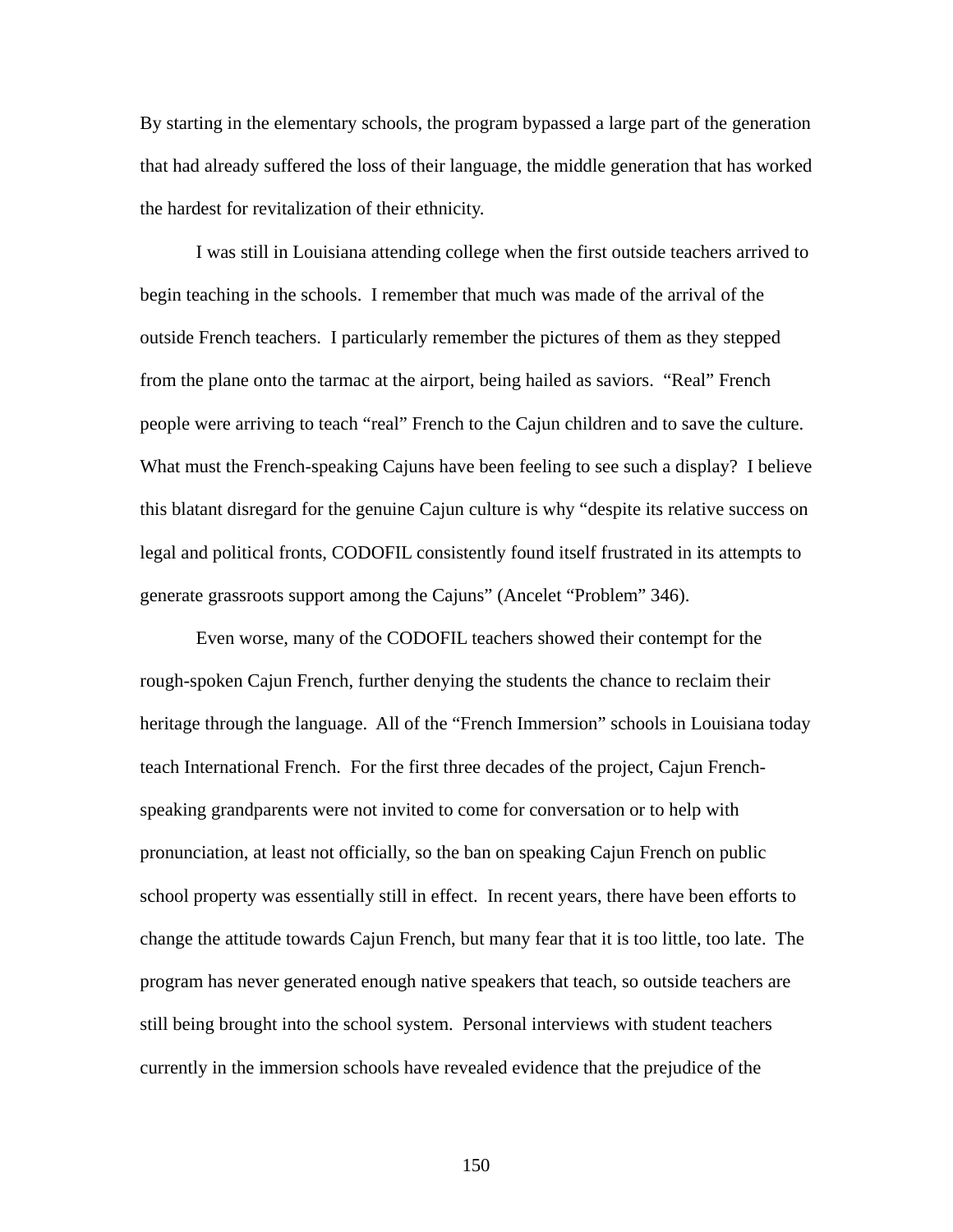outside French teachers against Cajun French is still alive and well. Students are often corrected harshly for asking about the differences. Though Domengeaux has died, his legacy lives on.

The current CODOFIL administrators, under Cajun activist Warren Perrin, are fighting to repair their reputation in the Cajun community, but it is an uphill battle. Most Cajuns have never "supported CODOFIL, and indeed, often voiced opposition to the program" (Dormon 85), and it was this opposition that finally drew the just-plain Cajuns together to take a second look at their language and their culture. As the Cajuns became proactive in studying the CODOFIL problems, Cajun self-awareness led to a "major resurgence of ethnic pride, far beyond the institutional limitations of schools and CODOFIL" (Rushton 294). As a result, Domengeaux is given far more credit than he deserves for the Cajun ethnic revival.

Domengeaux's empowerment in the revival movement was not satisfied just to bully the people into accepting "Parisian" French. As a powerful Genteel Acadian and former U.S. Congressman, this attorney had an unprecedented amount of authority given to him. As the leader of CODOFIL, Domengeaux set himself to be the leading gatekeeper of the Cajun community. His authority would impact the music, but most especially the dialect humor.

When some Cajun musicians approached Domengeaux to use his position and authority to back a concert of Cajun music, Domengeaux at first refused, seeing no benefit to the movement in celebrating the hoary old music of a dying culture. These were the same young musicians and academics that had shared "exile experiences" and returned home. Believing it was the right time to honor Cajun music, these young Cajuns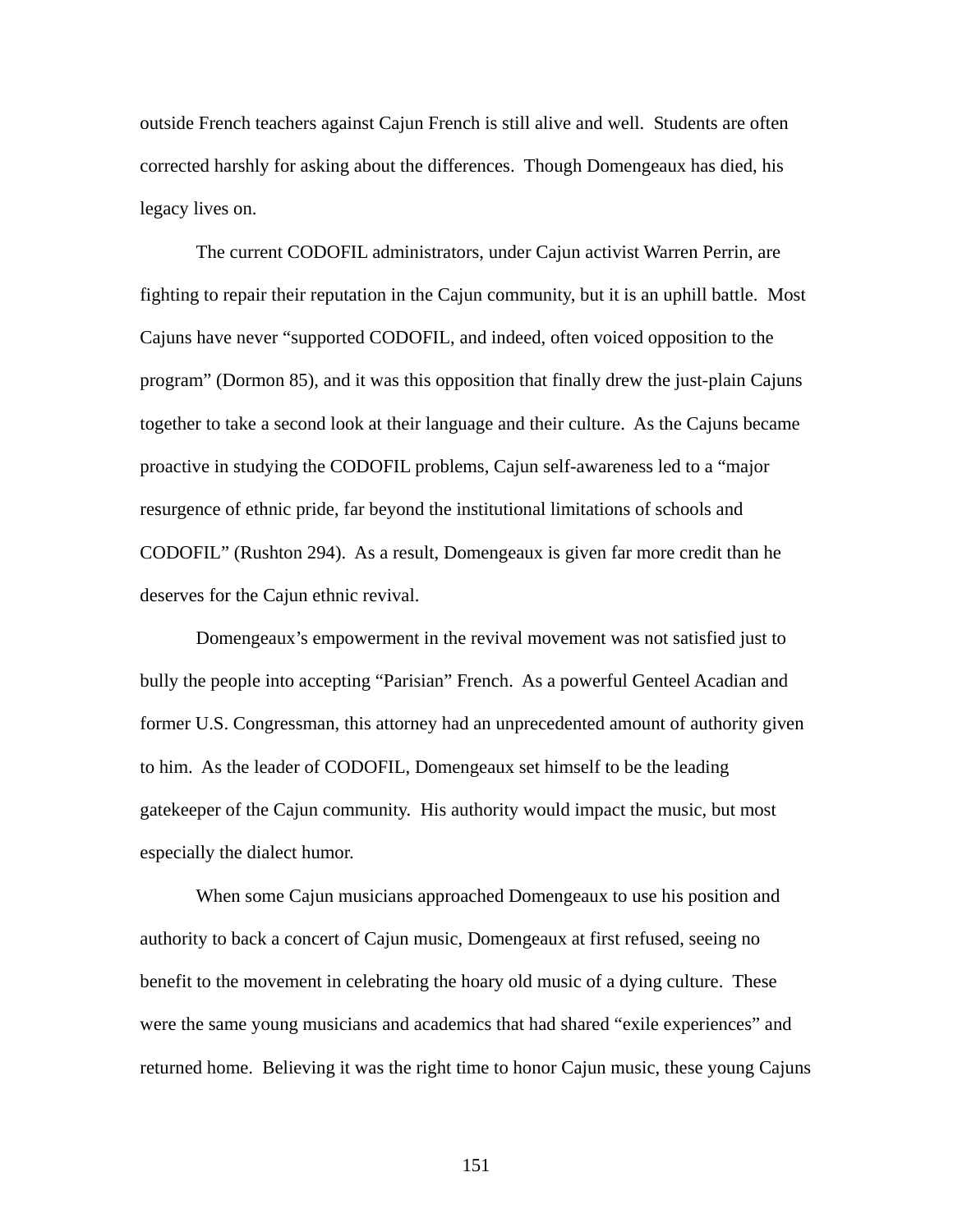persevered, and sponsored a "Tribute to Cajun Music." The 1974 event was originally going to be held in the USL student center, but the organizers decided to move the event to Blackham Coliseum, an 8000-seat venue. The Tribute was so successful it drew an estimated 12,000 people (Bernard *Americanization* 106). The event unexpectedly launched a grassroots Cajun movement, a bottoms-up movement led by the just-plain Cajuns.

Domengeaux, wanting to remain at the forefront of the movement, had to admit that he'd been wrong about Cajun music, a very difficult thing for him to do (Bernard *Americanization* 105-108). His apology paved the way for him to take credit for the event, and, in the ensuing thirty plus years, people now "mis-remember" CODOFIL as the instigator of the event and Domengeaux as its hero.

Based on the success of the Tribute, CODOFIL did begin to sponsor several "Acadian" reunions along the lines of those that Dudley LeBlanc had initiated in the 1930's, "a Great Reunion of the Acadian People." Although the word "Cajun" was still not used, the primary participants were the just-plain Cajuns. The reunions set the stage for more festivals that ultimately began to celebrate the Cajun traditions and lore. The festivals engendered even more than expected. As Dorman tells us, "The sense of a felt ethnic identity with a *positive* value attachment was by then palpable in the crowds. CODOFIL had indirectly brought about a phenomenon its directors never intended" (86- 87).

It must have been difficult for Domengeaux to watch the Cajuns seek after their own culture and not the more refined continental French one. From his position as selfproclaimed gatekeeper, Domengeaux had already rebuked Governor Edwards for using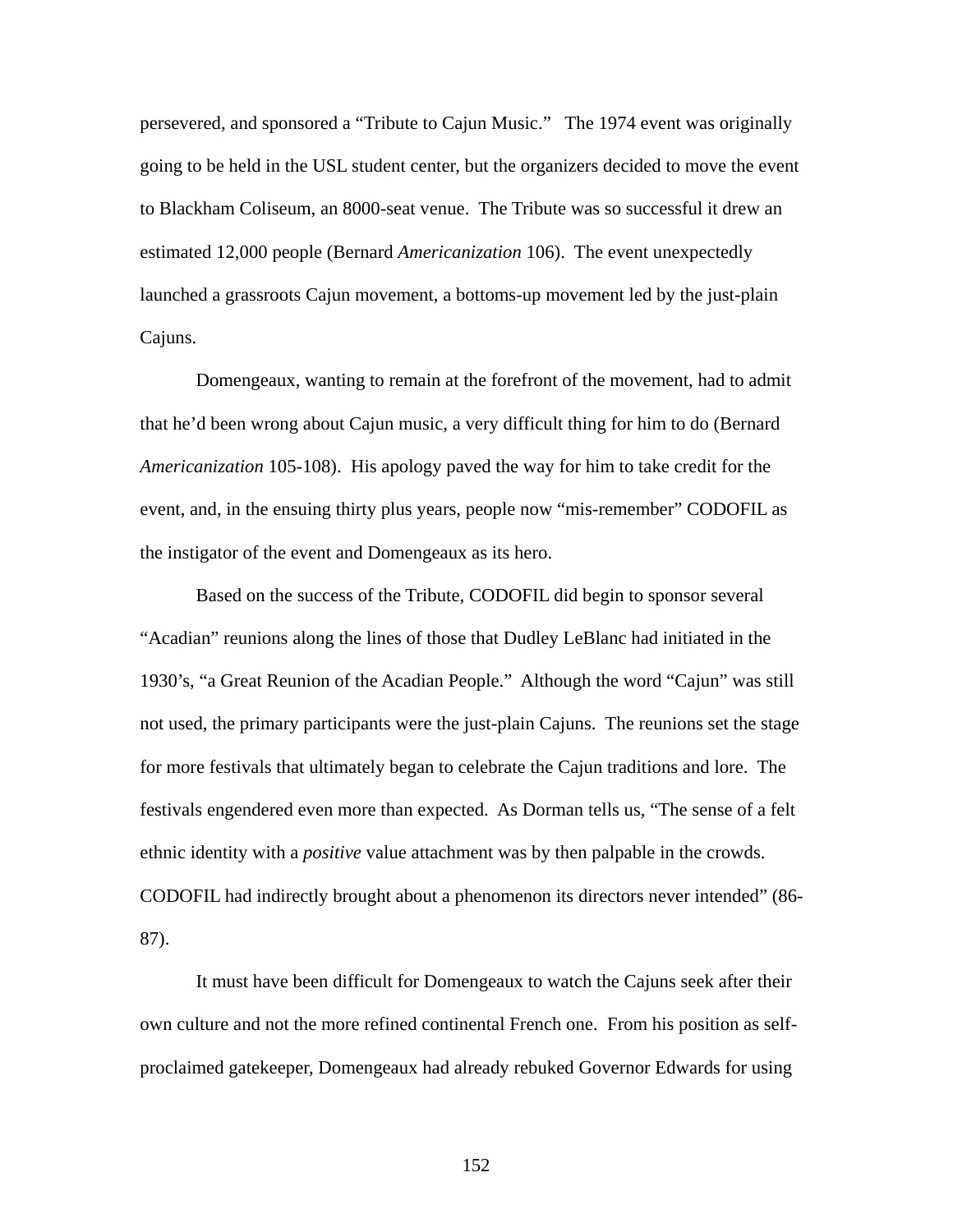the term "coonass" to describe himself. Edwards' lower-class Cajun values were anathema to Domengeaux, and he took it upon himself to offer criticism in the hope that the governor would ascribe to the level of Genteel Acadian. It never happened. Edwards may not have been really proud of being a Cajun, but he was certainly too proud of being the proverbial sow's ear to be affected by Domengeaux's dictum.

Since CODOFIL considered itself a watchdog agency over anything having to do with expressions of the French language, it is no surprise that Domengeaux next turned his authority toward Cajun dialect humor. Domengeaux had lost the argument against the Cajun music and was determined to undermine the dialect humor. Domengeaux likely convinced himself that it would be easier to find supporters among the Cajuns to join him in denouncing the practitioners of the dialect humor. As early as 1962, a joke appeared in the newspaper using the Cajun dialect to share an anecdote about a ride in a taxicab. A mother wrote in to the newspaper, objecting to the use of the patois, her concern being that her son would be affected by the inappropriate use of the language. In his September 1, 1962 column, "Remoulade," *Times-Picayune* editor Howard Jacobs printed the letter of Donald Savery defending the use of the dialect:

> Many languages are spoken on this globe. … Within each language there are dialects, provincialisms, colloquialisms, etc., ad infinitum … That lad should know how much fun Damon Runyon had and how much money he made and how many friends he had and how much enjoyment he afforded for millions … Is there anything wrong with the Cajun dialect or my Yankee twang? Words can easily become fighting matters. And fighting just leads to destruction.

To raise the use of the Cajun dialect to the level of Runyonesque puts a delightful spin on the Cajun dialect humor. It certainly makes me proud to be a performer of the humor.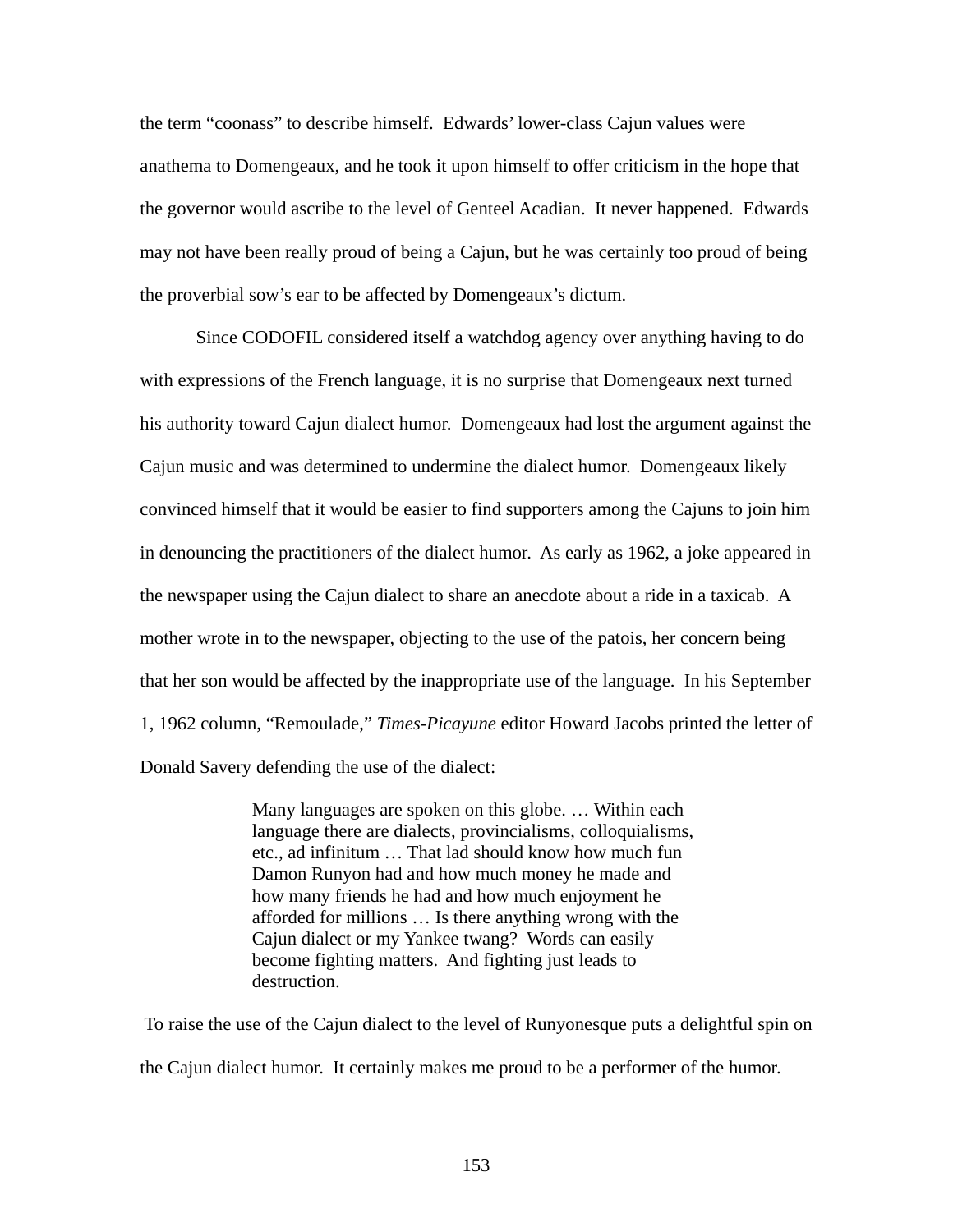Domengeaux did not see Cajun humor that way nor did he seize the admonishment at the end of the previous paragraph. Words matter and "can easily become fighting matters." In 1974, Domengeaux used his bully pulpit at CODOFIL to take on what he perceived as a threat, especially to his version of the Cajun cultural identity, the dialect humor as defined by Bud Fletcher and Justin Wilson. Domengeaux's first salvo was a news feature in the *Times-Picayune* in which he was quoted as saying "that such exploitation was an affront to persons of Acadian (or Cajun) origin."

In his "Remoulade" column of May 30, 1974, Howard Jacobs answered by calling the news feature a "carefully orchestrated effort by the Council for the Development of French in Louisiana (CODOFIL) to discredit and discourage Cajun talespinners in their use of the well-known dialect." Jacobs based his accusation on the fact that the people writing "these philippics" were persons active in CODOFIL. These were not the first letters commenting on the dialect humor, although the previous letters had been "less acid in tone." Evidently, Jacobs and other editors across the state had been bombarded with letters for weeks:

> A graphic example was an abusive letter that appeared in a Mamou paper by a local attorney denouncing Justin Wilson for his "disservice" to the Cajuns by his dialect stories. A few weeks later we were the recipients of an equally condemnatory letter from one Warren Authement, Lafourche Parish school superintendent. Authement went further than any previous critic by gratuitously injecting the opinion that the ethnic background of this columnist was all the more reason he shouldn't indulge in this form of Cajun humor since his co-religionists had "also" been victims of discrimination.

Up to this point, correspondence in support of his columns and the jokes had leaned heavily on the positive side and were signed by people with Cajun surnames. In other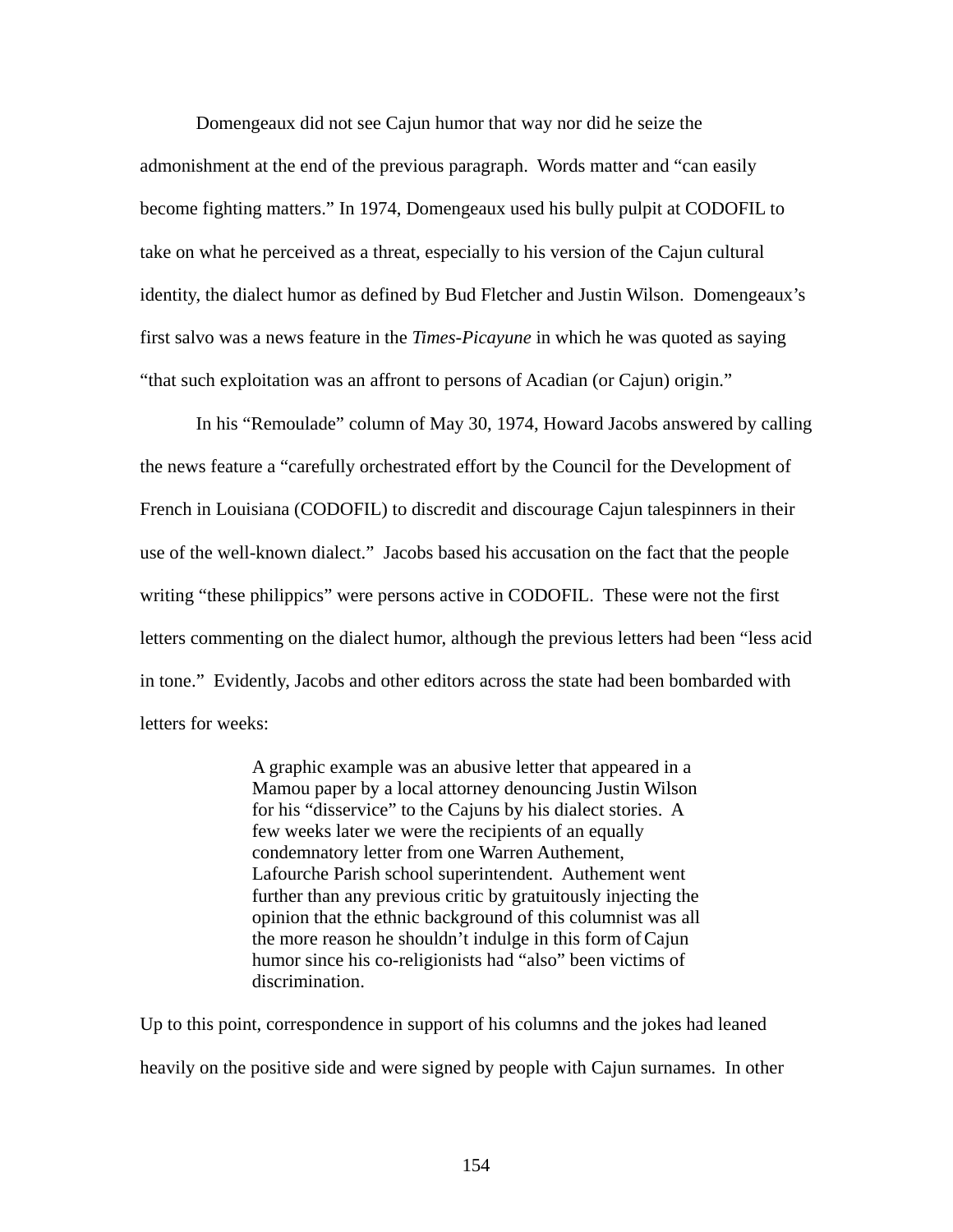words, the just-plain Cajuns were enjoying the jokes. It was the Genteel Acadians in CODOFIL and their elite brethren who were "offended."

The timing of the attack was quite remarkable and could have been bad for Jacobs and Justin Wilson, given that the book Jacobs had edited with Justin Wilson on Cajun Humor would be published that summer. Any success in disavowing dialect humor would have put a crimp in the sales of said book, so it is no surprise that Jacobs came out swinging. Domengeaux, however, swung back.

Domengeaux took the time to answer each of Jacobs' accusations, and the *Times-Picayune* published his response in the Sunday edition of the paper on July 21, 1974, some seven weeks after the initial column. Domengeaux defended Cajun humor as that which was spoken in French, not dialect, that it was "marvelous, philosophical, glowing with life humor. … For it is in this language that the humor resides. By preserving the language, we preserve the culture." This is an interesting statement, considering that Domengeaux had heretofore shown no interest in preserving the Cajun culture or the Cajun language.

Domengeaux went on to defend the work of Walter Coquille because "he didn't ridicule the Cajun people." In Domengeaux's mind, Fletcher and Wilson were "imposters who [were] trying to wring out a living by using not Cajun humor but jokes that make Cajuns look backwards, dimwitted and stupid." On the other hand, Domengeaux believed the Cajuns to be "the least sophisticated people in the world … a breath of fresh air in a stultified, manneristic, standardized world." It is interesting that Domengeaux considered Cajuns to be unsophisticated at the same time he contended that they were "at home on the bayous and in the drawing rooms," while pleading, "Please don't ever try to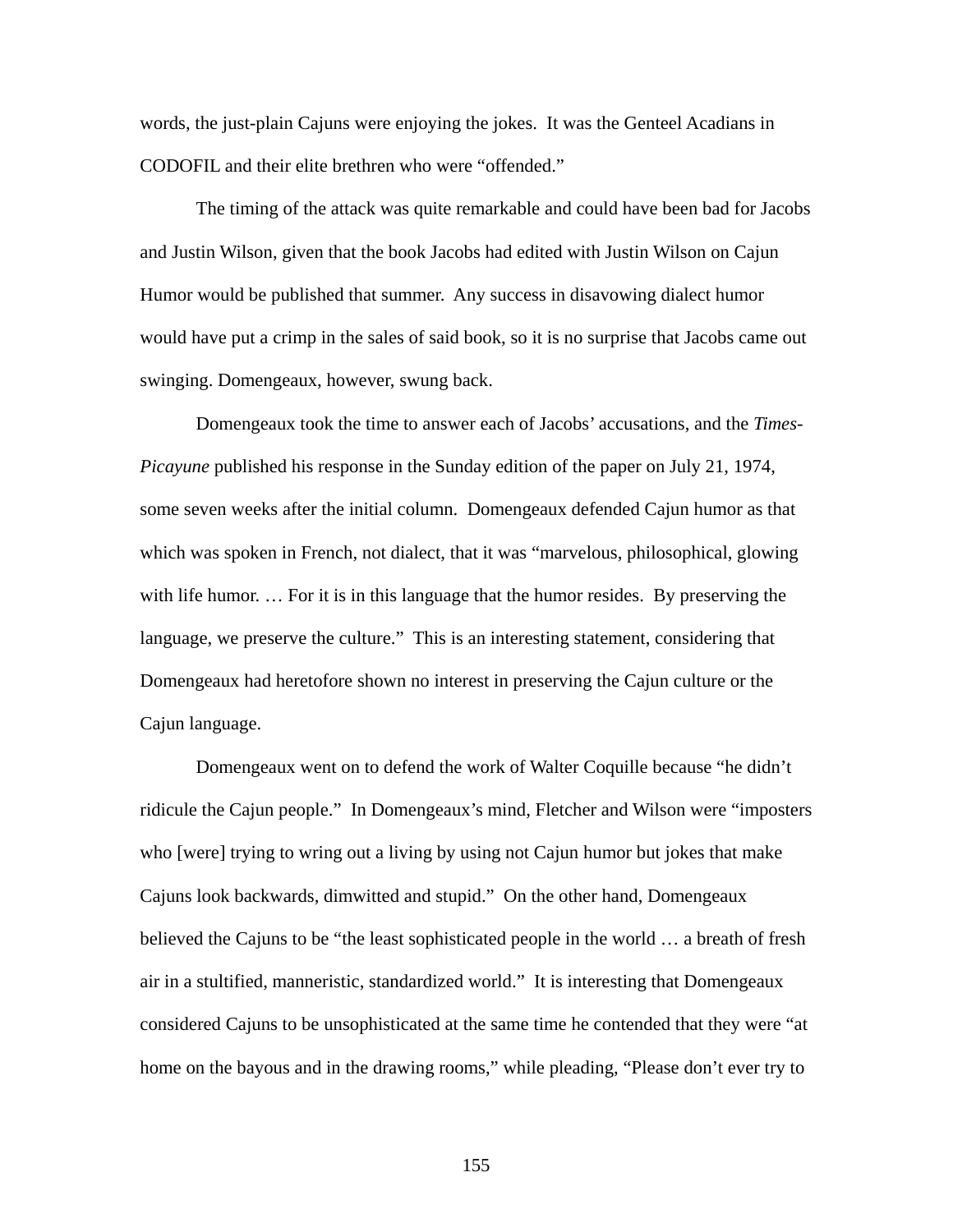change us." It is especially interesting to see Domengeaux, the Genteel Acadian, align himself with the just-plain Cajuns.

According to Domengeaux, any French-speaking Cajun could use Cajun dialect humor, so long as it was spoken in French. Cajuns were unsophisticated yet at home in a drawing room. Domengeaux considered himself a Cajun. *Quel incroyable*! On the other hand, Domengeaux also defended the humor of McLoughlin and Coquille, proudly stating that he had introduced Coquille to "Washington society and to the national TV networks," because Coquille "brought forth the essence of Cajun wit as did before him J.J. McLoughlin under the pen name of Jack Lafaience." Neither McLoughlin nor Coquille, as noted before, performed in French, so evidently Domengeaux had a double standard for the Cajun humorists performing in the 1970's, as opposed to those who had gone before.

Analysis of the humor of both Coquille and Wilson finds very minor differences, certainly not enough to launch such an attack on the "old" style of humor. Howard Jacobs thought the question might concern the dialect rather than the jokes. In his "Remoulade" column, published the same day as Domengeaux's tirade, Jacobs further argued that, "the real issue is whether Cajun dialect is, in fact, derogatory."

> Domengeaux discredits those Cajun talespinners who are unacquainted with the French language. This gets back to another basic question. If Cajun humor needs must come clothed in French trappings, then of course a knowledge of the language is indispensable. But if its heart-blood is distorted English, then the raconteur need not speak fluent French. In fact, all the modern-day talespinners, as well as Coquille and the earlier James J. McLoughlin (Jack Lafaience) employ (or employed) little or no French except for an occasional Gallic exclamation.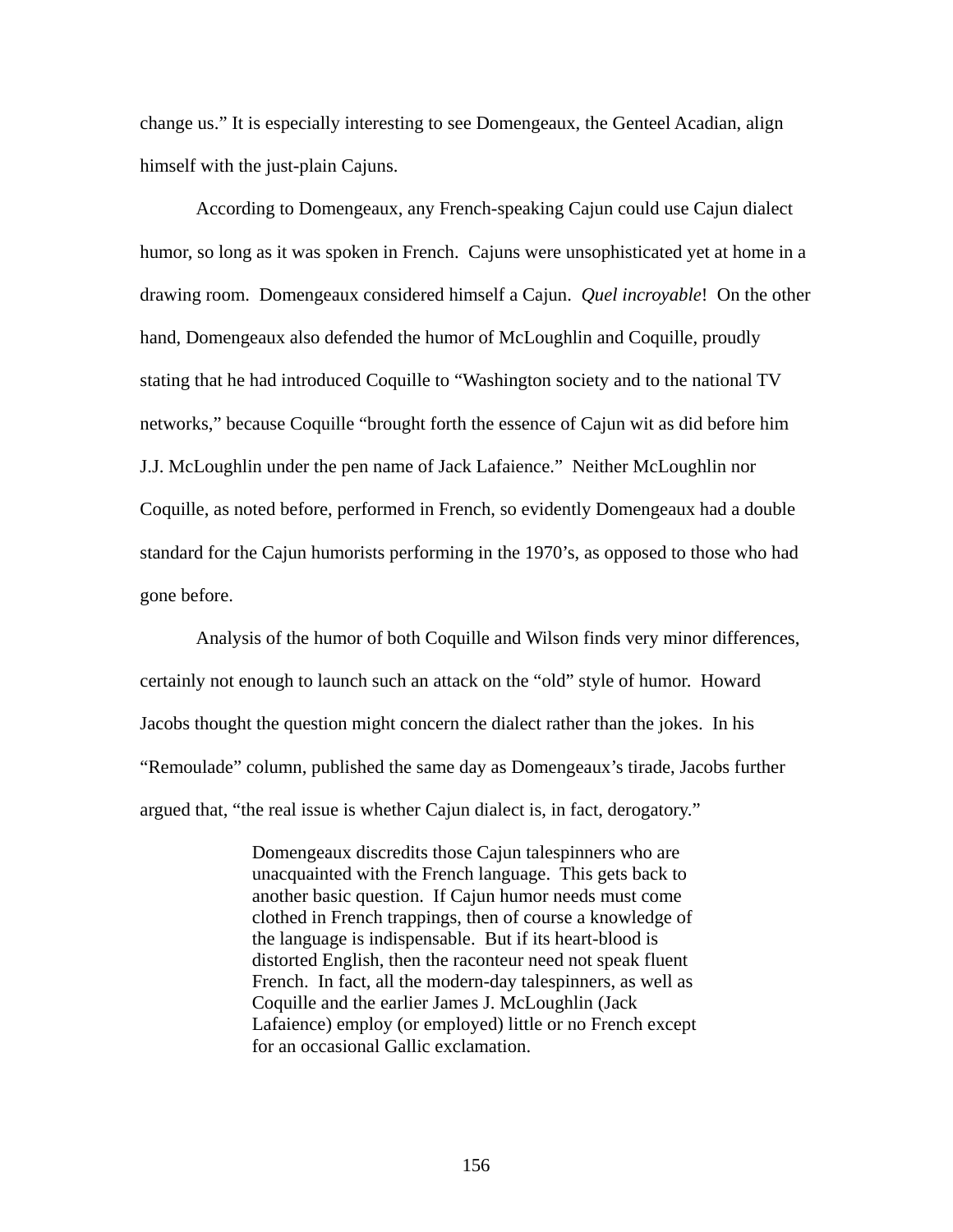What Domengeaux did not recognize was that the dialect humor had evolved, just like the music. Cable used the dialect to humorous advantage in his novellas and stories. McLoughlin used it as a form of political tirade. Coquille's work would lay the foundations for what is called the "old" style of Cajun dialect humor today. Coquille dressed the part, walked the part and talked the part, but he still told long, involved stories. Wilson and Fletcher also dressed for their parts, but their stories became shorter, with faster punchlines, more in the manner of stand-up comedians. This shorter style was the only real difference between the work of Coquille and Wilson. In addition to the Mayor, Coquille created other personages who lived, breathed, and walked in the mythical place called "Bayou Pom Pom." Coquille's humor, like that of McLoughlin, was specific to its time period and to the politicians and political hi-jinks of their eras. There were probably some other political hi-jinks involved in the attack on Wilson. I am hazarding a guess here when I say that there was more to this than the public feud. It is well known in the Cajun community that Domengeaux had been anti-Long, like his friend, Walter Coquille. Wilson, however, had been a Long supporter. This political enmity would certainly have been enough for Domengeaux to use his position to try to bring Wilson down (Fontenot 271).

It wasn't long before the public was taking sides in the matter and writing their opinions to the *Times-Picayune*. Published in "Remoulade" on August 15, 1974, the public responses to the columns by both Domengeaux and Jacobs were, however, the most telling of all. The letters selected by Howard Jacobs to be published ran in favor of the Cajun dialect humor by quite a margin. Since I do not have access to the original letters, I am going to have to trust that Jacobs was fair in his reporting.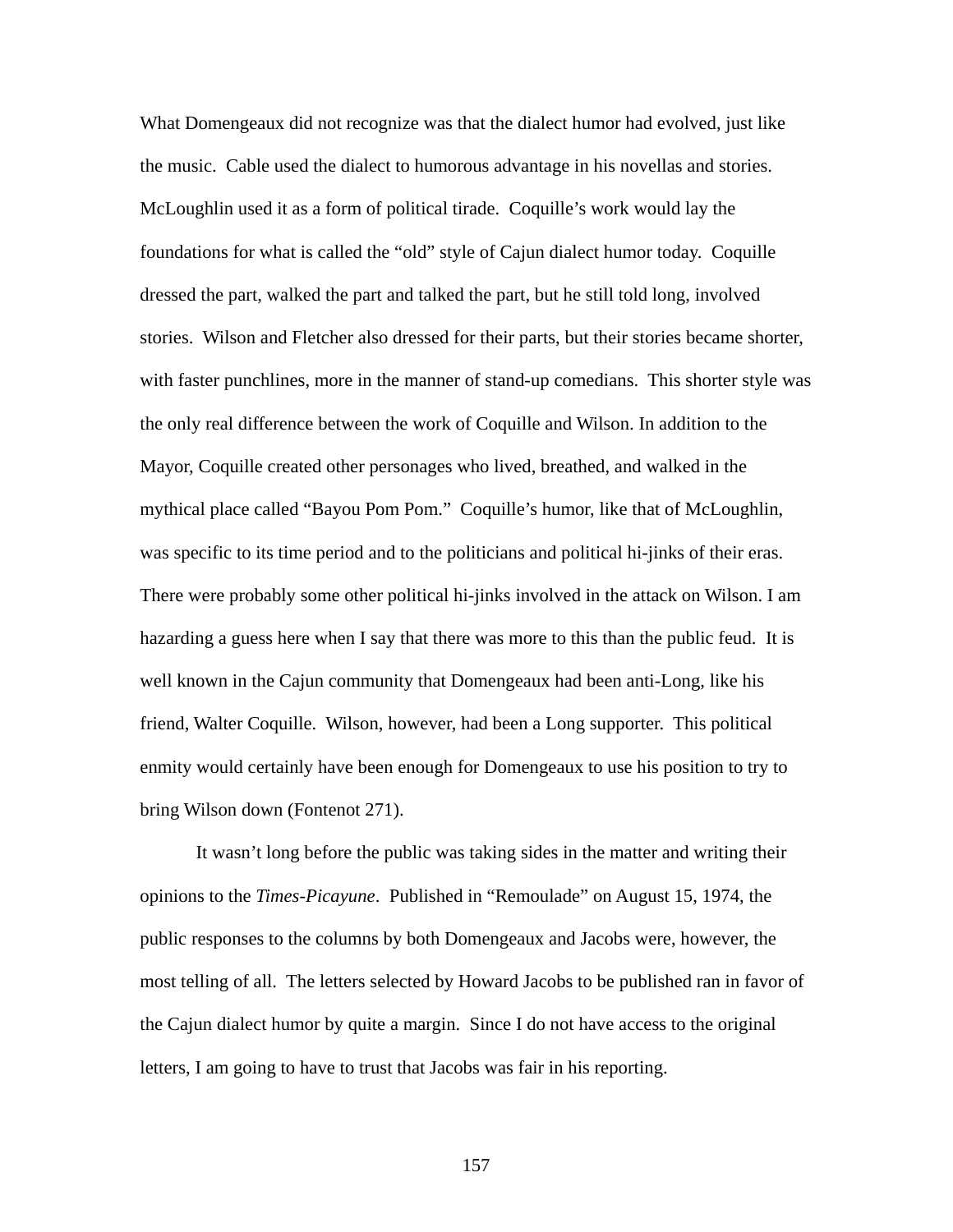Many of the letters expressed this kind of tone, the feeling that, "The CODOFIL chairman is getting worked up over nothing." From the Rev. James Clement:

> Yes, I am 200 per cent Cajun (pure bleed) and I thought CODOFIL's job was to foster the use of the French language in Louisiana—and not to tamper with Cajun-French dialect or humor … I know hundreds of people who still talk like Justin Wilson and Bud Fletcher … I get a sneaky feeling that CODOFIL wants to make Frenchmen out of us. Me, I want to stay a real Cajun, mais yah!

Clement evidently was on to Domengeaux because he nailed the chairman's agenda, that Domengeaux wanted "to make Frenchmen out of us." To his mind, there was a difference between being French and being Cajun French. Domengeaux knew the difference, too. He could just not believe that anyone, given the chance, would choose to remain a backward Cajun when they could become a refined Frenchman.

Don Olsen, a columnist for the Daily Iberian [New Iberia, LA] disagreed with the idea that the jokes had to be told in French, insisting "that would be almost as out of character as telling them with a German accent." Noted author and journalist, Harnett T. Kane was "surprised at the manner in which some [were] overreacting. Not once to my recollection have I received complaints in French Louisiana or elsewhere." Kane was referring to the Cajun characters in his novels, characters that were drawn not too differently from their ancestors that had graced the stories of George Washington Cable.

A citizen of Crowley, Louisiana, who just signed his letter, "One of Them," disagreed with the supporters of the dialect humor, stating, "No one has ever heard a real Cajun the way these so-called humorists talk," an interesting comment since the Cajun dialect tends to change every so many miles across Louisiana. The dialect is much "thicker" in Lafourche parish than it is in Calcasieu Parish, so the citizen from Crowley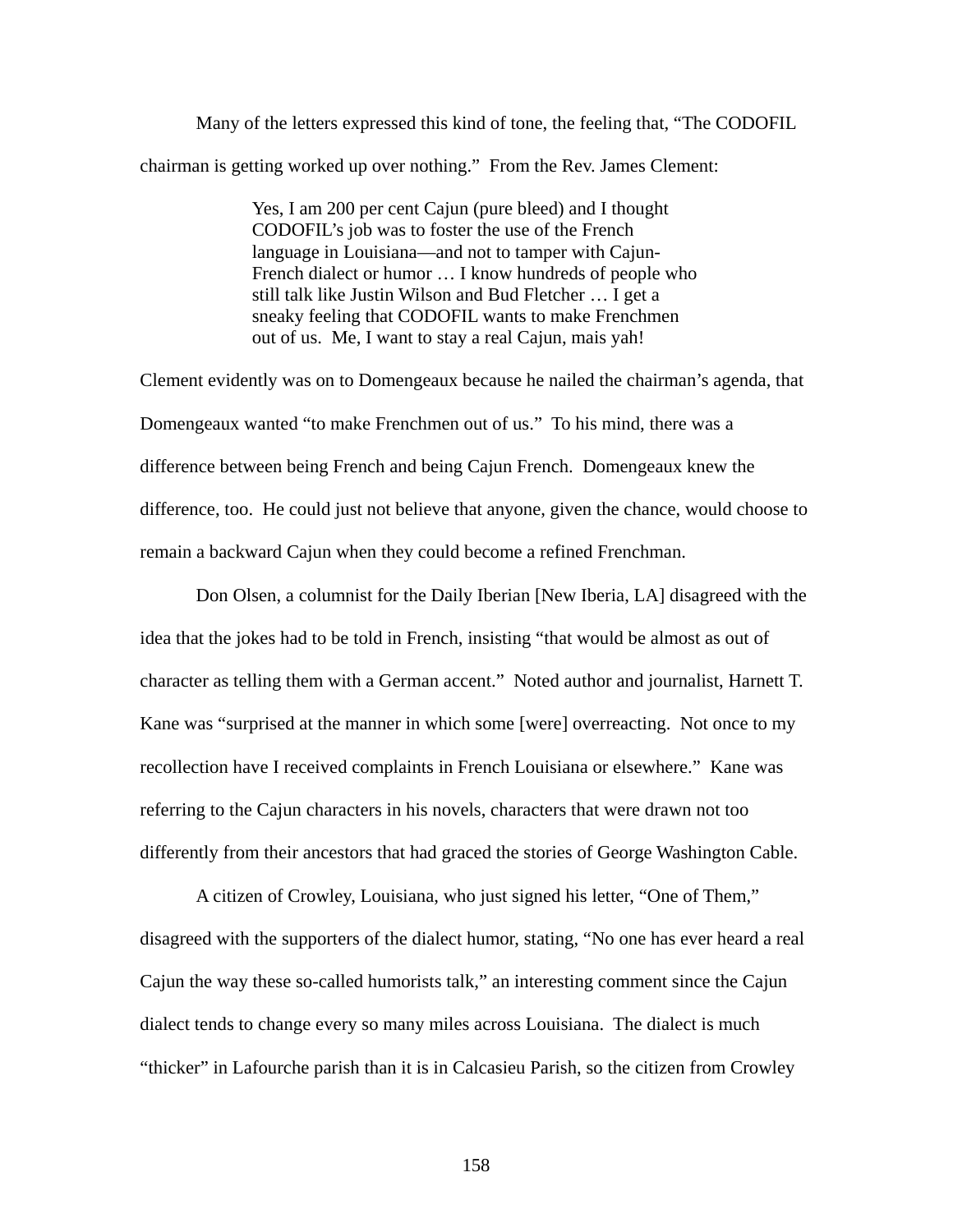might find it difficult to make such a sweeping statement. He, however, "disagree[d] with Mr. Domengeaux that the Cajun [was] being demeaned by these people." Mrs. Nell Jacob of Ponchatoula concurred,

> I don't like this criticism of Justin Wilson and others who use Cajun dialect. Can't see that he hurts anyone, and I personally get a big laugh from his stories. They sure haven't hurt my morale any.

Mrs. Jacob's response seems to represent the way most people saw the humor, as something fun and not offensive. Mary Anne Pecot deBoisBlanc puts it best, I believe, when she writes:

> I am a Cajun, having been born in the glorious Bayou Lafourche country. I agree that this beautiful culture should be preserved—humor, dialect, patois, broken English and everything else that represents its way of life. If we accept what we are, we have the 'Dignity of Man.'

There were many who believed and still believe (I get the same response when I

interview people at Cajun comedy functions) that the Cajuns (read Genteel Acadians and gatekeepers) who instigated the attack on Cajun dialect humor were losing their sense of humor and trying to take our sense of humor away from the Cajuns in general. John Redmond, as quoted in the *Times-Picayune*, declared: "I do honestly believe we're fast losing our much-vaunted and bragged about sense of humor. We seem to have lost the capability of laughing at ourselves."

Even Judge Felix Voorhies' grandson, Rousseau Van Voorhies, weighed in on the argument:

> May your pronouncement on a fatuous attack on the Cajun character and Cajun humor and conviviality by extreme elements in CODOFIL shed light and truth on this important educational controversy in Louisiana today, Cajun and otherwise.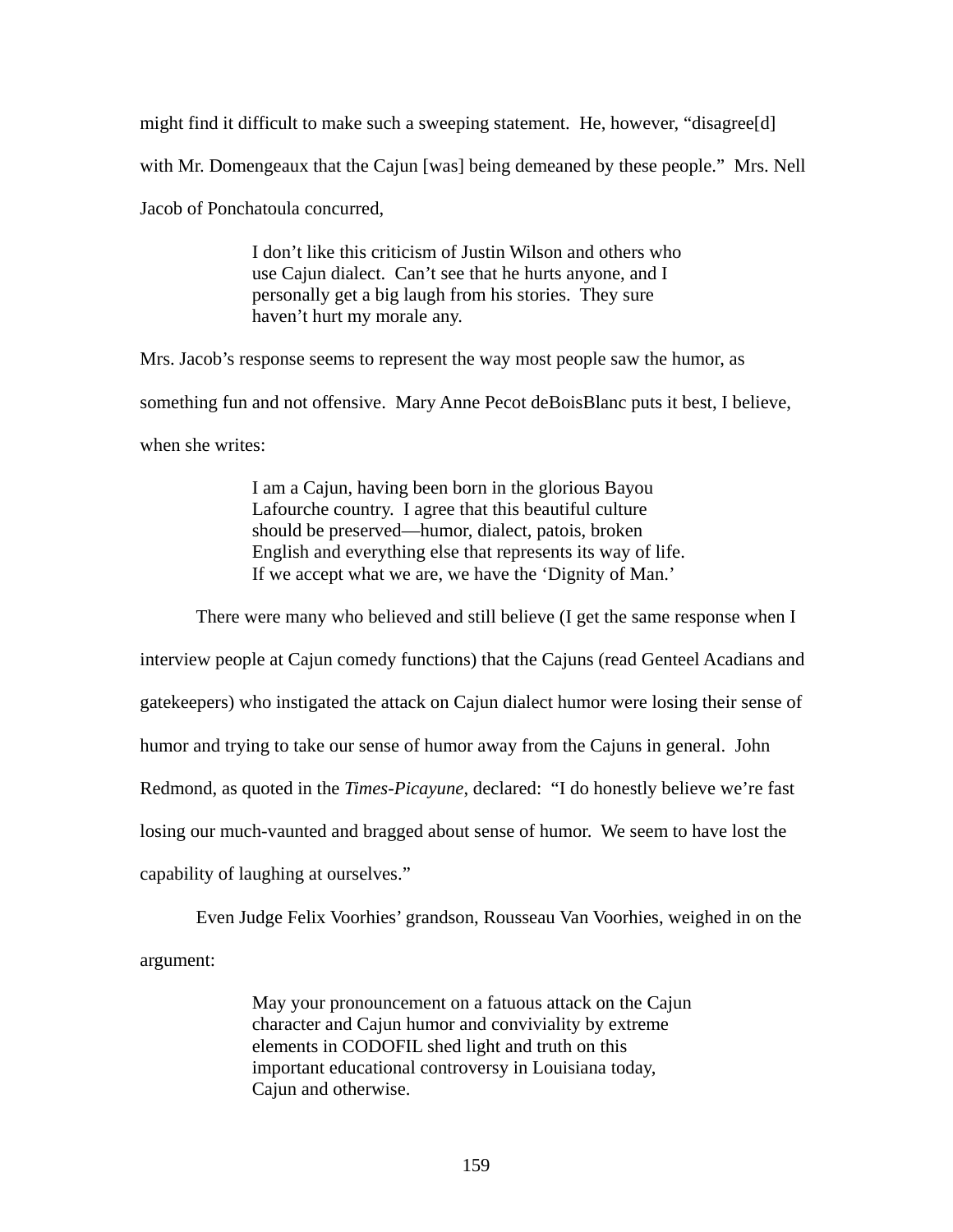And with that statement, Voorhies drew the argument back to where it belonged, back to

CODOFIL and its leader, who had overstepped the original intent of the Council.

Unfortunately, the quite public battle against the dialect humor has continued,

though a little more quietly. Its echoes can be heard in the apologies of the Cajuns who

are recording the jokes in print and in the rules that Cajun comics must obey before

performing in certain venues.

Curt Boudreaux, who holds a Masters of Education degree, introduces his book of

Cajun dialect jokes, *Never Kiss an Alligator on the Lips!* with this qualification:

People in general do silly and, oftentimes, humorous things. Cajuns are no exception. This book will be an attempt to present some of these mishaps and see the funny side of life. Obviously, in most instances, there has been a gross exaggeration of facts and events, but they still furnish a keen insight into the Cajuns' love for life and living. Their kindness, generosity and loving nature are unmatched. Hopefully, no one will get "bent out of shape" or be offended by this book. Believe me when I say that it is not my intent to put anyone down. I am proud of my name and heritage, but I believe we should not take ourselves so seriously that we can't laugh at some of the things we say and do. The ability to laugh at oneself is essential to happiness in life and Cajuns possess the capacity to do just that. Laughter is the sunshine of the soul and a sign of a mentally healthy person. So I assume it is safe to say by the greatest stretch of the imagination that I am attempting to promote mental health. Be that as it may, I simply want you to laugh and have fun as you read this book. (14-15)

Mr. Boudreaux, an obviously educated Cajun, still feels the need to preface his book with his innocent intentions. Over the last few years, I have attended several Cajun comedy revues and informally questioned members of the audience. The answers are always the same. They enjoy the Cajun dialect humor but would "most likely" be offended if it were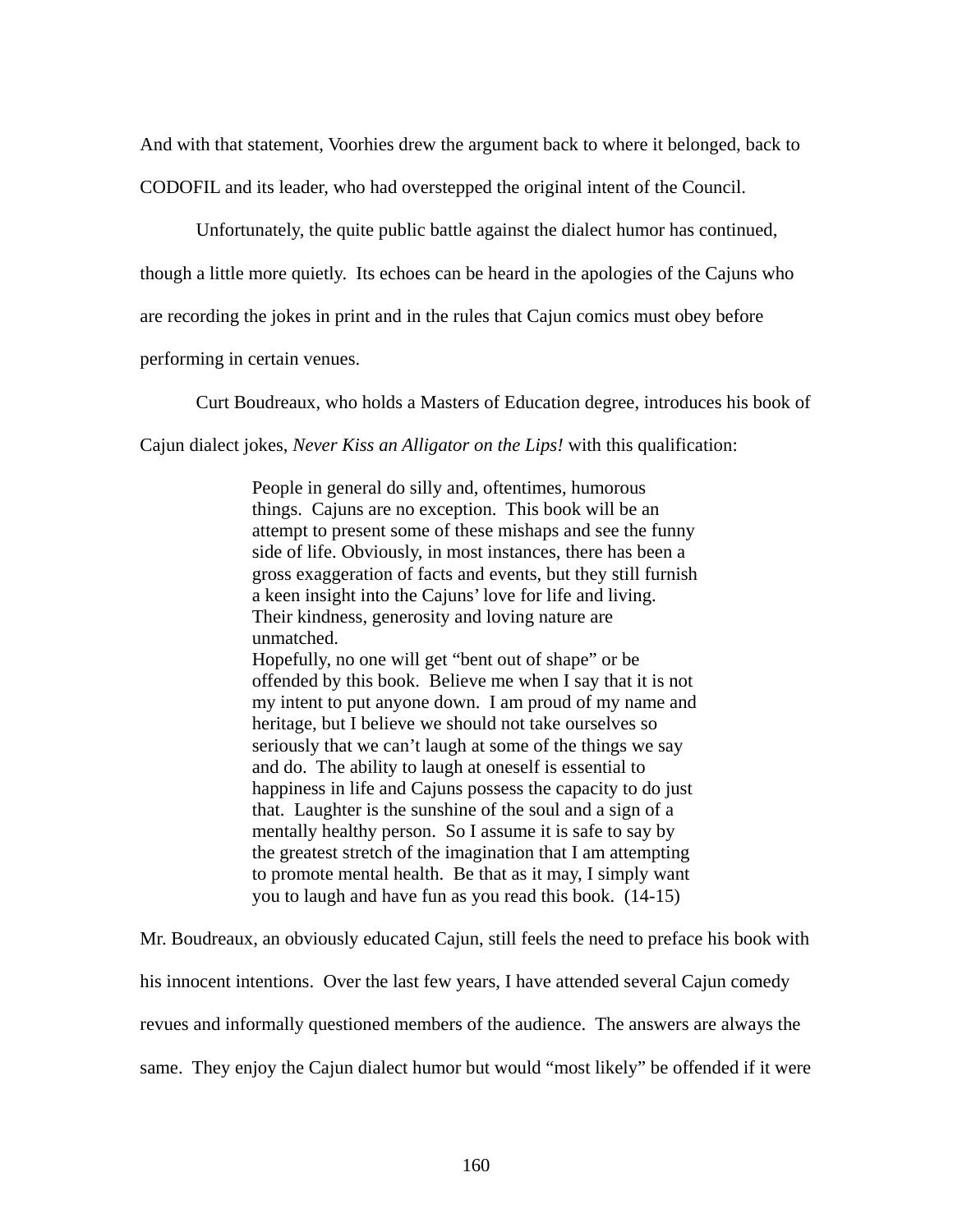demeaning to the Cajuns. The difficulty for most of them is the definition of "demeaning." Only Barry Ancelet seemed to have an answer for me. In a personal interview,  $95$  Ancelet explained that if the joke makes the Cajun sound stupid, then that is demeaning, but if it makes the Texan sound stupid, then it is not.

The last chapter contained several examples of the "old" brand of humor. The following is an example of the "new" style of humor:

> Boudreaux had taken a job as a taxi driver and picked up a Texan at the airport. On the way to the hotel, they passed Blackham Coliseum. The Texan asked how long it had taken to build. Boudreaux replied that it had taken a couple of years. To which the Texan replied, "well we have one like that and it only took one year to build." Boudreaux just nodded. Then, they passed the Albertson's grocery store, and the Texan asked how long it had taken to build that one. Boudreaux said, "oh about six months." "Hmph," the Texan replied, "we got an Albertson's and it only took three months to build." Boudreaux just nodded, and soon they were passing the Cajun Dome. "Well," said the Texan, "how long did it take to build that?" "I don't know," said Boudreaux, "it wasn't there this morning." <sup>96</sup>

The joke follows the rules by making certain it is the Cajun who comes out on top in the

skirmish, and it is the Texan who bites the dust.

In this chapter, I have discussed the reclamation of an ethnic identity and how the just-plain Cajuns, once they banded together, were able to engender their own power. I have related the role of the Genteel Acadians within the Cajun community over the last century to show the impact of their cultural apostasy on the Cajun cultural identity. This role led to what may have been a politically motivated personal attack on Justin Wilson. Genteel Acadian, Jimmy Domengeaux, used his authority as head of CODOFIL to sabotage the "old" style of Cajun dialect humor because that was the form of humor most

<span id="page-168-0"></span><sup>&</sup>lt;sup>95</sup> February 14, 2006.

<span id="page-168-1"></span><sup>&</sup>lt;sup>96</sup> I heard Jonathon Perry perform this one in person at Cajun Comic Relief, January 7, 2006.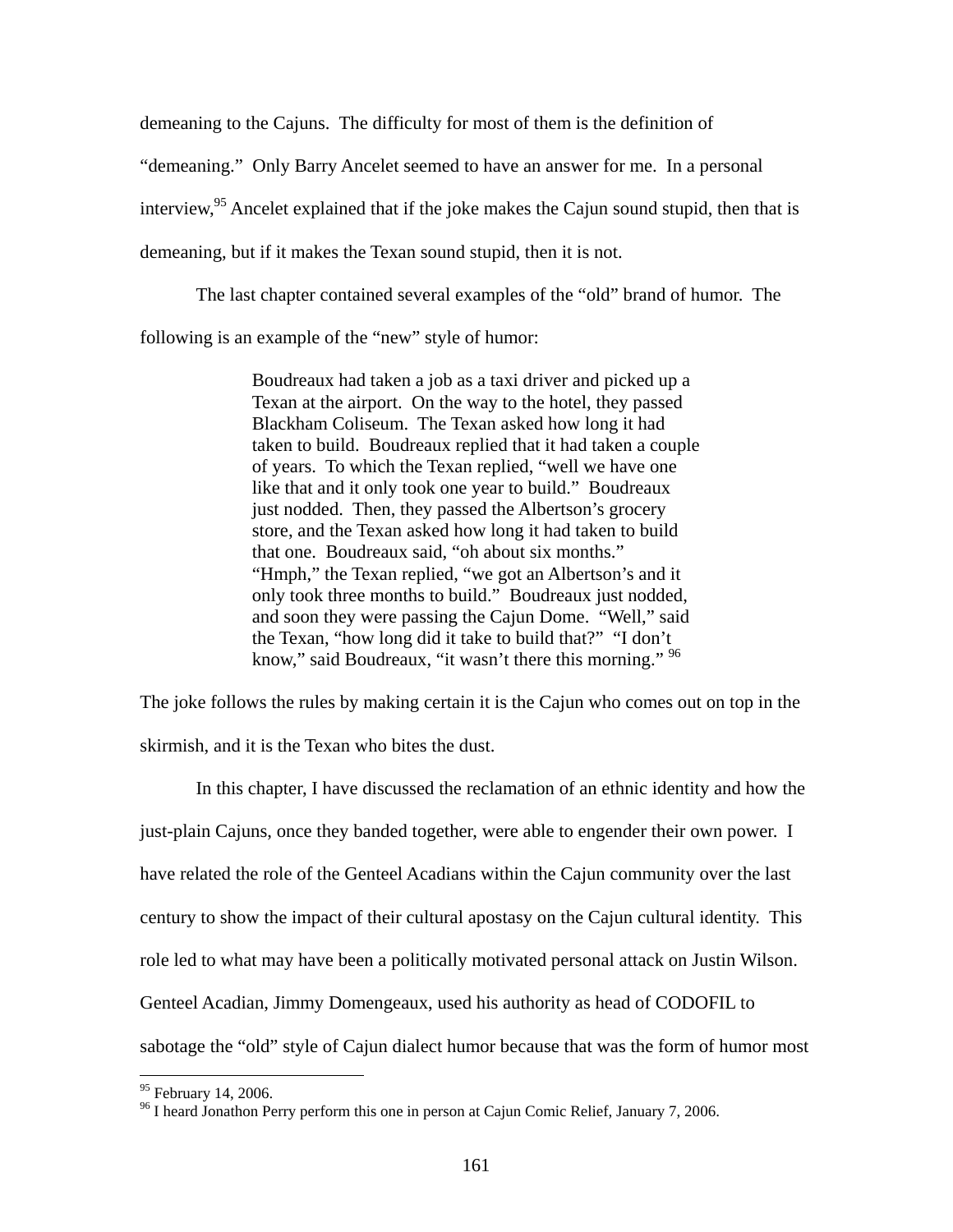associated with Wilson. This assault on a particular brand of humor led to a devaluing of the type of humor that I perform.

I don't believe there should be any distinctions between the "old" and the "new" Cajun dialect humor. I also believe that Cajun dialect humor is an important part of our cultural heritage. Cajuns still enjoy laughing at Boudreaux and Thibodeaux. The humor can be used to tell outsiders about our unique culture and the people who are still able to laugh at themselves and their foibles after four centuries on this continent and a diaspora that is still a part of our collective consciousness.

My main purpose for this work is to regenerate some excitement about Cajun dialect humor. Right now, there are not enough venues to support Cajun humorists as a full-time position. If the community does not begin to support Cajun humorists, if we do not do our best to preserve the Cajun dialect humor, the current crop of humorists may well be the last Cajun comics standing.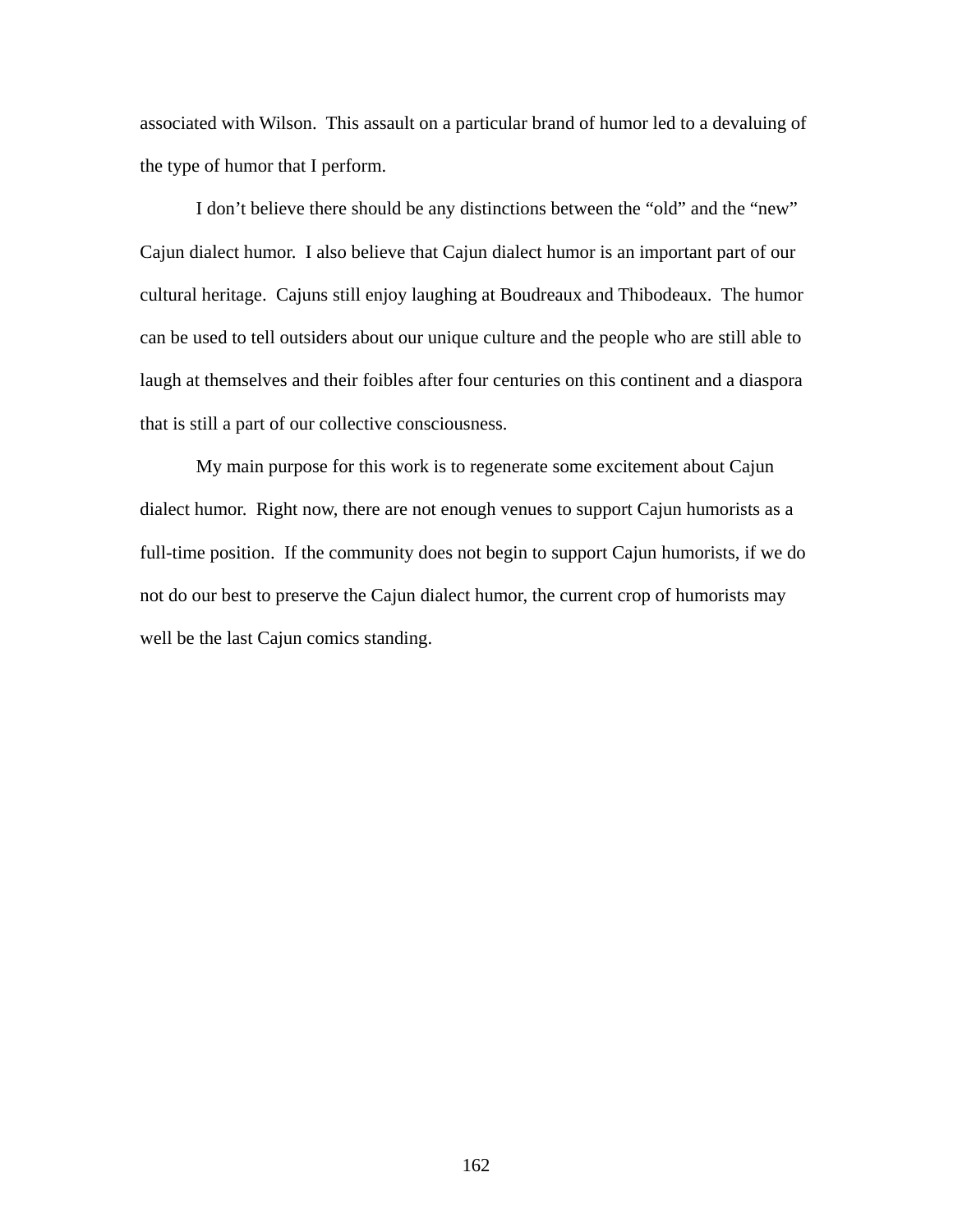## **CHAPTER SIX—PERFORMING LOUISIANA: THE "APPROPRIATENESS" OF CAJUN DIALECT HUMOR**

The recognition that tradition bestows is a partial form of identification. In restaging the past it introduces other, incommensurable cultural temporalities into the invention of tradition. (Bhabha 3)

> Grandpa Boudreaux went in for his annual physical checkup on his 92<sup>nd</sup> birthday. A few days later the doctor saw the elder Boudreaux walking down the street with a gorgeous young lady on his arm. "Man, you're really doing great, aren't you, Grandpa Boudreaux?" observed the doctor. "Mais, yeah, sha, but ahm jis doin' watchu told me ta do," replied Grandpa Boudreaux. "Getta hot mama and be cheerful!" "Oh no! That's not what I said," responded a worried doctor. "I said you got a heart murmur! Be careful!" (C. Boudreaux 57)

In the introduction to her 1972 study of one ethnic group's search for identity,

Sister Frances Jerome Woods analyzed the contemporary development in art from an

emphasis on group dynamics to an exploration of selfhood and identity. This movement

paralleled a societal progression that also explored selfhood and identity. Woods

considered these movements to be the impetus for the ethnic revitalization efforts of the

1960's and concluded that,

An individual who identifies with a people, who has a true sense of identity, particularly one that has exemplified courage and an ability to rise above hardships, is not as likely to suffer alienation. (3)

Although Woods' book, *Marginality and Identity*, traces one Black Creole family through ten generations, her findings speak to the Cajun search for a cultural identity, as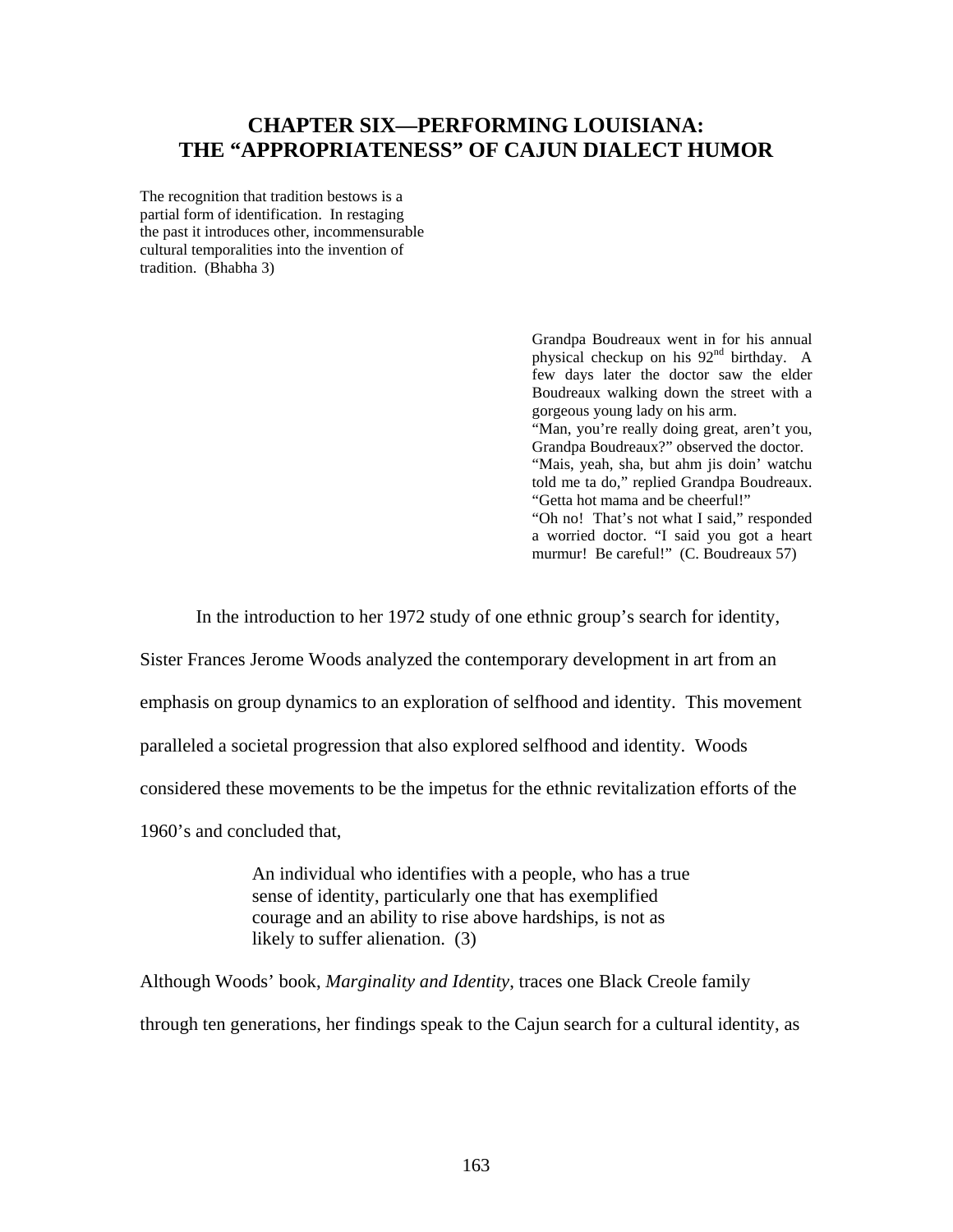well. Through their ethnic revival movement, Cajuns are closer to embracing "a true sense of identity."

The Cajun revitalization efforts of the past decades revolved around reclaiming the Cajuns' past history. There are inherent problems with trying to resurrect the past: sketchy source material, inaccurate reminiscences, and a selection process that ignores the painful memories. Sometimes the uncomfortable events took place so far in the past that no one remembers the foundation for the discomfort; yet the repercussions from those events continue to reverberate, and even evolve into traditions. I am reminded of the story of the new bride who cut off the end of her ham before putting it in the oven. When her husband asked why she cut the ham, she replied that it was "tradition," because her mother had always done so. A call to her mother uncovered the fact that it was "tradition" because *her* mother had always done so. A call to the grandmother resolved the dilemma: her pan had always been too small for the ham, so she had to cut off the end of the ham to make it fit!

Inventing traditions often evolves from expediency, and that can include political expediency. The Opelousas Proclamation responded to tensions within the Cajun community, tensions that were promulgated by the gatekeepers' desire to control the narrative within the Cajun community. Masquerading as an attempt to control the narrative was an underlying attempt to control the influence of Justin Wilson and Bud Fletcher. Within the Cajun community, the comedy of Wilson and Fletcher was relegated to the status of "old" humor. Such a sweeping indictment of their brand of humor caught other performers in the sweep, including my own created persona, The Cajun Lady.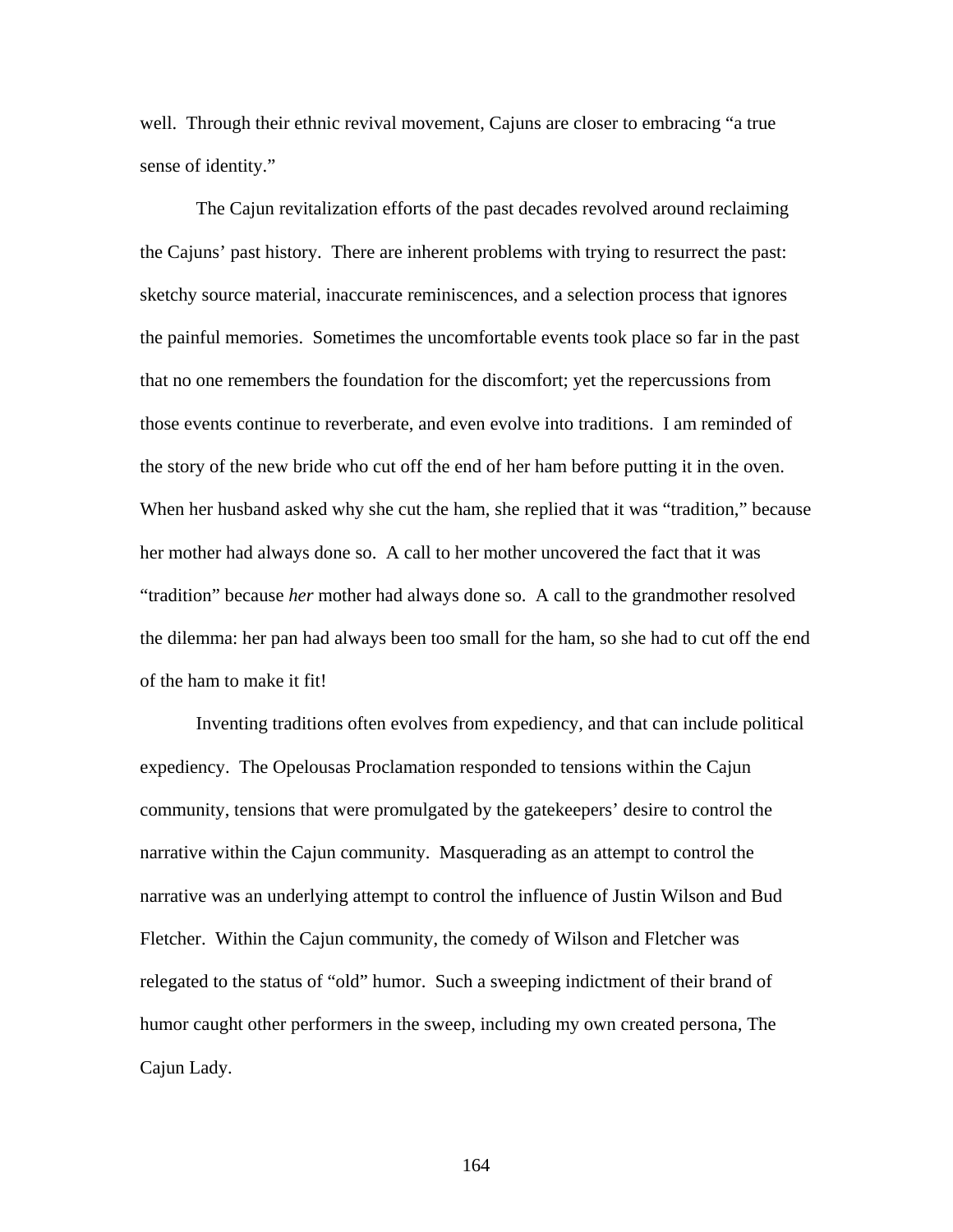As a performer of Cajun dialect humor, I am concerned that my community lost a precious part of its history and legacy for the future when the "old" style of dialect humor was prohibited. As discussed in previous chapters, some gatekeepers considered the "old" brand of Cajun dialect humor to be "demeaning" to the Cajun people. A look through the history of Cajun dialect humor reveals a disconnect with this argument. The Cajun community gatekeepers honor Walter Coquille, whose comedy aligns more with the "old" brand than with the "new. I find little difference between Coquille's performances and that of Justin Wilson. Coquille wore a costume, used an exaggerated accent, and intermixed his English with malapropisms, autographing his books, "Wit' deep 'infection.'" Coquille gets a pass for performing the same style of humor, while Wilson bears the brunt of the community's indignation.

One explanation for this, certainly, could be that Wilson was performing during the politically correct era of ethnic revitalization, and Coquille was long dead. That rationale seems almost too easy since decades have passed since that time, yet the distaste for the "old" style (especially anything by Wilson) still lingers. A closer look at the events surrounding CODOFIL and its leader exposed a more personal reason: Domengeaux and Wilson sat on opposite sides politically. Domengeaux preferred that someone other than Wilson would stand as representative for the Cajun community. As a result of Domengeaux's vigorous attacks against the "old" style of humor, the tension continues within the community over the proliferation of jokes and joke books about Boudreaux and Thibodeaux, two characters that define the "old" style of humor. There is also an underlying "taint" to the "new" style of humor, partly because Cajuns are not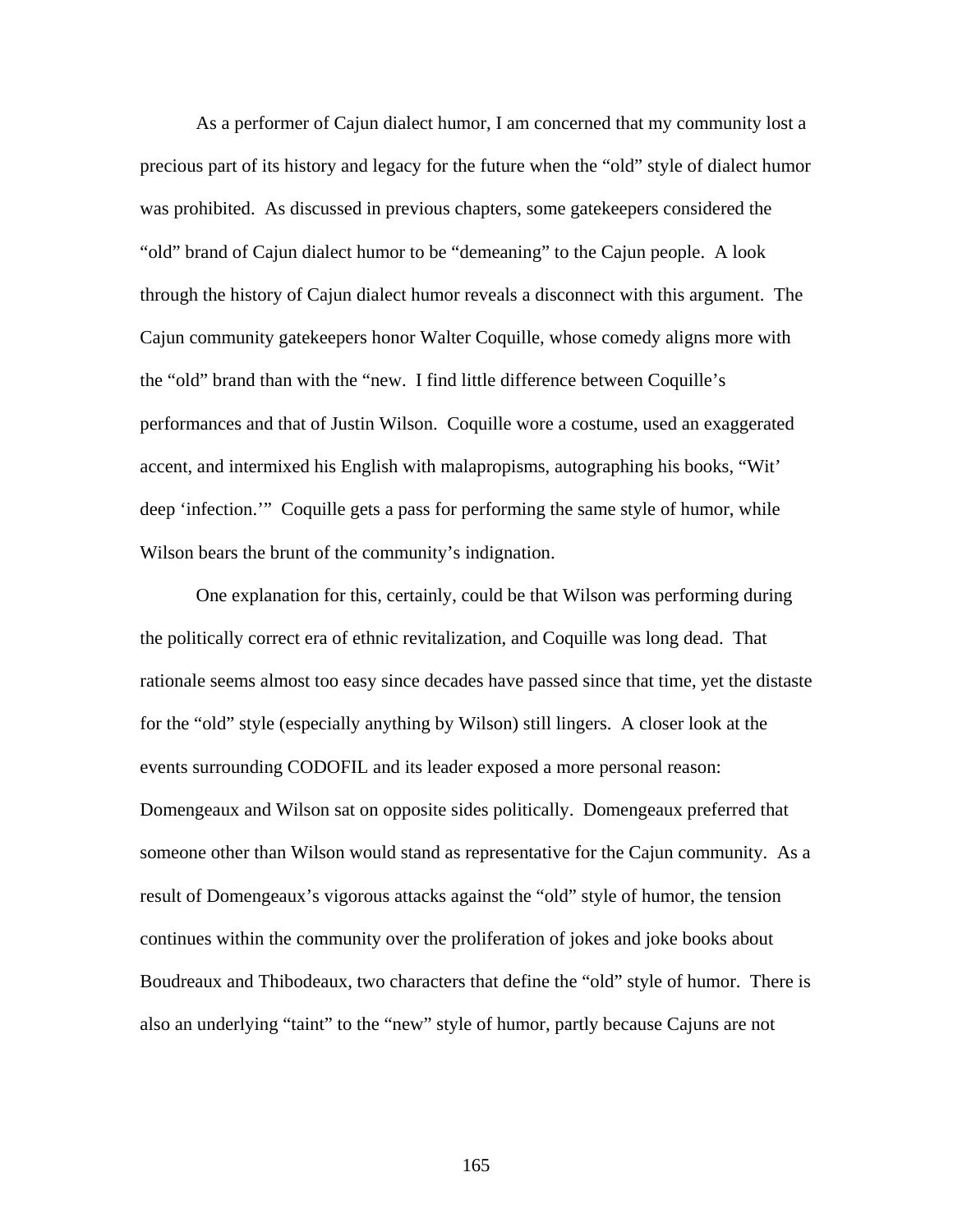fully aware of the events that affected the humor they grew up with, the humor of Bud Fletcher, Justin Wilson and John Plauché.

The purpose of this chapter is to argue for the "appropriateness" of *all* Cajun dialect humor as a representative cultural element of Cajun preservation, both the "old" and the "new." To this end, I have divided the chapter into two parts. In the first part, I will analyze different theories and styles of ethnic humor for the purpose of demonstrating how Cajun dialect humor fits within the international canon of dialect humor. In the second part of the chapter, I will explain the different styles of Cajun dialect humor, placing special emphasis on the current crop of Cajun humorists. I will include an analysis of The Cajun Lady, and how she fits into the debate that has separated the "old" from the "new" Cajun humor.

I am arguing for a return to the "old" style of humor. I wish to celebrate the diversity of styles and to represent the Cajun culture to the outside world with these distinctive comic characters. In my estimation, a select few promoted their own agenda to sanitize the humor and the community. The divisiveness caused by this group of people weakened efforts to present Cajun dialect humor as a respected element of our culture. Returning to the "old" style and weaving it with the "new" would strengthen Cajun dialect humor overall. By allowing the free rein of creativity, I believe that Cajun dialect humor could rival the popularity of "redneck" humor and give "The Blue Collar Comedy Tour" some competition.

Critics of my case may well want to dispute the "authenticity" of Cajun dialect humor, but there is no basis whatsoever for their argument. I concede that Cajun dialect humor was begun by outsiders and later adopted by the Cajuns themselves; however,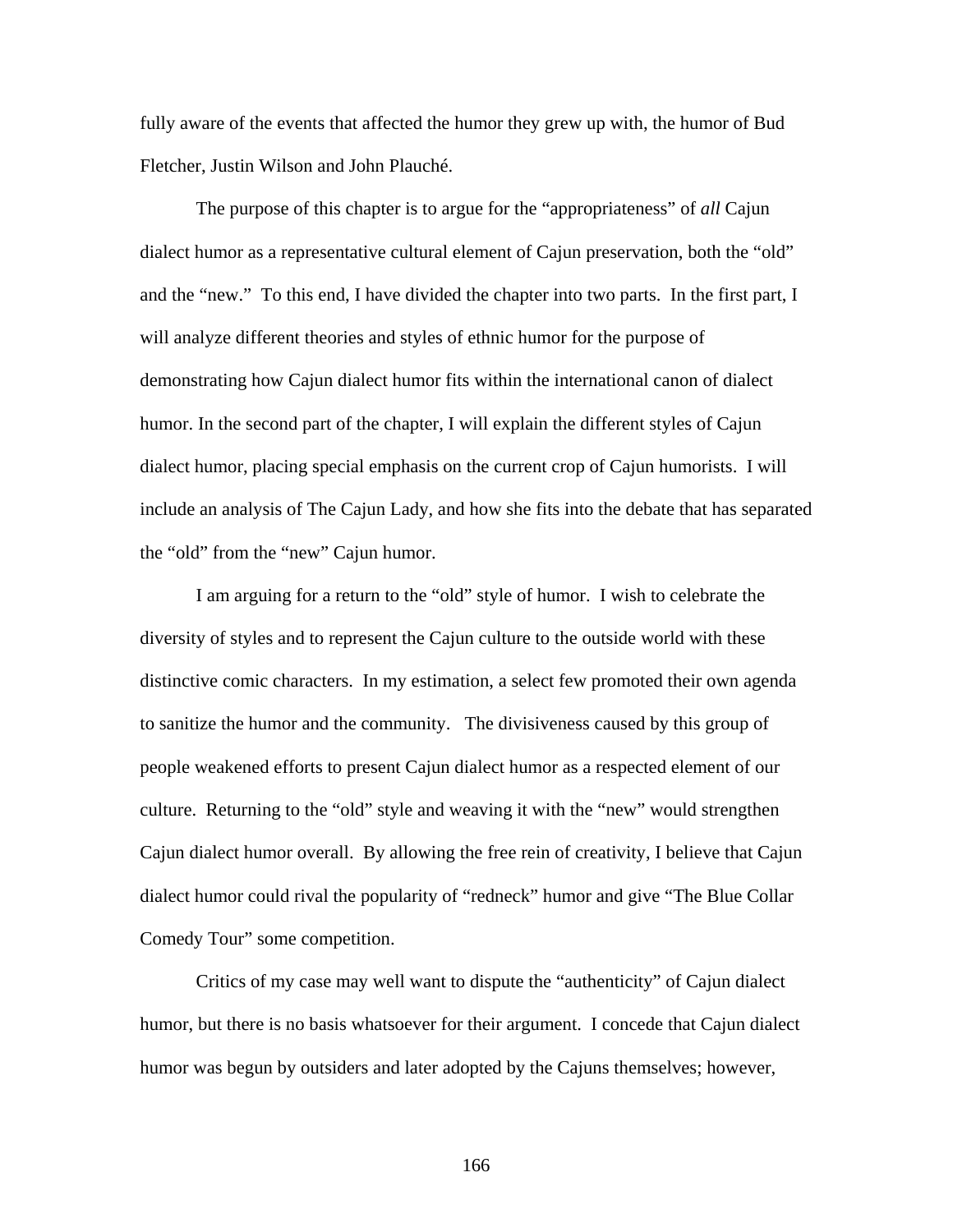there is evidence that the types of jokes used by the Cajun humorists today have a longstanding history within the Acadian/Cajun oral tradition.

The gatekeepers, who have selected the food and the music as representations of our culture, have already admitted that both are products of twentieth-century reclamation efforts (Bienvenu et al 17). As stated in the previous chapters, Cajun food and Cajun music evolved in the last century to become the product that is now marketed as "authentic." Cajun food and Cajun music, as they are today, are really examples of Cajun adaptation to the circumstances brought on by the diaspora and urbanization. Since the Cajun comedians molded Cajun dialect humor to reflect the Cajun lifestyle and the adaptations necessary for survival, I believe the humor deserves to be the third prong of the Cajun culture, to be recognized and marketed with all the vigor and support of the other two. I propose that Cajun humorists should be presented at festivals, their humor included in cookbooks (since recipes are always included in the joke books), and their stories granted national and international recognition at such events as the *Congrés Mondial Acadien*.

Cajun purists<sup>97</sup> prefer to think of Cajun humor as the traditional humor where the jokes are told in French. Privileging Cajun French humor over the macaronic dialect humor is now problematic since the number of French-speaking Cajuns has dwindled so drastically. If Cajun humor only worked in the French language, there would be a very limited audience for the jokes. We would be in greater danger of losing our oral tradition because there are fewer and fewer people to pass on this history.

<span id="page-174-0"></span> $97$  I am defining this term to mean those Cajuns who adhere strictly to certain parameters of "Cajunness," such as descent from the original Acadian bloodlines, must speak French, etc. This is not meant to be derogatory, simply a distinction.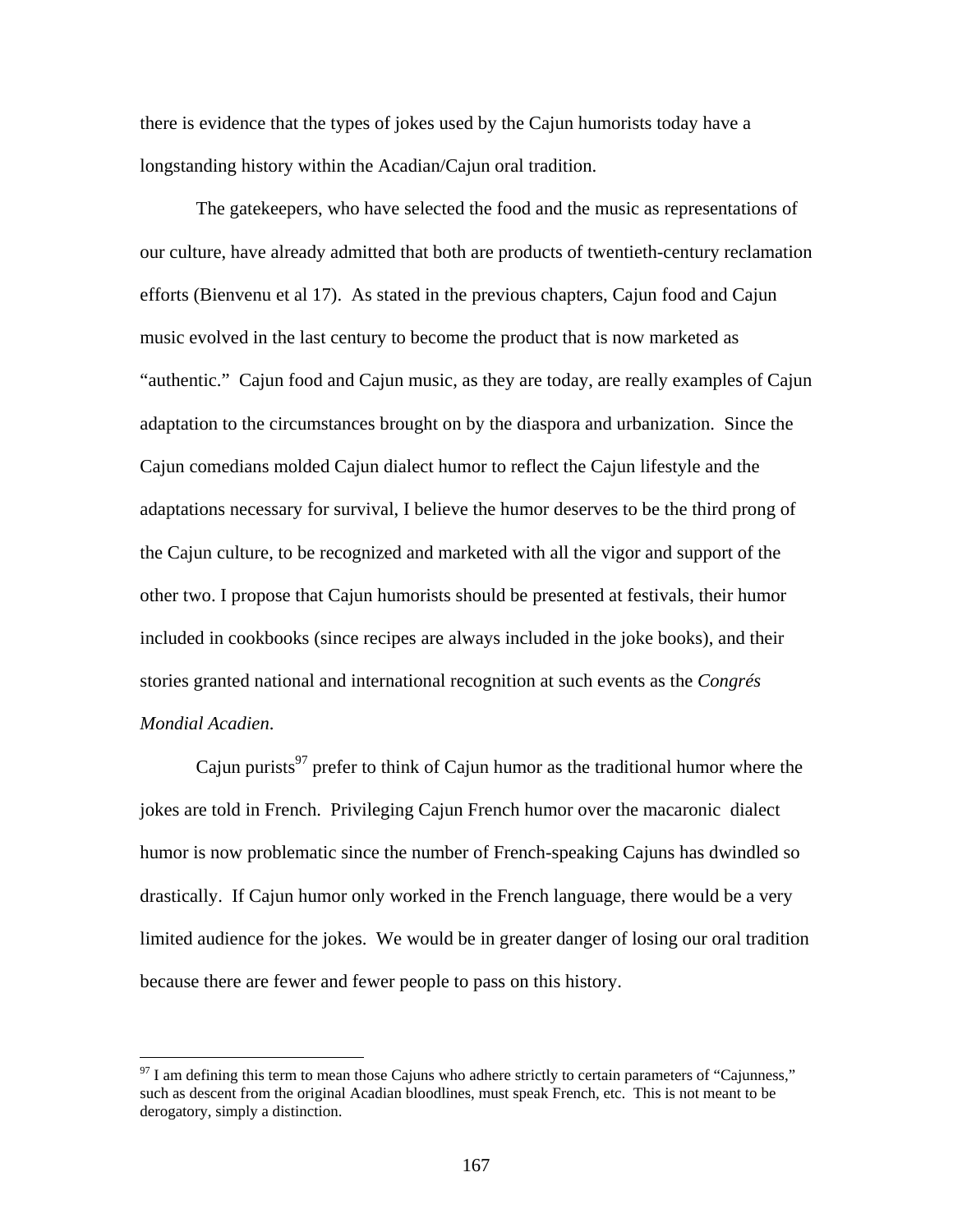Christie Davies tells us that what is taking place in the Cajun community is a natural progression: "As so often in America, dialect stories were told by the second generation (who had safely mastered the English language and American culture) about their predecessors in the first generation" ("Exploring the Thesis" 31-32). Although the middle Cajun generation is not officially the "second generation" of Cajuns, we are the second generation in terms of mastering the English language and Americanization.

Until James Domengeaux challenged Cajun dialect humor in 1974, the genre was an accepted part of the Cajun cultural identity. "The bulk of traditional stories has always reflected the view from the inside. Within the borders of their own context, Cajuns have never been afraid to laugh at their own foibles" (Ancelet "Harvard" 101). It also fits the chosen lifestyle of most of the Cajuns who ascribe to a joie de vivre, a lifestyle that celebrates the motto *Laissez les Bon Temps Roulez*. [98](#page-175-0) 

The continued practice and study of Cajun humor is important since "jokes provide insight into how societies work—they are not social thermostats regulating and shaping human behavior, but they are social thermometers that measure, record, and indicate what is going on" (Davies *Ethnic Humor* 9). What has been "going on" in the Cajun community is a struggle over representation and forms of recognition. It is time to cease the struggle and to recognize that "Boudreaux and Thibodeaux" are very much a part of who we were and who we have become. They serve as reminders of all that has been accomplished in our community, and we should welcome them to the show. We are, after all "performing Louisiana" for the rest of the world. The music, the food, and the humor all serve as examples of our cultural performance (Goffman 15).

 $\overline{a}$ 

<span id="page-175-0"></span><sup>&</sup>lt;sup>98</sup> Personal phone interview with Dave Petitjean, May 23, 2007.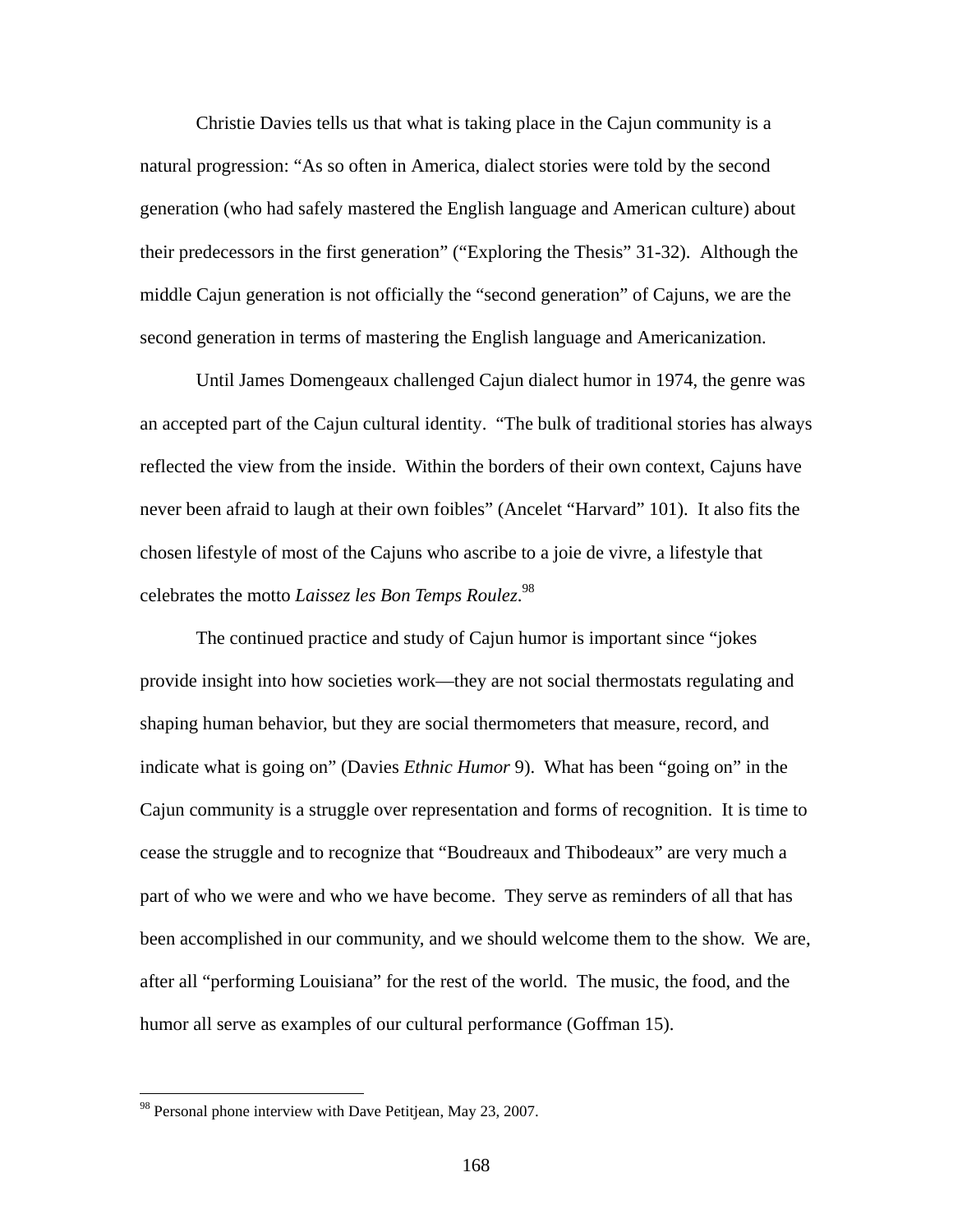It would take too long to analyze all of the forms and theories of ethnic humor. There are about as many differing theories of ethnic humor as there are ethnic groups. To narrow the study to just what pertains to the Cajun dialect humor, I have chosen some particular areas of comparison. I want to demonstrate how Cajun ethnic humor is similar to other forms of ethnic humor and therefore not necessarily demeaning. For this inquiry, I am looking to Jewish humor for explanations of self-disparaging humor and to the Maritime Acadians of the nineteenth century for published humor that was meant to help the Acadians cope with their changing times. Today's Newfoundlanders share a similar history and background with the Cajuns, as well as a tendency toward stupidity jokes. The "Newfies" enjoy telling stupidity jokes, especially about themselves, which sets up my argument that the stupidity jokes of Boudreaux and Thibodeaux tend more toward expressions of affection and are not meant to be demeaning.

Before delving into the study of ethnic humor, I would first like to tackle this question of authenticity. In earlier chapters of this work, I have explained the emergence of the Acadians and how they became today's modern Cajuns. The history extends through several centuries and multiple continents. I have argued that some of the cultural traits of the original Acadians have survived nearly intact in their contemporary descendents. I cannot, however, argue for full authenticity. The one trait that seems to rise above the others in both the pre-diaspora Acadians and the modern Cajuns is the ability to adapt for survival. Dr. Ancelet once told me that Cajuns have "a remarkable way of adapting and falling on their feet,"<sup>99</sup> but once adaptation begins, authenticity is difficult to maintain. The Cajun ethnic activists made valiant attempts to preserve the Cajun language, but have had little success. Each attempt to retain what was lost is an

<u>.</u>

<span id="page-176-0"></span><sup>&</sup>lt;sup>99</sup> Personal Interview, February 14, 2006.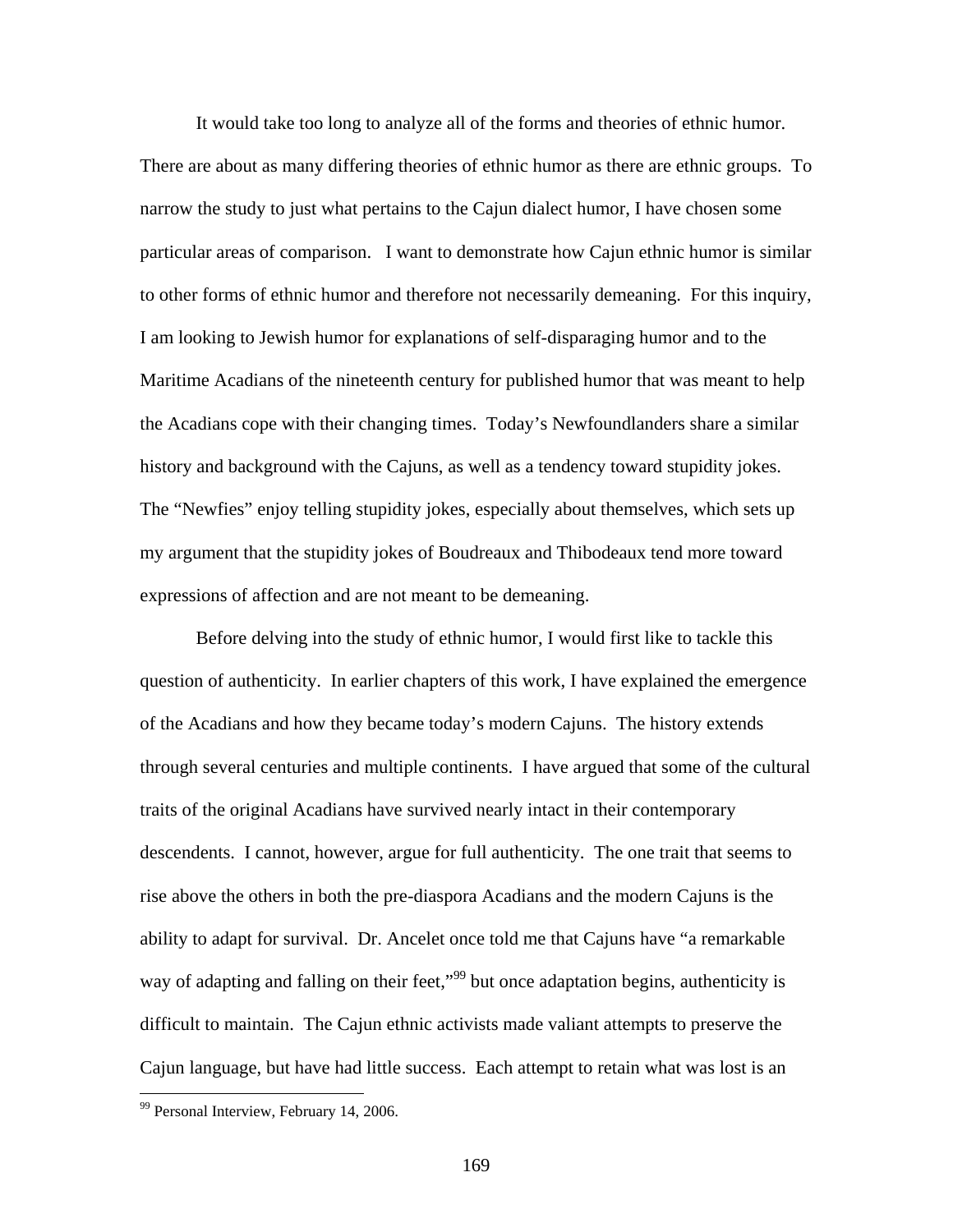attempt at retrieval, not preservation and is most likely doomed to failure from the beginning. In his book, *Strange Country*, Seamus Deane explains:

> every claim to authenticity is shadowed by an answering inauthenticity … What was really authentic could not be retrieved and still retain its original condition. It would bear within it—either in footnotes, headnotes, introductions, translations, glossaries—the marks of its historical transmission. (Deane 106-107)

No matter what we do, no matter how we try to maintain valid and genuine elements of culture, there is some slippage, some sacrifice of the "real" we must accept. That is why the activists cannot argue "authenticity" when defending the food and the music over the humor. The food and the music bear the marks of historical transmission, but they are accepted as authentic because the Cajun people deem them so. It is a choice the Cajun people have made because they long for concrete expressions of their cultural identity, and they are willing to accept these "answering inauthenticities" in place of what has been lost. In another generation, there will be no one left to know that blackened redfish was never a Cajun dish before the 1980's. Crawfish Fettuccine "Alfredeaux" will continue to headline the menus at "Authentic Cajun" restaurants. Will it matter that the Cajuns are now making crawfish fettuccine in their homes? Does that make fettuccine an authentic Cajun dish? It may not be "authentic," but it will become Cajun because Cajuns will always add their own flavors. This fettuccine will be seasoned with Tony Chachere's Creole Seasoning, and no one will remember that it was a dish originating in the 1990's. After all, adaptation is an inherited Cajun trait, a trait shared with any culture that has survived for any length of time.

Cajun humor is a good example of Cajun cultural adaptation. Even though outsiders initiated Cajun dialect humor, insiders have now co-opted the humor. Their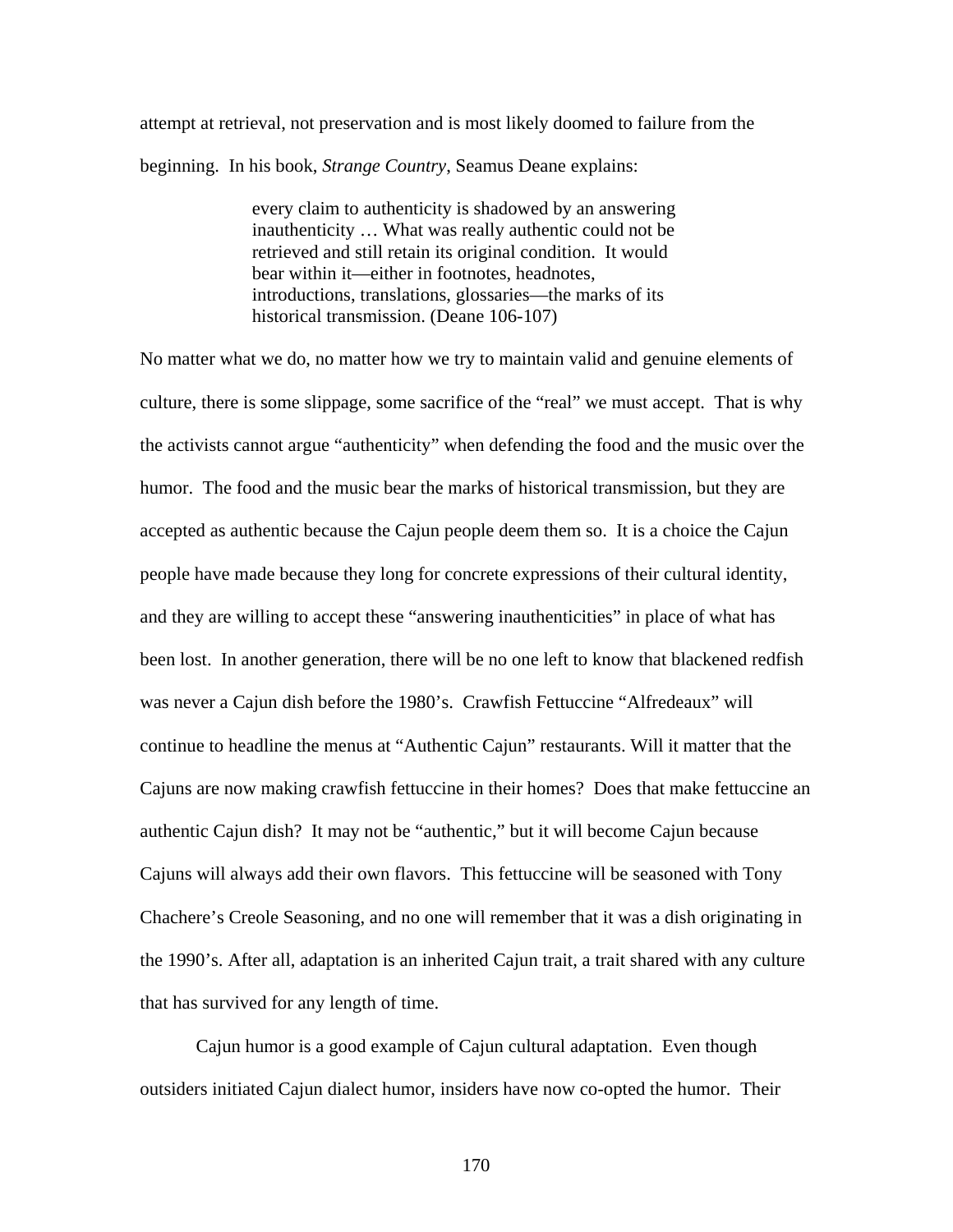badge of pride is the "new" style of humor, and these humorists "are more apt to have their audience laugh with Cajuns than at them" (Henry *Blue Collar* 172). While neither the "old" nor the "new" can make absolute claims to "authenticity," enough elements of those long winter evenings and the sharing of folklore remain to warrant the salvaging of the complete genre of Cajun dialect humor. I have observed, however, that the "new" style of humor receives more support from Cajun scholars and outside ethnographers. The Cajun scholars are often community gatekeepers and, since the ethnographers usually interview the scholars first, the filtering of information may be through a limited spectrum.

The study of humor is no laughing matter. In fact, the study of humor has been considered quite a serious undertaking for centuries. From Plato and Aristotle to Francis Bacon, Jonathon Swift and Freud, great thinkers, philosophers and playwrights have asked the questions, "Why is it funny?" and "What makes us laugh?" (Patai xiii). By the late 1960's, Americans were adding new questions, such as "Is that joke offensive?" and "To whom *should* it be offensive?" This era of political correctness seriously impacted Cajun dialect humor, and echoes of this negativity can still be felt today.

The analysis and interpretation of humor remains a difficult and somewhat inexact, albeit politicized, field of study. And the main differences of opinion and contradictions seem to reside particularly in the area of ethnic humor. I'm not certain I understood just how big a challenge I was taking on in trying to analyze ethnic humor. I do know that, in order for me to understand what is taking place in my own community, it is important that I recognize similar elements in other communities. There has been so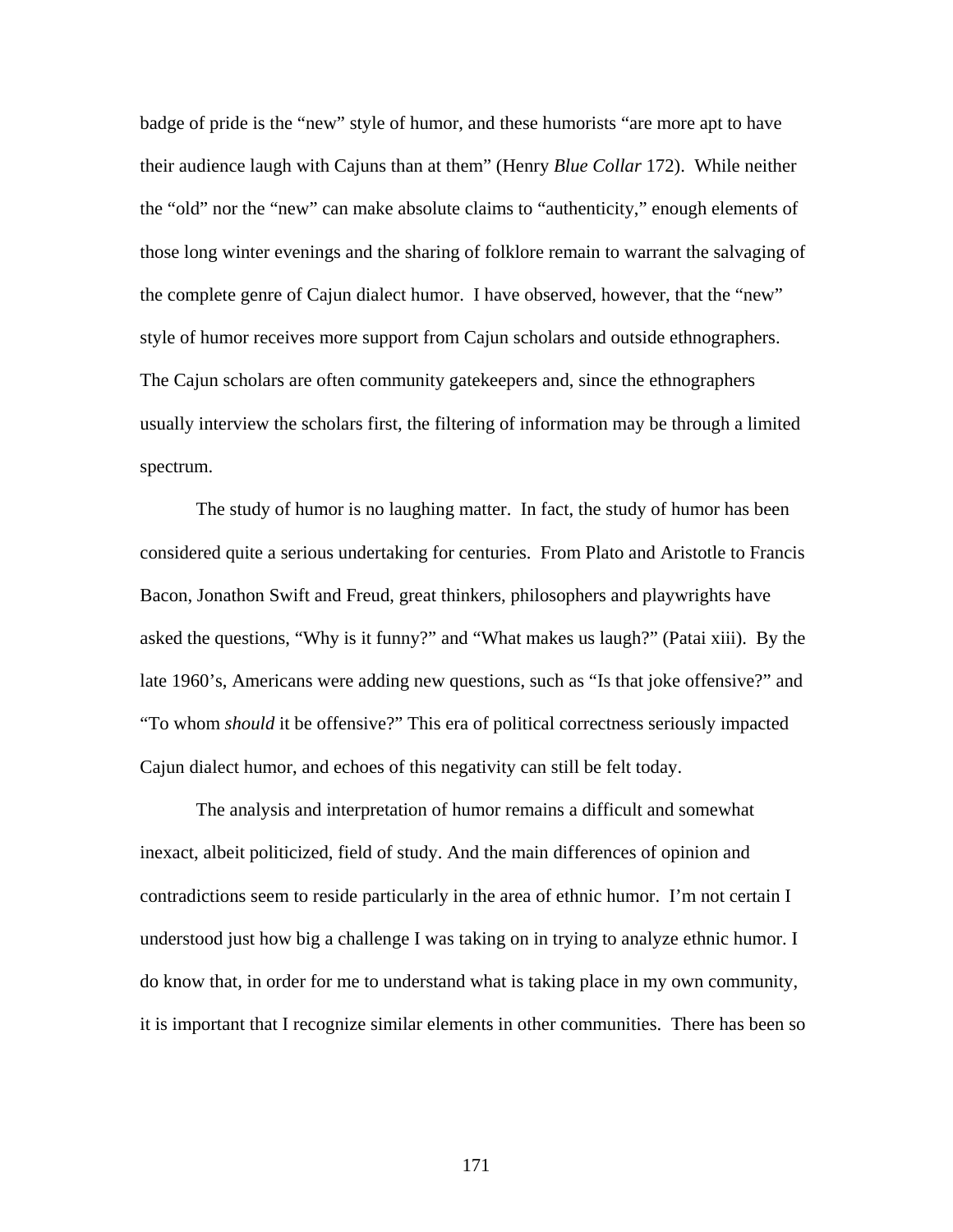little research done in the area of Cajun dialect humor that I must use other ethnic humors to gain the information.

Some researchers believe that ethnic humor evolved as a coping mechanism for the assorted groups as they experienced their various diasporas, a sort of "gallows" humor to get them through their trials (Miller 67). Carolyn Miller has discovered through her empirical investigations that using humor as a coping mechanism was more likely to be so among the Jews than among the black subjects and even less so among the non-Jewish whites in her research. Although the Jews and Blacks shared the necessity of coping with hard times, their methods of coping differed, and their varying cultures had an impact on their use of humor in those circumstances (66-67). Jewish humor has allowed Jews to survive a marginalized existence (Berger 9). The following is an example of an inside joke about a cultural attribute that many within the Jewish community will recognize, the length that Jews will go to avoid an unpleasant scene:

> Three Jews are about to be shot by a firing squad, and each is offered a blindfold by the captain of the squad. The first Jew takes the blindfold, and the second Jew takes the blindfold. When the third Jew says that he would prefer not to wear a blindfold, the one next to him says, "Take a blindfold. Don't make trouble." (Lewis 47)

Some humor theorists argue that this type of recognition of certain propensities within the community builds social cohesion (Lewis 48). Freud sees such humor as a situation in which "the ego refuses to be distressed by the provocations of reality" (162), but I think it is more likely that Jews have felt marginalized throughout the ages, and this style of humor shows the Jews coping with their fate in the best way that they can. That coping mechanism exhibits a cultural trait that does "build social cohesion." This may explain why there is a "disproportionate representation [of Jews] in humor-related professions.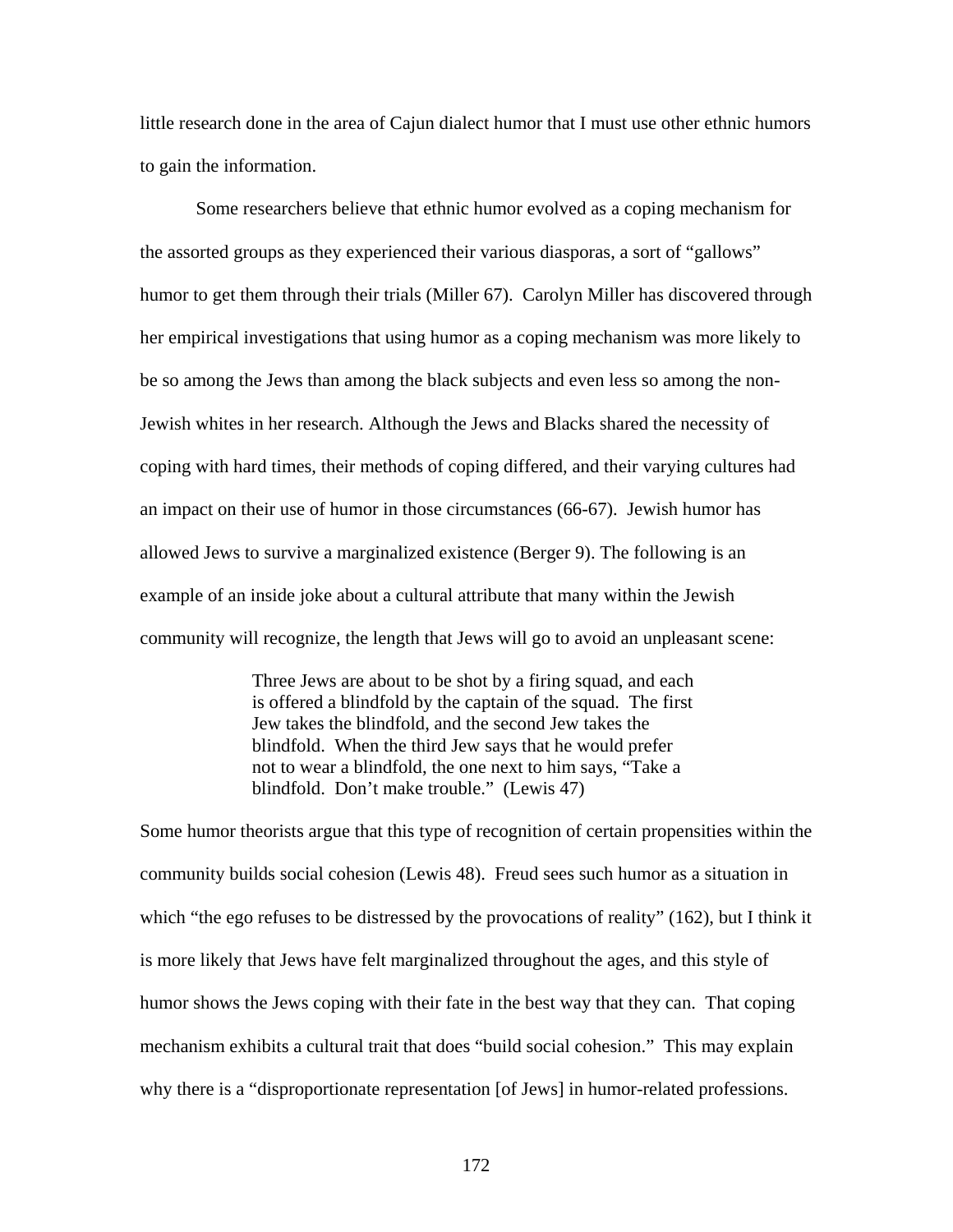In the United States, Jewish comedians have dominated their field for generations" [100](#page-180-0) (Miller 59). This style of comedy also attests to a universality that allows non-Jews to enter the Jewish world and enjoy the humor. It is the Jewish ability to laugh no matter what the situation, to tell jokes about themselves and their traditions (Saper 80) that makes the humor so accessible. For example:

> Izzy the gangster has been shot by the mob on a street in Brooklyn not far from the tenement where his mother lives and is waiting with dinner. Mortally wounded, he staggers, crawls, creeps up three flights of stairs to his mother's apartment. As his mother opens the door, he cries: "Ma, ma, listen. I've been shot…" "Come, Izzy, you'll eat first and talk later." (Saper 80)

The joke about Izzy the gangster could be making fun of Jewish mobsters; instead, it points to the fact that even mobsters have mothers who act like mothers, even in desperate situations. The joke is self-deprecating, but it is also telling a universal truth about mothers, thus making it available to the non-Jewish audience. Both of the previous jokes also find their charm in the rhythms of the Jewish/Yiddish speech patterns. The choice of language is very telling and confirms that these jokes have their origin in Jewish humor. The pattern of the familiar dialect enhances the homey feel of the humor. You might call it "comfort food for the humorous soul."

I have interviewed Cajun humorists and I have interviewed their audiences. The audiences are usually cross-generational, although the majority of the audiences usually consists of the middle generation, my generation. We laugh; the jokes are funny. We also look at each in fond remembrance (even if the person next to me is a stranger) when one of the comics begins to tell a story of his *tante* struggling with her English. We know his *tante*. Well, not really, she is just a familiar character to us because she is like so

 $\overline{a}$ 

<span id="page-180-0"></span> $100$  A 1975 study found that 80 percent of the most famous American comedians were Jewish. (Ziv viii)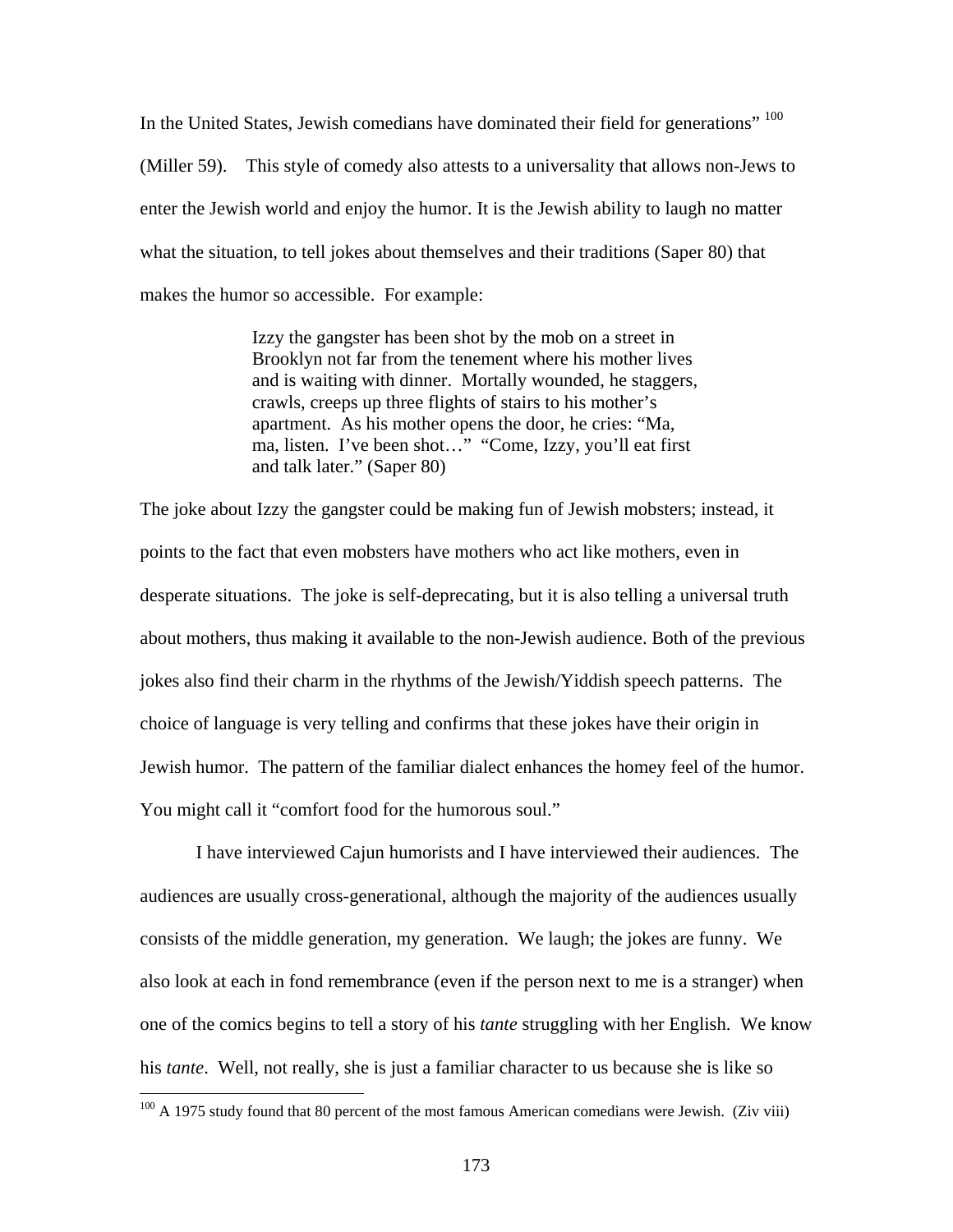many of the previous generation, and that is why we smile. This is humorous comfort food for the Cajun soul.

Oddly enough, Cajuns do not tend toward jokes about our mammas. Since the vast majority of Cajun humorists are men, Cajun humor tends to be about wives instead of mothers. Another factor in this choice is that Cajuns have a long history of endogamous marriages made at young ages (Henry *Blue Collar* 126), so the jokes are about Cajun wives instead of about Cajun mothers. The jokes are rather Henny Youngman-esque, playing on the downtrodden husband. It is interesting that the "old" Cajun dialect humor was abandoned because it was supposedly demeaning to the Cajuns. The following is an example of a "new" style of Cajun joke, and some might see this as demeaning to women. Humorist Dave Petitjean tells this one:

> Father Scola could make some good sermons. One day he was talking on the Ten Commandments and, boy, did he get excited. He was jumping up and down. Beating on the pulpit. He said you have to obey the Ten Commandments. He said everyone has sinned and messed up at some point. "Some of you think you're perfect," he said. "Well, nobody's perfect!" He got more and more excited. "Anyone out there who thinks he's perfect, stand up," he said. After a while, Clabert stood up. "I can't believe you think you're perfect!" Father Scola said to him. "No, not me, Father," Clabert said. "I'm just standing in for my wife's first husband!" (Angers *Cajun Humor* 9)

The Battle of the Sexes has been an ongoing topic for humor since before Aristophanes penned *Lysistrata*. It is particularly interesting that most of the Cajun wife jokes fall into this category since the Cajun community tends toward patriarchy, even in the twenty-first century. This exchange between veteran Cajun humorists A.J. Smith and Dave Petitjean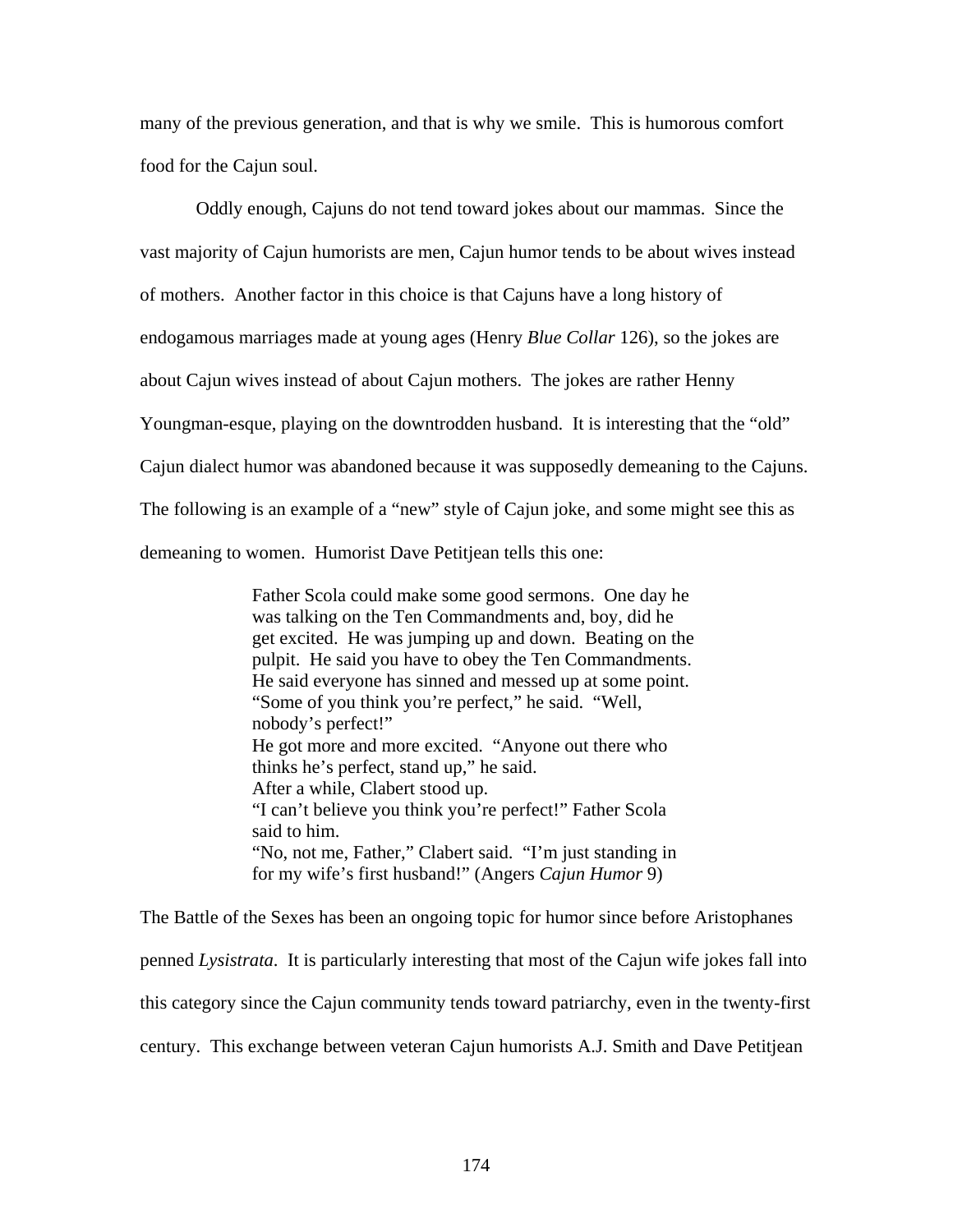was recorded in *Swapping Stories*, an undertaking of The Louisiana Storytelling Project,

and attests to the popularity of this kind of humor:

**A.J. Smith**: Falvey [A.J.'s wife] cooks, I swear, she tries that Cajun cooking, but that woman don't have the commitment. **Dave Petitjean:** What you mean…? **A.J. Smith:** Well, you heard they got blackened fish, blackened this—all I get is darkened. [All laugh]. She says, "I can't bring myself to burn it." How's about that blackened toast? I get blackened toast now and again. **Dave Petitjean:** Audrey asked me the other day. Because, I got the same problem. Audrey's a Cajun girl. Cleans the house spic and span. ... She washes the bananas everything. When we first got married, I got up one night, went to the kitchen, made me a sandwich; when I come back, she's already made the bed. [Audience laughs]. One day, she said, "Dave, I want to go someplace I ain't *never* been in my life. Oh, I said, "Good. Why don't you try the kitchen?" The toast—the toast you talking about?…One day, she asked me, she says, "Dave, you think the toast is done?" I said, "I won't be able to tell you until the smoke clears out the window." **Dave Petitjean:** Now look. I know that. I know that. I'm kidding. I get so far in the doghouse sometime—for this kind of stuff... [that if] you come to my house, I don't know if I ought to shake your hand or lick it. [Audience laughs.] Oh, no. It gets bad. **A.J. Smith**: When you get that far back in the doghouse, they got to feed you with a slingshot, man—[Audience laughs]. … **Dave Petitjean**: Now, *wa-a-it* a minute. At my house, I rule the roost. **A.J. Smith**: Uh-huh? **Dave Petijean**: Course, she rules the rooster. [Laughter]. (Lindahl et al 162-163)

The jokes that are scattered throughout this exchange make fun of the wife's position in the household as a scold. The men are still in control, but they pretend to quake before their powerful wives. I wonder how the feminists might deconstruct the humor here and if they might not find it demeaning to the wives. If I were to discuss this with these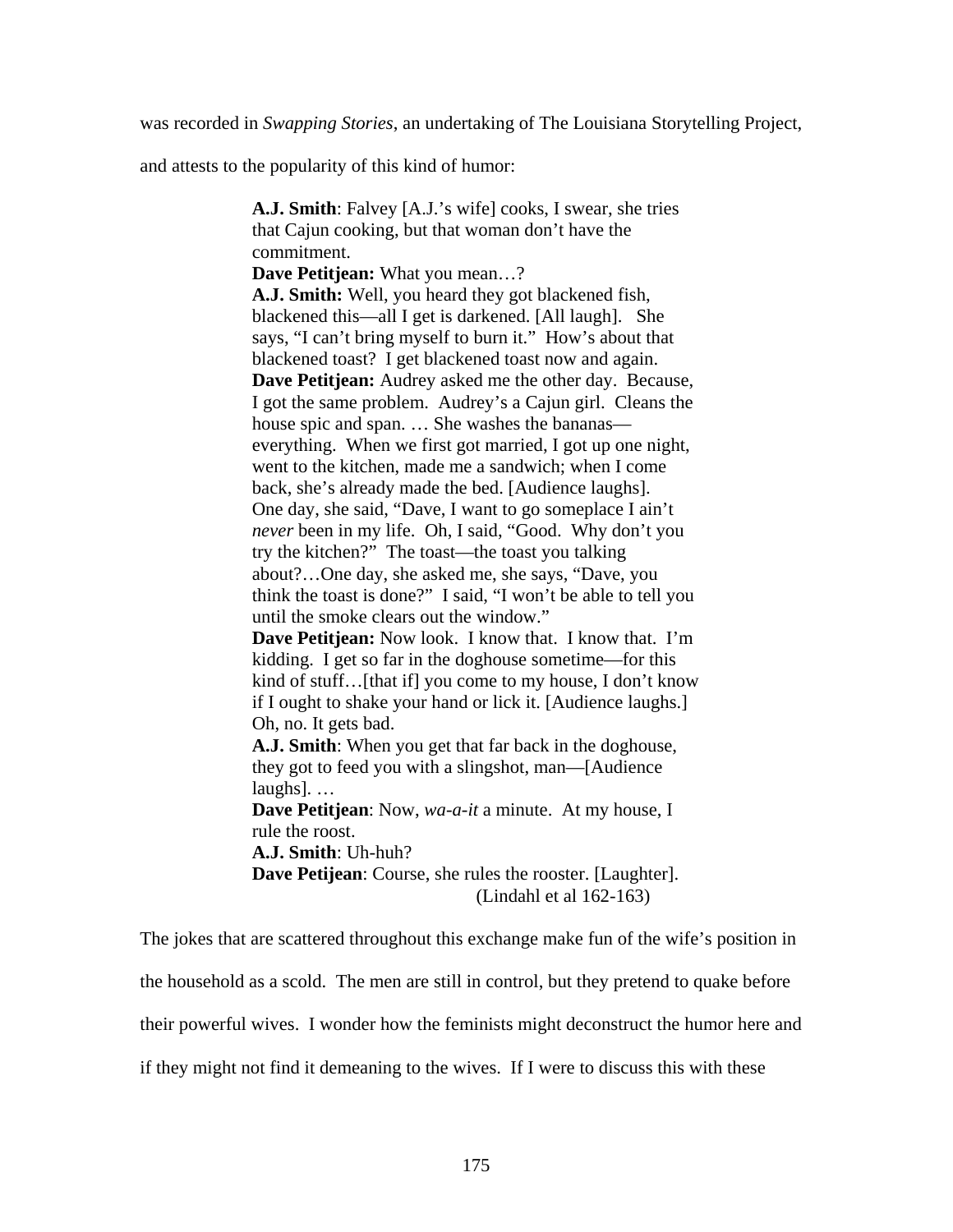gentlemen, they would reply that it was all in fun, they love their wives, and the wives know that they didn't mean anything. I think the same could be said for the "old" style of humor. It was all in fun, and it was not meant to be demeaning to the Cajuns. It is difficult to argue for the "new" style of humor when regarded in this light. If the "new" style of humor gets to stay, then the "old" style of humor should be welcomed back home, too. Demeaning is definitely in the eye of the beholder.

No matter the rationale, the Henny Youngman-type of marital humor will continue to be accepted so long as Cajun dialect humor remains dominated by male humorists. While marital humor is a comic standard, this politically correct humor may also be a reflection of the changing responsibilities in the Cajun home as younger women go out into the workforce and seek advanced college degrees. This would not be the first time that humor was used to hold on to a traditional way of thinking. The latter half of the nineteenth century was a time of change for the Maritime Acadians. The Maritime Acadians are the cousins of the Cajuns, sharing the same antecedents and a knowledge of the exile. While there were some francophone newspapers in Louisiana in the nineteenth century, they mostly serviced the Creoles and the Genteel Acadians, not the Cajuns. Given the type of humor that is popular in today's Cajun circles, I can only imagine that, had there been Cajun newspapers, the jokes would have been quite similar to those of the Maritime Acadians.

The earliest recorded Acadian jokes in newspapers in the Maritimes began to appear in 1867, with the founding of the first Acadian francophone newspapers. It was an era when the Maritime Acadians were beginning to experience their own renaissance, an effort to reclaim their heritage (Andrew 59). The jokes selected by the elite Acadian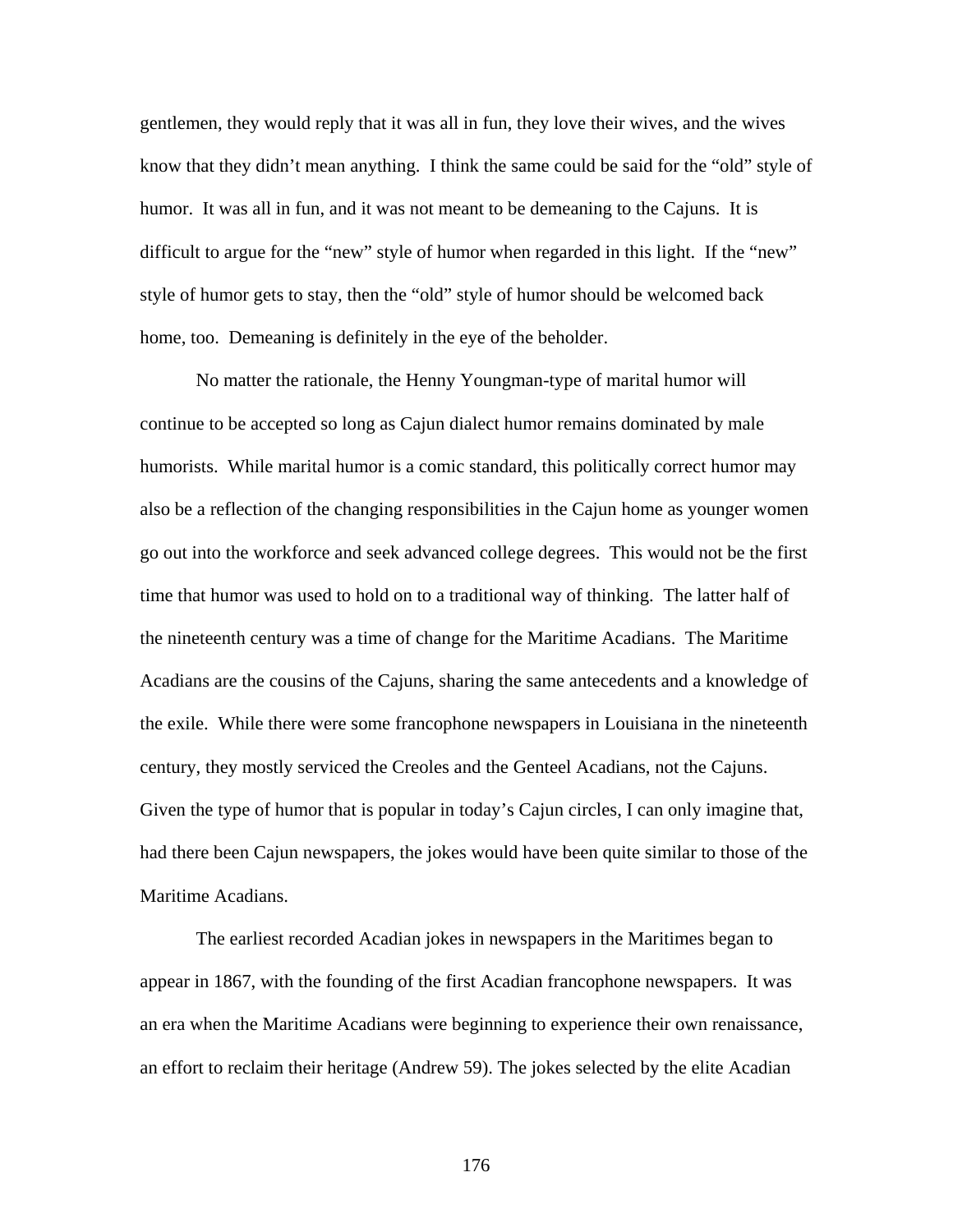editors seem to have reflected the growth of the Acadian community at that time. By 1869, trains were bringing tourists to view the "Land of Evangeline," putting the Acadians front and center for the world (B. LeBlanc 81-83). Industrialization and urbanization were stressful to the Maritime Acadians, and the jokes provided a coping mechanism for them (Andrew 61). The Acadian society was suffering a sea change, and the jokes were purportedly being published "to enforce community standards of behaviour, to help people cope with tensions in a society where reality never measured up to these standards and to amuse by unexpected twists in word use" (Andrew 60-61).

The newspapers continued to reflect changes in the ever-changing society. Jokes about "lawyers and politicians almost disappeared as Acadian men became significant in these professions, then re-appeared as Acadians took control of their own newspapers" (Andrew 60). Around 1877, jokes about women began to appear with increasing frequency, and those jokes were usually hostile, suggesting a reaction to the changing status of women as they began to enter the workforce. The jokes were used to put women in their place and to make the men feel better for it (Andrew 60). They were also used to allow the readers the opportunity to laugh at anyone who did not conform to "appropriate" standards (Andrew 61). Cajun jokes are more about fun than actually trying to get anyone to change their behavior. They reflect the stereotype rather than one individual.

As the years went on, favorite targets in the Acadian newspapers included the naïve, the foolish and the drunk, longstanding characters in Acadian oral humor, many even dating back to France in the time of Rabelais (Maillet viii). It is not that difficult to make the leap to today's Cajun dialect humor and the Boudreaux and Thibodeaux jokes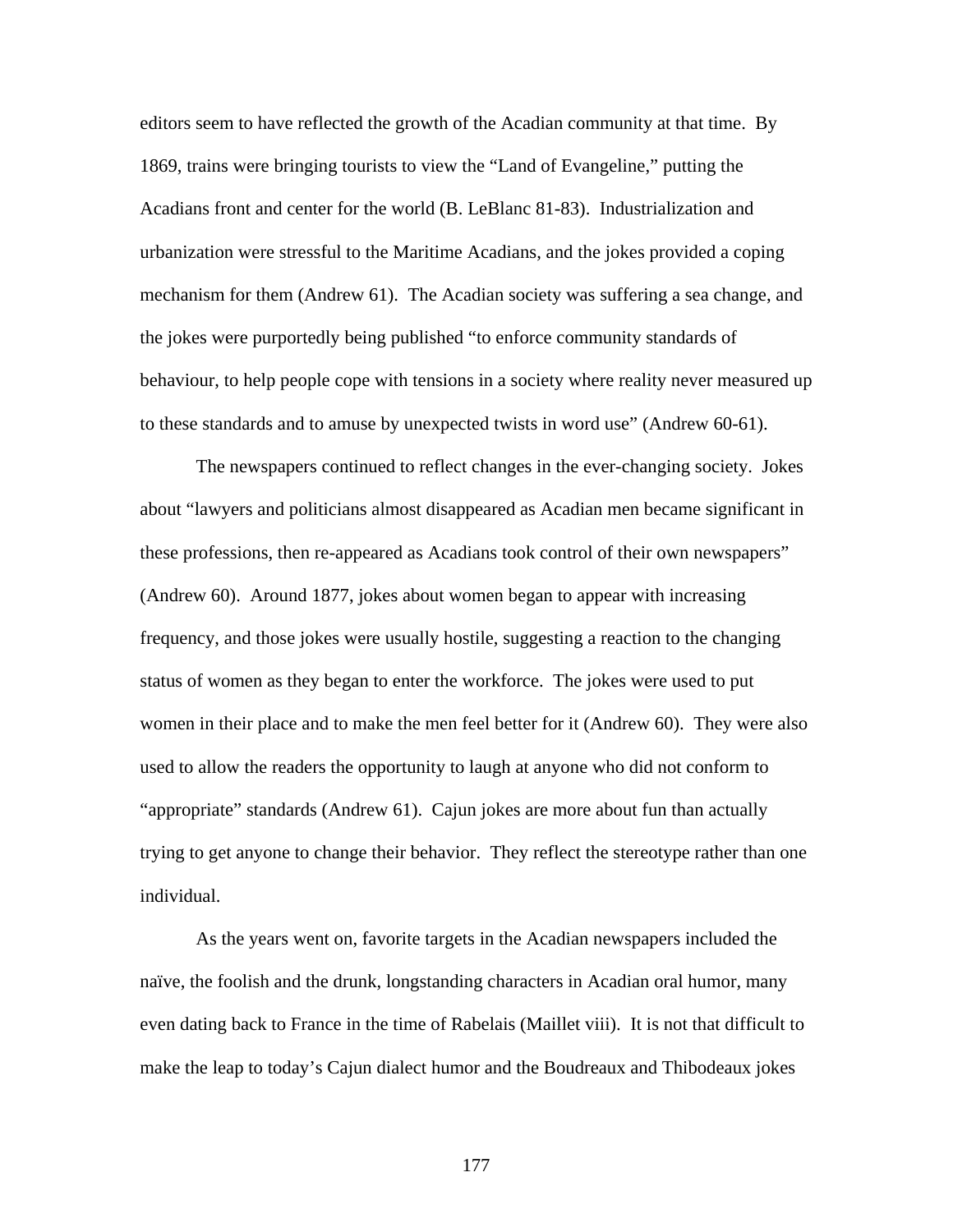with their ongoing tradition of jokes about the naïve, the foolish and the drunk. These Cajun jokes have value because they are part of a longstanding oral tradition. They are also no worse nor are they more demeaning than the wife jokes.

To demonstrate that Cajun jokes are social thermometers, I'd like to show some different types of jokes that have been around for a long time. These jokes reflect what is important to the Cajun people. Since the foundations of the Cajun culture continue to be family and faith, it is not surprising that popular topics in the longstanding oral tradition are family and faith, particularly the Cajun form of Catholicism. The late, great "Mr. Cajun Himself," Roy Theriot, a member of CODOFIL (Bernard *Americanization* 94), used to tell this one:

> One day a priest was sweeping the steps of his church before Mass and a little Cajun boy came up to him and said, "Father, I would like for you to conduct a funeral service for my dog." The priest responded somewhat indignantly, "My boy, we don't bury animals here." Disappointed, but understanding, the boy said, "That's okay, father, but do you think the Baptist preacher down the road would do it for \$250?" "My boy, why didn't you tell me your dog was Catholic?" the priest exclaimed. (Angers *Cajun Humor* 45)

The Cajuns have a long tradition of anticlerical humor going all the way back to colonial

times (Ancelet "Harvard" 102) so priests, St. Peter, going to heaven, the devil, and even

the Pope are all acceptable targets for Cajun humor:

A few years ago de Pope visited New Orleans. What most people don't know is dat Boudreaux was hees driver dare. After de Pope had been in New Orleans for a while he axed Boudreaux eef he could drive de car. He said dat he wanted to relax some. So dey switched places. De Pope was in de fron' seat an' Boudreaux went to de back seat. When de Pope got behind de wheel, he started to speed and weave in and out of cars. De police stopped him. When de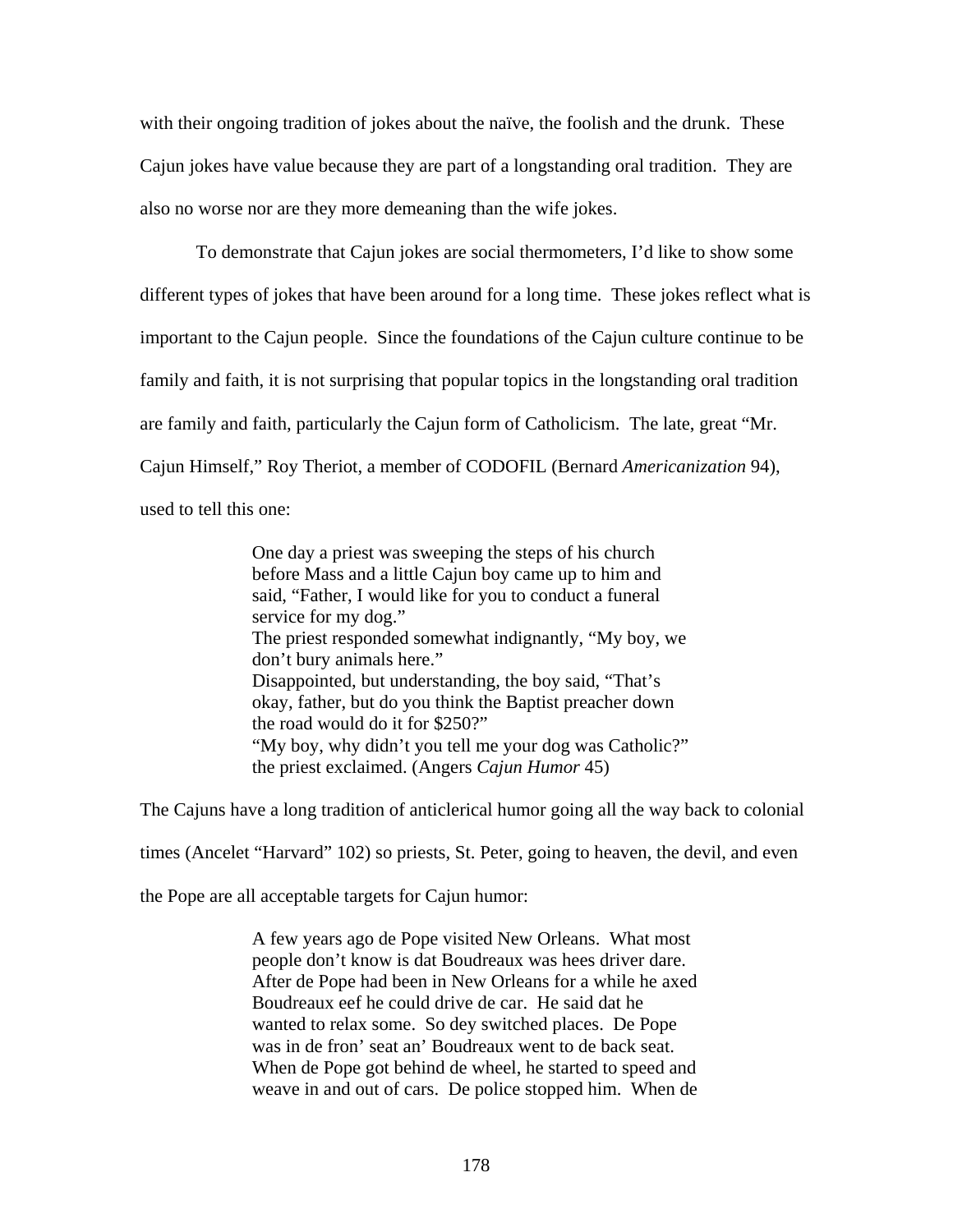policeman came to de window, he quickly called on hees radio to de headquarter. He say, "I need some help. I jus stopped a very importan' person." De headquarter responded, "Who is eet?" He say, "I dono' know, but de Pope is hees chauffer." (L. Boudreaux 128)

This joke is not original to the Cajun repertoire. I am certain that I have heard it before with another VIP in the front seat, but these two jokes are classic examples of how Cajun humorists have adapted other stories to fit their particular style of comedy. The first joke is a simple adaptation of a joke told by any Catholic. There is no attempt to use the dialect here and I would be curious to see which joke would attract more laughter if performed before a Cajun audience. My guess would be the second joke because the dialect adds to the timing and the flavor of the joke. Here it is the anticlericalism as well as the Cajunisms that make the joke funny and certainly funnier than the first joke. Like the Jewish/Yiddish jokes, the dialect adds a particular charm to the humor. If we continue to toss out the "old" style of humor, we are left with comics telling funny stories with an accent instead of something that is truly unique. While there are similarities among all of the ethnic humor, I believe that the costumes and the rest of the "old" schtick in Cajun comedy add to the uniqueness of our presentation and should therefore be preserved.

Some researchers consider ethnic humor to be an aggressive response by the minor culture against the dominant culture trying to dictate to them (Davies "Exploring the Thesis" 30-31). On the other hand, there are those who believe that ethnic humor is often used against the minor culture by the dominant culture as a way of maintaining a sense of their own supremacy (Davies *Mirth* 201). Ethnic humor as aggression can be seen in some of the earlier jokes about the Cajuns.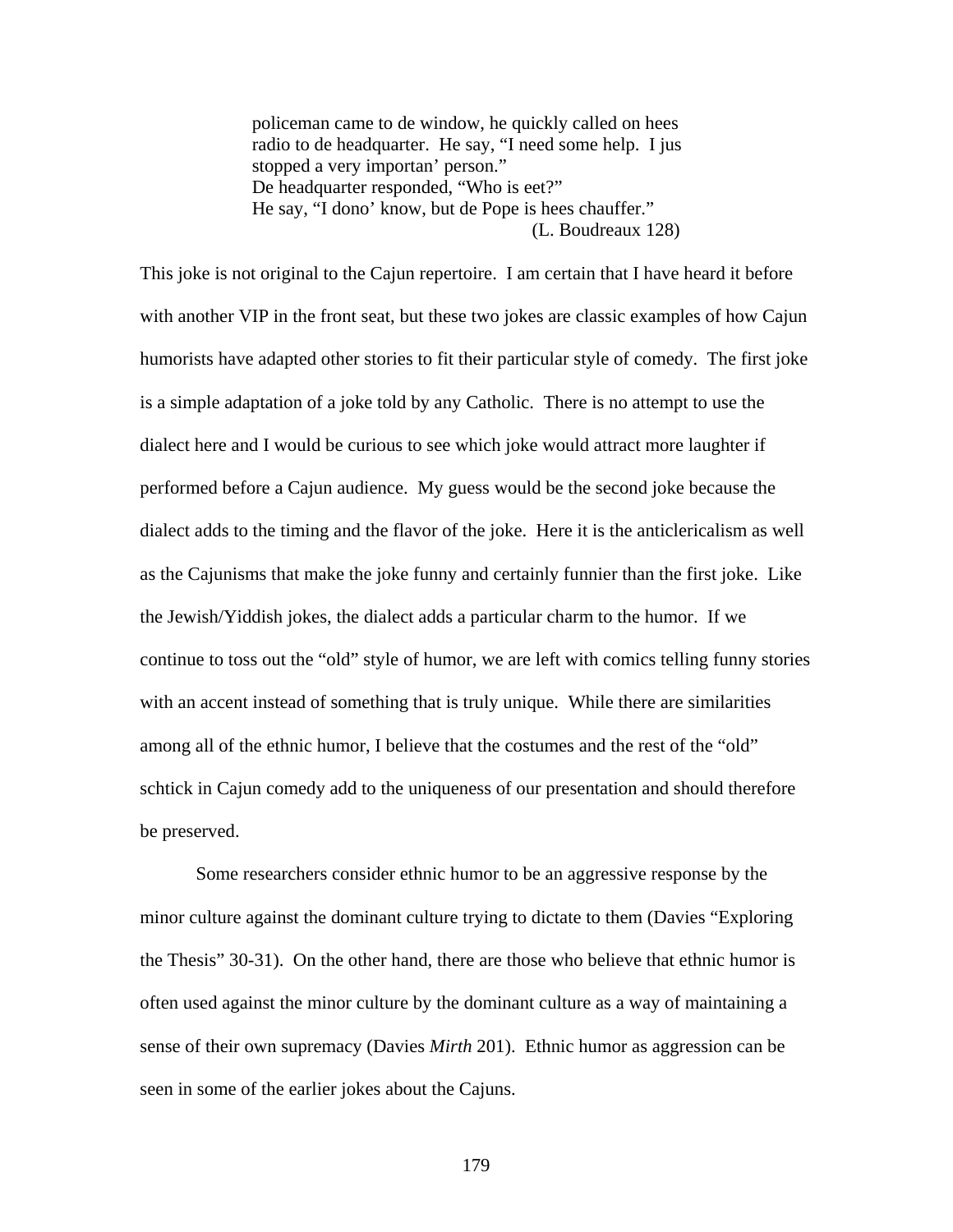Outside of the community, there are those who will tell mean jokes about anyone.

It would be ridiculous to claim that all ethnic jokes are clean or that the point of the joke is innocuous when it is nothing of the sort. The Newfies collect stupidity jokes about themselves, but they also collect "dirty" jokes about themselves, especially the ones that are created by the neighboring Canucks. For example:

> Why do they put a fish on the altar at a Newfoundland wedding? To keep the flies off the bride. Or: What do you call a snotty-nosed Newfie? Greensleaves. (Davies *Mirth* 123)

Barry Jean Ancelet was treated to this joke on a flight from Halifax when the English Canadian seated next to him did not recognize Ancelet's ethnic heritage:

> Why does America have niggers and Canada have frogs (French Canadians)? Because America had first choice. (Ancelet "Harvard" 105)

The doubly racist aspects of the joke reflect that there will always be bigots who think they are funny. That does not mean that gatekeepers must police the arena of comedy. So long as we have a capitalistic society, First Amendment rights will battle against the marketplace. Just ask Don Imus. Cajun audiences will not support hostile comedians. What really bothers Ancelet, a Cajun preservationist and noted francophone scholar, about Cajun dialect humor is that he finds: "A basic assumption of ethnic jokes about the Cajuns was that they were impossible to educate" ("Harvard" 106), so the jokes circulating for a time reflected the Cajuns' natural antipathy to their enforced schooling. This disconnect between the schools and the Cajun culture afforded the Anglo-Americans much laughter at the expense of the Cajuns, but the Cajuns got something from the jokes, too. For example: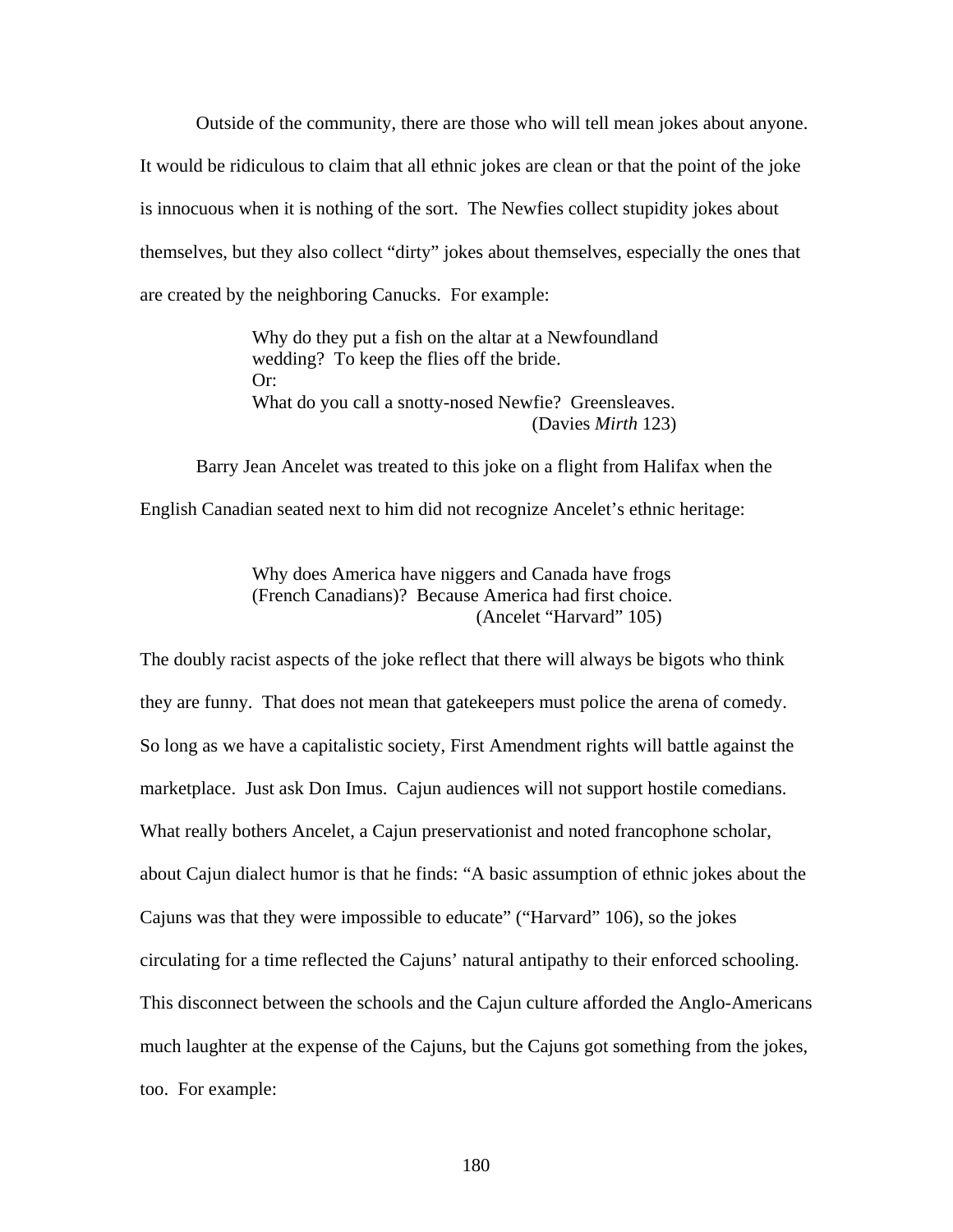Two cousins started school together. The teacher was asking everybody their names. When she got to the first cousin, he said, "Poo Poo." She said she was not going to put up with such behavior and asked him again. "Poo Poo," he said again. So she sent him out of the classroom. As he walked past his cousin, he said, "Come on, Ca Ca, she won't believe you either." (Ancelet "Harvard" 106)

To the Anglo-Americans, the joke is funny because of the names and because it looks like the Cajun cousins have no interest in learning (Ancelet "Harvard" 106). To the Cajuns, the joke is funny because the teacher is obviously an Anglo-American who has no understanding of the Cajun tradition of nicknaming everyone<sup>101</sup> (Saxon et al 188). It is the educated teacher who suffers from ignorance here. While gently mocking themselves and their traditions, the Cajuns also deliver a coup de grace to the arrogance of the American educators. The joke shows the Cajuns coping with adversity, and that is always a good lesson. The joke also supports my premise that Cajun dialect humor may be self-deprecating, but it is not self-loathing. Perhaps it is the pain behind the joke that the gatekeepers are trying to dull. Nevertheless, I think these jokes are important history lessons. For one thing, it keeps the idea of the nicknames alive and, for another, opens discussion about how the older generations were treated at school.

Freud may not have agreed with my assessment of the previous joke since he thought of Jewish humor, especially self-disparaging humor, as "rebellious criticism directed by the Jew against himself or other Jews who share his Jewish characteristics" (Saper 80). In other words, Freud believed that the Jews hated themselves and showed that self-hatred through their humor. Noted ethnic humor theorist, Christie Davies,

 $\overline{a}$ 

<span id="page-188-0"></span><sup>&</sup>lt;sup>101</sup> In my stepfather's family, the children were named "Audrey," "Hillman," "Sandy" and "Ethel," but their nicknames were "Gross Soeur" (Big Sister), "Ta Tee," "Ba Boo" and "Dee." Their uncle was called "Shawee" and family history suggests he may just as well have served as the prototype for the Shawee that often accompanies Boudreaux and Thibodeaux on their many adventures.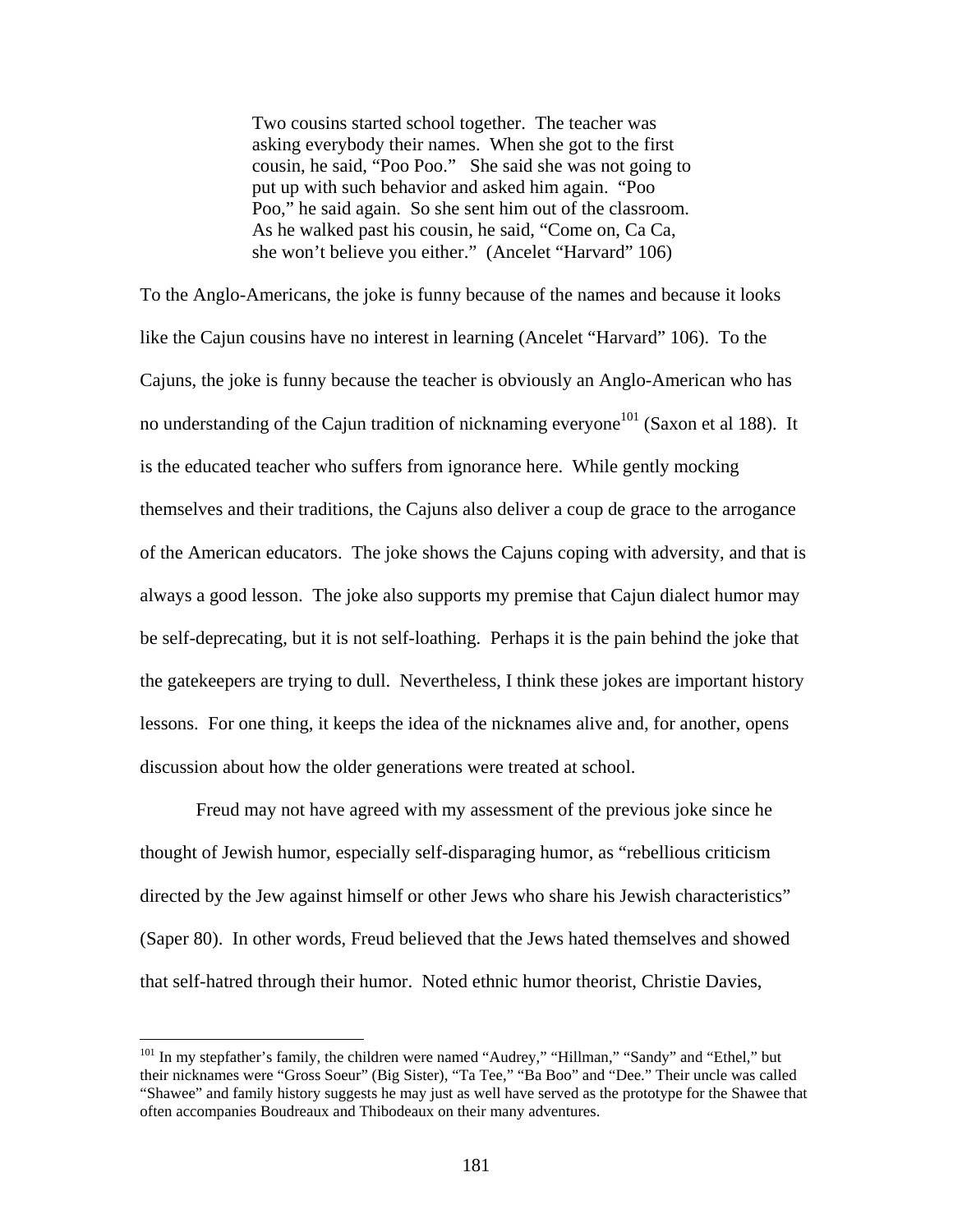disagrees with many of these theorists, including Freud, explaining, "the telling of selfmocking jokes is very widespread among all manner of minorities but … it is doubtful whether these jokes are self-derogatory and [therefore] the masochistic self-hatred thesis is a nonstarter." Davies goes on to state that all groups, including professionals, such as doctors and lawyers, have favorite jokes about themselves that they tell within the group. Some politicians have been known to collect the disparaging jokes that are told about them ("Exploring the Thesis" 33). George Herbert Walker Bush even invited *Saturday Night Live* impersonator/satirist, Dana Carvey, to the White House for a command performance of Carvey's famous impression of the President. I am not surprised that former President Bush would do this. Each time that I have heard him speak, he has exhibited a delightful sense of humor and an ability to laugh at himself. The father of our current president tells many self-deprecating stories and can be quite charming as he discusses his international faux pas in throwing up on the Japanese Prime Minister.<sup>102</sup> Perhaps, because he is a WASP, Bush is expected to do self-deprecating stories or maybe it is just that, like many ethnic groups, the former President would rather get the jabs in himself before his enemies can do so (Saper 81). I, myself, use self-deprecating humor, especially Cajun humor, to extract myself from uncomfortable situations. It is a selfdefense mechanism as well and a strong argument for continuing the access to the jokes.

Growing up as a Roman Catholic and attending Catholic school, I was privy to some fairly funny jokes about priests and nuns, so I recognize the truth behind Davies' statements. Further, as a performer of Cajun dialect humor, I have no choice but to second Davies' premise that self-mocking jokes do not necessarily translate into masochistic self-hatred ("Exploring the Thesis" 41). But what about the stupidity jokes

<u>.</u>

<span id="page-189-0"></span><sup>&</sup>lt;sup>102</sup> Centennial Celebration, Louisiana College, Pineville LA, November, 2006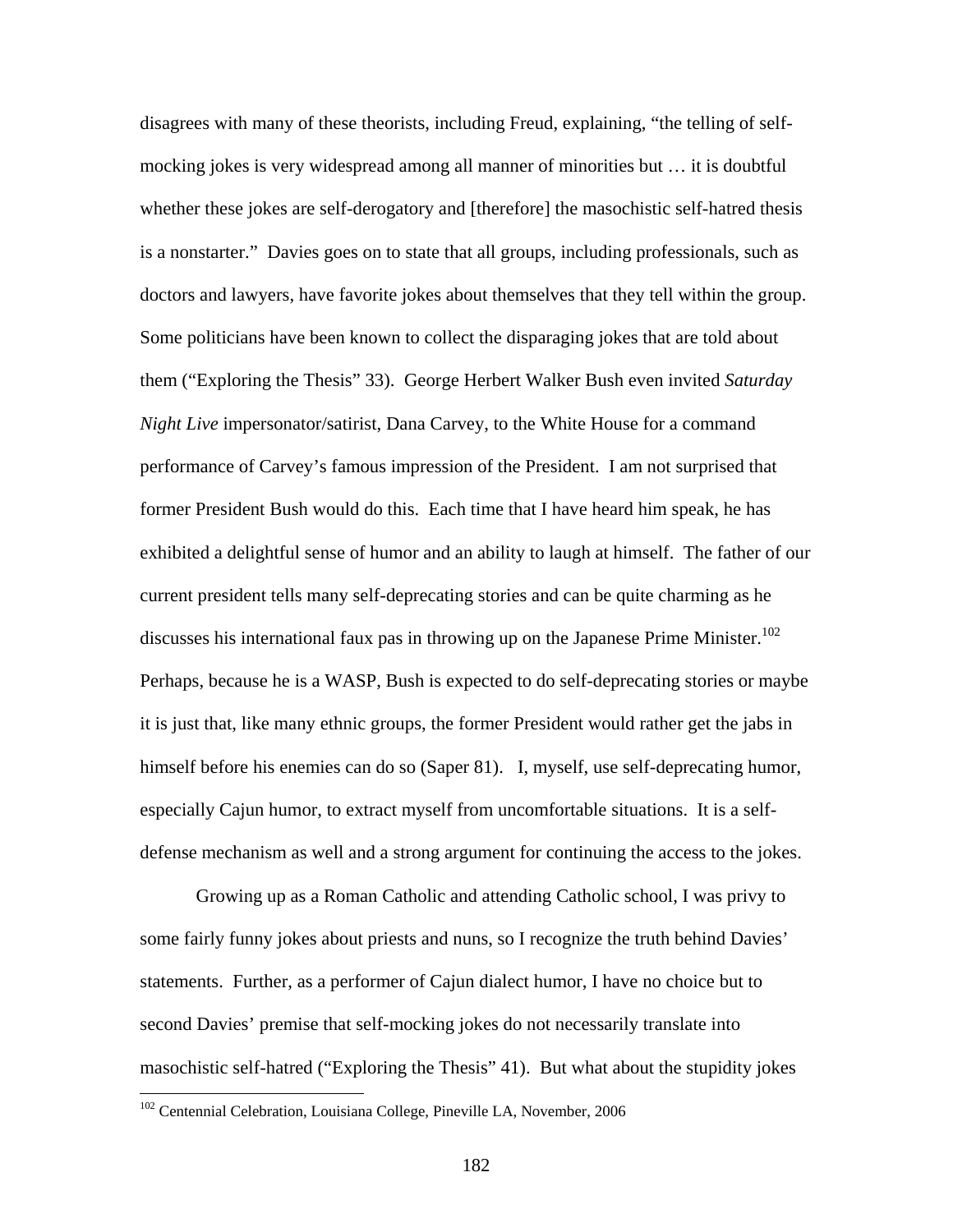that are the bane of the Cajun purists? If self-deprecating jokes do not translate into masochistic self-hatred, then why are there parameters on the kinds of jokes that can be told at the International Cajun Joke-Telling contest? To answer these questions, I will look to the Newfoundlanders and their stupidity jokes that relate to some of the stupidity jokes that continue to circulate about the Cajuns, our so-called "old" style of humor.

There is much that the Cajuns and the Newfies have in common. Both Cajun Country and Newfoundland are goldmines for folklorists (Baker 95), and both groups share a reputation for being good storytellers (Davies *Mirth* 136, Ancelet *Cajun and Creole Folktales*). The Maritimes are the ancient homeland for the Cajuns, and this affects the culture of both groups. For example, both the Cajuns and the Newfies tend toward stories that involve the land because these activities are still a large part of their lifestyles (Davies *Mirth* 140). While Newfies tell their own stupidity jokes about themselves, they cannot claim ownership of those jokes because the Canadians tell Newfie jokes, too.

According to Davies, one of the things that make the Newfie stupidity jokes different from typical stupidity jokes is the measure of wit and intelligence it takes to tell the jokes (*Mirth* 135). In other words, stupidity jokes, when told by the Newfies about themselves really reflect the intelligence of the teller. There is a canniness in the telling of the jokes for both the Cajuns and the Newfies. That is the reason the jokes are not demeaning.

The stupidity jokes for both groups are usually about the backwards people, isolated from the outside world, having to face technology for the first time. A popular Newfie joke shows the naïve perceptions of a villager: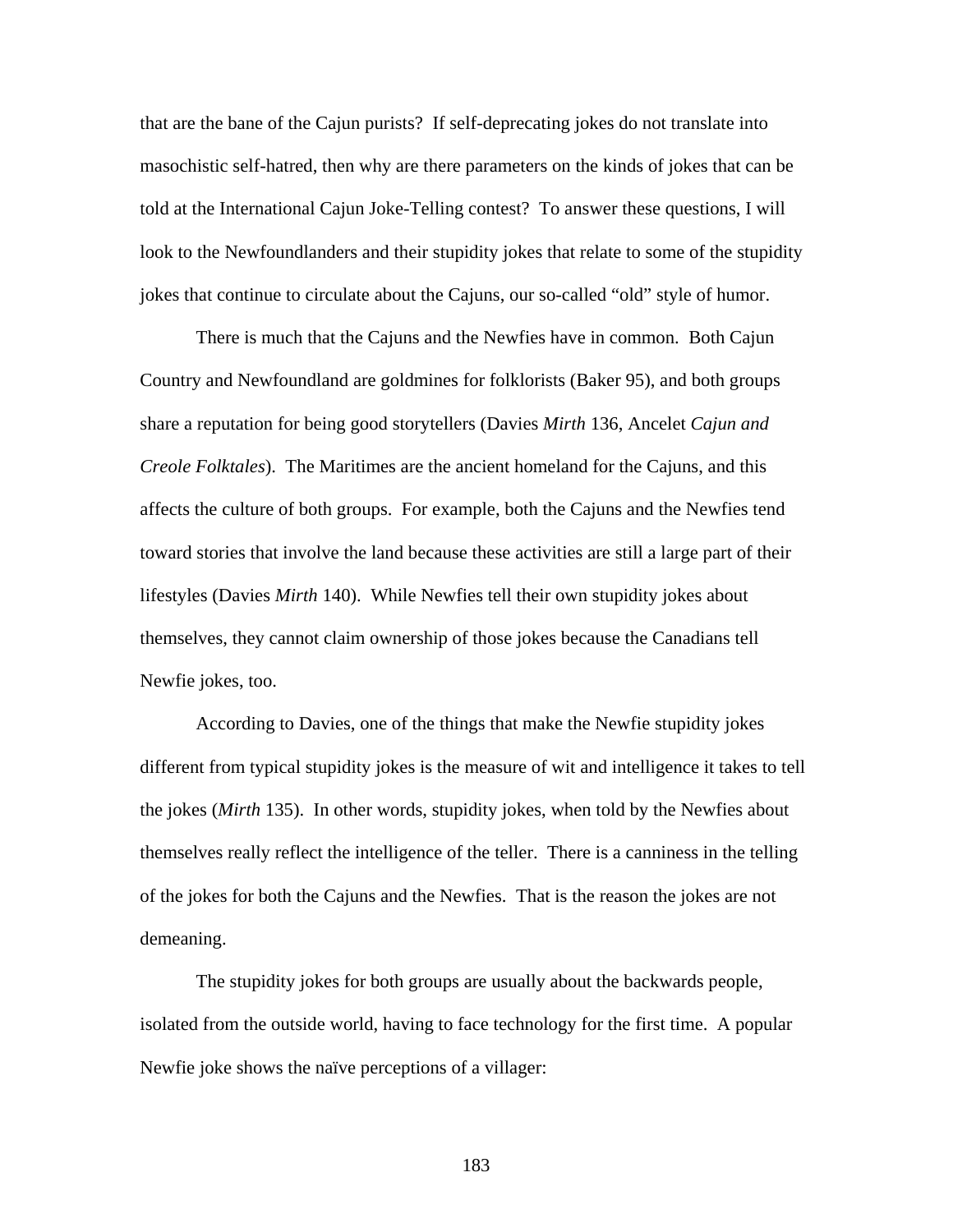Aunt Paish Bartle, when confronted with the inevitability of an aeroplane trip for a medical emergency, asked if she could sit by the door: "Because, if we don't get up there in the sky and anything goes wrong with that thing, I don't intend to run any risks. I want to be right by the door so that I can open it and walk out." (Davies 140)

Similarly, Boudreaux exhibits his own brand of naiveté:

Boudreaux was taking his first helicopter ride to an oil rig in the Gulf in mid-January. It was extremely cold and he was shivering. After awhile, Boudreaux looked at the pilot and asked, "Sha, ya tink we could turn off dat big fan up dere fo' a lil while til ah warm up, me?

(C. Boudreaux 137)

A major variation between the two jokes is the use of dialect in the Cajun story. Both Aunt Paish and Boudreaux exhibit the innocence of someone who has not traveled very much outside of his typical milieu. Their first meeting with technology baffles both of them. This has been an ongoing theme in both the Newfie and the Cajun jokes. The main difference is that English is a first language for Aunt Paish, but for Boudreaux it is a second, unwelcome bother, as it has been throughout Boudreaux's somewhat checkered past. Boudreaux's checkered past is the main reason he should be considered a Cajun folk hero and not a desecrator of a sacred cultural identity.

Without permission from the Cajun community gatekeepers, Boudreaux has become, just like Justin Wilson, a recognizable representative of the culture. And, just like Wilson, the humor that accompanies Boudreaux is considered "demeaning" to the Cajun people because Boudreaux encompasses all that was just discussed in the stupidity jokes. Boudreaux has never had a television show but, through the sale of joke books, has visited more states and foreign countries than just about anyone else in Louisiana. Boudreaux is a part of a cottage industry that has endorsed the commodification of the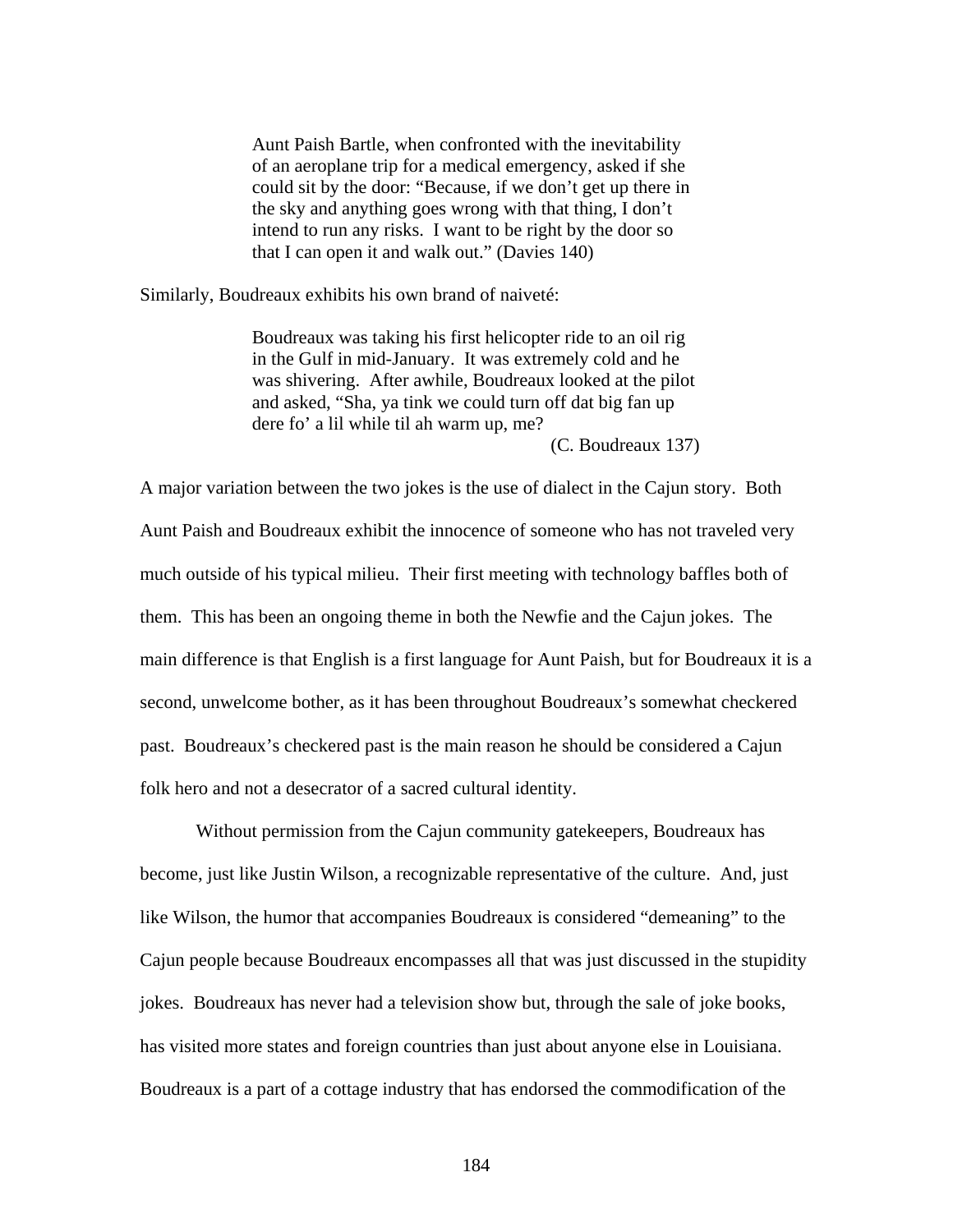Cajun culture. His books are available at check out registers in local restaurants, stores, and gas stations. Boudreaux has become the ubiquitous symbol of Cajun humor and there is no way to stop his progress. Boudreaux is here to stay. That is why I think it is important to recognize the character's donation to the history of Cajun humor.

The character, Boudreaux, began his life as Walter Coquille's creation, Telesfore Boudreaux, "De Mare of Bayou Pom Pom," a wily and crafty spoils politician. After Coquille's death in 1957, Boudreaux went into hiatus for a time; certainly throughout the main contretemps over the dialect humor, which took place in 1974. While COFOFIL leader Jimmy Domengeaux seemed to lose the public battle in the newspaper, he was more successful in the overall war. Fellow activist Paul Tate gave his support to Domengeaux's cause, calling the dialect humorists "redneck bigots and racists," thus influencing many in Acadiana to turn away from Wilson and Fletcher to good-natured Cajun French humorists like Revon Reed (Bernard *Americanization* 85). This "dust-up" did not, however, seem to affect the "real" Cajun dialect humorists who had been quietly active during all this time, performers like Dave Petitjean, Johnny Hoffman, and Murray Conque.<sup>103</sup> Petitjean, Hoffman, and Conque made their reputations by keeping the Cajun jokes "clean" and, through word-of-mouth, they continue to work at conventions and gatherings.<sup>104</sup> These men have been steadily employed as Cajun humorists since the early 1960's. Most people outside the Cajun community correlate Cajun humor with Justin Wilson, but it is these three men who have truly kept the faith throughout the tough times, and it is their legacy that needs to be celebrated both by the Cajun community and

 $\overline{a}$ 

<span id="page-192-0"></span><sup>&</sup>lt;sup>103</sup> For biographies of these men, see *Cajun Humor*, published in 1997 by Acadian House Publishing.<br><sup>104</sup> Personal interview with Dave Petitjean, May, 2006.

<span id="page-192-1"></span>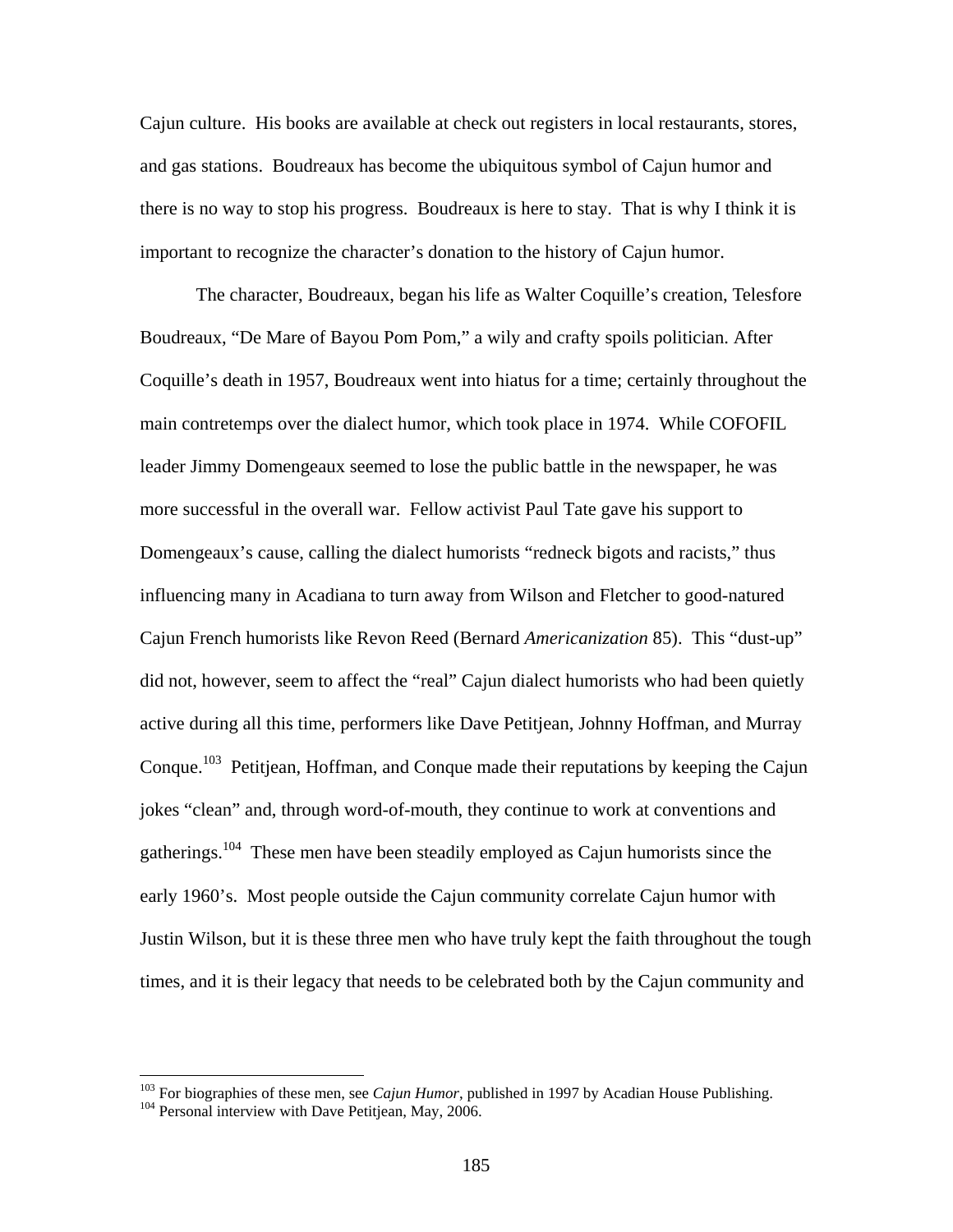the outsiders who enjoy a good Cajun joke. It's too bad none of these men had Wilson's publicist.

Because Cajun humor is not at the forefront of the ethnic revitalization, there are just a handful of Cajun humorists who are performing regularly. Only six really stand out and are called upon to perform recurrently. Four of them have been around for a while and they have welcomed the other two to the brotherhood. The first four are the abovementioned Petitjean, Hoffman and Conque and A.J. Smith. The other two up-and-comers are Kent Gonsoulin and Jonathon Perry. There are no women among the top players. When I asked Gonsoulin why this was, he reminded me that men far outnumber women in all comedy venues $105$  and he is right. Stand-up comedy is still a male dominated venue, but especially so in the Cajun comic arena, a holdover from the patriarchal influenced society.

Another reason I am including these gentlemen in this part of the chapter is that they are the gatekeepers of Cajun dialect humor. If I am to have any success in bringing back the "old" style of humor, these are the men who must first be convinced. It is good to know your opponent in any encounter. I have interviewed all of these men in person,<sup>106</sup> and spoke to both Petitjean and Gonsoulin on the phone just recently. I was curious to find if they could explain the term "demeaning" and why the emphasis on "clean" jokes. Petitjean explained that the Cajun humorists decided that "clean" humor was a more appropriate representation of the Cajun culture. Originally, the humorists were responding to the humor of Bud Fletcher and to comics outside the Cajun culture. They also discovered that keeping the humor clean enlarged their audience base.

<span id="page-193-1"></span><span id="page-193-0"></span>

<sup>&</sup>lt;sup>105</sup> Phone interview with Kent Gonsoulin, May 23, 2007.<br><sup>106</sup> My conversations with Smith and Conque were very brief, not at all as extensive as the others.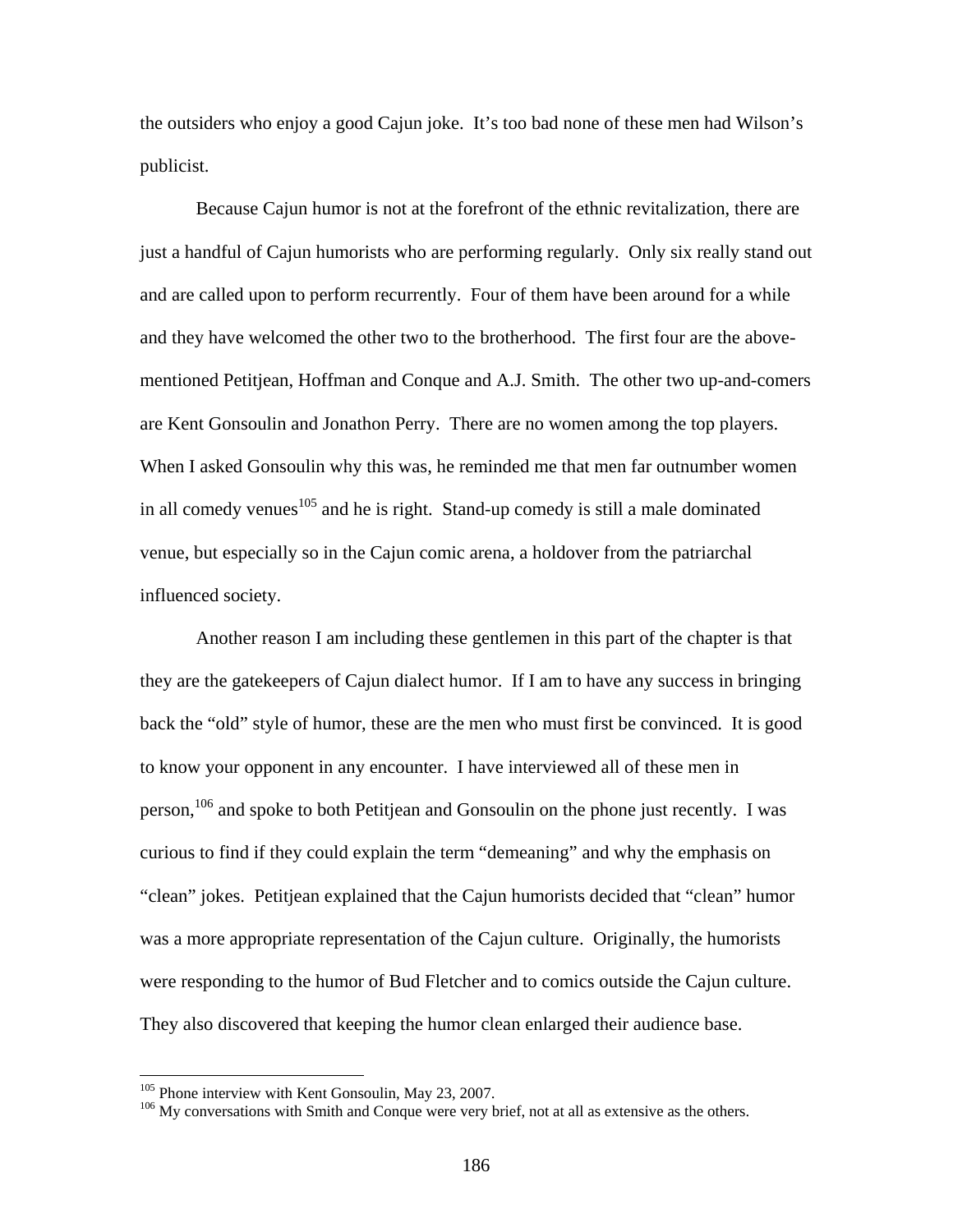Petitjean sums it up this way: "why offer the audience something they can get just anyplace?" As for the term "demeaning," it didn't take long to realize that the term in Cajun humor is synonymous with the work of Justin Wilson or Bud Fletcher. Here, too, it is felt that Wilson's "old" style of humor is not appropriate for the Cajun people.

Petitjean believes the secret to their success and longevity has been twofold. First, they exhibit the Cajun attitude that appeals to insiders and outsiders, and second, they've kept the jokes clean, which also appeals to a large percentage of their audience. Petitjean describes the Cajun attitude as one that celebrates life. "Love Life and Life will love you back" has been one of his lifelong themes. When I asked him how he has handled having any of his jokes branded as "inappropriate," Petitjean replied that there is always the possibility of someone in an audience who might be offended. As a bald man, he likes to tell bald jokes and has had the wives of bald men come to him after the performance to chastise him for making their husbands feel bad. Petitjean says he decided long ago to live by the motto that later came to be associated with Mother Teresa, "What you think about me is none of my business." It is this insouciance, this "go your own way" attitude that Petitjean attributes to the ongoing popularity of Cajun ethnic humor.<sup>[107](#page-194-0)</sup>

None of these men disliked Justin Wilson, personally. Their main concern was that Wilson was not a Cajun humorist; he was a humorist who told Cajun stories in the tradition of Walter Coquille. Wilson's style was over-the-top and flamboyant. His Cajun characters couldn't speak good English  $or$  decent French,<sup>108</sup> and the Cajun cultural elites found him to be offensive, yet he was popular among the Cajun working class (Fontenot

<span id="page-194-1"></span><span id="page-194-0"></span>

<sup>&</sup>lt;sup>107</sup> Phone interview with Dave Petitjean, May 23, 2007.<br><sup>108</sup> Personal interview with Dr. Barry Jean Ancelet, February 14, 2006.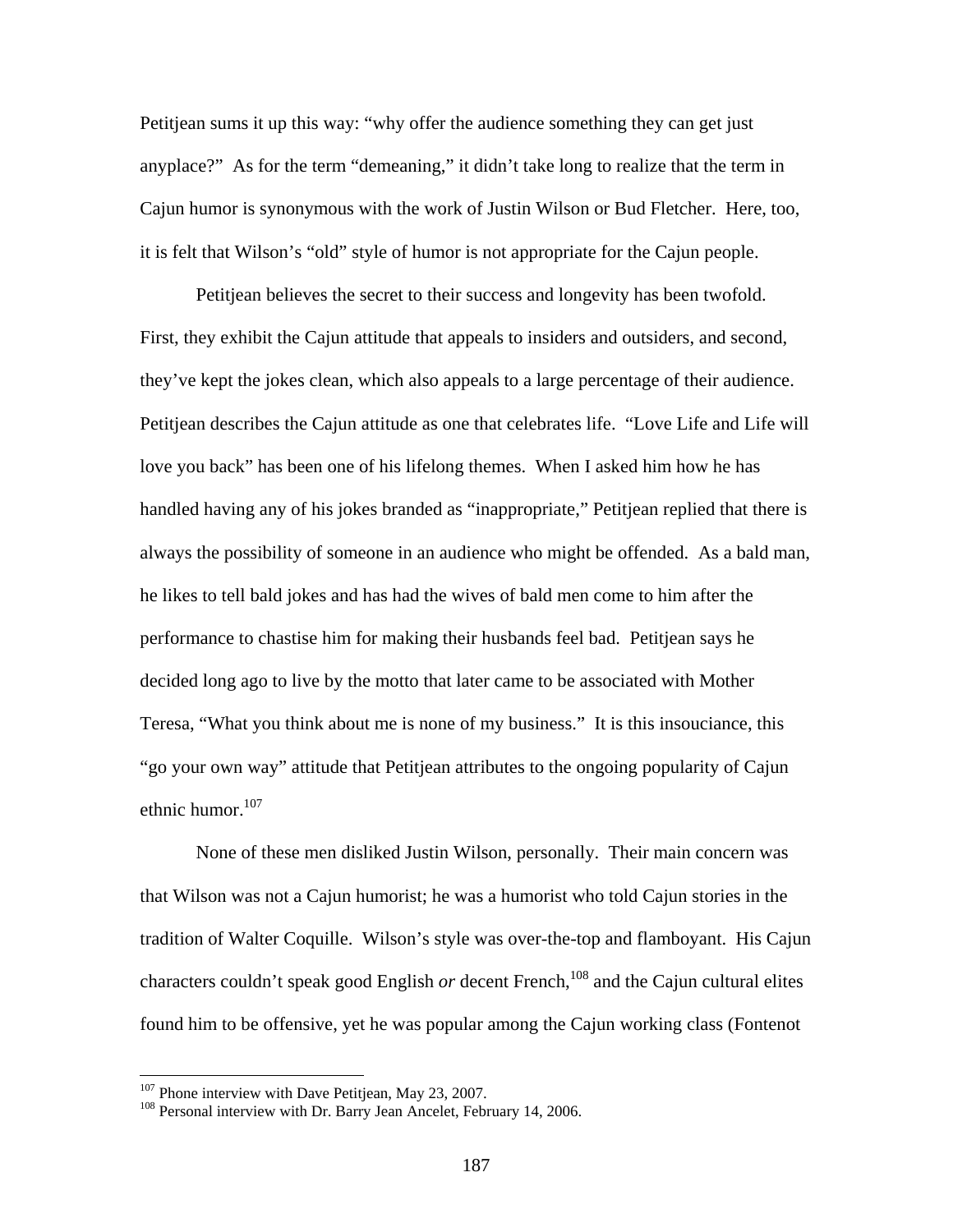265). As discussed in the previous chapter, Wilson was a victim of a concerted effort to spoil his career, but Wilson definitely had the last laugh. As I mentioned before, six years after his death, his name is still the one most associated with Cajun dialect humor.

Bud Fletcher was half-Cajun, but his stories were mostly for adult audiences and some people were offended by his humor. That did not seem to impact the popularity of his "Outhouse" recordings, even in the Cajun community (I am fairly sure I remember my parents owning one of his albums; I was not allowed to listen to it, of course). An example of one of his jokes was that his character thought, "Grape Nuts was a form of venereal disease,"<sup>109</sup> a fairly mild comment by today's standards but certainly considered risqué in the 1950's and '60's. He broke the "rules" of engagement by referencing a body part below the waist, and that is why Fletcher's humor has not been considered for preservation. However, if the "old" style of humor is resurrected, I predict it will not be long before some enterprising young comedian revives old Bud's comedy.

On the other hand, Petitjean, Hoffman, Smith, and Conque were Cajuns who told the same types of stories that had been told in French, but were now translated into English. They made a concerted effort to keep the jokes clean. Hoffman told me that he was just sharing the types of stories that he had grown up hearing, things that particularly tickle the Cajun funny bone.<sup>110</sup> This difference is what allowed Petitjean, Hoffman and Conque to fly below the negative radar and accounts for the longevity of their popularity within the Cajun community. It is also why their comedy is supported by the purists and promoted somewhat to the conventioneers from out of state. Petitjean was one of the humorists taking the lead at the Opelousas showdown in 1988.

 $\overline{a}$ 

<span id="page-195-0"></span><sup>&</sup>lt;sup>109</sup> Related to me in a phone interview with Kent Gonsoulin, May 23, 2007.<br><sup>110</sup> Personal interview with Johnny Hoffman, January 7, 2005.

<span id="page-195-1"></span>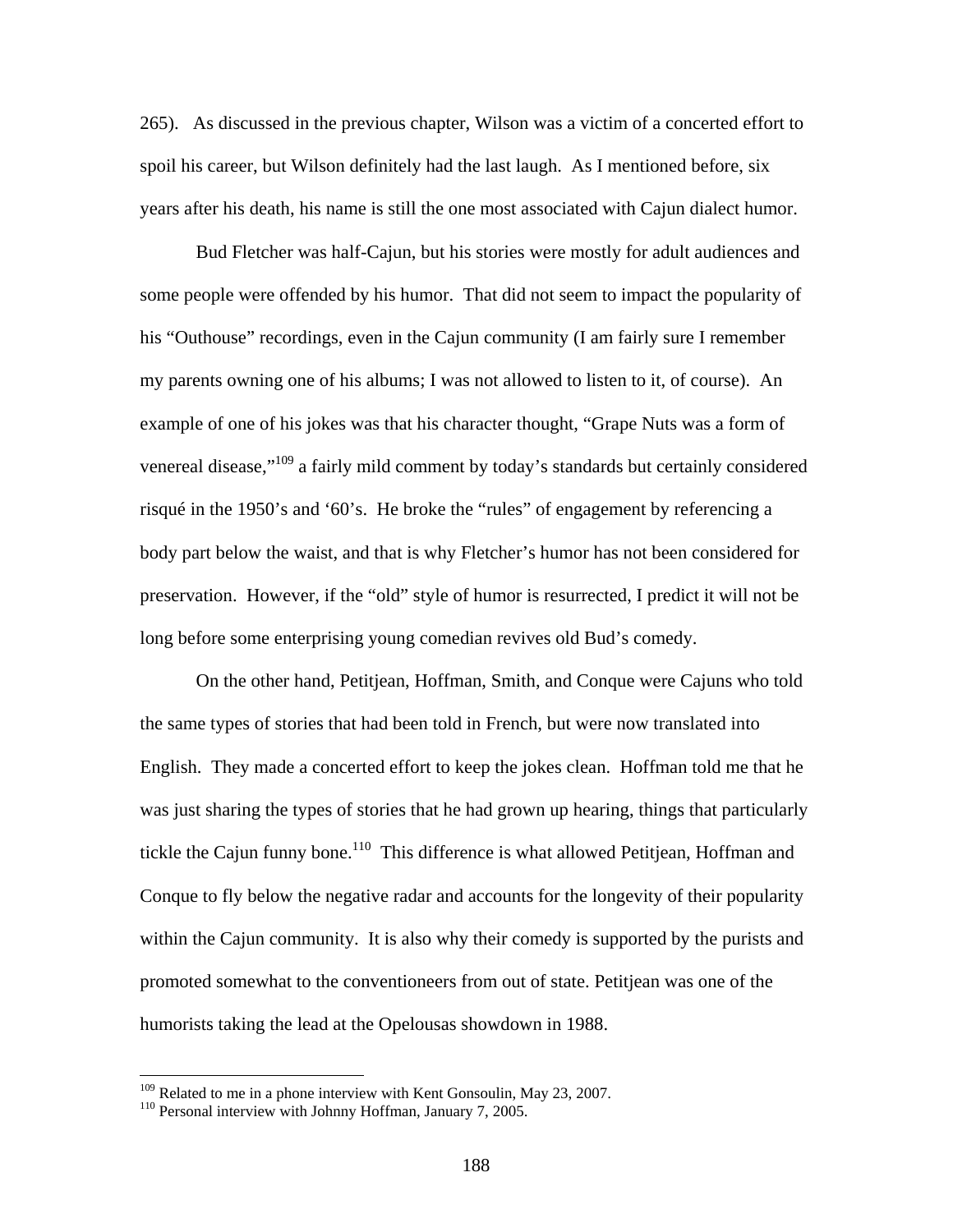As I continue looking at the evolution of Cajun dialect humor, I must examine the events that led to that momentous occasion when Petitjean led the group to set standards for the humor. It was also a time where the Cajun cultural identity experienced mixed feelings. On the one hand, Cajuns were excited that outsiders were interested in the Cajun culture. On the other hand, some Cajuns were uncomfortable with the stereotypes that were being sent around the world with the characters like Boudreaux and Justin Wilson. The culture was being revived and revitalized, but some of the "wrong" aspects were coming to the fore and that included Cajun dialect humor.

The 1980's were watershed years for the Cajun culture. After two hundred years of near anonymity, the Cajun culture was "discovered" by the stylemakers. Historian Shane Bernard explains, "Once derided as backward, [the Cajun culture] suddenly became associated with words such as *hot*, *chic*, *trendy*. Mainstream society not only discovered Cajun culture but embraced it, usurped it, and reshaped it almost beyond recognition into a highly marketable commodity" (*Americanization* 112).

The initial excitement over discovering ethnicity in the '60's had toned down; the genealogy phase of the '70's was passing. Now the Cajuns had to decide what to do with all this marketable "cultural stuff" (Barth 15). The marketing of the Cajun culture began with well-heeled yuppies wanting to experience the exotic, just as they were discovering Cajun chef Paul Prudhomme's home cooking. Prudhomme became the Cajun of the hour and, along with other Cajun chefs like John Folse, began to publish successful cookbooks (Bernard *Americanization* 116, Bienvenu 54). People in other states were paying big bucks for anything that had an alligator on it. Food vendors were busy shipping gumbo,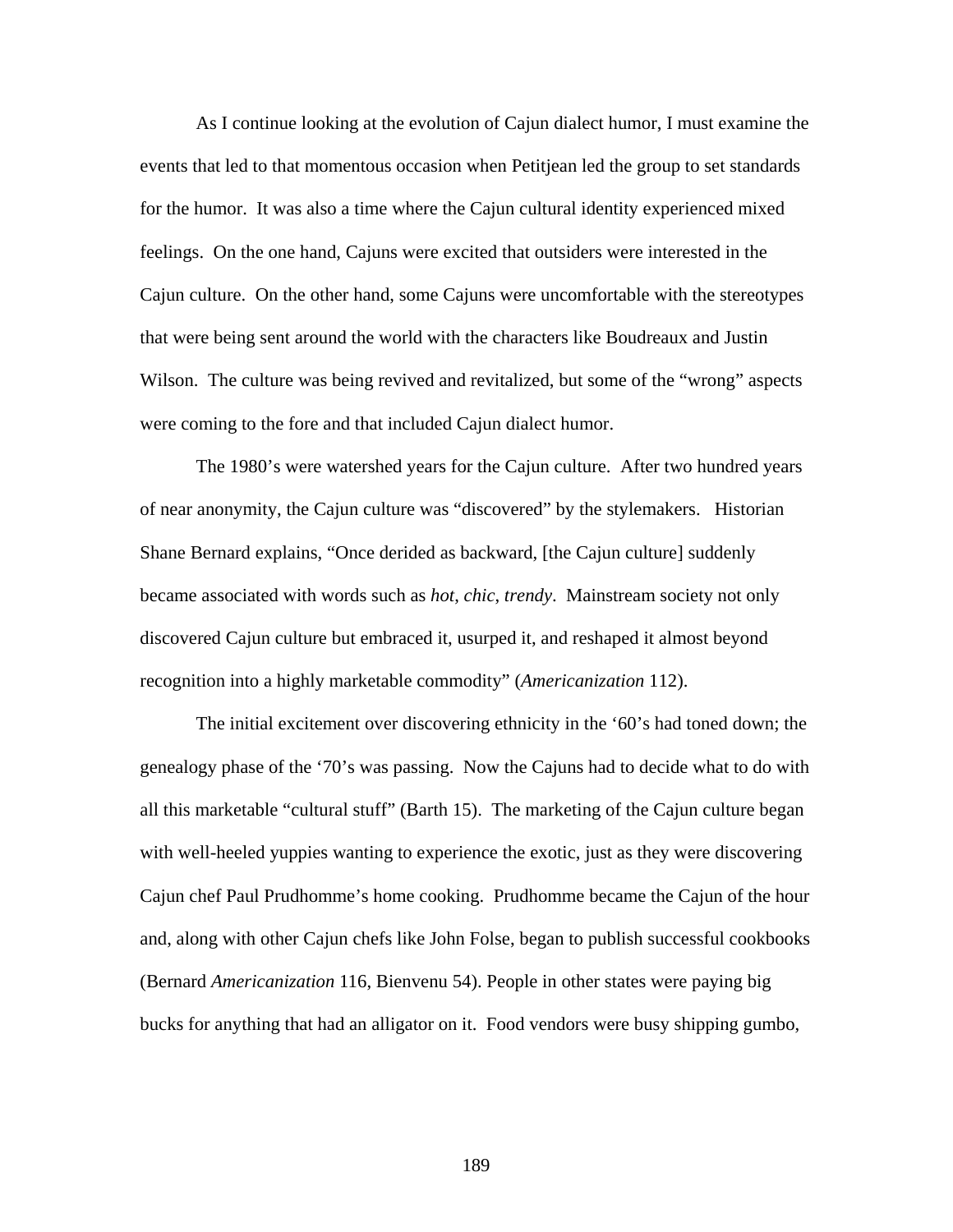pralines and Louisiana Hot Sauce; thus was born an industry that marketed the Cajun culture.

Along with commodification of their culture, Cajuns seem to have traded one stereotype for another, a perceived downside of the marketing thrust:

> The stereotype formed in the nineteenth century portrayed the Cajun as the alien brute of the bayou, unaffected by time and progress, wallowing complacently in illiteracy and rural backwardness. The current, popularized version of this stereotype is that of a hedonist whose ancestral instincts require a spicy regimen of dancing, drinking, crawfishing, brawling, and occasional lawbreaking to make the bland modern world of *les Américains* more palatable. (Henry *Blue Collar* 171)

An ongoing concern to the gatekeepers of the Cajun community is that this nod to hedonism and *joie de vivre* has "undermined the dignity of the people, but also scared off some of the potential new industry that is sorely needed in Louisiana today" (Angers 8).

Those who support Angers' supposition point to industries that are looking for educated workers and believe that the jokes and stereotypes are keeping these companies from locating here. There may be some truth to the idea that Louisiana's uneducated workers are keeping industries away, but that probably has a lot more to do with Louisiana's education system, which ranks us  $49<sup>th</sup>$  in education in the nation. That score has little to do with the stereotypes or the jokes. On the other hand, Cajun humorists play a small part in feeding the tourist industry in Louisiana, an industry that could use some help right now.

On the upside of the marketing movement, Cajuns began to divest themselves of the lingering cultural shame and to revel in their newfound pride in their way of life as the Cajun culture was displayed for the world. Now that being Cajun was associated with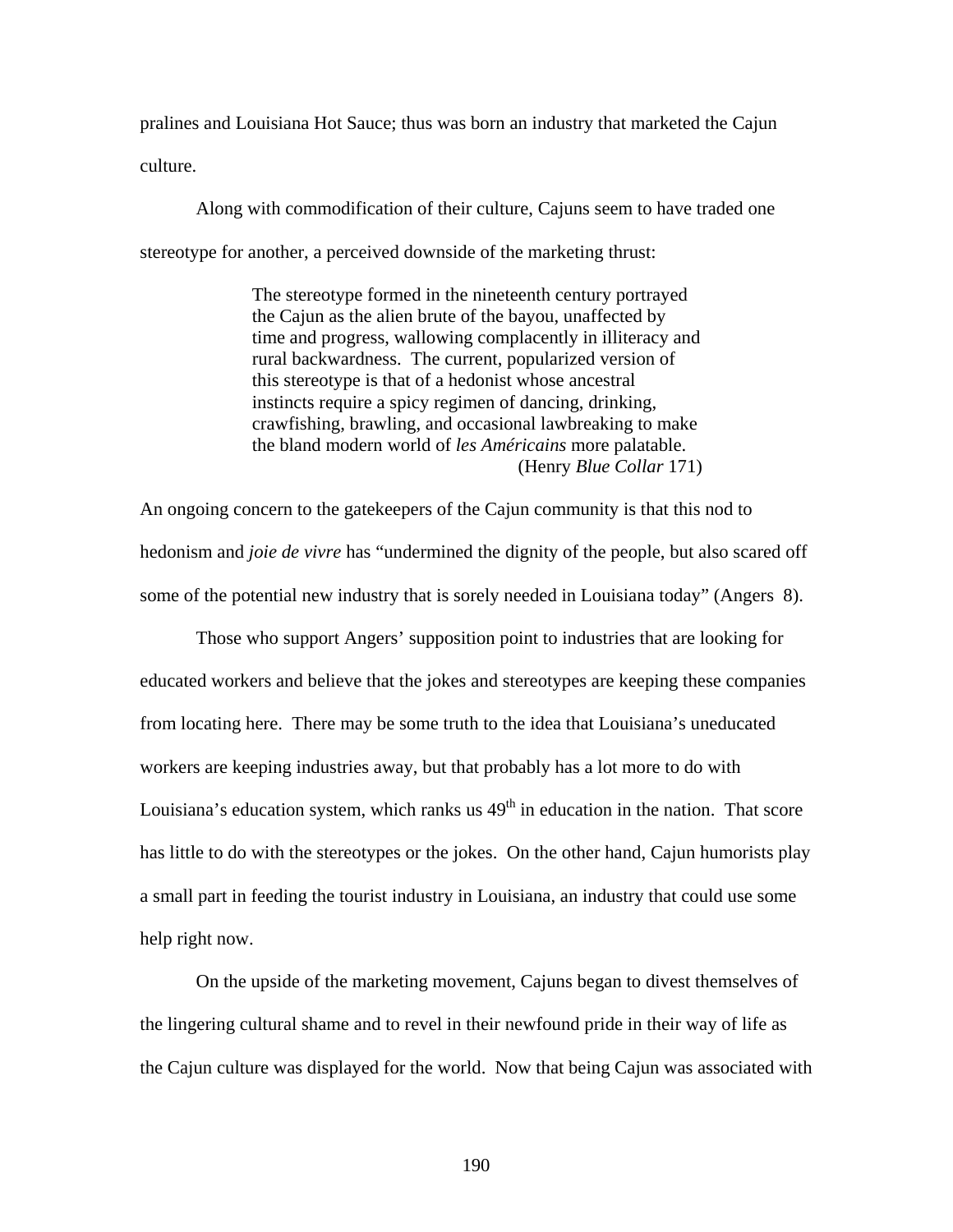acceptance on a national level, the character, "Boudreaux," experienced a miraculous resurrection, along with a larger scale of acceptance of the dialect humor. Cajun storytellers came out of the woodwork to tell Boudreaux stories in books, tapes, and now DVD's. Several books have referred to the aforementioned storytellers as "a whole new breed of humorist" (Angers 9, Henry *Blue Collar* 172), but they really weren't all that new. Petitjean<sup>111</sup> and the others had been there all the time; they had just been mostly overshadowed by all the hype and hoopla given to Wilson and Fletcher.

The question is, of course, what was lost in bringing in the "authentic" to replace the imitators? The "new" style to replace the "old?" One of the criticisms of the "old" style of humor was that it relied on "exaggerated Cajun accents," another question of authenticity. All of the Cajun humorists today use a Cajun accent. For some of them, it is their natural way of speaking. The rest of us have been Americanized, or we live in a part of Louisiana where the accent is not as thick. To perform the Cajun dialect humor, we have to fall back on the sounds and rhythms of our childhood. Personally, I listen for my Aunt Lou Ella's voice in my head, and then aim for that accent, so it's fairly authentic, on my good days.

Another difference between the "old" and the "new" humor involves the use of costumes. The Cajun costumes usually reflect someone from the swamp or the country, wearing overalls and a straw hat, rather like the characters on the popular 1960's television show, Hee Haw, Cajun TV star Polycarp, or the equally popular member of the Blue Collar Tour, Larry the Cable Guy. Costumes do not seem to have hurt their popularity at all. I am certainly not advocating that anyone wear a costume if it does not

 $\overline{a}$ 

<span id="page-198-0"></span> $111$  Petitjean released his first album in 1961.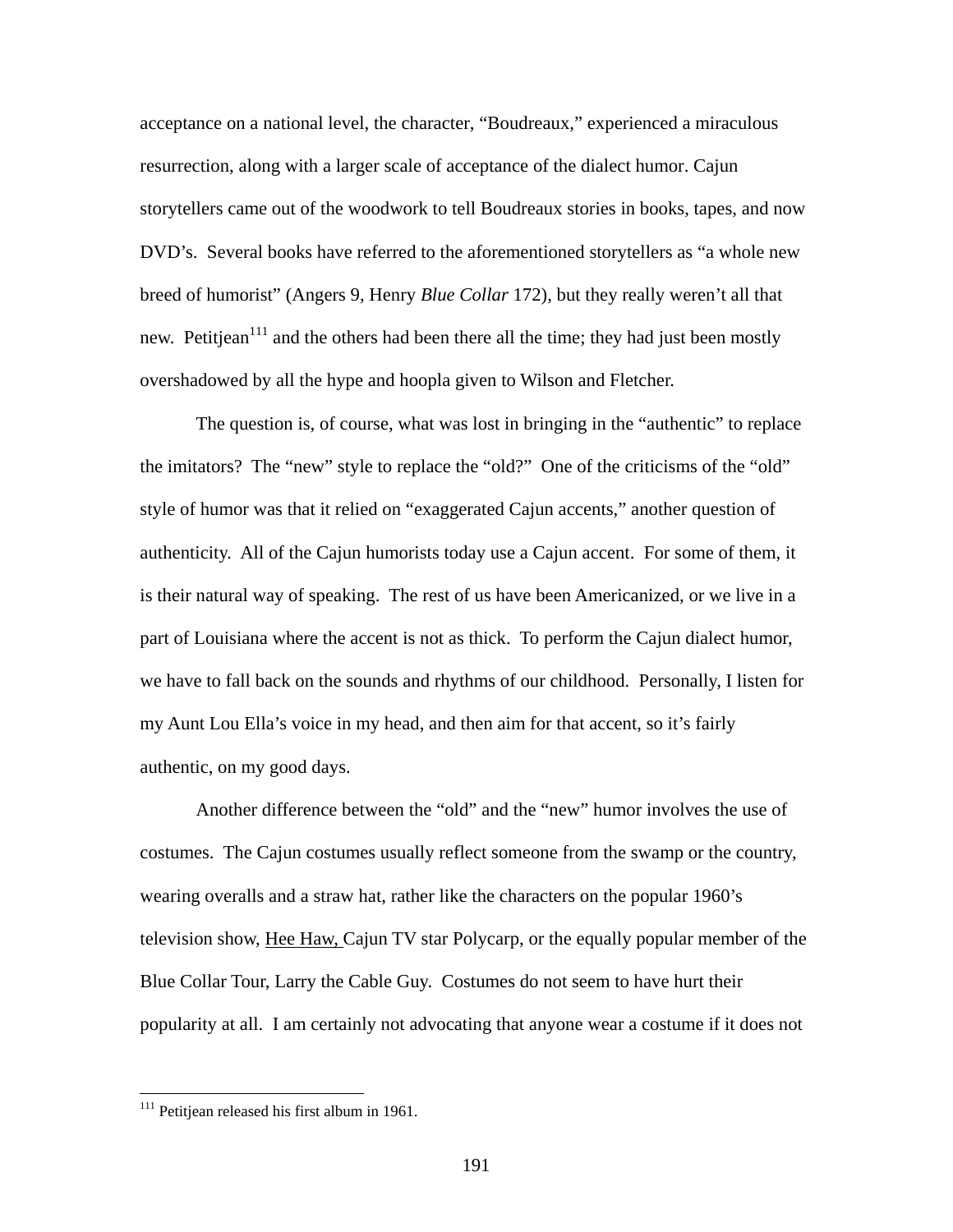fit his or her style. I do think that a performer should have the freedom to wear a costume, if it fits their character. It all depends on the audience.

To please his new audience, Boudreaux gave up being the "Mare of Bayou Pom Pom," lost his first name, and acquired a buddy named Thibodeaux to share in his adventures. No one really seems to know how that came to be. The stories just appeared. Boudreaux and Thibodeaux became the embodiment of all the swamp dwellers that outsiders expected Cajuns to be. As the two characters grew in prominence, books with collections of their stories were purchased and sent worldwide as part of the efforts to market the Cajun cultural identity. Today's humorist just needs to begin with "Boudreaux was talkin' to Thibodeaux …" and he has the audience's complete attention. Just like children sitting down to "Once upon a time," the listeners know that the joke or story is going to be good.

There really should be a much larger number of Cajun humorists since Cajuns probably have a larger than average number of raconteurs (Angers *Truth* 82). Sitting on the porch at sunset to *veillez* (*veillées* are evening visits) with friends and family, not to mention the unprecedented number of intergenerational family gatherings, just naturally led to story telling, the more outrageous the better. The storytellers were not a venerated group; they were such a normal part of any assembly that they tended to be taken for granted. From the young to the old, Cajuns performing their lives and their history abound, providing "a community with important social needs: laughter within its own context and self-criticism through humor" (Ancelet *Cajun and Creole Folktales* 194).

If humor encompasses such an "important social need," then why are there so few humorists? With such a large pool of talent available in the Cajun community, but only a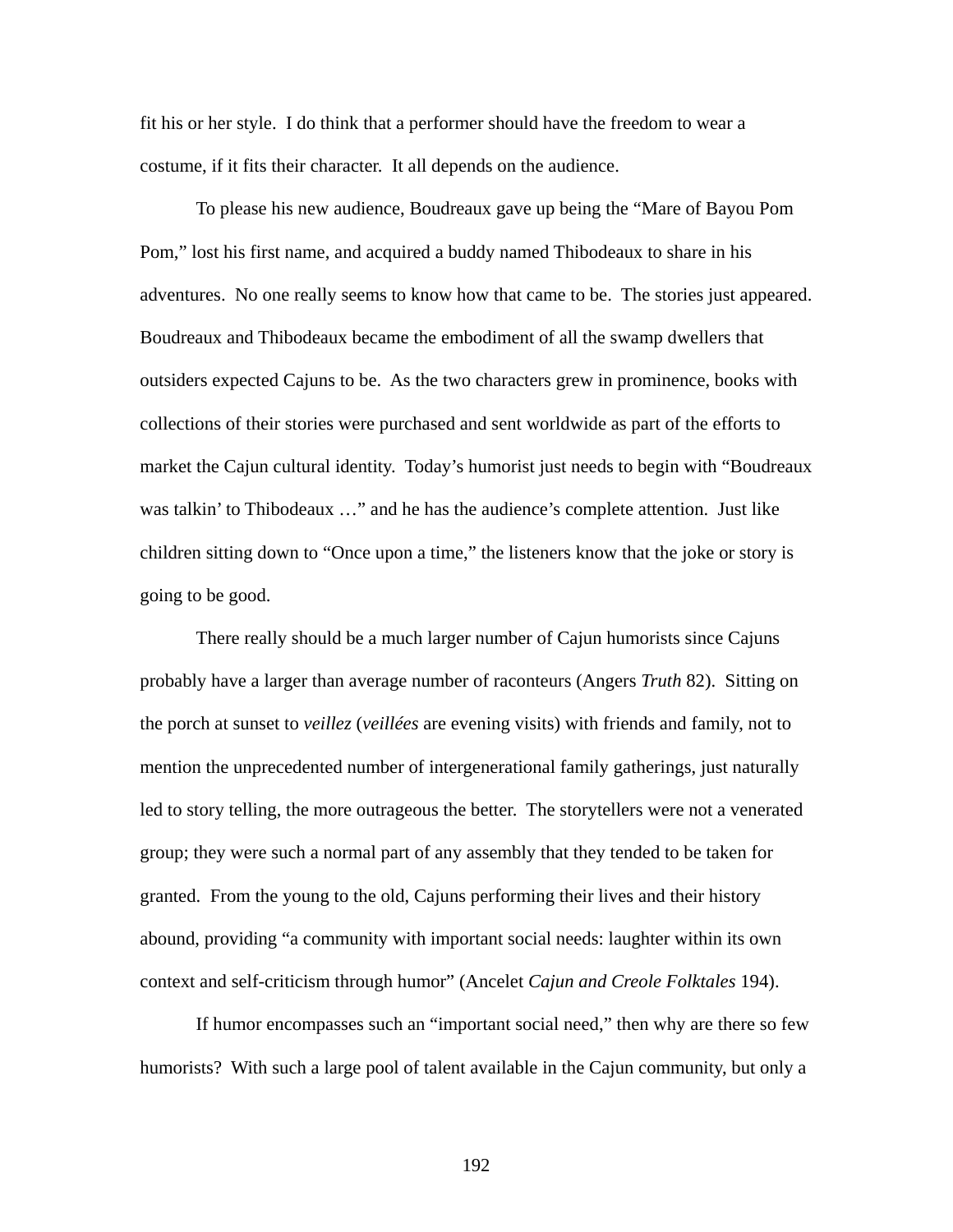few professional performers, I would like to hazard a guess at what hinders these humorists from sharing. Either the "taint" still hangs onto the humor after the denunciation in the '70's and '80's, or perhaps there are more "old" style performers like me who no longer feel welcome at the table.

Even though there have been attempts to declare ownership of the jokes, a lingering sense of disapproval remains over the dialect humor. It is not an overt sense, not something you can put your finger on easily, but it is there. The mild censure is subtly reflected in the fact that the joke books are rarely published without including Cajun recipes, as though the humor is incapable of being marketed alone. The locals themselves usually publish the joke books, especially the Boudreaux and Thibodeaux stories, usually without the approval of the gatekeepers. This lack of overall support contributes to an uneasy feeling on the part of the performers because the gatekeepers, like those involved in the Opelousas Proclamation, rule only certain areas of performance.

Because Cajuns have worked so hard to regain their self-esteem and their belief in their culture, no one wants to see that pride diminished in any way. Gatekeepers nominated Justin Wilson as the poster boy for "demeaning" the Cajuns, even though he was innocent of any maliciousness. Wilson found a style of humor that suited him based on Coquille's prior work, but neither of those men were the "real deal;" they were not "authentic." Coquille had a radio show and Wilson used television, so the stereotypical Cajun was thus established through their media efforts. Even though he died in 2001, Wilson's tapes are still available at his website, and his legacy lives on. Wilson's comedy will always be invoked as the standard used to exemplify "demeaning" to the Cajuns.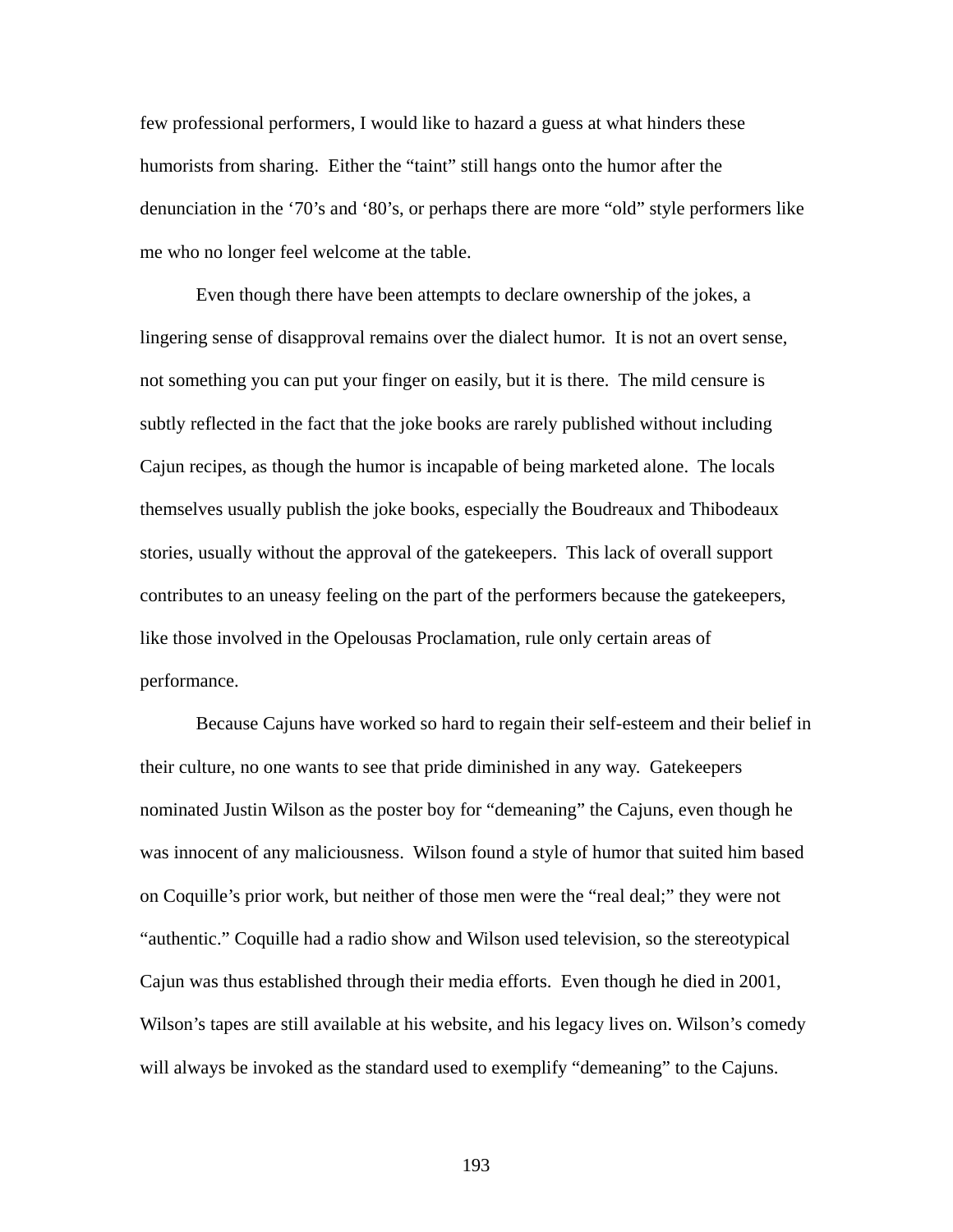His "exaggerated Cajun accent, a silly-looking costume or a punch line that belittled the Cajun people" (Angers *Truth* 83) would now be designated as the "old brand of humor" (Henry *Blue Collar* 172). The gatekeepers cannot control the marketing aspect of Wilson's comedy, but they can control performances within the community. Humorists could still choose to perform this way, but they would not be allowed the coveted prize of being crowned the winner of the International Joke-Telling Contest (Angers *Truth* 83).

To maintain control and to counteract this assault on Cajun pride, the gatekeepers (Cajun comedy division), have taken the responsibility of nurturing the younger comedians in the "new" brand of Cajun comedy. The following is a list of suggestions (rules) that was created by Dave Petitjean for the annual Opelousas International Joke-Telling Contest:

## CLEAN HUMOR GUIDELINES FOR THE JOKE TELLING CONTEST

Our goal is to promote and use not only clean but squeakyclean humor. We feel that these guidelines will help to reach that goal. We appreciate your cooperation.

No risqué material No 4-letter words No off-color words Body language, no innuendoes No demeaning of others (Exception, Texas Aggies) No sarcastic humor. Some people use sarcasm like a knife, inserting it quickly, turning it for effect, and then pulling it out before the victim realizes he or she has been stabbed.

Ethnic humor: If you must use ethnic humor, make your own race or ethnic group the brunt of the jokes.

## SUGGESTIONS FOR CONTESTANTS

Have them send a tape of their 10 minutes. It does not have to be at a live performance. It can be done at their home. An audience reaction is not necessary. The purpose of the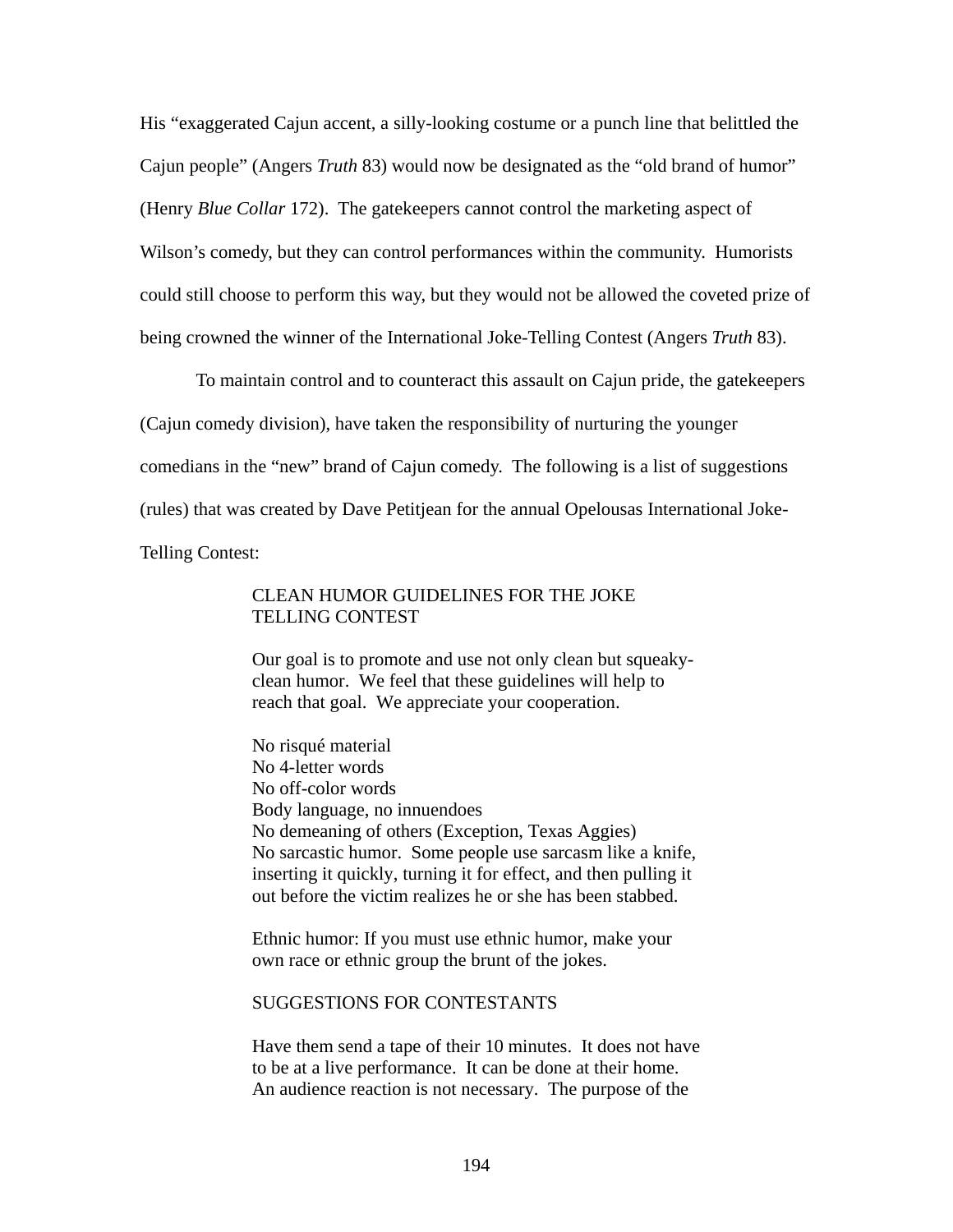tape is to hear the material they plan to use. Let contestant know that points will be taken away for violation of these guidelines. Will vary. Committee could give point range to judges and a copy of the guidelines.<sup>[112](#page-202-0)</sup>

The guidelines have been very successful in breeding the new brand of humorists, and the more established humorists have mentored the younger ones. There are now multiple opportunities for performance, and these opportunities usually involve a mixture of the more established comedians with the younger. It is still not enough to raise Cajun dialect humor to the level of the food or the music, but it is a start.

Beginning the season each year, Goodwill Industries in Lafayette sponsors "Cajun Comic Relief." Held in early January each year, the program showcases at least four Cajun comedians and a Cajun band. The comedians take center stage to usually sold-out audiences for two performances in the large Heymann Auditorium, and the proceeds go to support Goodwill Industries in the Lafayette area. The audience can be assured that the comedians will be the "new" breed of humorists because event organizer Jim Richard attends the International Joke-Telling Contest to look for fresh talent, assured that the humorists will know and follow the guidelines.

Every now and again, some of the older humorists (who do not use the "old" brand of humor) will put together a Cajun Comedy Tour, along the lines of the Blue Collar Comedy Tour. On the docket, the audience will get to enjoy such comedians as Murray Conque, A.J. Smith and relative newcomers like Kent Gonsoulin and Jonathon Perry. Gonsoulin and Perry are the heirs-apparent to the "new" humorists and will be the likeliest to mentor the generation that follows them. They are both quite popular and their styles, while maintaining the standards set before them, are already blazing new

 $\overline{a}$ 

<span id="page-202-0"></span><sup>&</sup>lt;sup>112</sup> Reprinted with Mr. Petitjean's permission.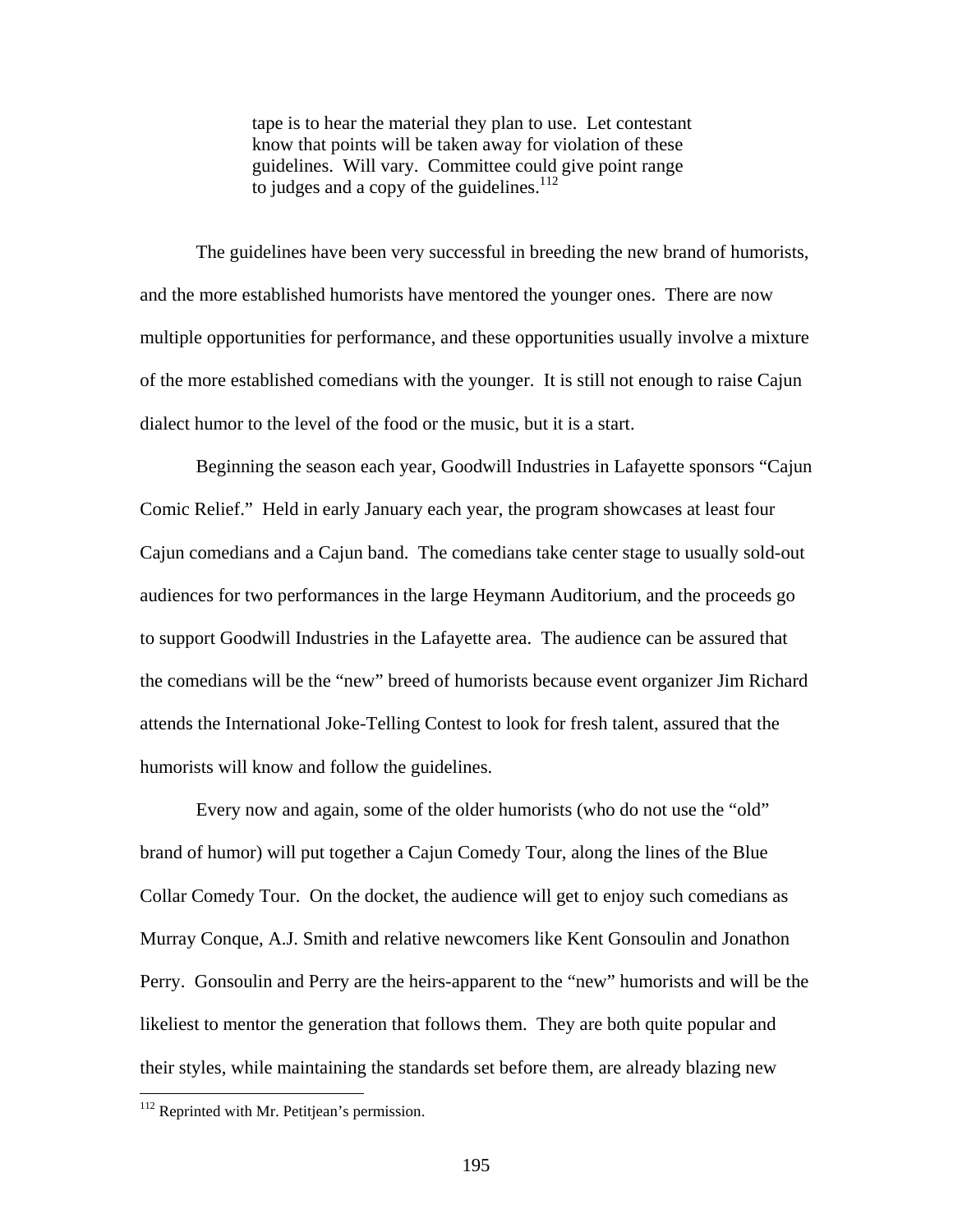pathways. I've had the opportunity to see them perform several times and they are always crowd pleasers. They are also the future of Cajun dialect humor, having been mentored by comic gatekeepers; yet, they have a freshness that is all their own.

Perry, an attorney in Kaplan, Louisiana, plans to run for a government office soon. Perry's humor flows easily about lawyers and politicians, especially in Louisiana. As the father of three young children, he also does some funny bits about raising children in today's society. Gonsoulin, on the other hand, has perfected a self-effacing persona who seems to be amazed by the little insanities of daily living. Quite the observer, he often threads his own life experiences into his humor. He has one bit about his "tante" which might have been considered "demeaning" as she struggles with the English language. Instead, Gonsoulin's charming delivery reminds everyone that they have an aunt who struggles with the English language, especially in Cajun country. By using the aunt as a device, Gonsoulin places the emphasis on an *individual's* inability to handle the language rather than saying "The old Cajun" and indicting an entire ethnic group.<sup>113</sup> Thus, Gonsoulin has discovered a method for using the "old" style of humor without being demeaning. As a young humorist, Gonsoulin does not carry with him the same aversion to Wilson or Fletcher. He joins other young Cajuns, like historian Shane Bernard and my own children, who are able to see past the political problems of the past to a Cajun future that is built on reclaiming whatever can be reclaimed.

Justin Wilson and Bud Fletcher, Walter Coquille and the Mayor of Bayou Pom Pom, are all a part of our past, a part of our cultural history. Boudreaux and Thibodeaux represent the generations of Cajuns who went before us, who struggled to make a life for us, their descendants, in this "Eden of Louisiana." They also represent the Cajun children

<u>.</u>

<span id="page-203-0"></span><sup>&</sup>lt;sup>113</sup> Phone interview with Kent Gonsoulin, May 23, 2007.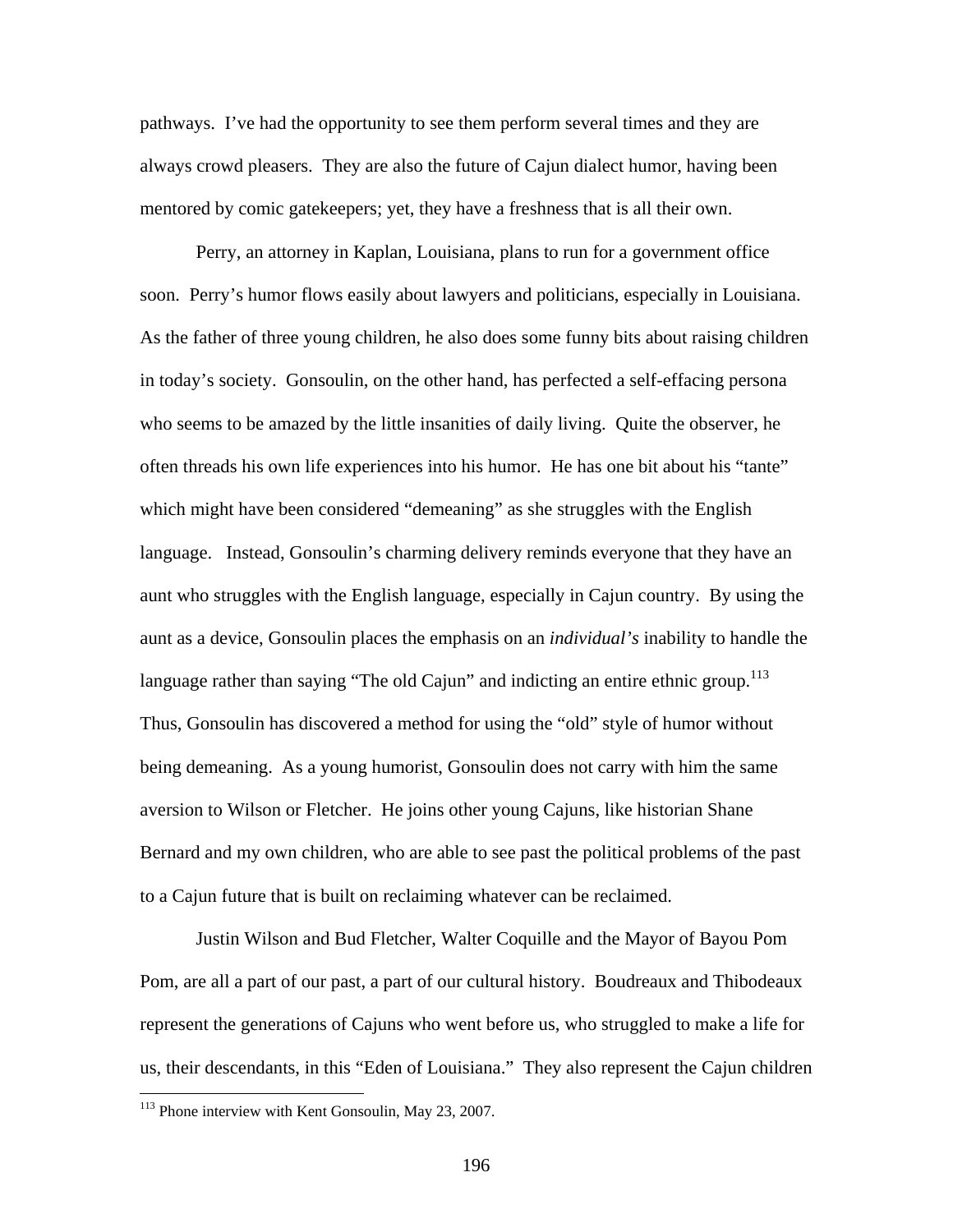in the first half of the twentieth century who bore the punishment for speaking French. Boudreaux and Thibodeaux may be stereotypes, but there is the whisper of truth in their stories, a whisper of our history as well.

When I commenced this work, I did not realize how much it would turn into a labor of love for me. I have discovered a new excitement for what I do, but have also realized that I must make some changes. I began my career away from Louisiana so I only had the old notions to guide me. When I was a child, we enjoyed an old Cajun character created by John Plauché on our local ABC station out of Lafayette. Plauché played the character "Polycarp" and would announce himself as "Polycarp Phillipe Pecos, Number 2," warning us playfully, "don't ask for number one 'cuz dat's my daddy and dey don't like him anyway." This was a delightfully fun character, the one I was giving homage to as I later created my own persona of "The Cajun Lady." Since I had been out of Louisiana since my marriage in 1974 and only returned in 1991, I was unaware of the changes between the old and the new comedy. I was also unaware of the cultural changes that had been wrought by the reclamation movement.

In the previous chapter, I explored what was happening in Louisiana during the great revitalization process. I had lived outside of Louisiana from 1974 to 1991, so my own exile experience was similar to and yet different from the cultural activists of my generation (since I was unable to return to Louisiana as soon as they did). I had married an "American" who had taken me away from Acadiana and my family, so I was observing the events from a distance with more than a little amusement and, perhaps, equal measures of chagrin. I had been absent from Louisiana for about fifteen years when the Cajuns were "discovered." The lifestyle I had once sought to escape seemed to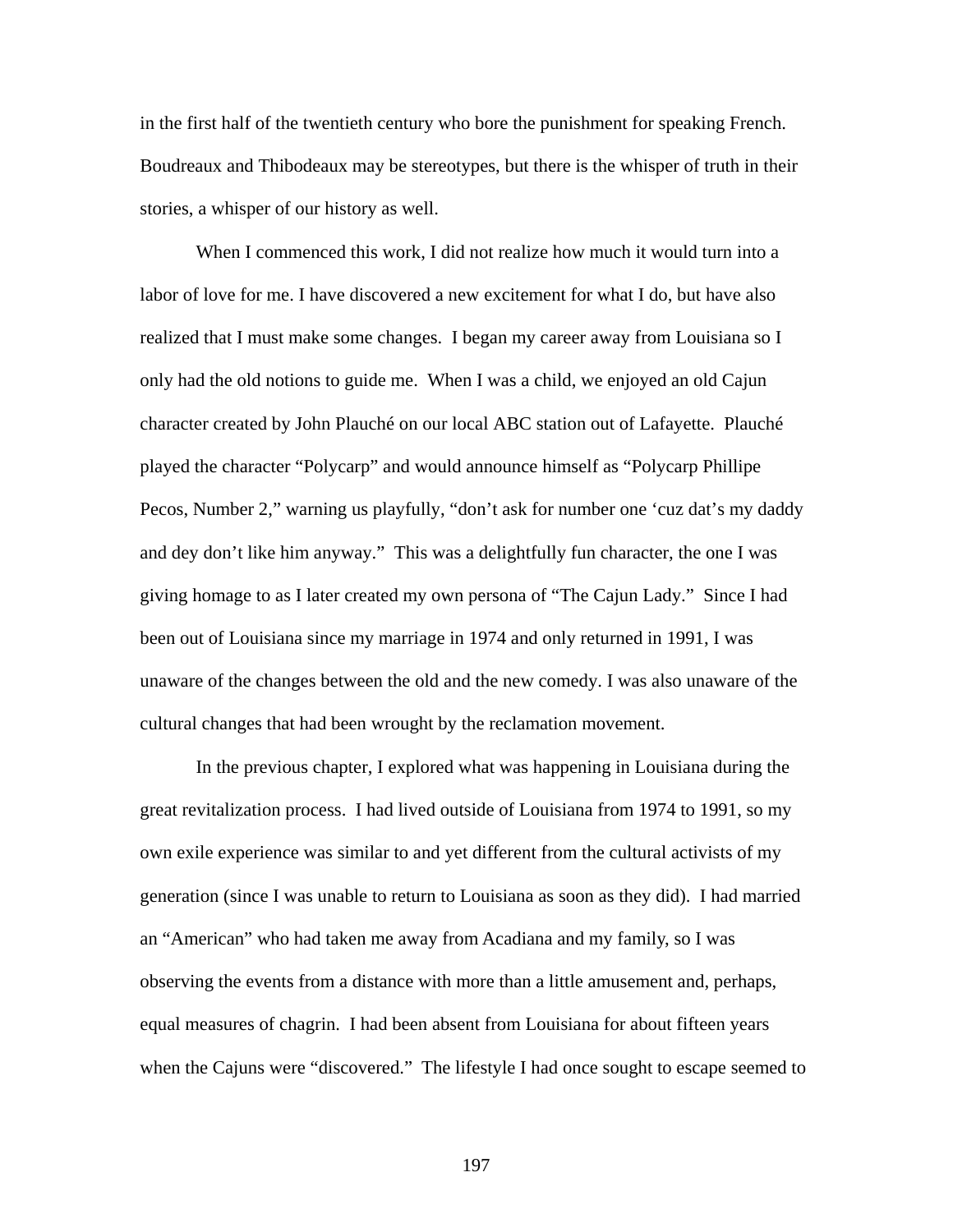haunt me from the grocer to the media, in the products on the shelves and the commercials on TV, shouting my ethnicity. The emphasis was not on the poverty and fear of outsiders that had plagued my childhood, but rather on the openness of the Cajun hearts and hands, as well as the "wealth" to be found in the Cajun culture and cuisine. I was jolted into examining my own memories of my childhood, comparing them to the stories and remembrances of other Cajuns. It was brought home to me that the story of the Cajun diaspora and the forced evacuations should be a source of pride and not of shame, because we not only survived as a people, we prospered as a people. With a renewed sense of my heritage, I began to reclaim the memories of my childhood in order to pass them on to my own children.

Living outside of Louisiana, I was surprised to discover that I was not the only one with a hunger for all things Cajun, and I began to market my particular skill of "performing Louisiana" for the public. I was often hired to "do" *The Cajun Christmas*, a re-telling of Clement's story in which Saint Nick arrives in a pirogue pulled by eight alligators with names like Gaston, t-Boy, and Renee. After clearing it with the publishers, I was even invited to do a radio reading in Georgia that played that entire month of December.

Jeff Foxworthy lent the Cajuns a helping hand with his "You might be a redneck if…" and Cajuns began to write their own versions of "You might be a Cajun." Dan Burkhalter suggested a contest to choose the best ending to the phrase and it became the most popular feature in his column in 1996. Some examples of the submissions are: You might be a Cajun if … watching Wild Kingdom inspires you to write a cookbook, or you think the head of the United Nations is Boudreaux- Boudreaux Guillory, or if you learned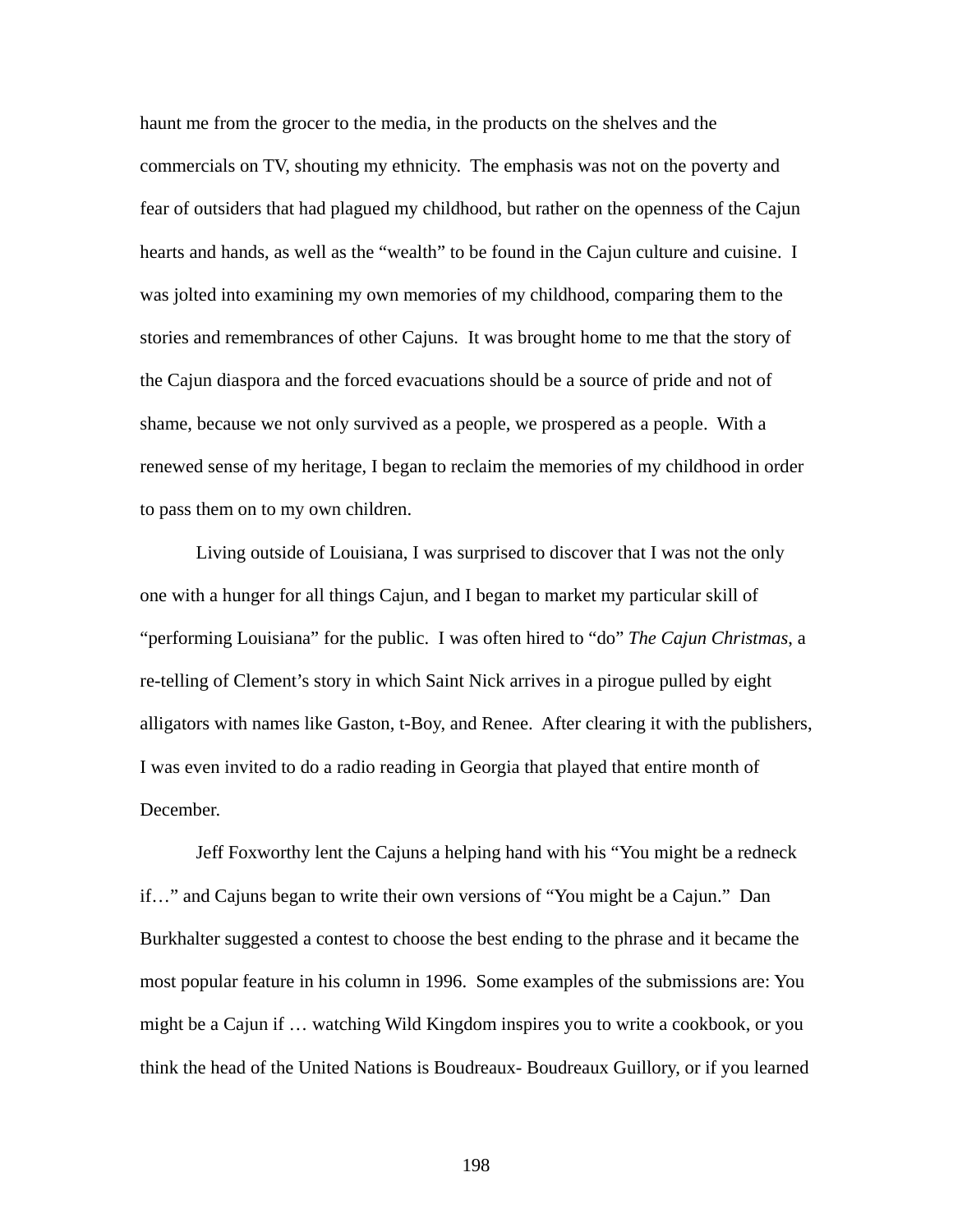to play bourèe [a popular card game] the hard way—by standing up in your crib (CHS Cultures of Louisiana).

I began to collect other Cajun stories so that I could work in the other months and was accepted everywhere we moved. By the time I returned to South Louisiana in the late 1990's, I had a fairly extensive collection of stories. I did not expect to use them in Louisiana because I thought they would be 'old hat.' However, I discovered that the people of Louisiana were just as hungry for all things Cajun as people in other places had been. I was able to put the stories to good use. *The Cajun Night Before Christmas* was one I used often for the creation of a character I just generically called "The Cajun Lady." I've even had the opportunity to narrate the story while a cast would, in costume, act out the story of how Saint Nick makes an appearance at a Cajun cabin in the swamp. That would definitely qualify as the "old" brand of humor and a vote in favor of its resurrection because the audiences were always thrilled.

The Cajun Lady made her first official appearance in the Christmas pageant at First Baptist Church in Lake Charles in 1999. I had been asked to direct the opening act of the pageant, but I had a difficult time getting the timing to work out. There were some gaps in the script that would drag the tempo down, and I knew something had to happen to solve that problem. During the final dress rehearsal, I came to the realization of what would help the timing, so I warned the actors that a new character was being added, there would be no time for rehearsal, that they would just have to "wing it." I went home that night and created a costume for the new character. I had not even named her and could not think of a name for her, so she became the "Cajun Lady" by default.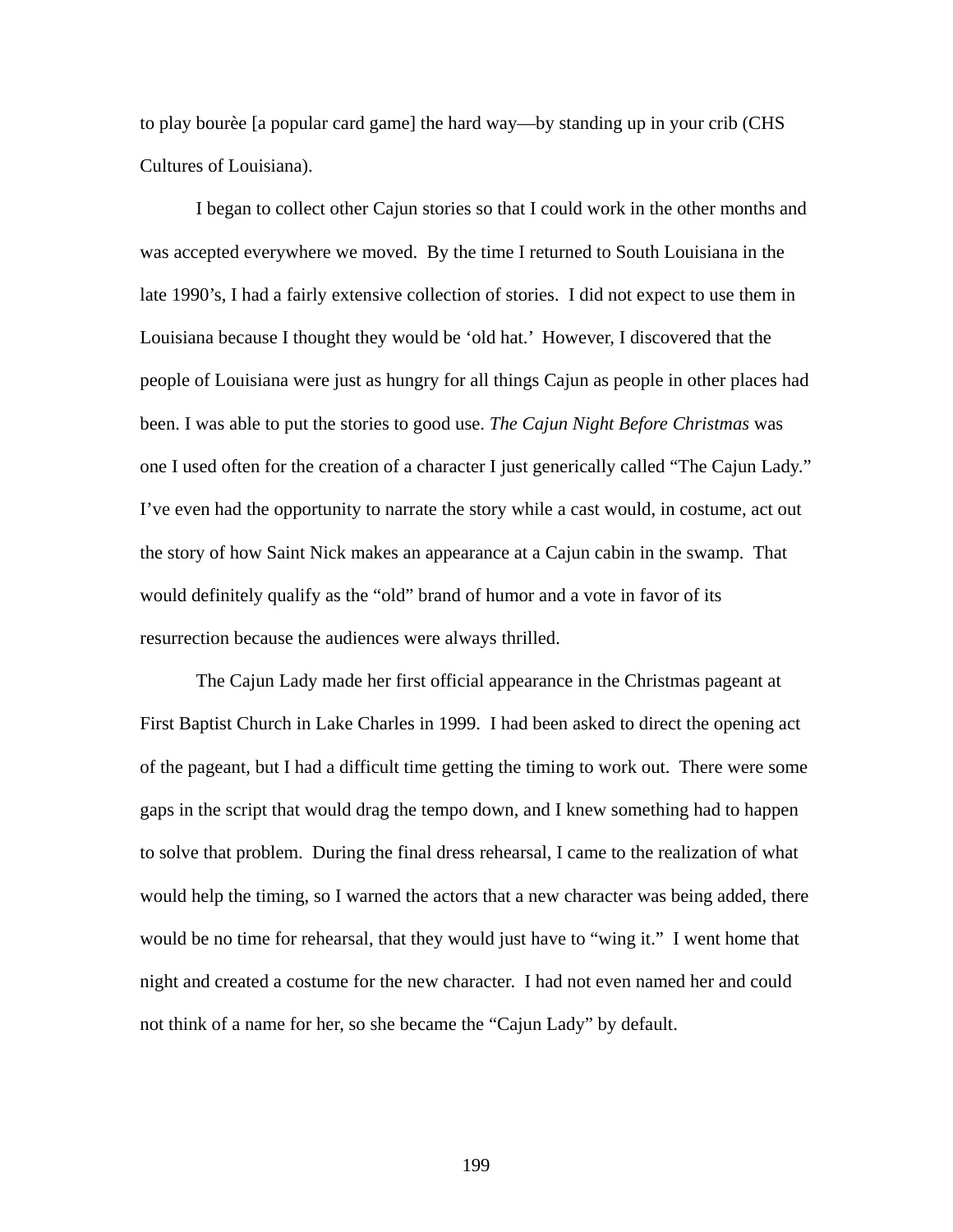The next night, the stage showed an airport holding area. The scene was set for Christmas 1999. The premise was that Y2K had jumped the gun and all the flights were being grounded. As the second flight let out its passengers, the audience (and the cast) was introduced to a woman of the swamps with a Cajun dialect who loudly denounced anything that was getting in the way of her going to "Hawaya." The Cajun Lady took her place on the stage with all the other waiting passengers, but her microphone remained on so that she could do running commentary on all that was happening. Her outrageous remarks and behavior were very popular with the audience; after the show, the "Cajun Lady" was invited to perform in many venues.

From her crawfish hat to her faux leopard slippers with the toilet paper stuck to the bottom, The Cajun Lady is, on a basic level, a kind of classic character (Davies *Ethnic Humor* 310). She is a woman "of a certain age," the eternal virgin looking for a husband.<sup>114</sup> Ever at the ready, she carries a homemade bridal veil and asks the audience to recite her prayer with her:

> Now I lay me down to sleep, A box of boudin at my feet. If you should see a handsome man, Send him my way as fast as you can.

She carries a grocery bag of "necessities" and the audience never knows what will be pulled out next. A good Cajun girl, she always has food to serve anyone who is hungry. She keeps her oversized boudin balls warm in her armpit. The baby alligators with sticks stuck through their gullets and out their tails are available for the ever popular "alligator on a stick." Instead of Boudreaux or Thibodeaux, The Cajun Lady tells of the adventures of her dimwitted cousin, Thibeaux, whose response to every question is "I dunnoooo."

 $\overline{a}$ 

<span id="page-207-0"></span> $114$  A definite homage to Minnie Pearl.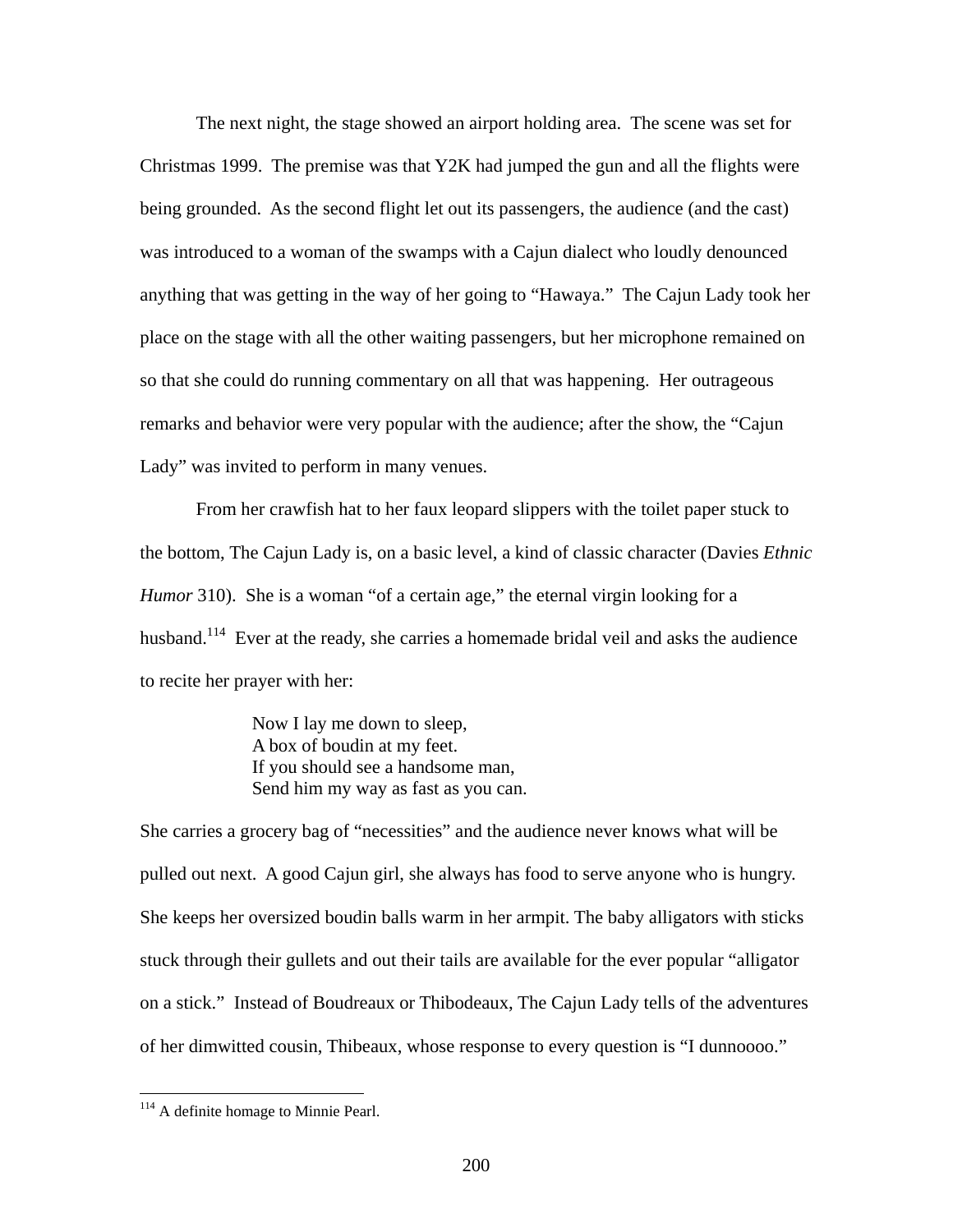She also tells of her sister, Bertrille, whom all the boys wanted to marry until she ran off with the postman after receiving all the gifts in the *Cajun Twelve Days of Christmas*.

Critics of The Cajun Lady may be quick to point out that my characterization is not too far off from that of Kathy Bates' "Mama" character in *The Waterboy.* Having performed *The Cajun Christmas* for so many years, I believe that I was more influenced by that and "Polycarp" in the creation of the character than in watching *The Waterboy*. My other characters certainly predate Bates' creation by a couple of decades. At least, my accent was more "authentic" than that of Bates or any of her co-stars. Perhaps they should have filmed in Louisiana instead of Florida.

Through this work, I have come to realize that The Cajun Lady is very much a throwback to my Cajun childhood. As such, she deserves to take her place with the other characters that have "performed Louisiana." Even though some may dismiss her egregious costume and props, I hope they will soon come to see the charm and good humor that she has been able to spread. I really like my character and she has been a big help to me because the costume and props established the character the moment I walked onstage. The audience knew what to expect without my having to invoke "Boudreaux and Thibodeaux" (they seem more like a "guy" thing).

I will have to sometimes manage without my crutch. You see, I have now set my sights on the International Cajun Joke-Telling Contest and The Cajun Lady, as she lives now, could never win. I keep my jokes clean, but I am intuitive enough to know that the character that I created would be considered "demeaning" by the judges, even though I created her in all innocence.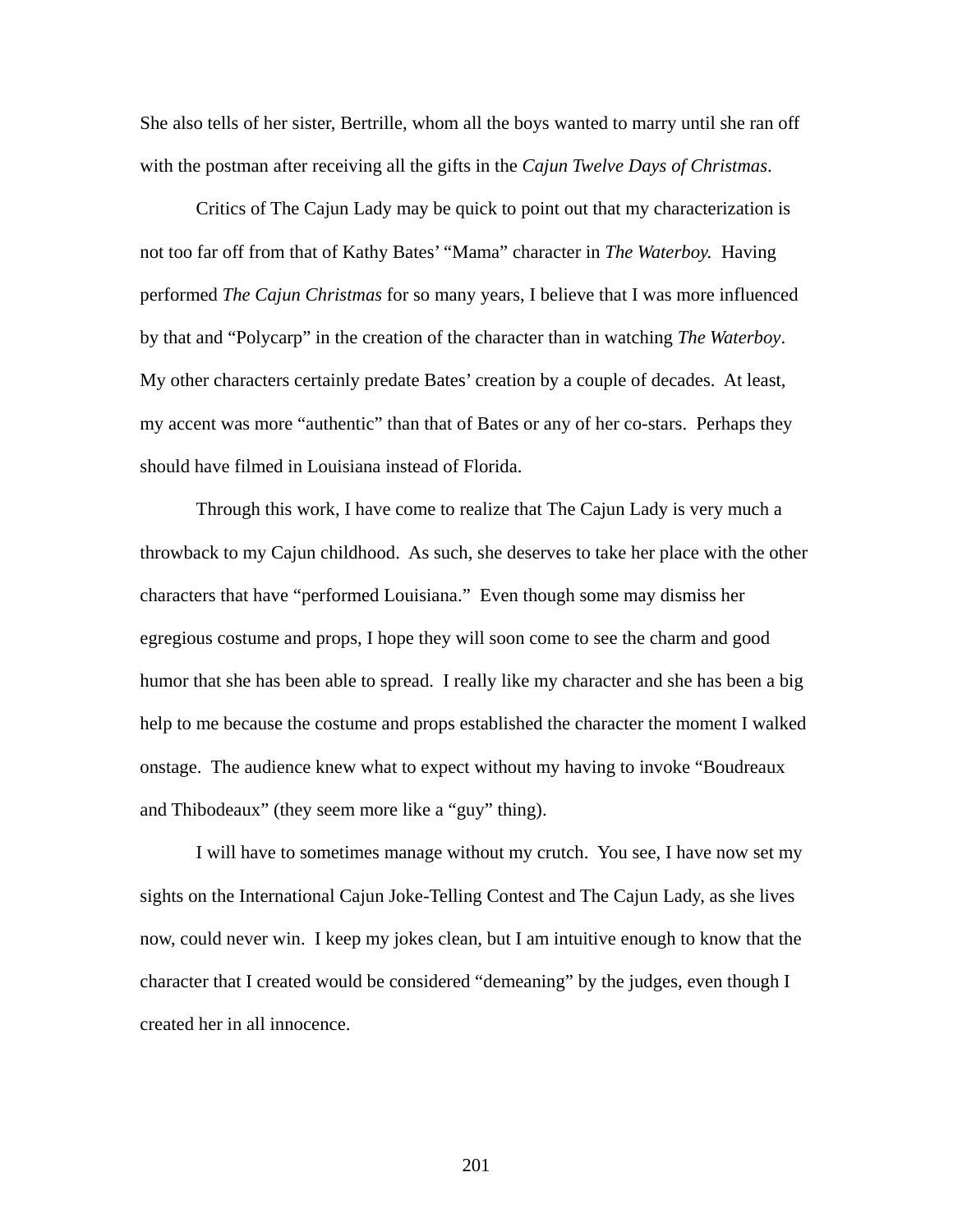In this chapter, I have argued for equal respect for the Cajun humor along side the food and the music as icons and viable exports for our community. Since it is the gatekeepers who get to make the decisions on what is acceptable, I have chronicled the changes that have taken place, adjustments that have been made to make the humor suitable to community tastes. I have also argued for the return of the "old" brand of humor, the humor that has been representing our community for a long time. I have traced the growth of the "new" breed of Cajun humorists, those who will take us to greater heights with their creativity and love for this community. I believe that Cajun dialect humor, as it is performed today, is only half of what it needs to be. By combining the old and the new, we strengthen our humor to where it is an appropriate representative of Cajun preservation. I also believe that I have proven that Cajun dialect humor is not really that different from any of the popular forms of ethnic humor and should be supported wholeheartedly from within and without the community. *Laissez les Bon Temps Roulez!*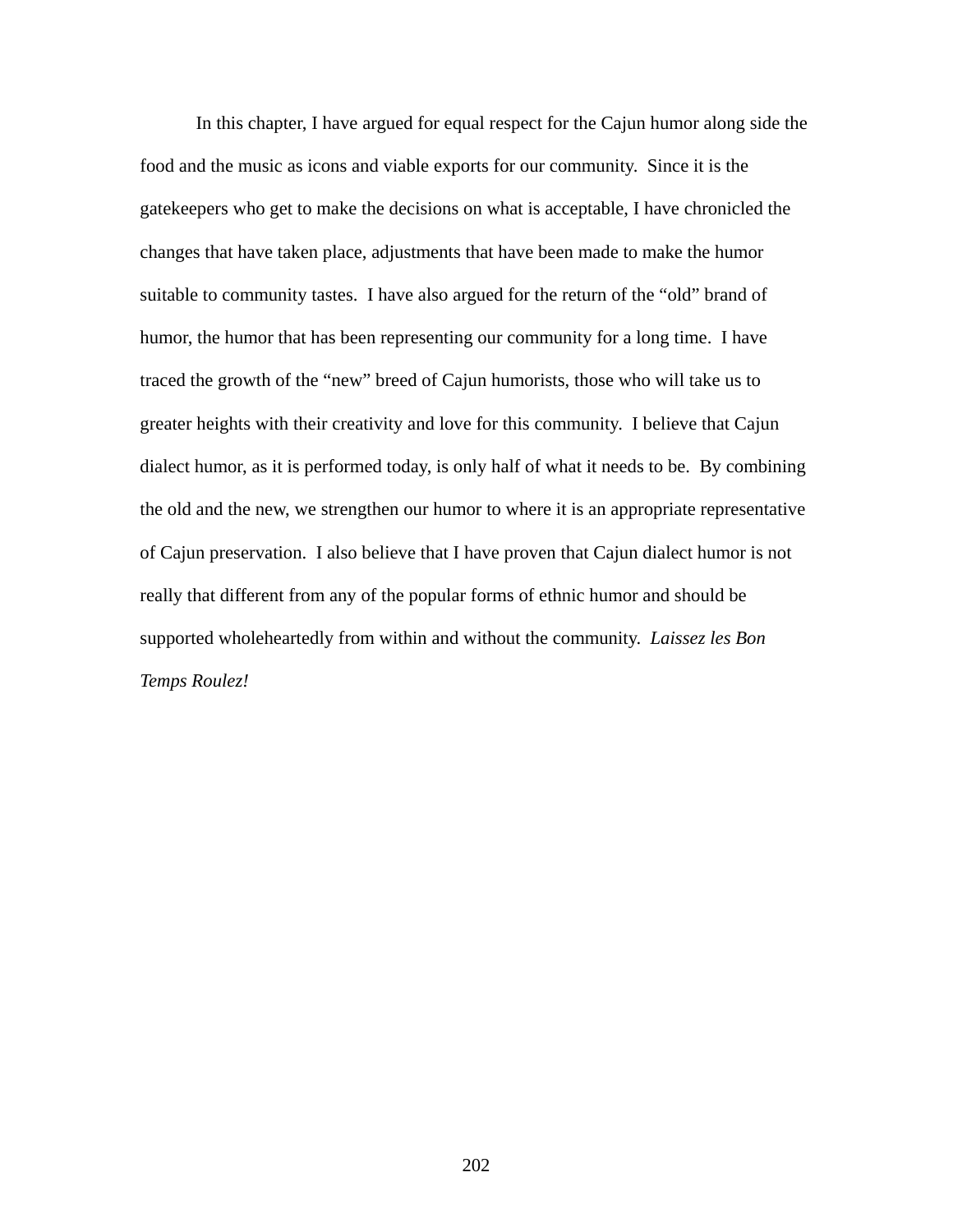## **CHAPTER SEVEN—REPRESENTING A CULTURE: THE FUTURE OF CAJUN DIALECT HUMOR**

American by Birth, Southern by the Grace of God. --Bumper Sticker

Southern by Birth, Cajun by the Grace of God. --Pete Richardson

> One day, a Cajun died and went to hell. The devil was making his rounds and saw the Cajun over in the corner having a party.

> "Hey, you!" said the devil. "You're not supposed to be having a good time in hell. After all, it's burning hot in here."

> "Oh," said the Cajun, "It's not that hot in here. It gets this hot in Louisiana in July."

> The devil left but was determined to make it uncomfortable for the Cajun, so he turned up the temperature even more. Later the devil passed back by the Cajun and saw him boiling crawfish and having an even better time. "Hey!" said the devil. "You stop that! You're not supposed to be enjoying yourself in here. This is hell and it's burning hot in here."

> "It's no big deal," said the Cajun. "It gets this hot in Louisiana in August."

> The devil left very angry with the Cajun and determined to make him uncomfortable. "Okay," said the devil. "If you like the heat, I'm going to make it cold", and then turned down the thermostat until it was freezing cold.

> When he went back to check on the Cajun, he saw from afar that the Cajun was jumping up and down in a frenzy, throwing up his hands, laughing and smiling. "This is really too much!! Why is he so happy?" As he got close to the Cajun, he heard him shout, "The Saints won the Super Bowl!! The Saints won the Super Bowl!!"

Throughout this work, I have been analyzing two interrelated issues: the Cajun

cultural identity and Cajun dialect humor. The aim of my exploration has been to find

my own place within the Cajun cultural identity. As a Cajun by birth and a practitioner of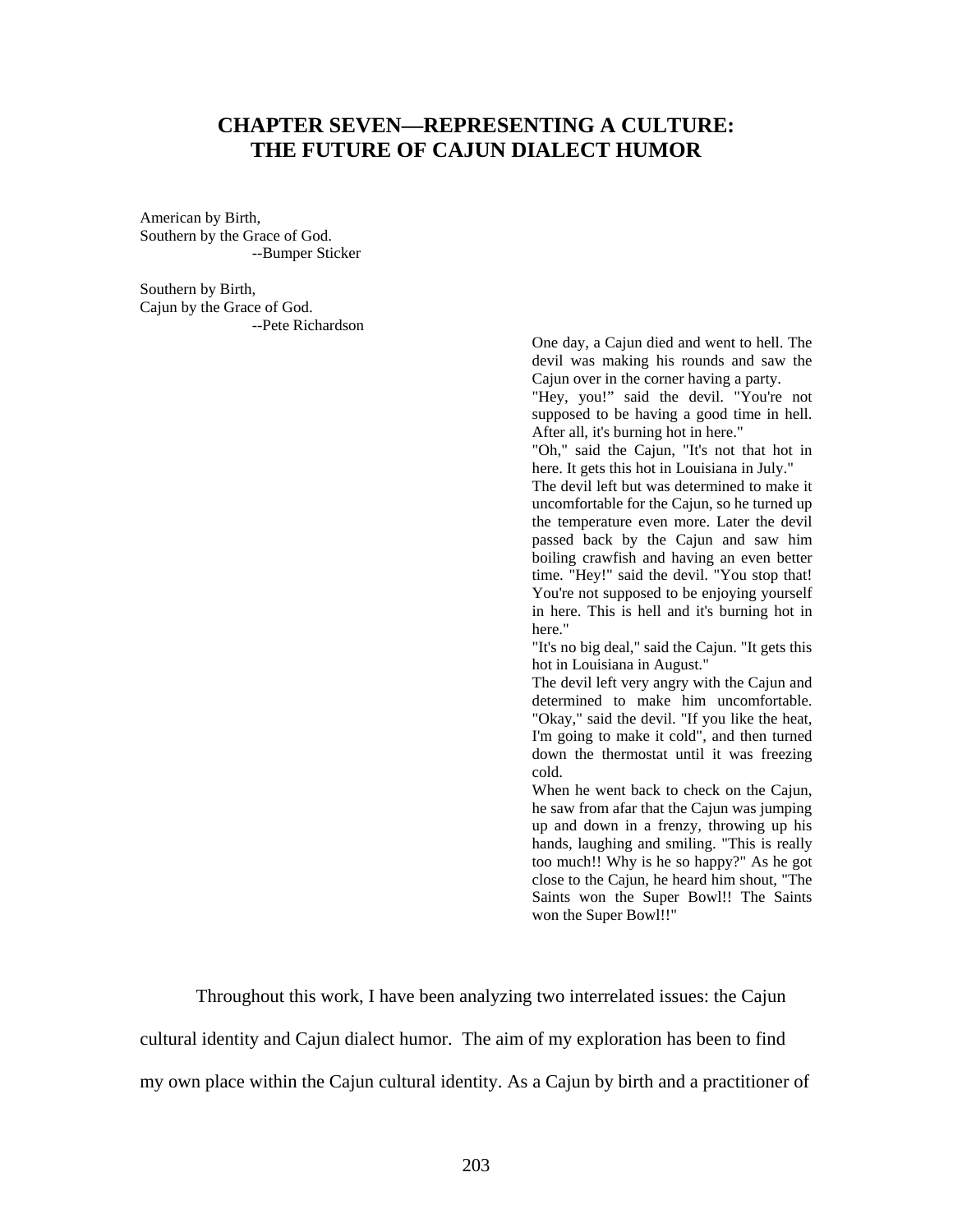Cajun dialect humor, my interest in these areas is personal as well as scholarly. I undertook this journey because there is a "problem" with Cajun dialect humor, a continuing stigma attached to the style of humor that I present in my performance.

When I first began this project, I did not know what I would find concerning Cajun dialect humor. My initial research disclosed that Cajun dialect humor was used as a political tool. Thus, I hoped to find Cajun dissenters using the dialect humor as a battle cry against the dominant Anglo-Americans. Instead, I discovered that Cajuns weren't even contributors to their own dialect humor in English until the early 1960's. At the time that Cajun dialect humor was initiated in the latter part of the nineteenth century, Cajuns were telling jokes, stories, and tall tales, but they were telling them in French and just for the "fun" of it. The Cajuns' main venues were not commercial; they used the barbershops, country stores, and the front porches, where they would gather for the evening veillée. Cajun dialect humor, as we have come to know it, was begun by outsiders and used for various purposes, chiefly that of satire in the political arena, especially in New Orleans. By the 1920's, outsider Walter Coquille, who employed dialect humor for political ends, also began the commodification<sup>115</sup> of the dialect humor.

Cajuns, as the main purveyors of the dialect humor, came about slowly, and rebellion against the dominant society has not been their mantra. Rather than being dissidents, Cajun performers of Cajun dialect humor tend to perform the comedy because they enjoy it. They love to laugh and to make others laugh. Cajun dialect humor is still marketable, but only one of the current Cajun humorists, Murray Conque, is a full-time comedian. While the others sell their tapes and DVD's, it is a side business for them,

<span id="page-211-0"></span><sup>&</sup>lt;sup>115</sup> McLoughlin was not paid for his contributions to political humor, but Coquille made it a business. Cajun dialect humor has been used for marketing purposes ever since.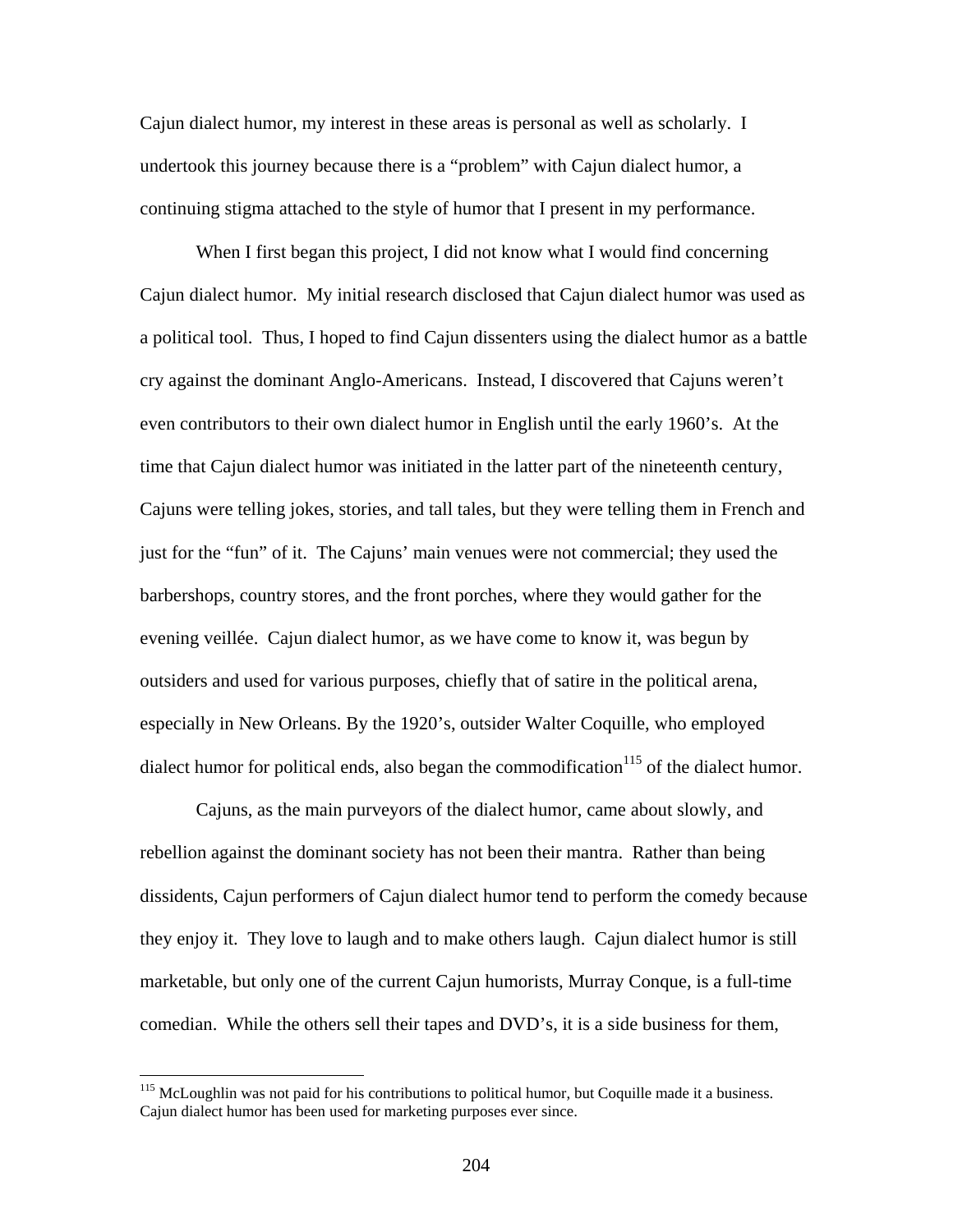which they practice because they enjoy it. Similar to the Cajun concerts, the Cajuns attending the comic performances enjoy a sense of solidarity, a celebration of our cultural heritage. The comedy fills a need within the community or the venues would not be continually sold out.

How, then, can I claim that there is a problem with Cajun dialect humor? Because a tension still underlies Cajun dialect humor and the culture. The tensions still involve competing narratives: the "new" humor celebrates the Cajun as "happy, goodhearted people," while the "old" humor reminds us that we were once a people who struggled with enforced schooling and the English language and, yes, we know how to have a "good" time. The competition between the "old" and the "new" has its foundations in the rift that ruptured the Cajun community in the nineteenth century. The division was both social and economic; the upper class became the Genteel Acadians and the lower class became the just-plain Cajuns. That bifurcation of the Cajun community continues to haunt our culture.

Even though the Civil War made paupers of them all, the Genteel Acadians were able to recover somewhat, but the just-plain Cajuns did not begin to recover until after WWII. The extended stint on the lower socioeconomic stratum created stereotypes about the Cajuns that have followed them to this day. Recovery for the Cajuns after WWII also witnessed a trend toward Americanization and assimilation. Some of the baby boomers born during that time would leave Cajun country for education or work. Their "exile experiences" would allow introspection and a new appreciation for their cultural heritage. They returned to Louisiana to initiate a revitalization and reclamation movement.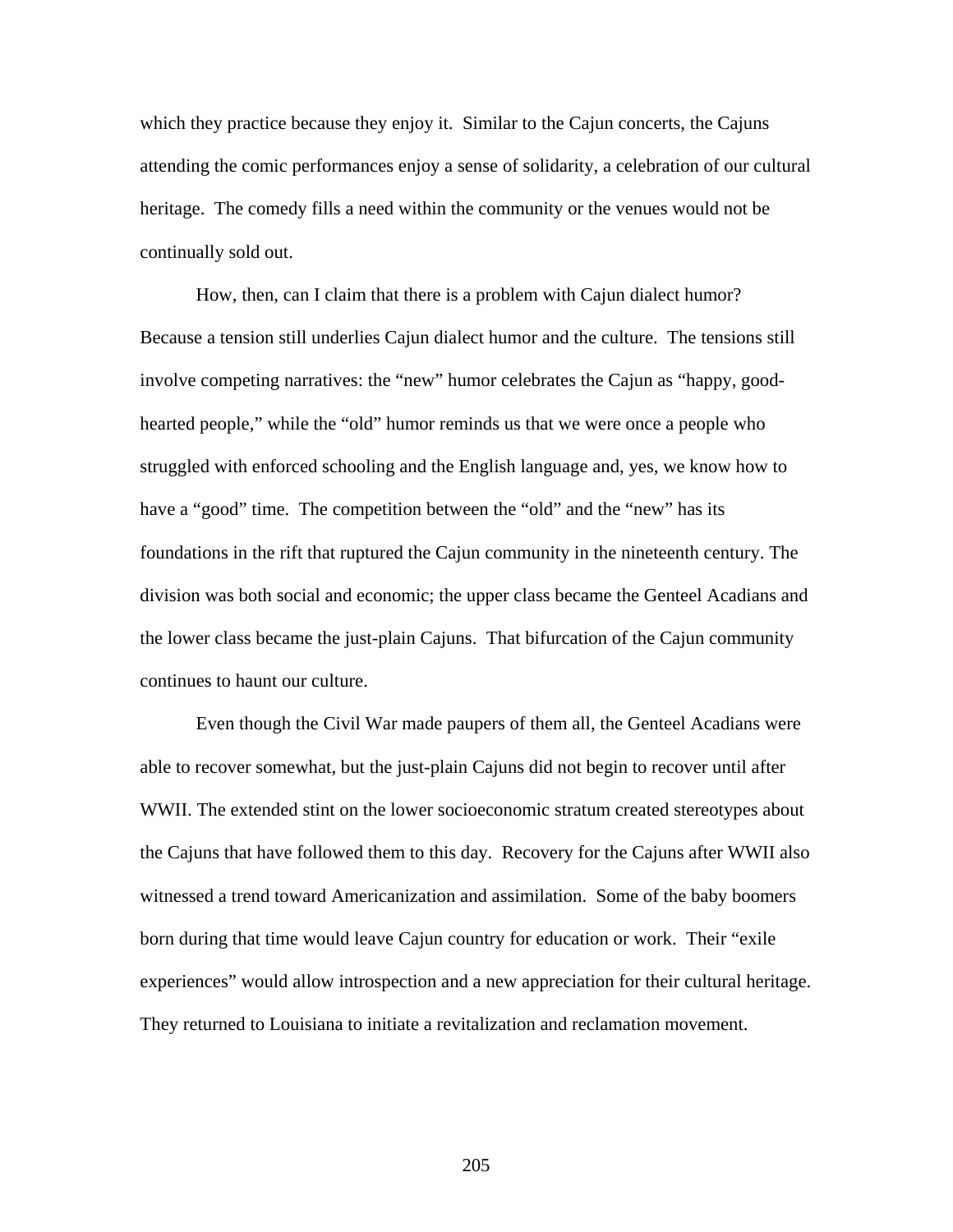Historically, outsiders created the Cajun dialect humor. By the time the Cajuns were ready to take ownership of their own dialect humor, outsider Justin Wilson was already an established star. Wilson's status was and is really the "problem" with Cajun dialect humor. Wilson had a PBS cooking show in the 1970's, which launched his version of a Cajun stereotype. That stereotype has never dimmed in the minds of the outside world. Mention Cajun humor to people outside the Cajun community and their first reaction is often "Justin Wilson." Even six years after his death, Wilson is still the comic most associated with Cajun humor.

In an attempt to undermine Wilson's preeminence in the field of Cajun dialect humor, gatekeepers to the comic community established a set of guidelines for Cajun dialect humor that dismissed Wilson's style as the "old" style and instituted a sanitized version as the "new" style. The costumes, exaggerated accents, the malapropisms, anything that was deemed "demeaning" to the Cajuns was to be eradicated. From that time in 1988, the "Opelousas Proclamation" set parameters for the performance of Cajun dialect humor.

As a scholar, I have been exploring how communities work, especially ethnic communities, investigating the gatekeepers, fence-jumpers and the folk, and how each function within the community dynamics. In the area of Cajun dialect humor, all of these figures come into play. The gatekeepers made a decision in 1988 and have been able to implement its influence across the board. The folk have accepted the decision and continue to promote its implementation. The one area that falters is the notion of "demeaning to the Cajun people." Only the gatekeepers seem to know what that means. The folk are quick to denounce any humor that "demeans," but their training from the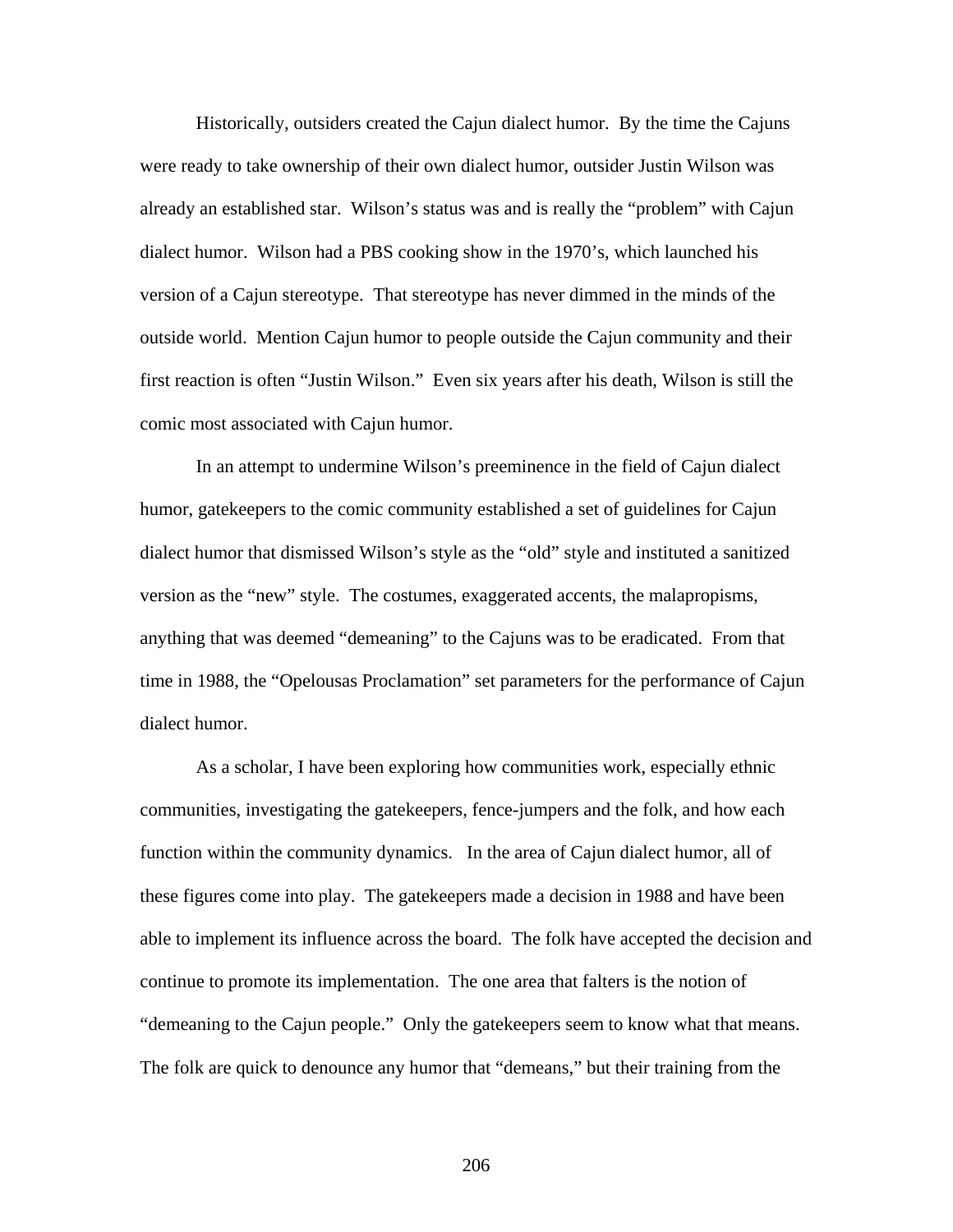gatekeepers does not include anything more than a nebulous idea. Having observed the audience at a venue that included both "old" and "new" performers, I discovered that the audience laughed just as much at all of the comedians, not just the "new." The audience's judgment had more to do with material and delivery (more the latter than the former) than it had to do with style. If the folk do not recognize the fence-jumpers, then what has been accomplished through the proclamation?

In this work, I have argued that there is a problem with Cajun dialect humor and that, through the process of ethnic revitalization, gatekeepers assumed the task of corralling the fence-jumpers and training the folk to recognize the rebels. I have stated that the problem with the Cajun dialect humor is also a problem with the Cajun cultural identity.

I have affirmed that the Cajun cultural identity can be traced to the 1604 landing of the ship *Jonas* in the area that would become known as Nova Scotia. The Cajun cultural identity, forged in an uncompromising land, tempered by diaspora and a decadeslong exile, was maintained through the settling of another inhospitable land, Louisiana. The Cajun cultural identity has survived Americanization, bifurcation and urbanization. I believe we can survive the continuing stereotypes, especially since the stereotype that is most celebrated is that of fun-loving, happy people who would give you the shirt off their backs. That stereotype is already celebrated through the food and the music, and it brings an especial joy to the tourist bureaus of Louisiana because it draws people and their money to the state.

Through the last two decades, the sanitized humor has not been as overall successfully marketed as Cajun humor in the time of Justin Wilson. Regularizing the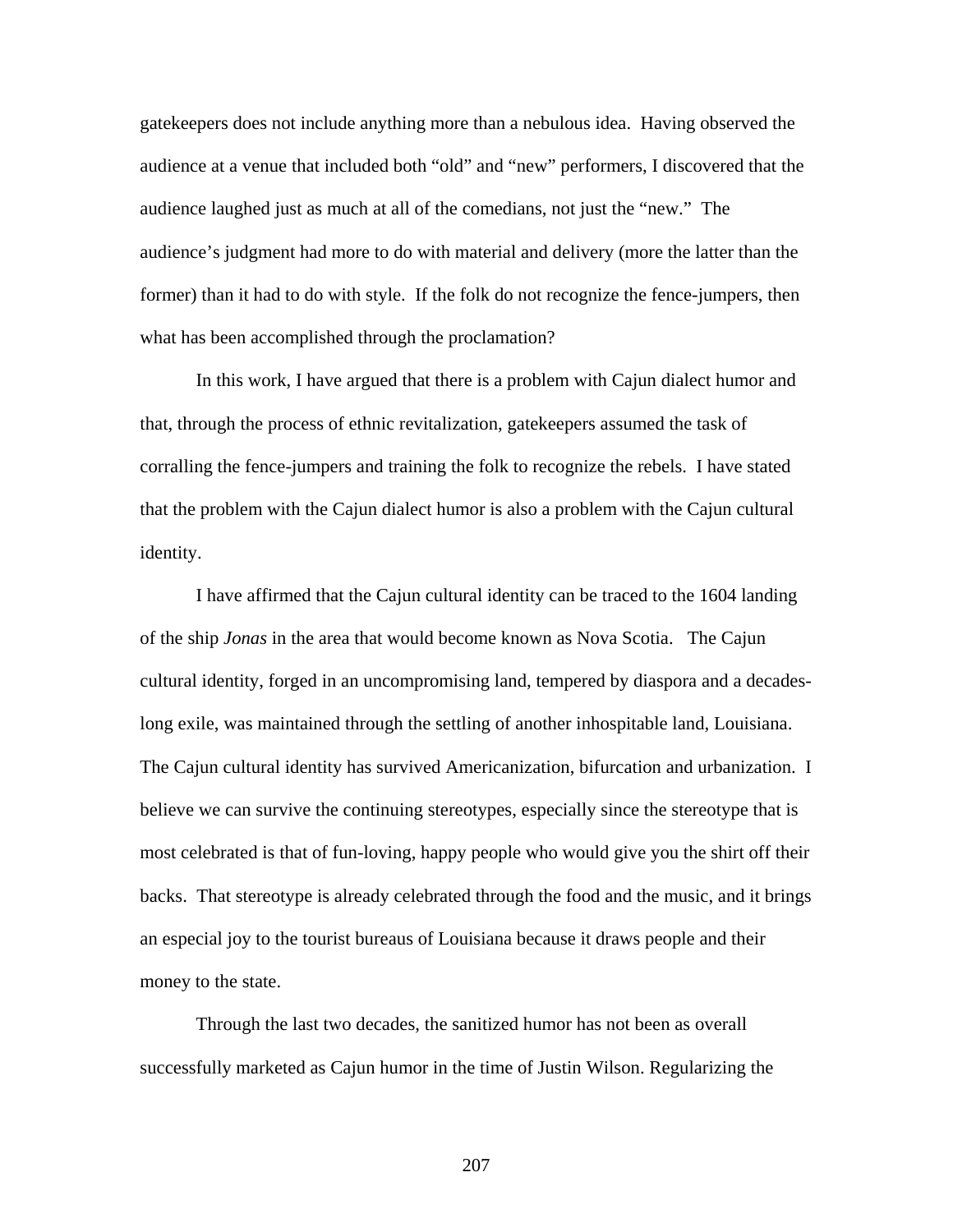comedy succeeded in stifling creativity. We have also lost a portion of our history. Wilson was not the only one who was performing in costumes. We need to celebrate our cultural icons: John Plauché, whose "Polycarp and his Pals" entertained the Cajun children every Saturday morning in the 1960's, and "Anatoo," who still performs in various venues. These are just two of the many who have been left behind. I have argued for a return of the "old" style of humor to be combined with the "new," so that the ancient rift can be finally closed and the Cajun community united.

I believe that my community did Justin Wilson a great disservice. He accomplished much in getting Cajuns noticed by the outside world. While I understand the angst that consumed many of the young Cajun activists over the fact that Wilson was a successful outsider during a time when they were reclaiming their heritage, I also believe that it is time to put the inside/outside dynamic aside, especially as it pertains to Wilson. Wilson made himself very much a part of our history, and we should embrace him while we embrace the "old" with the "new." The Cajun community will be the stronger for it.

For this Cajun child, this work has been a journey of discovery. I am no longer concerned about my place in my culture. I am a champion fence-jumper: no French, an exogamous marriage, and no longer Catholic. I perform the "old" style of humor in the guise of The Cajun Lady, wearing an outrageous, over-the-top costume and using a good amount of stereotypical devices. I don't drink alcoholic beverages and my dancing days are over, except for weddings and such events. The only thing "Cajun" about me anymore are my bloodlines. That is why I am arguing for a return to the "old" style of humor. When I play The Cajun Lady, I am revitalized. I am reclaiming "Polycarp" and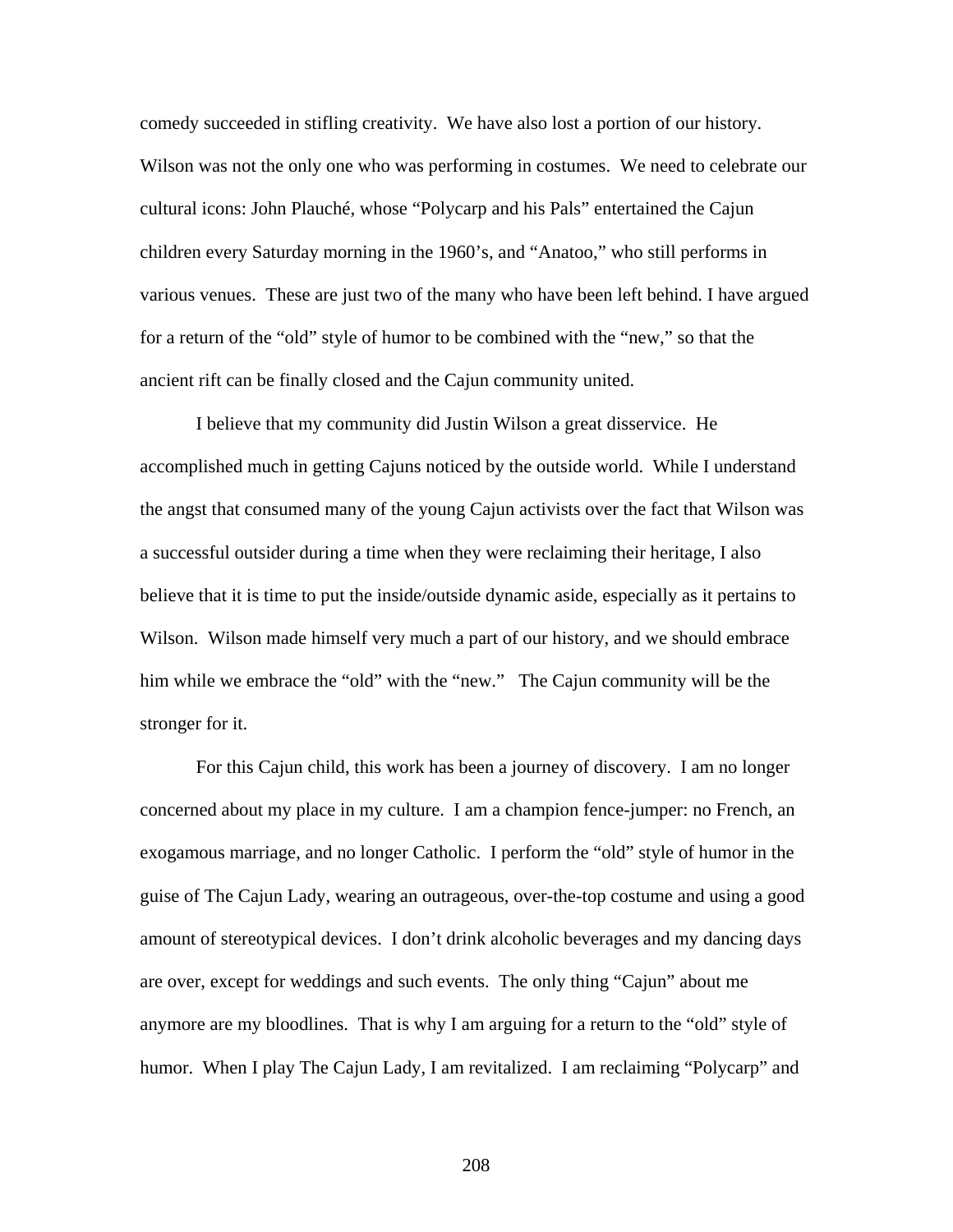my childhood. I am honoring "ol' Marie" and "Claude." I am also sharing that narrative with my audiences, who have always seemed to enjoy the characterization. Through this form of Cajun dialect humor, I am reclaiming my past.

Carl Brasseaux once said, "*Un peuple sans passé est us peuple sans futur,*" (a people without a past are a people without a future). As discussed in the last chapter, young Cajun humorist, Kent Gonsoulin, is the model for beginning to embrace the old with the new by including an "old" style character, his "*tante*." He has shown us how to re-weave the tapestry of our past. Hopefully, that is the future of Cajun dialect humor.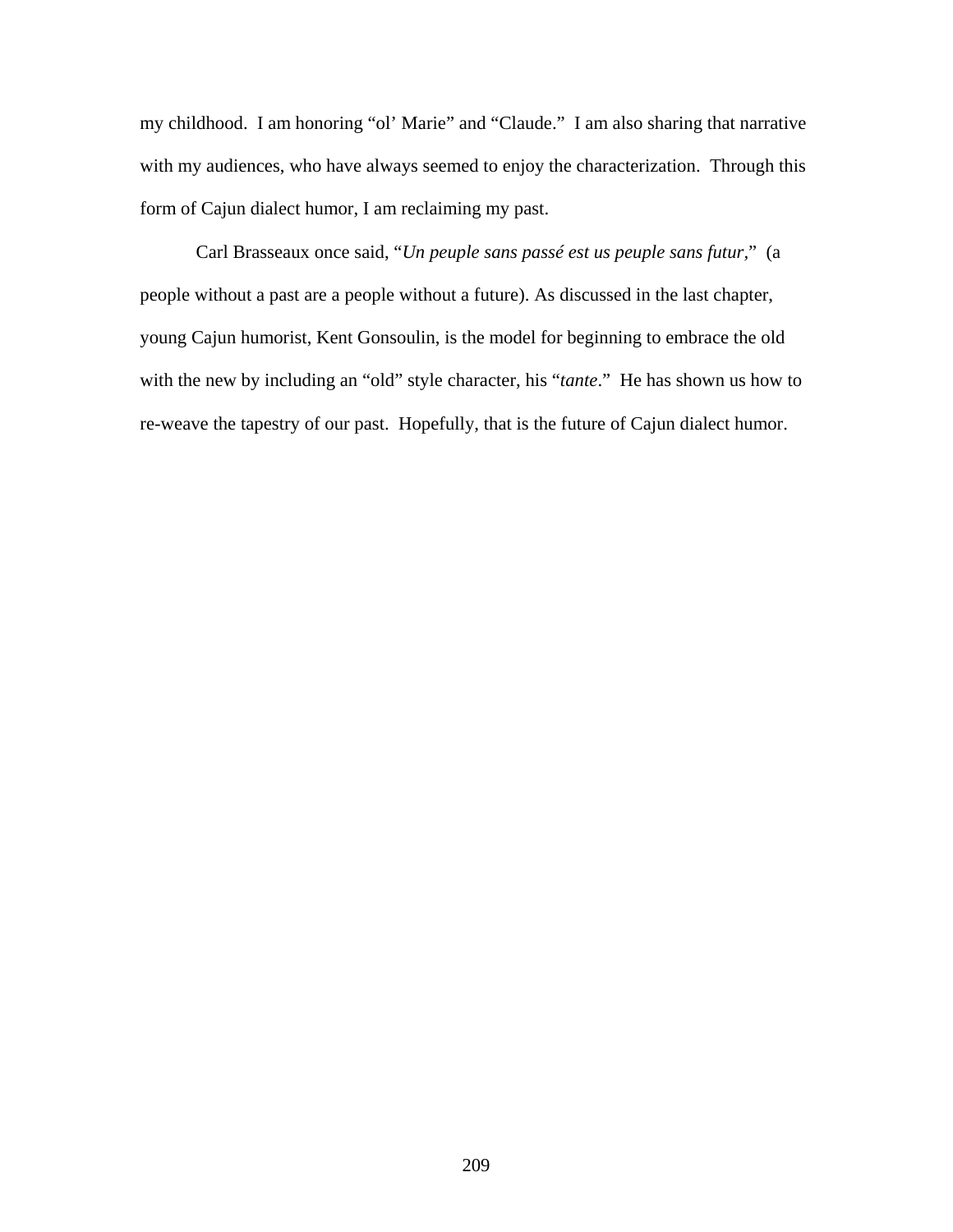## **WORKS CONSULTED**

- Akins, Thomas B., ed. *Acadia and Nova Scotia: Documents Relating to the Acadian French and the First British Colonization of the Province, 1714-1758.* Selections From the Public Documents of the Province of Nova Scotia. Benjamin Curren, trans. 1869. Cottonport, LA: Polyanthos, Inc., 1972.
- Allain, Mathé. "Twentieth-Century Cajuns." Glenn Conrad, ed. *The Cajuns: Essays on Their History and Culture*. Lafayette, La.: The Center for Louisiana Studies, 1978.
- Ancelet, Barry Jean. *Cajun and Creole Folktales: The French Oral Tradition of South Louisiana*. New York: Garland Publishing, Inc., 1994.
- --------."The Cajun Who Went to Harvard: Identity in the Oral Tradition of South Louisiana." *Journal of Popular Culture*. (23) (Summer 1989): 101-115.
- --------.Jay Edwards and Glen Pitre. *Cajun Country*. Lynwood Montell, gen ed. Folklife in the South Series. Jackson and London: University Press of Mississippi, 2003.
- -------."Cajun Music." *The Journal of American Folklore*. (107) (1994): 285-303
- -------."A Perspective on Teaching the 'Problem Language' in Louisiana." *French Review* 61 (3) (February 1988): 345-356.
- Anderson, Benedict. *Imagined Communities: Reflections on the Origin and Spread of Nationalism*. 1983. London: Verso, 1991.
- Andrew, Sheila. "Shaping a Sense of Humour: The Rise of the Written Joke in 19<sup>th</sup>-Century Acadian Newspapers: 1867-87." *Acadiensis*, XXVI 2 (Spring 1997): 59-76.
- Angers, Trent. *The Truth about Cajuns.* Lafayette, LA: Acadian House Publishing, 1989.
- -------.Allison Davidson, eds. *Cajun Humor*. Lafayette: Acadian House Publishing, 1997.
- Arceneaux, George. *Youth in Acadie: Reflections on Acadian Life and Culture In Southwest Louisiana.* Baton Rouge, LA: Claitor's Publishing Division, 1974.
- Arsenault, Bona. *History of the Acadians*. Ottawa: Télévision de la Baie des Chaleurs Inc., 1988.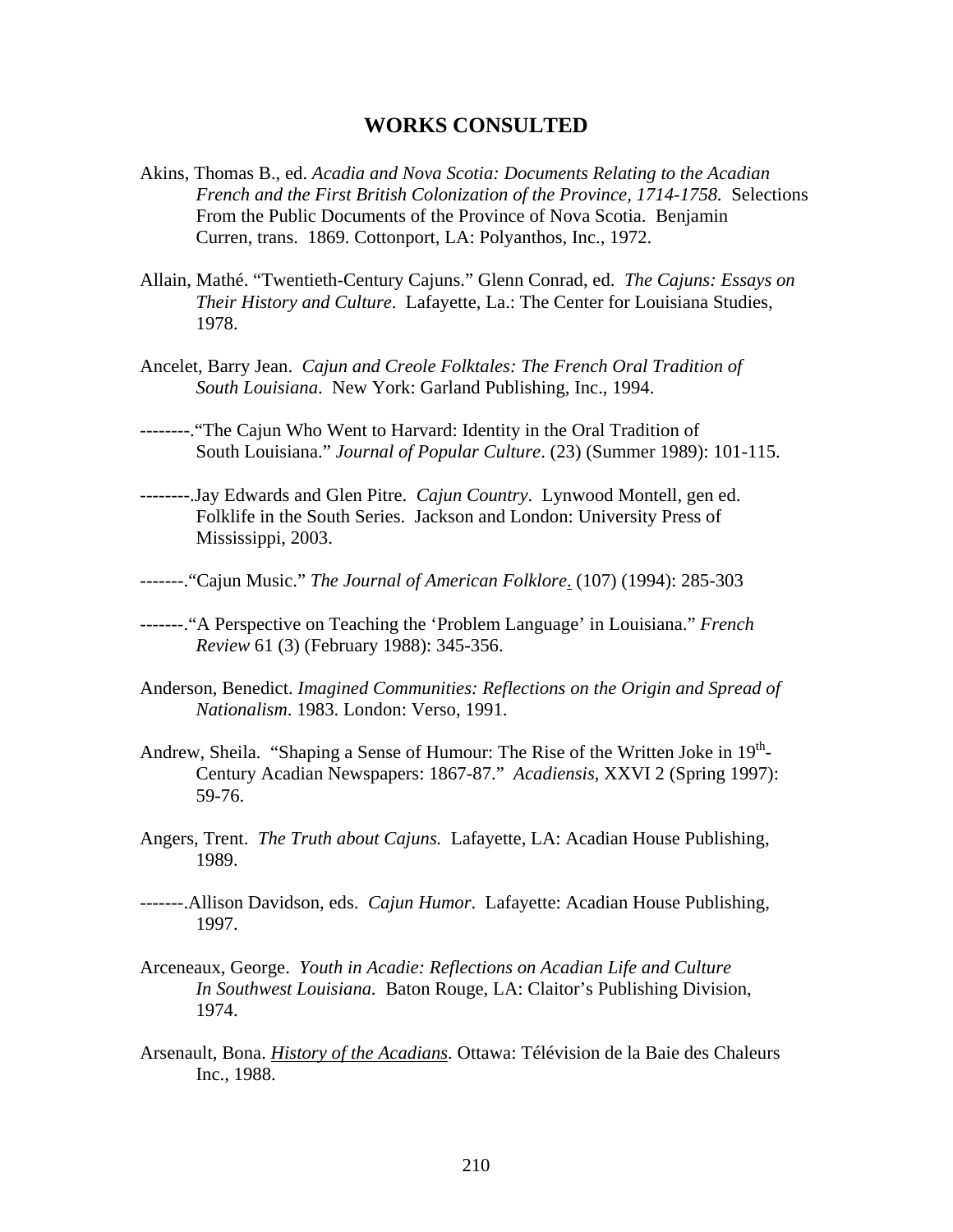- Auchincloss, Louis, ed. *Theodore Roosevelt: Letters and Speeches*. New York: The Library of America, 2004.
- Baker, Vaughan B. "In and Out the Mainstream: The Acadians in Antebellum Louisiana." Glenn Conrad, ed. *The Cajuns: Essays on Their History and Culture*. Lafayette, La.: The Center for Louisiana Studies, 1978.
- Barth, Fredrik, ed. *Ethnic Groups and Boundaries: The Social Organization of Cultural Difference*. Boston: Little, Brown and Company, 1969.
- Becker, Jane S. *Selling Tradition*. Chapel Hill: The University of North Carolina Press, 1998.
- Berard, Dailey J. *This Cajun Ain't Bashful: The Outspoken Views of an Industrialist*. Lafayette, LA: Jim Bradshaw Limited, 1986.
- Bernard, Shane K. *The Cajuns: Americanization of a People.* Jackson: University Press of Mississippi, 2003.
- -------.*Swamp Pop: Cajun and Creole Rhythm and Blues.* Jackson: University Press of Mississippi, 1996.
- Bhabha, Homi K. *The Location of Culture*. London and New York: Routledge, 1994.
- Bible, George P. *The Acadians: The Historical Basis for Longfellow's Poem of Evangeline.* Gretna, LA: Pelican Publishing Company, 1998.
- Boorstin, Daniel J. *The Image: A Guide to Pseudo-Events in America*. College Edition. New York: Atheneum, 1987.
- Boskin, Joseph. *Humor and Social Change in Twentieth Century America.* Boston: The Trustees of the Public Library of the City of Boston, 1979.
- --------. *Rebellious Laughter: People's Humor in American Culture*. Syracuse, New York: Syracuse University Press, 1997.
- Boudreaux, Carl. *Never Kiss an Alligator on the Lips!: The Life and Trying Times Of Boudreaux the Cajun*. Vol. II. Golden Meadow, Louisiana: Synergy Press, 1999.
- Boudreaux, Larry. *Dat Boudreaux Ain't Me, It's Ma Cousin: 150 Cajun Stories wit' Some udder stuff t'rown in too*. 1999. Baton Rouge, LA: Boudreaux Cajun General Store, 2002.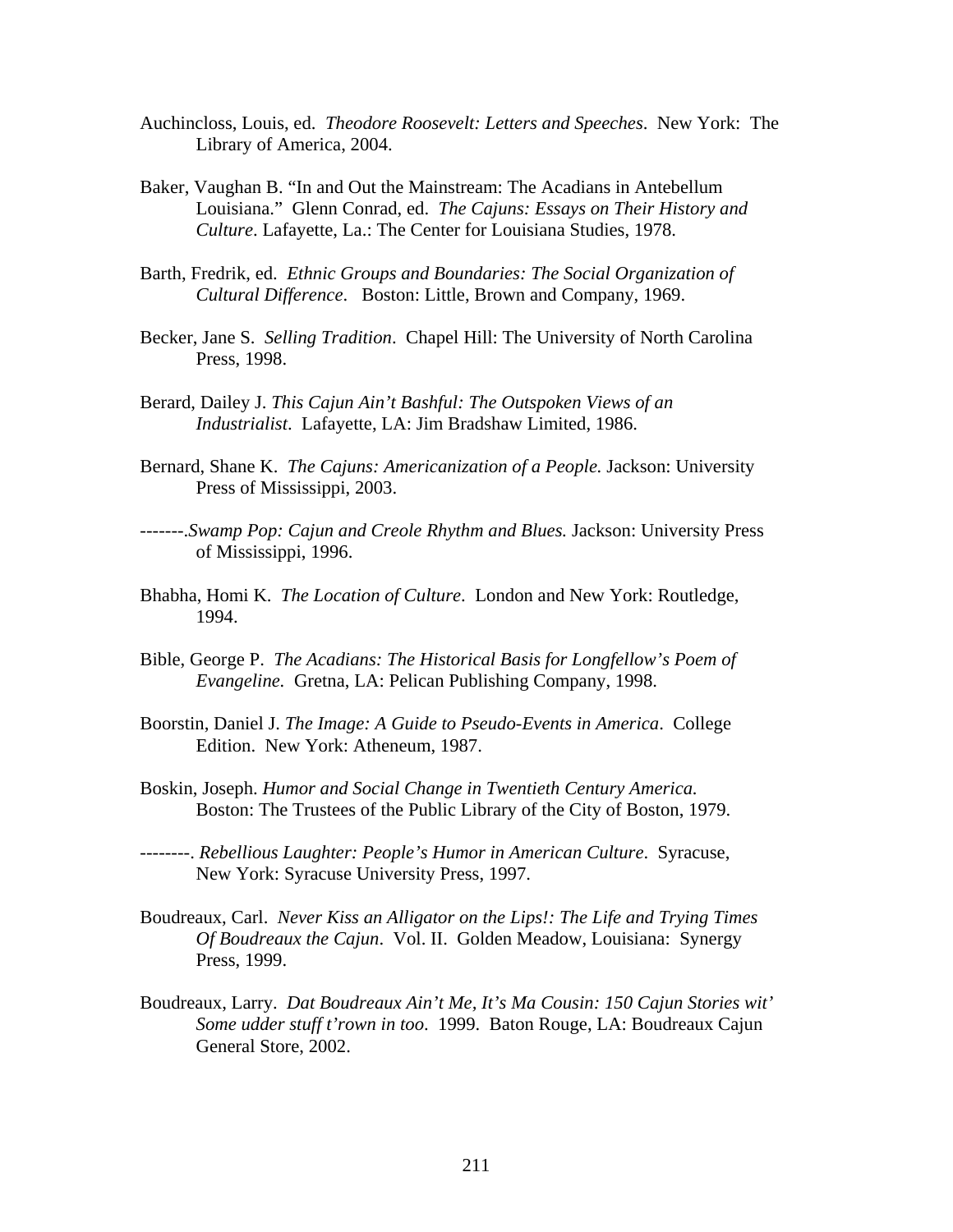- Bourdieu, Pierre and James S. Coleman, eds. *Social Theory for a Changing Society.*  Boulder: Westview Press, 1991.
- Bradford, Roark. Foreward. *The Mayor of Bayou Pom Pom Speaks*. By Walter Coquille. New Orleans: Coquille Publishing Company, 1954.
- Brasseaux, Carl A. *Acadian to Cajun: The Transformation of a People, 1803- 1877*. Jackson: University Press of Mississippi, 1992.
- ---------. *The Founding of New Acadia: The Beginnings of Acadian Life in Louisiana,1765-1803.* 1987. Baton Rouge: Louisiana State University Press, 1996.
- ---------.*French, Cajun, Creole, Houma: A Primer on Francophone Louisiana*. Baton Rouge, LA: Louisiana State University Press, 2005.
- ---------.*In Search of Evangeline: Birth and Evolution of the Evangeline Myth.* Thibodeaux, LA: Blue Heron Press, 1988.
- ---------, ed. *A Refuge for All Ages: Immigration in Louisiana History*. The Louisiana Purchase Bicentennial Series in Louisiana History, Vol. X. Lafayette,LA: Center for Louisiana Studies, 1996.
- ---------.*The Road to Louisiana: The Saint-Domingue Refugees, 1792-2809.* Carl A. Brasseaux and Glenn R. Conrad, eds. David Cheramie, trans. Lafayette, LA: The Center for Louisiana Studies, 1992.
- ---------.*Scattered to the Wind: Dispersal and Wanderings of the Acadians, 1755- 1809.*  Louisiana Life Series, No. 6. Glenn R. Conrad, gen. Ed. Lafayette, LA: The Center for Louisiana Studies, 1991.
- ---------, ed. *Quest for the Promised Land: Official Correspondence Relating to the First Acadian Migration to Louisiana, 1764-1769*. Carl A. Brasseaux, Emilio Fabian Garcia and Jacqueline K. Voorhies, trans. Lafayette, LA: The Center for Louisiana Studies, 1989.
- --------and Ryan Brasseaux. "Justin Wilson." *The New Encyclopedia of Southern Culture*. John T. Edge, ed. Chapel Hill: University of North Carolina Press, 2006.
- Braud, Gerard-Marc. *From Nantes to Louisiana: The History of Acadia, the Odyssey of an Exiled People.* Trans. Julie Fontenot Landry. Lafayette, Louisiana: La Rainette, Inc., 1999.
- Brebner, John Bartlett. *New England's Outpost: Acadia Before the Conquest of Canada*. New York: Columbia University Press, 1927.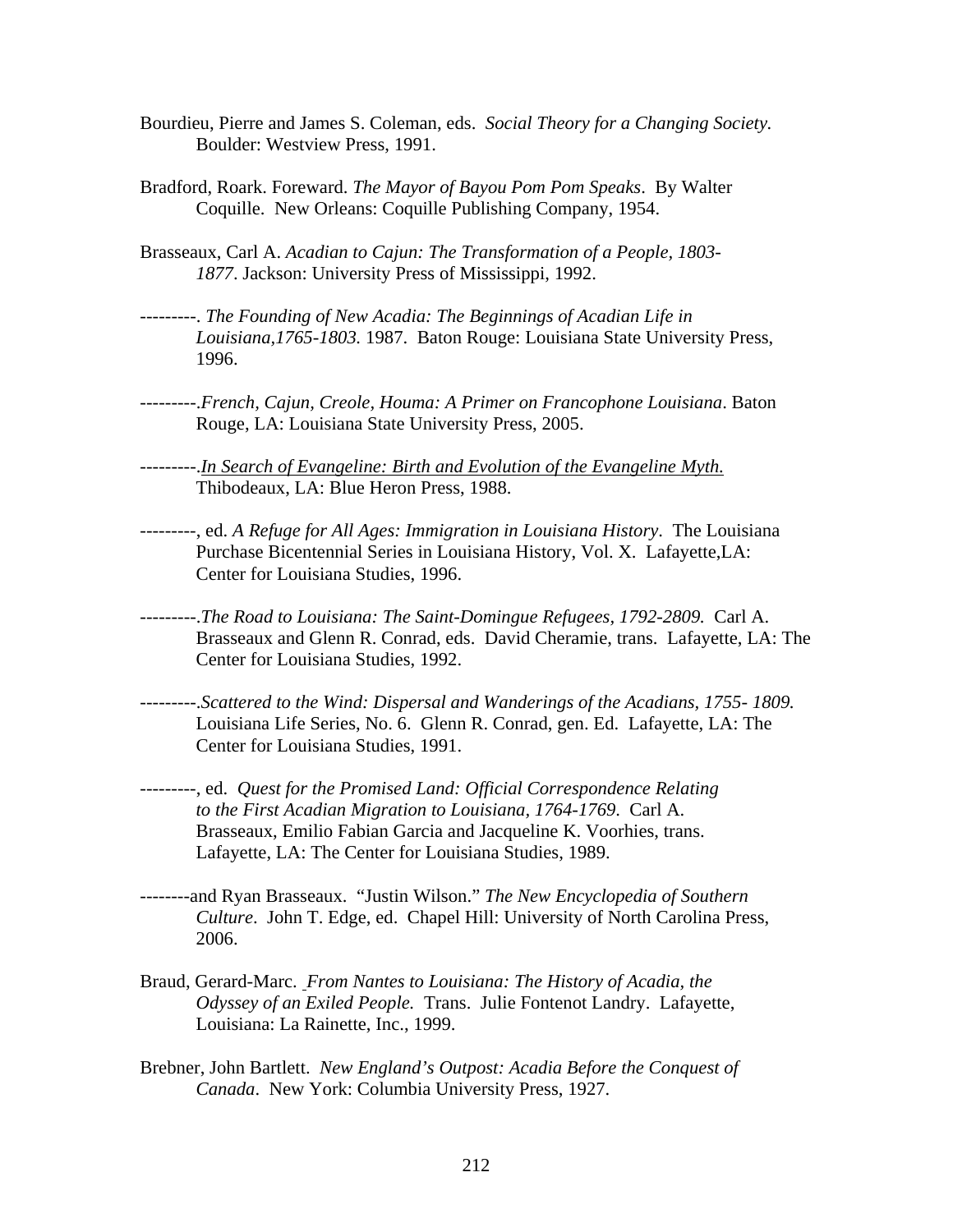- Broussard, Raymond I. and B. Bernard Broussard. *Teche Country*. Franklin, LA: Cypress Books of Louisiana, 1992.
- Cohen, Anthony P. *The Symbolic Construction of Community*. Chichester, Sussex: Ellis Horwood Limited, 1985.
- Conrad, Glenn. "The Acadians: Myths and Realities." *The Cajuns: Essays on Their History and Culture*. Glenn Conrad, ed. Lafayette, La.: The Center for Louisiana Studies, 1978.
- Coquille, Walter. *Mayor of Bayou Pom Pom*. New Orleans: American Printing Co., 1929.
- ------.*The Mayor of Bayou Pom Pom Speaks*. New Orleans: Coquille Publishing Co., 1954.
- Cozzens, Frederick S. *Acadia; or, A Month with the Blue Noses.* New York: Derby & Jackson, 1859.
- Crane, Diana, ed. *The Sociology of Culture.* Cambridge, Massachusetts: Blackwell Publishers, 1994.
- Daigle, Jean. "Acadia From 1604 to 1763: An Historical Synthesis." Carl Brasseaux, ed. *A Refuge for All Ages: Immigration in Louisiana History.* The Louisiana Purchase Bicentennial Series in Louisiana History, Vol. X. Lafayette,LA: Center for Louisiana Studies, 1996.
- Daigle, Pierre. *Tears, Love and Laughter: The Story of the Acadians*. 1972. Church Point, LA: Acadian Publishing Enterprise, 1977.
- Davies, Christie. *Ethnic Humor Around the World: A Comparative Analysis*. Bloomington: Indiana University Press, 1990.
- -------."Exploring the Thesis of the Self-Deprecating Jewish Sense of Humor." Ziv, Avner and Anat Zajdman, eds. *Semites and Stereotypes: Characteristics of Jewish Humor*. Westport, Connecticut: Greenwood Press, 1993.
- -------.*The Mirth of Nations*. New Brunswick (U.S.A) and London: Transaction Publishers, 2002.
- Deane, Seamus. *Strange Country: Modernity and Nationhood in Irish Writing Since 1790*. 1997. The Clarendon Lectures in English Literature 1995. Oxford: Oxford University Press, 1998.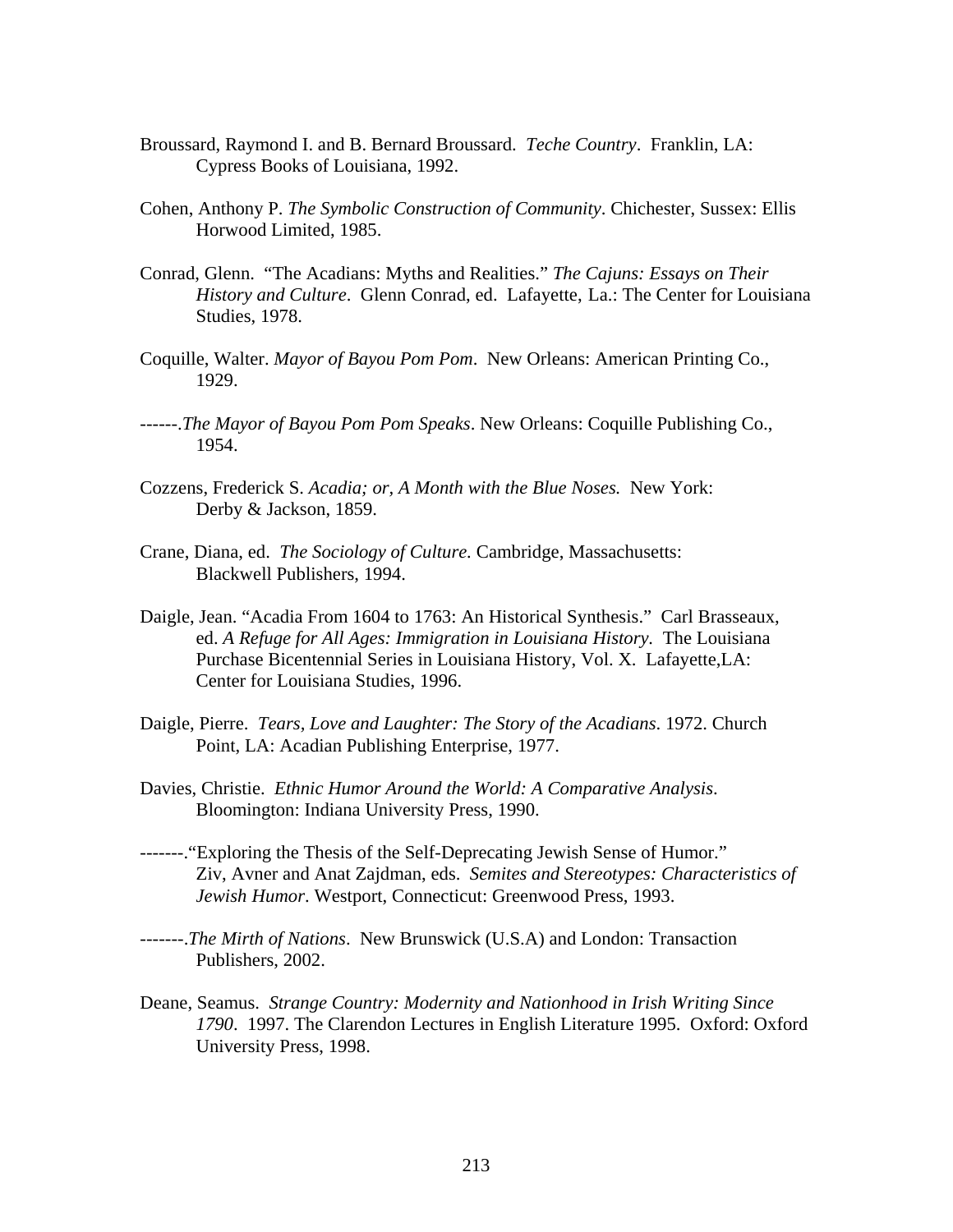- De Caro, Frank, ed. *Louisiana Sojourns: Travelers' Tales and Literary Journeys*. Rosan Augusta Jordan, Assoc. Ed. Baton Rouge: Louisiana State University Press, 1998.
- Del Sesto, Steven L. and Jon L. Gibson, eds. *The Culture of Acadiana: Tradition and Change in South Louisiana*. Lafayette, LA: The University of Southwestern Louisiana, 1975.
- Dorinson, Joseph and Joseph Boskin. "Racial and Ethnic Humor." Lawrence E. Mintz, ed. *Humor in America: A Research Guide to Genres and Topics*. Westport, Connecticut: Greenwood Press, 1988.
- Dormon, James H. " The Cajuns: Ethnogenesis and the Shaping of Group Consciousness." Glenn Conrad, ed. *The Cajuns: Essays on Their History and Culture*. Lafayette, La.: The Center for Louisiana Studies, 1978.
- -------.*The People Called Cajuns: An Introduction to an Ethnohistory*. Lafayette, LA: The Center for Louisiana Studies, 1983.
- Dorson, Richard M. *American Folklore*. 1959. Chicago and London: The University of Chicago Press, 1977.
- --------.*Buying the Wind*. Regional Folklore in the United States. Chicago and London: The University of Chicago Press, 1964.
- --------.*Folklore and Fakelore: Essays Toward a Discipline of Folk Studies*. Cambridge, Massachusetts: Harvard University Press, 1976.
- Doucet, Clive. *Notes from Exile: On Being Acadian*. Toronto, Ontario: McClelland & Stewart Inc., 1999.
- Dubois, Sylvie and Megan Melançon. "Cajun is Dead—Long Live Cajun: Shifting from a Linguistic to a Cultural Community." *Journal of Sociolinquistics* 1/1 (1997): 63-93.
- Eberly, Don, ed. *Building a Healthy Culture*. Grand Rapids, Michigan: William B. Eerdmans Publishing Company, 2001.
- Eliot, T.S. *Christianity and Culture: The Idea of a Christian Society and Notes Toward the Definition of Culture*. 1939. San Diego and New York: Harcourt Brace & Company, 1976.
- Erickson, Paul A. and Liam D. Murphy. *A History of Anthropological Theory*. 2<sup>nd</sup> ed. Toronto: Broadview Press, 2003.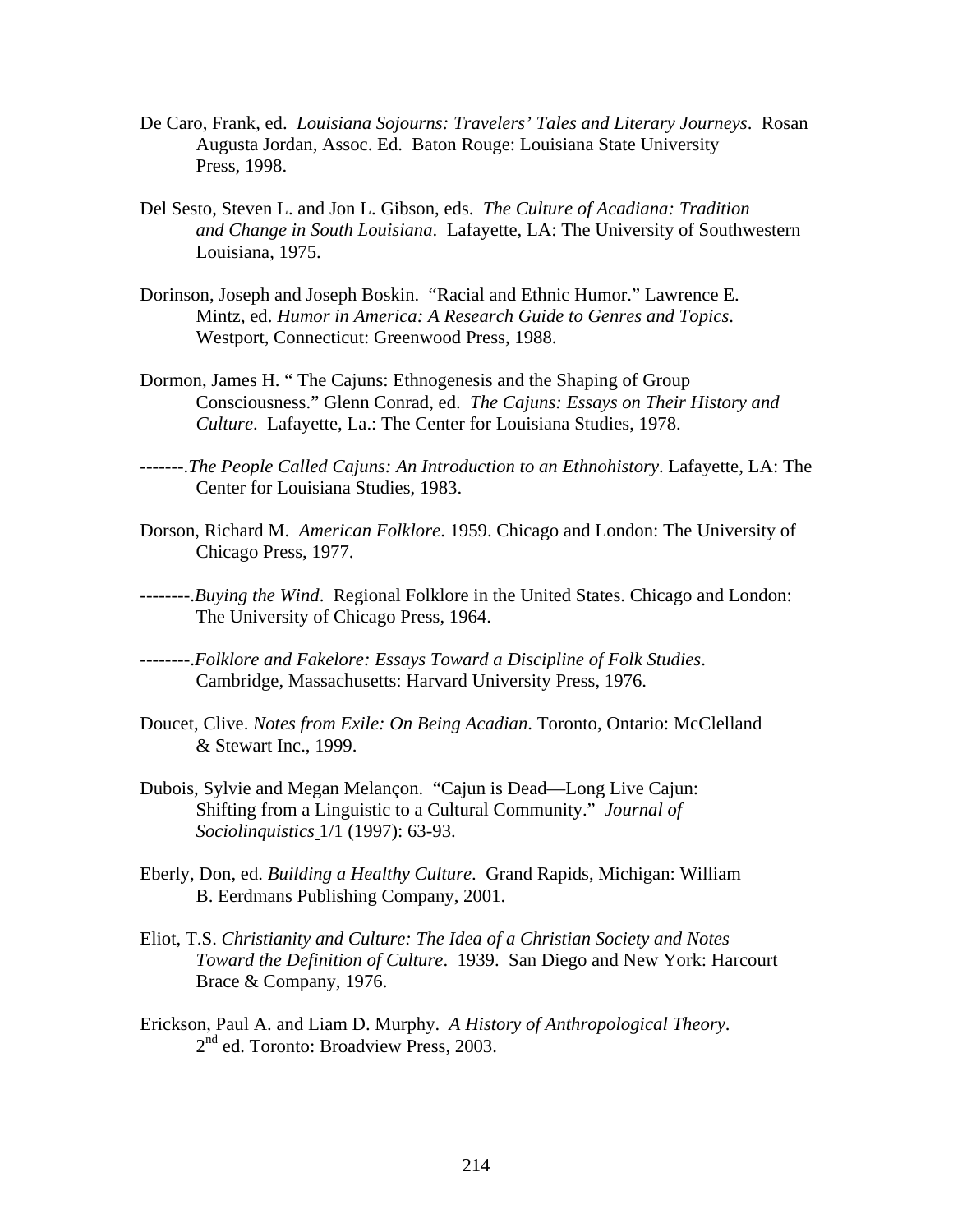- Fairchild, Henry Pratt. *The Melting-Pot Mistake*. Boston: Little, Brown, and Company, 1926.
- Farragher, John Mack. *A Great and Noble Scheme*. New York and London: W.W. Norton & Company, 2005.
- Fiehrer, Thomas. "From La Tortue to La Louisiane: An Unfathomed Legacy." *The Road to Louisiana: The Saint-Domingue Refugees, 1792-2809*. Carl Brasseaux and Glenn R. Conrad, eds. David Cheramie, trans. Lafayette, LA: The Center for Louisiana Studies, 1992.
- Fine, Elizabeth C. and Jean Haskell Speer, eds. *Performance, Culture and Identity*. Westport, Connecticut: Praeger Publishers, 1992.
- Florida, Richard. *The Rise of the Creative Class: And How It's Transforming Work, Leisure, Community and Everyday Life*. New York: Basic Books, 2002.
- Fontenot, Kevin. "How Y'all Are: Justin Wilson, Comedy, and Ethnic Identity." *Accordions, Fiddles, Two Step & Swing: A Cajun Music Reade*r. Ryan Brasseaux and Kevin Fontenot, eds. Lafayette, LA: Center for Louisiana Studies, 2006.
- Fortier, Alcée. *A History of Louisiana*. Volume 3 of 4. New York: Manzi, Joyant & CO., Successors, 1904.
- ------. "A Tour of the Acadian Country." *Louisiana Sojourns: Traveler's Tales and Literary Journeys*. Frank De Caro, ed. Baton Rouge: Louisiana State University Press, 1998.
- Frost, Meigs O. "Telesfore Boudreaux, Sage Homme." Introduction. *Mayor of Bayou Pom Pom*. By Walter Coquille. New Orleans: American Printing Co., 1929.
- Fry, Macon and Julie Posner. *Cajun Country Guide*. Gretna, LA: Pelican Publishing Company, 1992.
- Fuchs, Lawrence H. *The American Kaleidoscope: Race, Ethnicity, and the Civic Culture*. Hanover and London: Wesleyan University Press, University Press of New England, 1990.
- Gallagher, Catherine and Stephen Greenblatt. *Practicing New Historicism*. Chicago and London: The University of Chicago Press, 2000.
- Gans, Herbert J. *Making Sense of America: Sociological Analyses and Essays*. Lanham, Maryland: Rowman & Littlefield Publishers, Inc., 1999.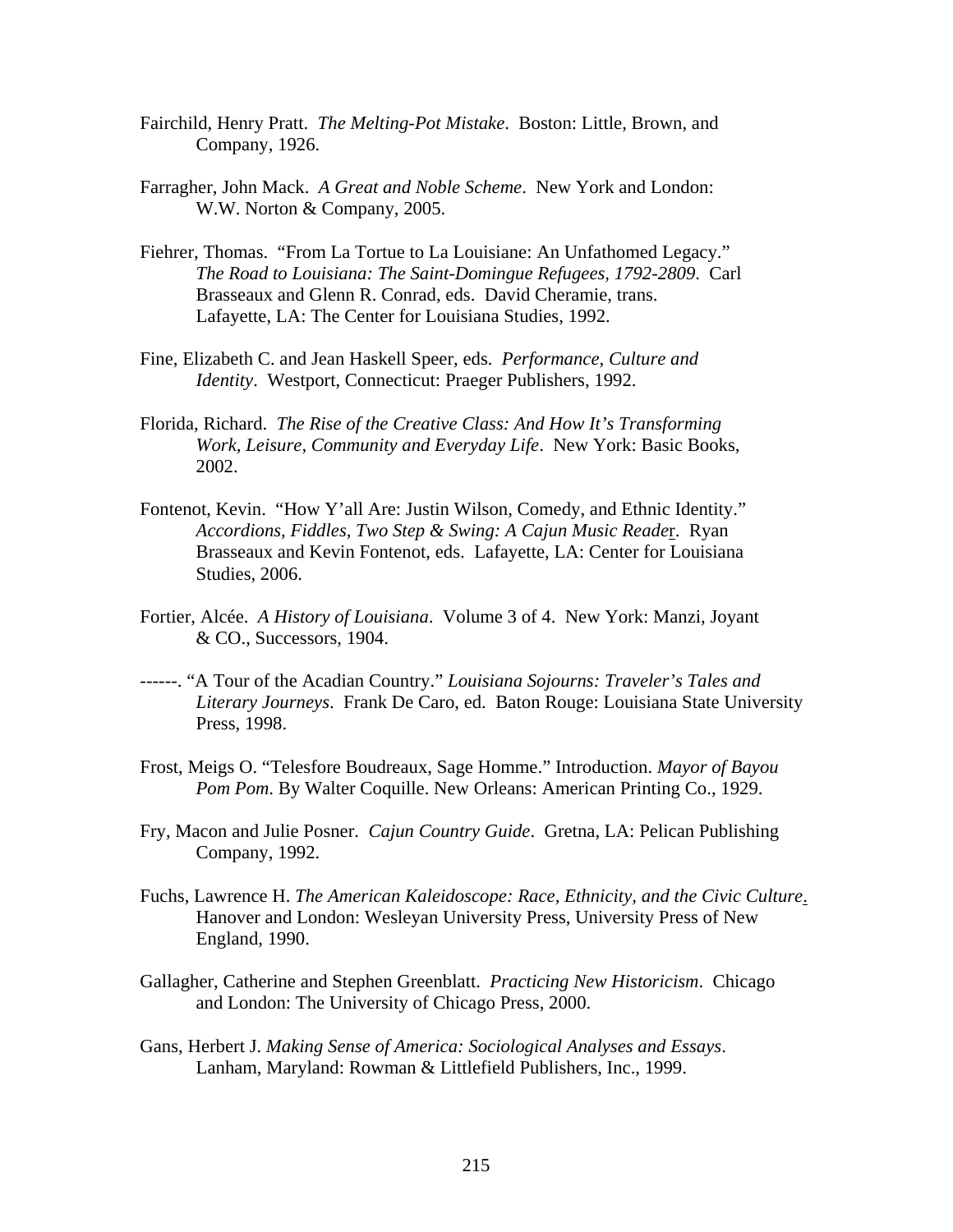-------.*Popular Culture and High Cultur*e. 2nd ed. New York: Basic Books, 1999.

- Goldberg, Bernard. *Bias: A CBS Insider Exposes How the Media Distort the News*. Waterville, Maine: Thorndike Press, 2002.
- Griffiths, Naomi E. S. *The Acadians: Creation of a People*. Toronto: McGraw-Hill Ryerson Limited, 1973.
- -------.*The Contexts of Acadian History 1686-1784*. The 1988 Winthrop Pickard Bell Bell Lectures in Maritime Studies. Montreal & Kingston: McGill-Queen's University Press, 1992.
- Gaudet, Marcia and James C. McDonald, eds. *Mardi Gras, Gumbo and Zydeco: Readings in Louisiana Culture*. Jackson: University Press of Mississippi, 2003.
- Goffman, Erving. *The Presentation of Self in Everyday Life*. Garden City, NY: Doubleday Anchor Books, 1959.
- Goldstein, Jeffrey H. and Paul E. McGhee, eds. *The Psychology of Humor: Theoretical Perspectives and Empirical Issues*. New York: Academic Press, 1972.
- Hair, William Ivy. *The Kingfish and His Realm: The Life and Times of Huey P. Long*. Baton Rouge and London: Louisiana State University Press, 1991.
- Hallowell, Christopher. *People of the Bayou: Cajun Life in Lost America.* New York: E.P. Dutton, 1979.
- Hansen, Marcus Lee and John Bartlet Brebner. *The Mingling of the Canadian and American Peoples.* Vol. I. New Haven: Yale University Press, 1940.
- Henry, Jacques. "From 'Acadien' to 'Cajun' to 'Cadien': Ethnic Labelization And Construction of Identity." *Journal of American Ethnic History* 17 (1998): 29-52.
- Henry, Jacques M. and Carl L. Bankston, III. *Blue Collar Bayou*. Westport, Connecticut: Praeger Publishers, 2002.
- ------."Ethnic Self-identification and Symbolic Stereotyping: the Portrayal of Louisiana Cajuns." *Ethnic and Racial Studies* 24 (2001): 1020 (1).
- Herbin, John Frederic. *The History of Grand-Pre: The Home of Longfellow's*  "Evangeline." 4<sup>th</sup> ed. A Heritage Classic. St. John, N.B.: Barnes & Co., Ltd. Reprinted 1991.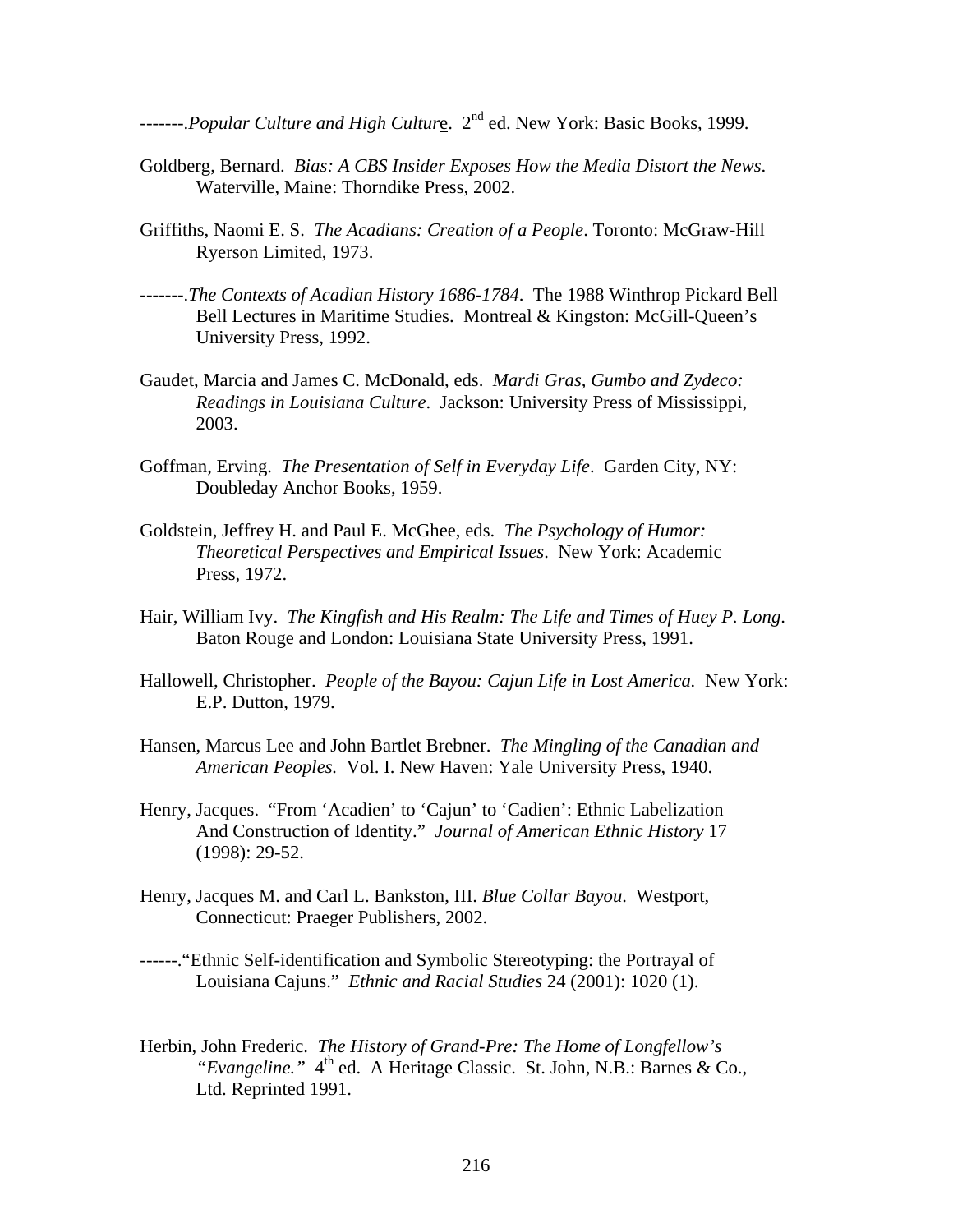- -------.*The Land of Evangeline: The Authentic Story of her Country and her People*. Toronto: The Musson Book Company Limited, 1921.
- Higham, John. *Strangers in the Land: Patterns of American Nativism, 1860-1925*. 1955. New Brunswick and London: Rutgers University Press, 1988.
- Hill, Carl. *The Soul of Wit: Joke Theory from Grimm to Freud*. University of Nebraska Press, 1993.
- Hollings, David A. *Postethnic America: Beyond Multiculturalism*. New York: Basic Books, 1995.
- Howard, Perry H. "The Politics of the Acadian Parishes." *The Cajuns: Essays on Their History and Culture*. Glenn Conrad, ed. Lafayette, La.: The Center for Louisiana Studies, 1978.
- Hufford, Mary, ed. *Conserving Culture*. Urbana and Chicago: University of Illinois Press, 1994.
- Hutcheson, Linda and Mario J. Valdés, eds. *Rethinking Literary History: A Dialogue on Theory*. Oxford: University Press, 2002.
- Jackson, Joy J. *New Orleans in the Gilded Age: Politics and Urban Progress 1880-1896. Louisiana Historical Association*. Baton Rouge: Louisiana State University Press, 1969.
- Jeansonne, Glen. *Messiah of the Masses: Huey P. Long and the Great Depression*. Oscar Handlin, ed. Library of American Biography. New York: HarperCollins College Publishers, 1993.
- Jobb, Dean. *The Cajuns: A People's Story of Exile and Triumph*. John Wiley & Sons Canada, Ltd., 2005.
- King, Edward. *The Great South*. W. Magruder Drake and Robert R. Jones, eds. Baton Rouge: Louisiana State University Press, 1972.
- Leach, William. *Country of Exiles*. New York: Pantheon Books, 1999.
- Le Blanc, Barbara. *Postcards from Acadie: Grand-Pré, Evangeline & The Acadian Identity*. Kentville, Nova Scotia: Gaspereau Press, 2003.
- Le Blanc, Dudley J. *The Acadian Miracle*. Lafayette, LA: Evangeline Publishing Company, 1966.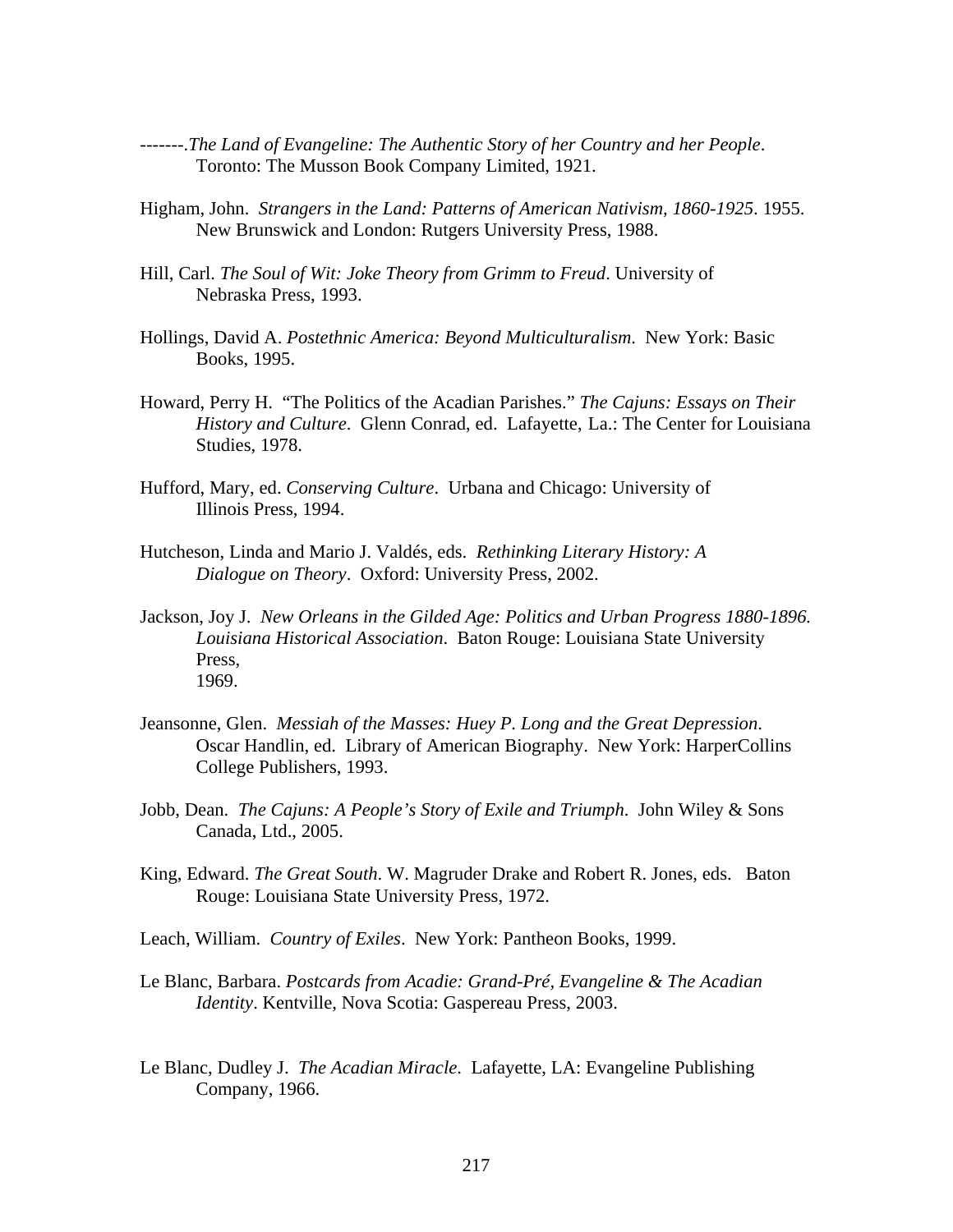- Le Blanc, Robert. "The Acadian Migrations." Carl Brasseaux, ed. *A Refuge for All Ages: Immigration in Louisiana History*. The Louisiana Purchase Bicentennial Series in Louisiana History, Vol. X. Lafayette,LA: Center for Louisiana Studies, 1996.
- Lewis, Paul. "Three Jews and a Blindfold: The Politics of Gallows Humor." Ziv, Avner and Anat Zajdman, eds. *Semites and Stereotypes: Characteristics of Jewish Humor*. Westport, Connecticut: Greenwood Press, 1993.
- Lindahl, Carl, Maida Owens, and C. Renee Harvison, eds. *Swapping Stories: Folktales From Louisiana*. Louisiana Division of the Arts. Jackson, MS: University of Mississippi Press, 1997.
- Maillet, Antonine. *Rabelais et les traditions populaires en Acadie*. Archive de folklore 13. Québec: Presses de l'Université Laval, 1971.
- McKay, Ian. *The Quest of the Folk: Antimodernism and Cultural Selection in Twentieth-Century Nova Scotia.* Montreal & Kingston: McGill-Queen's University Press, 1994.
- McLoughlin, J.J. *The Jack Lafaience Book*. New Orleans: The American Printing Co., Ltd., 1922.
- Meaux, Ken and Earl Comeaux. *The Best of Bec Doux: World's Only Cajun Comic Strip*. Baton Rouge, LA: Blue Elf Publishing Co., 1980.
- Miller, Carolyn. "Are Jews Funnier Than Non-Jews?" Ziv, Avner and Anat Zajdman, eds. *Semites and Stereotypes: Characteristics of Jewish Humor*. Westport, Connecticut: Greenwood Press, 1993.
- Mintz, Lawrence E., ed. *Humor in America: A Research Guide to Genres and Topics*. Westport, Connecticut: Greenwood Press, 1988.
- Morreall, John, ed. *The Philosophy of Laughter and Humor.* Albany: State University of New York Press, 1987.
- Morrice, Polly. *The French Americans. The Peoples Of North America*. New York: Chelsea House Publishers, 1988.
- Moynihan, Daniel Patrick. Introductory Essay. *The French Americans*. The Peoples Of North America. By Polly Morrice. New York: Chelsea House Publishers, 1988.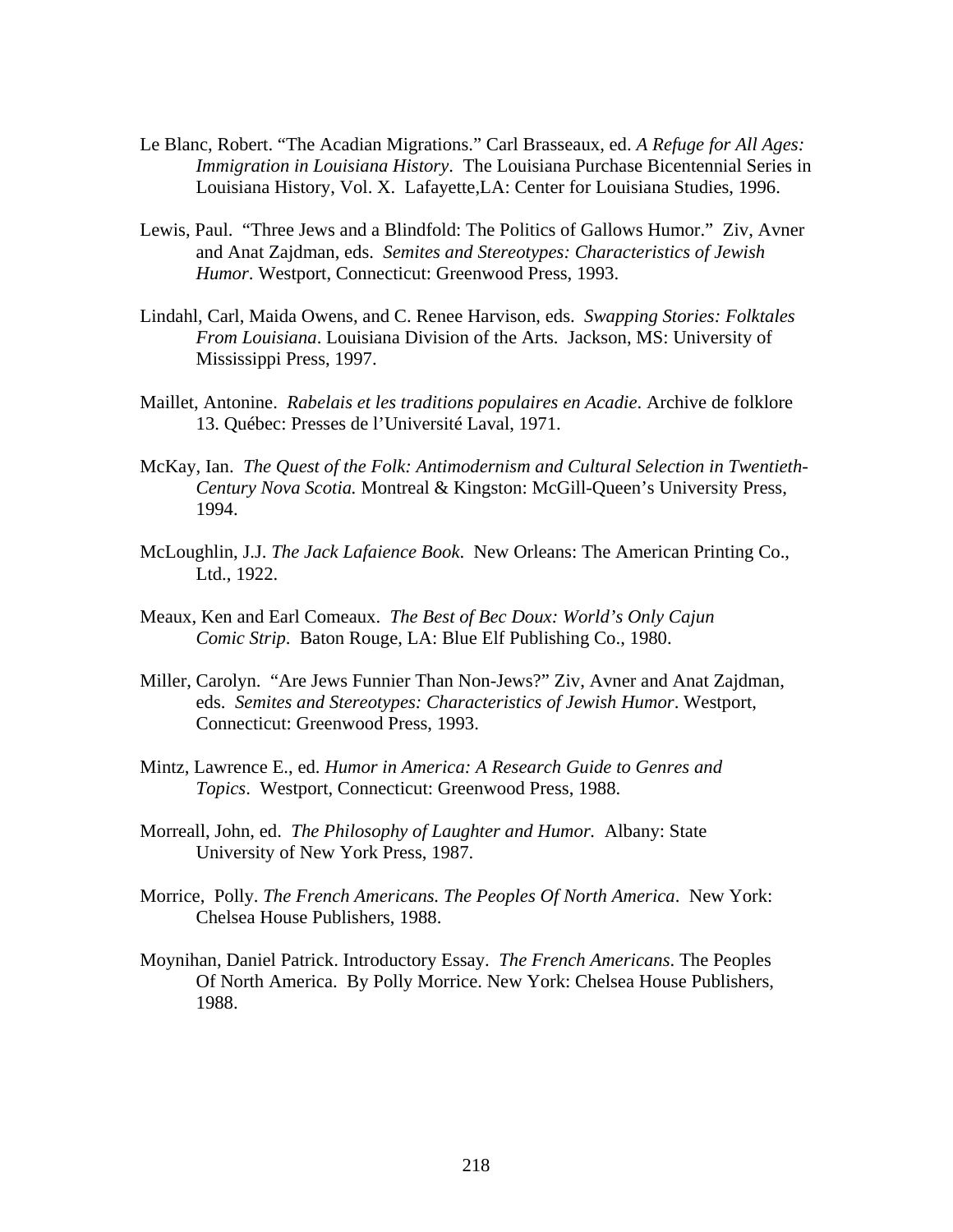- Olmstead, Frederick Law. "Acadians." *Louisiana Sojourns: Traveler's Tales and Literary Journeys*. Frank De Caro, ed. Baton Rouge: Louisiana State University Press, 1998.
- Olzak, Susan and Joane Nagel, eds. *Competitive Ethnic Relations*. Orlando, Fl: Academic Press, Inc., 1986.
- Oring, Elliott. *Folk Groups and Folklore genres: An Introduction*. Logan, Utah: Utah State University Press, 1986.
- Oring, Elliott. *The Jokes of Sigmund Freud: A study in Humor and Jewish Humor*. Philadelphia: University of Pennsylvania Press, 1984.
- Perrin, Warren A. *Acadian Redemption: From Beausoleil Broussard to the Queen's Royal Proclamation*. 3rd ed. Opelousas, LA: Andrepont Printing, Inc., 2004.
- Phelan, Peggy. *Unmarked: The Politics of Performance*. London and New York: Routledge, 1993.
- Phelan, Shane. *Identity Politics*. Philadelphia: Temple University Press, 1989.
- Powell, Chris and George E. C. Paton, eds. *Humour in Society: Resistance and Control*. New York: St. Martin's Press, 1988.
- Ramsey, Carolyn. *Cajuns on the Bayou*. New York: Hastings House, 1957.
- Read, Alan. *Theatre and Everyday Life*. London: Routledge, 1993.
- Reed, Revon. *Lâche pas la patate: Portrait des Acadiens de la Louisiane*. Montreal: Editions Parti pris, 1976.
- Roach, Joseph. *Cities of the Dead*. New York: Columbia University Press, 1996.
- Rickels, Patricia K. "The Folklore of the Acadians." *TheCajuns: Essays on Their History and Culture*. Glenn Conrad, ed. Lafayette, La.: The Center for Louisiana Studies, 1978.
- Ross, Sally and J. Alphonse Deveau. *The Acadians of Nova Scotia, Past and Present*. Halifax, N.S.: Nimbus Publishing Limited, 1992.
- Rourke, Constance. *American Humor: A Study of the National Character*. USA: Harcourt, Brace and Company, 1931.
- Rubin, Louis D, Jr. *George W. Cable: The Life and Times of a Southern Heretic*. New York: Pegasus, 1969.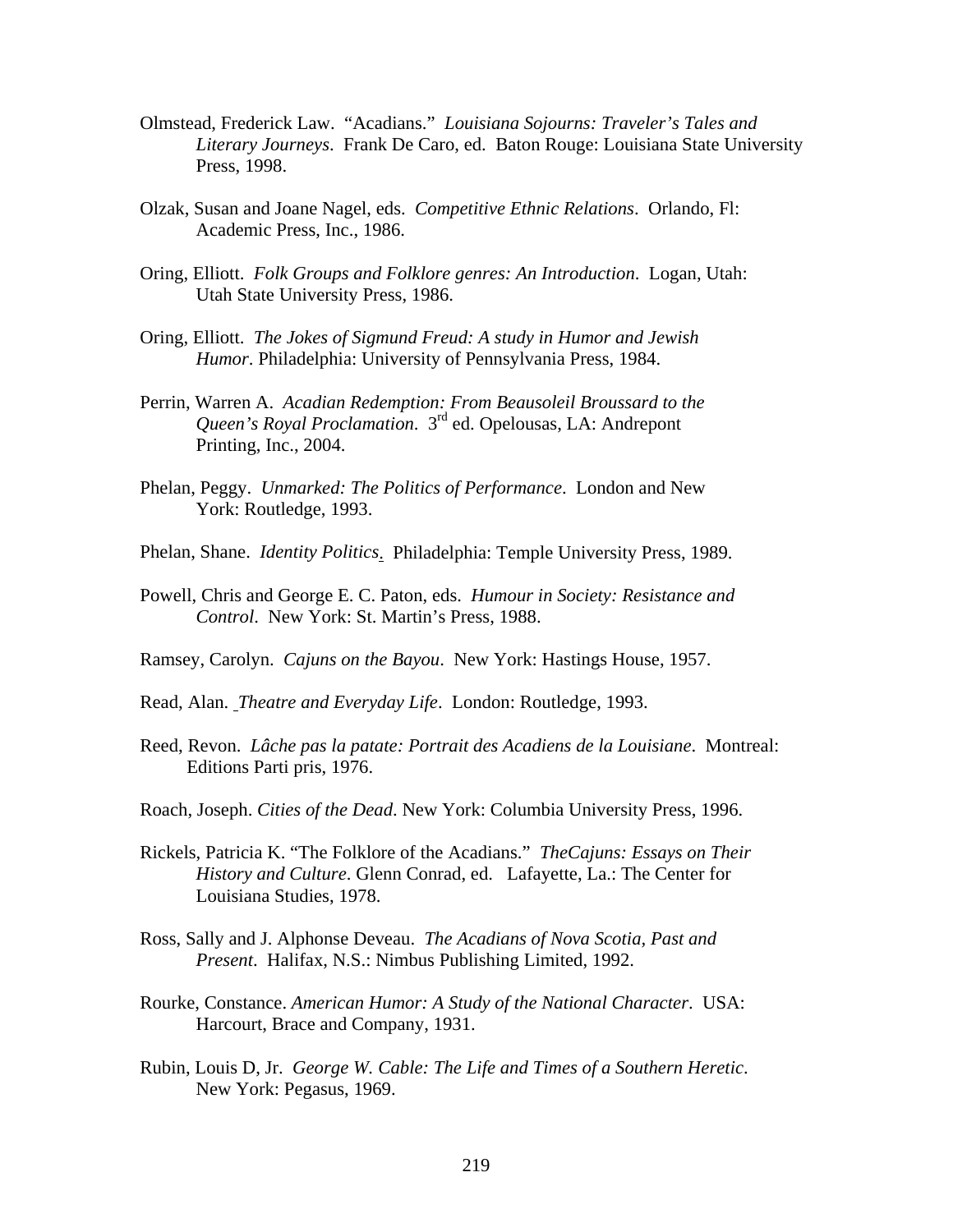- Rushton, William Faulkner. *The Cajuns: From Acadia to Louisiana*. New York: Farrar, Straus and Giroux, 1979.
- Saper, Bernard. "Since When is Jewish Humor Not Anti-Semitic?" Ziv, Avner and Anat Zajdman, eds. *Semites and Stereotypes: Characteristics of Jewish Humor*. Westport, Connecticut: Greenwood Press, 1993.
- Sardar, Ziauddin and Borin Van Loon. *Introducing Cultural Studies*. Richard Appignanesi, ed. New York: Totem Books USA, 1997,1998.
- Saxon, Lyle, Robert Tallant and Edward Dreyer. *Gumbo Ya-Ya: A Collection of Louisiana Folk Tales. Louisiana Library Commission*. New York: Bonanza Books, 1945, 1984.
- Schechner, Richard. *Between Theory & Anthropology*. Philadelphia: University of Pennsylvania Press,1985.
- ---------.*Performance Theory*. 1977. New York: Routledge, 1988.
- Seyersted, Per. *Kate Chopin: A Critical Biography*. Baton Rouge: Louisiana State University, 1969.
- Shanabruch, Charles. "The Louisiana Immigration Movement, 1891-1907: An Analysis of Efforts, Attitudes and Opportunities." Carl Brasseaux, ed. *A Refuge for All Ages: Immigration in Louisiana History*. The Louisiana Purchase Bicentennial Series in Louisiana History, Vol. X. Lafayette,LA: Center for Louisiana Studies, 1996.
- Sills, Marsha. "Queen Elizabeth II Offers Apology for Deporting Acadians." *Advertiser* [Lafayette] 11 Dec. 2003: 1B.
- Smith, Griffin, Jr. "Cajuns: Still Loving Life." *National Geographic*. October 1990: 40-65.
- Sowell, Thomas, ed. *American Ethnic Groups*. The Urban Institute, 1978.
- ----------.*Race and Culture: A World View*. New York: Basic Books, 1994.
- Stacey, Truman. *Louisiana's French Heritage*. Lafayette, LA: Acadian House, 1990.
- Steinberg, Stephen. *The Ethnic Myth: Race, Ethnicity and Class in America*. 1981. Boston, Massachusetts: Beacon Press, 1989.
- Stiles, Beryl Sauce. *A Cajun's Persuasions*. Detroit, MI: Harlo Press, 1977.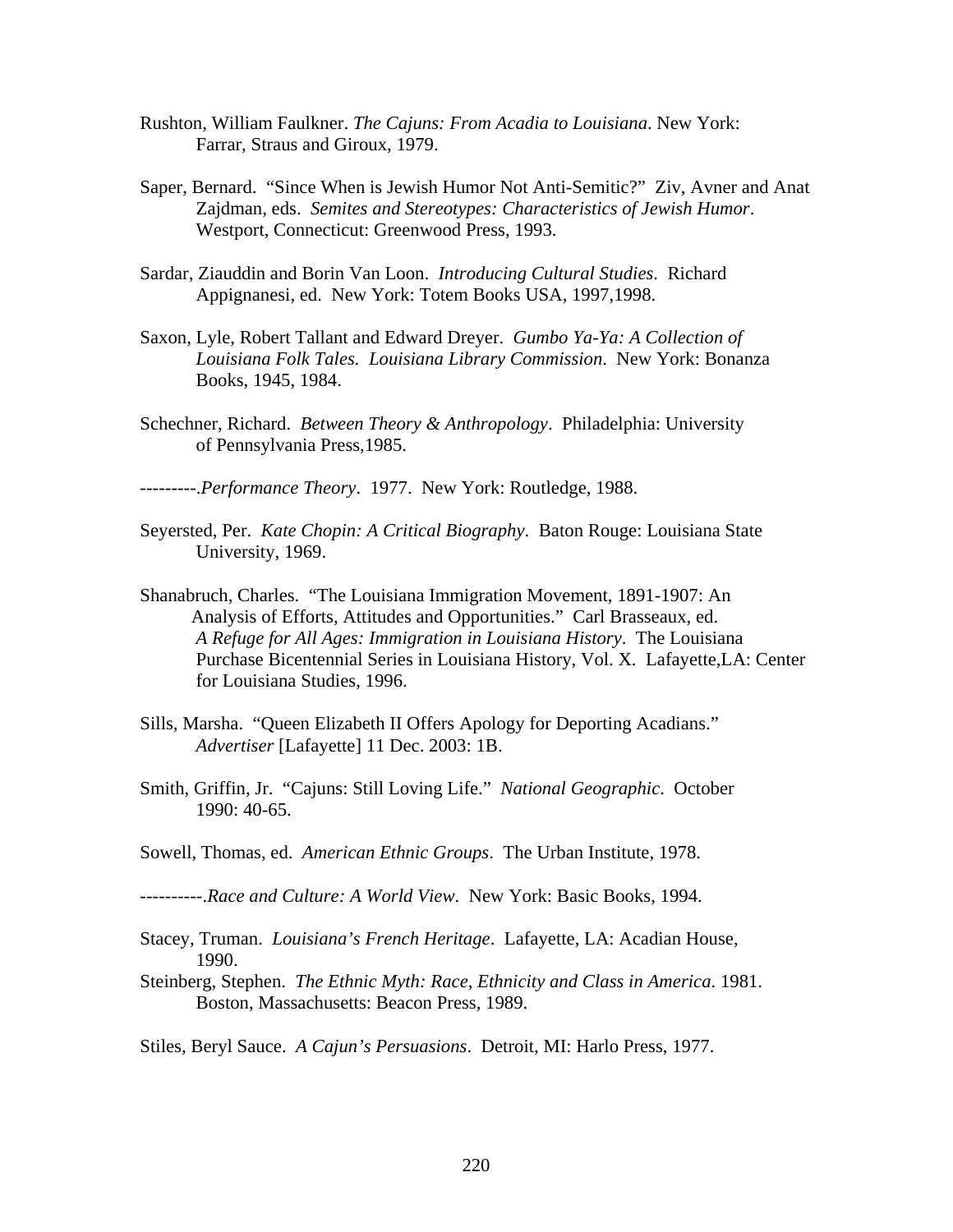- Stivale, Charles J. "Spaces of Affect: Versions and Visions of Cajun Cultural History." *South Central Review*. Vol. 11, No. 4 (Winter, 1994), pp. 15-25.
- Takaki, Ronald. *A Different Mirror*. Boston: Back Bay Books, 1993.
- Tassin, Myron. *Nous Sommes Acadiens/We Are Acadians*. Gretna: Pelican Publishing Company, 1976.
- Trosclair. *Cajun Night Before Christmas*. Gretna: Pelican Publishing Company, 1992.
- Turner, Arlin. Introductory Essay. *Creoles and Cajuns: Stories of Old Louisiana*. By George Washington Cable. Garden City, New York: Doubleday Anchor Books, 1959.
- Turner, Victor. *The Anthropology of Performance*. New York: PAJ Publications, 1986.
- Vidrine, Clyde C. *Louisiana Political Hijinks*. Baton Rouge, LA: Claitor's Publishing Division, 1985.
- Villiers du Terrage, Marc de. *The Last Years of French Louisiana*. Carl A. Brasseaux And Glenn R. Conrad, eds. Hosea Phillips, trans. Lafayette, LA: Center for Louisiana Studies, 1982.
- Voorhies, Jacqueline K. "The Acadians: The Search for the Promised Land." Glenn Conrad, ed. *The Cajuns: Essays on Their History and Culture*. Lafayette, La.: The Center for Louisiana Studies, 1978.
- Voorhies, Judge Felix. *Acadian Reminiscences: The True Story of Evangeline*. 1907. New Orleans, LA: E.P. Rivas, Inc., 1960.
- Walker, Nancy A. *A Very Serious Thing: Women's Humor and American Culture*. Minneapolis, MN: the University of Minnesota Press, 1988.
- Waud, A.R. "Acadians of Louisiana." *Harper's Weekly*, October 20, 1866, p. 670.
- West, Cornel. *Democracy Matters: Winning the Fight Against Imperialism*. New York: The Penguin Press, 2004.
- ------.*Race Matters*. Boston: Beacon Press, 1993.
- Whisnant, David E. *All That is Native & Fine*. Chapel Hill: The University of North Carolina Press, 1983.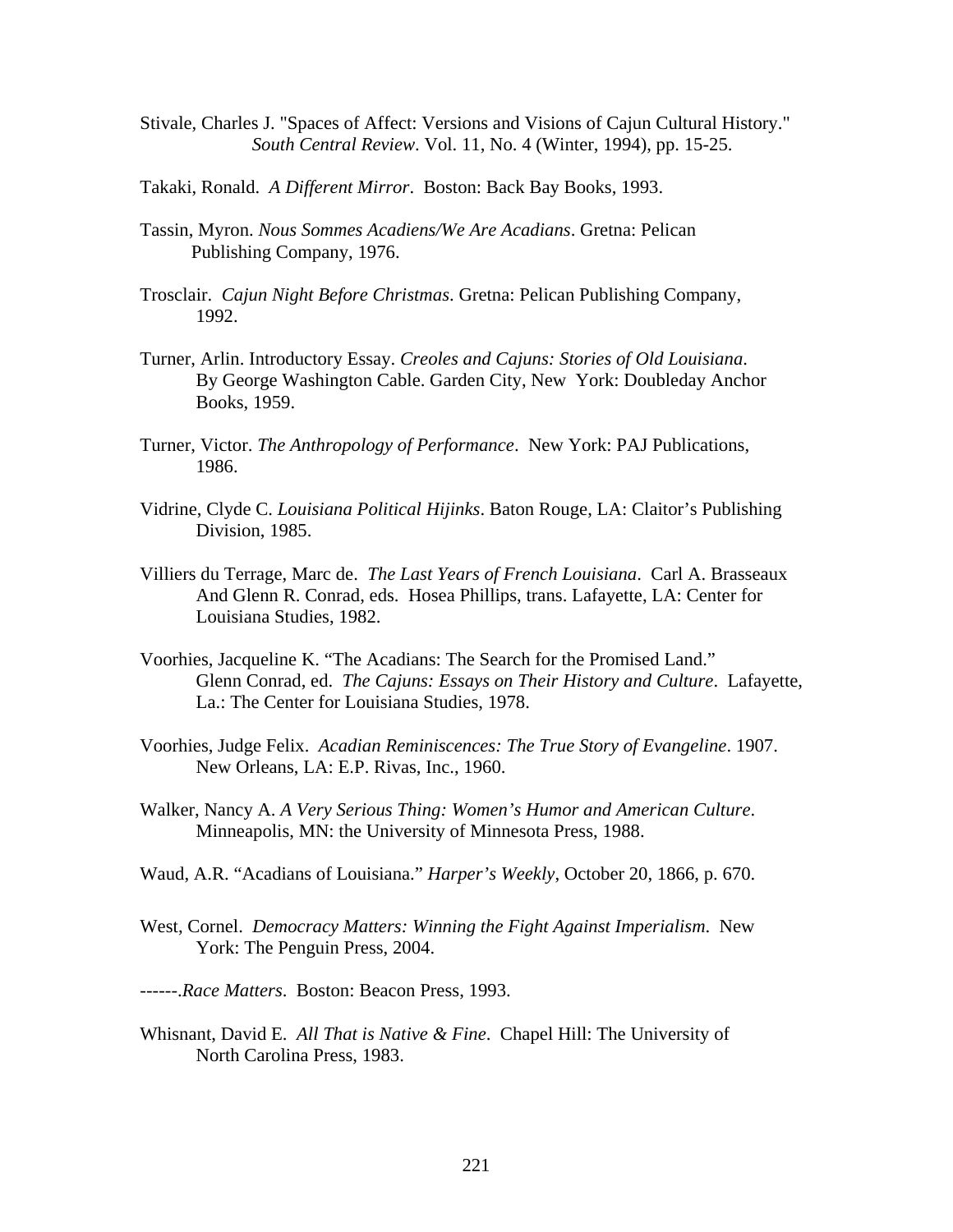- White, Richard D., Jr. *Kingfish: The Reign of Huey P. Long*. New York: Random House, 2006.
- Wilds, John, Charles, L. Dufour, and Walter G. Cowan. *Louisiana Yesterday and Today: A Historical Guide to the State*. Baton Rouge and London: Louisiana State University Press, 1996.
- Williams, Brett, ed. *The Politics of Culture*. Washington: The Smithsonian Institution, 1991.
- Wilson, Christopher P. *Jokes: Form, Content, Use and Function*. London: Academic Press, 1979.
- Wilson, Justin and Howard Jacobs. *Justin Wilson's Cajun Humor*. Gretna, LA: Pelican Publishing Company, 1974.
- Winzerling, Rev. Oscar W. *Acadian Odyssey*. 1955. Eunice, LA: Hebert Publications, 1981.
- Woods, Sister Frances Jerome. *Marginality and Identity: A Colored Creole Family Through Ten Generations*. Baton Rouge: Louisiana State University, 1972.
- Ziv, Avner and Anat Zajdman, eds. *Semites and Stereotypes: Characteristics of Jewish Humor*. Westport, Connecticut: Greenwood Press, 1993.
- Internet Source: Carencro High School. "You might be a Cajun if…" CHS Cultures of Acadiana: Cajun/Creole Humor. Assorted sources. [www.carencrohighschool.org/la\\_studies/Humor/humor.htm](http://www.carencrohighschool.org/la_studies/Humor/humor.htm)